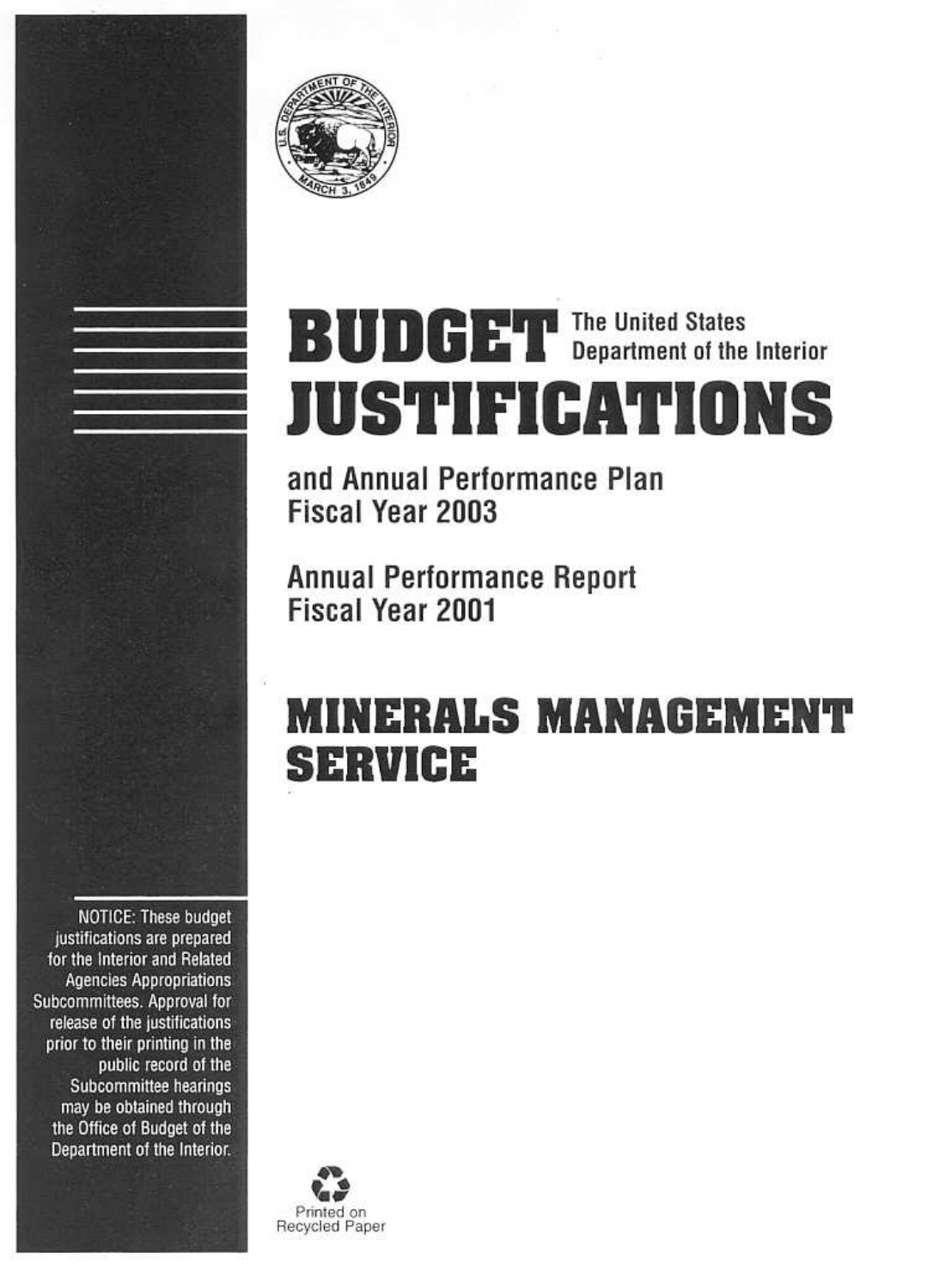## TABLE OF CONTENTS

| Actual and Estimated Payments to Coastal States - OCSLA 8(g) 56 |  |
|-----------------------------------------------------------------|--|
|                                                                 |  |
|                                                                 |  |
|                                                                 |  |
|                                                                 |  |
|                                                                 |  |
|                                                                 |  |
|                                                                 |  |
|                                                                 |  |
|                                                                 |  |
|                                                                 |  |
|                                                                 |  |
|                                                                 |  |
|                                                                 |  |
|                                                                 |  |
|                                                                 |  |
|                                                                 |  |
| Justification of Program Change - GOM Workload 102              |  |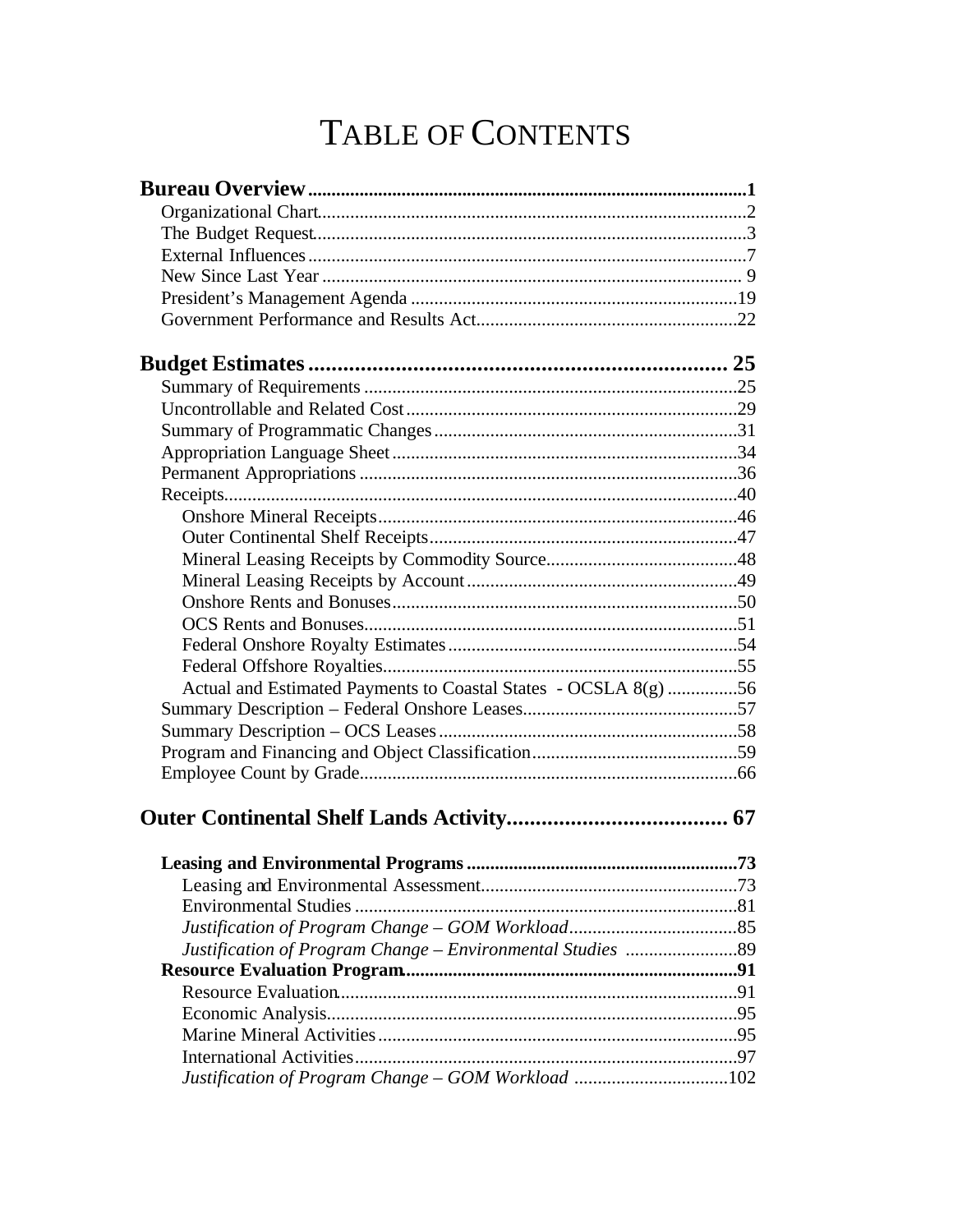| Justification of Program Change - GOM Workload117                   |  |
|---------------------------------------------------------------------|--|
|                                                                     |  |
| Justification of Program Change - Pacific Workload 121              |  |
|                                                                     |  |
|                                                                     |  |
|                                                                     |  |
|                                                                     |  |
|                                                                     |  |
|                                                                     |  |
|                                                                     |  |
|                                                                     |  |
|                                                                     |  |
|                                                                     |  |
|                                                                     |  |
|                                                                     |  |
|                                                                     |  |
| Justification of Program Change - RIK Gas Management System 155     |  |
| Justification of Program Change - RIK Liquids Management System 156 |  |
|                                                                     |  |
| Justification of Program Change - Transition to New System 163      |  |
| Justification of Program Change - System Operation and Support164   |  |
|                                                                     |  |
|                                                                     |  |
|                                                                     |  |
|                                                                     |  |
|                                                                     |  |
|                                                                     |  |
|                                                                     |  |
| Implementation of the Government Performance and Results Act176     |  |
|                                                                     |  |
|                                                                     |  |
|                                                                     |  |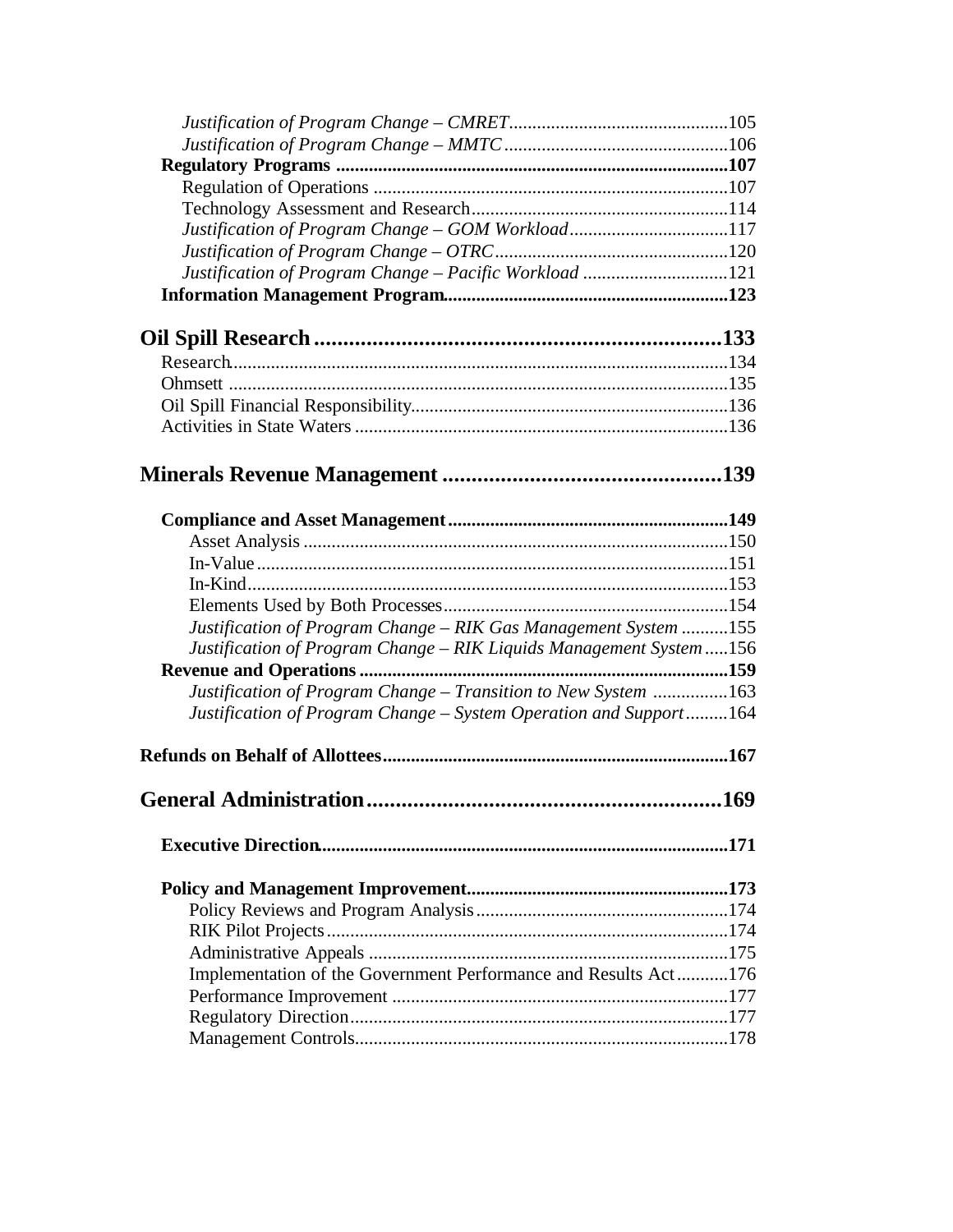| Justification of Program Change - GOM Workload187 |      |
|---------------------------------------------------|------|
|                                                   | .189 |
|                                                   |      |
|                                                   |      |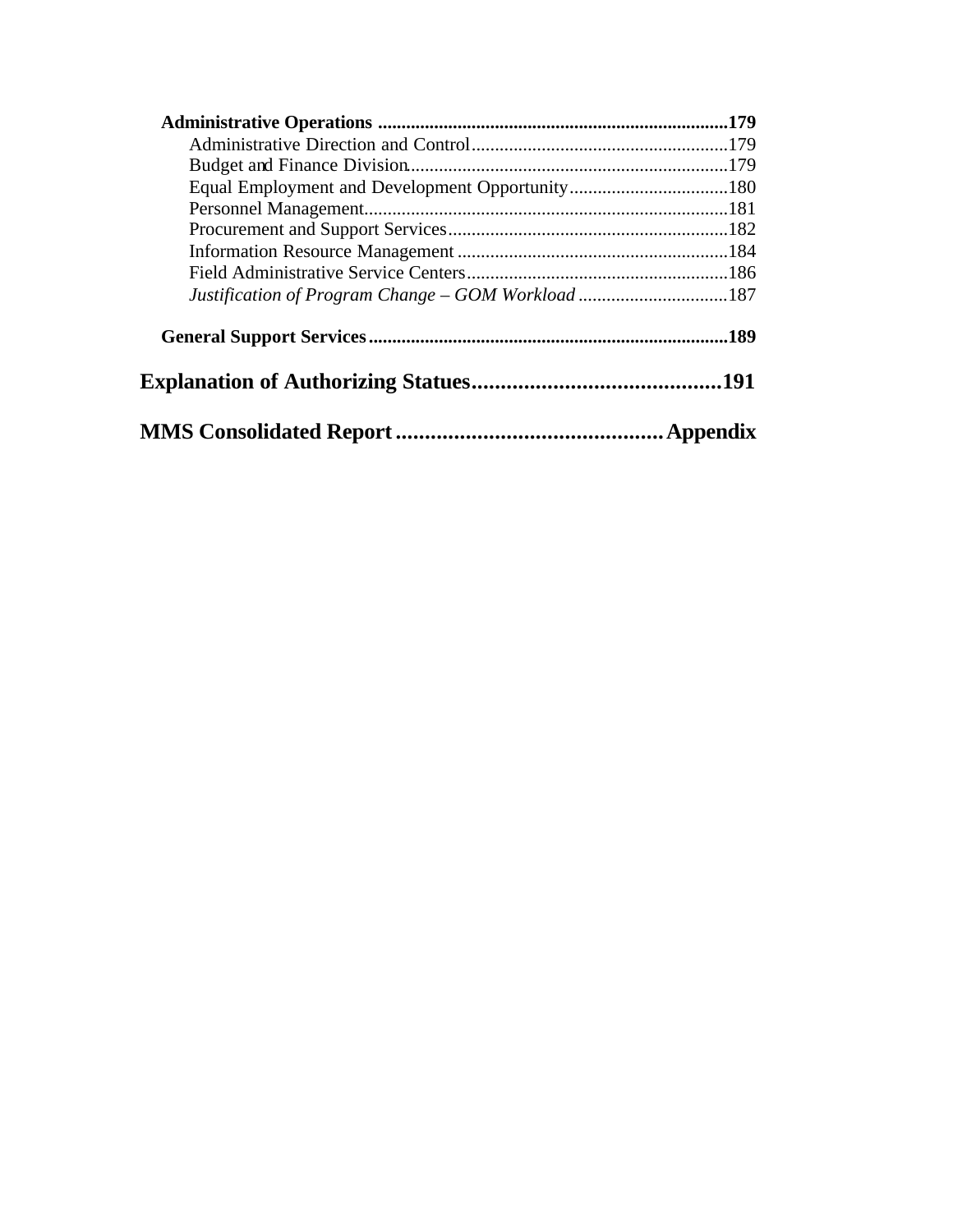## **Minerals Management Service** *FY 2003 President's Budget*

The Minerals Management Service (MMS) is responsible for managing the Nation's Outer Continental Shelf (OCS) mineral resources in a safe and environmentally sound manner and ensuring that revenues from Federal and Indian mineral leases are collected, accounted for, verified, and disbursed to appropriate recipients in a timely manner. To ensure OCS development is being carried out in an environmentally responsible manner, MMS inspects all offshore facilities, reviews plans of exploration and development, analyzes statements of financial responsibility, and funds scientific and engineering research related to OCS mineral development. To ensure proper revenues are collected and disbursed, MMS utilizes a broad range of financial services, and pursues a comprehensive compliance strategy that includes an automated compliance verification program to validate the accuracy and timeliness of revenues paid and an audit program staffed by MMS, States and tribal auditors. The business environment in which MMS administers royalty payments is similar in many respects to that in which private and State land minerals owners operate. However, in scale of activity and variety and complexity of lease terms, it is significantly different. Currently, MMS administers the rental, royalty and other financial terms for approximately 26,000 producing and 54,500 nonproducing mineral leases.

The MMS provides major fiscal and energy benefits to taxpayers, States, the American Indian community and the Nation. In FY 2003, MMS will account for an estimated \$4.2 billion in Federal receipts, including \$2.8 billion from OCS rents, bonuses and royalties, and \$1.4 billion from onshore rents, bonuses, and royalties.

## **MMS** *Benefits Everyone*

## **National Energy Supply**

The OCS is projected to account for over 25 percent of both the Nation's oil and natural gas production in 2003.

## **The Federal Treasury**

In FY 2003, MMS is projected to collect approximately \$4.2 billion in OCS rents, bonuses, and OCS and onshore Federal and Indian royalties.

## **State Treasuries and Other**

The MMS will disburse almost \$700 million to States in FY 2003. This money is used by the States for schools, roads, and public works projects, or placed in the general fund and used as needed. Another \$900 million from OCS receipts is deposited into the Land and Water Conservation Fund to acquire, restore, and create parks, wildlife preserves, wilderness areas, and recreational facilities. In addition, \$150 million is deposited to the Historic Preservation Fund to fund grants to States and certified local governments and Historically Black Colleges and Universities for preservation and restoration projects.

Another \$0.2 billion will be collected from Indian leases.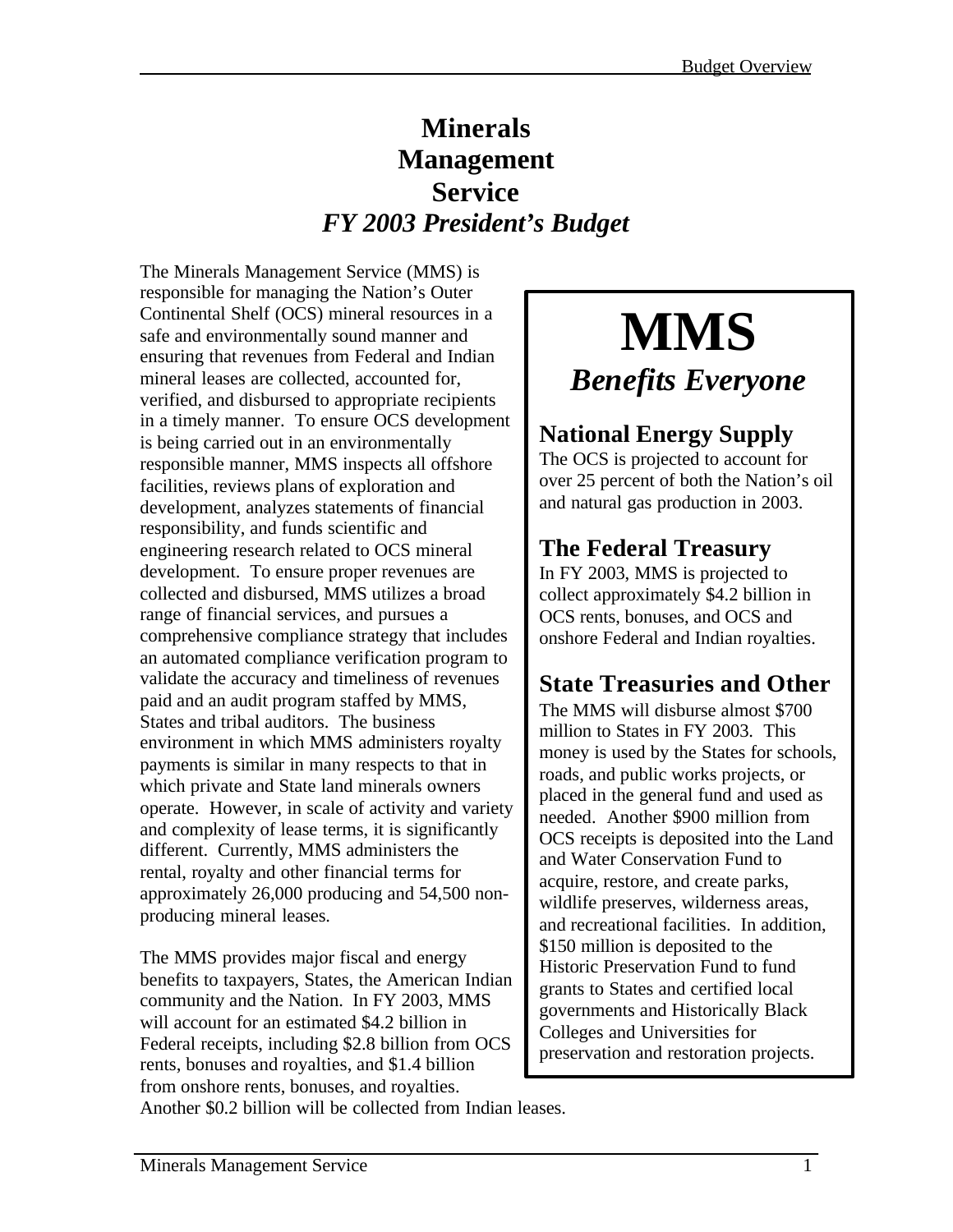## **Minerals Management Service Organizational Chart**

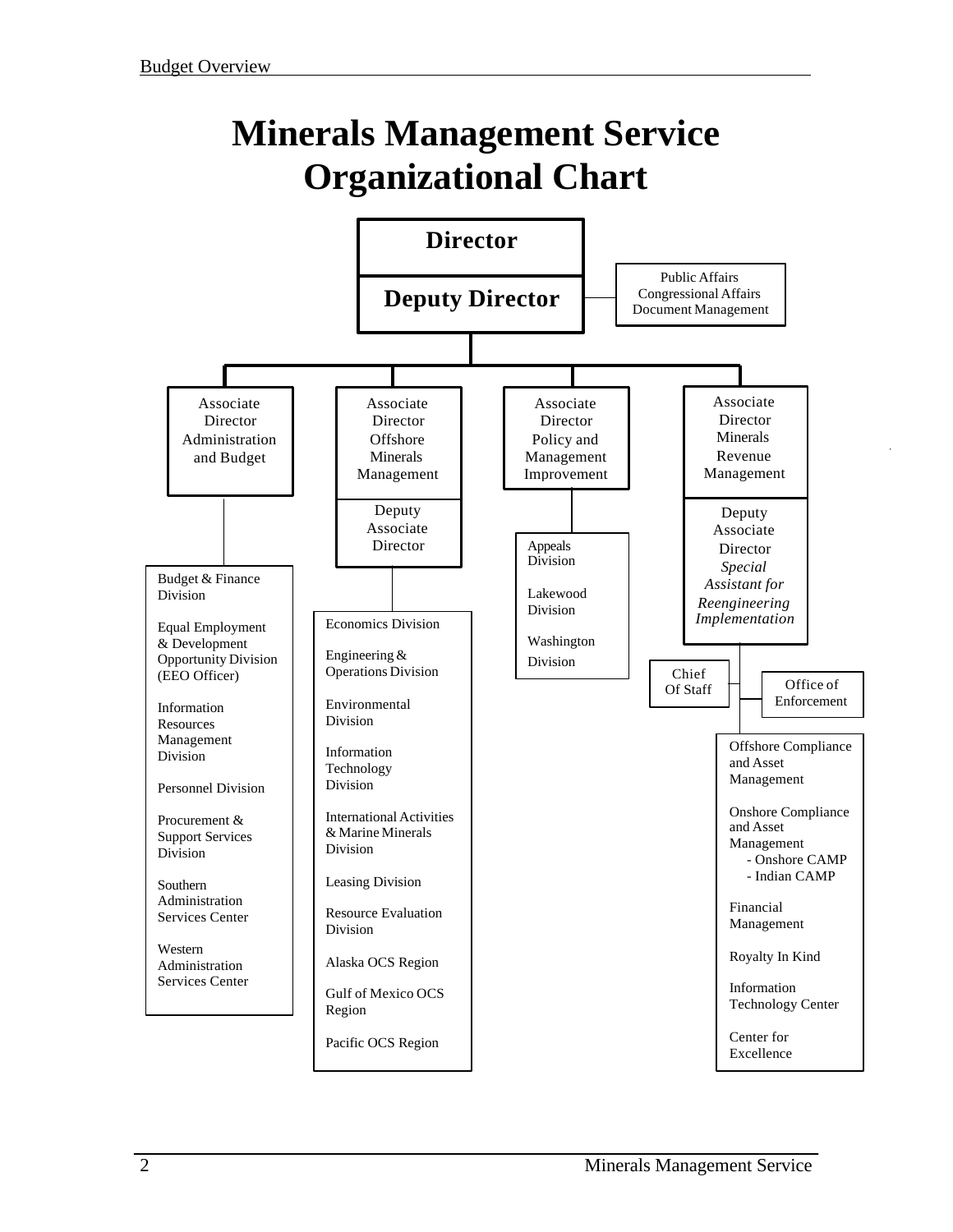The \$4.2 billion will be distributed as follows: approximately \$1.9 billion will be deposited to the General Fund of the U.S. Treasury to pay for Federal programs; approximately \$674 million in mineral revenue payments will be made to onshore States; approximately \$900 million will be transferred to the Land and Water Conservation Fund; \$150 million will be deposited to the Historic Preservation Fund; and approximately \$536 million will be credited to the Reclamation Fund. In addition to the \$4.2 billion in Federal Receipts, approximately \$200 million will be transferred to the Office of Trust Fund Management for distribution to American Indian tribes and allottees, and coastal States will receive an estimated \$39 million in shared mineral revenue receipts.

The MMS has three major budget activities; Offshore Minerals Management (OMM), Minerals Revenue Management (MRM), and General Administration. The OMM Program oversees all OCS mineral activities from initial lease offerings through exploration, development, production, and lease closure. Approximately 40 million acres (an area larger then the states of Virginia, Maryland, and Delaware combined) on the OCS are under lease. The MRM, formerly known as the Royalty Management Program, collects and disburses bonuses, rents, and royalties paid on Federal (onshore and on the OCS) and Indian mineral leases. The MRM processes more than 250,000 transactions each month (involving over \$400 million per month) from over 26,000 producing Federal and Indian leases. General Administrative functions are provided by the offices of the Director, Administration and Budget, Policy and Management Improvement, Public Affairs and Congressional Affairs. These offices provide guidance, support and coordination on such functions as budget and finance, personnel, equal employment and development opportunity, procurement, and information technology; and coordination of public affairs and Congressional relations.

## The Budget Request

The MMS budget request, including amounts retained from rents as offsetting collections, totals \$281.0 million, a net increase of \$21.5 million or slightly more than eight percent above the 2002 enacted level of \$259.5 million. The \$21.5 million net increase, combined with program decreases of \$14.3 million, will fund :

- \$3.6 million for uncontrollable cost changes (mostly pay raises and GSA rent increases) and related changes,
- \$21.8 million for programmatic increases, and
- \$10.4 million for a governmentwide legislative proposal to shift to agencies the full cost of the Civil Service Retirement System (CSRS) and the Federal Employee Health Benefits program for current CSRS employees. Agencies currently pay a portion of these costs, with the balance funded in central, mandatory accounts. Full funding of these programs in agency accounts will more nearly show the true cost of Federal programs allowing managers to make decisions based on better cost information.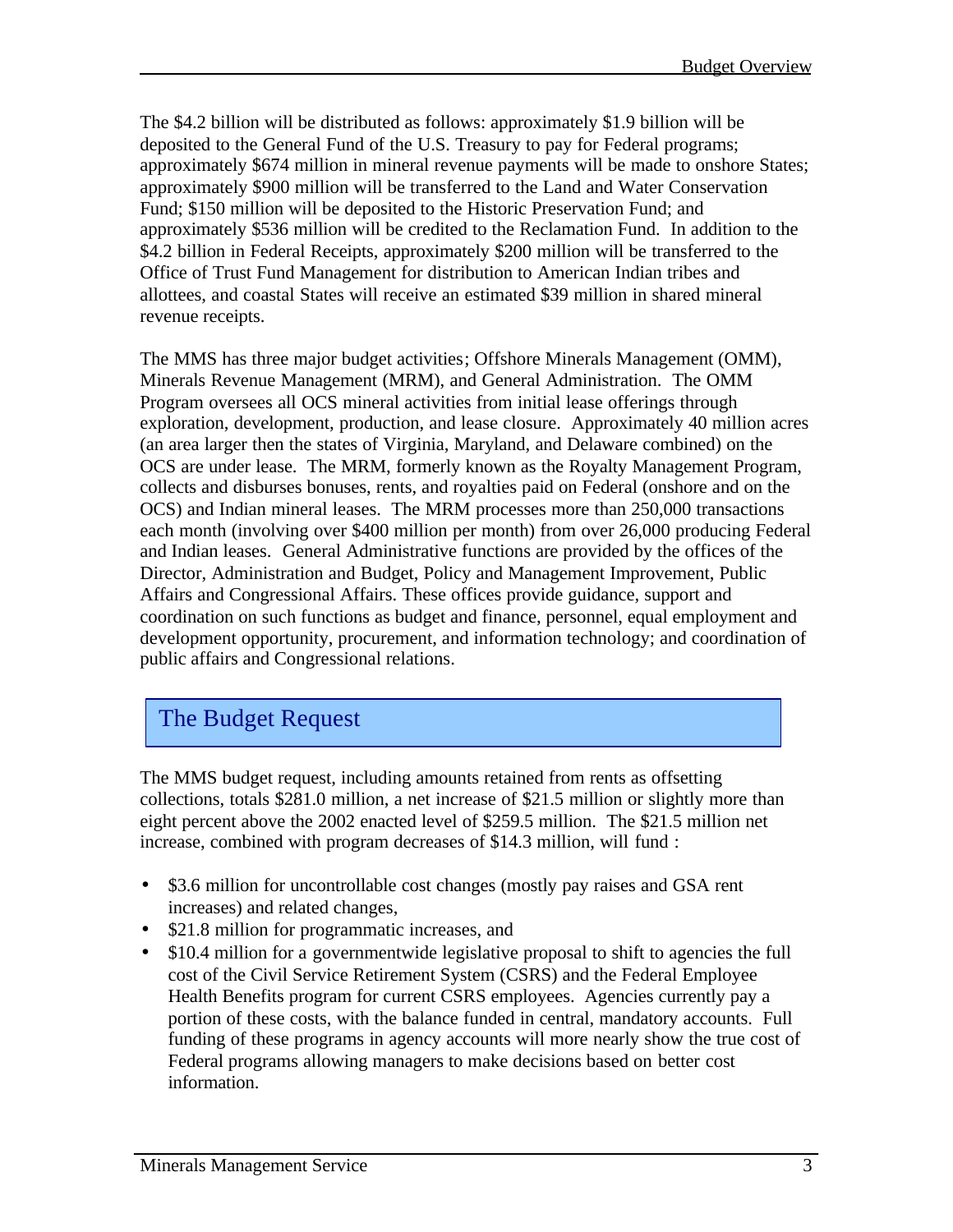In addition the budget request includes a shift of \$2.5 million in funding from offsetting collections to appropriations. This shift has no impact on MMS's total funds but is necessary to offset an expected decrease in offsetting collections. The table below summarizes the proposed programmatic increases and decreases.

|                                                                                                                                                                                                                                                                                                                                                                                                                                                                                     | <b>Amount</b> |                  |
|-------------------------------------------------------------------------------------------------------------------------------------------------------------------------------------------------------------------------------------------------------------------------------------------------------------------------------------------------------------------------------------------------------------------------------------------------------------------------------------|---------------|------------------|
| <b>Program Change</b>                                                                                                                                                                                                                                                                                                                                                                                                                                                               | (in millions) | <b>FTE</b>       |
| <b>E-Government Initiative</b>                                                                                                                                                                                                                                                                                                                                                                                                                                                      | $+$ \$8.742   | $\boldsymbol{0}$ |
| During FY 2003, MMS will continue efforts to transform business processes for the OMM program. Working<br>in partnership with stakeholders, MMS will develop a system to deliver web-based, paperless transactions and<br>better manage data, reduce future costs and deliver information and services to citizens.                                                                                                                                                                 |               |                  |
| <b>Gulf of Mexico Workload</b>                                                                                                                                                                                                                                                                                                                                                                                                                                                      | $+$ \$5.000   | $+21$            |
| The MMS's Gulf of Mexico OCS Region is facing a steep increase in the level and complexity of work<br>associated with offshore oil and gas activity. Near record numbers of deepwater rigs (44) are now drilling in the<br>Gulf; in FY 2001 a total of 277 deepwater wells were drilled; up 22 percent in one year and up 85 percent in<br>two years. The total number of all wells drilled in the Gulf rose to 1,408 in FY 2001; yet another new record.<br><b>Royalty-in-Kind</b> | $+$ \$6.015   | $\boldsymbol{0}$ |
| Provides funds to purchase liquids management systems in support of continuing RIK pilots and longer-term                                                                                                                                                                                                                                                                                                                                                                           |               |                  |
| projects.                                                                                                                                                                                                                                                                                                                                                                                                                                                                           |               |                  |
| <b>System Operation and Support</b><br>As a result of its reengineering project, MRM modernized its automated systems and business processes and<br>added significant functionality and a variety of new tools. Additional resources are needed to keep pace with<br>the increased demand on MRM's networks and enterprise systems, which requires continuous upgrades to                                                                                                           | $+$ \$2.000   | $\boldsymbol{0}$ |
| ensure a steady and secure operating environment.                                                                                                                                                                                                                                                                                                                                                                                                                                   |               |                  |
| <b>Center for Marine Resources and Environmental Technology</b>                                                                                                                                                                                                                                                                                                                                                                                                                     | $-$0.800$     | $\boldsymbol{0}$ |
| The MMS recognizes the importance of the investigations and technological development that this Center<br>pursues, particularly the longer term research. However, due to higher research priorities for oil and gas<br>exploration and extraction, MMS is proposing to eliminate CMRET funding in FY 2003.                                                                                                                                                                         |               |                  |
| <b>Marine Minerals Technology Center</b>                                                                                                                                                                                                                                                                                                                                                                                                                                            | $-$0.800$     | $\boldsymbol{0}$ |
| The MMS recognizes the importance of the investigations and technological development that this Center<br>pursues, particularly the longer term research. However, due to higher research priorities for oil and gas<br>exploration and extraction, MMS is proposing to eliminate MMTC funding in FY 2003.                                                                                                                                                                          |               |                  |
| <b>Offshore Technology Research Center</b>                                                                                                                                                                                                                                                                                                                                                                                                                                          | $-$0.499$     | $\boldsymbol{0}$ |
| The MMS recognizes the importance of the investigations and technological development that this Center<br>pursues, particularly the longer-term research. However, due to higher research priorities for oil and gas<br>exploration and extraction, MMS is proposing to reduce OTRC funding in FY 2003 to \$0.9 million.<br><b>Royalty Legacy System</b>                                                                                                                            | $-$ \$3.003   | $\boldsymbol{0}$ |
| Under the Royalty Reengineering Initiative begun in 1999 virtually every aspect of MRM operations has                                                                                                                                                                                                                                                                                                                                                                               |               |                  |
| changed, including interfaces between MMS, other Federal and State agencies, industry and contractors; as<br>well as reports, procedures, systems and processes. The Legacy systems were replaced by the reengineered<br>system in FY 2002.                                                                                                                                                                                                                                         |               |                  |
| <b>Environmental Studies</b>                                                                                                                                                                                                                                                                                                                                                                                                                                                        | $-$ \$2,200   | $\boldsymbol{0}$ |
| The MMS recognizes the importance of conducting environmental studies in support of its goal to ensure<br>environmentally sound OCS mineral development. The decreased funding level will still allow for the<br>continuation of existing projects and starts for limited but critical new projects.                                                                                                                                                                                |               |                  |
| <b>California Office</b>                                                                                                                                                                                                                                                                                                                                                                                                                                                            | $-$1.000$     | -48              |
| The MMS recognizes the importance of the oversight of development and production operations in the Pacific<br>Region. However, MMS is committed to the spirit of the President's Management Agenda and believes that it<br>can benefit from a review of its operations in the Pacific without jeopardizing current operational needs.<br><b>Royalty-In-Kind</b>                                                                                                                     | $-$ \$6.015   | $\boldsymbol{0}$ |
| The purchase of the gas management systems in support of continuing RIK pilots and longer-term projects will<br>be completed in FY 2002.                                                                                                                                                                                                                                                                                                                                            |               |                  |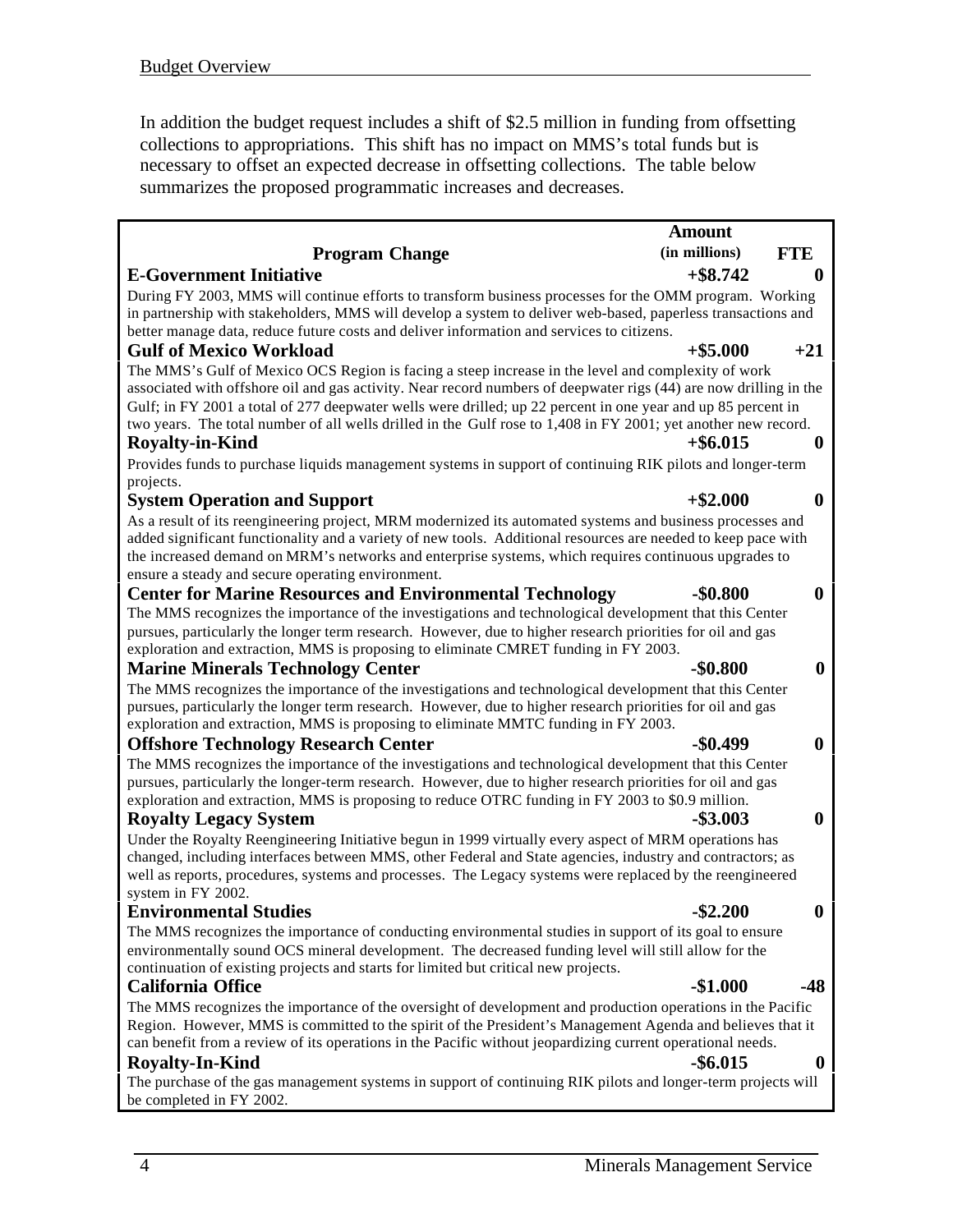| FY 2003 Proposed Operating Appropriations/Offsetting |           |  |  |  |  |  |  |  |
|------------------------------------------------------|-----------|--|--|--|--|--|--|--|
| <b>Collections</b>                                   |           |  |  |  |  |  |  |  |
| dollars in thousands                                 |           |  |  |  |  |  |  |  |
| Royalty and Offshore Minerals Management             | \$174,640 |  |  |  |  |  |  |  |
| <b>Offsetting Collections</b>                        | \$100,230 |  |  |  |  |  |  |  |
| Oil Spill Research                                   | \$6,105   |  |  |  |  |  |  |  |
| <b>Total</b>                                         | \$280,975 |  |  |  |  |  |  |  |

The MMS receives funding for operations from three sources: the Royalty and Offshore Minerals Management (ROMM) appropriation, Oil Spill Research (OSR) appropriation, and offsetting collections (primarily from rental receipts from offshore leases). The largest portion (97.7 percent) of the MMS operating budget is the ROMM appropriation. This account is comprised of both direct appropriations and offsetting collections.

Since 1994, when MMS first received authority to retain a portion of OCS rental receipts<sup>1</sup> (offsetting collections), over \$676 million has been made available to fund MMS operations. At the same time, this authority freed a like amount of appropriated dollars to fund other critical needs of the Department. In FY 2003, approximately 37 percent of MMS's funding is proposed to come from offsetting collections.

The dramatic increase in leasing activity in the Gulf of Mexico (GOM) made it possible to shift a larger portion of MMS funding from direct appropriations to offsetting collections. The increased GOM activity was made possible by new technologies that allowed exploration and development in very deep water. Examples of these new technologies included the rapid expansion in the



#### Minerals Management Service Sources of Funding



 $1$  Offsetting collections are receipts scoreable to the ROMM appropriation from an increase in the offshore natural gas and oil lease rental rates. The ability of MMS to collect and retain these receipts has been a significant benefit in that it has enabled MMS costs to be paid from revenues instead of appropriations and thereby "freed up" a like amount of budget authority to fund other critical programs.

 $\overline{a}$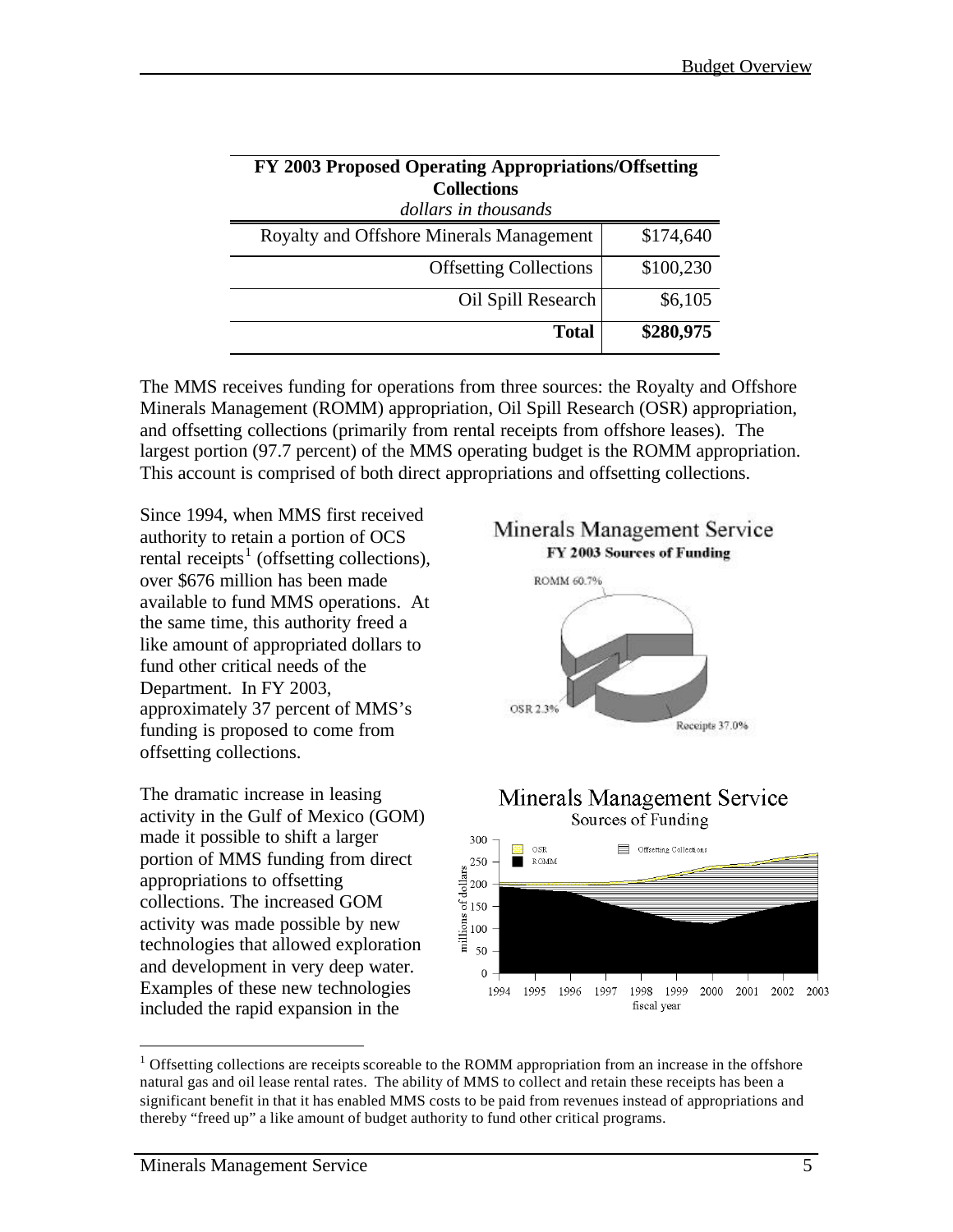availability of high quality 3-dimensional seismic data, inexpensive geo-science workstations, and seismic processing advances that allowed geo-scientists to look below the previously impenetrable layers of salt. New advances in drilling technology helped energize deepwater exploration and development in the GOM during the mid-to-late 1990s. One factor in this new technology was the development of new synthetic drilling fluids. These new fluids enabled operators to drill difficult deepwater formations faster, safer and less expensive than with water-based drilling fluids. The synthetic-based fluids also resulted in less environmental impact than the water-based fluids because they could be recycled. The introduction of new drilling rigs in the deepwater GOM over the past several years also boosted deepwater drilling activity. These new drillships and fifthgeneration semisubmersibles greatly expanded the number of rigs that could drill in ultradeepwaters in the GOM thus allowing increased exploration and development. These rigs drill wells faster and more efficiently than previous rigs and are capable of delivering a larger borehole, which is necessary to obtain high production rates to make deepwater development economical. In addition to the technological advances, Congress enacted legislation (OCS Deep Water Royalty Relief Act) that encouraged deepwater exploration. The combination of very favorable geologic characteristics, technological advances, and economic incentives caused leasing in the GOM to increase almost ten-fold between 1992 and 1997.



In 1998, however, the number of tracts leased in the two GOM sales declined by 37 percent from the record levels of 1997. While 1998 marked the first time that the number of tracts leased in the GOM had declined in the past several years, the number of total active tracts actually increased in 1998 by over 12 percent. In 1999, the number of new tracts leased (333) fell 71 percent below the 1998 level and 81 percent below the peak level reached in 1997. In FY 2000, the number of tracts leased (553) in the GOM increased by almost 70 percent over FY 1999. In FY 2001, the number of tracts leased grew again as 753 new leases were issued.

While FY 2000 and FY 2001 saw the number of tracts leased increase, MMS does not expect new leasing activity to return to the FY 1996 – 1998 level in the near future. Because of this lower level of new leasing activity, MMS is requesting the cap on currently authorized offsetting collections be lowered to \$100.230 million in FY 2003.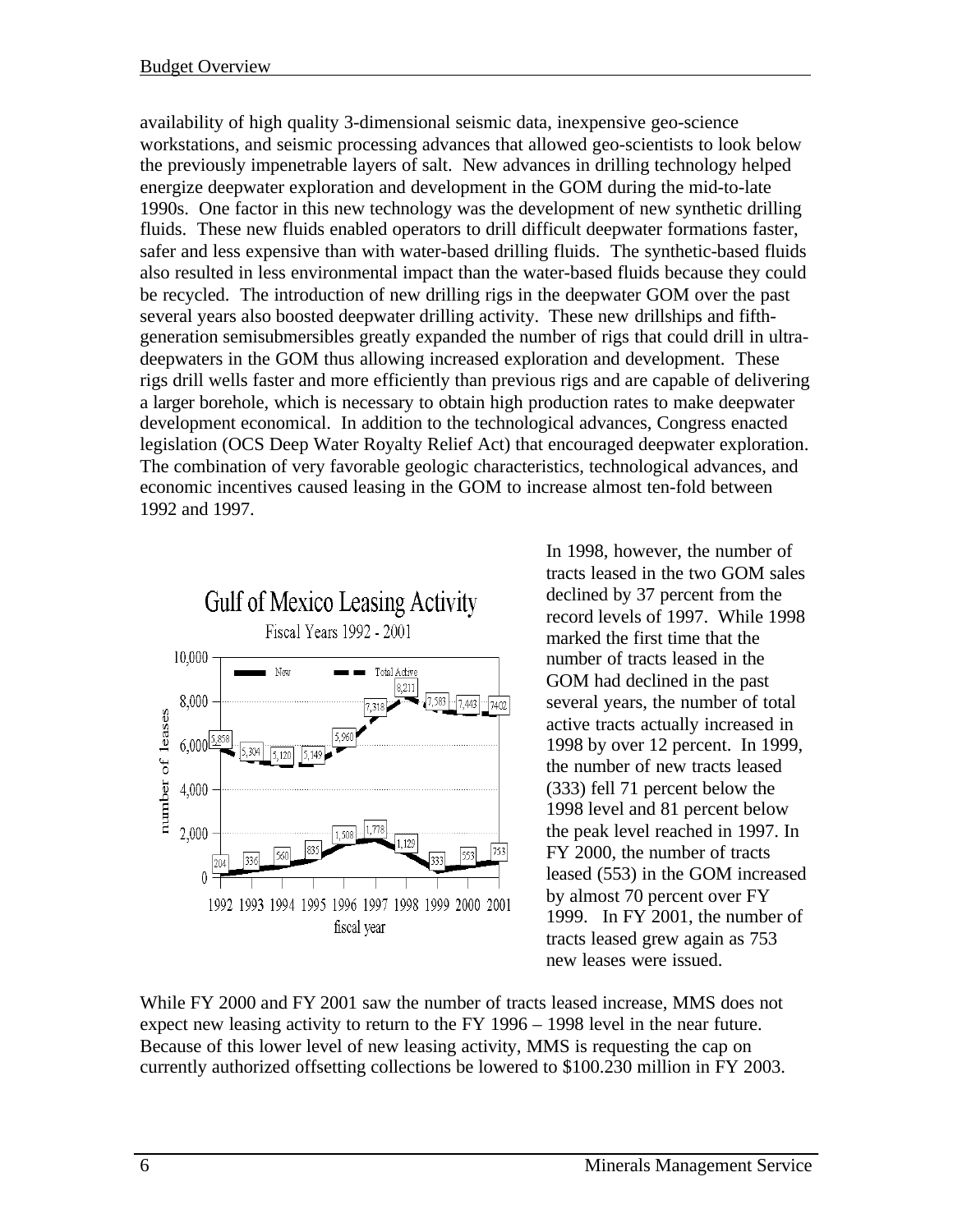In addition to appropriations for operations, the MMS receives appropriations for distribution of the States' share of onshore mineral receipts. In FY 2003, MMS estimates that the States share of these onshore mineral receipts will be approximately \$674.3 million. This amount represents a modest increase (\$3.9 million) over the estimate for FY 2002.

| FY 2003 Proposed Permane nt Appropriations<br>(dollars in thousands) |           |
|----------------------------------------------------------------------|-----------|
| Mineral Leasing Associated Payments (MLAP)                           | 669,880   |
| National Forest Fund Payments to States (Forest Fund)                | 3,475     |
| Payments to States from Lands Acquired for Flood Control,            | 951       |
| Navigation, and Allied Purposes                                      |           |
| (Flood Control)                                                      |           |
| <b>Total</b>                                                         | \$674,306 |

## External Influences

**Domestic Oil and Gas Prospects --** The U.S. is the most mature petroleum-producing region in the world. Much of the Nation's easily located oil and gas has already been extracted. Despite this, domestic discoveries and reserve additions over the past decade have replaced 100 percent of the natural gas and 79 percent of the crude oil produced during this period. The overall replacement rate for hydrocarbons in the U.S. over the past decade is 92 percent, despite high rates of production. In fact, during the past few years, total hydrocarbon reserves additions have exceeded production. Advanced technologies have allowed economic access to domestic resources that are concentrated in deeper formations, tighter zones, deeper water, more sensitive environments, and increasingly more unconventional settings. In 1998, the U.S. Department of Energy estimated that two-thirds of the 603 billion barrels of known oil reserves in the U.S. remained untapped.

**U.S. Dependence on Oil and Gas --** The lifestyle U.S. citizens enjoy has been built in large measure on reliable, affordable oil and natural gas supplies. Energy is critical to the economy, supplying power for factories and cities, heating and cooling homes, and



moving people and goods. The United States now depends on oil and natural gas for more than 60 percent of its energy needs.

While new sources of energy may be on the horizon, oil and gas will continue to be important during the next 20 to 30 years. The Department of Energy (DOE) estimates that dependence on oil and gas will increase significantly over the next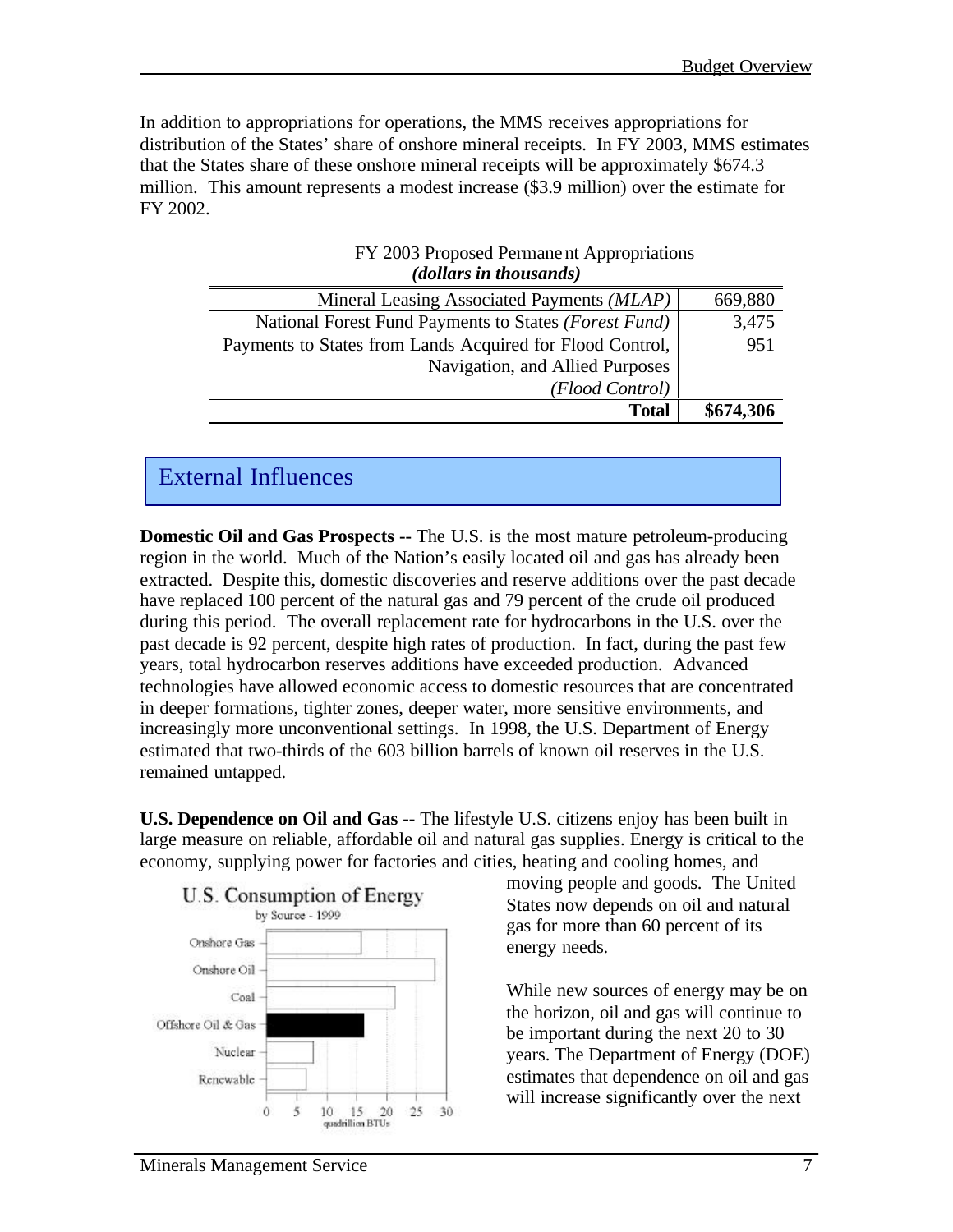20 to 30 years. Because of this dependence, MMS programs are vitally important to the security of the Nation and the well being of the national economy.

Demand for oil and gas was impacted by the events of September 11, 2001. While declines in the demand for jet fuel were dramatic, demand for motor gasoline actually grew after September 11<sup>th</sup>. Although the estimate is subject to revisions, DOE notes that 2001 appears to be the first year since 1991 in which total petroleum products demand has fallen. Nevertheless, demand for oil is expected to increase once again in 2002 with recovery beginning in the second half of the year. By 2003, DOE projects annual average petroleum demand to exceed 20 million barrels per day for the first time.

For all of 2001, natural gas demand is estimated by DOE to have declined by 5.3 percent. Residential demand declined in the fourth quarter due to above normal seasonal temperatures. DOE projects that demand for gas will decline further in 2002, but recover to 2001 levels in 2003.

For the longer term, U.S. oil production is projected to decline at an average annual rate of 0.7 percent between 1999 and 2020, to 5.1 million barrels per day. This forecast is 0.2 million barrels per day lower than was estimated last year. The share of U.S. oil demand met by net imports is projected to increase from 56 percent in 1999 to 70 percent in 2020, an average annual increase of 2.5 percent

U.S. demand for natural gas is projected to increase from 22 trillion cubic feet (tcf) in 1998 to as high as 29 tcf by the year 2010 and 31.3 tcf by 2015. This is a 50 percent increase over what the Nation consumes today. If the offshore is expected to maintain the same percentage contribution towards future U.S. gas consumption, the annual gas production from federal waters will have to increase 7 to 8 tcf. Natural gas is clearly the fuel of choice for the Nation's future energy use because it is a cleaner burning fuel.

**Price Fluctuations --** In 1999, oil prices were beginning to rise from some of the lowest levels of the past 50 years. The price of oil increased steadily, hitting \$31 per barrel in November of 2000. During 2001, prices declined on weakening demand. Following the September 11 terrorist attacks,

prices declined further. Most recently, prices have begun to rise again and the Department of Energy in its forecasts sees the price of oil moving up gradually over the course of 2002. "The West Texas Intermediate price, which stood at \$19.40 per barrel in December, is expected to move to about the \$25- \$26 range by the end of 2002 and to remain at about that level through 2003."

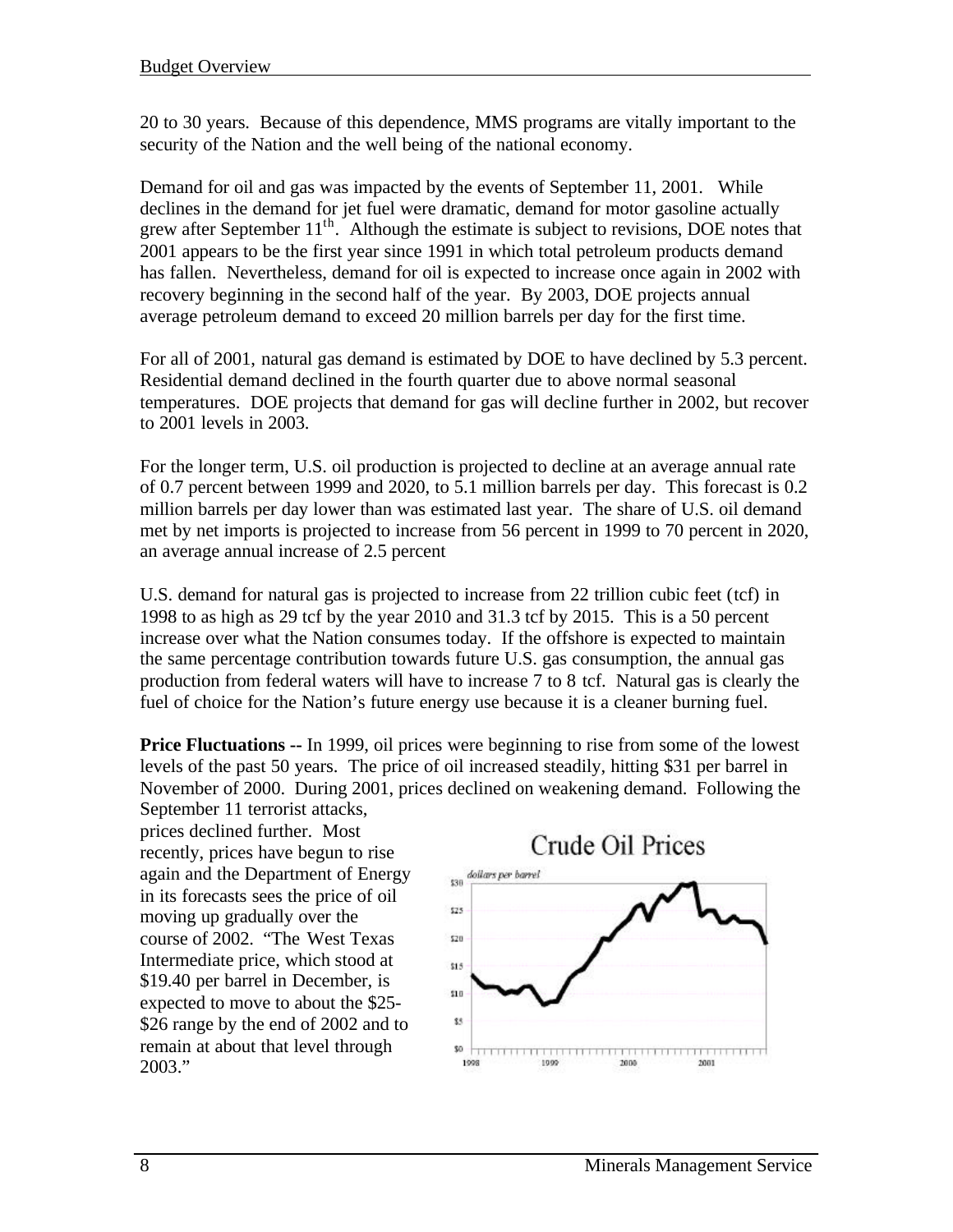It is difficult to establish a long-term trend in gas prices based on today's prices. Price volatility of natural gas is extremely high and seasonally dependent. While the price hovered around \$2/mcf for the last decade, in early 2001 it spiked to over \$10/mcf. Gas is a commodity, and the price of a commodity is the most critical factor in controlling reserve and production levels.

**Changes in the Oil and Gas Industry --** Mergers, acquisitions, partnerships, and revolving lease ownership have become common in the oil and gas industry. This restructuring of the oil and gas industry has and will continue to challenge MMS's ability to ensure that correct royalty payments are received, and that industry's demands for permitting and approvals are processed in a timely manner. MMS believes that the newly reengineered royalty business system will enable MMS to continue to meet its goals of ensuring proper revenues are collected and disbursed in a timely manner, while the proposed increase for the GOM will allow MMS to meet the increased demands of the offshore oil and gas industry.

## New Since Last Year

**Deep Water Royalty Relief for New Leases in Sales After 2000 --** Revisions to parts of the regulations affecting royalty relief and bidding systems were published in the Federal Register on February 23, 2001, as a final rule. The comment period on the proposed rule closed on October 16, 2000. Comments were received from six industry associations, ten oil companies, and one government agency. The comments were considered in preparing the final rule, which applies to OCS oil and gas lease sales held in 2001 and thereafter.

The Deep Water Royalty Relief Act of 1995 (DWRRA) sought to encourage new technological development and increased exploration and production in deepwater areas of the Gulf of Mexico. To do so, it specified mandatory royalty suspension volumes (RSVs) for new leases in water depths of 200 meters or more in the Central and Western Gulf of Mexico. The RSV's applied to all sales held in these areas from 1996 through 2000. During this time period, MMS also considered applications for royalty relief for leases that were awarded prior to the passage of the DWRRA.

An important change in the new rule is that it allows the RSV's to be set on a salespecific basis rather than for a multi-year period as was the case under the DWRRA. In this way, MMS can respond to changes in technology by reviewing RSV's annually. In addition, under the final rule, a lessee receiving a RSV could apply for supplemental royalty relief if it was needed to make production from a lease economical.

**Central and Western Gulf of Mexico Sales --** Through August 2001, MMS conducted two highly successful oil and gas lease sales in the Gulf of Mexico. Central Gulf of Mexico Sale 178 was held on March 28, 2001, and August 22, 2001 (Parts 1 and 2). Sale 178 attracted \$505 million in high bids from 90 companies. On August 22, 2001, Western Gulf of Mexico Lease Sale 180 received \$166 million in high bids from 50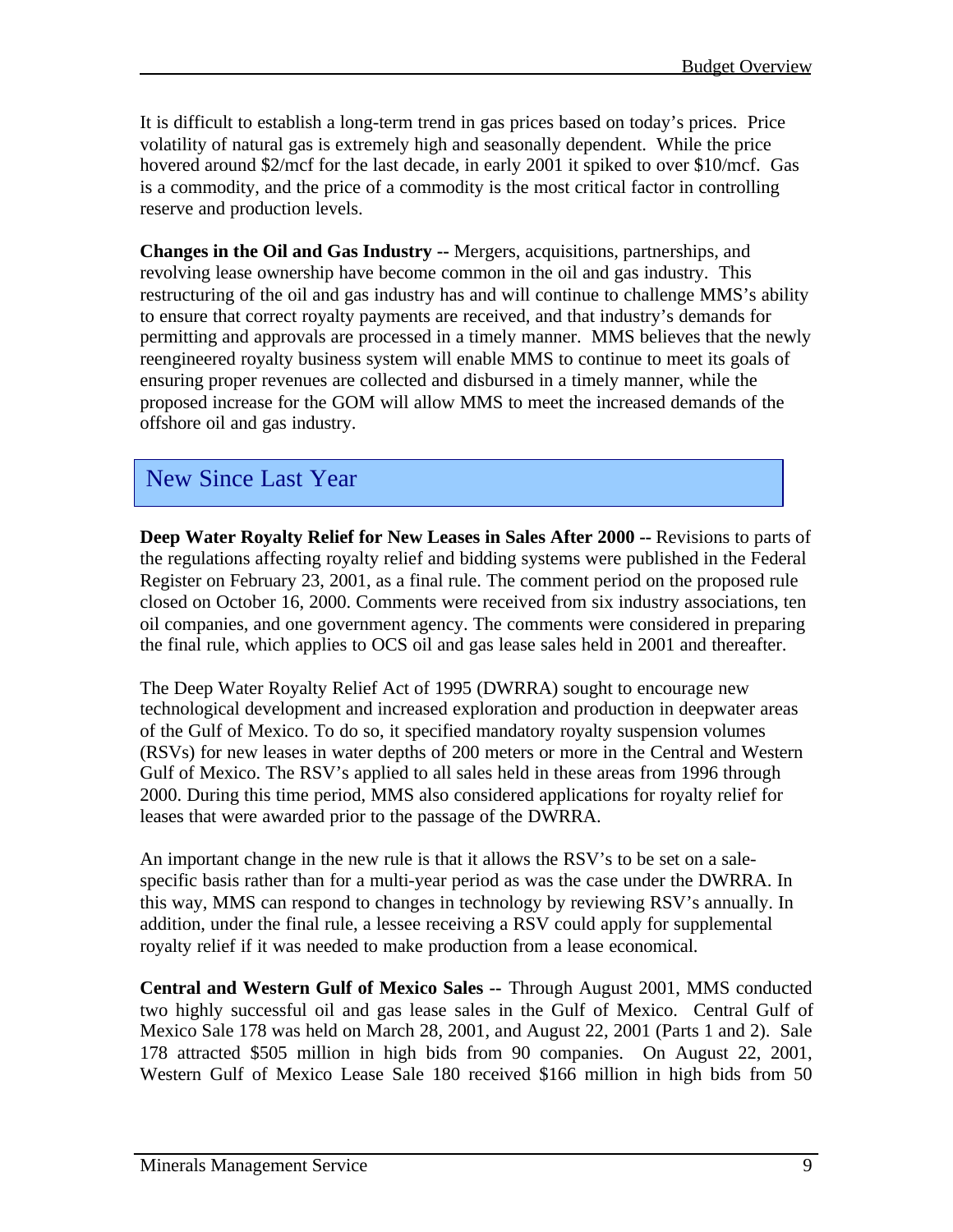companies. Based on bids received, this was the fourth largest Western Gulf of Mexico Lease Sale held in the last 10 years.

**Eastern Gulf of Mexico Sale 181 --** In FY 2001, a major MMS Gulf of Mexico Region (GOMR) accomplishment regarding Eastern Gulf of Mexico (EGOM) Sale 181 was the successful completion of negotiations with the U.S. military regarding joint use of the Outer Continental Shelf in the EGOM Planning Area. Those negotiations occurred between the MMS GOMR on behalf of the U.S. Department of the Interior (DOI) and Eglin Air Force Base (AFB) on behalf of the U.S. Department of Defense (DOD). Significant contributions were made by both parties towards a final consensus, which included a variety of measures that served both the interests of the U.S. government (DOI and DOD) as well as potential offshore oil and gas lessees and operators relative to EGOM Sale 181.

Sale 181 was held on December 5, 2001, for offshore oil and natural gas leases in the EGOM, attracting \$340,474,113 in high bids from 17 companies. The 233 tracts comprised approximately 1.3 million acres and are located offshore Alabama adjacent to the Central Gulf of Mexico planning area. The MMS received 190 bids on 95 tracts or about 547,000 acres.

It is projected that the Sale area contains 1.25 trillion cubic feet of natural gas and 185 million barrels of oil. This is the first time tracts have been offered in the Eastern Gulf since 1988.



On January 19, 1982, MMS was created – a response to the Independent Commission on Fiscal Accountability's recommendations that proper fiscal accountability and management of public mineral resources would be best served by an agency devoted solely to minerals management.

During that time, MMS has become a leader in revenue management, environmental responsibility, and operational safety. An agency born of reinvention, MMS's commitment to this philosophy has allowed it to evolve in response to changing economic and business climates.

Today, MMS stands ready to continue this outstanding record. The Minerals Revenue Management program is now implementing a reengineered process and systems that improve interactions with stakeholders and speed the processing of revenues to their ultimate recipients. The Offshore Minerals Management program is embarking on a similar reengineering process aimed at improving its operations and making the resulting organization an example of good citizen-centered government.

**Deepwater Production** -- Recent exploration successes in deepwater fields in the Gulf of Mexico are of critical importance in providing a vital new domestic source of oil and natural gas. Technological advances are increasing operators' abilities to take advantage of these finds, while reducing the danger and uncertainty in deepwater operations. The Gulf of Mexico's deepwater reservoirs have become America's new frontier for oil and gas exploration. Production potential from proved reserves in deepwater areas is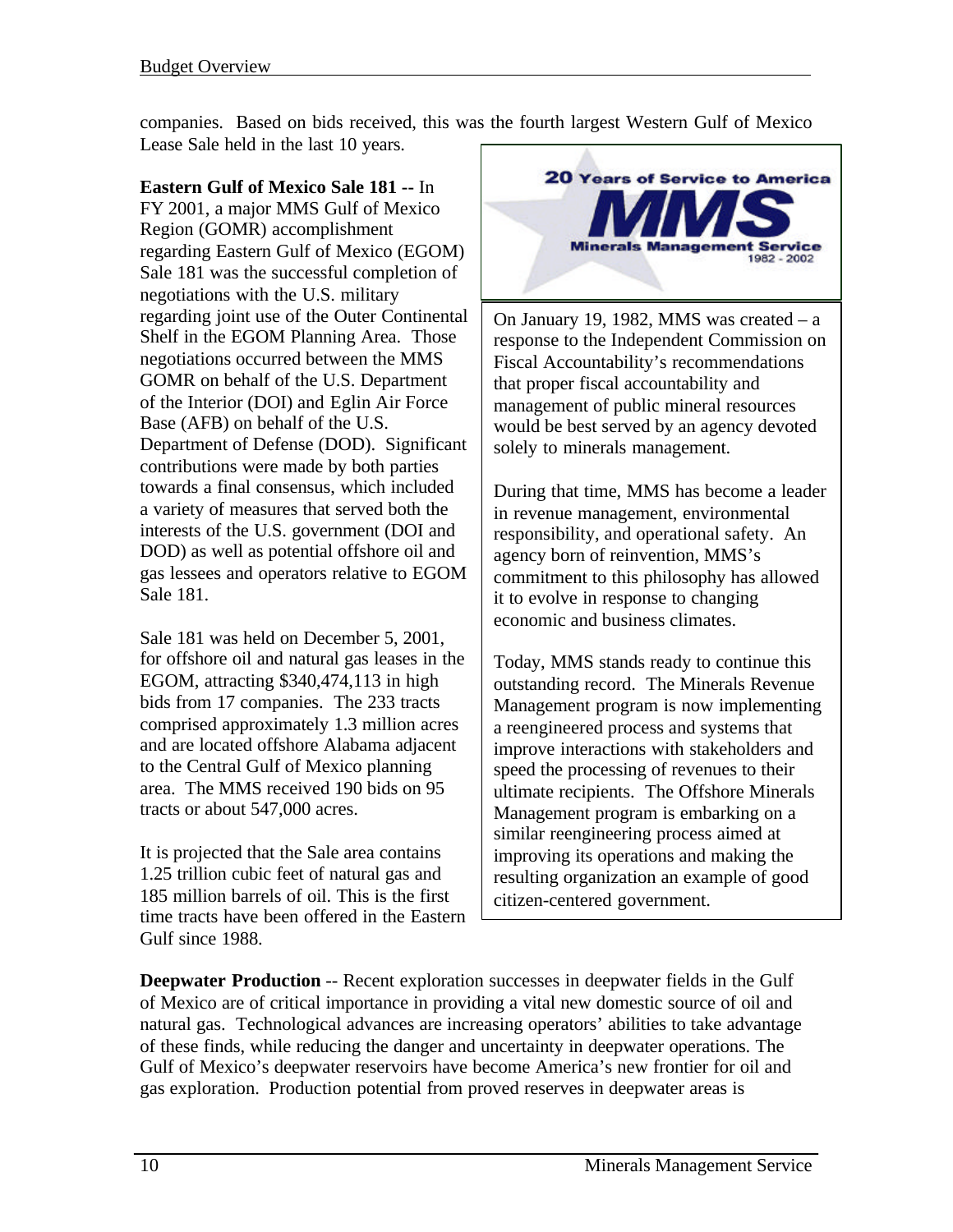

estimated to be roughly 1.8 billion barrels of oil and 5.8 trillion cubic feet of natural gas. Consequently, drilling in the Gulf's Outer Continental Shelf has increased greatly over

the last 10 years. Today, deepwater drilling from permanent structures and wildcat wells is at an all-time high. In November 2001, a record 47 temporary and permanent deepwater rigs were drilling in water depths greater than 1,000 feet, as compared to only nine in 1990 and 26 in 1999. The number of wells being drilled in the so called ultradeep water – those in 5,000 feet of water or greater – continues to grow significantly. In FY 2001, there were ten wells being drilled in ultra deep water. The companies operating the ten wells and the water depths were:

| <i>Operator</i>                      | <b>Water-depth (feet)</b> |
|--------------------------------------|---------------------------|
| Union Oil Co. of California          | 9,743                     |
| <b>Marathon Oil Company</b>          | 7,742                     |
| BP Exploration & Oil Inc.            | 6,960                     |
| BP Exploration & Oil Inc.            | 6,612                     |
| <b>Burlington Resources Offshore</b> | 6,308                     |
| Murphy Exploration & Production      | 5,881                     |
| Dominion Exploration & Production    | 5,610                     |
| Vastar Resources Inc.                | 5,422                     |
| <b>Amoco Production Company</b>      | 5,180                     |
| Shell Deepwater Production Inc.      | 5,150                     |

Production from deepwater wells is increasing as compared to prior years. In 1985, for example, only six percent of the Gulf's oil production came from deepwater wells as compared to over 50 percent in FY 2001. Natural gas production from deepwater areas in the Gulf has also increased—from less than 1 percent of total production in 1985 to over 20 percent in FY 2001.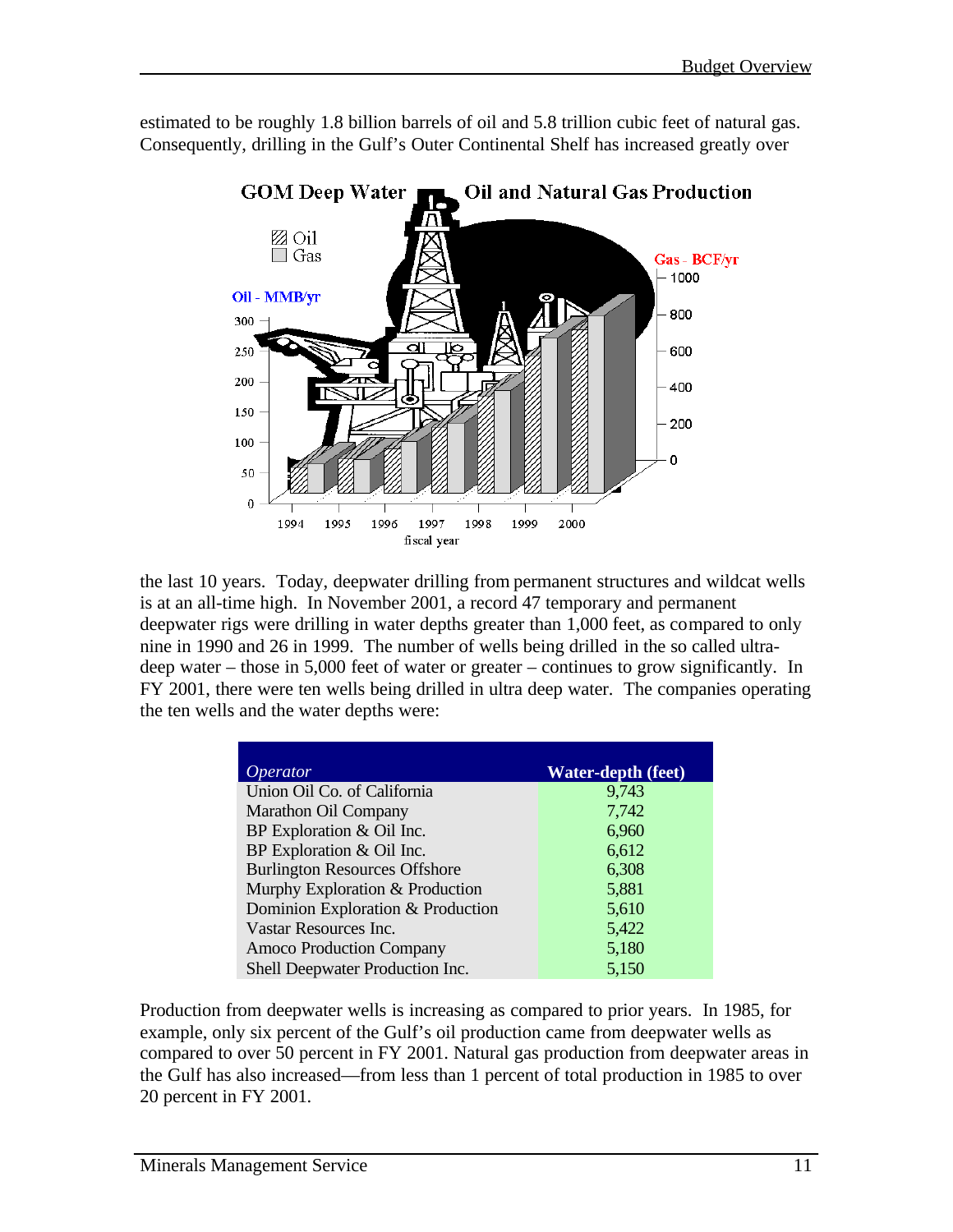**Northstar Oil and Gas Development Project in the Beaufort Sea --** The Northstar reservoir is managed under a joint Federal/State unit located about six miles offshore of Pt. Storkerson and 12 miles northwest of Prudhoe Bay. The unit includes three federal and five state leases. During the winter of 2001, BP Exploration (Alaska) constructed rig and pipeline facilities, and commenced drilling operations. BPXA began production of oil from the facility on October 31, 2001, and recently estimated that the Northstar reserves could be as high as 175 million barrels of recoverable oil. This is the first production from Federal waters offshore Alaska.

**Marine Science** -- Since 1973, the Environmental Studies Program has funded over \$712 million in scientific research. This research encompasses biological, physical oceanographic, ecological, and socioeconomic issues associated with offshore mineral leasing and development. During FY 2001 research activities were underway on more than 200 different projects, and more than 30 new projects were started.

MMS has established Coastal Marine Institutes (CMIs) in Alaska, California, and Louisiana. Through these CMIs, MMS can leverage its financial resources with those of the States. This arrangement helps both MMS and the States address mutually agreed upon scientific needs regarding the impacts of OCS activities. All research is funded on a 50/50 matching basis. In FY 2001 the CMI partnerships resulted in research awards which matched MMS funds with \$3,000,000 of non-Federal funds.



MMS is also one of the Federal government's leading agencies for oil

spill research. On average, MMS spends more than \$6 million per year on research into oil spill protection, prevention, response technologies, and managing the National Oil Spill Response Test Facility.

Most scientific research conducted in FY 2001 was related to deepwater activities in the GOM and included studies on:

- Deepwater Habitats and Benthic Ecology
- OCS Deepwater Related Infrastructure in the GOM
- Effects of Oil and Gas Exploration and Development at Deepwater Sites
- Gulf of Mexico Sperm Whale Distribution, Abundance, and Behavior Study
- Economic Factors Associated with Offshore Development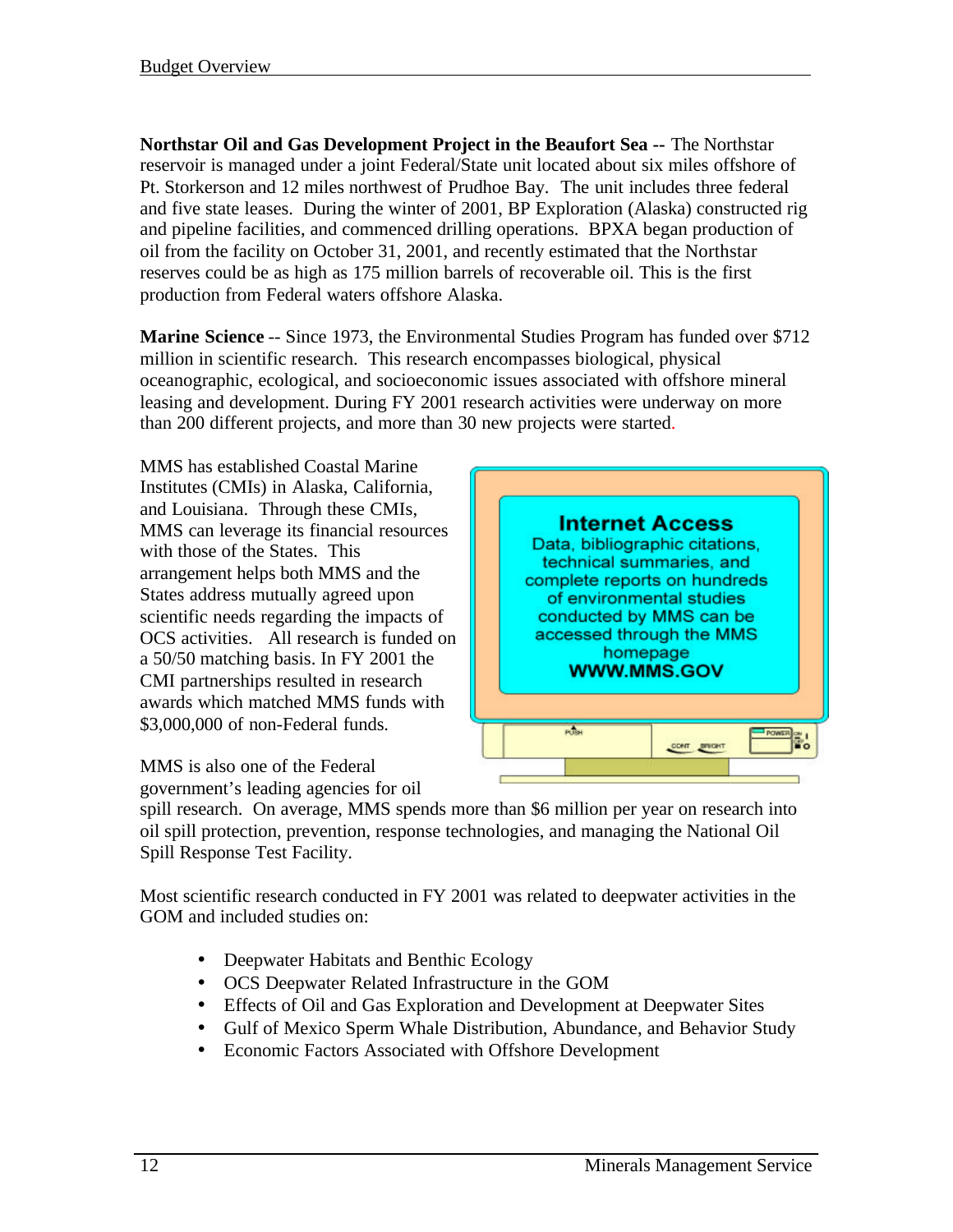Other major MMS studies addressing critical issues to offshore oil and gas leasing, exploration, and development, as well as non-energy minerals during FY 2001 include:

- Arctic Nearshore Impact Monitoring
- Santa Maria Basin Ocean Circulation Studies
- Environmental Surveys of Potential Borrow Areas on the Offshore Northern New Jersey and Southern New York Shelf and the Environmental Implications of Sand Removal for Coastal and Beach Restoration
- Air Quality Model Development for OCS Applications.

**Proposed Five Year Plan** – As required by law, during FY 2001, the MMS prepared a new 5-year program to succeed the current one that ends June 30, 2002. The draft proposed program is the second step in a lengthy planning process. The first step began in December 2000 with a request for comments and information. After considering more than 10,000 comments that were received, and analyzing the available areas of the OCS, the MMS developed the draft proposed schedule of lease sales for 2002-2007.

The Minerals Management Service proposed to hold 20 oil and natural gas lease sales in the Federal Outer Continental Shelf between 2002 and 2007. The proposal, entitled Draft Proposed Outer Continental Shelf Oil & Gas Leasing Program 2002-2007, was published in the Federal Register in July 2001. The proposed Plan included sales in the Gulf of Mexico's Western, Central and part of the Eastern planning areas; and Alaska's Beaufort Sea, Norton Basin, Cook Inlet/Shelikof Strait and the Chukchi Sea/Hope Basin. The draft proposal did not include any areas currently under moratoria or presidential withdrawal.

The public comment period on the draft proposed program ran for 60 days and ended in September 2001. The second proposal – proposed program – was issued along with a draft EIS for 90-day comment period beginning on October 26, 2001 and ending in January 2002. The second proposal was essentially identical to the draft proposed program. Subsequent steps in the preparation process include issuance of a final EIS and submission of a proposed final program to the President and Congress for a 60-day waiting period in the Spring of 2002. Finally, the Secretary of the Interior must review and approve the final 5-year leasing program which is scheduled to become effective July 1, 2002.

**MMS Ensures Nation's Historic Shipwrecks are Protected as Archaeologists Share in U-Boat Discovery** -- A highly sought-after World War II German submarine, the U-166, was recently discovered 45 miles from the mouth of the Mississippi River through the joint efforts of the Minerals Management Service and BP and Shell Oil companies. The U-166, the only German submarine sunk in the Gulf of Mexico, rests in the crater it



created when it was sent to the bottom by a depth charge in the summer of 1942, shortly after the U-166 torpedoed and sank the passenger freighter S.S. Robert E. Lee. The wreckage of the submarine was found in 5,000 feet of water. The U-boat's whereabouts had long been disputed and it was thought to lie far from its actual resting place. MMS archaeologists were part of the scientific team that was instrumental in locating and identifying the WWII U-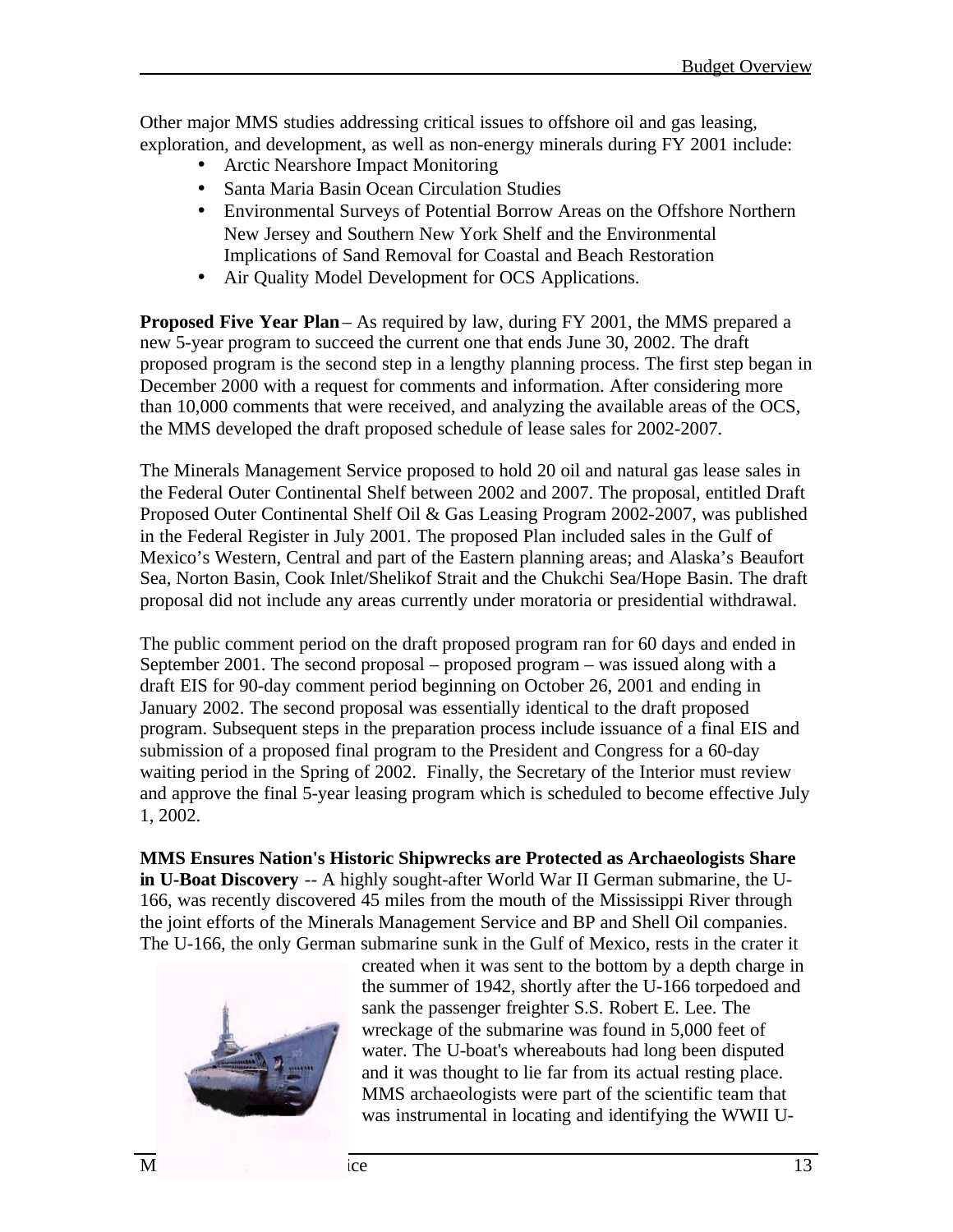boat. The news of the discovery solved a 59-year old mystery and ended decades of fruitless searching.

MMS requires the oil industry to file detailed plans for pipelines and platforms before they can construct them. Part of these plans involves detailed surveys of the Gulf floor along the construction site. It was in doing this survey that the U-boat was found. Its discovery and confirmation came as a result of an MMS-required shallow-hazard and archaeological survey of the seafloor prior to construction of a proposed gas pipeline by BP and Shell Oil. The gas pipeline survey employed a high-tech, mini-submarine, remote-sensing instrument developed by C&C Technologies, Inc. of Lafayette, La., and had never before been used in the Gulf of Mexico. It is unlikely that this discovery, or many others that have been made in the waters of the Outer Continental Shelf (OCS), would have occurred without the regulation and oversight of MMS. As a result of this important discovery, BP and Shell have re-routed their proposed pipeline around the site, a standard means of preserving historic sites from harm during construction.

The MMS considers the effect of all its actions, including lease sales, studies and permits, on the cultural heritage of the United States. To meet this responsibility, it requires the oil and gas industry to conduct marine remote-sensing surveys that may identify shipwrecks. The MMS has staff archaeologists trained to review the geophysical reports submitted by the oil and gas industry. As a result, when BP and Shell first realized the significance of what they had discovered, their first report was made to MMS for direction on how to proceed. Two weeks later, MMS archaeologists accompanied BP and Shell personnel and their own contract archaeologists from C&C Technologies on a research mission for the first glimpse of the U-boat by using a camera aboard a remotely operated vehicle.

The MMS reviews nearly 1,700 planned wells and pipelines every year for their potential effect on archaeological sites on the OCS. Because of this regulatory requirement, more than 100 shipwrecks have been discovered on the floor of the Gulf of Mexico. While many of the wrecks are either local fishing or shrimp boats, crewboats, and other modern vessels, over a dozen World War II casualties of the six U-boats known to have patrolled the Gulf have been found. Older shipwrecks have also been identified and studied, including the passenger steamer New York, sunk in 1846, and the Civil War Union gunboat USS Hatteras. Just last year, the MMS listed the well-preserved side-wheel steamer Josephine to the National Register of Historic Places, an official list maintained by the Federal government of the nation's most important historical sites.

**Floating Production Storage and Offloading Systems (FPSOs) in the Gulf of Mexico –** On January 2, 2002, the MMS announced its decision to accept applications for the use of FPSOs in the Gulf of Mexico. FPSOs, currently in use around the world, offer an option to develop areas in the Gulf that challenge or exceed current infrastructure or technologies and to help meet the Nation's growing need for energy resources.



14 Minerals Management Service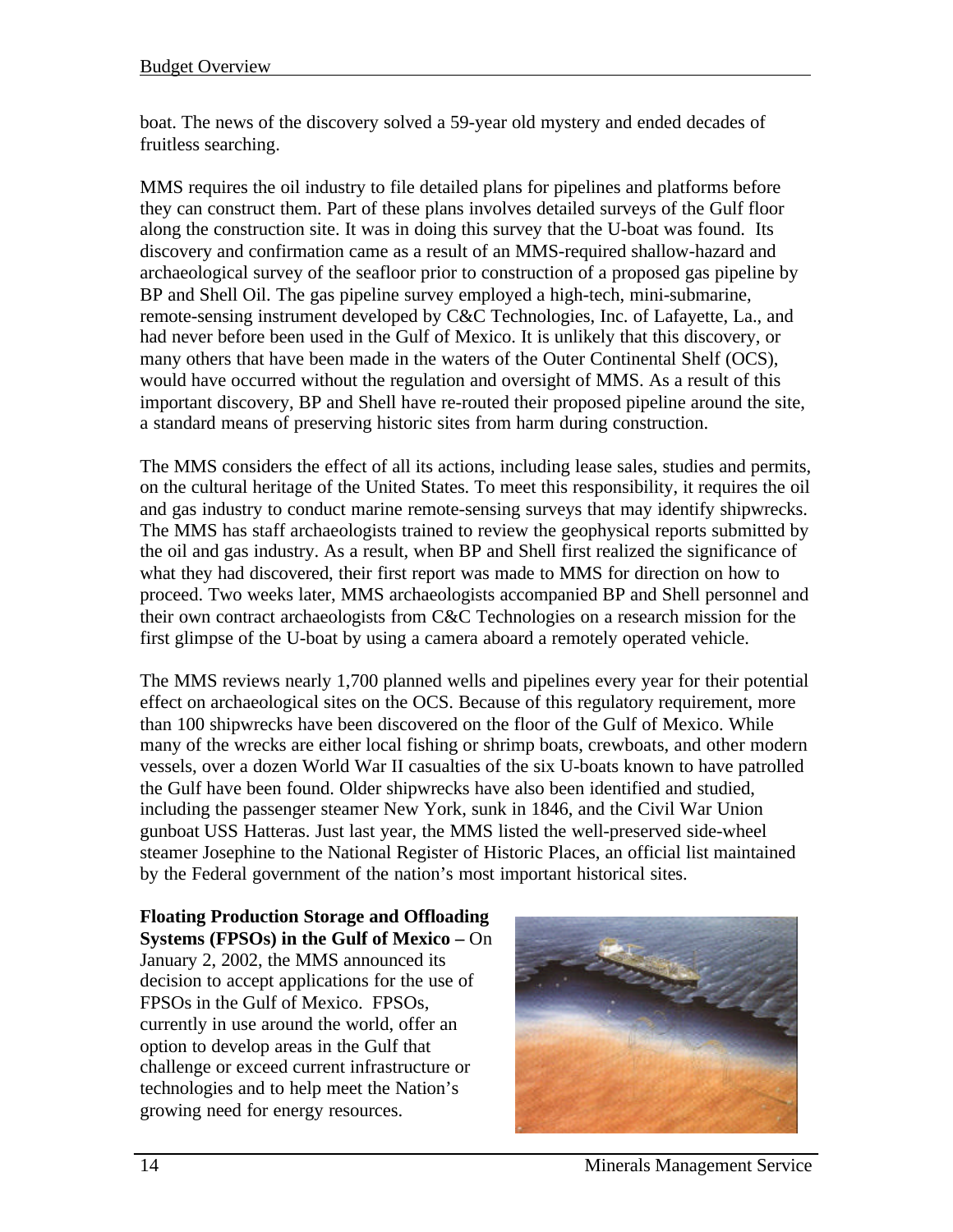The MMS completed a rigorous environmental and safety review of FPSO's for use in the deepwater areas of the Central and Western GOM. The environmental risks were examined and found comparable to other types of production systems currently accepted for use in these deepwater areas. Therefore, it was concluded not to categorically exclude them from use as an offshore production system. While applications will be accepted for the use of FPSO's, each will be considered on a case-by-case basis.

**Reengineering Initiative** – During FY 2001, MRM developed a new systems infrastructure to support its reengineered business processes. The build phase included substantial testing, training, and conversion activities. MRM engaged Accenture to develop a new integrated royalty management system consisting of a PeopleSoft-based financial module, a Compliance and Asset Management (CAM) module, a robust relational database environment, a data warehouse, and a variety of technology tools. MMS implemented the PeopleSoft core software for the new financial system on November 1, 2001 and will phase in other components in FY 2002.



The reengineered end-to-end business processes helps MRM to achieve its goals while supporting a strong emphasis on Indian trust responsibilities.

- The financial management process greatly enhances MRM's ability to provide recipients access to their mineral revenues within one business day of MRM receipt.
- The compliance and asset management process helps MRM reduce the business cycle time by 50 percent.

In a number of respects the new Financial and CAM systems delivers common functionality or capabilities that can be utilized to further support future royalty-in-kind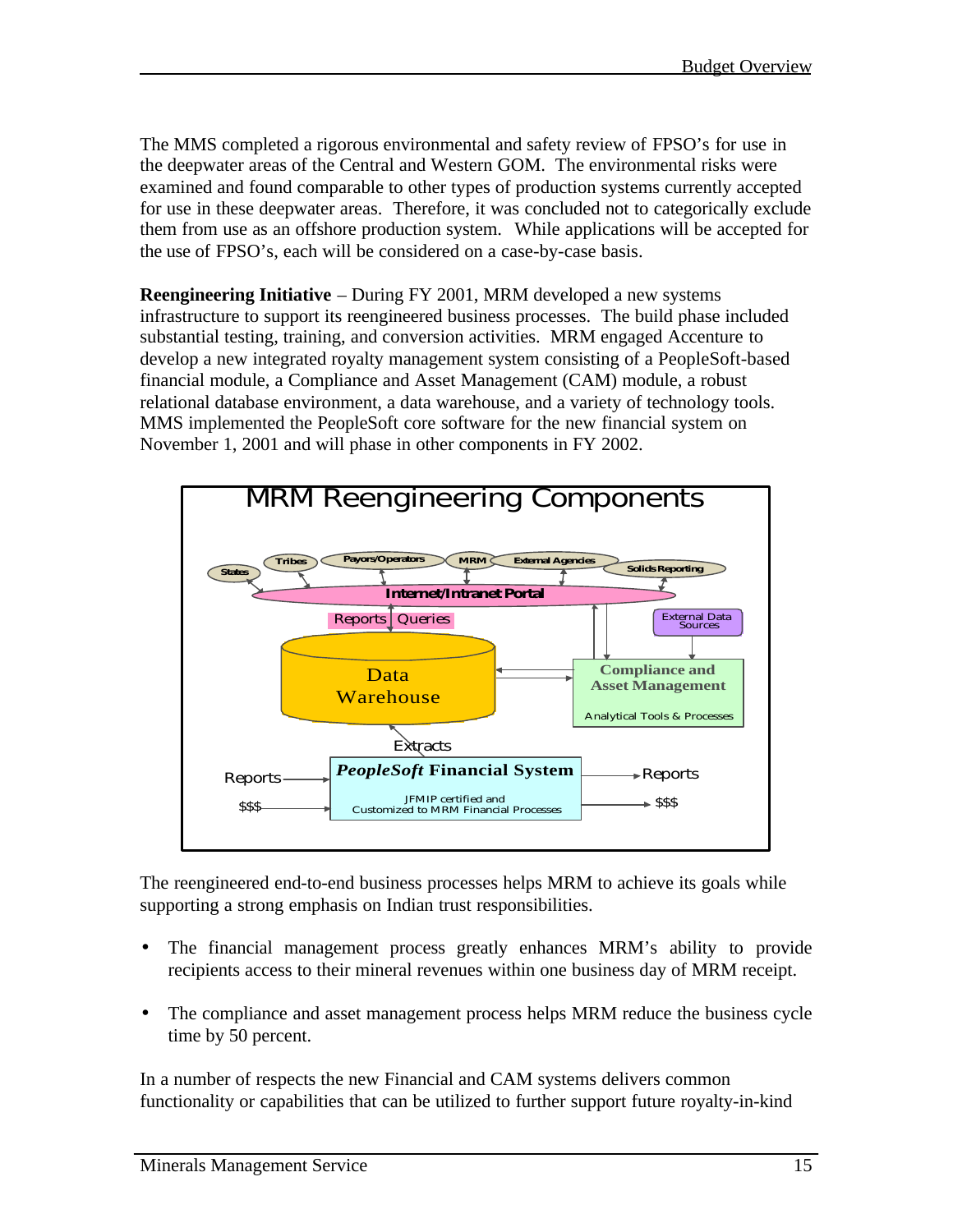(RIK) activity. However, MRM still needs specialized technology investments to transition from pilot projects to full integration of RIK into its financial and CAM processes.

The Royalty Reengineering initiative with its redesigned work processes and continued use of technology to achieve program efficiencies and attain goals has challenged MMS to develop new skill mixes in the Minerals Revenue Management staff. In October 2000, MRM realigned their workforce to support two reengineered end-to-end core business processes -- financial management and CAM. Further detail is found in the Royalty Management section of this budget.

**Indian Trust Responsibilities** - The MMS serves American Indian tribes and individual American Indian mineral owners by ensuring that they receive accurate returns for mineral production on their lands. While working to guard American Indian mineral interests, MMS also emphasizes American Indian empowerment through government to government relationships. We coordinate with eight tribes that choose to handle their own royalty audit work through cooperative agreements.

### **How Does MRM Fulfill Indian Trust Responsibilities?**

- *A dedicated Indian Compliance and Asset Management office.*
- *Walk-in customer service in Oklahoma and New Mexico.*
- *Emphasis on government to government relationships, by coordinating with eight tribes that choose to handle their own audits of mineral revenues from their lands.*

When its organization was restructured in October 2000, MRM reemphasized the focus on Indian Trust responsibilities by establishing the Indian Compliance and Asset Management section, specifically dedicated to serving mineral producing tribes and individual Indian mineral owners (allottees). Based at the Denver offices of the MMS's MRM, this service organization is augmented by team sites in New Mexico and Oklahoma. It serves as a focal point for both Indian mineral issues and contact with the Indian community, allottees, and involved federal agencies to resolve Indian mineral related issues.

In January 2000, MRM implemented the new Indian valuation gas rule, which

improved accuracy and timeliness of royalty revenues for Indian tribes and allottees because of increased industry certainty for computing gas-related royalties. In response to feedback from the Indian community, MRM proposed a separate royalty valuation rule for crude oil produced from Indian leases.

In Farmington, New Mexico, MMS has been participating in a Departmental pilot, implementing a new concept in serving our Indian constituents. This office unites employees from the Bureau of Indian Affairs, Bureau of Land Management, and MMS, under one director for outreach, inspection, enforcement and mineral revenue compliance services to industry and American Indian allottees and their heirs. With this Department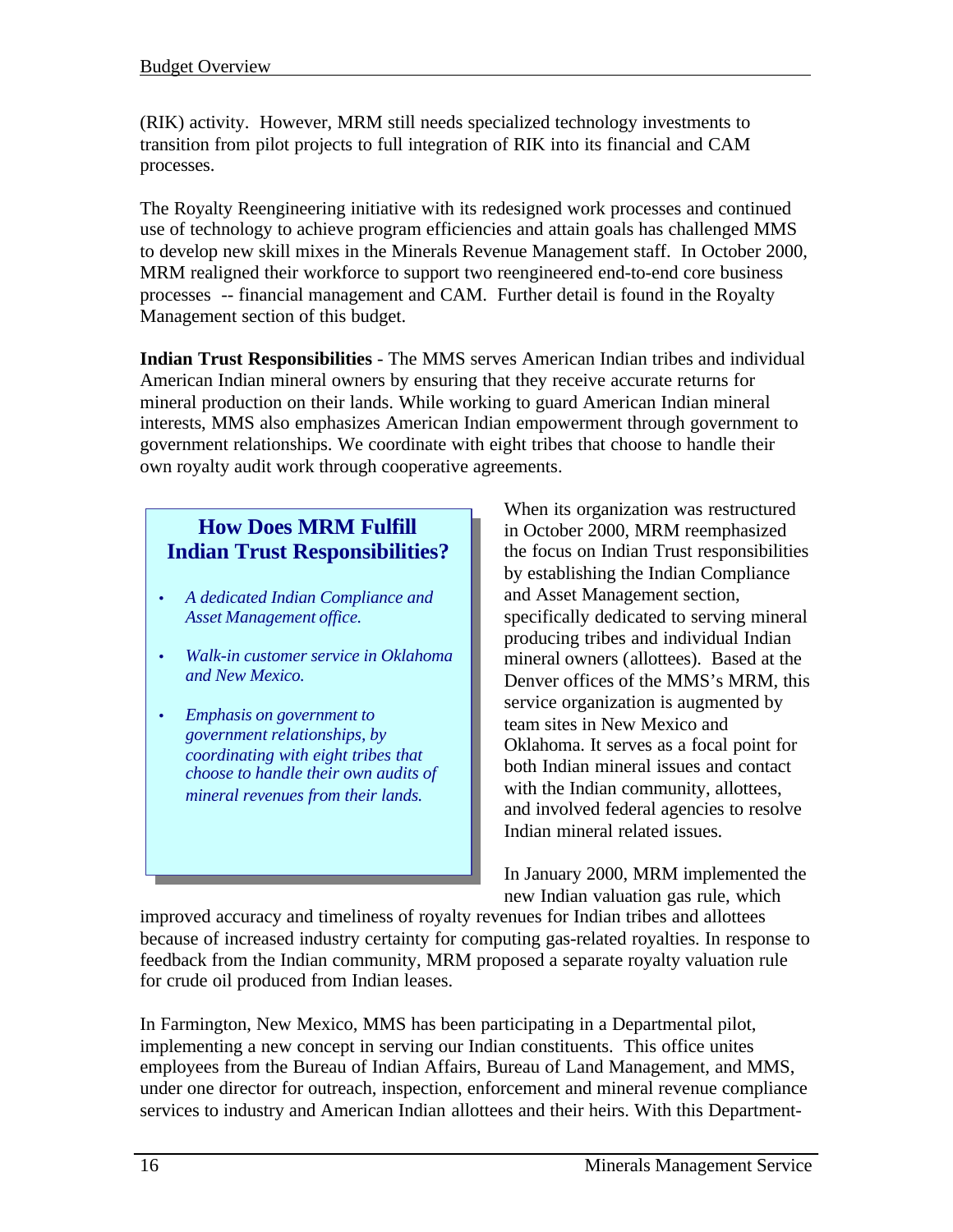wide trust focus, the Farmington Indian and Minerals Office (FIMO) has been instrumental in reengineering its processes and services. In FY 2001, the Department deemed the pilot a success and made the FIMO permanent.

**Royalty-in-Kind (RIK)** – MRM's Reengineering Initiative established core business processes and organizational structures to support its future asset management approach for administering Federal oil and gas royalties. RIK is a critical component of this strategy. Although MMS has had the authority to collect oil and gas royalties either invalue or in-kind, it historically focused on the in-value approach. One exception has been the long-standing Small Refiner Program. However, significant advances have been made by MMS since 1997 in evaluating the feasibility of competitive RIK strategies, and developing and successfully operating a series of RIK pilot projects to test the viability of the approach. Through the operation of the pilot projects and the Small Refiner Program, MMS has well positioned itself to take the next step in the development of RIK if it is determined by the Administration that RIK is a viable minerals revenue management approach.

In January 2001, the MMS published its RIK Road Map to the Future. The Road Map is a three-year implementation plan designed to evolve and integrate the RIK option into MMS's asset management strategy. The key focus areas of the Road Map include development of business processes and organization; acquisition of enabling technology to support RIK activities; and definition of future information reporting requirements. The MRM is utilizing the Operational Model approach to support and manage the Road Map implementation as well as the continued operation of the RIK pilots and Small Refiner Program. The RIK pilots for FY 2001-2002 include competitive sales of oil production in Wyoming and the Gulf of Mexico, and natural gas in the Gulf of Mexico. MMS is continuing to assess the results of these pilots and incorporating the findings in the further evolution of RIK business strategies. In March 2001, MMS published its draft assessment report on the Wyoming Pilot. The draft report concluded that the RIK approach used in Wyoming was a viable option in managing the royalty asset. MMS is completing its assessment of the first RIK gas pilot in the Gulf of Mexico and will be publishing the results in FY 2002. Additional evaluations of Gulf of Mexico oil and gas pilots will be conducted in FY 2002.

**RIK and the Strategic Petroleum Reserve (SPR) --** On November 13, 2001, the President made the decision to proceed with the utilization of Gulf of Mexico royalty oil to fill the remaining storage capacity of the SPR. The SPR is the Nation's emergency stockpile for oil. This initiative will involve the delivery of approximately 120 million barrels of RIK oil to the Department of Energy (DOE) for use in filling the SPR. The President's action will enhance the energy security of the United States by strengthening the Nation's capability to respond to potential oil supply disruptions. Delivery of RIK oil is expected to begin in April 2002.

The President's decision will expand the ongoing RIK program of MMS, adding oil to the SPR in a deliberate and cost-effective manner at a rate of 60,000 barrels per day beginning in April 2002. MMS and DOE hope to increase the delivery rate later in the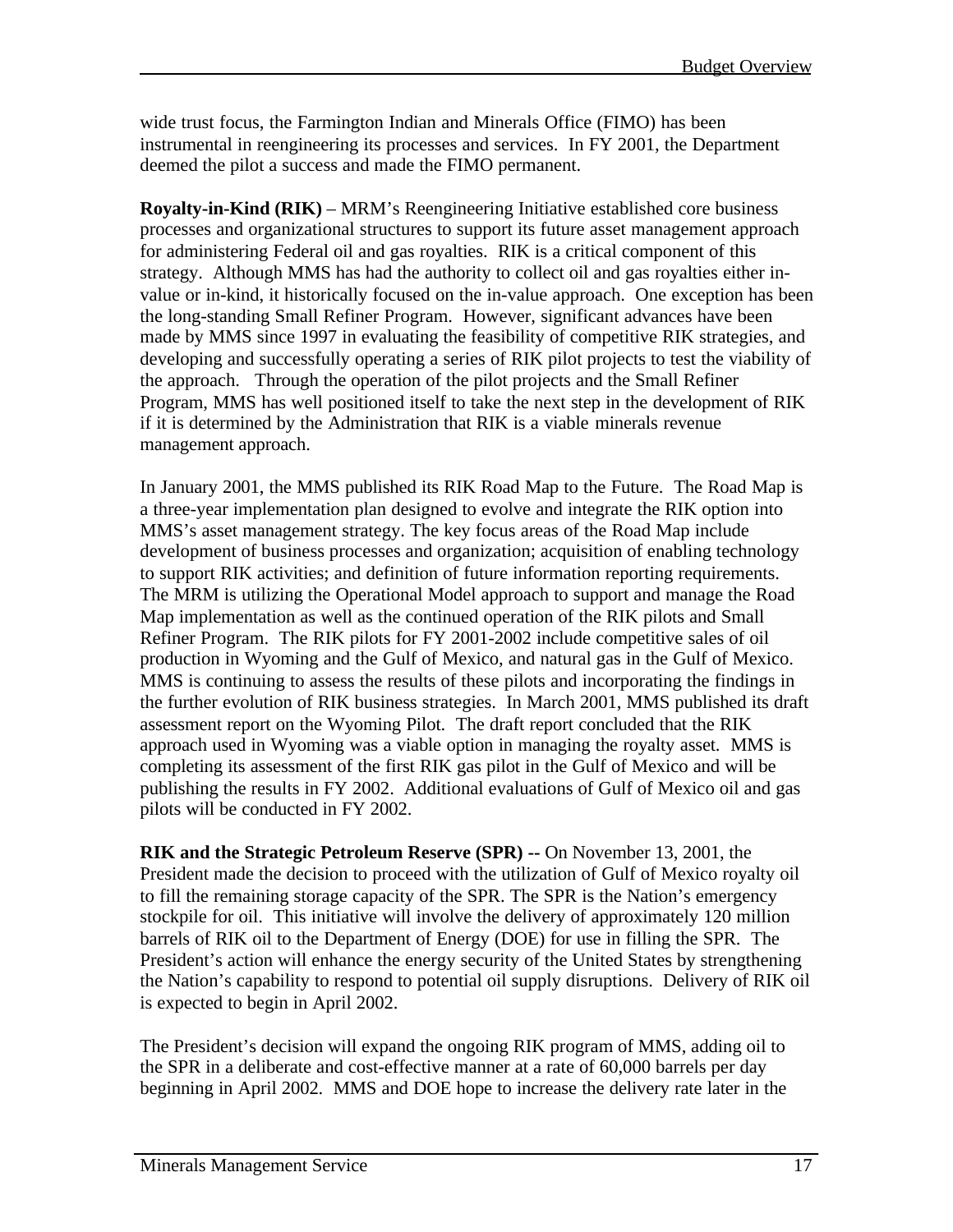year. With the MMS projecting increasing oil production from the GOM, transferring Federal royalty oil to the SPR is not expected to affect oil prices or privately held stocks.

**\$65 Million Goes To Six Coastal States In Final 8(g) Settlement Payment** -- The MMS disbursed \$65 million to six coastal states: Alabama, Alaska, California, Louisiana, Mississippi and Texas in April 2001. This was the final of 15 annual payments based on settlement legislation regarding the allocation of royalties, rents and bonuses from certain federal offshore oil and gas leases.

The 1978 Outer Continental Shelf (OCS) Lands Act Amendments provided for certain coastal states and the Federal government to share revenues earned from OCS leases, generally, three to six miles beyond a state's coastal boundary. This area, known as the 8(g) zone, is named after the enabling paragraph of that legislation. Between 1978 and 1986, revenues earned in the  $8(g)$  zone were placed in escrow, pending agreement on a formula for dividing those earnings. In 1986, the U.S. Congress determined that coastal states would receive 27 percent of the  $8(g)$  income held in escrow, with the remaining 73 percent going to the federal government. At that time, the escrow account contained about \$6 billion, about \$1.5 billion of which was paid to the states. The remaining \$4.5 billion went into the U.S. Treasury General Fund.

The settlement also identified an additional \$650 million to be paid to the states, incrementally, over a 15-year period: three percent of their share for each of the first five years, seven percent annually for the second five years, and ten percent annually for the final five years. In this last year, one of the "ten percent years" of the agreement, the states received \$65 million. The final installment to individual states was:

| <i>State</i>       | <b><i><u>SMillions</u></i></b> |
|--------------------|--------------------------------|
| California         | \$28.9                         |
| <b>Alaska</b>      | 13.4                           |
| <b>Texas</b>       | 13.4                           |
| Louisiana          | 8.4                            |
| <b>Alabama</b>     | 0.7                            |
| <b>Mississippi</b> | 0.2                            |
| <b>Total</b>       | \$65.0                         |

**GovWorks --** In 1996, the Department of the Interior was authorized by OMB to establish, pursuant to the Government Management Reform Act (GMRA) of 1994, one of six franchise fund pilot programs within the federal government. The objective of the franchise fund pilot program is to ultimately reduce the cost of government to the taxpayer by providing commonly required administrative products and services to other federal agencies on a competitive, fee-for-service basis. The Interior Franchise Fund (IFF) carries out this responsibility by relying upon a network of service provider organizations.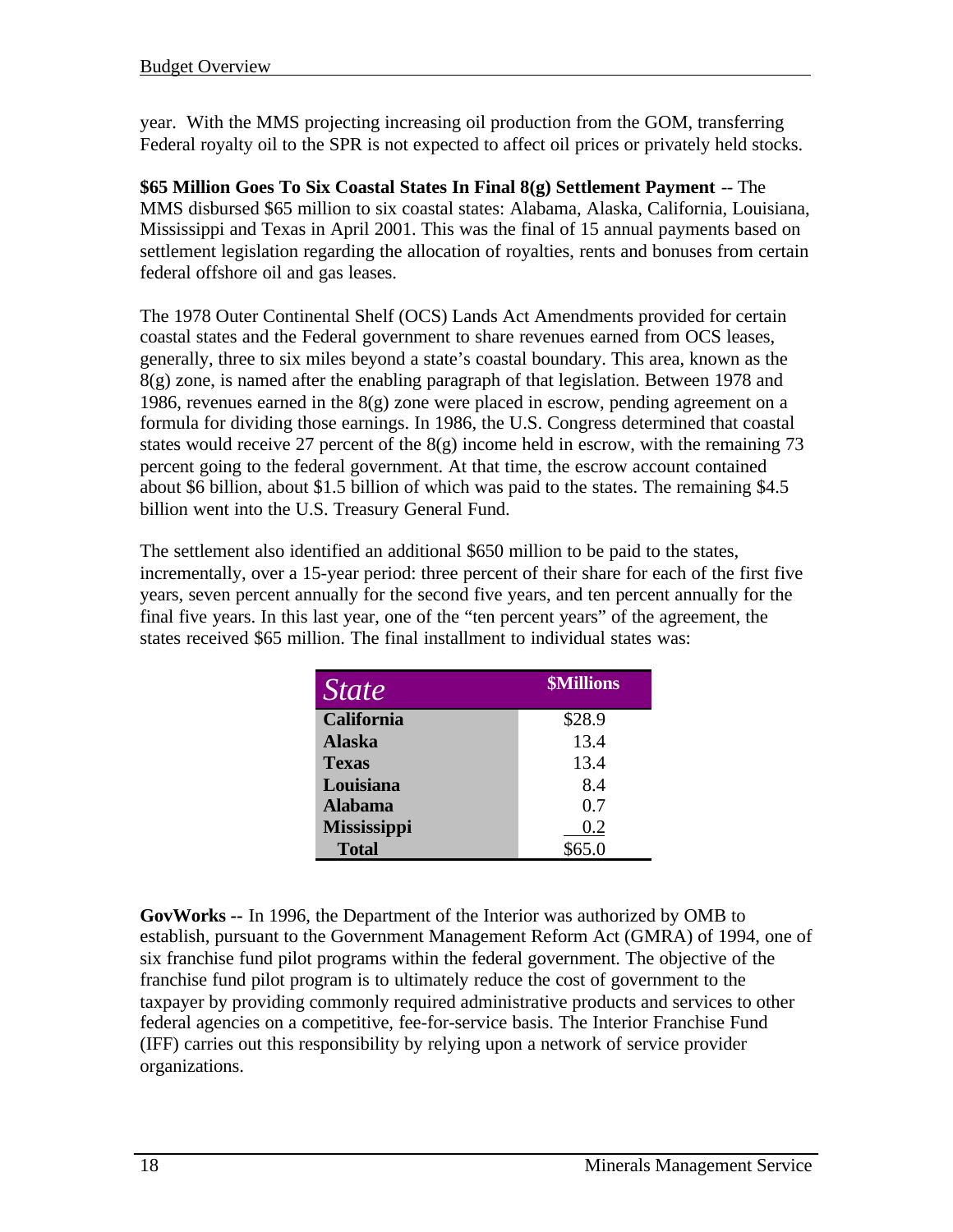The Minerals Management Service GovWorks operation is one of those providers. In the area of procurement support services, MMS provides a complete range of acquisition services from inception to closeout (i.e., project planning, request for proposals, awards, and closeout of contracts). GovWorks operates in a business-like manner, consistent with OMB's "Twelve Business Principles" and can rapidly assist other agencies with its customer-focused contracting staff. With four years of experience, GovWorks has made impressive progress towards meeting the objectives of the franchise pilot program having awarded contracts totaling \$19 billion for over 300 government-wide customers.

GovWorks offers professional acquisition and Federal Assistance planning and strategy, with specialties in the following areas:

| <b>Advisory and Assistance Studies</b>   | <b>Information Technology, including</b> |
|------------------------------------------|------------------------------------------|
|                                          | <b>Hardware, Software and Services</b>   |
| <b>Telecommunications</b>                | <b>Research and Development</b>          |
| <b>Engineering and Technical Studies</b> | <b>Environmental Studies</b>             |
| <b>Consulting Studies</b>                | <b>Master and Enterprise Licensing</b>   |
|                                          | <b>Solutions</b>                         |
| <b>Cooperative Agreements and Grants</b> | <b>Architecture and Engineering</b>      |
| <b>Business Process Re-engineering</b>   | <b>Facilities Management Systems</b>     |
| <b>Integrated Logistics Support and</b>  | <b>Sustaining Engineering</b>            |
| <b>Analysis</b>                          |                                          |
| <b>Joint Military Program Support</b>    | <b>Fleet/Field Support Analysis</b>      |
| <b>E-Health Portal and Web Site</b>      | <b>Engineering Change Proposals</b>      |
| <b>Development</b>                       |                                          |

GovWorks has earned the following special awards and recognition:

- Excellence in Partnership Award given to GovWorks for the 'GSA Customer Agency Most Innovative Use of Schedules Award', 2001.
- Industry Advisory Council Award for Leadership and Achievements in Promoting Business Process Reengineering.
- Vice President Gore's Hammer Award.
- Department of the Interior's Kelman Award for Outstanding Achievement in Procurement.
- Publication in the Federal Procurement Policy's "Best Practices" Guide.

## President's Management Agenda

Management reform is, and will continue to be, an integral part of MMS operations. Established out of an effort to improve the manner in which proper fiscal accountability and management of the Nation's mineral resources were handled, the Minerals Management Service has always sought to increase the efficiency and effectiveness of its operations. By listening closely and working cooperatively with local citizens, tribal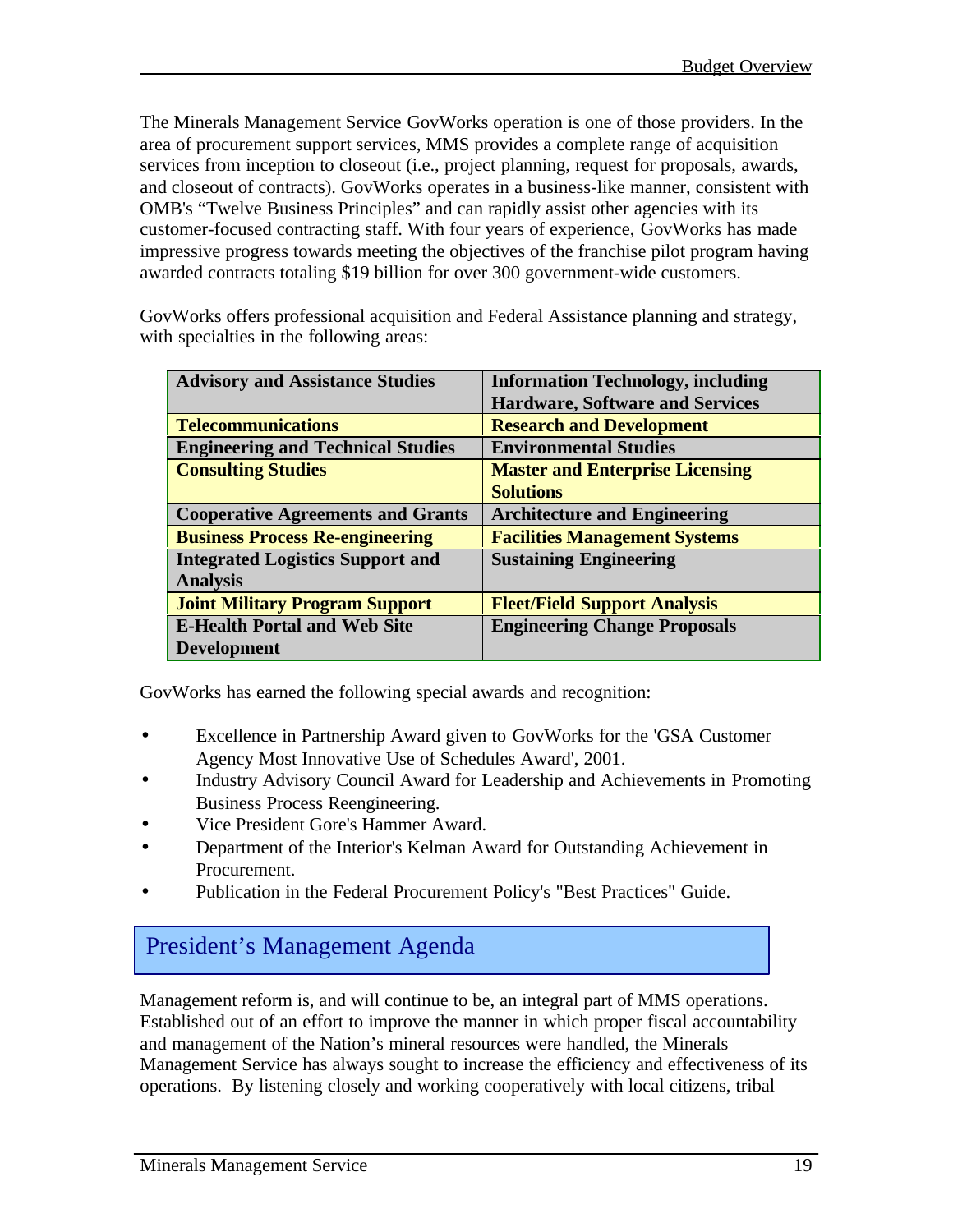leaders, States, and industry, MMS has been able to achieve many improvements. However, there will always remain challenges and opportunities for further growth.

**Strategic Management of Human Capital** -- The MMS has, from its inception, focused on the strategic management of staff. Not only has the MMS been concerned about the development of current and future staff, but has also been a major user of outside sourcing for the conduct of its programs. Even while undergoing significant downsizing over the past decade (2,089 FTE in FY 1991 to 1,743 FTE in FY 2001), the MMS has been cognizant of the need to align its staffing resources with the bureau's missions and objectives.

The MMS has analyzed its workforce to assess the impacts of technology, changes in missions/goals, and the importance of competitive sourcing. In each of these areas, MMS has already experienced changes and expects to see more. The Royalty Reengineering initiative with its redesigned work processes and continued use of technology to achieve program efficiencies and attain goals has challenged MMS to develop new skill mixes in the Minerals Revenue Management (MRM) staff. These retrained, redirected staffs are ready to carry out operations under the reengineered MRM programs beginning in FY 2002. Plans to initiate an E-Gov improvement for the Offshore Minerals Management (OMM) program will bring about significant changes in work processes demanding a new set of skills for current and future OMM employees. Similar to the MRM staff, OMM personnel will be retrained and redirected to meet the new requirements. In addition, based on the reviews of retirement eligible staff, MMS also anticipates the opportunity to hire new staff and will do so based on the revised program needs.

The bureau goal has been, and will continue to be, to develop and maintain a workforce that is diverse, skilled and flexible. To this end, MMS recruits capable individuals by identifying its needs first and then participating in college recruiting initiatives that attract quality young people with the desired skills. The retention of quality staff remains an important issue for MMS. The use of family friendly initiatives, providing rotational assignments, mentoring of individuals, telecommuting opportunities, cross training and other efforts all contribute to success in retaining quality staff. However, even with these efforts, MMS continues to review current staff, refine succession plans, and adjust for expected changes in programs and staff needs. The President's workforce restructuring effort is one that will help MMS meet its human capital needs for the future.

**Competitive Sourcing** -- As discussed above, MMS believes in a mix of Federal and contract staff. Maintenance of the optimal mix requires an ongoing evaluation of the costs and benefits of Federal versus contract staff. As requirements change, functions may be shifted back and forth between contractor and in-house staff. MMS depends heavily on contract staff to operate the Minerals Revenue Management (MRM) program's automated financial management and compliance systems. While maintaining a staff of in-house auditors, MRM also contracts with States and Tribes to audit Federal and Indian leases on their lands. The Offshore Minerals Management (OMM) program contracts out to the private sector, as well as State universities, its environmental and other studies. Operation of the OHMSETT (Oil and Hazardous Materials Simulated Environmental Testing) facility in Leonardo, New Jersey, is also a contracted-out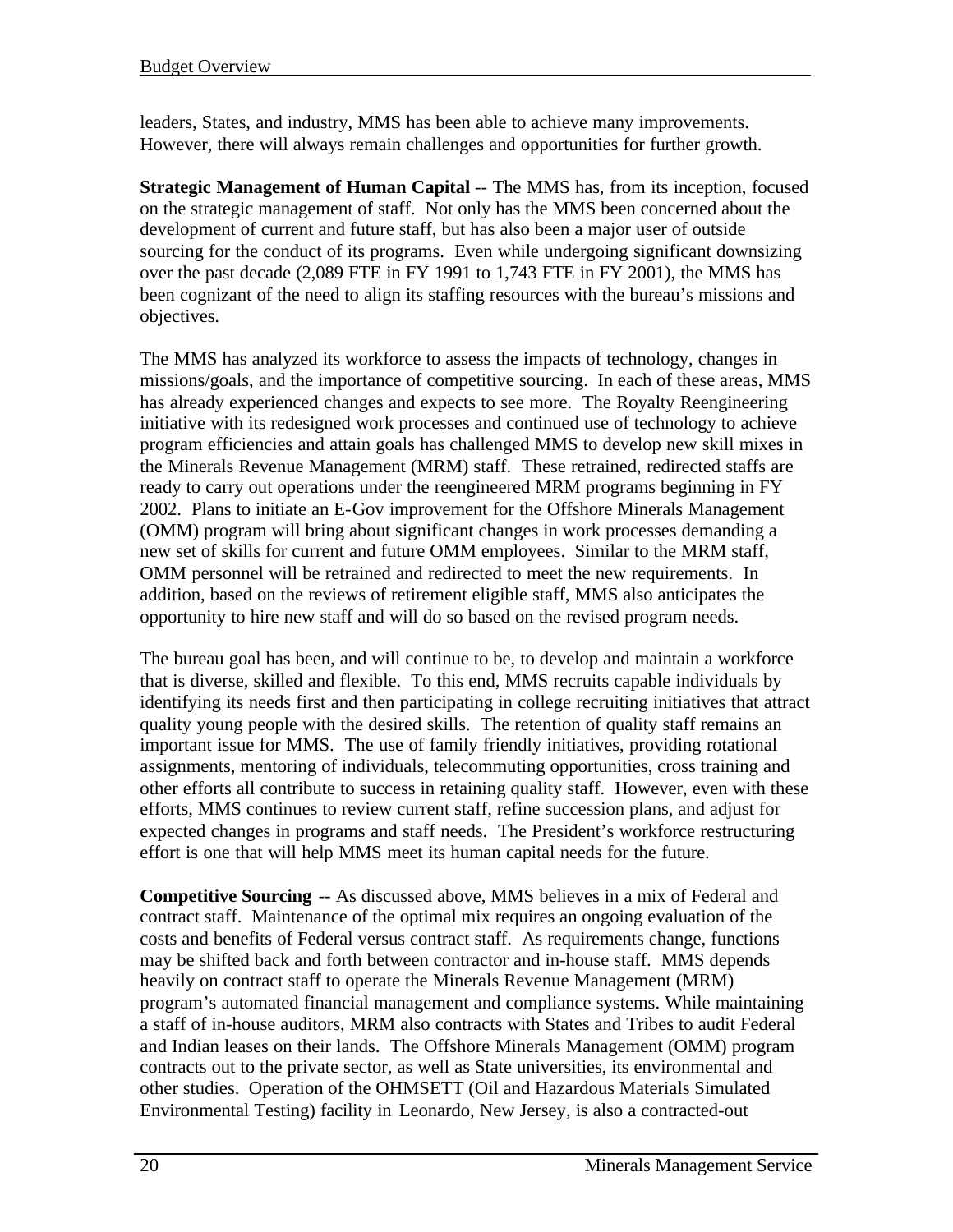function. Competitive sourcing is in use throughout the bureau for some of our ADP support functions. On the receiving side, MMS is a leader in the area of franchising, providing administrative services on a competitive basis to other Federal agencies through its GovWorks initiative.

As a part of the competitive sourcing initiative, agencies are required to survey their operations to identify those functions that are commercial in nature, i.e., a recurring activity that could be obtained from a private sector source. Guided by the Federal Activities Inventory Reform Act of 1998 (FAIR Act) and the Administration's guidelines, MMS will compete five percent of its commercial activities in FY 2002 and an additional 10 percent in FY 2003. MMS is currently developing appropriate Most Efficient Organizations for the competition process. MMS will also apply competitive sourcing practices to the FY 2003 budget increases proposed for the Gulf of Mexico.

**Financial Performance** -- MMS has an excellent record of financial performance in the area of royalty collections and disbursements and has consistently received unqualified audit opinions in this area. Responding to recommendations made by the Inspector General, MMS has moved aggressively during the past two years to improve the Bureau's administrative financial performance. Much has been accomplished including: a complete reconciliation of cash accounts to bring us fully in line with Treasury; the hiring of a new financial management chief; a reorganization of financial management staff as recommended by an outside accounting firm; improved definition of staff responsibilities and functions; improvements in internal controls; and expanded training for all staff to assure better compliance with rules and regulations.

**Expanding Electronic Government** -- Electronic Government is essential to bureau operations. As such, MMS welcomes the President's initiative for E-Government and believes that its goals are consistent with the Administration's focus on the use of Egovernment to improve delivery on mission:

*"I will expand the use of the Internet to empower citizens, allowing them to request customized information from Washington when they need it, not just when Washington wants to give it to them. True reform involves not just giving people information, but giving citizens the freedom to act upon it."* -George W. Bush

Since its formation, MMS has sought to find easier, faster, more reliable means of exchanging information with its constituents. The bureau uses its Internet web page as a portal to all interested parties and the Internet itself as a means of moving information back and forth between MMS and its constituents. More importantly, MMS views E-Government as integral to transforming the way it does business. Rather than moving the existing bureaucracy on-line, MMS will reengineer and redesign processes to make them more efficient and effective in the E-Government arena.

During the past several years, the MRM program has undertaken a major reengineering effort. This included a review and revision of operating processes as well as the design and development of new systems. While some aspects of this effort are already visible in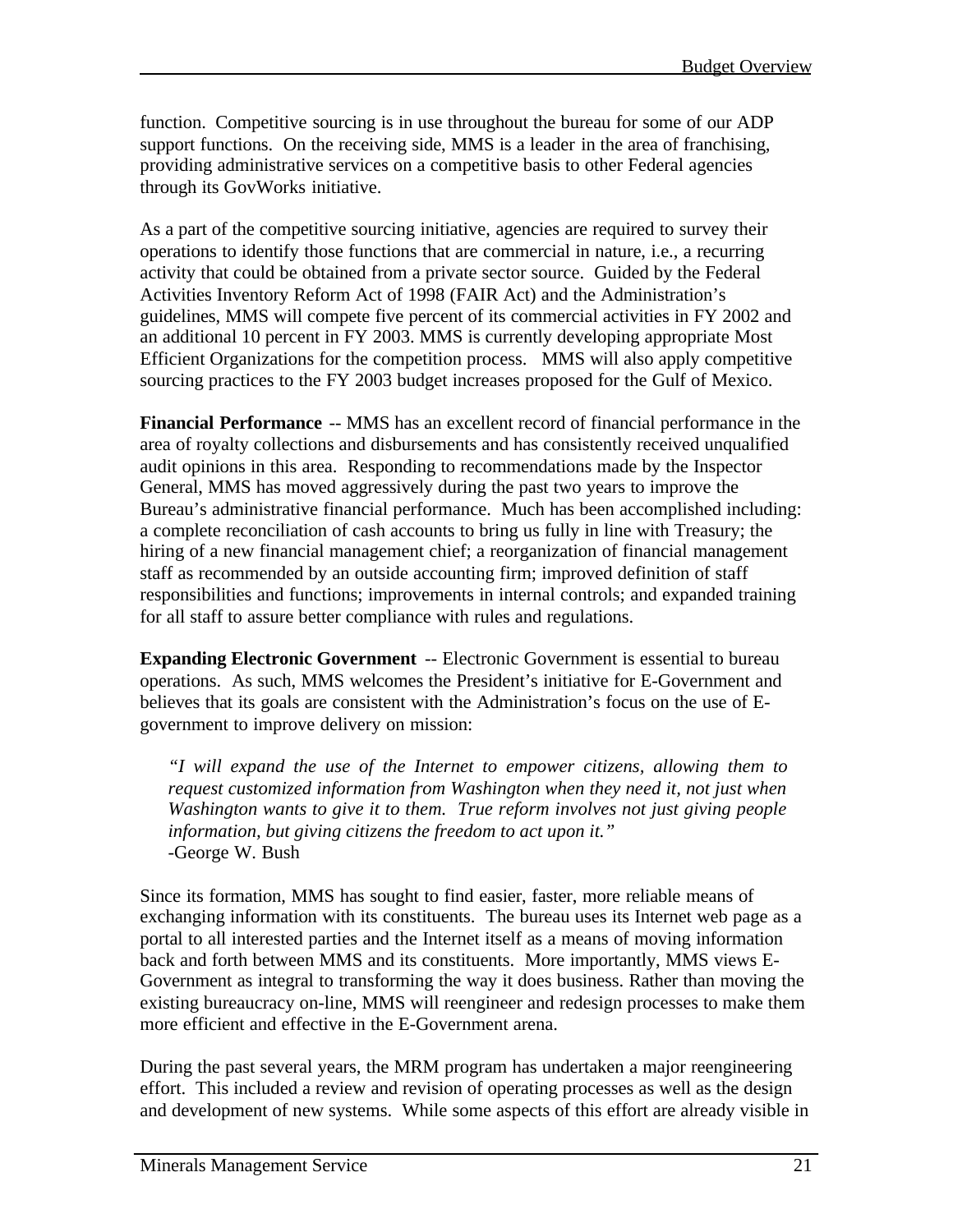the reorganization of the old Royalty Management Program into the current Minerals Revenue Management program, it will become more apparent in FY 2002 when the new financial and compliance systems are implemented. Constituents, including payors, States, Tribes and allottees, and the public will all have improved access to the MRM activities through the Internet.

Currently, MMS has begun a similar process for the Offshore Minerals Management (OMM) program. Customers drive improvements and the redesign of business processes. To capture the needs and concerns of its customers and to assist us in presenting a business case for change, MMS contracted with Booz-Allen & Hamilton. They have provided recommendations on changes to make and worked with MMS to develop a successful E-Government proposal to reengineer OMM's business processes. As a result, the FY 2003 request includes \$8.7 million to continue this effort.

MMS recognizes that a change in culture often accompanies application development. This factor will be considered in the strategic management of human resources.

**Linking Budget and Performance** -- In accord with Office of Management and Budget Circular A-11, MMS is committed to the integration of budget and performance data. To that end the MMS Annual Performance Plan includes figures for its mission goals that were determined by evaluating the contributions of the various parts of the organization toward each of the goals. The entire cost for the MMS, including general and administrative costs, is allocated to the mission goals. The total for all mission goals matches the MMS totals in its budget submission. While MMS currently tracks outputs and costs on a manual basis, it is studying the development of an automated means of tracking and analyzing this information. MMS is one of two bureaus tasked with applying activity based costing (ABC) methods to its operations. Efforts are currently underway to identify appropriate outputs to be measured by ABC methods. By FY 2003, MMS will have an ABC system in place.

## Government Performance and Results Act

MMS is committed to measuring its performance and managing for results as required by the Government Performance and Results Act. As stewards of the mineral resources of the Outer Continental Shelf (OCS), the MMS Offshore Minerals Management program (OMM) provides leadership in the areas of offshore safety, science, and the environment. The Minerals Revenue Management program (MRM) ensures the timely and accurate collection, verification, and disbursement of mineral revenues from Federal and Indian lands.

The Department of the Interior has five broad goals that provide a framework for the numerous and diverse responsibilities of Interior's bureaus.<sup>2</sup>

 $\overline{a}$ 

 $2$  Department of the Interior, Strategic Plan FY 2000-2005.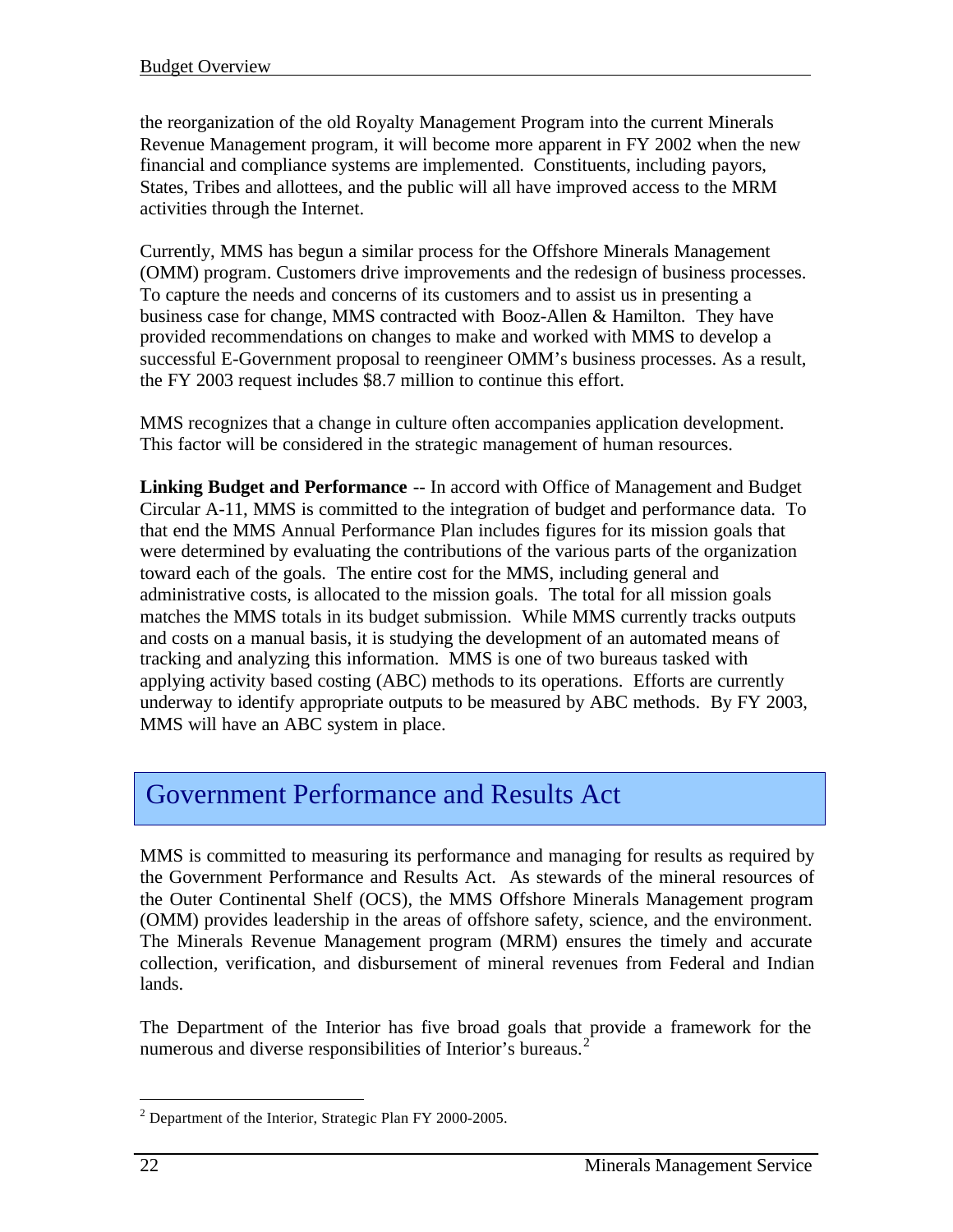- Protect the environment and preserve our nation's natural and cultural resources.
- Provide recreation for America.
- Manage natural resources for a healthy environment and a strong economy.
- Provide science for a changing world.
- Meet our trust responsibilities to American Indian tribes and our commitments to island communities.

The breadth of MMS activities needed to effectively fulfill the MMS mission generally support all of the departmental goals. For example, our "Rigs to Reef" program provides recreational opportunities for sport-fishing enthusiasts; the mineral revenues generated from the OCS and collected by MMS provide funds for land acquisition programs; and our environmental research is made widely available and used by coastal States and other agencies.

Mission Statement To manage the mineral resources on the Outer Continental Shelf in an environmentally sound and safe manner and to timely collect, verify, and distribute mineral revenues from Federal and Indian lands.

However, our mandated mission and long-term goals contribute most strongly to the departmental goals to manage natural resources for a healthy environment and a strong economy and to meet our trust responsibilities to American Indian tribes and our commitments to island communities.

#### *Manage Natural Resources for a Healthy Environment and a Strong Economy*

The MMS mission goals that support this Departmental goal are:

- Ensure safe OCS mineral development.
- Ensure environmentally sound OCS mineral development.
- Ensure that the public receives fair market value for OCS mineral development.
- Provide revenue recipients with access to their money within 24 hours of the due date.
- Assure compliance with applicable laws, lease terms, and regulations for all leases in the shortest possible time, but no later than 3 years from the due date.
- Interact with our customers in an open and constructive manner to ensure that we provide quality services that satisfy our customers' needs.

Our inspection and oversight of industry activities on the OCS have helped achieve an outstanding safety and environmental record. Our mission goals are designed to continually improve upon this excellent record. In addition, the evolution of the oil and gas industry in recent years as a result of new technologies, consolidations, and mergers has presented us with new challenges to improve the accuracy and timeliness of mineral revenue collections and disbursement and to improve industry compliance with our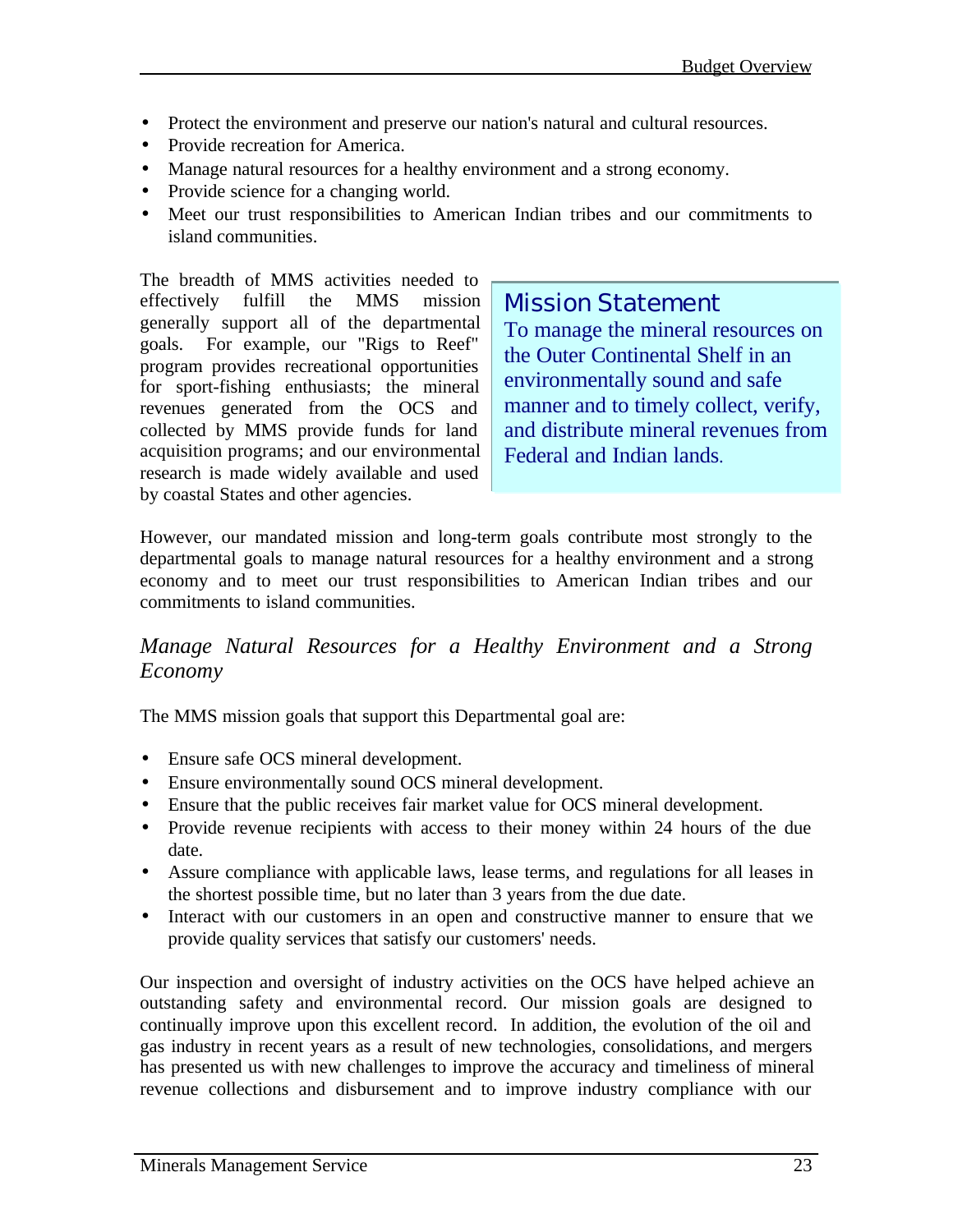regulations. MMS is meeting those challenges by implementing new business processes for managing mineral assets.

*Meet our trust responsibilities to American Indian tribes and our commitments to island communities*

The MMS supporting mission goals are:

- Fulfill our mineral revenue Indian trust responsibilities.
- Interact with our customers in an open and constructive manner to ensure that we provide quality services that satisfy our customers' needs.

The objective of these goals is to provide the highest possible Indian trust protection relative to our role in collecting and disbursing royalties on Indian lands. We are focusing our efforts on the accuracy and timeliness of collections and disbursement and industry compliance to ensure that Indian tribes and allottees receive all monies due to them.

MMS offers a number of opportunities to tribes, including access to automated systems, an Indian internship program for on-the-job-training, and handling royalty audit work through cooperative agreements. These efforts will assist the tribes in assuming royalty functions and further improve the government to government relationship with the tribes.

MMS had ten FY 2001 annual goals to measure its progress toward achieving its mission and long-term goals. They are discussed more fully in the Annual Performance Plan found later in this document.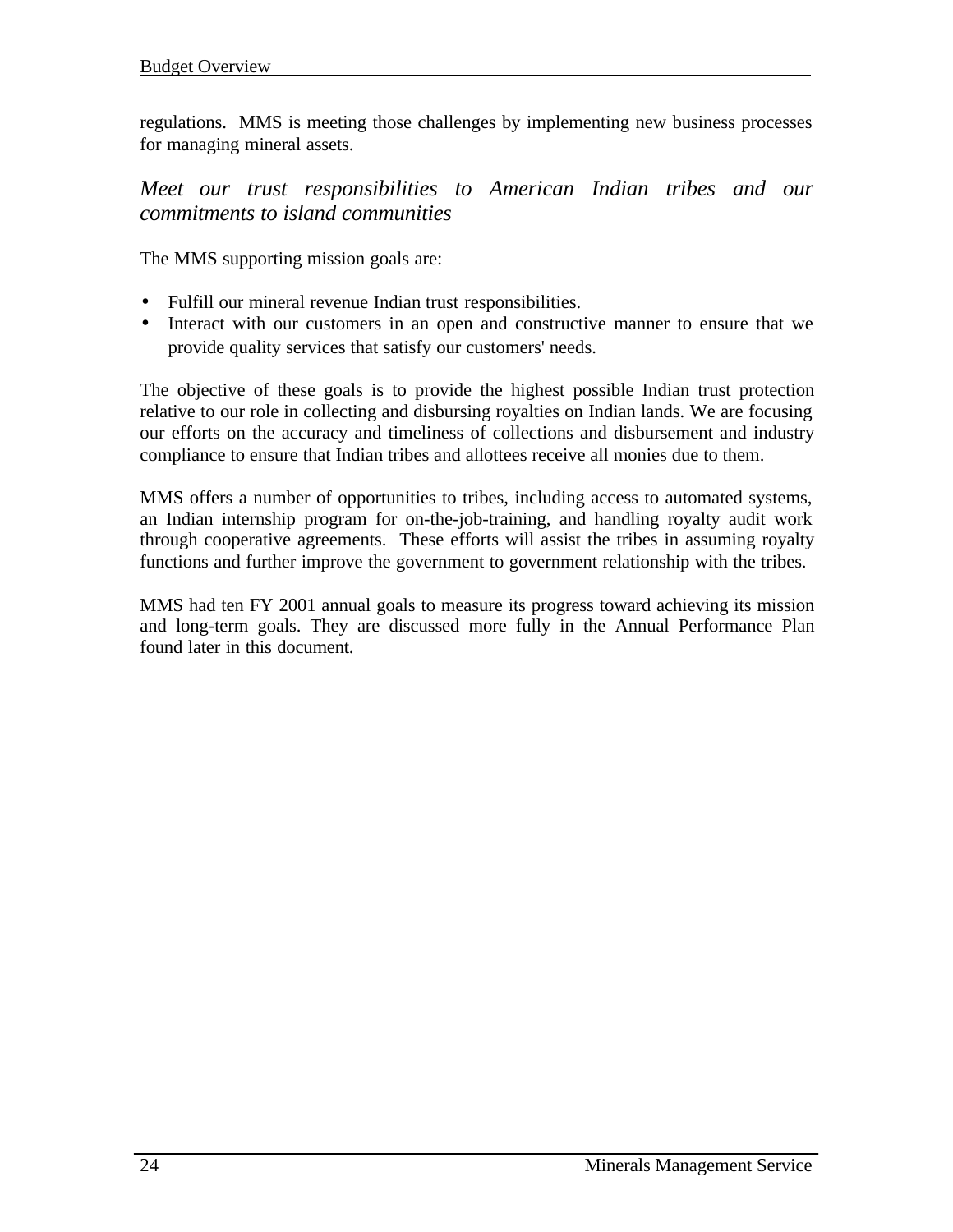## Summary of Requirements **Royalty and Offshore Minerals Management**

*dollars in thousands*

|                               |            |                |                |                | Uncontrollable |                |                  |                     |            | <b>Collections</b> |            |                |                | $Inc(+)$         |  |
|-------------------------------|------------|----------------|----------------|----------------|----------------|----------------|------------------|---------------------|------------|--------------------|------------|----------------|----------------|------------------|--|
|                               |            | <b>FY 2001</b> |                | <b>FY 2002</b> |                | and Related    |                  | <b>Programmatic</b> |            | to                 |            | FY 2003        | $Dec(-)$       |                  |  |
|                               |            | Actual         |                | <b>Enacted</b> |                | <b>Changes</b> |                  | <b>Changes</b>      |            | Appropriation      |            | <b>Request</b> |                | <b>From 2002</b> |  |
|                               | <b>FTE</b> | Amt            | <b>FTE</b>     | Amt            | <b>FTE</b>     | Amt            | <b>FTE</b>       | Amt                 | <b>FTE</b> | Amt                | <b>FTE</b> | Amt            | <b>FTE</b>     | Amt              |  |
| <b>OCS</b> Lands              |            |                |                |                |                |                |                  |                     |            |                    |            |                |                |                  |  |
| <b>Leasing/Environment</b>    |            |                |                |                |                |                |                  |                     |            |                    |            |                |                |                  |  |
| Appropriation                 | 207        | 15,049         | 220            | 18,238         | $\overline{0}$ | 320            | 7                | $-1,260$            | $\Omega$   | $\boldsymbol{0}$   | 227        | 17,298         | $\tau$         | $-940$           |  |
| <b>Offsetting Collections</b> | $\Omega$   | 21,462         | $\overline{0}$ | 20,335         | $\overline{0}$ | $\theta$       | $\overline{0}$   | 0                   | $\theta$   | $\boldsymbol{0}$   | $\Omega$   | 20,335         | $\overline{0}$ | $\overline{0}$   |  |
| Total                         | 207        | 36,511         | 220            | 38,573         | $\Omega$       | 320            | $\tau$           | $-1,260$            | $\theta$   | $\theta$           | 227        | 37,633         | $\tau$         | $-940$           |  |
| <b>Resource Evaluation</b>    |            |                |                |                |                |                |                  |                     |            |                    |            |                |                |                  |  |
| Appropriation                 | 169        | 13,460         | 168            | 16,086         | $\mathbf{0}$   | 339            | 4                | 20                  | $\Omega$   | $\Omega$           | 172        | 16,445         | $\overline{4}$ | 359              |  |
| <b>Offsetting Collections</b> | 54         | 10,116         | 54             | 8,903          | $\overline{0}$ | $\theta$       | $\mathbf{0}$     | $\overline{0}$      | $\Omega$   | $\boldsymbol{0}$   | 54         | 8,903          | $\overline{0}$ | $\overline{0}$   |  |
| Total                         | 223        | 23,576         | 222            | 24,989         | $\Omega$       | 339            |                  | 20                  | $\Omega$   | $\Omega$           | 226        | 25,348         |                | 359              |  |
| <b>Regulatory</b>             |            |                |                |                |                |                |                  |                     |            |                    |            |                |                |                  |  |
| Appropriation                 | 342        | 26,686         | 360            | 35,129         | $\overline{0}$ | 549            | $-39$            | 391                 | $\Omega$   | $\boldsymbol{0}$   | 321        | 36,069         | $-39$          | 940              |  |
| <b>Offsetting Collections</b> | 25         | 16,436         | 25             | 14,443         | $\overline{0}$ | $\theta$       | $\overline{0}$   | $\Omega$            | $\Omega$   | $\boldsymbol{0}$   | 25         | 14,443         | $\mathbf{0}$   | $\overline{0}$   |  |
| Total                         | 367        | 43,122         | 385            | 49,572         |                | 549            | $-39$            | 391                 | $\Omega$   | $\Omega$           | 346        | 50,512         | $-39$          | 940              |  |
| <b>Information Mgmt</b>       |            |                |                |                |                |                |                  |                     |            |                    |            |                |                |                  |  |
| Appropriation                 | 5          | 380            | 5              | 845            | $\Omega$       | 164            | $\overline{0}$   | 8,992               | $\Omega$   | $\Omega$           | 5          | 10,001         | $\Omega$       | 9,156            |  |
| <b>Offsetting Collections</b> | 59         | 14,396         | 59             | 14,049         | $\Omega$       | $\Omega$       | $\boldsymbol{0}$ |                     | $\Omega$   | $\theta$           | 59         | 14,049         | $\Omega$       | $\Omega$         |  |
| Total                         | 64         | 14,776         | 64             | 14,894         | $\Omega$       | 164            | $\overline{0}$   | 8,992               | $\Omega$   |                    | 64         | 24,050         |                | 9,156            |  |
| <b>Total OCS Lands</b>        |            |                |                |                |                |                |                  |                     |            |                    |            |                |                |                  |  |
| Appropriation                 | 723        | 55,575         | 753            | 70,298         | $\overline{0}$ | 1,372          | $-28$            | 8,143               | $\Omega$   | $\Omega$           | 725        | 79,813         | $-28$          | 9,515            |  |
| <b>Offsetting Collections</b> | 138        | 62,410         | 138            | 57,730         | $\Omega$       | $\Omega$       | $\Omega$         | 0                   | $\Omega$   | $\Omega$           | 138        | 57,730         | $\Omega$       | $\Omega$         |  |
| Total                         | 861        | 117,985        | 891            | 128,028        | $\Omega$       | 1,372          | $-28$            | 8,143               | $\Omega$   | $\theta$           | 8631       | 137,543        | $-28$          | 9,515            |  |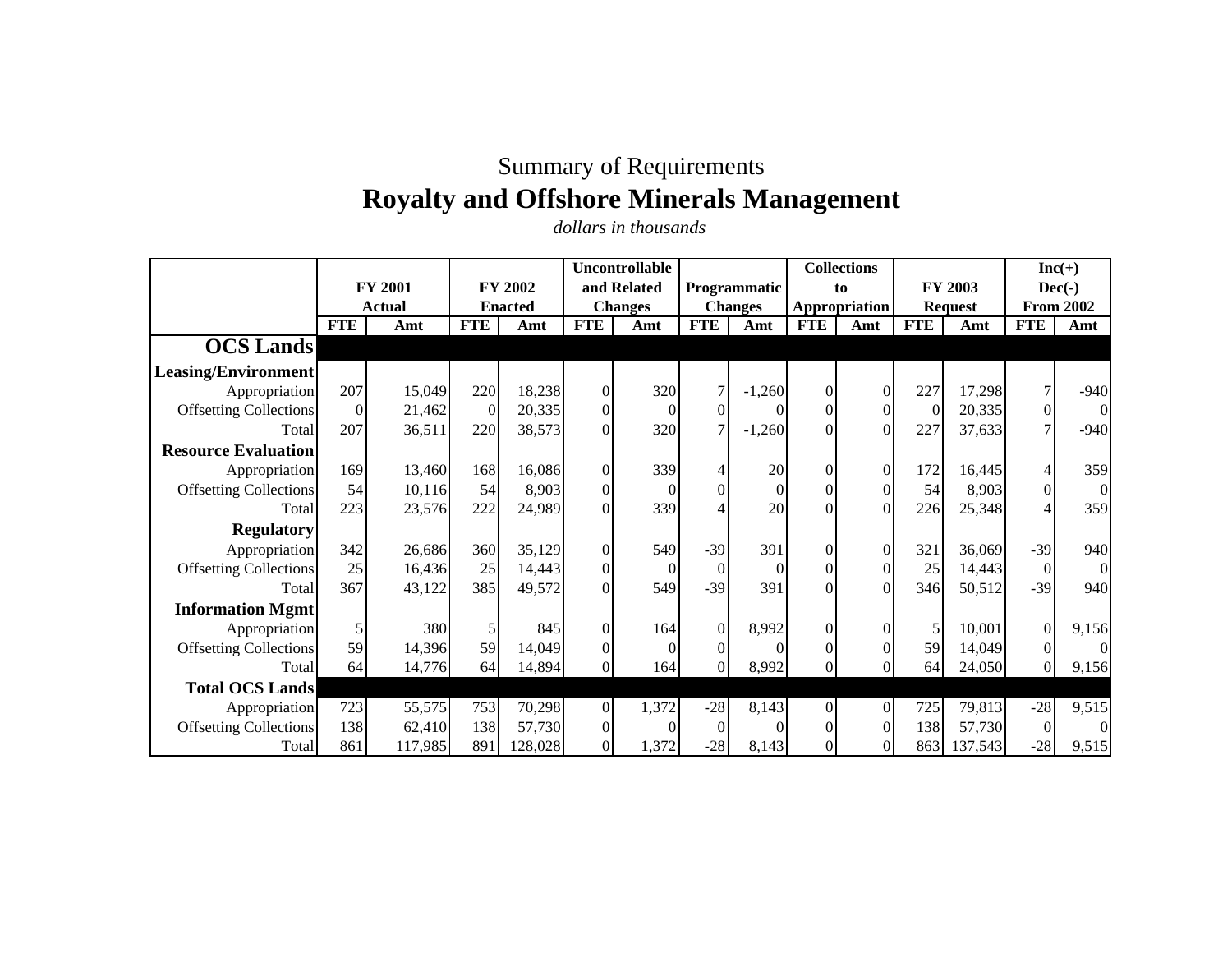## Summary of Requirements **Royalty and Offshore Minerals Management**

*dollars in thousands*

|                                    |            |                |            |                |                | Uncontrollable |                   |                     |                      | <b>Collections</b> |                |         | $Inc(+)$         |                |
|------------------------------------|------------|----------------|------------|----------------|----------------|----------------|-------------------|---------------------|----------------------|--------------------|----------------|---------|------------------|----------------|
|                                    |            | <b>FY 2001</b> |            | <b>FY 2002</b> |                | and Related    |                   | <b>Programmatic</b> | to                   |                    |                | FY 2003 | $Dec(-)$         |                |
|                                    |            | <b>Actual</b>  |            | <b>Enacted</b> | <b>Changes</b> |                | <b>Changes</b>    |                     | <b>Appropriation</b> |                    | <b>Request</b> |         | <b>From 2002</b> |                |
|                                    | <b>FTE</b> | Amt            | <b>FTE</b> | Amt            | <b>FTE</b>     | Amt            | <b>FTE</b><br>Amt |                     | <b>FTE</b>           | Amt                | <b>FTE</b>     | Amt     | <b>FTE</b>       | Amt            |
| <b>MRM</b>                         |            |                |            |                |                |                |                   |                     |                      |                    |                |         |                  |                |
| <b>Compliance &amp; Asset Mgmt</b> |            |                |            |                |                |                |                   |                     |                      |                    |                |         |                  |                |
| Appropriation                      | 390        | 34,842         | 389        | 34,871         | $\Omega$       | 618            | $\Omega$          |                     |                      | $\Omega$           | 389            | 35,489  | $\overline{0}$   | 618            |
| <b>Offsetting Collections</b>      | $\Omega$   | 13,235         | $\Omega$   | 13,235         | $\Omega$       | $\theta$       |                   |                     |                      | $\Omega$           | $\Omega$       | 13,235  | $\overline{0}$   | $\overline{0}$ |
| Total                              | 390        | 48,077         | 389        | 48,106         | $\Omega$       | 618            |                   |                     |                      | $\Omega$           | 389            | 48,724  | $\overline{0}$   | 618            |
| <b>Revenue &amp; Operations</b>    |            |                |            |                |                |                |                   |                     |                      |                    |                |         |                  |                |
| Appropriation                      | 185        | 24,784         | 184        | 21,973         | $\Omega$       | 325            | $\overline{0}$    | $-1,003$            | $\Omega$             | $\Omega$           | 184            | 21,295  | $\overline{0}$   | $-678$         |
| <b>Offsetting Collections</b>      | $\Omega$   | 13,250         | $\Omega$   | 13,250         | $\Omega$       | $\theta$       | $\overline{0}$    |                     |                      | $\Omega$           | $\Omega$       | 13,250  | $\overline{0}$   | $\Omega$       |
| Total                              | 185        | 38,034         | 184        | 35,223         | $\Omega$       | 325            | $\theta$          | $-1,003$            |                      | $\Omega$           | 184            | 34,545  | $\overline{0}$   | $-678$         |
| <b>Indian/Allottee Refunds</b>     |            |                |            |                |                |                |                   |                     |                      |                    |                |         |                  |                |
| Appropriation                      | $\Omega$   | $\Omega$       | $\Omega$   |                | 01             | $\theta$       |                   |                     |                      |                    |                |         | $\overline{0}$   | $\overline{0}$ |
| <b>Offsetting Collections</b>      |            | 15             | $\Omega$   | 15             | $\Omega$       | $\theta$       |                   |                     |                      |                    |                | 15      | $\overline{0}$   | $\overline{0}$ |
| Total                              |            | 15             |            | 15             |                |                |                   |                     |                      |                    |                | 15      |                  | ΩI             |
| <b>Total MRM</b>                   |            |                |            |                |                |                |                   |                     |                      |                    |                |         |                  |                |
| Appropriation                      | 575        | 59,626         | 573        | 56,844         | $\Omega$       | 943            | $\Omega$          | $-1,003$            | $\Omega$             | $\overline{0}$     | 573            | 56,784  | $\overline{0}$   | $-60$          |
| <b>Offsetting Collections</b>      |            | 26,500         | $\Omega$   | 26,500         | $\Omega$       | $\Omega$       |                   |                     |                      |                    |                | 26,500  | $\overline{0}$   | $\overline{0}$ |
| Total                              | 575        | 86,126         | 573        | 83,344         | $\Omega$       | 943            |                   | $-1,003$            |                      |                    | 573            | 83,284  | $\overline{0}$   | $-60$          |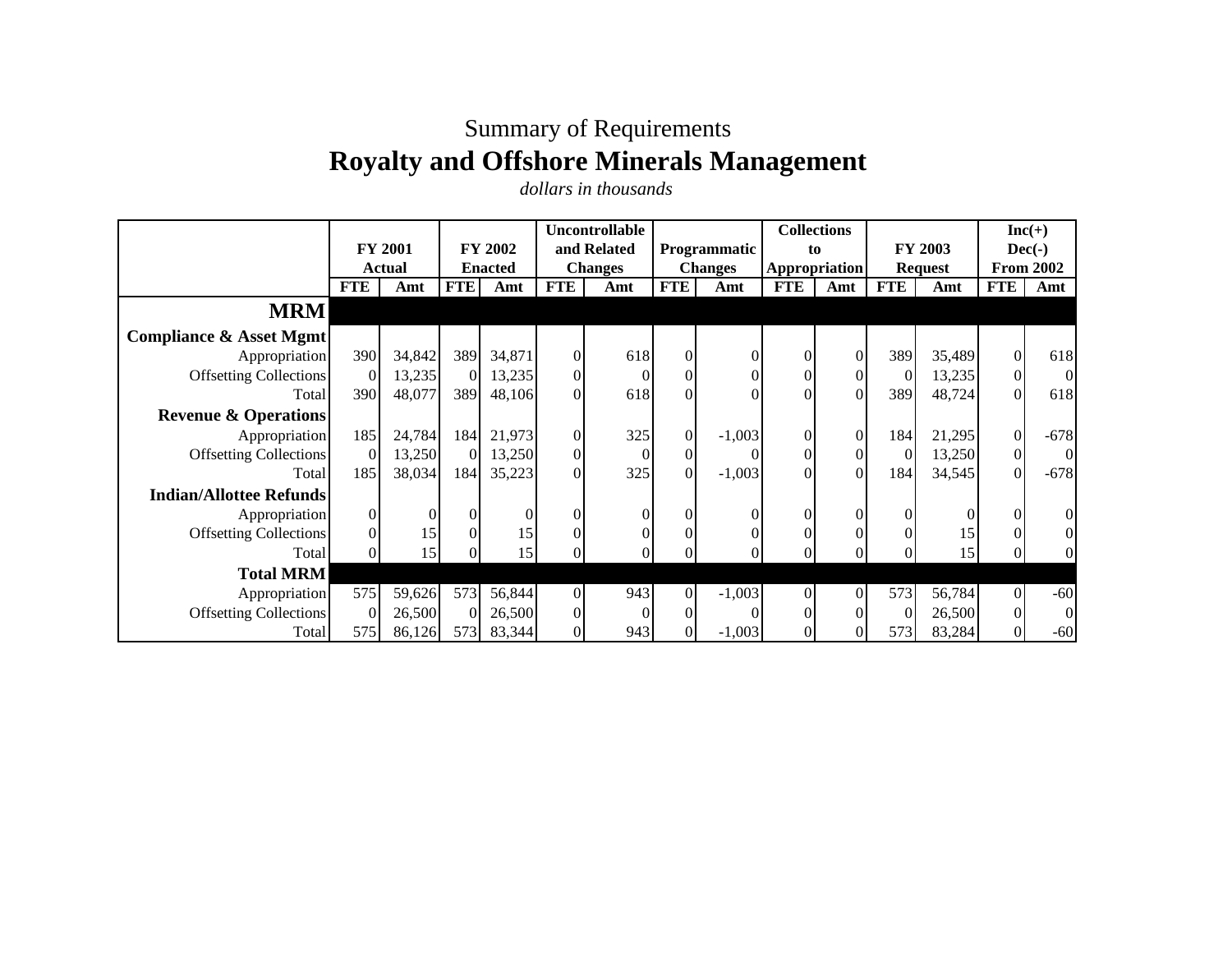## Summary of Requirements **Royalty and Offshore Minerals Management**

*dollars in thousands*

|                                        |                |                      |                |         | <b>Uncontrollable</b> |                  |                |                              |                | <b>Collections</b>   |                                     |               | $Inc(+)$                              |                  |
|----------------------------------------|----------------|----------------------|----------------|---------|-----------------------|------------------|----------------|------------------------------|----------------|----------------------|-------------------------------------|---------------|---------------------------------------|------------------|
|                                        |                | <b>FY 2001</b>       |                | FY 2002 |                       | and Related      |                | Programmatic                 | to             |                      |                                     | FY 2003       |                                       | $Dec(-)$         |
|                                        | <b>FTE</b>     | <b>Actual</b><br>Amt | <b>Enacted</b> |         | <b>FTE</b>            | <b>Changes</b>   |                | <b>Changes</b><br><b>FTE</b> |                | Appropriation<br>Amt | <b>Request</b><br><b>FTE</b><br>Amt |               | <b>From 2002</b><br><b>FTE</b><br>Amt |                  |
| <b>Administration</b>                  |                |                      | <b>FTE</b>     | Amt     |                       | Amt              |                | Amt                          | <b>FTE</b>     |                      |                                     |               |                                       |                  |
|                                        |                |                      |                |         |                       |                  |                |                              |                |                      |                                     |               |                                       |                  |
| <b>Executive Direction</b>             |                |                      |                |         |                       |                  |                |                              |                |                      |                                     |               |                                       |                  |
| Appropriation                          | 20             | 982                  | 20             | 1,003   | $\overline{0}$        | 27               | $\Omega$       | $\Omega$                     | $\Omega$       | $\overline{0}$       | 20                                  | 1,030         | $\Omega$                              | 27               |
| <b>Offsetting Collections</b>          | $\Omega$       | 1,000                | $\Omega$       | 1,000   | $\overline{0}$        | $\mathbf{0}$     | $\Omega$       | $\mathbf{0}$                 | $\Omega$       | $\Omega$             | $\Omega$                            | 1,000         | $\Omega$                              | $\boldsymbol{0}$ |
| Total                                  | 20             | 1,982                | 20             | 2,003   | $\overline{0}$        | 27               | $\Omega$       | $\Omega$                     |                | $\Omega$             | 20                                  | 2,030         | $\Omega$                              | 27               |
| <b>Policy &amp; Mgmt Improv</b>        |                |                      |                |         |                       |                  |                |                              |                |                      |                                     |               |                                       |                  |
| Appropriation                          | 33             | 2,981                | 33             | 3,036   | $\overline{0}$        | 59               | $\overline{0}$ | $\mathbf{0}$                 | $\Omega$       | $\overline{0}$       | 33                                  | 3.095         | $\Omega$                              | 59               |
| <b>Offsetting Collections</b>          | $\Omega$       | 1,000                | $\overline{0}$ | 1,000   | $\overline{0}$        | $\boldsymbol{0}$ | $\overline{0}$ | $\overline{0}$               | $\Omega$       | $\boldsymbol{0}$     | $\Omega$                            | 1,000         | $\Omega$                              | $\boldsymbol{0}$ |
| Total                                  | 33             | 3,981                | 33             | 4,036   | $\Omega$              | 59               | $\Omega$       | $\Omega$                     | $\Omega$       | $\Omega$             | 33                                  | 4,095         | $\Omega$                              | 59               |
| <b>Admin Operations</b>                |                |                      |                |         |                       |                  |                |                              |                |                      |                                     |               |                                       |                  |
| Appropriation                          | 231            | 12,607               | 236            | 14,415  | $\boldsymbol{0}$      | 368              |                | 300                          | $\Omega$       | $\boldsymbol{0}$     | 237                                 | 15,083        |                                       | 668              |
| <b>Offsetting Collections</b>          | $\overline{0}$ | 1,555                | $\overline{0}$ | 1,555   | $\boldsymbol{0}$      | $\mathbf{0}$     | $\mathbf{0}$   | $\mathbf{0}$                 | $\Omega$       | $\boldsymbol{0}$     | $\overline{0}$                      | 1,555         | $\Omega$                              | $\mathbf{0}$     |
| Total                                  | 231            | 14,162               | 236            | 15,970  | $\overline{0}$        | 368              | $\mathbf{1}$   | 300                          | $\Omega$       | $\Omega$             | 237                                 | 16,638        |                                       | 668              |
| <b>Gen Support Services</b>            |                |                      |                |         |                       |                  |                |                              |                |                      |                                     |               |                                       |                  |
| Appropriation                          | $\Omega$       | 1,345                | $\overline{0}$ | 5,071   | $\overline{0}$        | 846              | $\overline{0}$ | $\mathbf{0}$                 | $\Omega$       | 2,500                | $\Omega$                            | 8,417         | $\Omega$                              | 3,346            |
| <b>Offsetting Collections</b>          | $\Omega$       | 14,945               | $\overline{0}$ | 14,945  | $\overline{0}$        | $\Omega$         | $\overline{0}$ | $\overline{0}$               |                | $-2,500$             | $\Omega$                            | 12,445        |                                       | $-2,500$         |
| Total                                  | $\Omega$       | 16,290               | $\overline{0}$ | 20,016  | $\overline{0}$        | 846              | $\overline{0}$ | $\overline{0}$               |                | $\theta$             | $\overline{0}$                      | 20,862        |                                       | 846              |
| <b>Total Administration</b>            |                |                      |                |         |                       |                  |                |                              |                |                      |                                     |               |                                       |                  |
| Appropriation                          | 284            | 17,915               | 289            | 23,525  | $\overline{0}$        | 1,300            | 1              | 300                          | $\Omega$       | 2,500                | 290                                 | 27,625        |                                       | 4,100            |
| <b>Offsetting Collections</b>          | $\Omega$       | 18,500               | $\Omega$       | 18,500  | $\mathbf{0}$          | $\Omega$         | $\overline{0}$ | $\overline{0}$               | $\Omega$       | $-2,500$             | $\Omega$                            | 16,000        |                                       | $-2,500$         |
| Total                                  | 284            | 36,415               | 289            | 42,025  | $\overline{0}$        | 1,300            | $\mathbf{1}$   | 300                          |                | $\theta$             | 290                                 | 43,625        |                                       | 1,600            |
| <b>Total ROMM</b>                      |                |                      |                |         |                       |                  |                |                              |                |                      |                                     |               |                                       |                  |
| Appropriation                          | 1,582          | 133,116              | 1,615          | 150,667 | $\overline{0}$        | 3,615            | $-27$          | 7,440                        | $\overline{0}$ | 2,500                | 1,588                               | 164,222       | $-27$                                 | 13,555           |
| <b>Offsetting Collections</b>          | 138            | 107,410              | 138            | 102,730 | $\Omega$              | $\Omega$         | $\Omega$       | $\Omega$                     | $\Omega$       | $-2,500$             | 138                                 | 100,230       | $\Omega$                              | $-2,500$         |
| Total W/O Legislative Proposal         |                |                      |                |         |                       |                  |                |                              |                |                      |                                     |               |                                       |                  |
| <b>CSRS/FEHB</b>                       |                | 1,720 240,526 1,753  |                | 253,397 | $\overline{0}$        | 3,615            | $-27$          | 7,440                        | $\overline{0}$ | $\overline{0}$       |                                     | 1,726 264,452 | $-27$                                 | 11,055           |
|                                        |                |                      |                |         |                       |                  |                |                              |                |                      |                                     |               |                                       |                  |
| Legislative Proposal CSRS/FEHB         |                | 9,835                |                | 10,119  |                       |                  |                |                              |                |                      |                                     | 10,418        |                                       | 299              |
| <b>Total With Legislative Proposal</b> |                |                      |                |         |                       |                  |                |                              |                |                      |                                     |               |                                       |                  |
| <b>CSRS/FEHB</b>                       |                | 1,720 250,361 1,753  |                | 263,516 | $\overline{0}$        | 3,615            | $-27$          | 7,440                        | $\Omega$       | $\overline{0}$       |                                     | 1,726 274,870 | $-27$                                 | 11,354           |

*The CSRS/FEHB amounts for FY 2001 and FY 2002 are illustrated for comparative purposes only. These amounts were not funded.*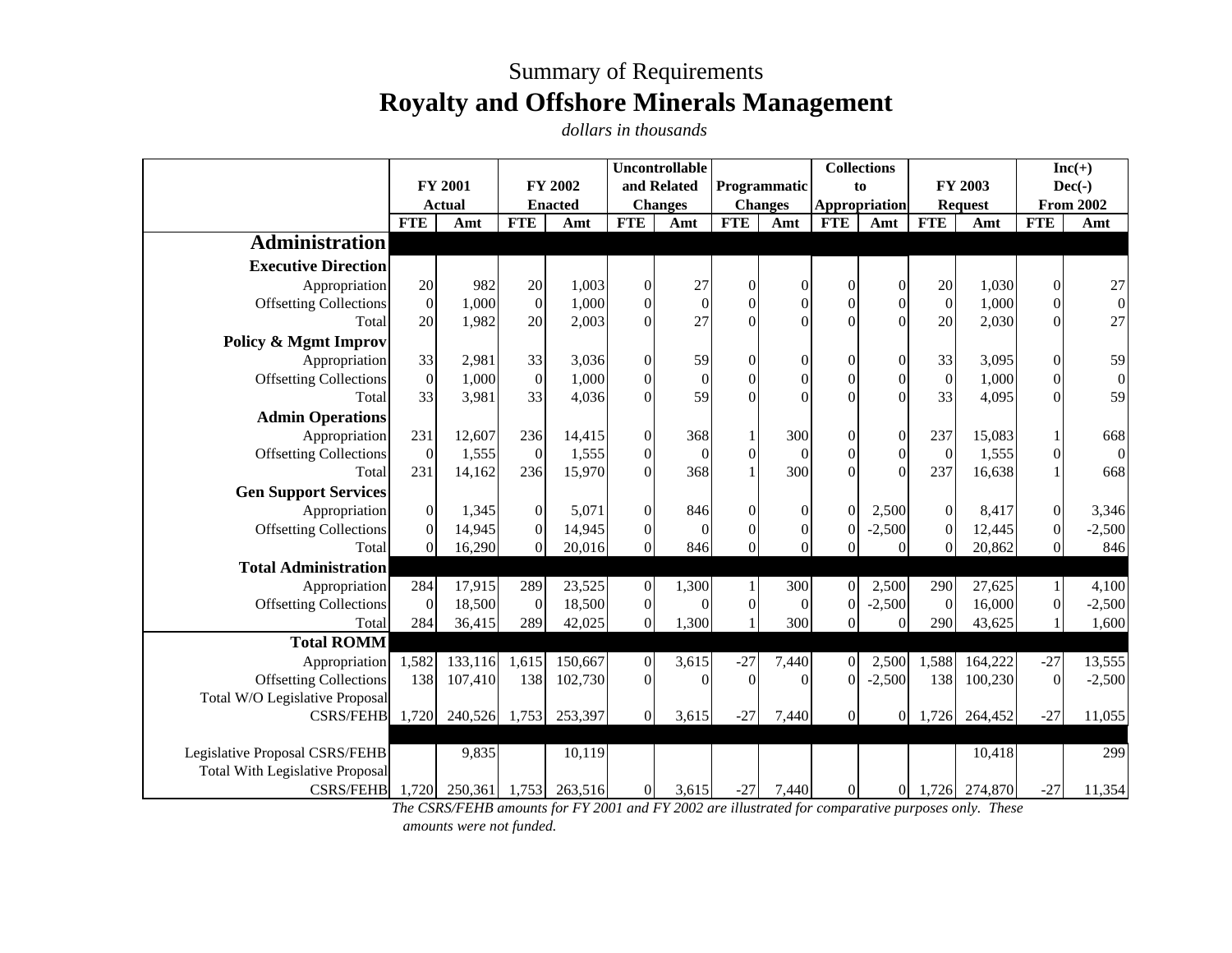## Summary of Requirements **Oil Spill Research**

*dollars in thousands*

|                               |                |               |                               |                |     | <b>Uncontrollable</b> |              |                |                                 | <b>Collections</b> |            |       |                  | $Inc(+)$       |
|-------------------------------|----------------|---------------|-------------------------------|----------------|-----|-----------------------|--------------|----------------|---------------------------------|--------------------|------------|-------|------------------|----------------|
|                               | <b>FY 2001</b> |               | <b>FY 2002</b><br>and Related |                |     |                       | Programmatic | to             |                                 | FY 2003            |            |       | $Dec(-)$         |                |
|                               |                | <b>Actual</b> |                               | <b>Enacted</b> |     | <b>Changes</b>        |              | <b>Changes</b> | Appropriation<br><b>Request</b> |                    |            |       | <b>From 2002</b> |                |
|                               | <b>FTE</b>     | Amt           | FTE                           | Amt            | FTE | Amt                   | <b>FTE</b>   | Amt            | <b>FTE</b>                      | Amt                | <b>FTE</b> | Amt   | <b>FTE</b>       | Amt            |
| OSR                           |                |               |                               |                |     |                       |              |                |                                 |                    |            |       |                  |                |
| <b>OSR</b>                    |                |               |                               |                |     |                       |              |                |                                 |                    |            |       |                  |                |
| Appropriation                 | 23             | 6,105         | 23                            | 6,105          |     | 0                     |              | ΟI             | $\Omega$                        |                    | 23         | 6,105 | $\overline{0}$   | $\overline{0}$ |
| <b>Offsetting Collections</b> | $\overline{0}$ |               | $\overline{0}$                |                |     | $\Omega$              |              | ΩI             | $\Omega$                        |                    |            |       | $\overline{0}$   | $\overline{0}$ |
| Total                         | 23             | 6,105         | 23                            | 6,105          |     | $\Omega$              |              | ΩI             | $\Omega$                        |                    | 231        | 6,105 | $\overline{0}$   | $\Omega$       |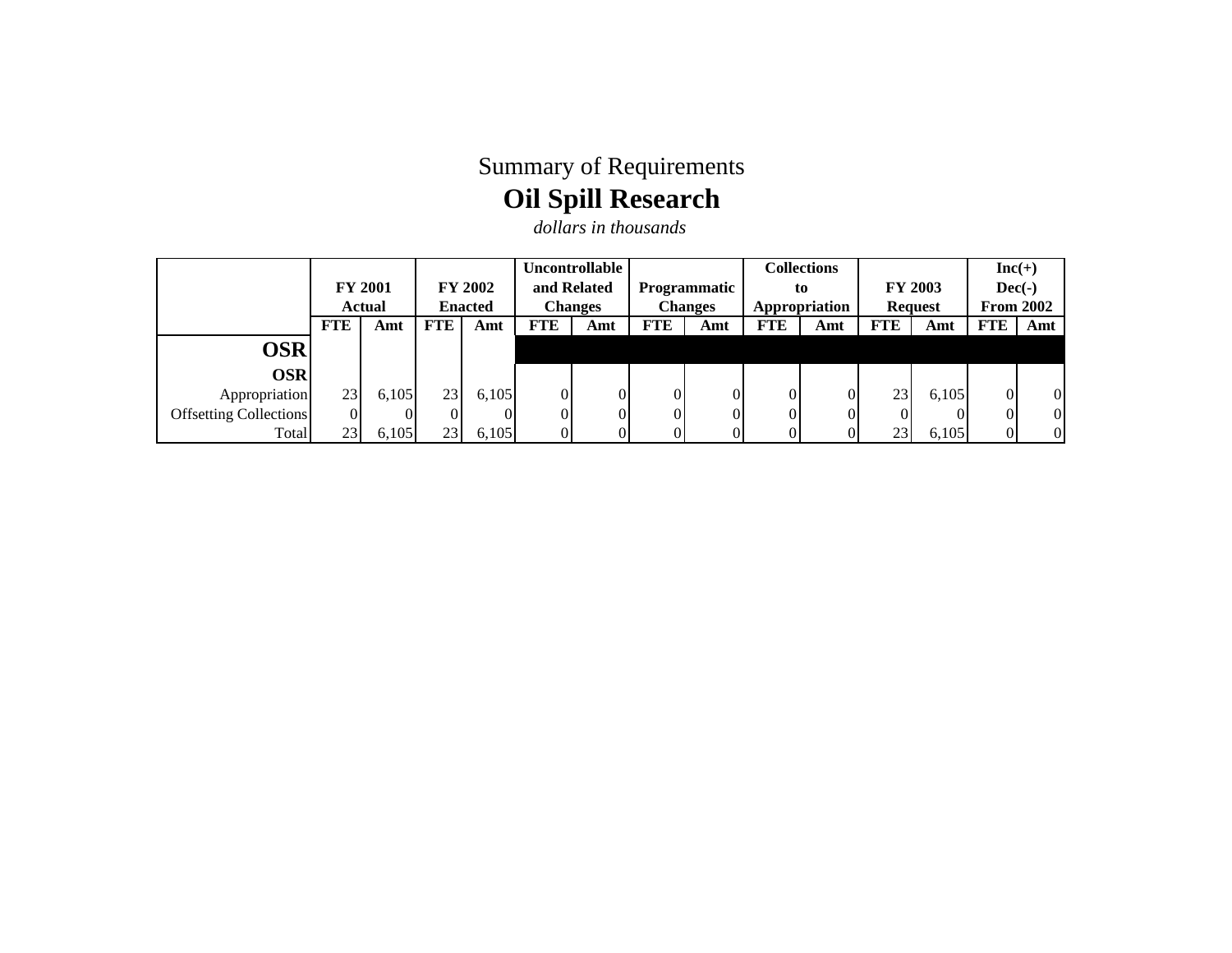## **Uncontrollable and Related Cost**

*dollars in thousands*

#### **Additional Cost in 2003 of January Pay Raises**

|                                        | 2002                 | 2003       |
|----------------------------------------|----------------------|------------|
|                                        | Estimate             | Change     |
| 2002 Pay Raise                         | <b>NA</b>            | $+\$1,875$ |
| .  .<br>$\sim$<br>$\sim$ $\sim$ $\sim$ | $\sim$ $\sim$ $\sim$ |            |

The additional cost of funding an estimated 4.6 percent January 2002 pay increase for GS-series employees and the associated pay rate changes made in other pay series.

|                           | 2002     | 2003         |
|---------------------------|----------|--------------|
|                           | Estimate | Change       |
| 2003 Pay Raise - Budgeted | NA       | $+$ \$482    |
| 2003 Pay Raise – Absorbed | NA       | $[-\$2,727]$ |

The additional cost of funding an estimated 2.6 percent January 2003 pay increase for GS-series employees and the associated pay rate changes made in other pay series. Total estimated increase +\$3,209 of which \$2,727 is absorbed.

#### **Other Uncontrollable Cost Changes**

|                                                                                       | 2002     | 2003     |
|---------------------------------------------------------------------------------------|----------|----------|
|                                                                                       | Estimate | Change   |
| <b>Workers Compensation Payments</b>                                                  | \$706    | $+\$166$ |
| This adjustment is for actual charges from 2001 in the cost of compensating injured   |          |          |
| employees and dependents of employees who suffer accidental death while on duty. Cost |          |          |
| $\alpha$ is a set of the contract of the set of $\alpha$                              |          |          |

for 2003 are for the 12-months ending June 2001 and will reimburse the Department of Labor, Federal Employees Compensation Fund, pursuant to 5 U.S.C. 8147 (b) as amended by Public Law 94-273.

| <b>Unemployment Compensation Payments</b> |      | $+$ \$3           |
|-------------------------------------------|------|-------------------|
|                                           |      | Estimate   Change |
|                                           | 2002 | 2003              |

The adjustment is for changes in the costs of unemployment compensation claims to be paid to the Department of Labor, Federal Employees Compensation Account, in the Unemployment Trust Fund, pursuant to Public Law 96-499

| <b>Rental Payments to GSA</b> | \$15,624 | $+$ \$391         |
|-------------------------------|----------|-------------------|
|                               |          | Estimate   Change |
|                               | 2002     | 2003              |

The adjustment is for changes in the cost payable to General Services Administration resulting from changes in rates for office and non-office space as estimated by GSA.

|                                                                                                    | 2002 2003         |                |
|----------------------------------------------------------------------------------------------------|-------------------|----------------|
|                                                                                                    | Estimate   Change |                |
| <b>CSRS/FERS Retirement Costs</b>                                                                  |                   | $\$763$ +\$273 |
| The edivator and is four above as in estimated national posts note noted by the bypassy. It nearly |                   |                |

The adjustment is for changes in estimated retirement costs paid by the bureau. It results from changes in the relative proportion of FERS employees in the work force.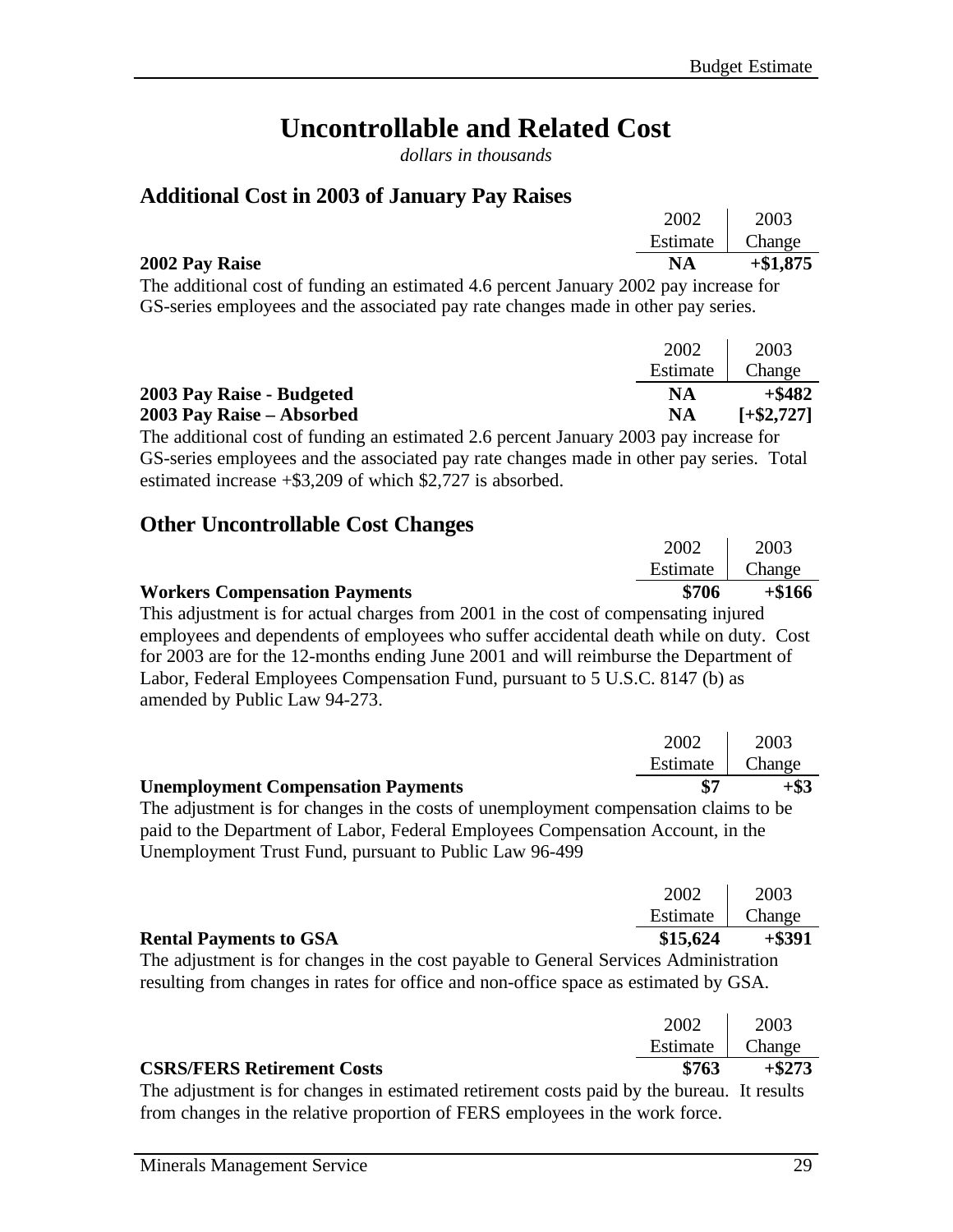|                                                                                                                                                                       | 2002     | 2003        |
|-----------------------------------------------------------------------------------------------------------------------------------------------------------------------|----------|-------------|
|                                                                                                                                                                       | Estimate | Change      |
| <b>Department Working Capital Fund</b>                                                                                                                                | \$1,344  | $+$ \$286   |
| The change reflects expected changes in the charges for Department services and other<br>services through the working capital fund. This amount includes \$58 for the |          |             |
| Department's Enterprise Architecture.                                                                                                                                 |          |             |
|                                                                                                                                                                       | 2002     | 2003        |
|                                                                                                                                                                       | Estimate | Change      |
| <b>Employer Share of Federal Health Benefit Plans</b>                                                                                                                 | \$6,018  | $+$ \$439   |
| The adjustment is for changes in the Federal government's share of the cost of health<br>insurance coverage for Federal employees.                                    |          |             |
| <b>Total Uncontrollable Costs - Budgeted</b>                                                                                                                          |          | $+$ \$3,915 |
| <b>Related Costs</b>                                                                                                                                                  |          |             |
| <b>Travel and Transportation</b><br>Reductions taken in various MMS subactivities to reflect savings<br>in travel and transportation.                                 |          | $-$ \$300   |
| <b>Total Uncontrollable and Related Costs - Budgeted</b>                                                                                                              |          | $+$ \$3,615 |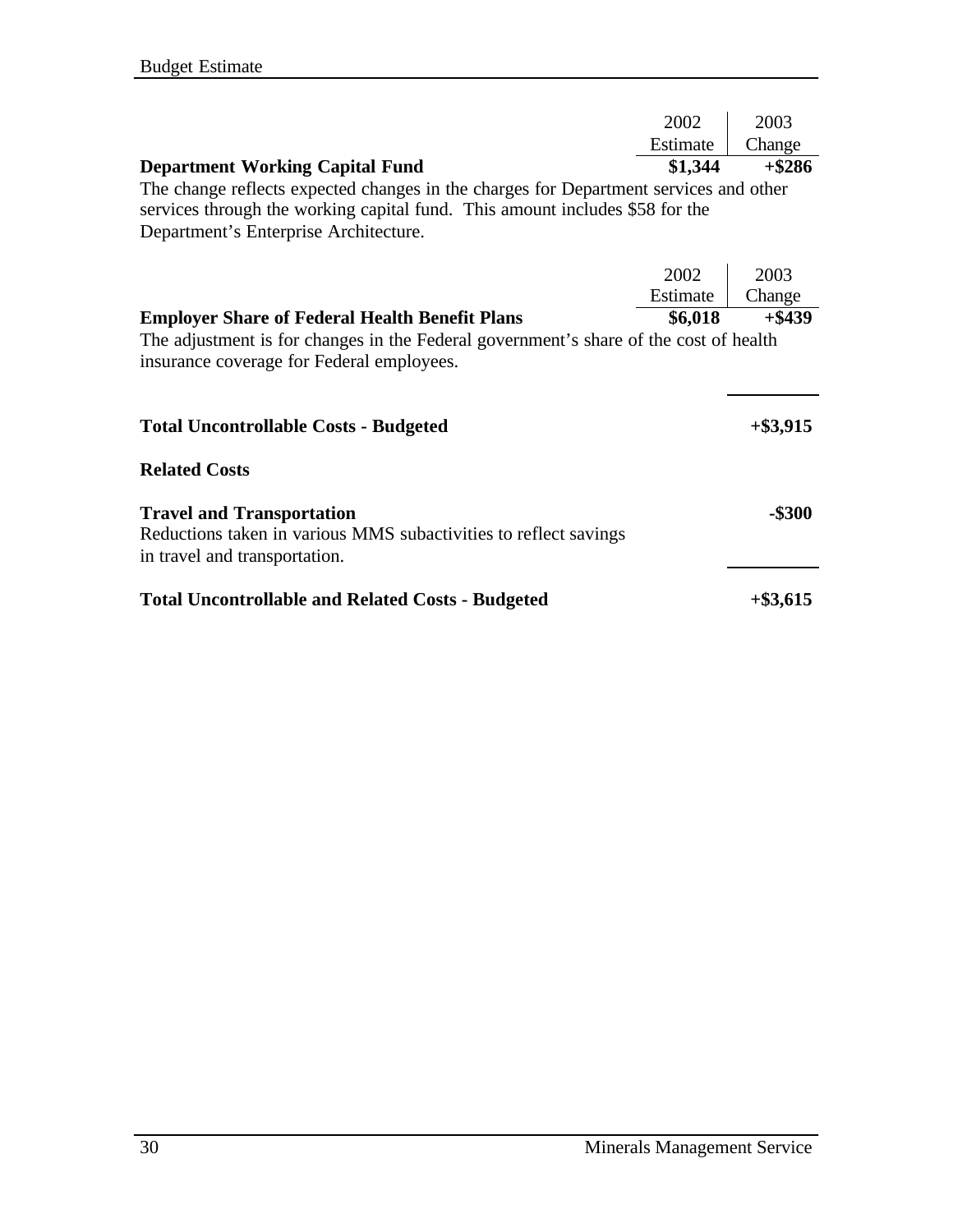## **Summary of Programmatic Changes**

*dollars in millions*

#### Electronic Government  $+$ \$8.742 0 FTE

During FY 2003, MMS will continue efforts to transform business processes for the Offshore Minerals Management program. Working in partnership with stakeholders, MMS will develop a system to deliver web-based, paperless transactions and better manage data, reduce future costs and deliver information and services in near real time.

#### Gulf of Mexico Workload  $+$ \$5.000  $+21$  FTE

The MMS's Gulf of Mexico OCS Region is facing a steep increase in the level and complexity of work associated with offshore oil and gas activity. Near record numbers of deepwater rigs (44) are now drilling in the Gulf; in FY 2001 a total of 277 deepwater wells were drilled; up 22 percent in one year and up 85 percent in two years. The total number of all wells drilled in the Gulf rose to 1,408 in FY 2001; yet another new record. While there has been some fluctuation in the price of oil and some moderation in the pace of oil and gas activity, principally in shallow water, deepwater exploration has increased dramatically and is expected to remain at high levels and generate additional workload for the Minerals Management Service.

*Leasing and Environmental Assessment* - \$0.940M and 7 FTEs are requested in the leasing and environmental assessment program. Of this amount, \$0.840M is for personnel related costs and \$0.100M will be used to develop and print a periodic journal of the results from environmental studies in the Gulf. Included are two FTE for lease administration and five FTE to prepare environmental reviews.

*Resource Evaluation* - \$1.620M, 4 FTEs and 5 competitively sourced positions are being requested in the resource evaluation program. Of this amount, \$1.080M is for personnelrelated costs; \$0.290M is to contract out the work of digitizing well logs; and \$0.250M is for regional sand resource identification for the sand and gravel program. Included are 5 equivalent FTEs that will work on field determinations to ensure receipt of proper royalties; and 4 equivalent FTEs to collect, process, distribute, and archive technical data and records from industry exploration and production activities.

*Regulation of Operations* - \$1.890M and 9 FTEs are requested in the regulation of operations program. Of this amount, \$1.080 is for personnel-related costs; \$0.150M is for engineering and technical training; \$0.075M is for additional accident analysis capability; and \$0.585M is requested to fund increased helicopter costs. The FTEs represent a number of disciplines, including engineering, inspection, and production and deepwater operation plan reviewers.

*Information Management Program* - \$0.250 is requested for technical computer support for the growing IT demands of the Gulf of Mexico user community.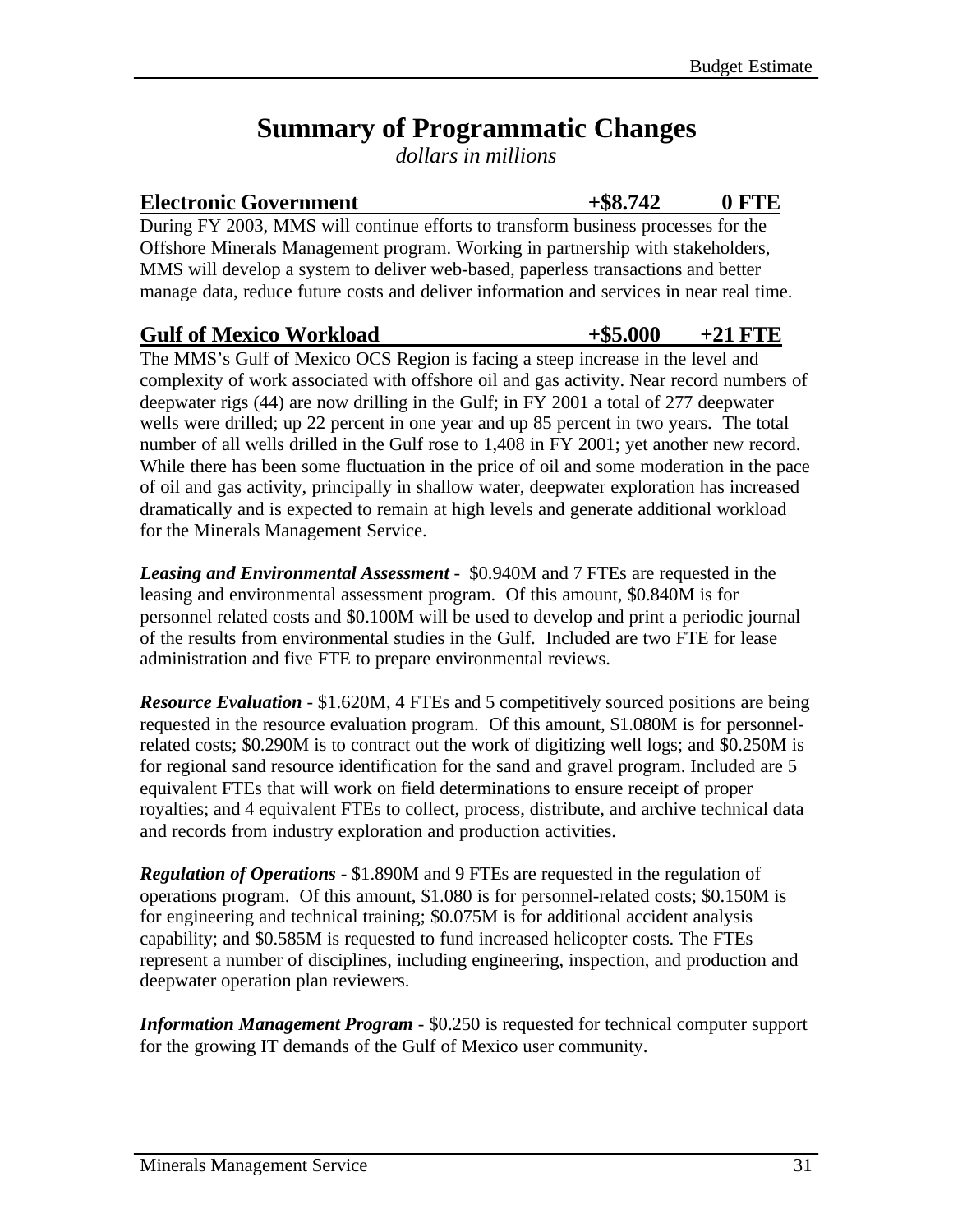*Administrative Operations -* \$0.300M, 1 FTE and one competitively sourced position is requested for the Administrative Operations program in the General Administration subactivity to support GOM activity.

#### **Royalty-in-Kind**  $+$  \$6.015 0 FTE

Provides funds to purchase liquids management system in support of continuing RIK pilots and longer-term projects.

#### **System Operation and Support +\$2.000 0 FTE**

As a result of its reengineering project, MRM modernized its automated systems and business processes and added significant functionality and a variety of new tools. Additional resources are needed to keep pace with the increased demand on MRM's networks and enterprise systems, which requires continuous upgrades to ensure a steady and secure operating environment.

#### **Center for Marine Resources and Environmental Technology -\$0.800 0 FTE**

The MMS recognizes the importance of the investigations and technological development that this Center pursues, particularly the longer-term research. However, due to higher research priorities for oil and gas exploration and extraction, MMS is proposing to eliminate CMRET funding in FY 2003.

#### **Marine**

#### **Minerals Technology Center -\$0.800 0 FTE**

The MMS recognizes the importance of the investigations and technological development that this Center pursues, particularly the longer-term research. However, due to higher research priorities for oil and gas exploration and extraction, MMS is proposing to eliminate MMTC funding in FY 2003.

#### **Offshore**

**Technology Research Center -\$0.499 0 FTE** 

The MMS recognizes the importance of the investigations and technological development that this Center pursues, particularly the longer-term research. However, due to higher research priorities for oil and gas exploration and extraction, MMS is proposing to reduce OTRC funding in FY 2003 to \$0.9 million.

## **Royalty Legacy System 4.53.003 UPTE**

Under the Royalty Reengineering Initiative begun in 1999 virtually every aspect of operations has changed, including interfaces between MMS, other Federal and State agencies, industry and contractors; as well as reports, procedures, systems and processes. The Legacy systems were replaced by the reengineered system in FY 2002.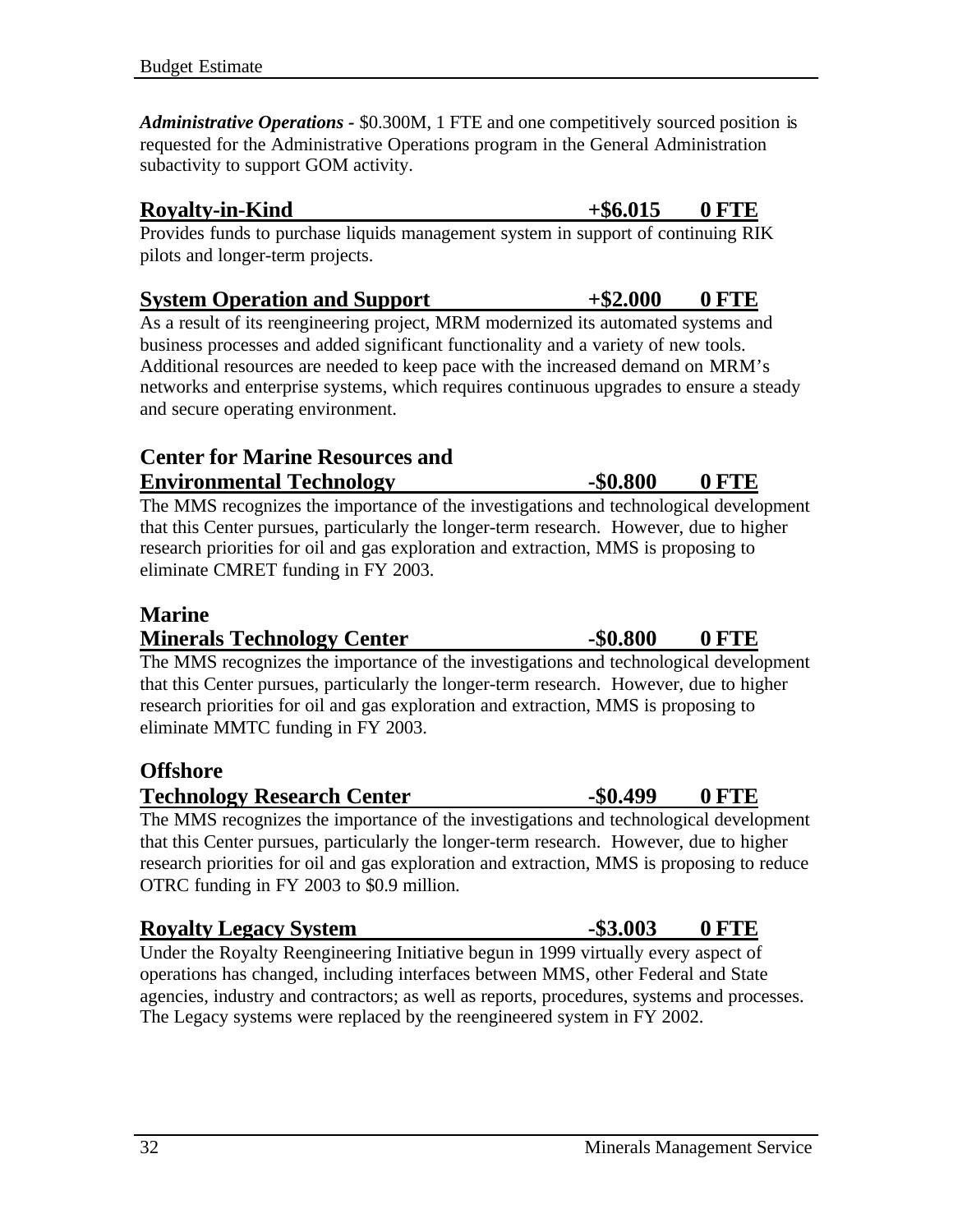### **Environmental Studies** -\$2.200 0 FTE

The MMS recognizes the importance of conducting environmental studies in support of its goal to ensure environmentally sound OCS mineral development. The decreased funding level will still allow for the continuation of existing projects and starts for limited but critical new projects.

### California Office **-\$1.000 -48 FTE**

The MMS recognizes the importance of the oversight of development and production operations in the Pacific Region. However, MMS is committed to the spirit of the President's Management Agenda and believes that it can benefit from a review of its operations in the Pacific without jeopardizing current operational needs.

The purchase of the gas management systems in support of continuing RIK pilots and longer-term projects will be completed in FY 2002.

### **Royalty-In-Kind \$-6.015 0 FTE**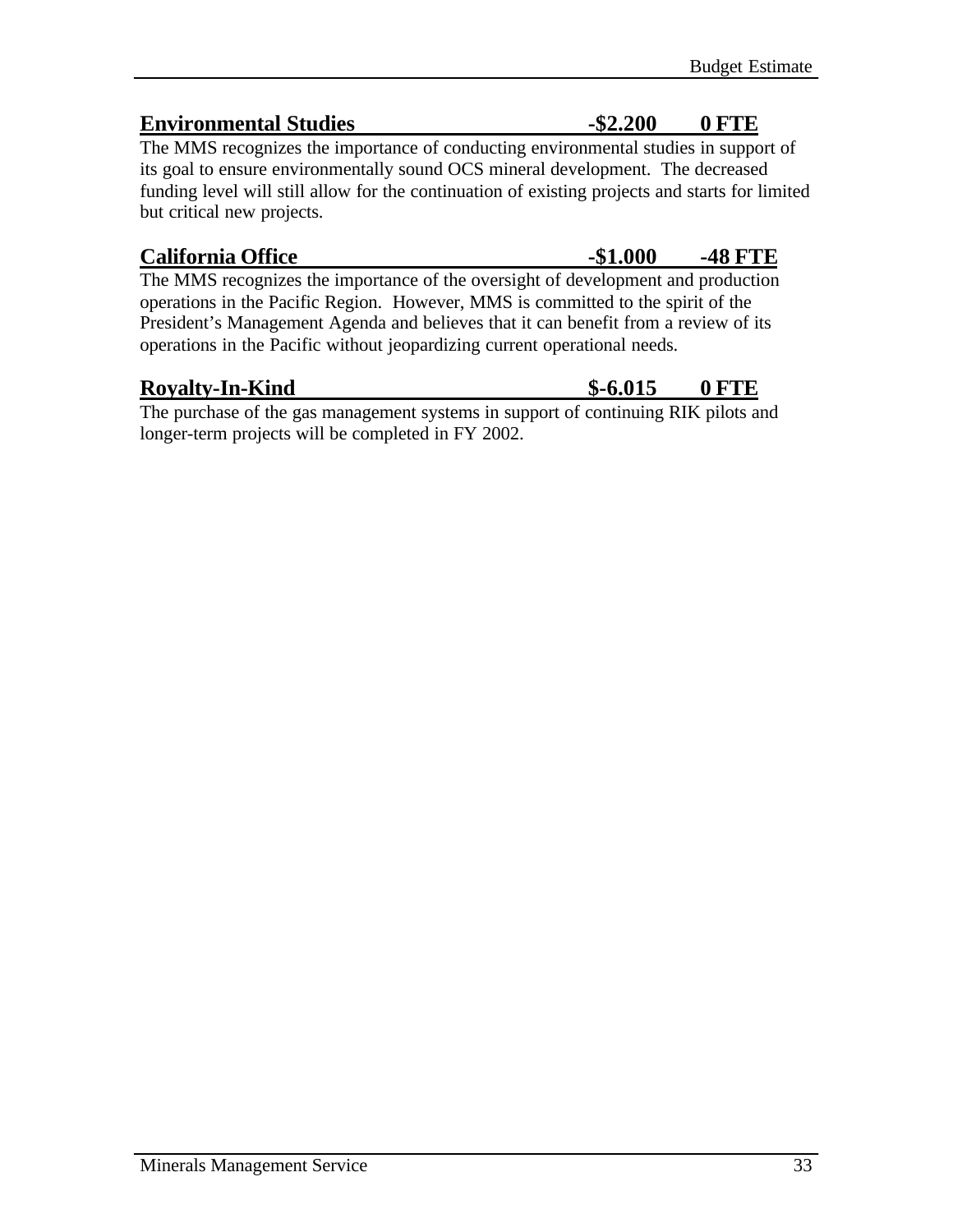### **Appropriation Language Sheet**

### *Royalty and Offshore Minerals Management*

For expenses necessary for minerals leasing and environmental studies, regulation of industry operations, and collection of royalties, as authorized by law; for enforcing laws and regulations applicable to oil, gas, and other minerals leases, permits, licenses and operating contracts; and for matching grants or cooperative agreements; including the purchase of not to exceed eight passenger motor vehicles for replacement only, [\$150,667,000], of which [\$83,344,000] shall be available for royalty management activities; and an amount not to exceed [\$102,730,000], to be credited to this appropriation and to remain available until expended, from additions to receipts resulting from increases to rates in effect on August 5, 1993, from rate increases to fee collections for Outer Continental Shelf administrative activities performed by the Minerals Management Service over and above the rates in effect on September 30, 1993, and from additional fees for Outer Continental Shelf administrative activities established after September 30, 1993: *Provided*, That to the extent [\$102,730,000] in additions to receipts are not realized from the sources of receipts stated above, the amount needed to reach [\$102,730,000] shall be credited to this appropriation from receipts resulting from rental rates for Outer Continental Shelf leases in effect before August 5, 1993; *Provided further*, That \$3,000,000 for computer acquisitions shall remain available until September 30, [2003]; *Provided further*, That funds appropriated under this act shall be available for the payment of interest in accordance with 30 U.S.C. 1721(b) and (d): *Provided further*, That not to exceed \$3,000 shall be available for reasonable expenses related to \$174,640,000 \$83,284,000 \$100,230,000 2004 \$100,230,000 \$100,230,000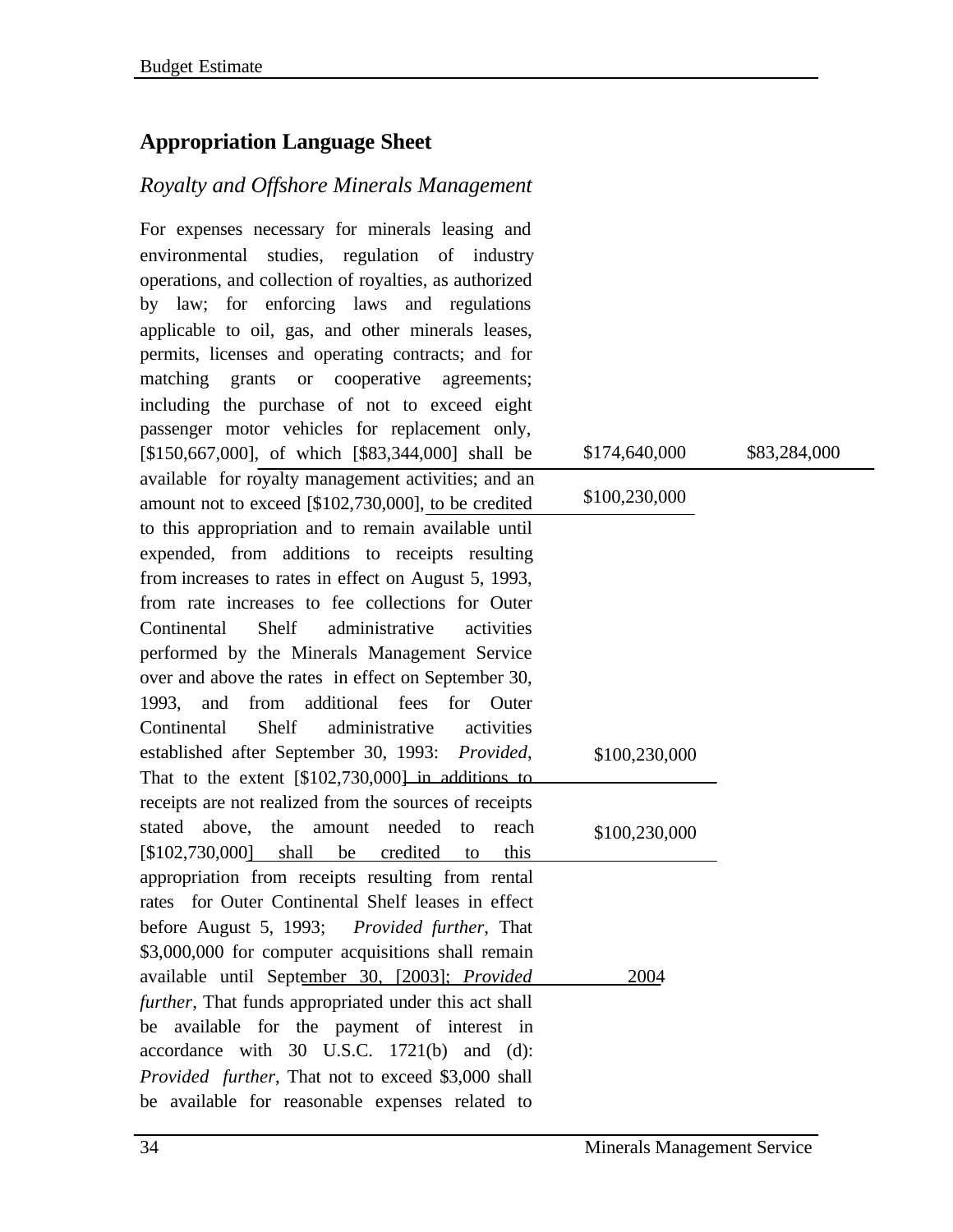promoting volunteer beach and marine cleanup activities: *Provided further*, That notwithstanding any other provision of law, \$15,000 under this heading shall be available for refunds of overpayments in connection with certain Indian leases in which the Director of the Minerals Management Service (MMS) concurred with the claimed refund due, to pay amounts owed to Indian allottees or tribes, or to correct prior unrecoverable erroneous payments. *Provided further*, That MMS may under the royalty-in-kind pilot program use a portion of the revenues from royalty-in-kind sales, without regard to fiscal year limitation, to pay for transportation to wholesale market centers or upstream pooling points, and to process or otherwise dispose of royalty production taken in kind: *Provided further*, That MMS shall analyze and document the expected return in advance of any royalty-in-kind sales to assure to the maximum extent practicable that royalty income under the pilot program is equal to or greater than royalty income recognized under a comparable royalty-invalue program.

### *Oil Spill Research*

 For necessary expenses to carry out title I, section 1016, title IV, sections 4202 and 4303, title VII, and title VIII, section 8201 of the Oil Pollution Act of 1990, \$6,105,000, which shall be derived from the Oil Spill Liability Trust Fund, to remain available until expended.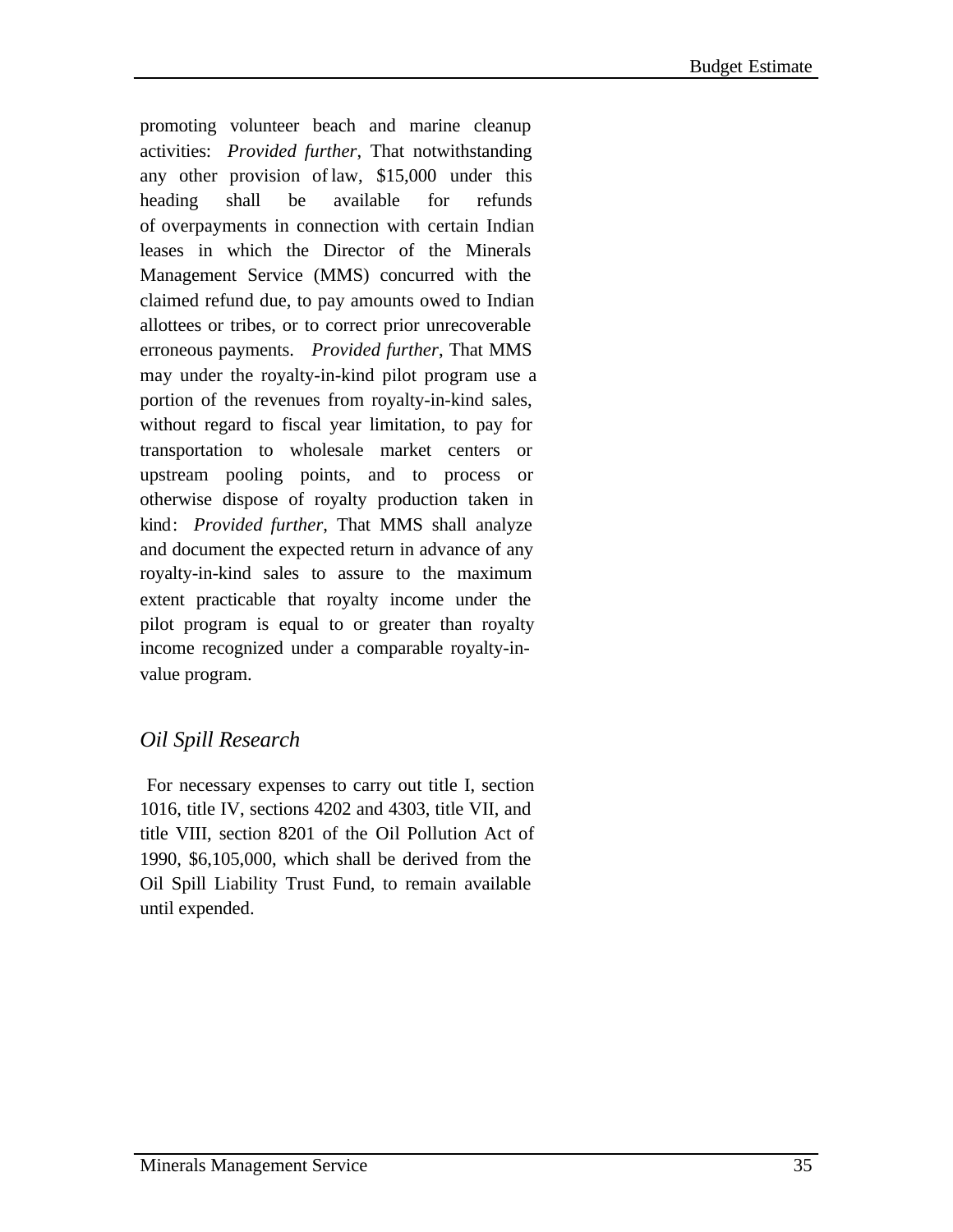### **Permanent Appropriations**

This section addresses permanent appropriations, which are administered by the MMS. These appropriations provide for the sharing of mineral leasing receipts collected from the sale, lease, or development of mineral resources located on Federal lands. Revenues for these payments are derived from bonuses, rentals, and royalties collected from Federal onshore mineral leases and payor late payment interest. MMS distributes these funds in accordance with various laws that specify the basis for and timing of payments.

MMS disburses all monthly mineral-leasing payments to States. All States' monthly payments include late disbursement interest.

The Bureau of Land Management (BLM) disburses those payments which are made semi-annual or annually, including the payment made to Alaska for its share of National Petroleum Reserve-Alaska (NPRA) receipts.

| <b>Permanent Appropriations</b><br>dollars in thousands                                                            |                               |                                    |                                      |                                      |                                                  |  |  |  |  |  |  |  |
|--------------------------------------------------------------------------------------------------------------------|-------------------------------|------------------------------------|--------------------------------------|--------------------------------------|--------------------------------------------------|--|--|--|--|--|--|--|
| Appropriation                                                                                                      | <b>States</b><br><b>Share</b> | <b>FY</b><br>2001<br><b>Actual</b> | <b>FY</b><br>2002<br><b>Estimate</b> | <b>FY</b><br>2003<br><b>Estimate</b> | <b>Change</b><br>from<br>2002<br><b>Estimate</b> |  |  |  |  |  |  |  |
| Mineral Leasing Associated<br>Payments ( <i>MLAP</i> )                                                             | 50%                           | 1,044,930                          | 666,109                              | 669,880                              | $+3,771$                                         |  |  |  |  |  |  |  |
| National Forest Fund Payments to<br>States (Forest Fund)                                                           | 25%                           | 3,749                              | 3,416                                | 3,475                                | $+59$                                            |  |  |  |  |  |  |  |
| Payments to States from Lands<br>Acquired for Flood Control,<br>Navigation, and Allied Purposes<br>(Flood Control) | 75%                           | 2,034                              | 924                                  | 951                                  | $+27$                                            |  |  |  |  |  |  |  |
| Total                                                                                                              |                               | 1,050,713                          | 670,449                              | 674,306                              | $+3,857$                                         |  |  |  |  |  |  |  |

Included under this heading are the following permanent appropriations:

Note: For an explanation of how mineral leasing collections are distributed among the various States and Federal accounts, please refer to the following section titled Receipts. This section also includes details on the assumptions used to develop the gross mineral receipt estimates such as additional amounts due to the audit of contract settlements, and production and price forecasts. The amounts shown above do not include late interest payments made by MMS to the states, or estimated receipts for sales in the National Petroleum Reserve – Alaska or the Arctic National Wildlife Refuge (ANWR).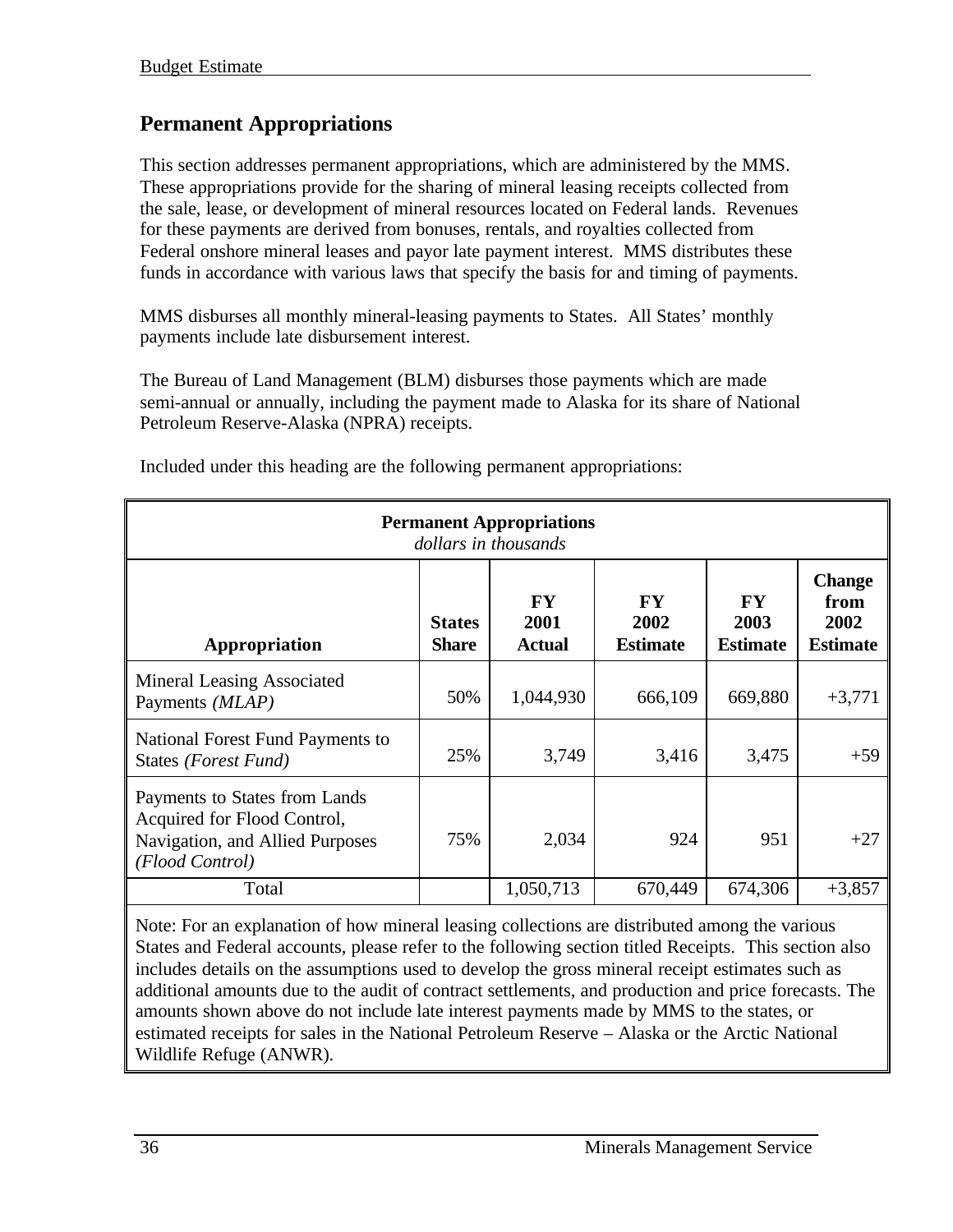### **Distribution Statutes**

For MLAP, the Mineral Leasing Act (MLA), 30 U.S.C. 181 et seq., provides that all States be paid 50 percent of the revenues resulting from the leasing of mineral resources on Federal public domain lands within their borders (except Alaska which receives 90 percent).

Forest Fund payments to a State are 25 percent of revenues collected from mineral leasing and production from Forest Fund mineral leases. A State's payment is based on national forest acreage and where a national forest is situated in several States, an individual State's payment is proportionate to its area within that particular national forest.

Flood Control payments to States are shared according to the Flood Control Act of 1936 (33 U.S.C. 701 et seq.) which provides that 75 percent of revenue collected be shared with the State in which it was collected. These funds are to be expended as the State legislature may prescribe for the benefit of the public schools and roads in the county from which the revenue was collected or for defraying any of the expenses of county government. These types of expenses include public obligations of levee and drainage districts for flood control and drainage improvements.

### **Calculation of States' Payments**

- The total amount for each of the three appropriations is calculated as follows: For each land category - public domain, Forest Fund, Flood Control and National Grasslands administered and distributed by the Forest Service, a three-year average for each source type (oil and gas, coal, other mineral royalties, etc.) is developed.
- Within each land category, each source type's three-year average is applied to the three-year average for all source types to determine the percent that each source type within each land category contributes to total collections.
- This percent is applied to the gross revenue estimate for each source type to determine, for each land category, its share of the gross revenue estimated for that source. This ensures that the source type revenue estimates are distributed to the correct land category and therefore to the proper accounts.
- For each land category, the appropriate distribution formula is applied to each source type and summed into the various account totals. For example, Public domain lands: the MLAP Account 5003 (States share) calculates and sums 50 percent from all source types; the General Fund Account 1811 (Federal share of rent and bonuses) calculates and sums 10 percent of all rents and bonuses, and the General Fund Account 2039 (Federal share of royalties) calculates and sums 10 percent of all royalties.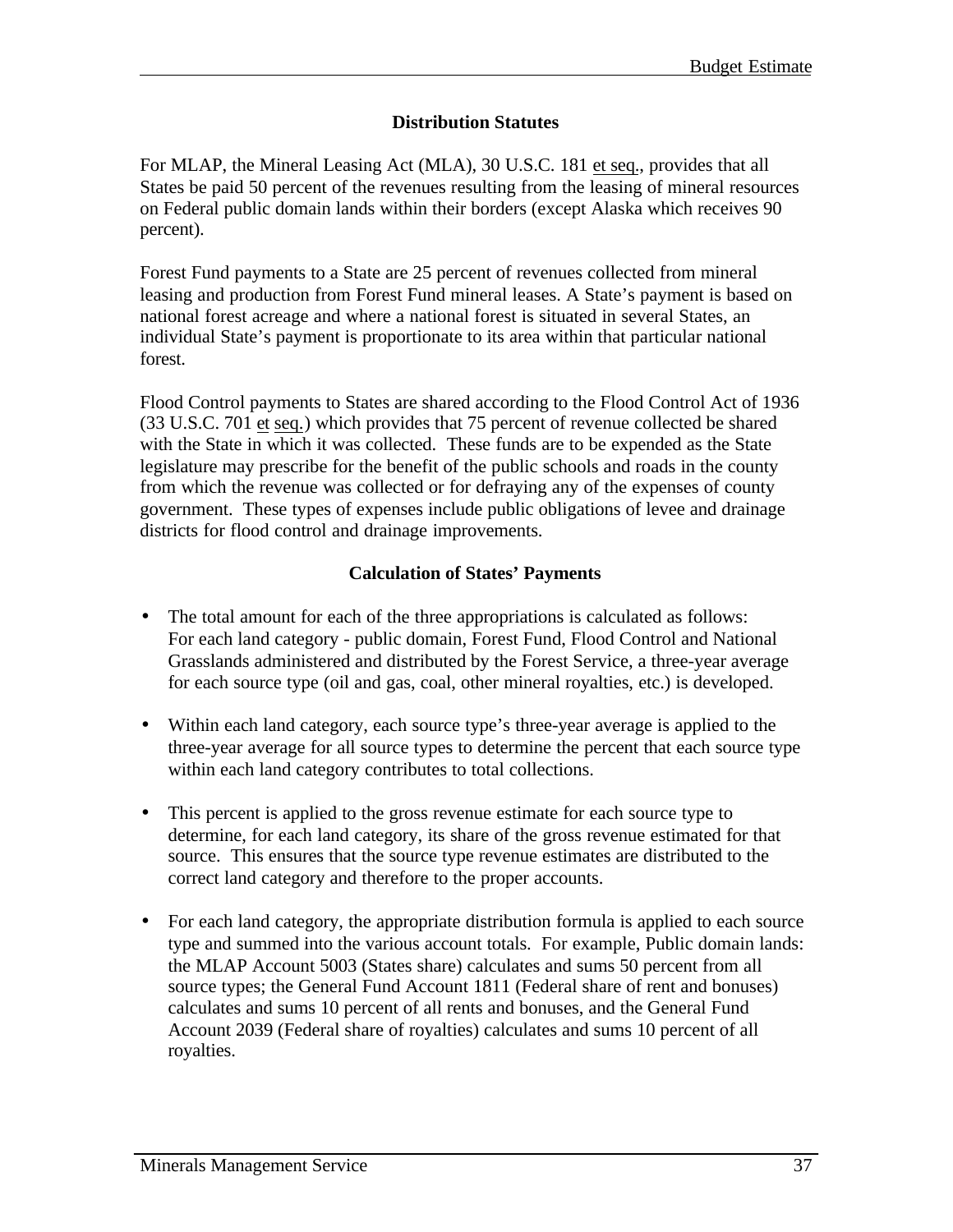The estimate of the gross payment to a State for any future fiscal year is based on the percent of mineral receipts disbursed to that State to the total mineral receipts disbursed to all States in the prior year. However, when an unusually large one-time adjustment is made for a State in the prior year, the actual for the year before that is substituted and the total amount adjusted accordingly.

Net Receipt Sharing. From FY 1991 through FY 2000, States paid for a portion of the Federal cost to administer the Federal Onshore mineral leasing program. This requirement was referred to as "Net Receipts Sharing" and mandated by language in the FY 1991 and FY 1992 Interior Appropriations Acts. In FY 1993, Congress passed the Omnibus Budget Reconciliation Act, which made Net Receipt Sharing (NRS) permanent. Net receipt sharing was subsequently repealed by Public Law 106-393, signed by the President on October 30, 2000. No further administrative costs were withheld from payments to states beginning in October 2000 (FY 2001).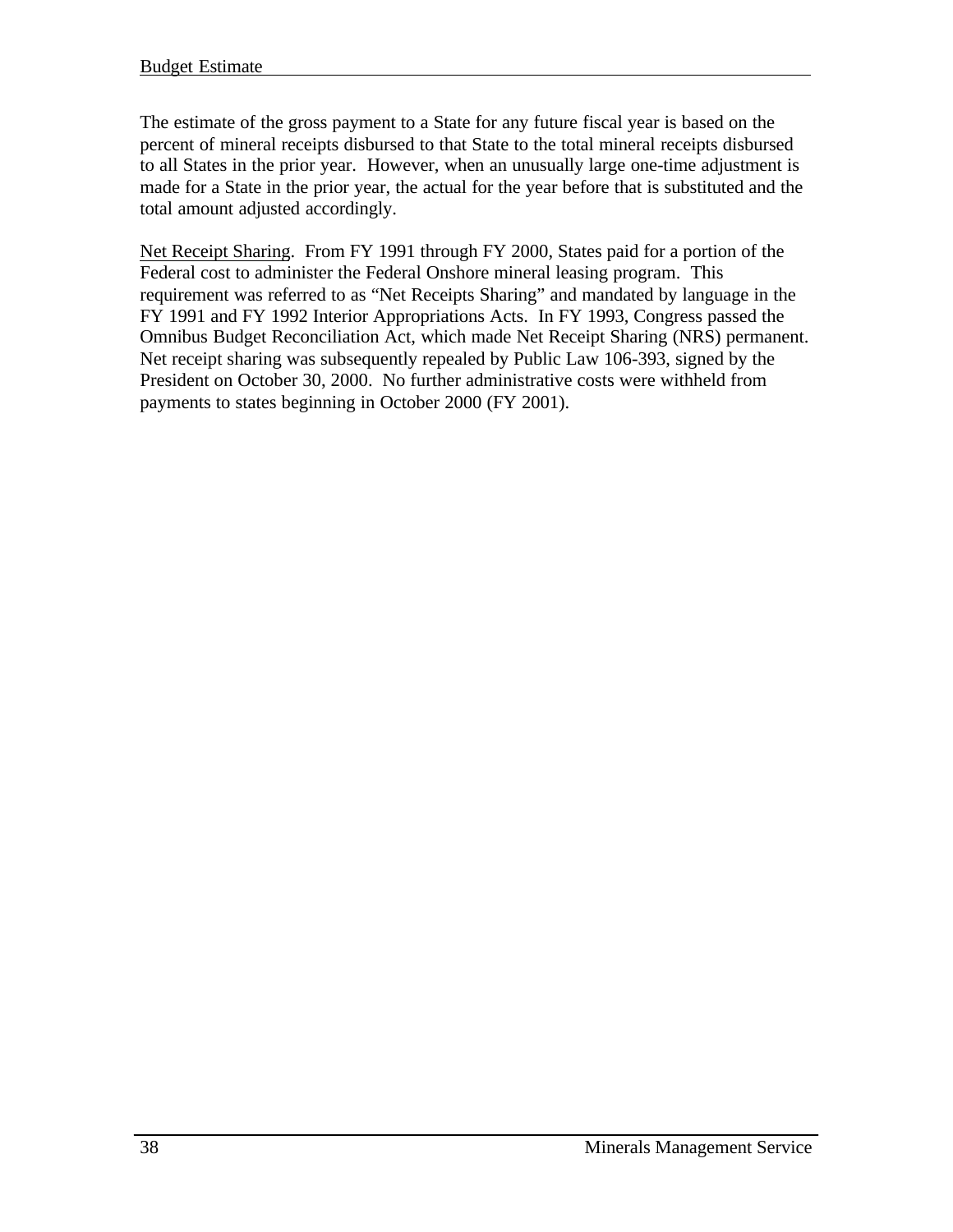### Mineral Revenue Payments To States\* (in thousands of dollars)

|               | FY 2001         | FY 2002          | FY 2003          |
|---------------|-----------------|------------------|------------------|
|               | <b>Actual</b>   | <b>Estimated</b> | <b>Estimated</b> |
| <b>State</b>  | <b>Payments</b> | <b>Payments</b>  | <b>Payments</b>  |
|               |                 |                  | 275              |
| Alabama       | 428<br>6,487    | 273<br>4,139     | 4,163            |
| Alaska        | 123             | 78               | 79               |
| Arizona       | 2,154           | 1,374            | 1,382            |
| Arkansas      |                 | 18,290           | 18,396           |
| California    | 28,664          |                  | 43,793           |
| Colorado      | 68,238          | 43,542<br>2      | 2                |
| Florida       | 3               |                  | 2,857            |
| Idaho         | 4,452           | 2,841            | 81               |
| Illinois      | 127             | 81               | 1,514            |
| Kansas        | 2,359           | 1,505            | 55               |
| Kentucky      | 85              | 55               |                  |
| Louisiana     | 1,481           | 945              | 950              |
| Michigan      | 562             | 359              | 361              |
| Minnesota     | 13              | 8                | 8                |
| Mississippi   | 710             | 453              | 456              |
| Missouri      | 791             | 505              | 508              |
| Montana       | 30,876          | 19,702           | 19,815           |
| Nebraska      | 15              | 10               | 10               |
| Nevada        | 3,502           | 2,235            | 2,248            |
| New Mexico    | 385,015         | 245,675          | 247,088          |
| N. Dakota     | 6,556           | 4,183            | 4,207            |
| Ohio          | 218             | 139              | 140              |
| Oklahoma      | 3,539           | 2.258            | 2,271            |
| Oregon        | 36              | 23               | 23               |
| Pennsylvania  | 27              | 17               | 18               |
| S. Dakota     | 559             | 357              | 359              |
| Texas         | 1,534           | 979              | 984              |
| Utah          | 50,302          | 32,097           | 32,282           |
| Virginia      | 208             | 132              | 133              |
| Washington    | 2,610           | 1,666            | 1,675            |
| West Virginia | 327             | 209              | 210              |
| Wyoming       | 448,709         | 286,317          | 287,964          |
| <b>TOTAL</b>  | 1,050,712       | 670,449          | 674,307          |

\* Excludes payments made to coastal States under the Outer Continental Shelf Lands Act, as they are direct, unappropriated transfers. Does not include actual or estimated receipts for sales in the National Petroleum Reserve- Alaska, Arctic National Wildlife Refuge (ANWR), or late interest payments. Columns may not add due to rounding.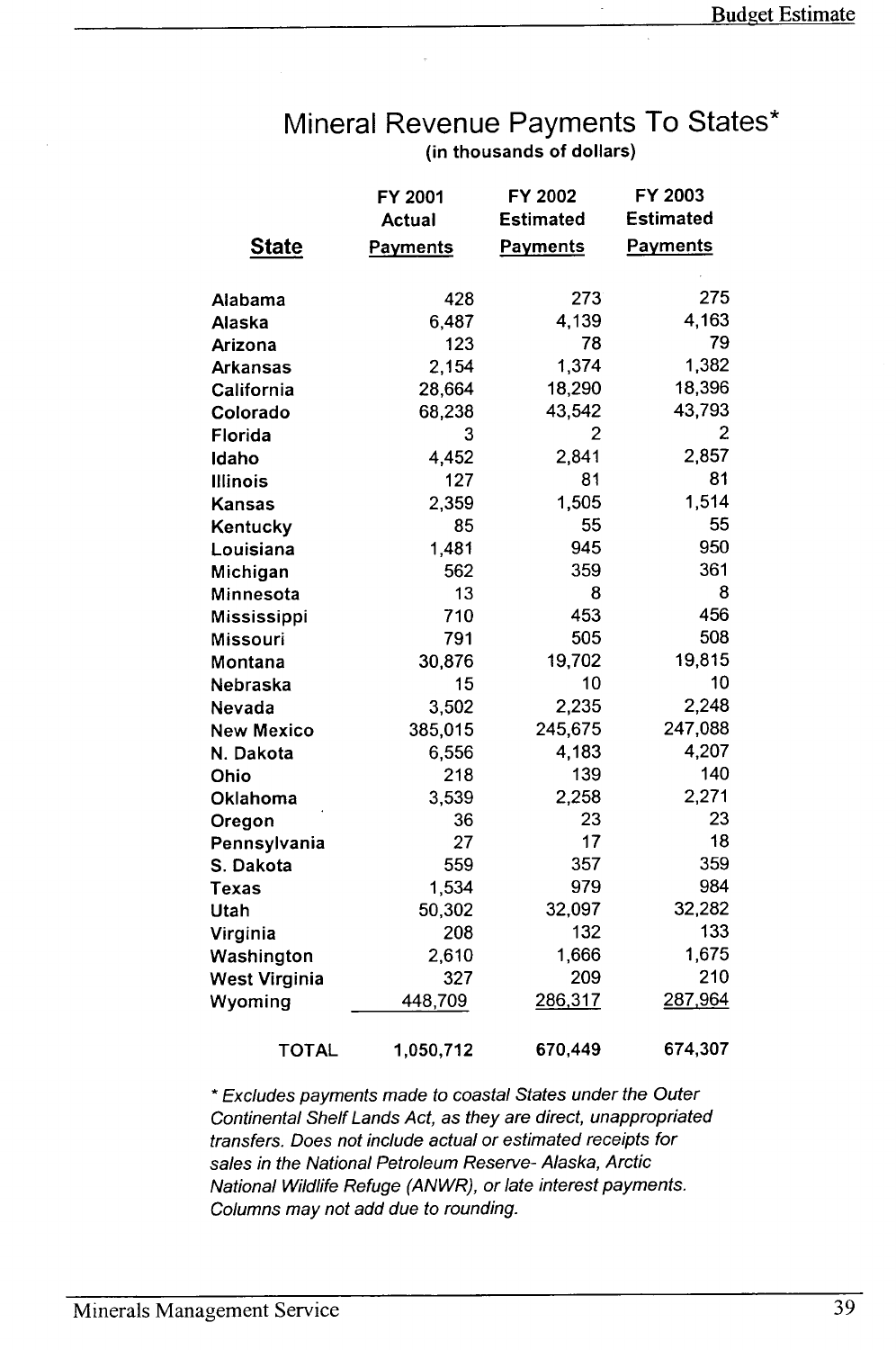### **Receipts**

The Minerals Management Service (MMS) is responsible for the collection of all mineral leasing receipts collected from Federal onshore and offshore Outer Continental Shelf lands and most Indian lands. Mineral leasing receipts are derived from royalties, rents, bonuses, and other revenues, including minimum royalties, late payment interest, settlement payments, gas storage fees, estimated royalty payments, and recoupments. The disposition of these collections between the General Fund of the U.S. Treasury, other Federal funds, and the States and counties is determined by statute which, in most part, is based on land category (various types of public domain and acquired lands) and source type (oil and gas, coal, and other mineral royalties, etc.).

MMS is responsible for the disposition of all OCS collections and about 97 percent of all Federal onshore collections into receipt accounts. The remaining 3 percent of collections are from acquired national grasslands administered by the Department of Agriculture (USDA). These collections are shared between the General Fund and counties (versus States). Since MMS does not have the authority to disburse these funds to counties, the funds are transferred to the USDA for disposition. All monies collected on Indian lands are transferred to the Bureau of Indian Affairs for distribution to Tribal and Indian allottee accounts.

Legislation also determines how receipts are classified for budgetary purposes. Mineral leasing receipts are classified as offsetting receipts because they arise from business-type transactions with the public versus governmental receipts that arise from the Government's power to tax or fine. Offsetting receipts are further defined as: 1) Proprietary receipts which offset Department of the Interior budget authority and outlays (most onshore receipts fall into this category), or 2) Undistributed proprietary receipts which offset total Federal budget authority and outlays as a bottom-line adjustment (currently, all OCS receipts fall into this category).

This Receipts section includes:

- An explanation as to the distribution of onshore and offshore royalty revenues into receipt accounts.
- A discussion of the changes between the FY 2002 and FY 2003 receipt estimates.
- A summary description of current onshore and offshore royalty and rental rates, bonus criteria, and other lease information.

For FY 2002 - FY 2008, tables of the:

• estimated receipts by source type and by account;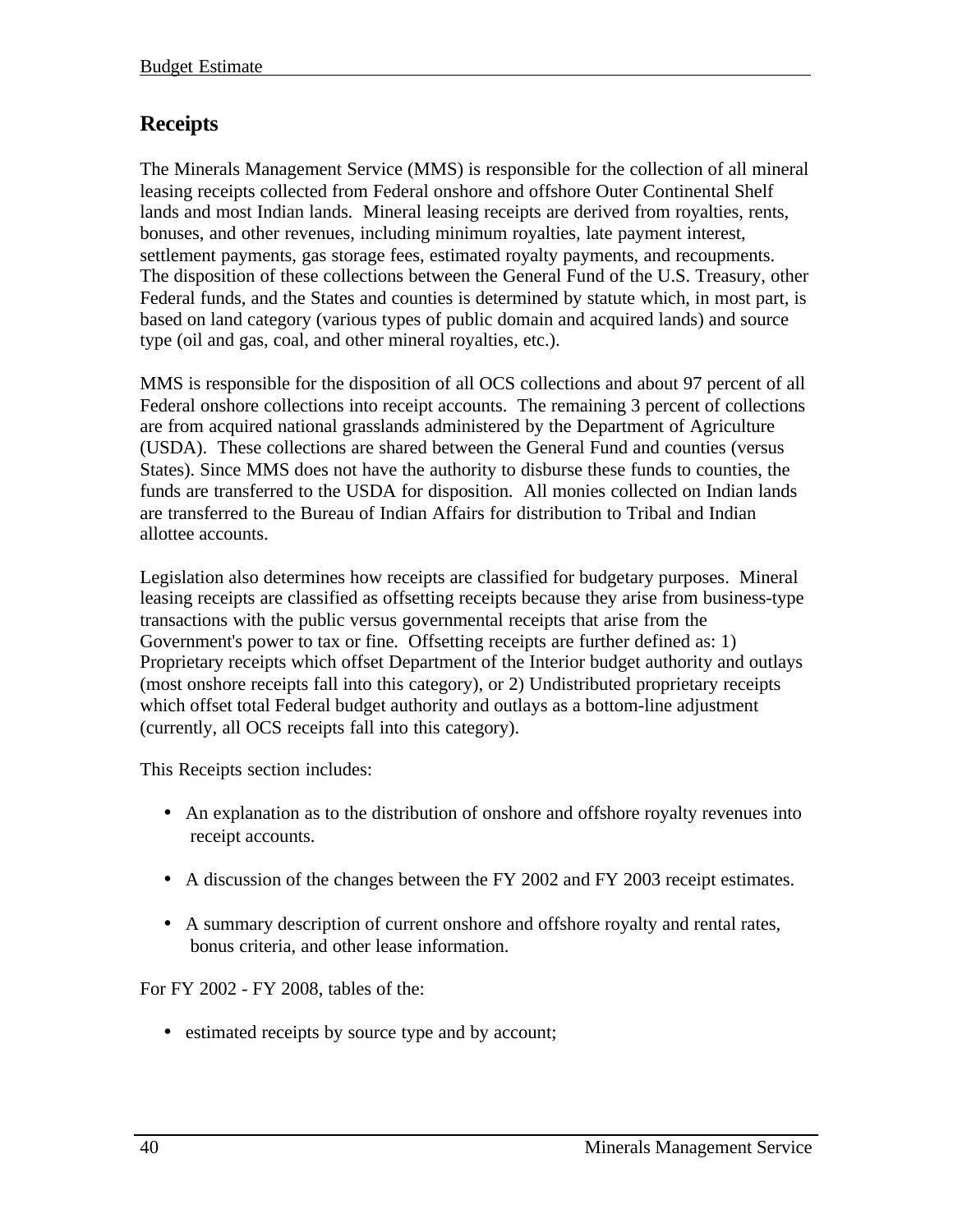- detailed backup information from which the gross estimates are developed (estimated price, production, etc.); and
- transfer payments made to coastal states under section  $8(g)$  of the Outer Continental Shelf Lands Act (OCSLA) (payments to onshore States are provided in the Permanents section).

### **Distribution of Receipt Accounts**

The following flowcharts describe the flow of Onshore (Diagram 1) and OCS (Diagram 2) mineral leasing collections into receipt accounts. First, as checks or electronic transfer payments are received from payors, they are deposited into a holding or suspense account until the accounting system has identified the payments by the:

Source type (oil and gas, coal, other mineral royalties, etc);

Land category (acquired Forest, public domain, OCS, etc.); and

Location (to determine recipient States' or counties' shares if applicable).

If reports are filed correctly by payors, this process usually takes about one month.

*Onshore Accounts.* After the payments are identified by the above three criteria, they are redirected immediately into all accounts based on land category and source type. Detailed State information is necessary to disburse States' shares to States' treasuries. The acquired lands collections shared with counties are electronically transferred to the USDA for disposition into receipt accounts.

The collections from public domain lands leased under Mineral Leasing Act (MLA) authority are shared 50% with the States (Account 5003), 40% with the Reclamation Fund (Account 5000.24) which funds western water projects, and 10% with the General Fund. The General Fund share is deposited into two accounts depending on whether the collections are from rents and bonuses (Account 1811) or from royalties (Account 2039). By law, Alaska receives no funds from the Reclamation Fund, but receives a 90% share of mineral leasing receipts except for lands located within the National Petroleum Reserve – Alaska (NPRA).

MMS transfers to the Bureau of Land Management, for distribution, the monies collected from public domain lands not leased under MLA authority, such as the National Petroleum Reserve-Alaska (NPR-A) lands from which Alaska and the General Fund receive 50 percent shares. Since there is no production from the NPR-A, the entire General Fund share is deposited into Account 1811 (rents and bonuses). BLM makes payment to Alaska for its share of the NPR-A receipts.

The Energy Policy Act of 1992 requires the Secretary of the Interior to disburse monthly to States all mineral leasing payments authorized by Section 6 of the Mineral Leasing Act for Acquired Lands. Therefore, MMS also reports the following accounts: Accounts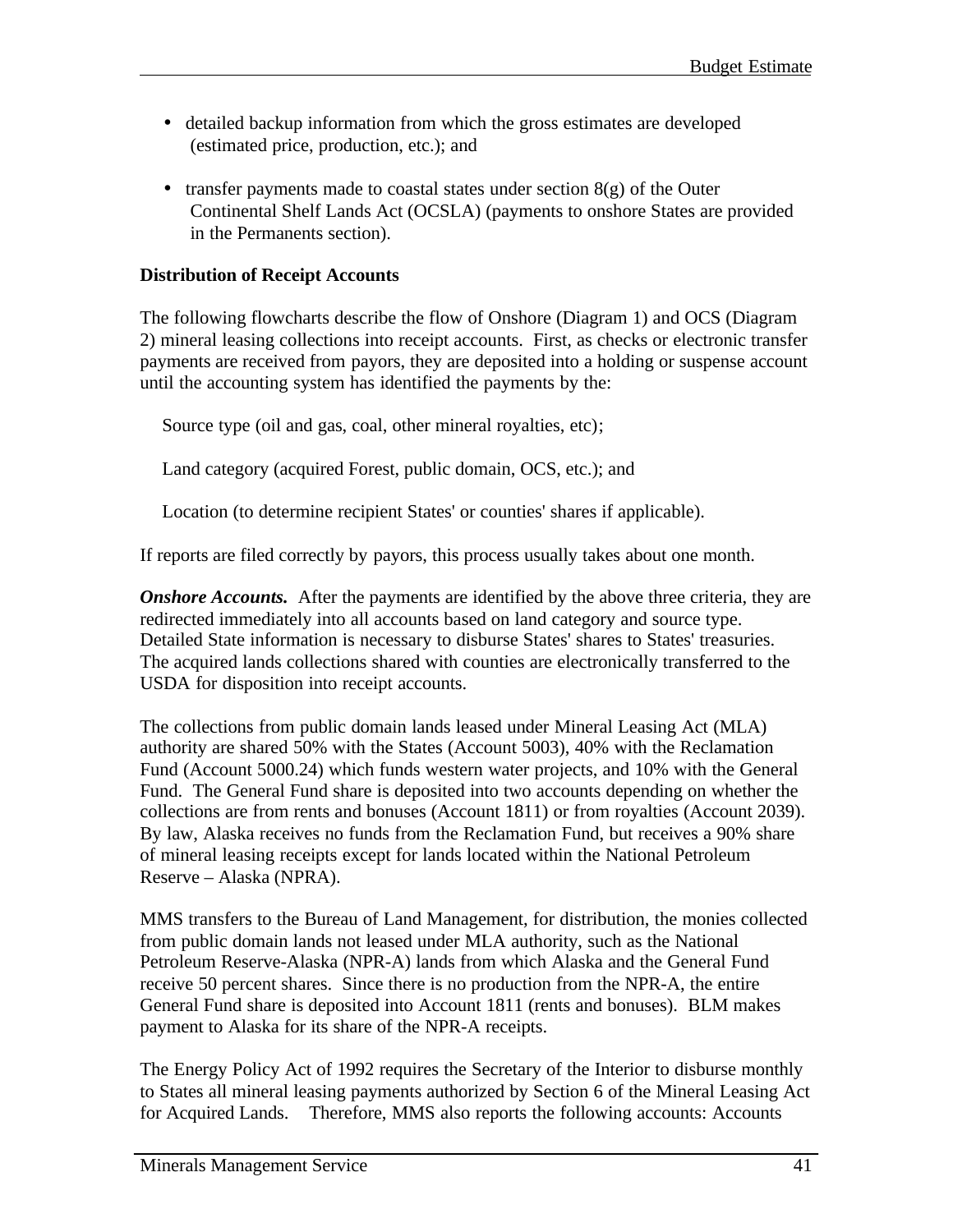5008.1 and 5243.1 are the Federal and States' shares (75 and 25 percent respectively) of receipts collected from National Forest lands, and Account 5248.1 is the States' 75 percent share of receipts collected from Lands Acquired for Flood Control, Navigation and Allied Purposes. The Government's 25 percent share of these collections will be deposited to the General Fund (either Account 1811 or 2039).

*OCS Accounts.* OCS receipts are deposited into accounts depending on source: rents, bonuses, or royalties. Also, the interest earned on collections held in escrow is deposited to a separate account. Amounts held in escrow accounts are not included in receipt totals.

In order to bid on an OCS lease tract offered for sale, a bidder must submit an upfront cash deposit equal to 1/5 of the entire proposed bid. This money is deposited into escrow (account 6705) and accrues interest until MMS has determined the proposed bonus is at least equal to the fair market value of that tract. If rejected, the 1/5 upfront deposit, plus interest, is returned to the bidder. If the bid is accepted, the 1/5 bonus, the remaining 4/5 bonus, and the first year's rent are deposited into the receipt account for OCS rents and bonuses (Account 1820). Accrued interest is deposited into Account 1493. Future OCS rents, due on the anniversary date of lease issuance, are also deposited into Account 1820. OCS royalties, due from payors at the end of the month following the month of production, are deposited into the OCS royalty account (Account 2020).

The payments made to coastal States for their 27 percent share of OCS collections within the 8(g) zone, the area approximately 3 miles seaward from the State/Federal boundary, flow through Escrow Account 6707. The last table provides information as to actual and estimated payments for these States.

Most of the OCS rent and bonus receipts accumulated throughout the year in General Fund accounts are transferred at the end of the fiscal year to the Land and Water Conservation Fund (LWCF) (accounts 5000.7 and 5000.8) which is administered by the National Park Service. OCS receipts are the main funding source of the mandated \$900 million required for the LWCF. Additional funding sources for the LWCF are motor boat fuel taxes (\$1 million), and receipts from the sale of surplus government property and materials. LWCF must be funded from OCS receipts, and accounting procedures require payments be made from rents and bonuses, and then any further needed payments should be made from royalties. The LWCF is subject to appropriation and the amount of States' grants is determined by various criteria which are not related to the amount of OCS receipts collected offshore their coastlines.

### **Recent Changes**

Net Receipt Sharing. From FY 1991 through FY 2000, States paid for a portion of the Federal cost to administer the Federal Onshore mineral leasing program. This requirement was referred to as "Net Receipts Sharing" and mandated by language in the FY 1991 and FY 1992 Interior Appropriations Acts. In FY 1993, Congress passed the Omnibus Budget Reconciliation Act, which made Net Receipt Sharing (NRS) permanent. Net receipt sharing was subsequently repealed by Public Law 106-393, signed by the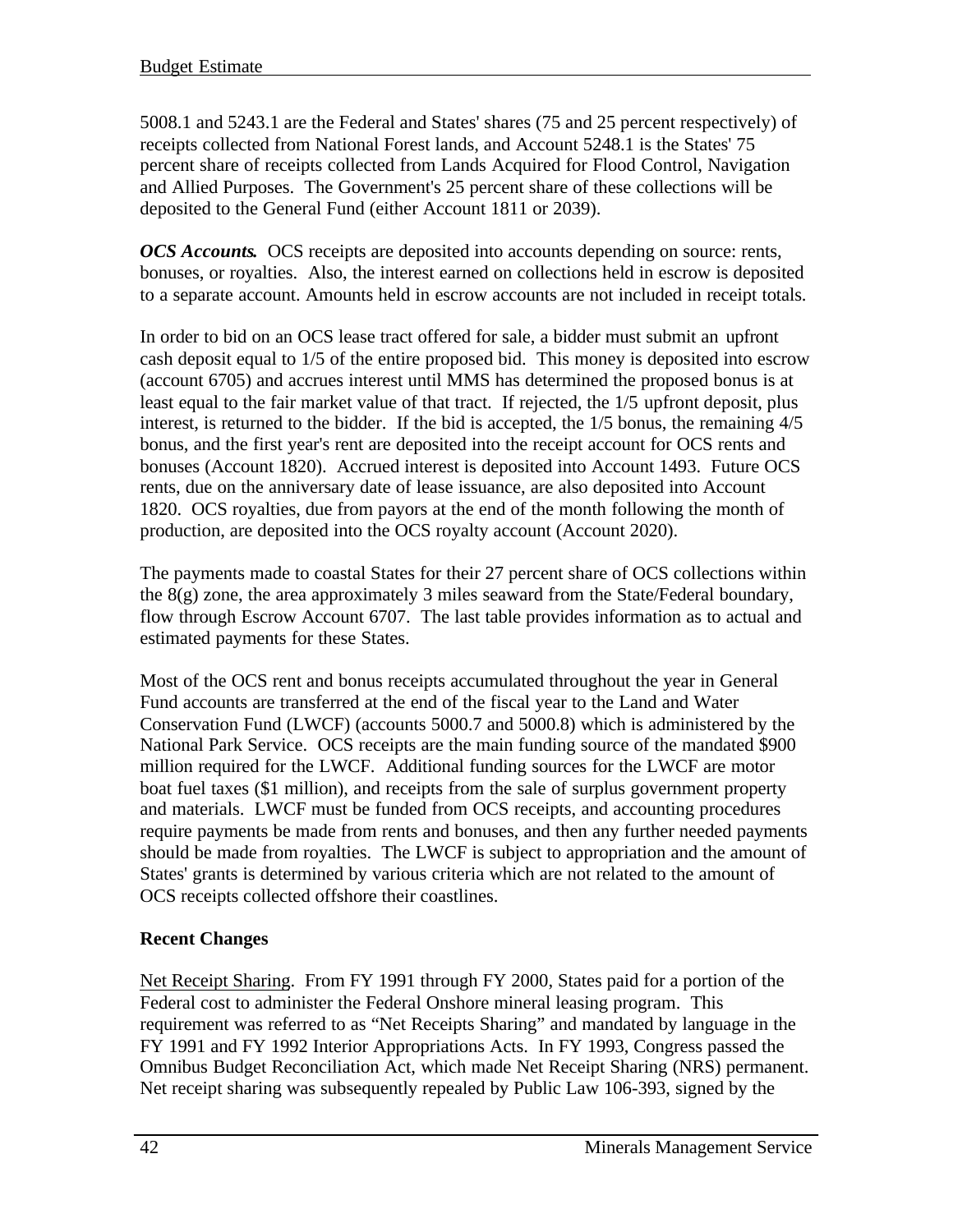President on October 30, 2000. No further administrative costs were withheld from payments to states beginning in October 2000 (FY 2001).

Alaska Escrow Account and the Environmental Improvement Fund. For many years, the state of Alaska and the Federal government were engaged in a dispute over the State/Federal boundary of areas leased for oil and gas exploration in the Beaufort Sea between 1979 and 1991. Pending resolution of the dispute, sale bonuses collected during this time, and associated rental payments, were deposited into Escrow Account 6704. The U.S. Supreme Court issued a final decree on the matter on June 29, 2000, settling the dispute and permitting the release of funds that had been held in the Treasury escrow account.

As required by Public Law 105-83, as amended, one-half of the principal and one-half of the interest were deposited into the Environmental Improvement and Restoration Fund. The law requires that the corpus of the Fund be invested. Twenty percent of the interest earned by the Fund is permanently appropriated to the Department of Commerce. Commerce received \$10.3M from this account in FY 2002. Congress can appropriate the remaining 80 percent by annual appropriations, for specific purposes as outlined in the law. MMS administers the fund. The remaining one-half principal and interest was deposited into the General Funds of the United States Treasury.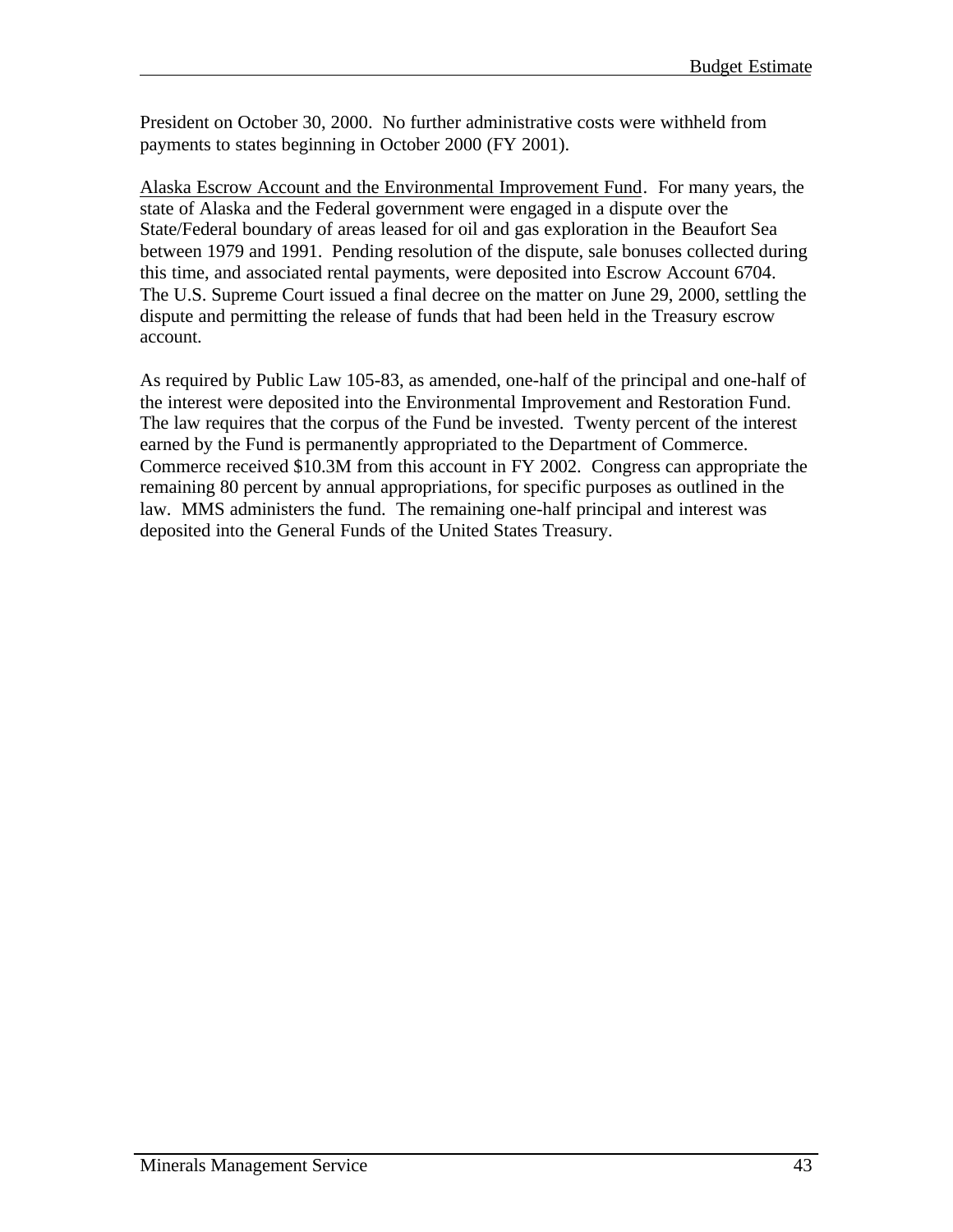### **Distribution of Onshore Receipts**



1/ National Petroleum Reserve – Alaska Acct 5045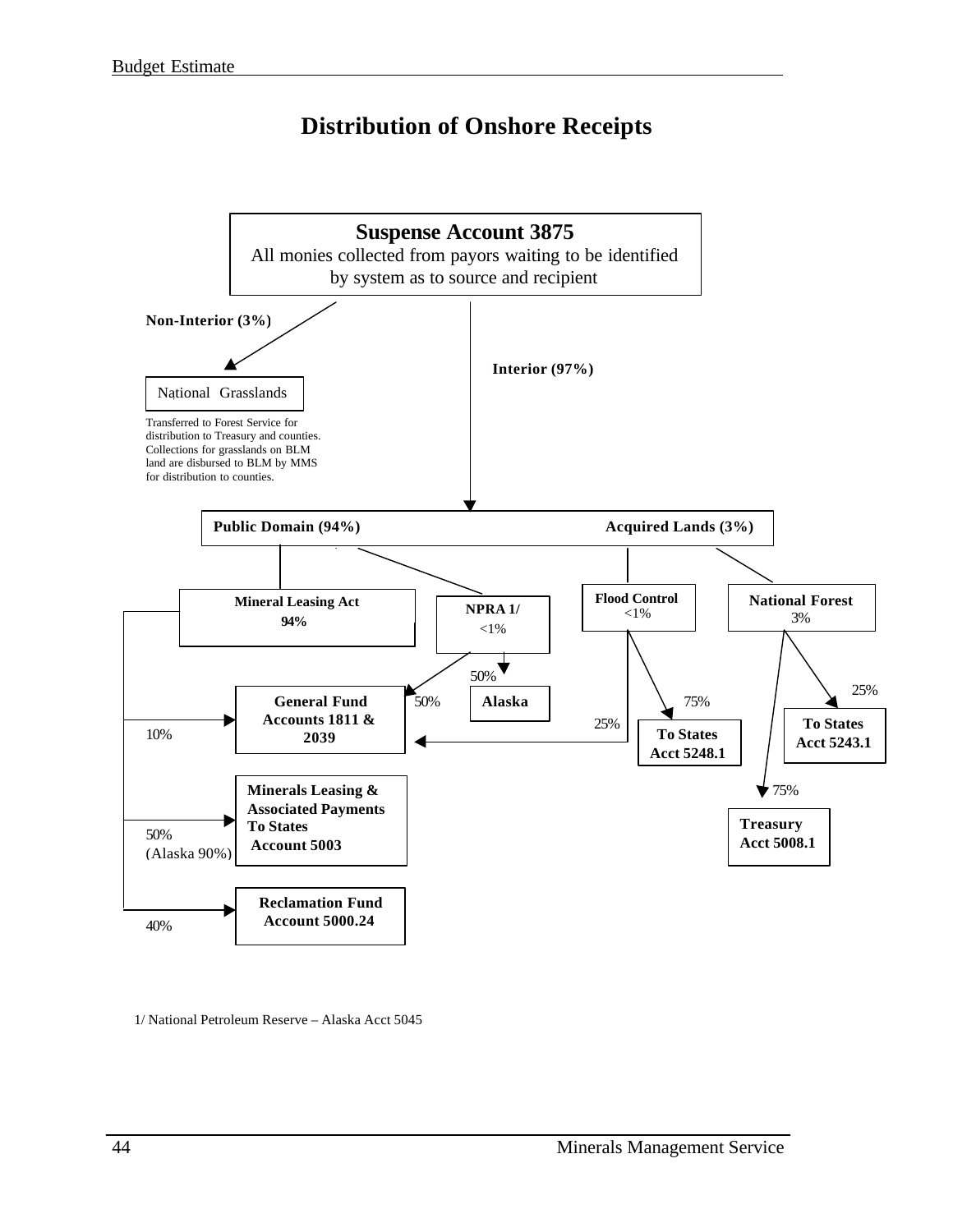### **Distribution of Offshore (OCS) Receipt Accounts**



are reported in Accounts 1820 and 2020.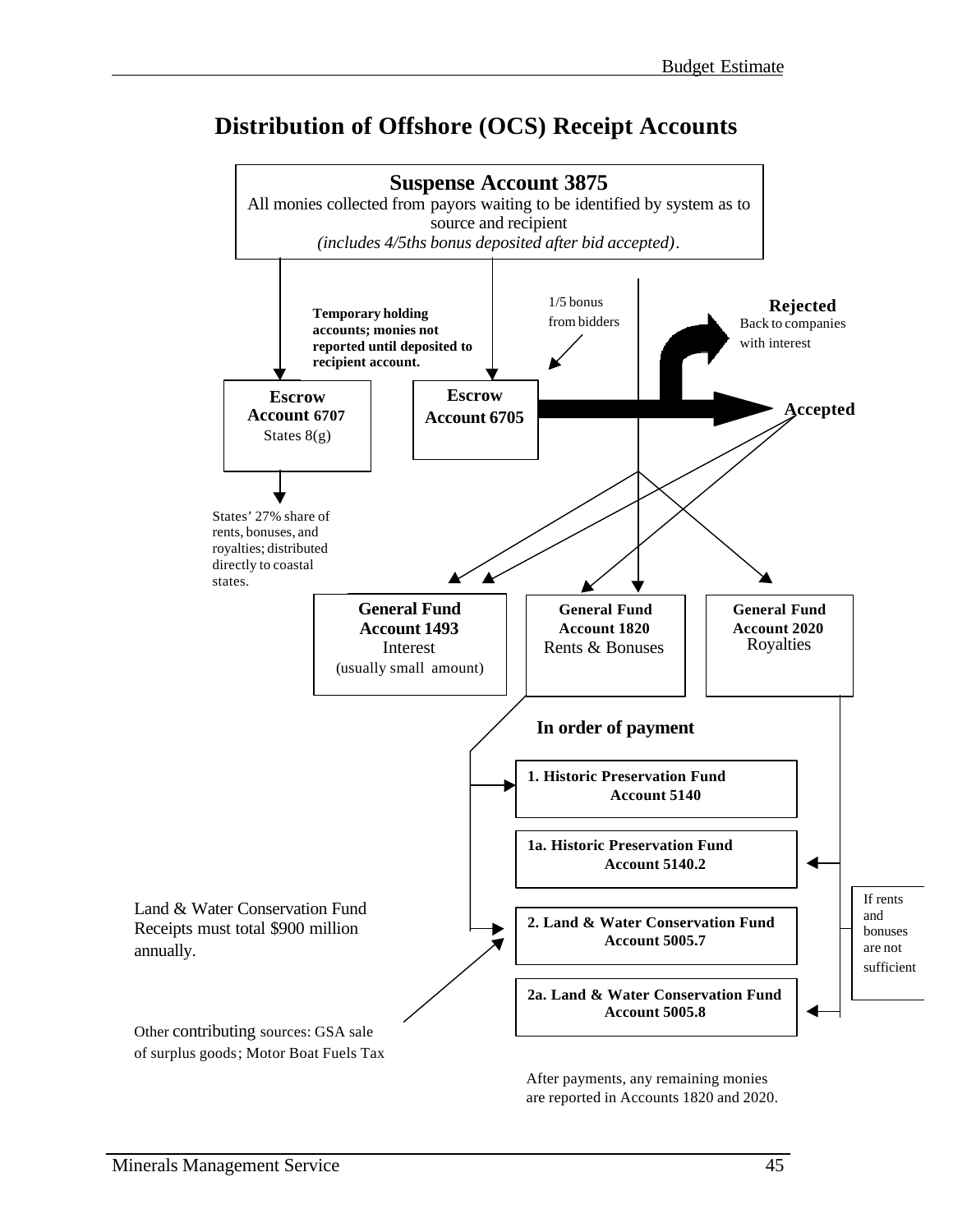### **Onshore Mineral Receipts FY 2002 Estimates vs. FY 2003 Estimates**

*(Dollars in thousands)*

#### **DOI Proprietary Onshore Mineral Receipts**

|                               | <b>Fiscal Year</b> |                     |                  |                                                                                                                                                                                     |
|-------------------------------|--------------------|---------------------|------------------|-------------------------------------------------------------------------------------------------------------------------------------------------------------------------------------|
|                               | 2002               | 2003                | Change           | <b>Explanation</b>                                                                                                                                                                  |
|                               |                    |                     |                  |                                                                                                                                                                                     |
| <b>Rents &amp; Bonuses</b>    |                    |                     |                  |                                                                                                                                                                                     |
| Oil & Gas                     | 85,020             | 86,974              | $+1,954$         | Slight decrease in rents(-\$1M); slight increase<br>in bonuses $(+\$3M)$ .                                                                                                          |
| Coal                          | 124,983            | 110,209             | $-14,774$        | Payment of higher deferred bonus bids are<br>dropping out (bonuses can be paid out in equal<br>installments over a 5-year period) and replaced by<br>more recent, lower bonus bids. |
| Geothermal                    | 860                | 1,100               | $+240$           | A competitive lease sale and an increase in new<br>lease approvals is anticipated in FY 2003.                                                                                       |
| Oil Shale                     | 15                 | 15                  | $\boldsymbol{0}$ | Expected to remain level                                                                                                                                                            |
| All Other                     | 21                 | 21                  | $\mathbf{0}$     | Expected to remain level                                                                                                                                                            |
| Subtotal                      | 210,899            | 198,319             | $-12,580$        |                                                                                                                                                                                     |
|                               |                    |                     |                  |                                                                                                                                                                                     |
| <b>Royalties</b><br>Oil & Gas | 777,762            | 801,988             | $+24,226$        | Oil production decreases slightly in FY 2003;<br>prices rise. Gas production increases but prices<br>remain stable. Both oil and gas revenue receipts<br>projected to increase.     |
| Coal                          | 317,174            | 313,722             | $-3,452$         | Coal production projected to increase, but prices<br>will decrease resulting in lower revenues.                                                                                     |
| Geothermal                    | 15,681             | 15,681              | $\boldsymbol{0}$ | Expected to remain level.                                                                                                                                                           |
| All Other                     | 25,599             | 25,220              | $-380$           | Expected to remain relatively level.                                                                                                                                                |
| <b>Subtotal</b>               |                    | 1,136,216 1,156,610 | $+20,394$        |                                                                                                                                                                                     |
| <b>Total</b>                  |                    | 1,347,115 1,354,929 | $+7,815$         |                                                                                                                                                                                     |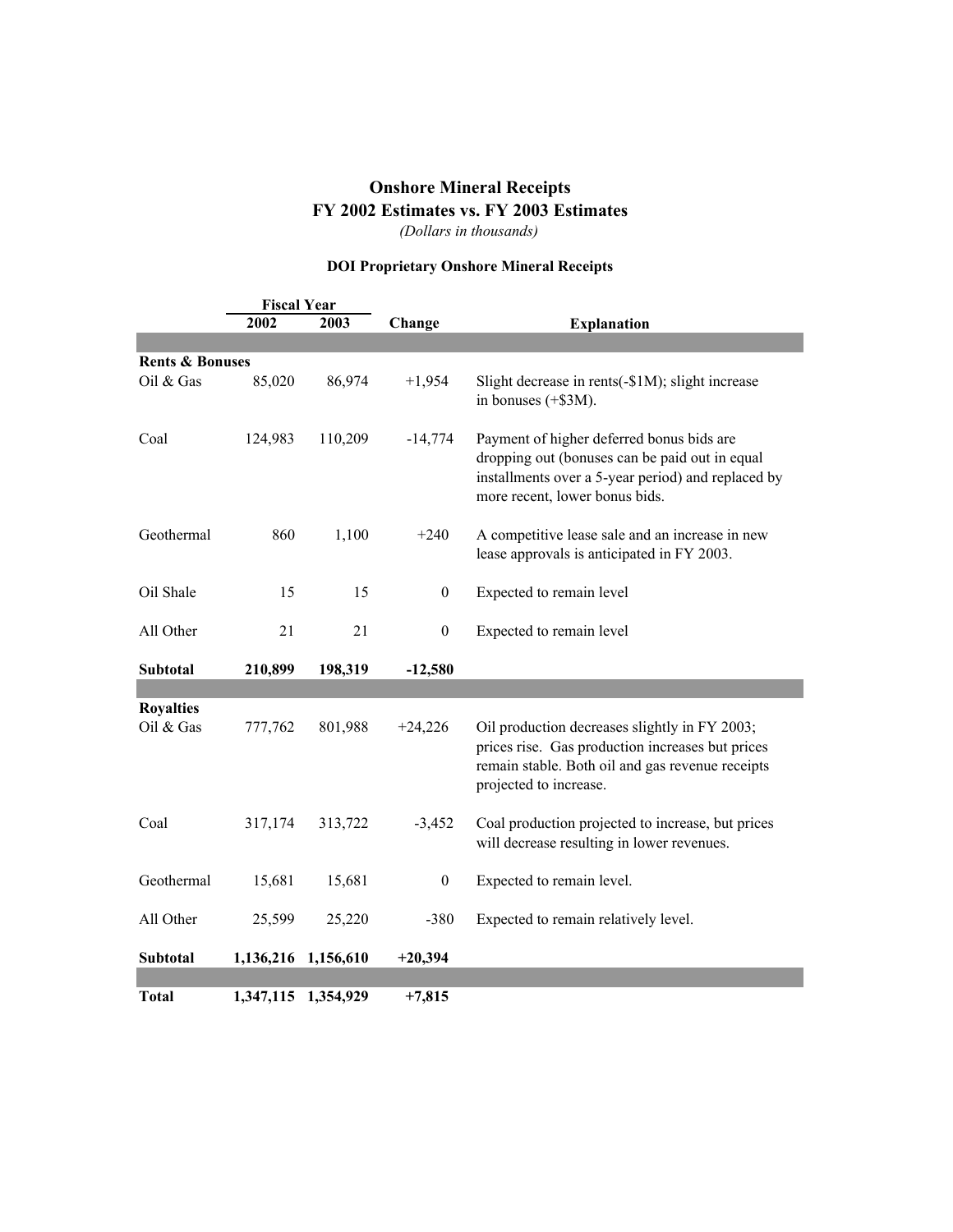### **Outer Continental Shelf Mineral Receipts FY 2002 Estimates vs. FY 2003 Estimates**

*(Dollars in thousands)*

### **DOI Undistributed Proprietary OCS Mineral Receipts**

|                                     | <b>Fiscal Year</b> |           |            |                                                                                                                                                                                             |
|-------------------------------------|--------------------|-----------|------------|---------------------------------------------------------------------------------------------------------------------------------------------------------------------------------------------|
|                                     | 2002               | 2003      | Change     | <b>Explanation</b>                                                                                                                                                                          |
|                                     |                    |           |            |                                                                                                                                                                                             |
| <b>Rents and Bonuses</b>            |                    |           |            |                                                                                                                                                                                             |
| Rents                               | 91,970             | 82,660    | $-9,310$   | Decline in rents due to natural<br>progression of resource development,<br>leases going into production (non-rent<br>paying), and smaller size inventories<br>held by industry.             |
| <b>Bonuses</b>                      | 742,000            | 383,000   | $-359,000$ | Three large sales in FY 2002 (Western,<br>Central, and Eastern GOM). Two large<br>and one small Alaska sale to be held in<br>FY 2003 (Western and Central GOM<br>and Beaufort Sea, Alaska). |
| <b>Subtotal</b>                     | 833,970            | 465,660   | $-368,310$ |                                                                                                                                                                                             |
|                                     |                    |           |            |                                                                                                                                                                                             |
| <b>Royalties</b><br>O <sub>il</sub> | 1,148,667          | 577,658   | $-571,009$ | Increased revenue receipts from<br>modest increase in production and oil<br>prices offset by diversion of oil to the<br>Strategic Petroleum Reserve.                                        |
| Gas                                 | 1,773,567          | 1,769,160 | $-4,407$   | Modest increase in production offset<br>by lower royalty rate.                                                                                                                              |
| <b>Negotiated Settlements</b>       | 50,000             | 20,000    | $-30,000$  | Several ongoing negotiatons are<br>projected to be finalized in FY 2002.                                                                                                                    |
| Subtotal                            | 2,972,234          | 2,366,818 | $-605,416$ |                                                                                                                                                                                             |
|                                     |                    |           |            |                                                                                                                                                                                             |
| <b>Total</b>                        | 3,806,204          | 2,832,478 | $-973,726$ |                                                                                                                                                                                             |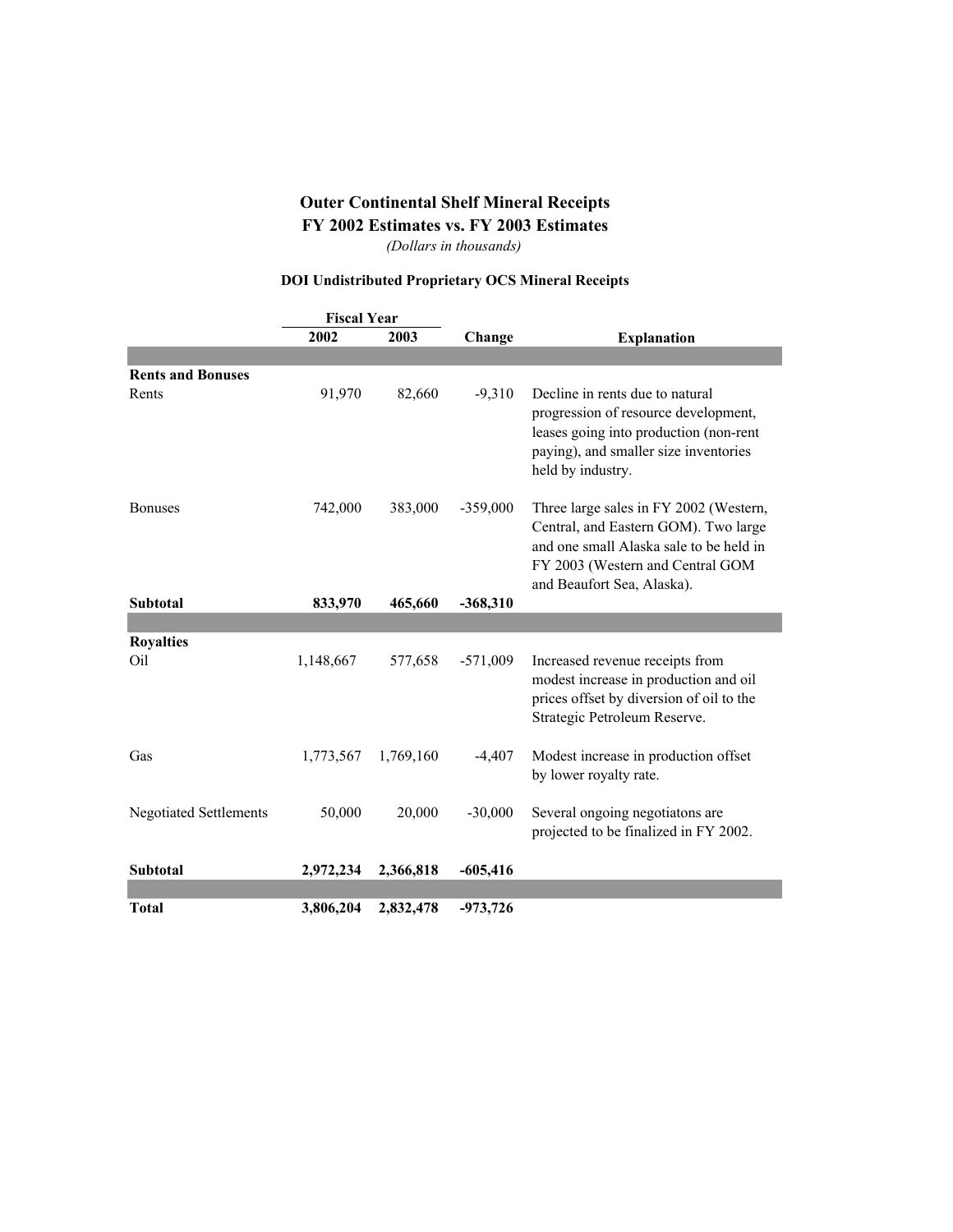| <b>By Source - President's Policy</b> |                            |                            |                            |                            |                                   |                            |                            |
|---------------------------------------|----------------------------|----------------------------|----------------------------|----------------------------|-----------------------------------|----------------------------|----------------------------|
|                                       | FY 2002<br><b>Estimate</b> | FY 2003<br><b>Estimate</b> | FY 2004<br><b>Estimate</b> | FY 2005<br><b>Estimate</b> | <b>FY 2006</b><br><b>Estimate</b> | FY 2007<br><b>Estimate</b> | FY 2008<br><b>Estimate</b> |
| <b>Onshore Mineral Leasing</b>        |                            |                            |                            |                            |                                   |                            |                            |
| <b>Rents and Bonuses</b>              |                            |                            |                            |                            |                                   |                            |                            |
| Oil and Gas                           | 85,020                     | 86,974                     | 93.815                     | 96.747                     | 98,701                            | 97,724                     | 95,770                     |
| Coal                                  | 124,983                    | 110,209                    | 134,666                    | 131,971                    | 160,921                           | 165,912                    | 163,716                    |
| Geothermal                            | 860                        | 1,100                      | 1,050                      | 1,000                      | 1,000                             | 1,200                      | 1,000                      |
| Oil Shale                             | 15                         | 15                         | 15                         | 15                         | 15                                | 15                         | 15                         |
| All Other                             | 21                         | 21                         | 21                         | 21                         | 21                                | 21                         | 21                         |
| <b>Subtotal, Rents and Bonuses</b>    | 210,899                    | 198,319                    | 229,568                    | 229,754                    | 260,658                           | 264,872                    | 260,522                    |
| <b>Royalties</b>                      |                            |                            |                            |                            |                                   |                            |                            |
| Oil and Gas                           | 777,762                    | 801,988                    | 821,007                    | 828,755                    | 868,775                           | 905,900                    | 949,078                    |
| Coal                                  | 317,174                    | 313,722                    | 310,172                    | 308,080                    | 303,018                           | 301,405                    | 299,466                    |
| Geothermal                            | 15,681                     | 15,681                     | 15,781                     | 15,781                     | 15,781                            | 15,781                     | 15,781                     |
| All Other                             | 25,599                     | 25,220                     | 24,800                     | 24,381                     | 23,961                            | 23,542                     | 27,322                     |
| <b>Subtotal, Royalties</b>            | 1,136,216                  | 1,156,610                  | 1,171,761                  | 1,176,997                  | 1,211,534                         | 1,246,627                  | 1,291,647                  |
| <b>Subtotal, Onshore</b>              | 1,347,115                  | 1,354,930                  | 1,401,328                  | 1,406,751                  | 1,472,193                         | 1,511,500                  | 1,552,168                  |
| Royalty-in-Kind fees                  | 3                          | 3                          | 3                          | 3                          | 3                                 | 3                          | 3                          |
| Sale of publications                  | 149                        | 149                        | 149                        | 149                        | 149                               | 149                        | 149                        |
| <b>Subtotal, Other</b>                | 152                        | 152                        | 152                        | 152                        | 152                               | 152                        | 152                        |
| <b>Total, Onshore and Other</b>       | 1,347,267                  | 1,355,082                  | 1,401,480                  | 1,406,903                  | 1,472,345                         | 1,511,652                  | 1,552,320                  |
| <b>Outer Continental Shelf</b>        |                            |                            |                            |                            |                                   |                            |                            |
| <b>OCS Rents and Bonuses</b>          | 833,970                    | 465,660                    | 508,860                    | 426,720                    | 396,090                           | 346,660                    | 320,020                    |
| <b>OCS Royalties</b>                  | 2,972,234                  | 2,366,818                  | 2,443,565                  | 3,243,313                  | 3,572,793                         | 3,670,900                  | 3,757,711                  |
| <b>Total, OCS</b>                     | 3,806,204                  | 2,832,478                  | 2,952,425                  | 3,670,033                  | 3,968,883                         | 4,017,560                  | 4,077,731                  |
| <b>TOTAL, Mineral Receipts</b>        | 5,153,471                  | 4,187,560                  | 4,353,905                  | 5,076,936                  | 5,441,228                         | 5,529,212                  | 5,630,051                  |

#### **Department of the Interior** *dollars in thousands* **Mineral Leasing Receipts by Commodity Source**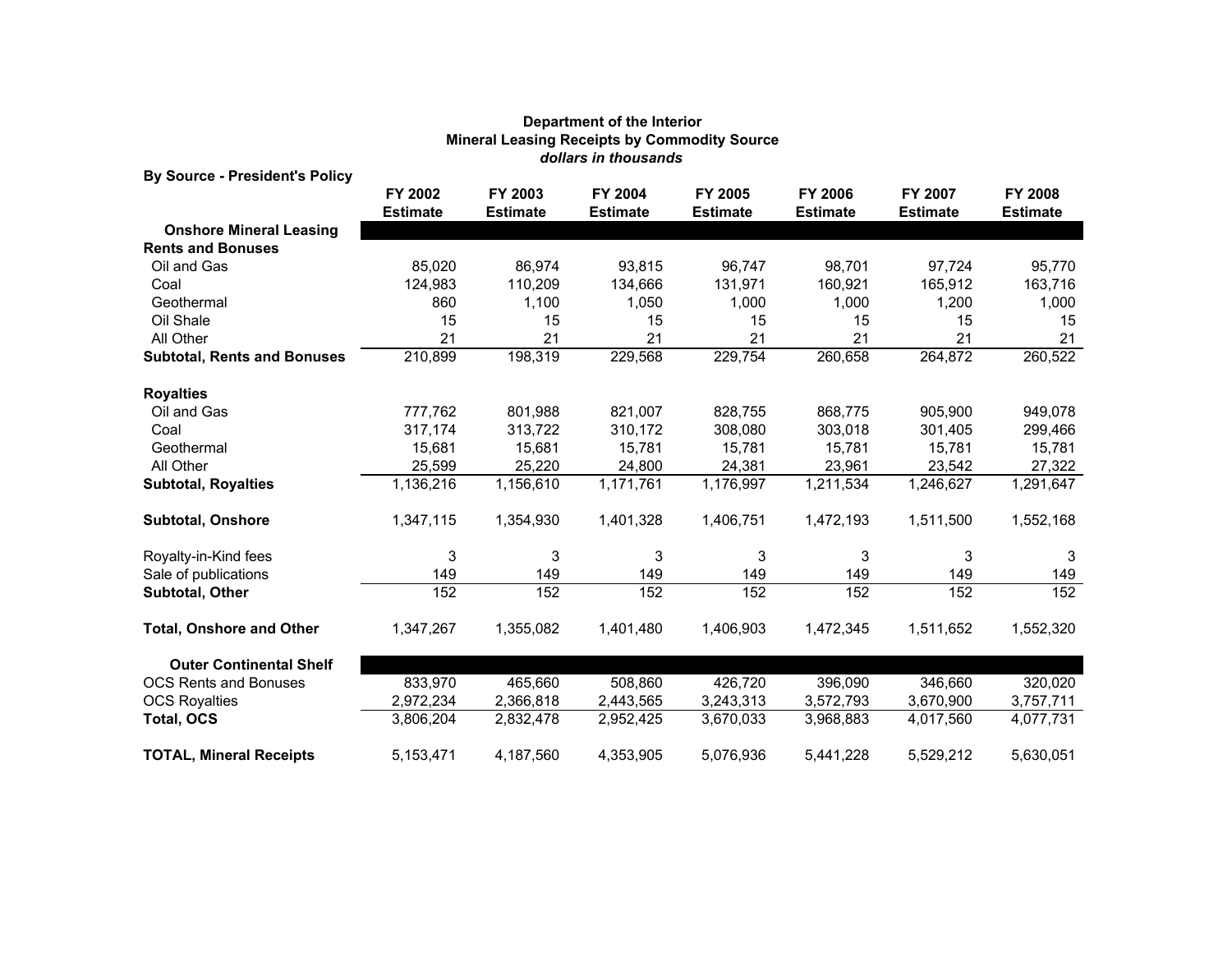#### **Department of the Interior Mineral Leasing Receipts by Account** *dollars in thousands*

**By Account - President's Policy**

|                          | 2, Account Proclasing Phoy      | FY 2002         | FY 2003         | FY 2004         | FY 2005         | <b>FY 2006</b>  | FY 2007         | FY 2008         |
|--------------------------|---------------------------------|-----------------|-----------------|-----------------|-----------------|-----------------|-----------------|-----------------|
|                          |                                 | <b>Estimate</b> | <b>Estimate</b> | <b>Estimate</b> | <b>Estimate</b> | <b>Estimate</b> | <b>Estimate</b> | <b>Estimate</b> |
|                          | <b>Onshore Mineral Leasing</b>  |                 |                 |                 |                 |                 |                 |                 |
| 1811.00                  | <b>Rents and Bonuses</b>        | 20,669          | 19,402          | 22,493          | 22,497          | 25.577          | 26,003          | 25,578          |
| 2039.00                  | <b>MLR Royalties</b>            | 112,860         | 114,891         | 116,405         | 116,931         | 120,367         | 123,857         | 128,285         |
| 5000.24                  | <b>Reclamation Fund</b>         | 532,887         | 535,904         | 554,277         | 556,380         | 582,387         | 598,009         | 613,972         |
| 5003.02                  | Payments to States              | 666,109         | 669,880         | 692,846         | 695,476         | 727,984         | 747,512         | 767,466         |
| 5243.10                  | Forest Fund, states share       | 3,416           | 3,475           | 3,581           | 3,617           | 3,709           | 3,761           | 3,940           |
| 5008.10                  | Forest Fund, Govt share         | 10,249          | 10,426          | 10.742          | 10.850          | 11,128          | 11,284          | 11,820          |
| 5248.10                  | Flood Control (States shares)   | 924             | 951             | 986             | 1,000           | 1,041           | 1,073           | 1,107           |
| <b>Subtotal, Onshore</b> |                                 | 1,347,115       | 1,354,930       | 1,401,328       | 1,406,751       | 1,472,193       | 1,511,500       | 1,552,168       |
| 2419.1                   | Royalty-in-kind fees            | 3               | 3               | 3               | 3               | 3               | 3               | 3               |
| 2259.0                   | Sale of publications            | 149             | 149             | 149             | 149             | 149             | 149             | 149             |
| <b>Subtotal, Other</b>   |                                 | 152             | 152             | 152             | 152             | 152             | 152             | 152             |
|                          | <b>Total, Onshore and Other</b> | 1,347,267       | 1,355,082       | 1,401,480       | 1,406,903       | 1,472,345       | 1,511,652       | 1,552,320       |
|                          | <b>Outer Continental Shelf</b>  |                 |                 |                 |                 |                 |                 |                 |
| 1820.00                  | <b>OCS Rents and Bonuses</b>    |                 |                 |                 |                 |                 |                 |                 |
| 2020.00                  | <b>OCS Royalties</b>            | 2,759,204       | 1,785,478       | 1,905,425       | 2,623,033       | 2,921,883       | 3,120,560       | 3,180,731       |
| 5005.70                  | LWCF (OCS R & B)                | 683,970         | 315,660         | 358,860         | 276,720         | 246,090         | 346,660         | 320,020         |
| 5005.80                  | LWCF (OCS royalties)            | 213,030         | 581,340         | 538,140         | 620,280         | 650,910         | 550,340         | 576,980         |
| 5140.00                  | Hist. Pres. (OCS R & B)         | 150,000         | 150,000         | 150,000         | 150,000         | 150,000         |                 |                 |
| <b>Total, OCS</b>        |                                 | 3,806,204       | 2,832,478       | 2,952,425       | 3,670,033       | 3,968,883       | 4,017,560       | 4,077,731       |
|                          | <b>Total, Mineral Receipts</b>  | 5,153,471       | 4,187,560       | 4,353,905       | 5,076,936       | 5,441,228       | 5,529,212       | 5,630,051       |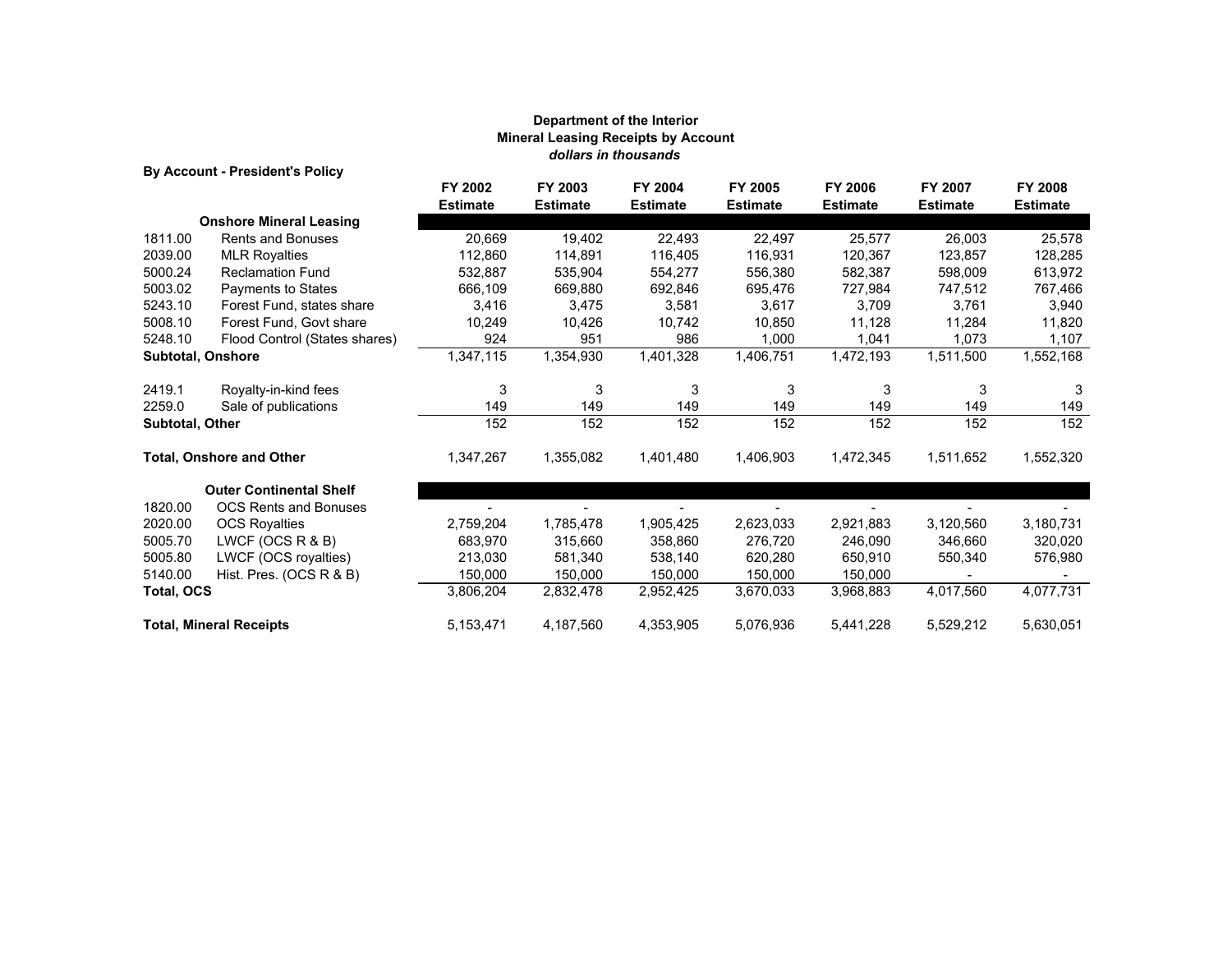#### **Onshore Rents and Bonuses** *dollars in thousands*

|                                   | FY 2002  | FY 2003  | FY 2004  | FY 2005  | <b>FY 2006</b> | <b>FY 2007</b> | <b>FY 2008</b> |
|-----------------------------------|----------|----------|----------|----------|----------------|----------------|----------------|
|                                   | Estimate | Estimate | Estimate | Estimate | Estimate       | Estimate       | Estimate       |
| <b>Oil and Gas</b>                |          |          |          |          |                |                |                |
| Rents                             |          |          |          |          |                |                |                |
| Lower <sub>48</sub>               | 31,000   | 30,000   | 32,000   | 33,000   | 34,000         | 35,000         | 35,000         |
| <b>Bonuses</b>                    |          |          |          |          |                |                |                |
| Lower 48                          | 56,000   | 59,000   | 64,000   | 66,000   | 67,000         | 65,000         | 63,000         |
| <b>Subtotal, Oil and Gas</b>      | 87,000   | 89,000   | 96,000   | 99,000   | 101,000        | 100,000        | 98,000         |
| Coal                              |          |          |          |          |                |                |                |
| Rents                             | 1,400    | 1,400    | 1,400    | 1,400    | 1,400          | 1,400          | 1,400          |
| <b>Bonuses</b>                    | 123,800  | 109,000  | 133,500  | 130,800  | 159,800        | 164,800        | 162,600        |
| <b>Subtotal, Coal</b>             | 125,200  | 110,400  | 134,900  | 132,200  | 161,200        | 166,200        | 164,000        |
| Geothermal                        |          |          |          |          |                |                |                |
| <b>Rents and Bonuses</b>          | 860      | 1,100    | 1,050    | 1,000    | 1,000          | 1,200          | 1,000          |
| <b>Oil Shale</b>                  |          |          |          |          |                |                |                |
| <b>Rents and Bonuses</b>          | 15       | 15       | 15       | 15       | 15             | 15             | 15             |
| <b>Other Minerals</b>             |          |          |          |          |                |                |                |
| <b>Rents and Bonuses</b>          | 21       | 21       | 21       | 21       | 21             | 21             | 21             |
| <b>TOTAL, Rents &amp; Bonuses</b> | 213,096  | 200,536  | 231,986  | 232,236  | 263,236        | 267,436        | 263,036        |

Amounts are slightly higher than "Mineral Leasing Receipts by Source" table. Estimates in that table do not reflect amounts collected for Grasslands. Receipt estimates for NPR-A are reported by the Bureau of Land Management.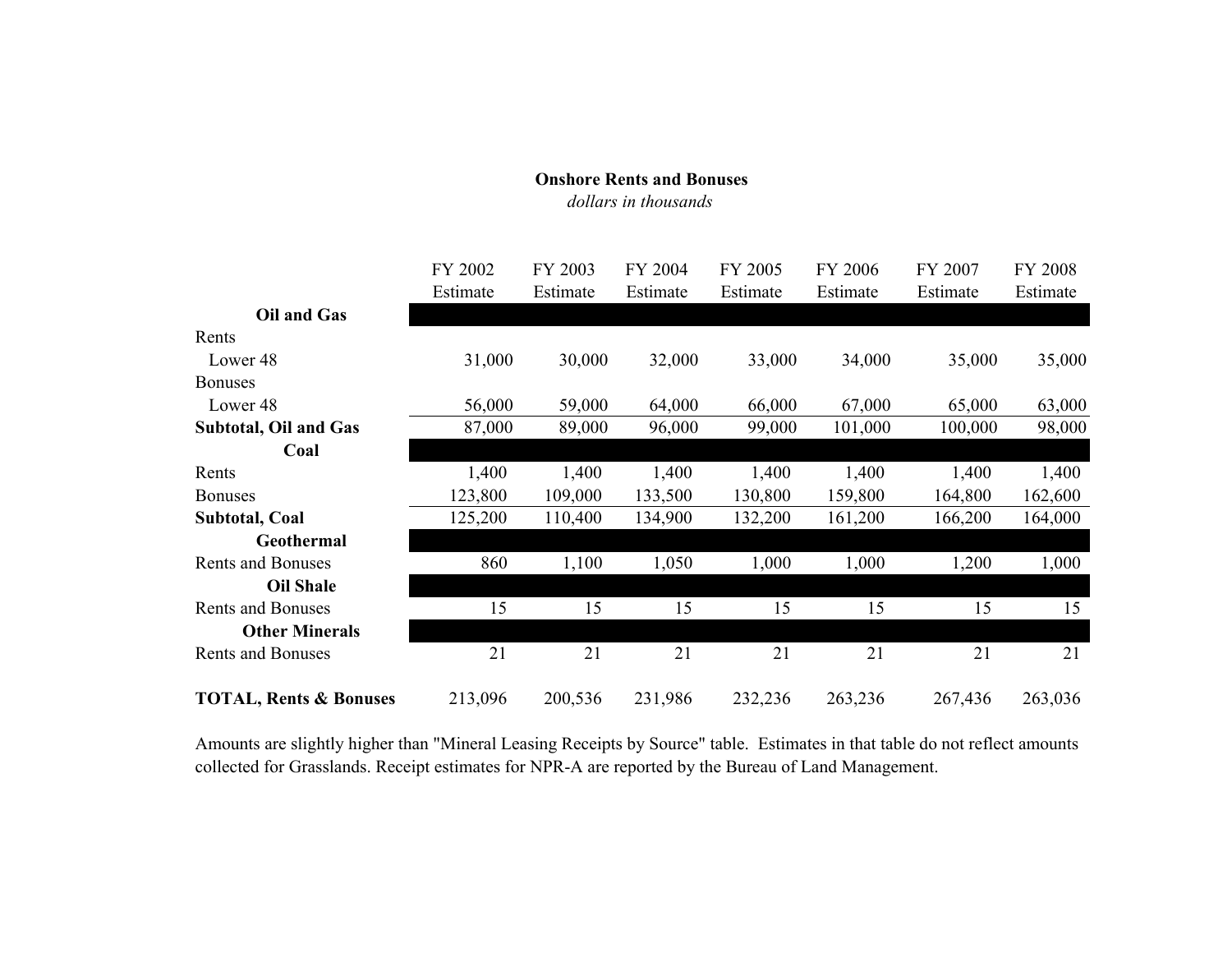#### Bonus Revenue Estimates (dollars in millions) **OCS Rents and Bonuses January 2002**

| Sale                                   | Sale                                                           | Number Date (FY) Sale Area                                                                                                                                                                                                  | High<br><b>Bids</b>                 | $%$ in<br>FY                               | Total 8(g) to<br>8(g) States    |                            | Receipt<br>Estimate                                     |
|----------------------------------------|----------------------------------------------------------------|-----------------------------------------------------------------------------------------------------------------------------------------------------------------------------------------------------------------------------|-------------------------------------|--------------------------------------------|---------------------------------|----------------------------|---------------------------------------------------------|
| 180<br>181<br>182<br>184               | late 01<br>early 02<br>mid 02<br>late 02                       | *Western Gulf of Mexico<br><b>Eastern Gulf of Mexico</b><br><b>Central Gulf of Mexico</b><br><b>Western Gulf of Mexico</b><br><b>Bonus Total</b><br>Rents<br><b>Total - Estimate FY 2002 Receipts</b>                       | 164<br>340<br>240<br>140            | 100%<br>100%<br>100%<br>0%                 | 2<br>0<br>3<br>3                | 1<br>$\pmb{0}$<br>1<br>1   | 163<br>340<br>239<br>0<br>$\overline{742}$<br>92<br>834 |
| 184<br>185<br>186<br>187               | late 02<br>mid 03<br>mid 03<br>late 03                         | <b>Western Gulf of Mexico</b><br><b>Central Gulf of Mexico</b><br><b>Beaufort Sea</b><br><b>Western Gulf of Mexico</b><br><b>Bonus Total</b><br>Rents<br>Total - Estimate FY 2003 Receipts                                  | 140<br>230<br>15<br>140             | 100%<br>100%<br>100%<br>0%                 | 3<br>$\overline{2}$<br>1<br>2   | 1<br>1<br>0<br>1           | 139<br>229<br>15<br>0<br>383<br>83<br>466               |
| 187<br>188<br>189<br>190<br>191<br>192 | late 03<br>early 04<br>early 04<br>mid 04<br>mid 04<br>late 04 | <b>Western Gulf of Mexico</b><br>Norton Basin<br>Eastern Gulf of Mexico<br><b>Central Gulf of Mexico</b><br>Cook Inlet<br><b>Western Gulf of Mexico</b><br><b>Bonus Total</b><br>Rents<br>Total - Estimate FY 2004 Receipts | 140<br>0.1<br>50<br>240<br>1<br>130 | 100%<br>100%<br>100%<br>100%<br>100%<br>0% | 2<br>0<br>0<br>1<br>0<br>1      | 1<br>0<br>0<br>0<br>0<br>0 | 139<br>0<br>50<br>240<br>1<br>0<br>430<br>79<br>509     |
| 192<br>193<br>194<br>195<br>196        | late 04<br>early 05<br>mid 05<br>mid 05<br>late 05             | <b>Western Gulf of Mexico</b><br>Chukchi<br><b>Central Gulf of Mexico</b><br><b>Beaufort</b><br><b>Western Gulf of Mexico</b><br><b>Bonus Total</b><br>Rents<br>Total - Estimate FY 2005 Receipts                           | 130<br>5<br>210<br>10<br>110        | 100%<br>100%<br>100%<br>100%<br>0%         | 1<br>0<br>1<br>1<br>1           | 0<br>0<br>0<br>0<br>0      | 130<br>5<br>210<br>10<br>0<br>355<br>72<br>427          |
| 196<br>197<br>198<br>199<br>200        | late 05<br>early 06<br>mid 06<br>mid 06<br>late 06             | <b>Western Gulf of Mexico</b><br><b>Eastern Gulf of Mexico</b><br><b>Central Gulf of Mexico</b><br>Cook Inlet<br>Western Gulf of Mexico<br><b>Bonus Total</b><br>Rents<br><b>Total - Estimate FY 2006 Receipts</b>          | 110<br>30<br>200<br>1.0<br>100      | 100%<br>100%<br>100%<br>100%<br>0%         | 1<br>0<br>1<br>$\mathbf 0$<br>1 | 0<br>0<br>0<br>0<br>0      | 110<br>30<br>200<br>1<br>0<br>341<br>55<br>396          |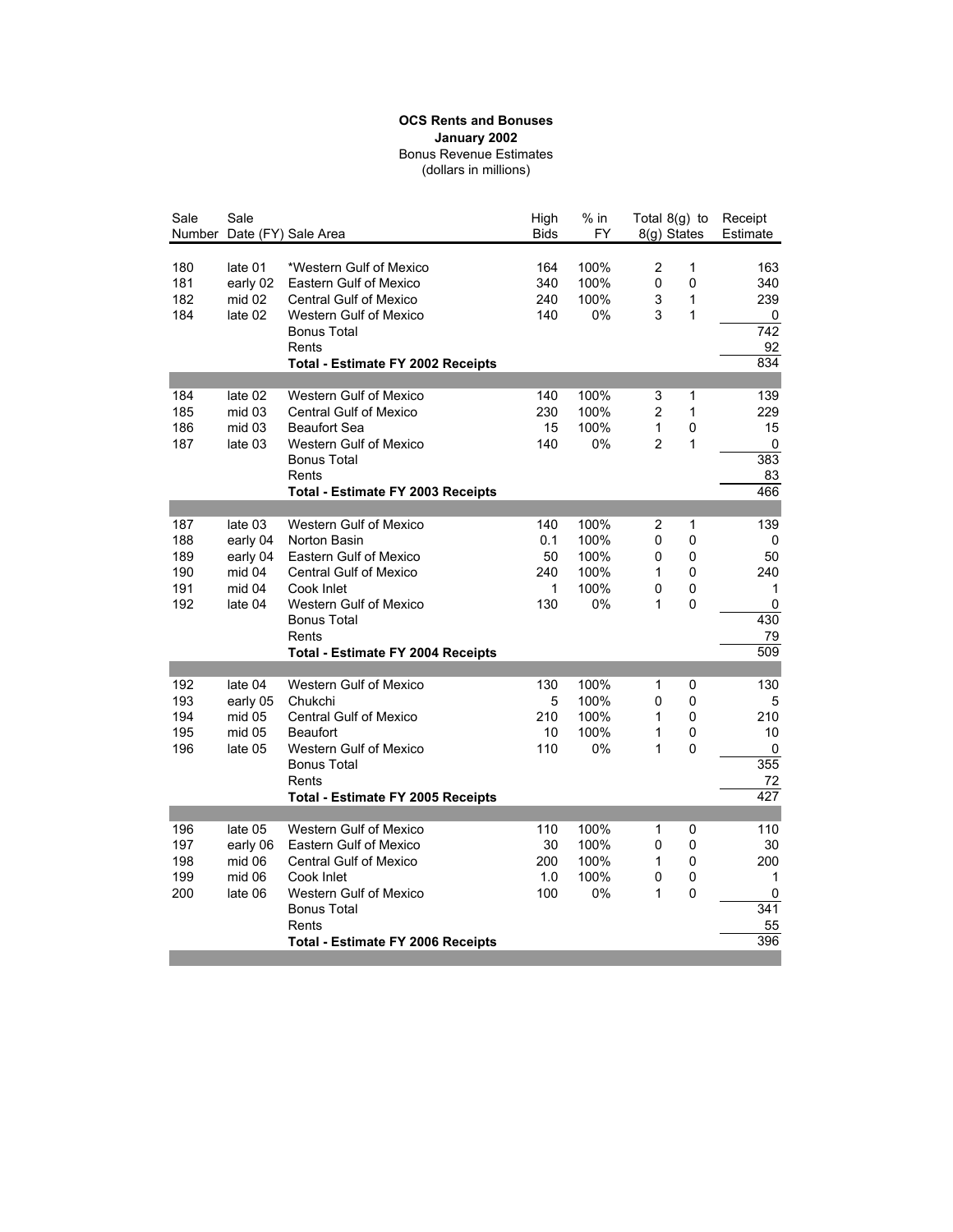#### Bonus Revenue Estimates (dollars in millions) **OCS Rents and Bonuses January 2002**

| Sale | Sale    |                                                     | High           | $%$ in | Total 8(g) to |             | Receipt   |
|------|---------|-----------------------------------------------------|----------------|--------|---------------|-------------|-----------|
|      |         | Number Date (FY) Sale Area                          | <b>Bids</b>    | FY.    | 8(g) States   |             | Estimate  |
| 200  | late 06 | <b>Western Gulf of Mexico</b>                       | 100            | 100%   | 1             | 0           | 100       |
| 201  | mid 07  | <b>Central Gulf of Mexico</b>                       | 200            | 100%   | 1             | 0           | 200       |
| 202  | mid 07  | <b>Beaufort Sea</b>                                 | 10             | 100%   | 1             | 0           | 10        |
| 203  | late 07 | Chukchi                                             | $\overline{2}$ | 0%     | 0             | 0           | 0         |
|      | late 07 | <b>Western Gulf of Mexico</b>                       | 100            | 0%     | 0             | 0           | 0         |
|      |         | <b>Bonus Total</b>                                  |                |        |               |             | 310       |
|      |         | Rents                                               |                |        |               |             | 37<br>347 |
|      |         | <b>Total - Estimate FY 2007 Receipts</b>            |                |        |               |             |           |
| 203  | late 07 | Chukchi                                             | 2              | 100%   | 0             | 0           | 2         |
|      | late 07 | <b>Western Gulf of Mexico</b>                       | 100            | 100%   | 0             | 0           | 100       |
|      | mid 08  | <b>Central Gulf of Mexico</b>                       | 200            | 100%   | 0             | 0           | 200       |
|      | late 08 | Western Gulf of Mexico                              | 100            | 0%     | 0             | 0           | 0         |
|      |         | <b>Bonus Total</b>                                  |                |        |               |             | 302       |
|      |         | Rents                                               |                |        |               |             | 18        |
|      |         | <b>Total - Estimate FY 2008 Receipts</b>            |                |        |               |             | 320       |
|      |         |                                                     |                |        |               |             |           |
|      | late 08 | <b>Western Gulf of Mexico</b>                       | 100            | 100%   | 0             | 0           | 100       |
|      | mid 09  | <b>Central Gulf of Mexico</b>                       | 200            | 100%   | 0             | 0           | 200       |
|      | late 09 | <b>Western Gulf of Mexico</b>                       | 100            | 0%     | 0             | 0           | 0         |
|      |         | <b>Bonus Total</b>                                  |                |        |               |             | 300       |
|      |         | Rents                                               |                |        |               |             | 14        |
|      |         | <b>Total - Estimate FY 2009 Receipts</b>            |                |        |               |             | 314       |
|      |         |                                                     |                |        |               |             |           |
|      | late 09 | <b>Western Gulf of Mexico</b>                       | 100            | 100%   | 0             | $\mathbf 0$ | 100       |
|      | mid 10  | <b>Central Gulf of Mexico</b>                       | 200            | 100%   | 0             | 0           | 200       |
|      | late 10 | <b>Western Gulf of Mexico</b><br><b>Bonus Total</b> | 100            | 0%     | 0             | 0           | 0<br>300  |
|      |         | Rents                                               |                |        |               |             | 15        |
|      |         | <b>Total - Estimate FY 2010 Receipts</b>            |                |        |               |             | 315       |
|      |         |                                                     |                |        |               |             |           |
|      | late 10 | <b>Western Gulf of Mexico</b>                       | 100            | 100%   | 0             | 0           | 100       |
|      | mid 11  | <b>Central Gulf of Mexico</b>                       | 200            | 100%   | 0             | 0           | 200       |
|      | late 11 | <b>Western Gulf of Mexico</b>                       | 100            | 0%     | 0             | 0           | 0         |
|      |         | <b>Bonus Total</b>                                  |                |        |               |             | 300       |
|      |         | Rents                                               |                |        |               |             | 13        |
|      |         | <b>Total - Estimate FY 2011 Receipts</b>            |                |        |               |             | 313       |
|      |         |                                                     |                |        |               |             |           |
|      | late 11 | Western Gulf of Mexico                              | 100            | 100%   | 0             | 0           | 100       |
|      | mid 12  | <b>Central Gulf of Mexico</b>                       | 200            | 100%   | 0             | 0           | 200       |
|      | late 12 | <b>Western Gulf of Mexico</b>                       | 100            | 0%     | 0             | $\mathbf 0$ | 0         |
|      |         | <b>Bonus Total</b>                                  |                |        |               |             | 300       |
|      |         | Rents                                               |                |        |               |             | 0         |
|      |         | <b>Total - Estimate FY 2012 Receipts</b>            |                |        |               |             | 300       |

#### **Notes:**

\*Western Gulf Sale 180 attracted \$166M in high bids; \$164M represents accepted high bids after results of bid evaluation (\$2M in high bids were rejected).

Sales 179 and 183 were deferred Alaska sales.

Dates given for lease sales 184 and beyond are preliminary and are subject to change as the proposed 5-year lease plan (2002-2007) is finalized.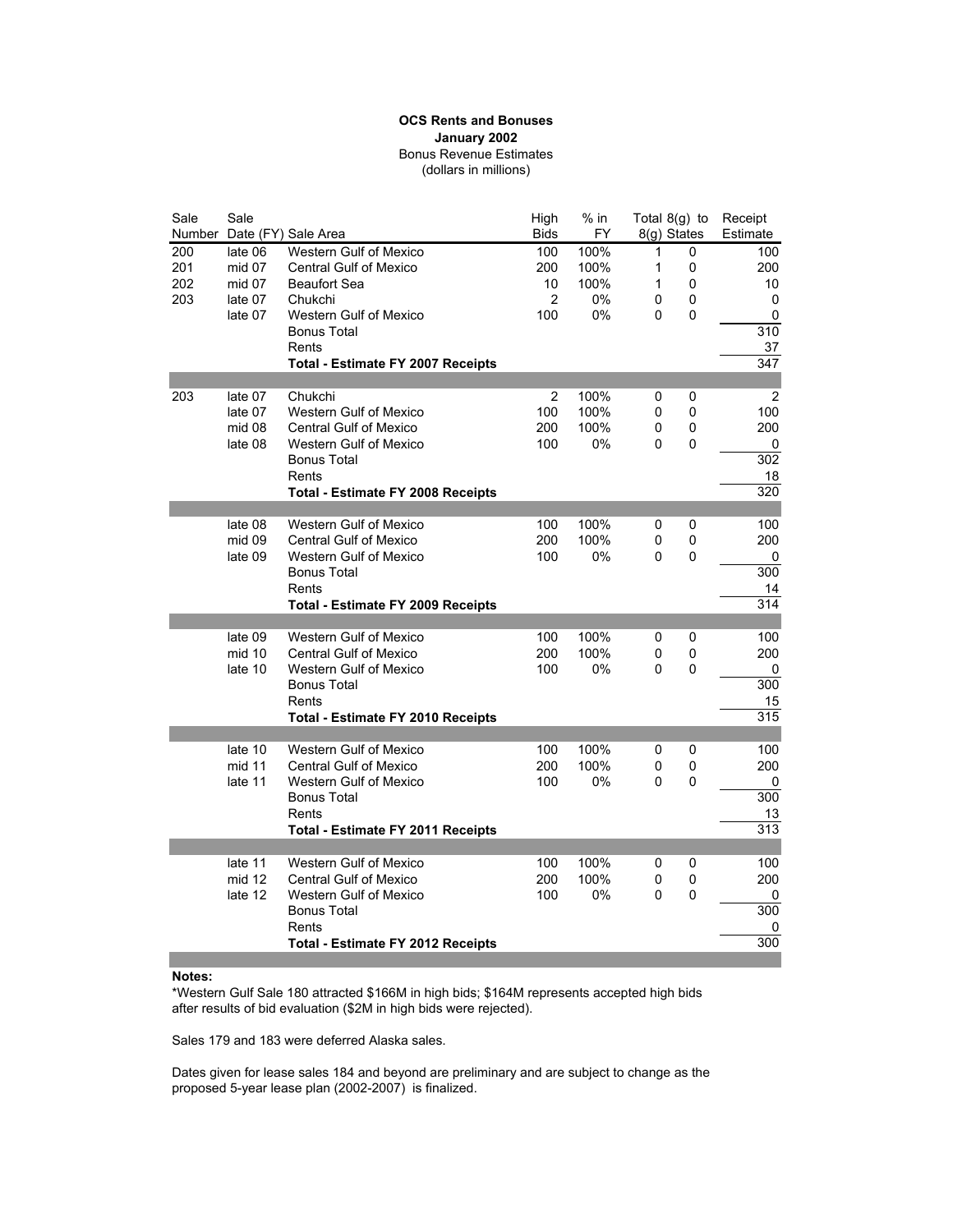### **FY 2003 President's Budget Federal Onshore Royalty Estimates FY 2002-2008**

*(dollars in millions)*

| <b>Federal Onshore</b>     |             |                  |            |            |                 |          |               |                |
|----------------------------|-------------|------------------|------------|------------|-----------------|----------|---------------|----------------|
|                            | FY 2002     | FY 2003          | FY 2004    | FY 2005    | <b>FY 2006</b>  | FY 2007  |               | <b>FY 2008</b> |
| Oil                        |             |                  |            |            |                 |          |               |                |
| Oil (mil. bbls.)           | 96.487      | 96.009           | 91.949     | 88.366     | 86.455          | 84.545   |               | 82.395         |
| <b>Actual/OMB Price</b>    | 17.39       | 19.30            | 19.94      | 20.60      | 21.28           | 21.98    |               | 22.71          |
| <b>Royalty Rate</b>        | 0.094       | 0.0937           | 0.0937     | 0.0937     | 0.0937          | 0.0937   |               | 0.0937         |
| Oil Royalty                | 157.7       | 173.6            | 171.8      | 170.6      | 172.4           | 174.1    |               | 175.3          |
| Oil Min. Royalty           | 2.0         | 2.0              | 2.0        | 2.0        | 2.0             | 2.0      |               | 2.0            |
| <b>Subtotal Oil (\$MM)</b> | \$<br>159.7 | \$<br>$175.6$ \$ | $173.8$ \$ | $172.6$ \$ | $174.4$ \$      | 176.1    | $\sqrt[6]{3}$ | 177.3          |
| Gas                        |             |                  |            |            |                 |          |               |                |
| Gas (bill. of cubic feet)  | 2.089       | 2.157            | 2.179      | 2.189      | 2.242           | 2.282    |               | 2.337          |
| <b>Actual/OMB Price</b>    | 2.31        | 2.31             | 2.39       | 2.47       | 2.56            | 2.65     |               | 2.74           |
| <b>Royalty Rate</b>        | 0.1155      | 0.1155           | 0.1155     | 0.1155     | 0.1155          | 0.1155   |               | 0.1155         |
| Gas Royalty                | \$<br>557.4 | \$<br>575.5 \$   | 601.5 \$   | 624.5 \$   | 662.9 \$        | 698.5 \$ |               | 739.6          |
| CO <sub>2</sub>            |             |                  |            |            |                 |          |               |                |
| CO2 (mil. Mcf)             | 273         | 270              | 270        | 270        | 270             | 270      |               | 270            |
| <b>Estimated Price</b>     | 0.58        | 0.58             | 0.58       | 0.58       | 0.58            | 0.58     |               | 0.58           |
| <b>Royalty Rate</b>        | 0.06        | 0.06             | 0.06       | 0.06       | 0.06            | 0.06     |               | 0.06           |
| CO2 Royalty                | 9.5         | 9.4              | 9.4        | 9.4        | 9.4             | 9.4      |               | 9.4            |
| <b>Gas Plant Products</b>  | 25.8        | 26.6             | 26.9       | 28.1       | 28.7            | 29.4     |               | 31.2           |
| Gas Min. Royalties         | 6           | 6                | 6          | 6          | $6\phantom{1}6$ | 6        |               | 6              |
| <b>Subtotal Gas (\$MM)</b> | \$598.64    | \$617.51         | \$643.79   | \$667.94   | \$707.04        | \$743.27 |               | \$786.22       |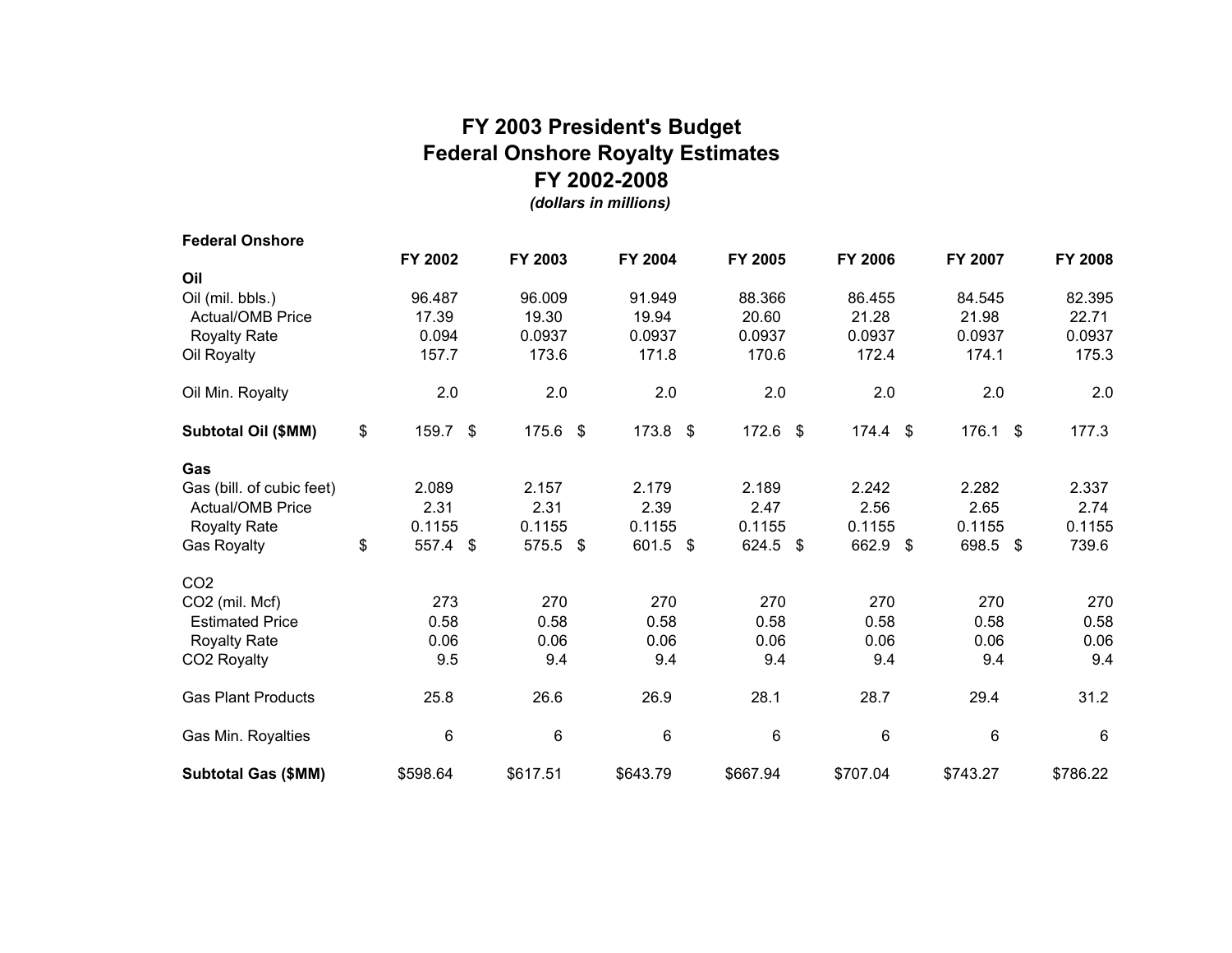### **FY 2003 President's Budget Federal Onshore Royalty Estimates FY 2002-2008** *(dollars in millions)*

**Federal Onshore FY 2002 FY 2003 FY 2004 FY 2005 FY 2006 FY 2007 FY 2008Total, Oil & Gas (\$MM)** \$758.4 \$793.1 \$817.6 \$840.5 \$881.4 \$919.4 \$963.6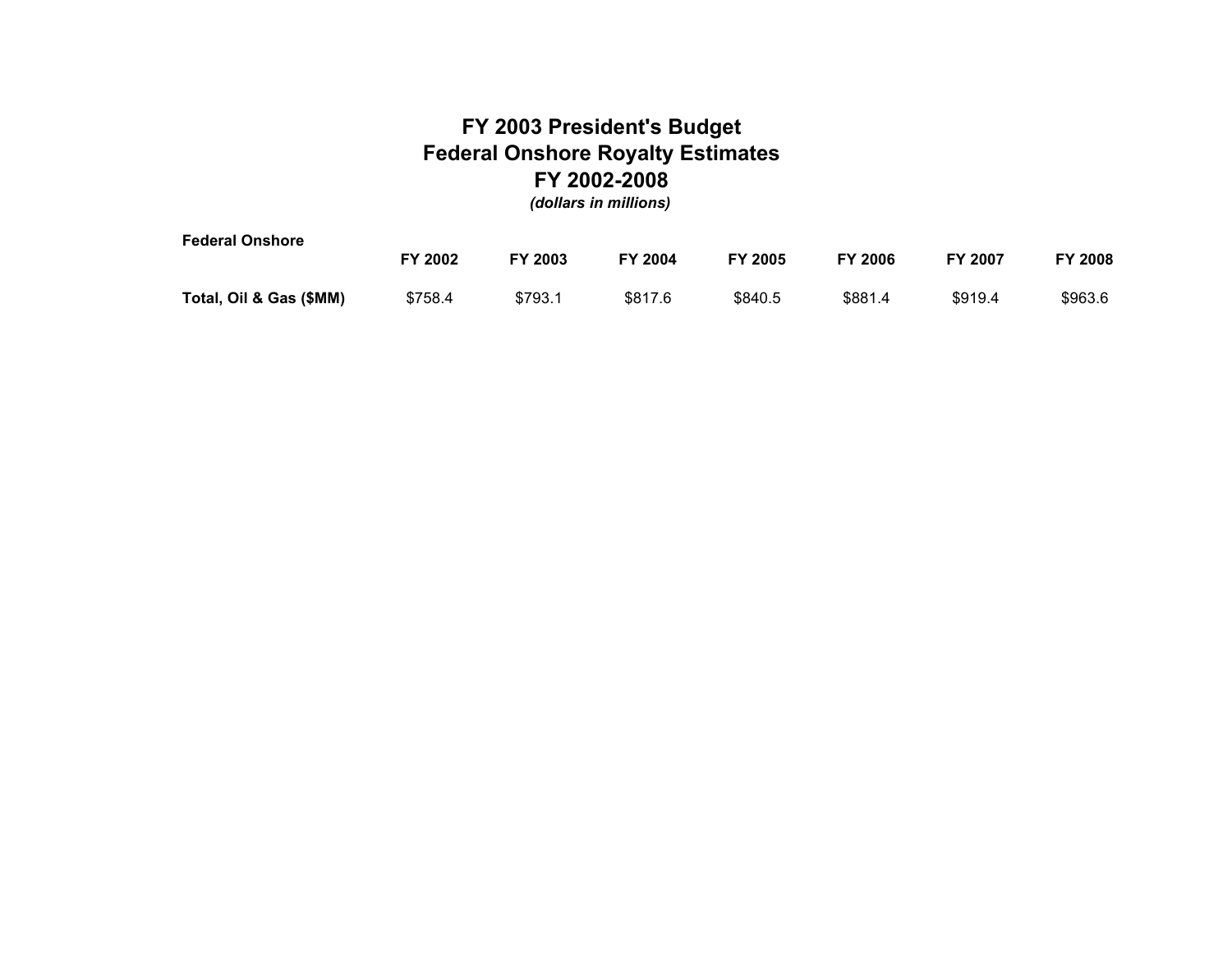### **FY 2003 President's Budget Federal Onshore Royalty Estimates FY 2002-2008**

*(dollars in millions)*

| <b>Federal Onshore</b>       |           |           |           |           |           |           |                |
|------------------------------|-----------|-----------|-----------|-----------|-----------|-----------|----------------|
|                              | FY 2002   | FY 2003   | FY 2004   | FY 2005   | FY 2006   | FY 2007   | <b>FY 2008</b> |
| Coal                         |           |           |           |           |           |           |                |
| Coal mil. tons               | 405.3     | 417.5     | 430       | 442.9     | 454       | 465.4     | 477            |
| <b>Estimated Price</b>       | 7.54      | 7.24      | 6.95      | 6.67      | 6.40      | 6.21      | 6.02           |
| <b>Royalty Rate</b>          | 0.1040    | 0.1040    | 0.1040    | 0.1045    | 0.1045    | 0.1045    | 0.1045         |
| Total Coal (\$MM)            | \$317.8   | \$314.4   | \$310.8   | \$308.7   | \$303.6   | \$302.0   | \$300.1        |
| Geothermal (\$MM)            | \$15.7    | \$15.7    | \$15.8    | \$15.8    | \$15.8    | \$15.8    | \$15.8         |
| All Other (\$MM)             | \$27.3    | \$27.5    | \$27.5    | \$27.3    | \$26.0    | \$25.6    | \$25.3         |
| <b>TOTAL (\$MM)</b>          | \$1,119.2 | \$1,150.6 | \$1,171.6 | \$1,192.3 | \$1,226.9 | \$1,262.8 | \$1,304.7      |
| <b>Negotiated</b>            |           |           |           |           |           |           |                |
| Settlements (\$MM)           | \$35      | \$25      | \$20      | \$5       | \$5       | \$5       | \$5            |
| <b>Other Revenues (\$MM)</b> | \$2       | \$2       | \$2       | \$2       | \$2       | \$2       | \$2            |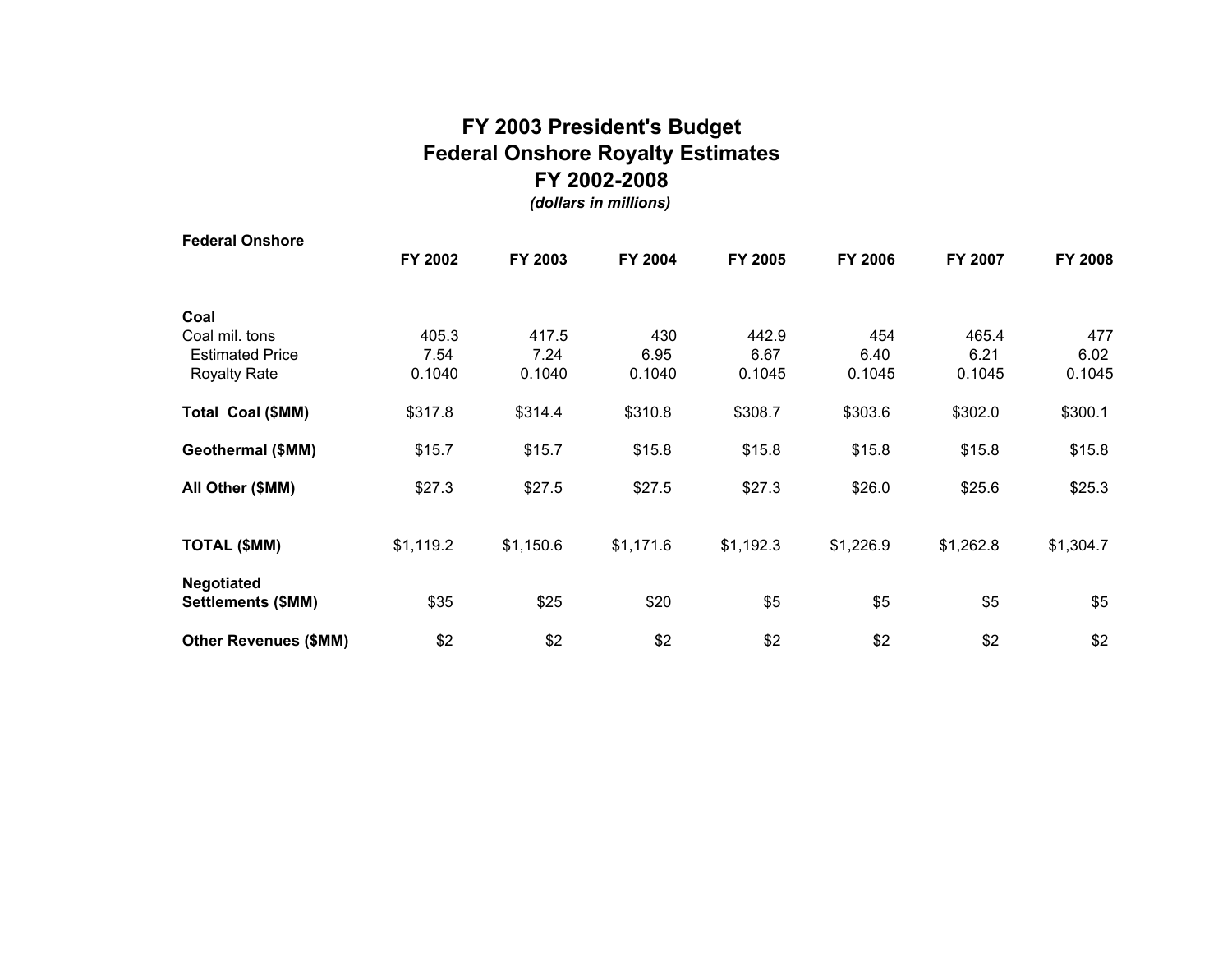#### **Federal Offshore Royalty Estimates FY 2002-2008***(dollars in millions)* **FY 2003 President's Budget**

|                                          | FY 2002        | FY 2003 | FY 2004 | FY 2005 | FY 2006 | FY 2007 | FY 2008 |
|------------------------------------------|----------------|---------|---------|---------|---------|---------|---------|
| Oil (Million Barrels)                    |                |         |         |         |         |         |         |
| Alaska <sup>1</sup>                      | $\overline{2}$ | 5       | 5       | 4       | 14      | 18      | 15      |
| <b>POCS</b>                              | 30             | 26      | 23      | 20      | 17      | 15      | 13      |
| <b>Total GOM</b>                         | 543            | 557     | 568     | 579     | 589     | 597     | 605     |
| GOM Royalty Production <sup>2</sup>      | 537            | 547     | 553     | 560     | 566     | 571     | 577     |
| <b>Total Royalty Production</b>          | 570            | 577     | 581     | 584     | 598     | 603     | 605     |
| <b>Royalty Rate</b>                      | 0.1417         | 0.1396  | 0.1392  | 0.1381  | 0.1375  | 0.1368  | 0.1361  |
| <b>OMB Price per Barrel</b>              | 17.97          | 18.63   | 19.27   | 19.93   | 20.61   | 21.31   | 22.04   |
| <b>Royalty Receipts (\$MM)</b>           | 1,450.7        | 1,501.7 | 1,557.9 | 1,607.1 | 1,693.3 | 1,759.2 | 1,814.4 |
| <b>Gas (Billion Cubic Feet)</b>          |                |         |         |         |         |         |         |
| <b>POCS</b>                              | 37             | 32      | 28      | 24      | 21      | 18      | 16      |
| <b>Total GOM</b>                         | 4,980          | 5,050   | 5,100   | 5,125   | 5,120   | 5,100   | 5,075   |
| GOM Royalty Production <sup>2</sup>      | 4,942          | 4,985   | 5,007   | 5,004   | 4,973   | 4,934   | 4,895   |
| <b>Total Royalty Production</b>          | 4,979          | 5,017   | 5,035   | 5,028   | 4,994   | 4,952   | 4,911   |
| <b>Royalty Rate</b>                      | 0.1542         | 0.1527  | 0.1514  | 0.1501  | 0.1488  | 0.1475  | 0.1462  |
| OMB Price per Mcf                        | 2.31           | 2.31    | 2.39    | 2.47    | 2.56    | 2.65    | 2.74    |
| <b>Royalty Receipts (\$MM)</b>           | 1,773.6        | 1,769.2 | 1,821.7 | 1,864.2 | 1,902.5 | 1,935.7 | 1,967.3 |
| <b>Adjustments</b>                       |                |         |         |         |         |         |         |
| Strategic Petroleum Reserve <sup>3</sup> | $-262$         | $-885$  | $-915$  | $-207$  |         |         |         |
| State's Share (8G)                       | $-40$          | $-39$   | $-41$   | -41     | $-43$   | $-44$   | -44     |
| <b>Negotiated Settlement</b>             | 50             | 20      | 20      | 20      | 20      | 20      | 20      |
| <b>Total Adjustments</b>                 | $-252$         | $-904$  | $-936$  | $-228$  | $-23$   | $-24$   | $-24$   |
| Total                                    | 2,972.2        | 2,366.8 | 2,443.6 | 3,243.3 | 3,572.8 | 3,670.9 | 3,757.7 |

<sup>1</sup> Alaska production is net of 27 percent that goes to the State for Section 8(g).

<sup>2</sup>GOM Royalty Production is GOM production net of that production which is not subject to royalties because of the Deep Water Royalty Relief Act and similar royalty relief incentives.

<sup>3</sup> Approximately 14.6M, 47.5M, 47.5M, and 10.4M barrels of RIK oil are targeted for transfer to the SPR in FY 2002, 2003, 2004, and 2005, respectively.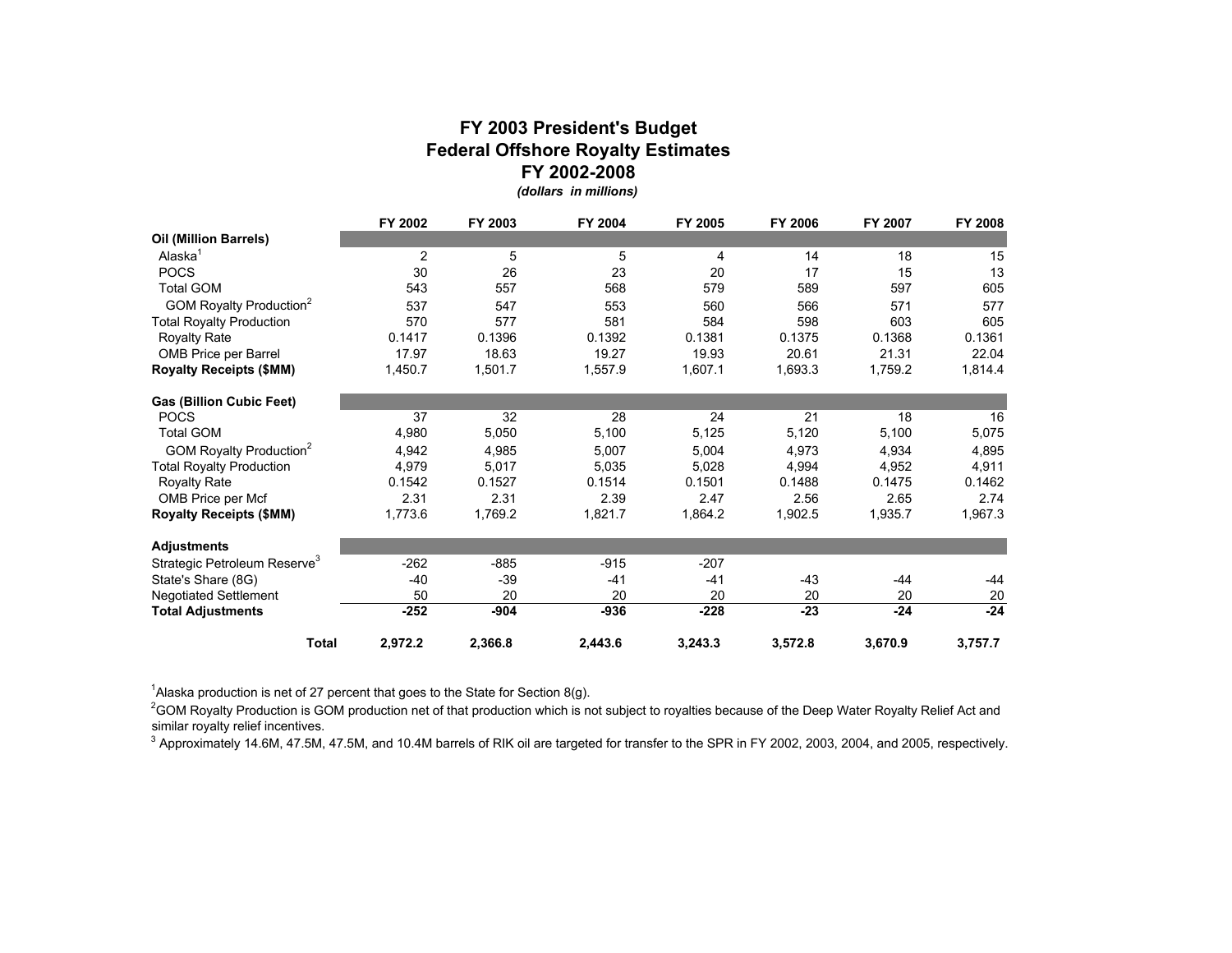|                                | Royalties  | Sale                              | $1/$ Mandated |             |  |  |  |  |
|--------------------------------|------------|-----------------------------------|---------------|-------------|--|--|--|--|
| <b>State</b>                   | & Rents    | <b>Bonuses</b>                    | Payment       | Total       |  |  |  |  |
|                                |            |                                   |               |             |  |  |  |  |
| <b>FY 2001 Actual Payments</b> |            |                                   |               |             |  |  |  |  |
| Alabama                        | 20,240,499 | 6,116                             | 700,000       | 20,946,614  |  |  |  |  |
| Alaska                         | 213,542    |                                   | 13,400,000    | 13,613,542  |  |  |  |  |
| California                     | 3,516,424  |                                   | 28,900,000    | 32,416,424  |  |  |  |  |
| Florida                        | 1,870      |                                   |               | 1,870       |  |  |  |  |
| Louisiana                      | 30,093,674 | 2,148,111                         | 8,400,000     | 40,641,784  |  |  |  |  |
| Mississippi                    | 748,965    | 207,465                           | 200,000       | 1,156,430   |  |  |  |  |
| Texas                          | 18,123,511 | 1,087,769                         | 13,400,000    | 32,611,281  |  |  |  |  |
| <b>Total</b>                   | 72,938,485 | 3,449,461                         | 65,000,000    | 141,387,946 |  |  |  |  |
|                                |            |                                   |               |             |  |  |  |  |
|                                |            | <b>FY 2002 Estimated Payments</b> |               |             |  |  |  |  |
| Alabama                        | 10,365,733 |                                   |               | 10,365,733  |  |  |  |  |
| Alaska                         | 109,361    |                                   |               | 109,361     |  |  |  |  |
| California                     | 1,800,861  |                                   |               | 1,800,861   |  |  |  |  |
| Florida                        | 958        |                                   |               | 958         |  |  |  |  |
| Louisiana                      | 15,611,823 | 1,600,000                         |               | 17,211,823  |  |  |  |  |
| Mississippi                    | 383,566    |                                   |               | 383,566     |  |  |  |  |
| Texas                          | 9,281,564  | 800,000                           |               | 10,081,564  |  |  |  |  |
| <b>Total</b>                   | 37,553,866 | 2,400,000                         |               | 39,953,866  |  |  |  |  |
|                                |            |                                   |               |             |  |  |  |  |
|                                |            | <b>FY 2003 Estimated Payments</b> |               |             |  |  |  |  |
| Alabama                        | 10,445,226 |                                   |               | 10,445,226  |  |  |  |  |
| Alaska                         | 110,200    |                                   |               | 110,200     |  |  |  |  |
| California                     | 1,814,671  |                                   |               | 1,814,671   |  |  |  |  |
| Florida                        | 965        |                                   |               | 965         |  |  |  |  |
| Louisiana                      | 15,231,548 | 1,400,000                         |               | 16,631,548  |  |  |  |  |
| Mississippi                    | 386,508    |                                   |               | 386,508     |  |  |  |  |
| Texas                          | 9,352,743  | 600,000                           |               | 9,952,743   |  |  |  |  |
| <b>Total</b>                   | 37,341,861 | 2,000,000                         |               | 39,341,861  |  |  |  |  |

### **Actual and Estimated Payments to Coastal States Under Section OCSLA 8(g)**

(actual dollars)

Notes:

 $1/$  Mandated payments ended in FY 2001 (P.L. 99-272).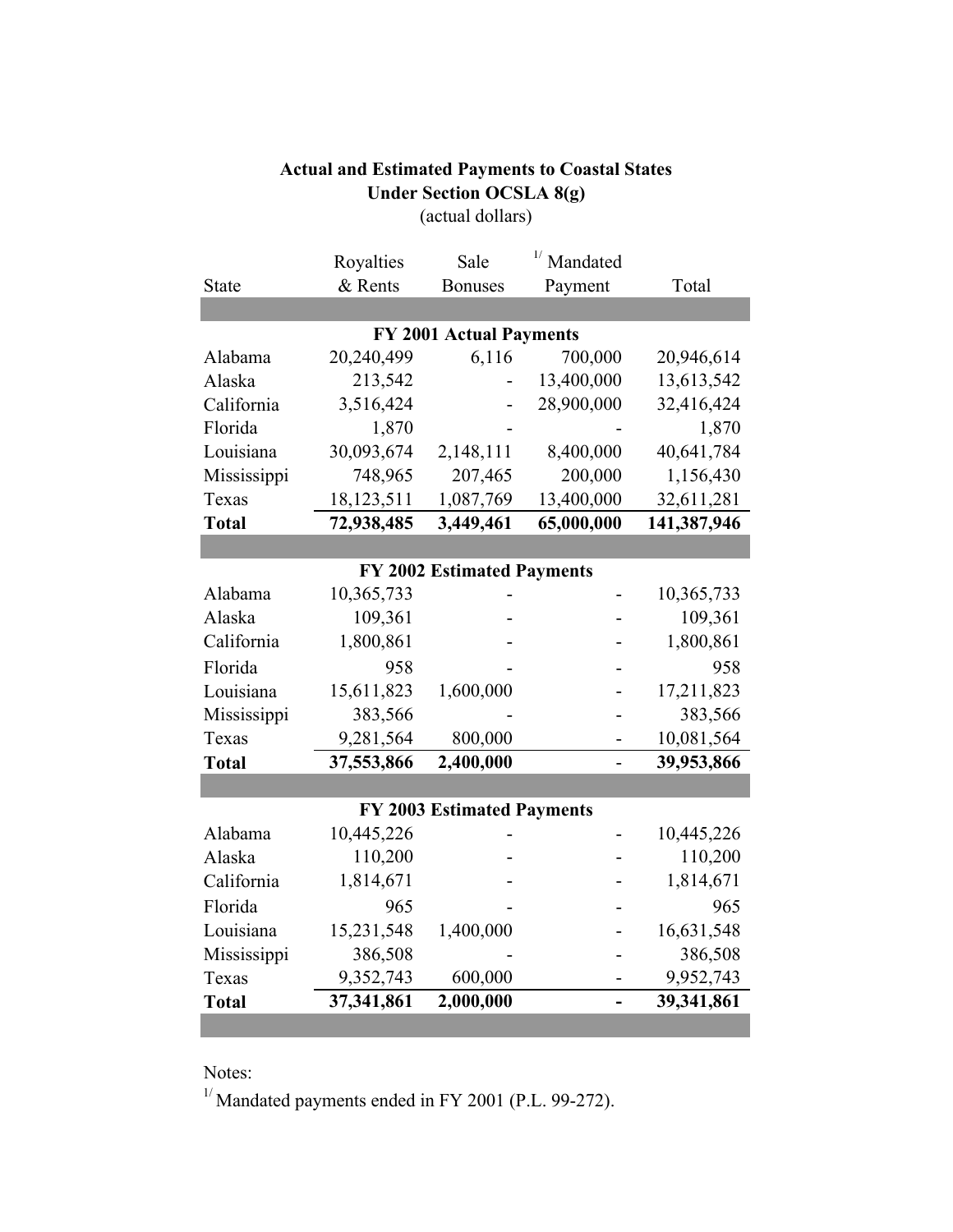| <b>Royalty Rate</b>                                                                                                                                                                     | <b>Rents</b>                                                                                                                                                                                                                                                  | <b>Lease Duration</b>                                                                                                                                                                                                       | <b>Bonus</b>                                                                                                                                                                 |  |
|-----------------------------------------------------------------------------------------------------------------------------------------------------------------------------------------|---------------------------------------------------------------------------------------------------------------------------------------------------------------------------------------------------------------------------------------------------------------|-----------------------------------------------------------------------------------------------------------------------------------------------------------------------------------------------------------------------------|------------------------------------------------------------------------------------------------------------------------------------------------------------------------------|--|
|                                                                                                                                                                                         | Oil & Gas                                                                                                                                                                                                                                                     |                                                                                                                                                                                                                             |                                                                                                                                                                              |  |
| <b>Competitive:</b><br>Leases issued under MLA (Prior to<br>12/23/87), royalty assessed on amount<br>of production and ranges from 12.5%<br>to 33%.                                     | Under MLA, for leases 1-5<br>years, rate is \$2/acre/yr.<br>Secretarial Order on 12/92<br>reduced to \$1/acre/yr<br>through 2/98.                                                                                                                             | 5 years: continued if<br>capable of commercial<br>production. 10 years: for<br>leases after enacted after<br>the Nat'l Energy Policy<br>Act of 1992. After<br>commercial production,<br>the lessor pays minimum<br>royalty. | Under MLA, bonuses are<br>based on fair market<br>value.                                                                                                                     |  |
| Competitive:<br>Leases issued under LRA are set at<br>12.5%.                                                                                                                            | Under LRA, rent is<br>\$1.50/acre/yr for years 1-5<br>and \$2.00/acre/yr for years<br>$6-10.$                                                                                                                                                                 | see above                                                                                                                                                                                                                   | Under LRA, bonus is not<br>less than \$2.00/acre.                                                                                                                            |  |
| Non-Competitive:<br>Based on 12.5% of production.                                                                                                                                       | Under MLA, rent is<br>\$1/acre/yr for years 1-10.<br>SOG leases are \$2/acre/yr<br>and KGS \$2/acre/yr but are<br>subject to above rental<br>reduction.                                                                                                       | 10 years: continued if<br>capable of commercial<br>production (than lessor<br>pays minimum royalty)                                                                                                                         | All leases are now offered<br>only by competitive<br>means                                                                                                                   |  |
| NPRA:<br>Set by regulation at 16.66%. However,<br>no production anticipated.                                                                                                            | \$3/acre/yr                                                                                                                                                                                                                                                   | 10 years or less                                                                                                                                                                                                            |                                                                                                                                                                              |  |
|                                                                                                                                                                                         | Coal                                                                                                                                                                                                                                                          |                                                                                                                                                                                                                             |                                                                                                                                                                              |  |
| Post-FCLAA (1976): 12.5% of value.<br>Secretary may set lower rate for<br>underground mines. Currently 8%.                                                                              | Rental rate is \$3/acre/yr.                                                                                                                                                                                                                                   | Indefinite period with<br>20-year readjustments.                                                                                                                                                                            | Bid amount must be equal<br>to or greater than fair<br>market value. At least 1/2<br>the amount for lease in a<br>year must be offered<br>through deferred bonus<br>bidding. |  |
| Pre-FCLAA:<br>\$.15/ton underground and \$.175/ton<br>surface mines                                                                                                                     | Rental rate is \$1/acre/yr                                                                                                                                                                                                                                    | see above                                                                                                                                                                                                                   | see above                                                                                                                                                                    |  |
|                                                                                                                                                                                         | <b>Geothermal</b>                                                                                                                                                                                                                                             |                                                                                                                                                                                                                             |                                                                                                                                                                              |  |
| Generally set for individual leases. By<br>statute it may not be less than 10% nor<br>more than 15% of the value of steam &<br>not less than 5% of the value of<br>demineralized water. | Competitive: \$2/acre/yr or<br>\$5/acre/yr for yrs 1-5 if<br>choose not to file report<br>showing significant<br>expenditures to develop.<br>Non-Competitive:<br>\$1/acre/yr for yrs 1-5 and<br>\$4/acre/yr for subsequent<br>years.<br><b>Other Minerals</b> | 10 years; continued if<br>capable of producing<br>commercial quantities.                                                                                                                                                    | Competitive: if within a<br>Known Geothermal<br>Resource Area, lease is by<br>sealed bid<br>Non-Competitive : if<br>outside KGRA, lease is by<br>over-the-counter basis.     |  |
| Royalty is paid based on lease terms                                                                                                                                                    | Based on statute and                                                                                                                                                                                                                                          | Varies by commodity. 20                                                                                                                                                                                                     | Competitive (vs non-                                                                                                                                                         |  |
| and varies by commodity.                                                                                                                                                                | regulation, rent varies by<br>commodity and ranges<br>\$0.25 - 1/acre/yr                                                                                                                                                                                      | vears subject to<br>readjustment every 10-<br>20 years                                                                                                                                                                      | competitive) leases are<br>awarded to highest<br>qualified bid exceeding<br>fair market value.                                                                               |  |

### **Summary Description - Federal Onshore Leases**

MLA - Mineral Leasing Act; LRA - Leasing Reform Act ; NPRA - National Petroleum Reserve-Alaska FCLAA - Federal Coal Leasing Amendments Act of 1976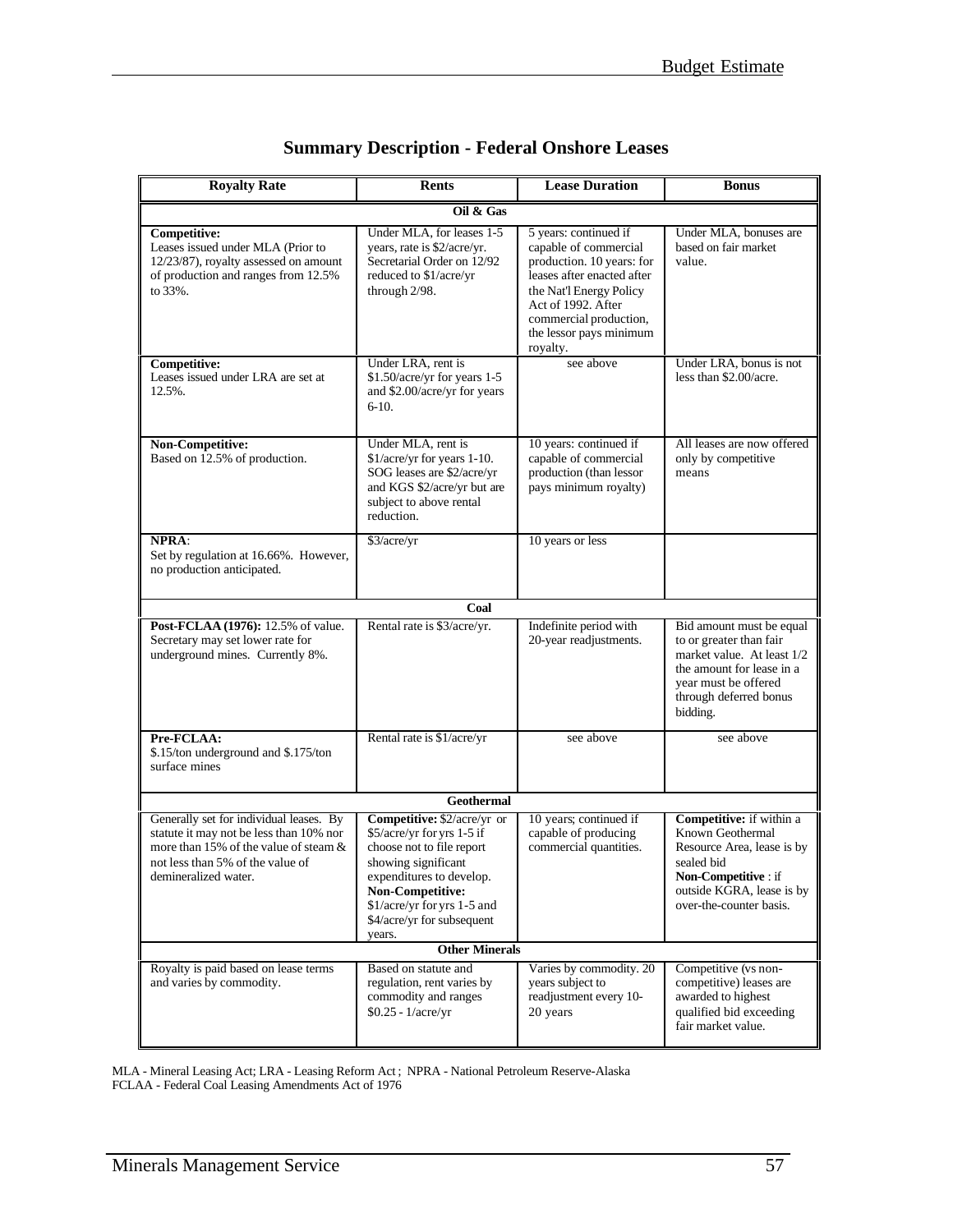| <b>Royalty Rate (Non-DWRRA)</b>                                                                                                                                                                                                                                                                                                                                                                                                                                                                                                                       | <b>Rents</b>                                                                                                                                                                                                                                                                                  | <b>Lease Duration</b>                                                                                                                                                                                                                                                                                                          | <b>Bonus</b>                                                                                                                                                                                                         |
|-------------------------------------------------------------------------------------------------------------------------------------------------------------------------------------------------------------------------------------------------------------------------------------------------------------------------------------------------------------------------------------------------------------------------------------------------------------------------------------------------------------------------------------------------------|-----------------------------------------------------------------------------------------------------------------------------------------------------------------------------------------------------------------------------------------------------------------------------------------------|--------------------------------------------------------------------------------------------------------------------------------------------------------------------------------------------------------------------------------------------------------------------------------------------------------------------------------|----------------------------------------------------------------------------------------------------------------------------------------------------------------------------------------------------------------------|
| Is set for each sale area in its Final<br>Notice of Sale. It may be:<br>12.5% for water depths $>$ 400m or<br>1.<br>16.66% for water depths $<$ 400m. The<br>12.5% is also used for Alaska $\&$<br>certain parts of California<br>Sliding-scale (12.5-65%) based<br>2.<br>on average of all production<br>Step-scale which increases by<br>3.<br>steps as production increases<br>Flat rate of 33.33%<br>4.<br>Net profit share which require<br>.5.<br>royalty (in the form of share of profits)<br>only after certain expenditures are<br>recovered | Pre-1993: $$3/acre/year$<br>with a few $$10/acre/yr$<br>for drainage sales.<br>Post-1993: $$5/acre$ with<br>\$2/acre transferred to<br>MMS in water depths<br>less than 200 meters.<br>$$7.50/acre$ with<br>\$4.50/acre transferred<br>to MMS for water<br>depths greater than 200<br>meters. | In the Gulf of Mexico:<br>5 years in water depths less<br>than 400 meters.<br>8 years in water between 400<br>and 800 meters (drilling must<br>commence in first 5 years).<br>10 years in water deeper than<br>800 meters.<br>10 years in Alaska.<br>Production holds leases<br>indefinitely beyond the<br>primary lease term. | Based on fair market<br>value. In the Gulf of<br>Mexico:<br>\$25 per acre in water<br>depths less than 800<br>meters.<br>\$37.50 per acre in water<br>depths greater than 800<br>meters.<br>\$25 per acre in Alaska. |

#### **Summary Description - Federal OCS Leases**

#### Royalty Rates Under the Deepwater Royalty Relief Act (DWRRA)

Royalty suspensions resulting from the Deep Water Royalty Relief Act (DWRRA)—Certain Gulf of Mexico (GOM) deep water leases issued between 11/28/95 and 11/28/00 receive royalty suspensions based on the following criteria:

- ß Lease must lie west of 87 degrees, 30 minutes West longitude.
- ß Lease must not be located within a field producing prior to 11/28/95.
- ß All leases share the field royalty suspension on a first-come-first-served basis.
- ß Leases in fields located in between 200 and 400 meters of water do not pay royalties until 17.5 million barrels of oil equivalent (MMBOE) have been produced from the field.
- ß Leases in fields located in between 400 and 800 meters of water do not pay royalties until 52.5MMBOE have been produced from the field.
- ß Leases in fields located in deeper than 800 meters of water do not pay royalties until 87.5MMBOE have been produced from the field.
- ß Royalty suspensions do not apply to production for periods when actual product prices exceed prescribed thresholds.

The DWRRA expanded the Secretary of the Interior's latitude to offer reduced royalty terms anywhere on the Federal Outer Continental Shelf.

Out from under the mandates of the DWRRA, royalty suspensions for GOM deep water leases issued beginning in 2001 will receive royalty suspensions based on the following criteria:

- ß Leases can be anywhere in the GOM.
- Leases can be located within a producing field.
- ß Royalty suspension volumes are applied per lease rather than per field.
- ß Beginning in 2002, leases located in between 400 and 800 meters of water do not pay royalties until 5MMBOE have been produced from the lease.
- ß Leases located in between 800 and 1,600 meters of water do not pay royalties until 9MMBOE have been produced from the lease.
- ß Leases located in deeper than 1,600 meters of water do not pay royalties until 12MMBOE have been produced from the lease.
- ß Royalty suspensions do not apply to production for periods when actual product prices exceed prescribed thresholds that are more stringent than for the DWRRA.

#### **Minimum** royalties

- Leases granted prior to Lease Sale 178 in March 2001. Rents are paid on a lease at the beginning of the lease year until a successful well is drilled; once a successful well has been drilled, the lease must pay a minimum royalty amount equal to its previous rental by the end of the lease year. Once a well goes into production, the lease must pay, at a minimum, a royalty amount equal to its previous rental amount. Leases sold under the Deepwater Royalty Relief Act (from 1996 – 2000 in water 200 meters or deeper in the Gulf of Mexico), pay no royalties until the royalty suspension volume has been met.
- Leases granted with, and after, Lease Sale 178 in March 2001. Rents are paid until royalty suspension volume, if any, has been met, then royalties subject to minimum royalties are paid. Before a discovery, this rent is due at the beginning of the lease year, after the discovery it is due by the end of the lease year.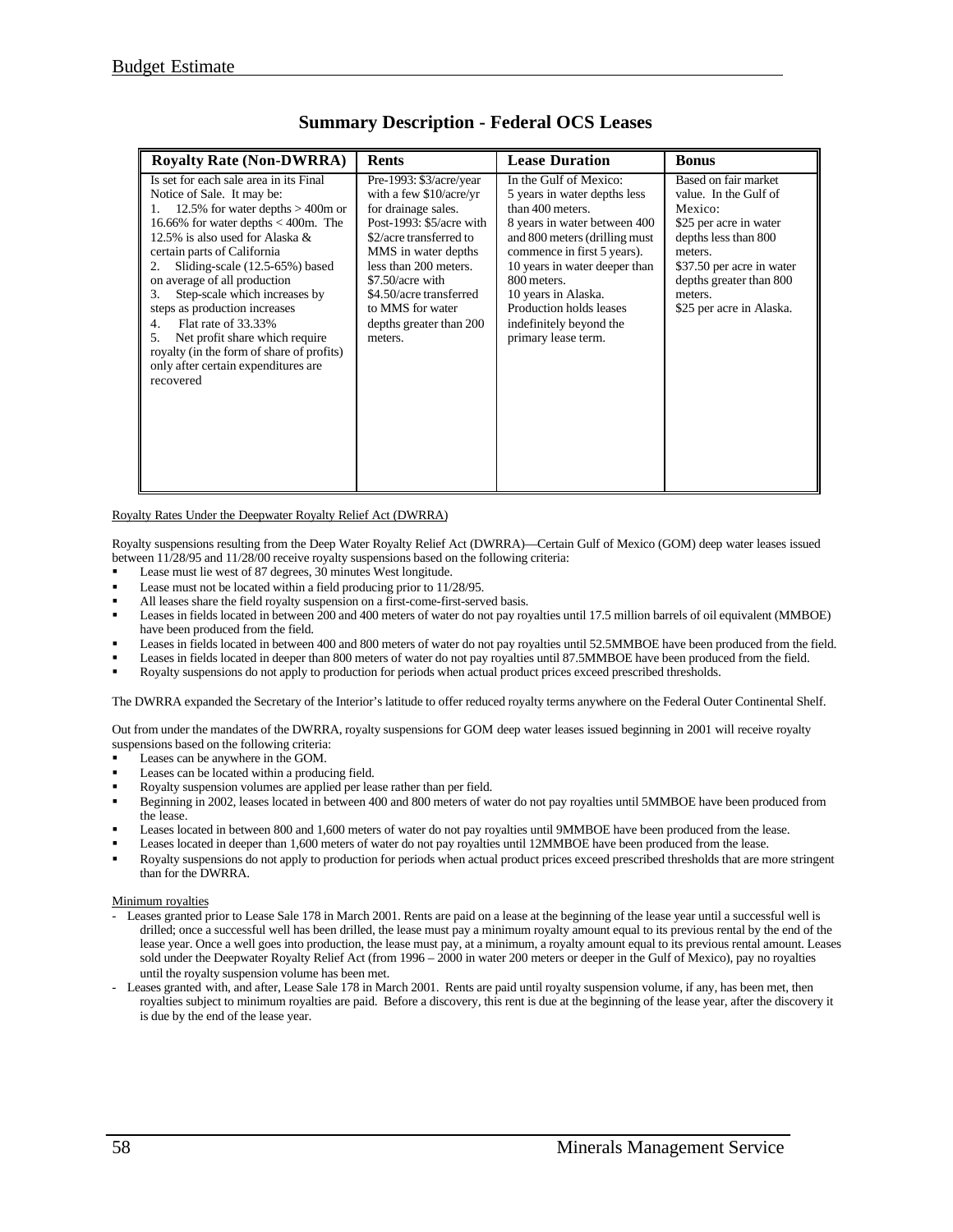### Department of the Interior Minerals Management Service Royalty and Offshore Minerals Management **Program and Financing**

*dollars in millions*

|                              |                                                                                  | FY 2001        | FY 2002        | FY 2003  |
|------------------------------|----------------------------------------------------------------------------------|----------------|----------------|----------|
| Treasury Account ID: 14-1917 |                                                                                  | Actual         | Estimate       | Estimate |
|                              | Obligations by program activity                                                  |                |                |          |
|                              | Direct program                                                                   |                |                |          |
| 0001                         | <b>OCS</b> Lands                                                                 | 55             | 69             | 78       |
| 0002                         | Minerals Revenue Management                                                      | 60             | 58             | 60       |
| 0003                         | <b>General Administration</b>                                                    | 18             | 24             | 26       |
| 0192                         | Total direct program                                                             | 133            | 151            | 164      |
|                              | Reimbursable program                                                             |                |                |          |
| 0901                         | <b>OCS</b> Revenue Receipts                                                      | 111            | 107            | 101      |
| 0902                         | <b>Franchise Activities</b>                                                      | 307            | 209            | 210      |
| 0903                         | <b>ROMM</b>                                                                      | 2              | 2              | 2        |
| 0999                         | Total reimbursable program                                                       | 420            | 318            | 313      |
| 1000                         | Total new obligations                                                            | 553            | 469            | 477      |
|                              | <b>Budgetary resources available for obligation</b>                              |                |                |          |
| 2140                         | Unobligated balance, start of year                                               | 9              | 11             | 10       |
| 2200                         | New budget authority (gross)                                                     | 537            | 456            | 466      |
| 2210                         | Resources available from recoveries of prior year<br>obligations                 | 18             | 12             | 10       |
| 2390                         | Total budgetary resources available for obligation                               | 564            | 479            | 486      |
| 2395                         | Total new obligations                                                            | $-553$         | $-469$         | $-477$   |
| 2440                         | Unobligated balance carried forward, end of year                                 | 11             | 10             | 9        |
|                              | New budget authority (gross), detail                                             |                |                |          |
|                              | Discretionary                                                                    |                |                |          |
| 4000                         | Appropriation                                                                    | 133            | 151            | 164      |
|                              | Spending authority from offsetting collections<br>Discretionary                  |                |                |          |
| 6800                         | Offsetting collections (cash)                                                    | 107            | 103            | 100      |
| 6800                         | Offsetting collections (cash)                                                    | $\overline{c}$ | $\overline{c}$ | 2        |
| 6890                         | Spending authority from offsetting collections<br>(total discretion<br>Mandatory | 109            | 105            | 102      |
| 6900                         | Offsetting collections (cash)                                                    | 229            | 200            | 200      |
| 6910                         | Change in uncollected customer payments from<br>Federal sources (unexpired)      | 66             | $\theta$       | $\theta$ |
| 6990                         | Spending authority from offsetting collections<br>(total mandatory)              | 295            | 200            | 200      |
| 7000                         | Total new budget authority (gross)                                               | 537            | 456            | 466      |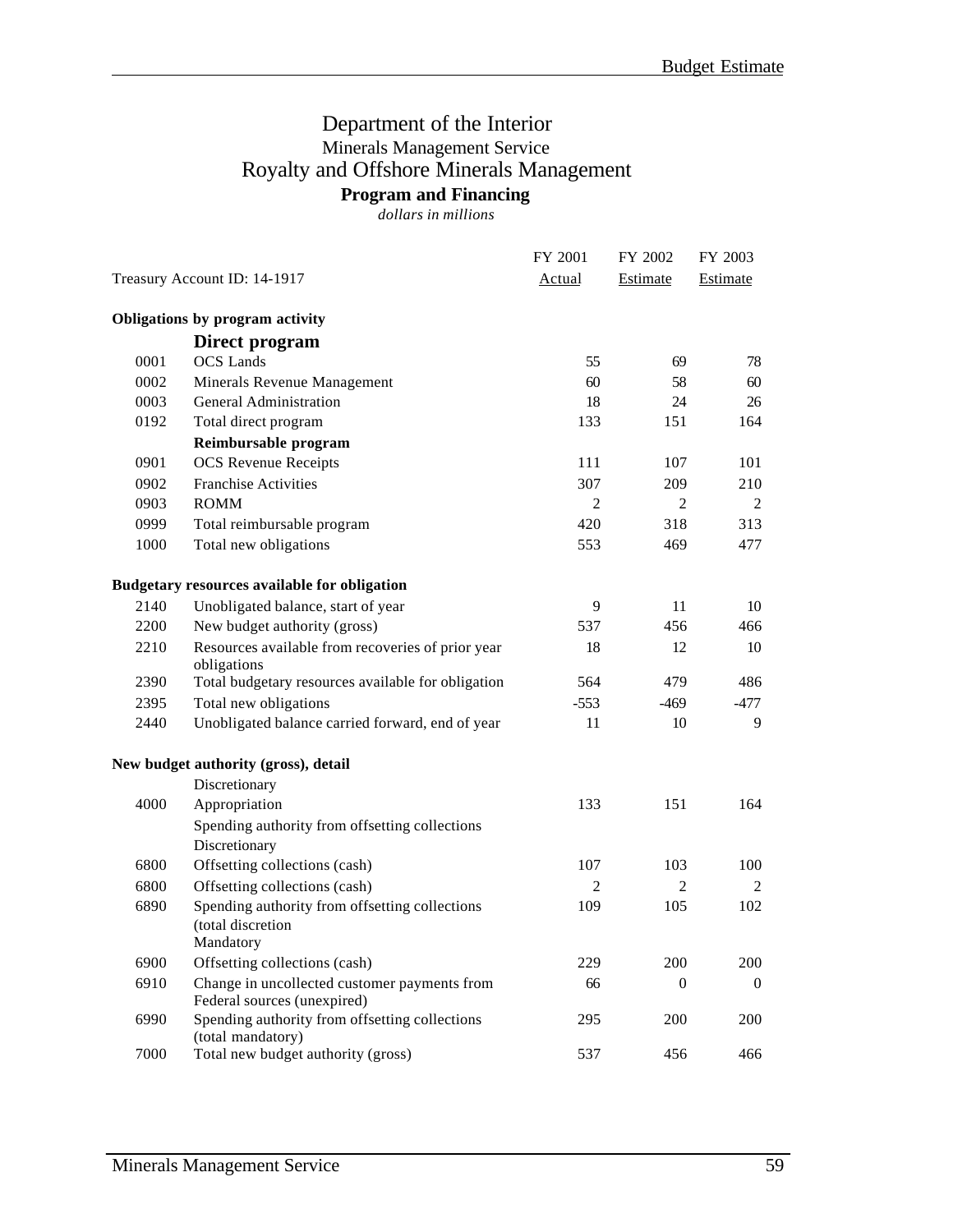|      | <b>Change in obligated balances</b>                                         |        |                  |          |
|------|-----------------------------------------------------------------------------|--------|------------------|----------|
| 7240 | Obligated balance, start of year                                            | 73     | 69               | 73       |
| 7310 | Total new obligations                                                       | 553    | 469              | 477      |
| 7320 | Total outlays (gross)                                                       | $-470$ | $-453$           | $-464$   |
| 7340 | Adjustments in expired accounts (net)                                       | $-2$   | $\Omega$         | $\Omega$ |
| 7345 | Recoveries of prior year obligations                                        | $-18$  | $-12$            | $-10$    |
| 7400 | Change in uncollected customer payments from<br>Federal sources (unexpired) | $-66$  | $\overline{0}$   | $\Omega$ |
| 7410 | Change in uncollected customer payments from<br>Federal sources (expired)   | $-1$   | $\overline{0}$   | $\Omega$ |
| 7440 | Obligated balance, end of year                                              | 69     | 73               | 76       |
|      | Outlays (gross), detail                                                     |        |                  |          |
| 8690 | Outlays from new discretionary authority                                    | 174    | 188              | 197      |
| 8693 | Outlays from discretionary balances                                         | 67     | 65               | 67       |
| 8697 | Outlays from new mandatory authority                                        | 229    | 200              | 200      |
| 8700 | Total outlays (gross)                                                       | 470    | 453              | 464      |
|      | Offsets against gross budget authority and outlays                          |        |                  |          |
| 8800 | Offsetting collections from Federal sources                                 | 229    | 200              | 200      |
| 8840 | Offsetting collections from Non-Federal sources                             | 109    | 105              | 102      |
| 8890 | Total, offsetting collections                                               | 338    | 305              | 302      |
|      | Offsets against gross budget authority only                                 |        |                  |          |
| 8895 | Change in uncollected customer payments from<br>Federal sources (unexpired) | 66     | $\boldsymbol{0}$ | $\theta$ |
|      | Net budget authority and outlays                                            |        |                  |          |
| 8900 | Budget authority                                                            | 132    | 148              | 162      |
| 9000 | Outlays                                                                     |        |                  |          |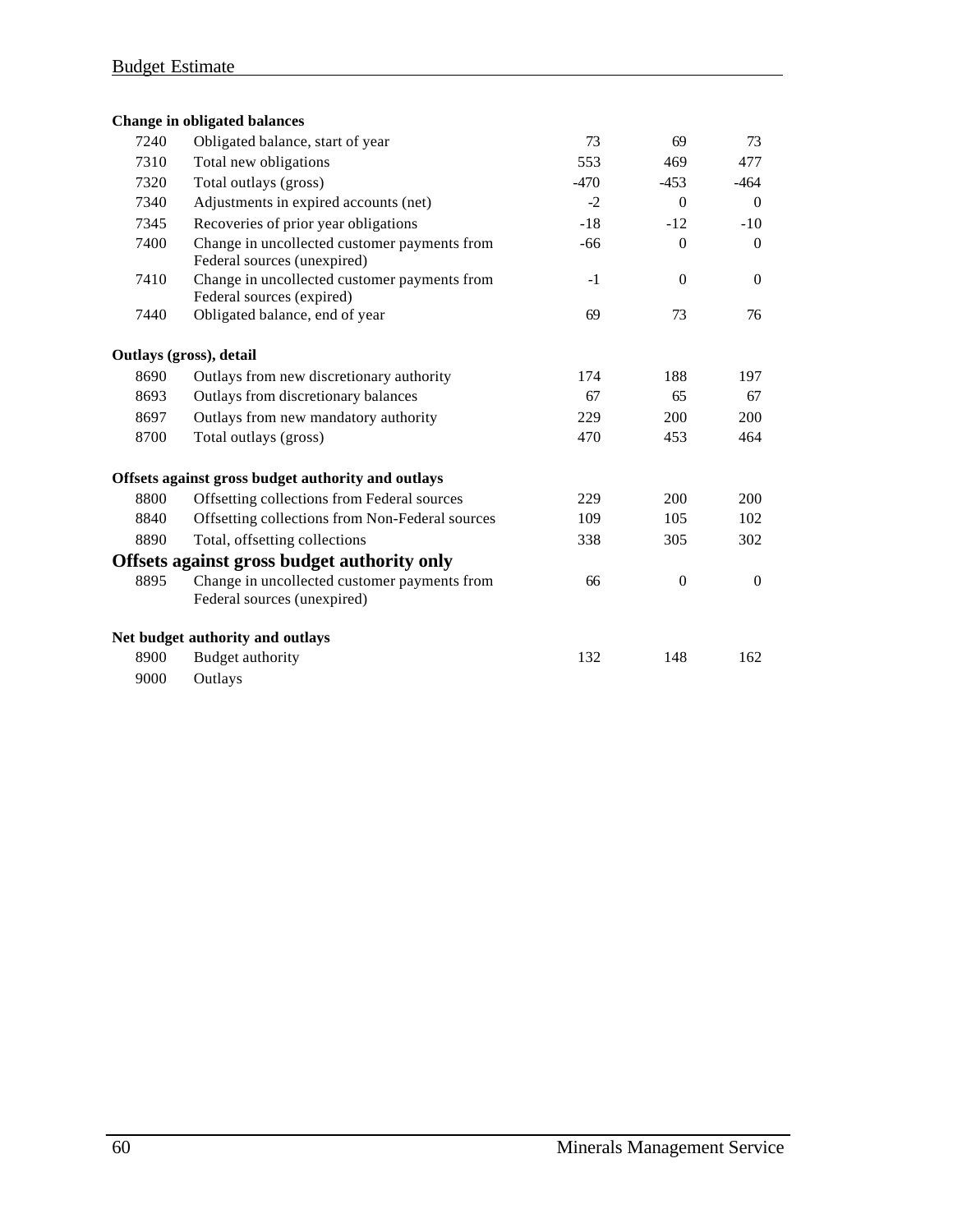### Department of the Interior Minerals Management Service Royalty and Offshore Minerals Management **Object Classification**

*dollars in millions*

|                                                         | FY 2001                                 | FY 2002        | FY 2003         |
|---------------------------------------------------------|-----------------------------------------|----------------|-----------------|
|                                                         | Actual                                  | Estimate       | <b>Estimate</b> |
| Direct obligations                                      |                                         |                |                 |
| Full-time permanent                                     | 108                                     | 113            | 114             |
| Civilian personnel benefits                             | 20                                      | 26             | 27              |
| <b>Travel and transportation of persons</b>             | $\overline{2}$                          | 3              | 3               |
| Communications, utilities, and miscellaneous            | $\mathfrak{2}$                          | 3              | 3               |
| Other services                                          | $\theta$                                | 3              | 14              |
| Equipment                                               | 1                                       | 3              | 3               |
| Subtotal, obligations, Direct obligations               | 133                                     | 151            | 164             |
| Reimbursable obligations                                |                                         |                |                 |
| Full-time permanent                                     | 4                                       | $\overline{4}$ | $\overline{4}$  |
| Travel and transportation of persons                    | 1                                       | 1              | 1               |
| Communications, utilities, and miscellaneous<br>charges | 13                                      | 13             | 13              |
| Other services                                          | 394                                     | 292            | 287             |
| Supplies and materials                                  | $\overline{2}$                          | 2              | 2               |
| Equipment                                               | 6                                       | 6              | 6               |
| Subtotal, obligations, Reimbursable obligations         | 420                                     | 318            | 313             |
| Total new obligations                                   | 553                                     | 469            | 477             |
|                                                         | Treasury Account ID: 14-1917<br>charges |                |                 |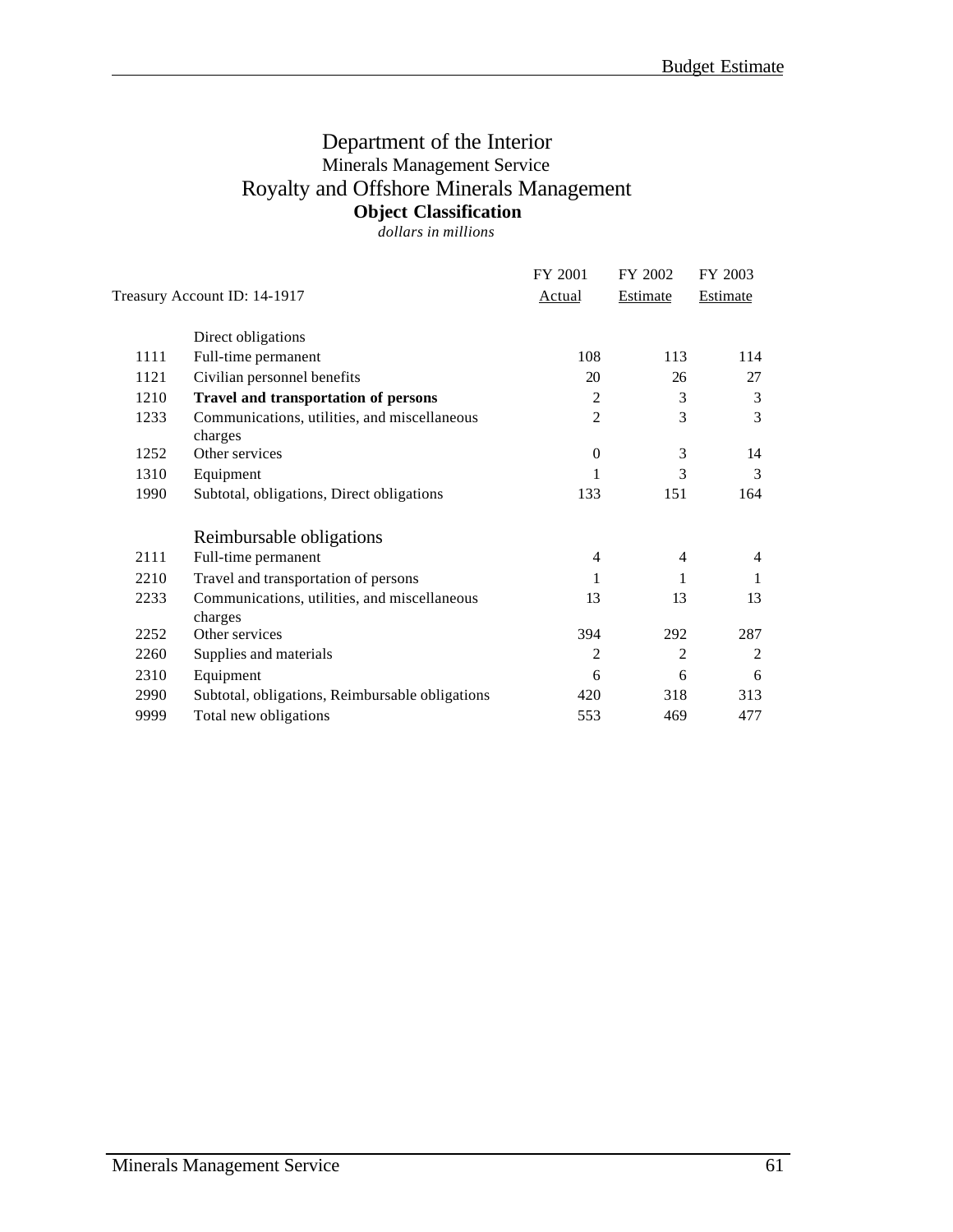### Department of the Interior Minerals Management Service Royalty and Offshore Minerals Management **Account Object Class Information** *dollars in millions*

### **Treasury Account ID: 14-1917**

| $\ldots$                                               | FY 2002 Estimate<br>Amount |            |            | Uncontrollable &<br><b>Related Changes</b> | Changes    | Programmatic |            | FY 2003<br><b>Budget Request</b> |
|--------------------------------------------------------|----------------------------|------------|------------|--------------------------------------------|------------|--------------|------------|----------------------------------|
| Object Class                                           | <b>FTE</b>                 | <b>AMT</b> | <b>FTE</b> | AMT                                        | <b>FTE</b> | AMT          | <b>FTE</b> | AMT                              |
| <b>Total Appropriation</b><br>& Offsetting Collections | 1753                       | 253        | $\Omega$   |                                            | $-27$      |              | 1726       | 264                              |
| Total personnel compensation                           |                            | 117        |            |                                            |            |              |            | 121                              |
| Civilian personnel benefits                            |                            | 26         |            | $\Omega$                                   |            | $\theta$     |            | 26                               |
| Travel and transportation of<br>persons                |                            |            |            |                                            |            | $\theta$     |            | 41                               |
| Rents, communications<br>utilities, and misc. charges  |                            | 16         |            |                                            |            | $\theta$     |            | 17                               |
| Other services                                         |                            | 79         |            | $\Omega$                                   |            | 6            |            | 85                               |
| Supplies and materials                                 |                            |            |            | $\Omega$                                   |            | $\theta$     |            | $\overline{2}$                   |
| Equipment                                              |                            |            |            | $\Omega$                                   |            | $\theta$     |            | 9                                |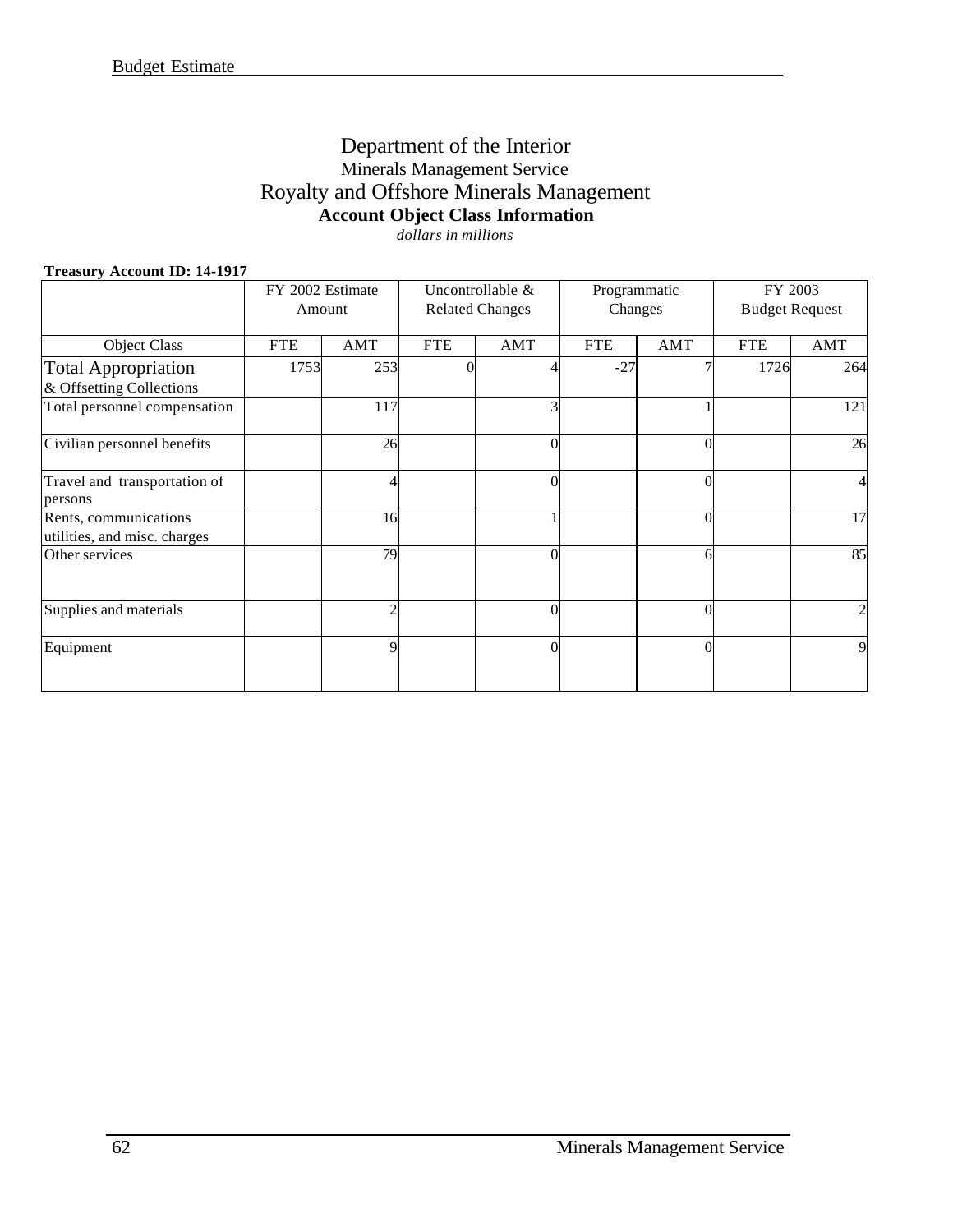### Department of the Interior Minerals Management Service Oil Spill Research **Program and Financing**

*dollars in millions*

|      |                                                                  | FY 2001          | FY 2002  | FY 2003                          |
|------|------------------------------------------------------------------|------------------|----------|----------------------------------|
|      | Treasury Account ID: 14-8370                                     | <b>Actual</b>    | Estimate | Estimate                         |
|      | Obligations by program activity                                  |                  |          |                                  |
| 1000 | Total new obligations                                            | 6                |          | 6<br>6                           |
|      | <b>Budgetary resources available for obligation</b>              |                  |          |                                  |
| 2140 | Unobligated balance carried forward, start of year               | $\boldsymbol{0}$ |          | 1<br>$\boldsymbol{0}$            |
| 2200 | New budget authority (gross)                                     | 6                |          | 6<br>6                           |
| 2210 | Resources available from recoveries of prior year<br>obligations | 1                |          | $\mathbf{0}$<br>$\theta$         |
| 2390 | Total budgetary resources available for obligation               | $\tau$           |          | $\tau$<br>6                      |
| 2395 | Total new obligations                                            | $-6$             | $-6$     | $-6$                             |
| 2440 | Unobligated balance carried forward, end of year                 | 1                |          | $\mathbf{0}$<br>$\Omega$         |
|      | New budget authority (gross), detail                             |                  |          |                                  |
|      | Discretionary                                                    |                  |          |                                  |
| 4026 | Appropriation (trust fund)                                       | 6                |          | 6<br>6                           |
|      | <b>Change in obligated balances</b>                              |                  |          |                                  |
| 7240 | Obligated balance, start of year                                 | 6                |          | $\overline{4}$<br>$6\,$          |
| 7310 | Total new obligations                                            | 6                |          | 6<br>6                           |
| 7320 | Total outlays (gross)                                            | $-7$             | -6       | $-6$                             |
| 7345 | Recoveries of prior year obligations                             | $-1$             |          | $\overline{0}$<br>$\Omega$       |
| 7440 | Obligated balance, end of year                                   | $\overline{4}$   |          | 6<br>6                           |
|      | Outlays (gross), detail                                          |                  |          |                                  |
| 8690 | Outlays from new discretionary authority                         | 5                | 5        | 5                                |
| 8693 | Outlays from discretionary balances                              | 1                |          | $\boldsymbol{2}$<br>$\mathbf{1}$ |
| 8700 | Total outlays (gross)                                            | $\tau$           |          | 6<br>6                           |
|      | Net budget authority and outlays                                 |                  |          |                                  |
| 8900 | <b>Budget authority</b>                                          | 6                |          | 6<br>6                           |
| 9000 | Outlays                                                          | $\tau$           |          | 6<br>6                           |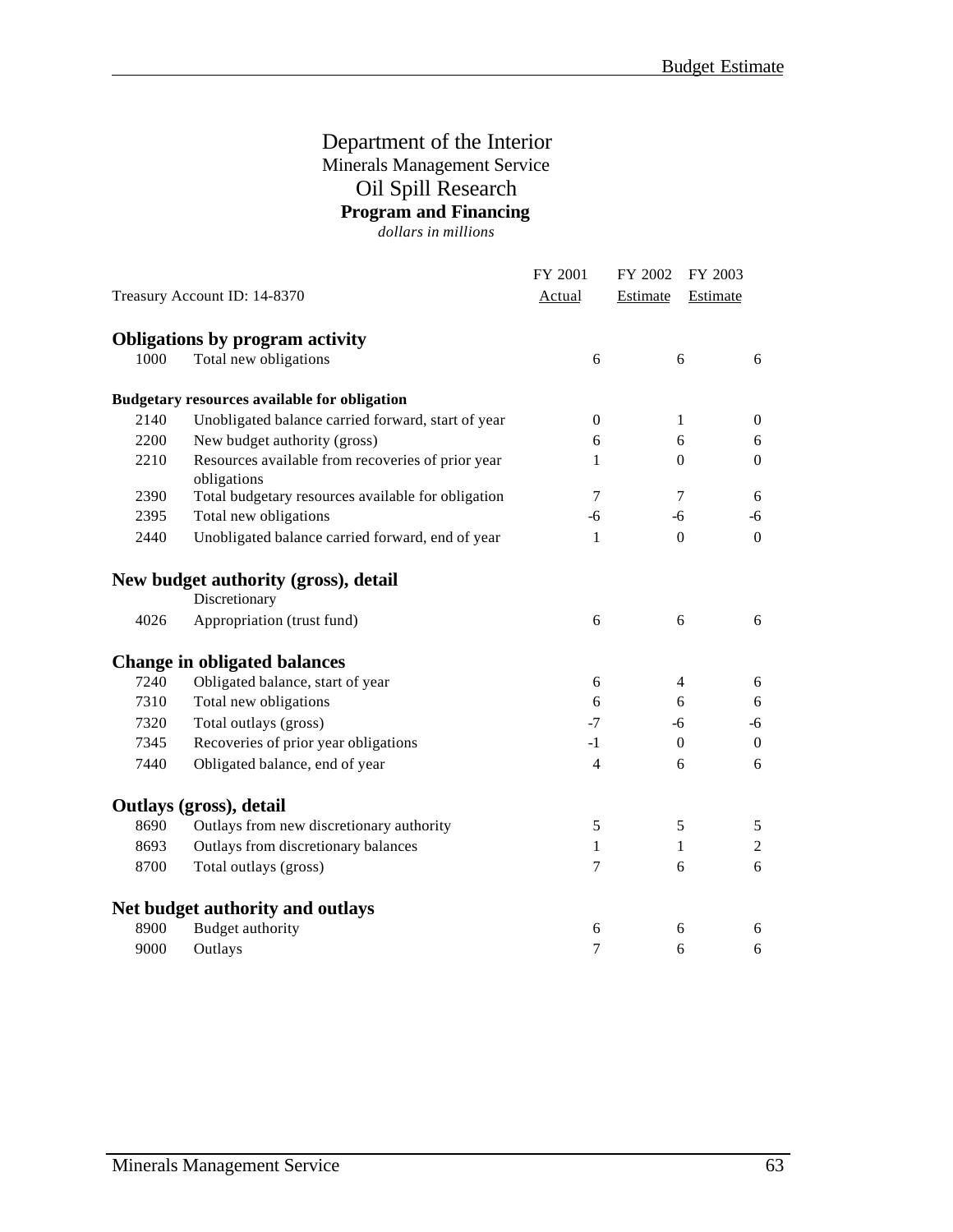### Department of the Interior Minerals Management Service Oil Spill Research **Object Classification**

*dollars in millions*

|      | Treasury Account ID: 14-8370 | FY 2001<br>Actual | FY 2002<br>Estimate | FY 2003<br>Estimate |
|------|------------------------------|-------------------|---------------------|---------------------|
|      | Direct obligations           |                   |                     |                     |
| 1111 | Full-time permanent          | 2                 | 2                   | 2                   |
| 1252 | Other services               | 4                 | $\overline{4}$      | $\overline{4}$      |
| 9999 | Total new obligations        | 6                 | 6                   | 6                   |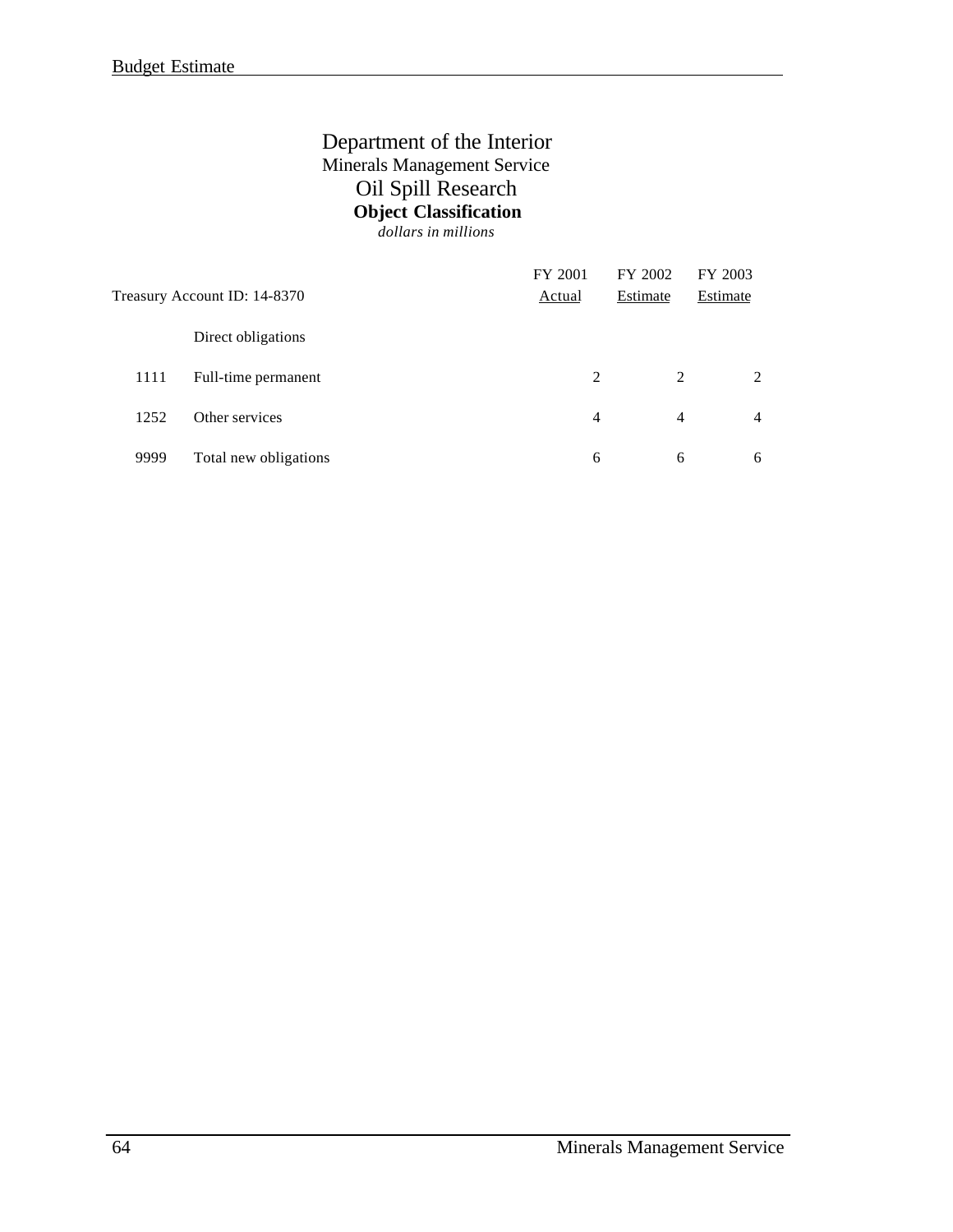### Department of the Interior Minerals Management Service Oil Spill Research **Account Object Class Information** *dollars in millions*

## **Treasury Account ID: 14-8370**

| $11$ capar, recognition $11.0070$ |                                                         |        |            |                        |            |     |            |                |
|-----------------------------------|---------------------------------------------------------|--------|------------|------------------------|------------|-----|------------|----------------|
|                                   | FY 2002 Estimate<br>Uncontrollable $\&$<br>Programmatic |        |            | FY 2003                |            |     |            |                |
|                                   |                                                         | Amount |            | <b>Related Changes</b> | Changes    |     |            | <b>Budget</b>  |
|                                   |                                                         |        |            |                        |            |     |            | Request        |
| Object Class                      | <b>FTE</b>                                              | AMT    | <b>FTE</b> | AMT                    | <b>FTE</b> | AMT | <b>FTE</b> | AMT            |
| <b>Total Appropriation</b>        | 23                                                      |        |            |                        |            |     | 23         | 6              |
| Total personnel compensation      |                                                         |        |            |                        |            |     |            | $\overline{c}$ |
| Other services                    |                                                         |        |            |                        |            |     |            | 4              |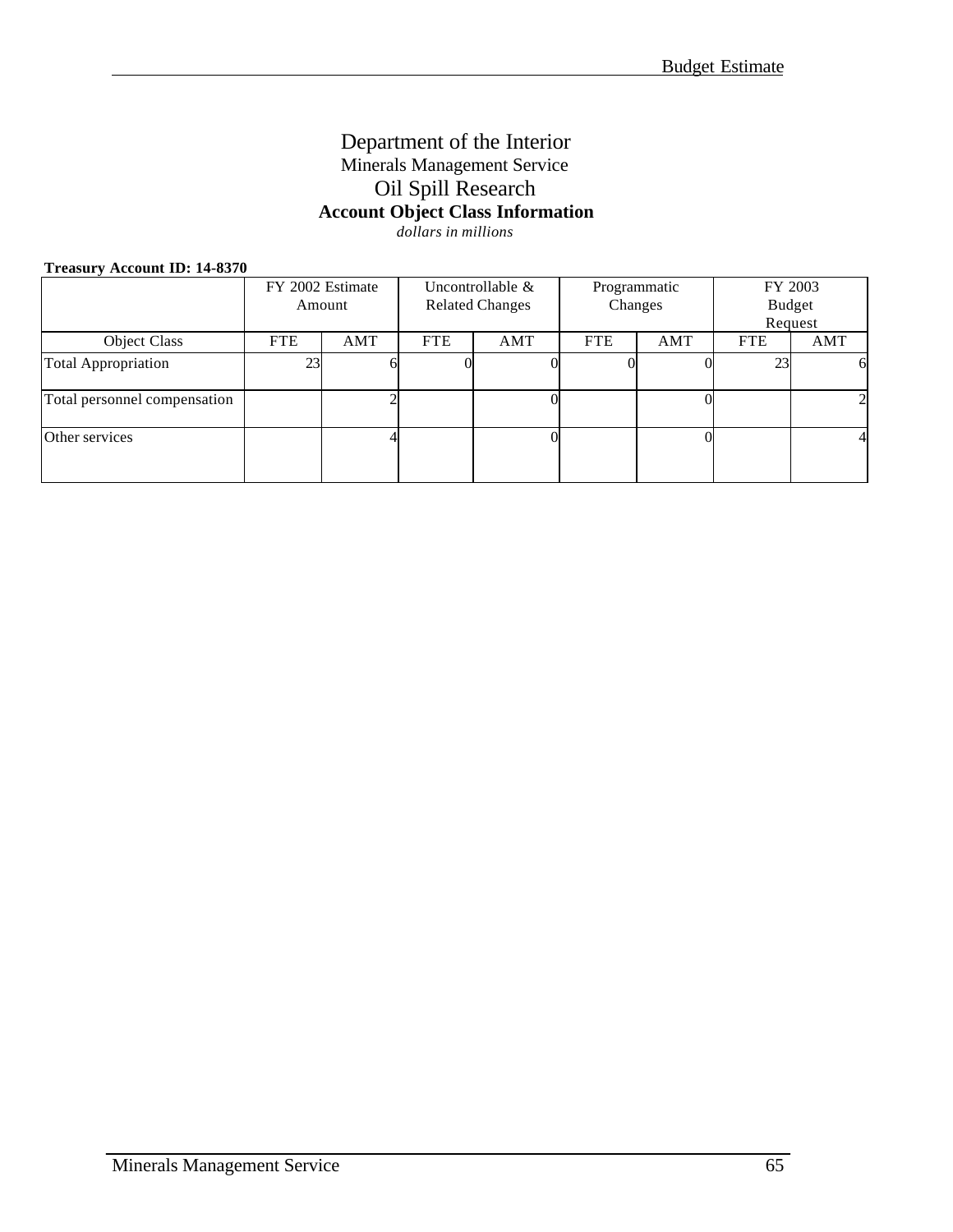## **Department of the Interior**

### Minerals Management Service All Appropriations **Employee Count by Grade**

|                   | <b>FY</b>                | FY               | <b>FY</b>        |
|-------------------|--------------------------|------------------|------------------|
|                   | 2001                     | 2002             | 2003             |
|                   | Actual                   | Estimate         | Estimate         |
| Executive Level 5 | 1                        | $\mathbf{1}$     | 1                |
| $ES-5$            | $\overline{4}$           | $\overline{4}$   | 4                |
| $ES-4$            | $\overline{4}$           | $\overline{4}$   | 4                |
| $ES-3$            | $\boldsymbol{0}$         | $\boldsymbol{0}$ | $\boldsymbol{0}$ |
| $ES-2$            | $\mathbf{1}$             | $\mathbf{1}$     | $\mathbf{1}$     |
| $ES-1$            | $\boldsymbol{0}$         | $\boldsymbol{0}$ | $\overline{0}$   |
| Subtotal          | 10                       | 10               | 10               |
| $GS-15$           | 55                       | 55               | 55               |
| $GS-14$           | 192                      | 192              | 182              |
| $GS-13$           | 470                      | 470              | 451              |
| $GS-12$           | 468                      | 474              | 472              |
| $GS-11$           | 137                      | 146              | 149              |
| $GS-10$           | 5                        | 5                | 5                |
| $GS-9$            | 73                       | 82               | 87               |
| $GS-8$            | 71                       | 71               | 71               |
| $GS-7$            | 100                      | 109              | 113              |
| $GS-6$            | 70                       | 70               | 65               |
| $GS-5$            | 75                       | 75               | 74               |
| $GS-4$            | 25                       | 25               | 23               |
| $GS-3$            | 5                        | $\mathfrak s$    | 5                |
| $GS-2$            | $\overline{\mathcal{L}}$ | 4                | $\overline{4}$   |
| $GS-1$            | 6                        | 6                | 6                |
| Subtotal          | 1,756                    | 1,789            | 1,762            |
| Total             | 1,766                    | 1,799            | 1,772            |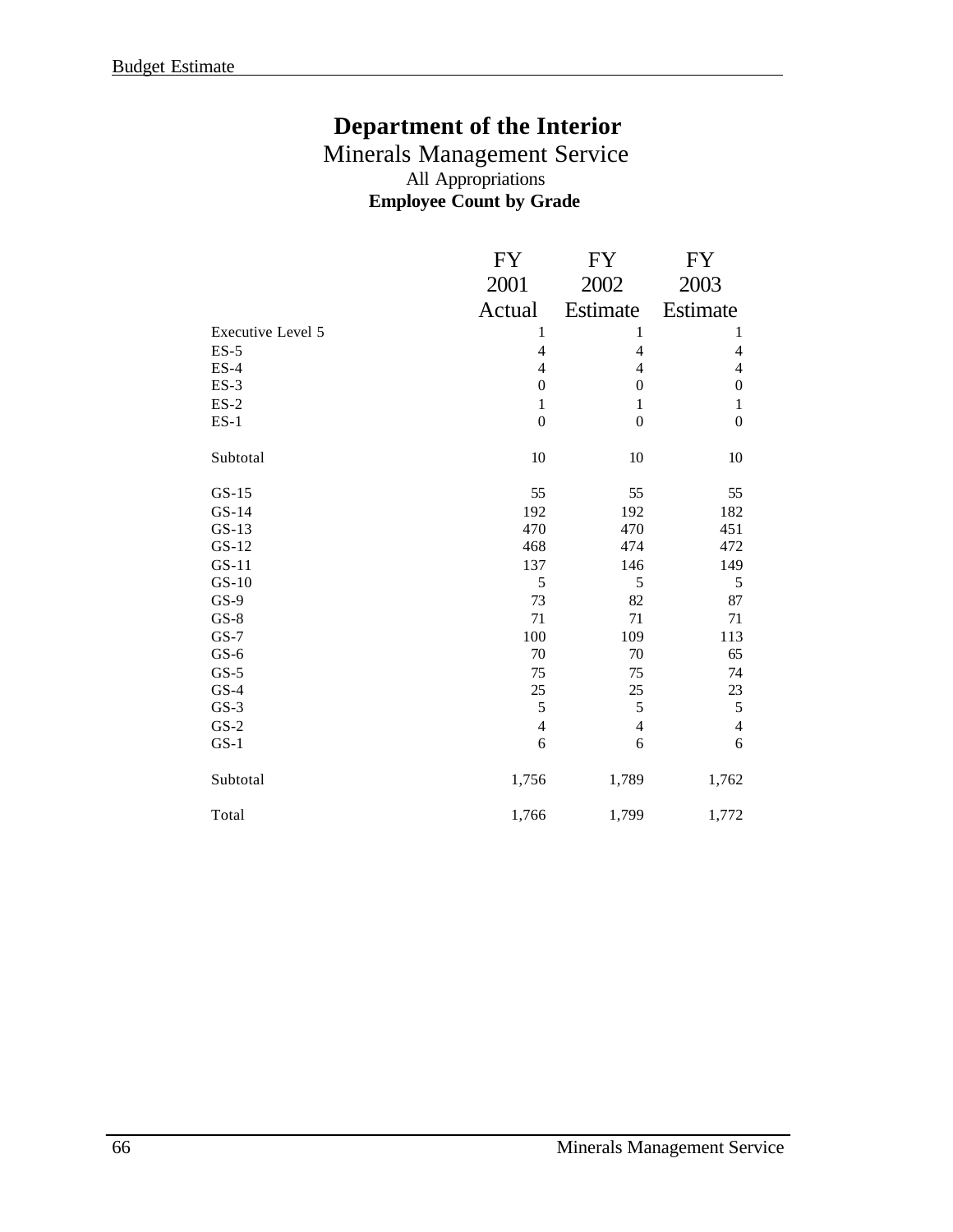# **Outer Continental Shelf Lands Activity**

|             |               |         | Uncontrollable     |              | 2003          | Change   |
|-------------|---------------|---------|--------------------|--------------|---------------|----------|
|             |               | 2002    | <b>And Related</b> | Programmatic | <b>Budget</b> | From     |
| Subactivity |               | Enacted | Changes            | Changes      | Request       | 2002     |
| Leasing $&$ | \$            | 38,573  | $+320$             | $-1,260$     | 37,633        | $-940$   |
| Environment | <b>FTE</b>    | 220     |                    | $+7$         | 227           | $+7$     |
| Resource    | \$            | 24,989  | $+339$             | $+20$        | 25,348        | $+359$   |
| Evaluation  | <b>FTE</b>    | 222     |                    | $+4$         | 226           | $+4$     |
| Regulatory  | \$            | 49,572  | $+549$             | $+391$       | 50,512        | $+940$   |
|             | <b>FTE</b>    | 385     |                    | $-39$        | 346           | $-39$    |
| Information | \$            | 14,894  | $+164$             | $+8,992$     | 24,050        | $+9,156$ |
| Management  | <b>FTE</b>    | 64      | 0                  | 0            | 64            |          |
| Total, OMM  | $\mathcal{S}$ | 128,028 | $+1,372$           | $+8,143$     | 137,543       | $+9,515$ |
|             | <b>FTE</b>    | 891     |                    | $-28$        | 863           | $-28$    |

#### Analysis by Subactivity *dollars in thousands*

*Does not include a government-wide legislative proposal to transfer to agencies the full costs of the Civil Service Retirement System and the Federal Employees Health Benefits program.*

As the Nation's designated steward of the mineral resources on the Outer Continental Shelf (OCS), MMS is committed to achieving the proper balance between providing energy for the American people and protecting unique and sensitive coastal and marine environments.

The U.S. offshore oil and gas program has been in operation for almost 50 years. Management of this program has changed significantly since its inception as a result of experience, technological advances, and response to societal preferences. The MMS program today is characterized by the use of exemplary science in decision making, close and careful consultation with affected interests, and considered oversight of operations. All three areas continue to evolve. For example, the regulatory program emphasizes performance results rather than strict conformance to prescriptive regulations, clarity and simplification of government requirements, and a greater reliance on industry standards.

Offshore oil and gas resources will play an increasingly pivotal role in the Nation's future domestic energy supplies with the potential for significant energy, economic, and environmental benefits. The MMS is continuously striving to develop ways to ensure that safe and environmentally sound development is achieved in a cost-efficient manner. A current effort to lower costs is the use of electronic data submissions. The MMS is working with representatives from the petroleum industry, independent IT contractors, and other affected parties to develop an electronic business plan. Preliminary efforts have been undertaken in a number of areas. For example, production reports and seismic navigation data are being received in digital formats. Other reports, such as well test data, pipeline location data, well logs, etc., are being received as part of MMS pilot projects.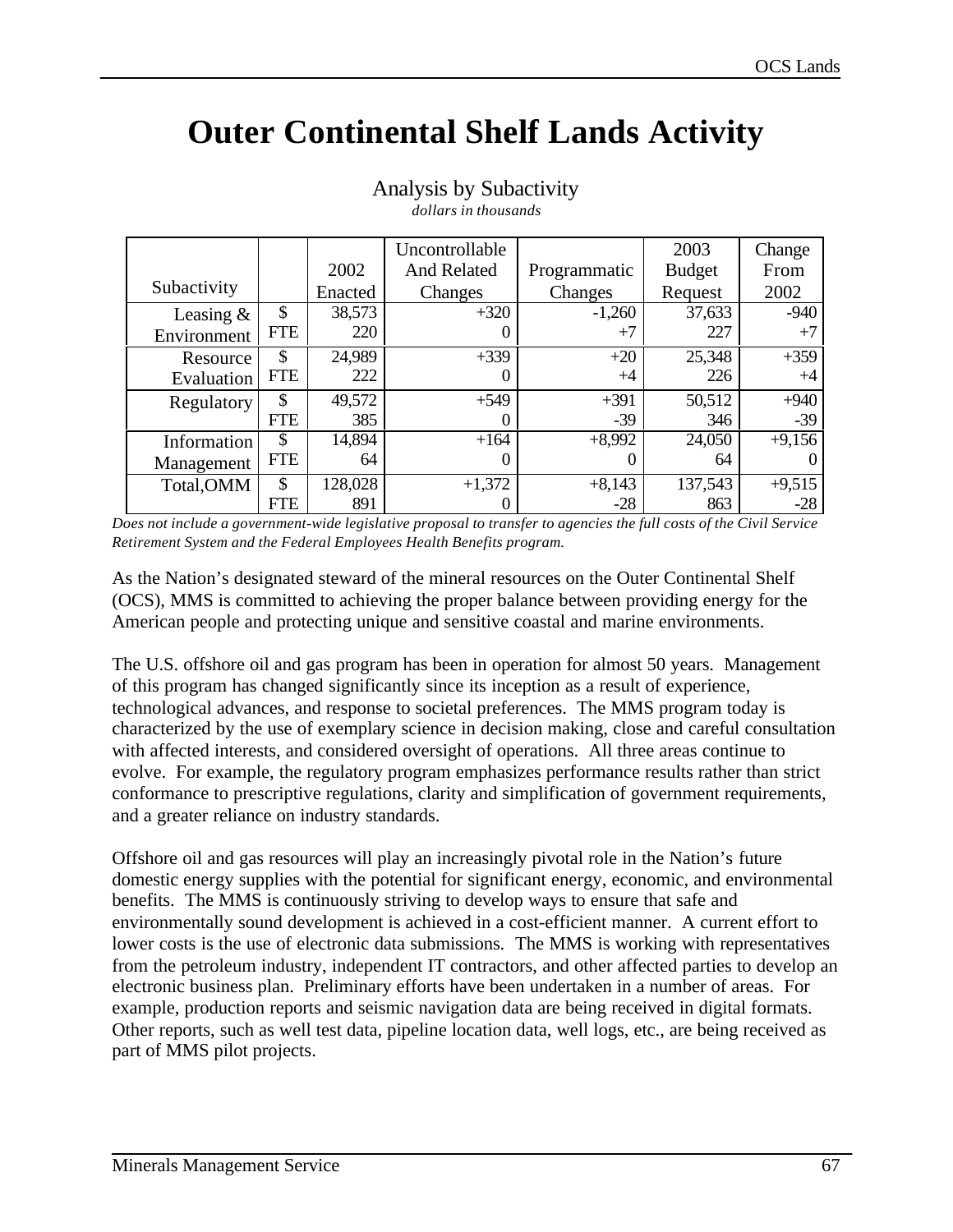Requests for OCS sand have increased significantly since the 1999 amendment to Section 8(k) of the Outer Continental Shelf Lands act eliminated fees for State and local communities' use of OCS sand for hurricane and shore protection projects. Consequently, the need to identify OCS sand sources that may be accessed in an environmentally sound manner has also increased significantly.

From 1995 to 2001, MMS conveyed 13.2 million cubic yards of OCS sand for shore protection projects. In FY 2002, based on requests for OCS sand from the States of Virginia and Louisiana, MMS anticipates conveying up to 19 million cubic yards of OCS sand. The MMS continues to work through the State Cooperatives to leverage available funds to identify OCS sand resources for priority shore and wetlands protection projects. In particular, the States of North Carolina and Florida have indicated a need to identify and evaluate OCS sand resources for several projects along their coasts for which insufficient sand in State waters exists.

The MMS, the State of Florida, and Florida State University signed a memorandum of agreement in March 2001, to establish a Coastal Marine Institute (CMI). The CMI will conduct sand source investigations and environmental studies of sites offshore Florida as potential sources of hurricane protection material. This is the first CMI specifically focused on the unique issues surrounding the use of OCS sand resources.

Many of MMS's ongoing international activities address several of the recommendations in the President's National Energy Policy. The MMS continues to expand its collaborative projects with other countries that are technologically advanced in their regulatory regimes to promote safe and environmentally sound oil and gas operations worldwide, as well as providing advice and expertise to countries beginning to develop their offshore oil and gas resources. Because of its regulatory expertise and its successful oversight of environmentally safe and sound operations, MMS is increasingly being called upon to assist and participate in international fora and projects that further our Nation's foreign policy goals. The growing scope and effects of international and regionally developed environmental and operational standards on the activities of the domestic industry require increased monitoring by the Bureau.

The MMS has a strong commitment to safety and environmental protection. OCS management activities span drastically different physical and sociological environments, in addition to relationships with an exceptionally diverse group of stakeholders. The offshore industry in the U.S. ranges from mega-national corporations with worldwide operations to small independents with operations in only one region or state. The move into deep water and the resulting activity have increased both the level and complexity of monitoring OCS operations. The MMS offshore program continues to seek ways to accomplish its goal of safe operations with minimal environmental impact in the most cost-effective way. The MMS is increasing its focus on performance rather than prescriptive requirements and in finding ways to provide strong incentives for good performance while preventing those operators with poor records from participating. The program is also seeking ways to lower costs by reducing submission requirements, utilizing electronic business for submission of industry reports, and avoiding overlap with other agencies. As part of its environmental mission, MMS must bring to bear a worldwide library of data and information about environmental effects of drilling and site specific knowledge of ocean currents, biology, marine mammals, and many other fields. This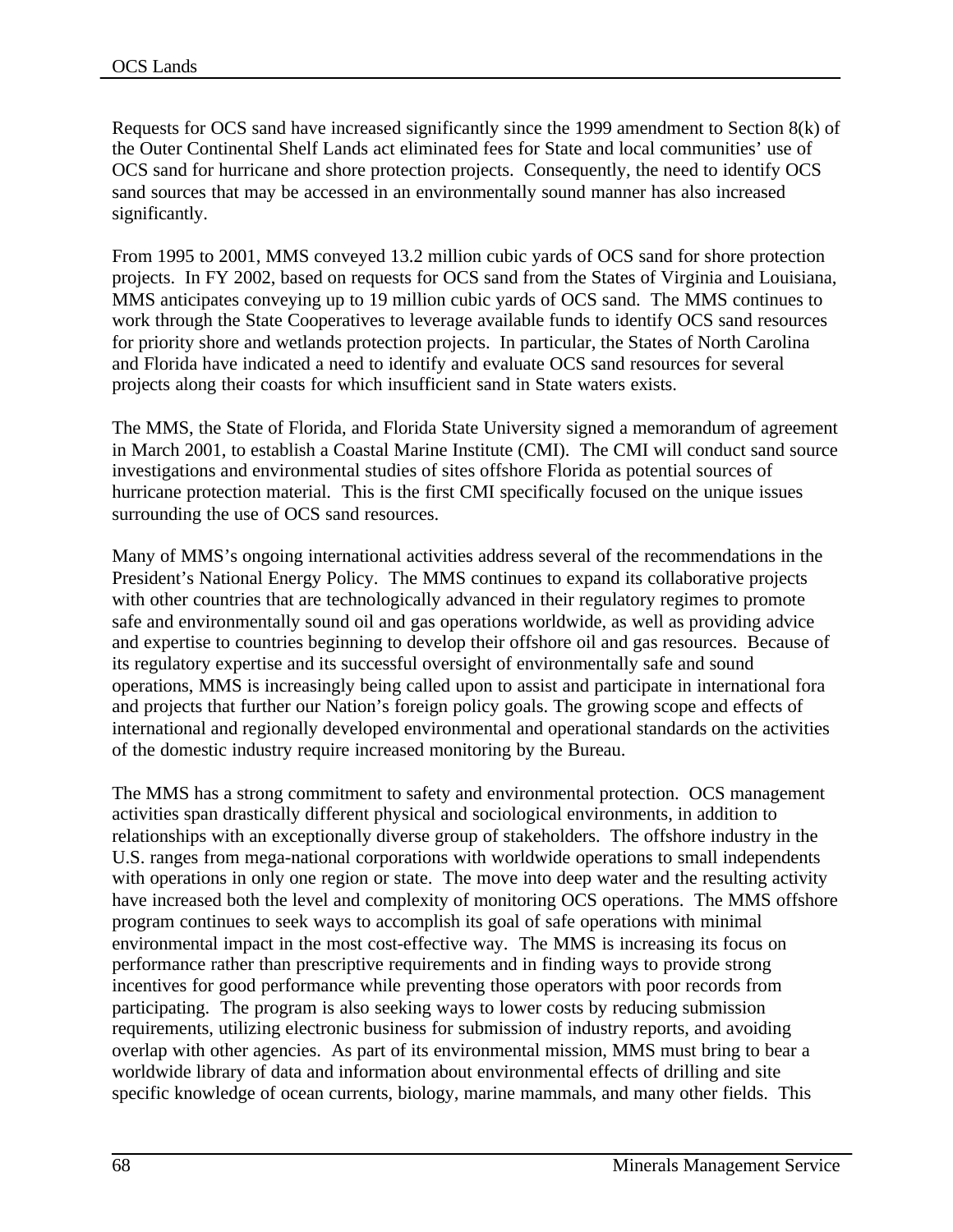environmental analysis is part of the review of 1,300 wells drilled and the approval of 800 plans each year. The Nation has much to gain from excellent safety and environmental performance in terms of economic, energy, and environmental benefits.

The MMS's offshore program contributes to a sustainable future in several ways. Environmental benefits are obtained from providing access to clean-burning natural gas, which is increasingly being used nationwide to power electric generating stations and in the transportation sector. In fact, the use of natural gas is expected to provide a bridge to the Nation's future use of cleaner and, eventually, renewable energy sources. Obtaining sufficient supplies of oil and gas at reasonable prices will continue to be crucial to our energy security and economic strength until alternative energy sources become viable. The MMS's offshore program creates wealth and contributes to a higher standard of living. Corporate profits have added to corporate investment and stockholder wealth. The offshore industry has paid billions of dollars in labor, goods, and services to other industries as well as its own. Coastal states have received billions in Federal offshore revenues, providing needed funds for investment in technology, safety, infrastructure, research, development, education, and social programs.

## *Overview of Deepwater Activity*

In 2000, oil production in the Gulf of Mexico (GOM) reached 521 million barrels (MMbbl), an increase of 5.5 percent from the 1999 total of 494 MMbbl and up 26 percent from the 1997 total of 412 MMbbl. The net increase of 109 MMbbl between 1997 and 2000 is providing approximately \$287 million a year in additional royalty payments to the U.S. Treasury (assuming \$22/bbl. of oil and 1/8 royalty). The 26 percent rise in oil production from 1997 to 2000 has been driven by the dramatic increase of 150 percent in deepwater oil production.

Oil royalties increased 78 percent from 1999 to 2000. This dramatic increase was fueled partly by the 5.5 percent increase in oil production but mostly by the nearly 65 percent increase in oil prices from 1999 to 2000. In 2000, \$1.643 billion in oil royalties were collected versus \$923 million in 1999.

Although total gas production in the GOM has remained fairly steady from 1997 to 2000, at about 5 trillion cubic feet (Tcf), it is important to note that deepwater gas production has risen some 158 percent during that same timeframe. In 1997, GOM deepwater gas production was 0.382 Tcf; in 2000, it was 0.999 Tcf. Shallow water GOM gas production has declined nearly 17 percent since 1997 and consistently about 6 percent per year over that time. Fortunately, deepwater gas production has served to somewhat offset this decline.

Despite a 2 percent overall decrease in total GOM gas production between 1999 and 2000, gas royalties increased 45 percent. A nearly 50 percent increase in gas price was responsible for this increase. In 2000, \$2.452 billion in gas royalties were collected versus \$1.689 billion in 1999.

It is important to note that, despite passage of the Deep Water Royalty Relief Act (DWRRA) in 1995 and the subsequent record breaking lease sales in 1997 and 1998, royalties are still being collected on the majority of the production in the GOM deepwater. This is because these leases were either sold prior to the DWRRA or production is from leases sold under the DWRRA that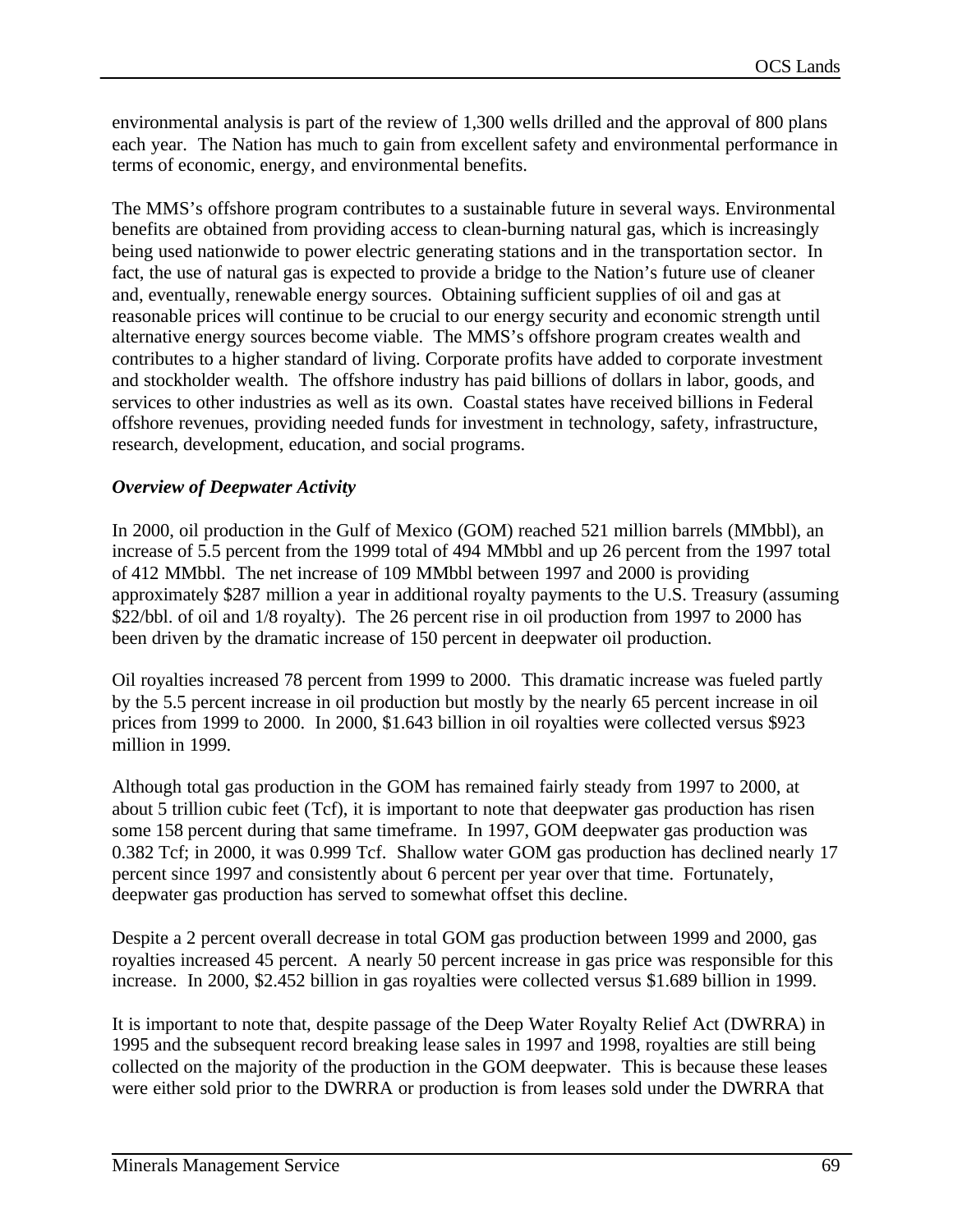do not qualify for relief because they are part of a field that produced prior to the Act. In fact, because of the long lead times required for exploration and development activity in deep water, only 7 of the 3,400 leases issued under the provisions of the DWRRA from 1996 through 2000 have produced royalty free. As of late 2001, only 272 of the 3,400 leases sold in greater than 200 meters of water have been explored. More significantly, only 127 of the 2,914 leases issued in water depths greater than 800 meters have been drilled.

In addition to production increases, high prices for oil and gas in 2000 and 2001 have led to a significant increase in activity in the deep water GOM. Even though recent prices have dropped to more normal levels, because of the long-term nature of deep water drilling contracts, the GOM Region expects this activity to remain high for some time. In December 2000, natural gas prices reached \$10 per thousand cubic feet (Mcf). By contrast, gas prices receded to between \$2.50 and \$3.00 per Mcf for much of the second half of 2001.

The GOM set drilling activity records in 2001. In May 2001, a record high 45 rigs were drilling in water deeper than 1,000 feet in the GOM. With records for 2001 yet incomplete, already 88 wells were drilled in greater than 200 meters in the GOM between January 1 to December 2001. This is the most wells drilled in a single year in the GOM at these water depths. Announcements by operators of significant discoveries, and commitments to explore and develop in deep water continue to signal the growth of activity in this area.

The National Petroleum Council (NPC), in a study issued in late 1999, expects the consumption of natural gas in the United States to increase from 22 Tcf of gas per year in 1999 to 29 Tcf of gas per year by 2010. The latest analyses by NPC, the Gas Research Institute, and MMS, while differing in the details, all forecast significant increases in gas production from the GOM. The consensus is that, for the early part of the century, the GOM will represent the single largest source of incremental gas supply in North America. As industry strives to meet this supply challenge, we anticipate that gas and oil leases in both deep water and on the shelf (the most prolific producing area in the U.S.) will continue to experience activity levels at historical highs.

Again in 2001, the GOMR received large numbers of deepwater operating plans. Each of these deepwater plans requires a focused environmental analysis, complex technical review, reservoir management review for the conservation of resources, platform approval, visits to construction yards for onsite inspections, and safety inspections of development operations. An increased emphasis on deepwater leasing, exploration, and development and the associated innovative technology for drilling and production, as well as the need to address conservation, engineering, safety, and unique supplemental bonding issues, continue to present new challenges for both industry and MMS.

# *Record Setting Gulf of Mexico Activity*

In FY 2001, there was an all time high of 1,408 wells spudded in the GOM. This is approximately a 51% increase over the 928 wells spudded in FY 1995.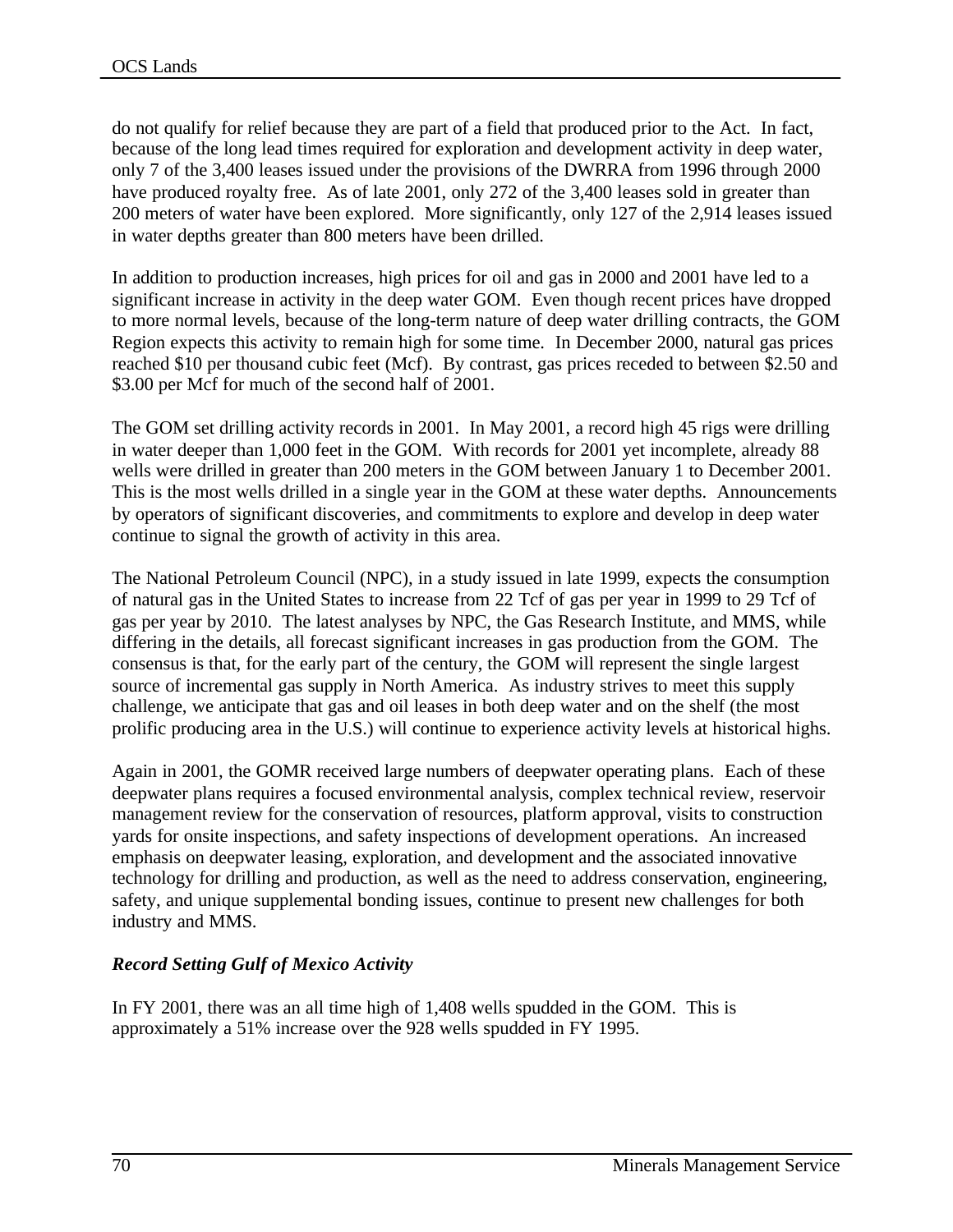In 1999, BP Amoco's Crazy Horse prospect in 6,044 feet of water was proclaimed by the operator to contain over a billion barrels of oil equivalent in place. This is the largest discovery ever made in the GOM. A second discovery, Crazy Horse North, was made nearby in 2001.

In October 2000, BP Amoco announced tentative plans to construct the Mardi Gras pipeline system. This system is currently designed to carry one MMbbl of oil and 850 million cubic feet (MMcf) of gas per day to shore. The South Green Canyon leg will be designed to carry 500,000 bbl of oil and 500 MMcf of gas and will initially service BP Amoco's Holstein, Mad Dog, and Atlantis discoveries ranging in water depth from 4,292 feet to 6,560 feet. The Mississippi Canyon segment will be designed to carry 500,000 bbl of oil and 350 MMcf of gas per day and will initially service BP Amoco's Crazy Horse discovery and Shell's Nakika project which includes five fields developed subsea ranging in water depth from 5,800 to 7,600 feet.

A deepwater pipeline system named the Canyon Express was approved by MMS and is scheduled to be in production in 2001. This pipeline system will service several deepwater discoveries to be developed subsea in the Mississippi Canyon area in water depths up to 7,250 feet.

Currently the GOM has three deepwater production facilities handling over 100,000 bbl of oil per day. These facilities are Shell's Bullwinkle (113,000 barrels of oil per day (BOPD) and 193 million cubic feet per day (MMcfd) of gas), Mars (180,000 BOPD and 180 MMcfd), and Ursa (109,000 BOPD and 218 MMcfd). The Ursa tension leg platform started production in 1999 while the Bullwinkle fixed leg facility started production in October 1983. Bullwinkle's significant production increase is the result of two subsea deepwater projects being tied back to the facility.

Major new discoveries announced in 2001 include Magnolia, Mad Dog, Trident, and Front Runner.

Exxon/Mobil's Diana Hoover deepwater draft caisson vessel (similar to a spar) started production in May 2000 in 4,795 feet of water. Diana Hoover set a world water depth record for a drilling and production facility. Its oil production is expected to peak at 100,000 BOPD.

Union Oil Company set a new world record for deepwater drilling when they started drilling an exploratory well in 9,727 feet (this eclipsed Unocal's previous record of 9,687 feet and BHP Petroleum's previous record of 8,835 feet).

## *Performance Measurement under the Government Performance and Results Act (GPRA)*

The Offshore Minerals Management (OMM) Program has three mission goals. Each of the mission goals contains a long-term goal, FY 2003 annual performance goal, and a performance measure, as follows:

| <b>Mission</b> | Ensure safe OCS mineral development.                      |
|----------------|-----------------------------------------------------------|
| Long-Term      | Maintain or show a decrease in the safety index of 0.594. |
| FY 2003        | Achieve a safety index not greater than 0.594.            |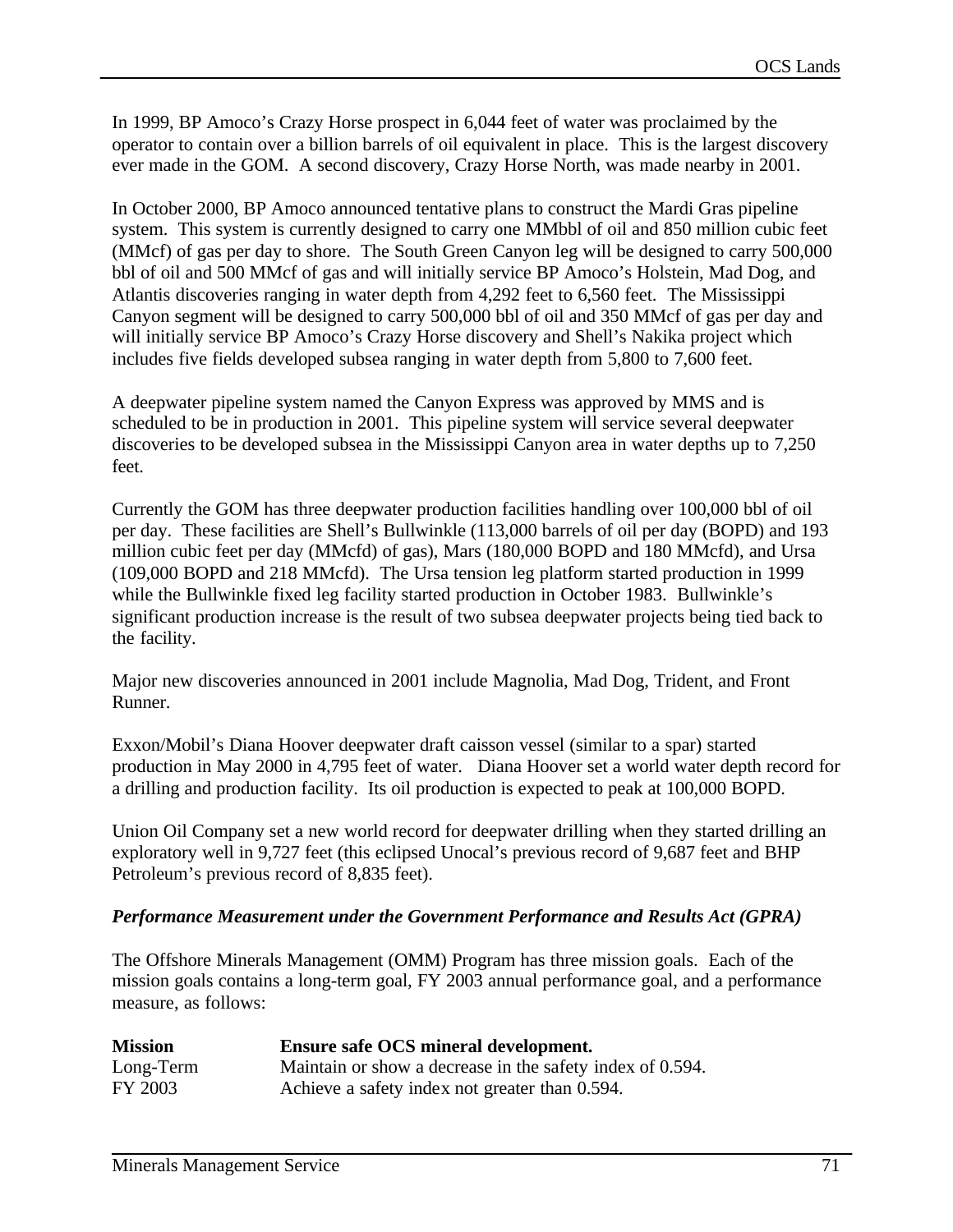| Measure        | Ratio of the number of incidents (times the severity factor) to the number<br>of activities (times the complexity/risk factor).                                                                      |
|----------------|------------------------------------------------------------------------------------------------------------------------------------------------------------------------------------------------------|
| <b>Mission</b> | Ensure environmentally sound OCS mineral development.                                                                                                                                                |
| Long-Term      | By 2005, show a decrease in the environmental impact indicator from the<br>1999 baseline.                                                                                                            |
| FY 2003        | Show a decrease in the environmental impact indicator below the FY 1999<br>level of 8.10 and maintain an oil spill rate of no more than 10 barrels<br>spilled per million barrels produced.          |
| Measure        | Ratio of the number of adverse environmental impact incidents observed<br>during the review of a specified number of mineral development activities.                                                 |
| <b>Mission</b> | Ensure that the public receives fair market value for OCS mineral<br>development.                                                                                                                    |
| Long-Term      | From 2000-2005, the ratio of high bids accepted for OCS leases to the<br>greater of MMS's estimate of value or the minimum bid is maintained at<br>the 1989-95 average level of 1.8 $(+/-0.4)$ to 1. |
| FY 2003        | In 2003, we will maintain the current high bids accepted for OCS leases to<br>MMS's estimated value ratio of 1.8 $(+/-0.4)$ to 1.                                                                    |
| Measure        | Ratio of the value of high bids accepted to the greater of MMS's estimate<br>of value or the minimum bid.                                                                                            |

A discussion of these goals and measures is contained in the Consolidated GPRA Report included in this document.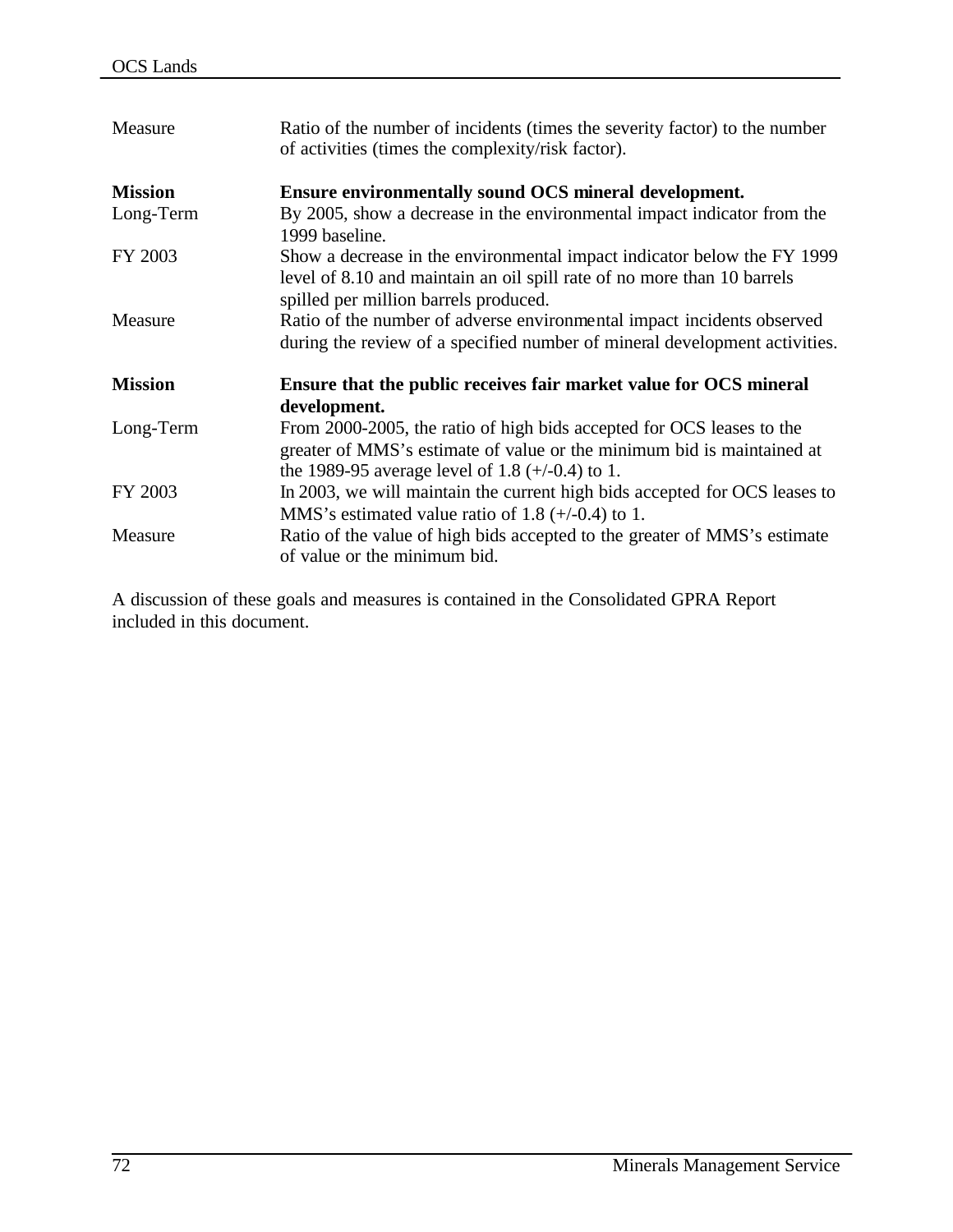# **Leasing and Environmental Programs**

Justification of Program and Performance Analysis by Subactivity *dollars in thousands*

|            |                 | Uncontrollable &       | <b>Program</b> | 2003           | <b>Change</b>   |
|------------|-----------------|------------------------|----------------|----------------|-----------------|
|            | 2002            | <b>Related Changes</b> | <b>Changes</b> | <b>Budget</b>  | <b>From 200</b> |
|            | <b>Estimate</b> | $(+/-)$                | $(+/-)$        | <b>Request</b> | $(+/-)$         |
| \$000      | 38,573          | +320                   | ,260<br>-1     | 37,633         | $-940$          |
| <b>FTE</b> | 220             |                        | $+7$           | 227            |                 |

This subactivity funds the Leasing and Environmental Assessment and Environmental Studies Programs. Leasing activities include 5-Year Program Planning; Pre-lease Planning and Decision Process; Mapping and Surveying Outer Continental Shelf (OCS) Boundaries; Post-lease Adjudication Process; and Advisory Board Coordination.

# **Leasing and Environmental Assessment**

|         | 2002            | Uncontrollable &<br><b>Related Changes</b> | <b>Program</b><br><b>Changes</b> | 2003<br><b>Budget</b> | <b>Change</b><br><b>From 2002</b> |
|---------|-----------------|--------------------------------------------|----------------------------------|-----------------------|-----------------------------------|
|         | <b>Estimate</b> | $(+/-)$                                    | $(+/-)$                          | <b>Request</b>        | $(+/-)$                           |
| \$(000) | 20,202          | +320                                       | $+940$                           | 21,462                | $+1,260$                          |
| FTE.    | 220             |                                            | $+^7$                            | つつつ                   |                                   |

# **Leasing**

*5-Year Program Planning* - Section 18 of the OCS Lands Act (OCSLA) requires the Secretary of the Interior to prepare and maintain an oil and gas leasing program that indicates the size, timing, and location of leasing activity determined to best meet national energy needs for the 5 year period following its approval.

Preparation of each 5-year program must comply with the substantive and procedural requirements of Section 18, which prescribes a multi-step process of consultation and analysis. The current program expires in June 2002, and MMS is developing the new program, which will cover the period July 2002 to July 2007. The Draft Proposed Program for the new

| Proposed Lease Sales - FY 2003 |                     |  |  |
|--------------------------------|---------------------|--|--|
| Sale Number                    | Area                |  |  |
| 185                            | Central GOM         |  |  |
| 188                            | Norton Basin*       |  |  |
| 187                            | <b>Western GOM</b>  |  |  |
| 186                            | <b>Beaufort Sea</b> |  |  |

\* This is a proposed "special-interest" sale. There will only be leasing consideration in FY 2003 if there is adequate industry interest.

program was issued in July 2001, and the Proposed Program was issued in October 2001. The final step of the process, issuance of the Proposed Final Program, is scheduled for April 2002. Once issued, Congress has a 60-day period in which to comment. If Congress has no objections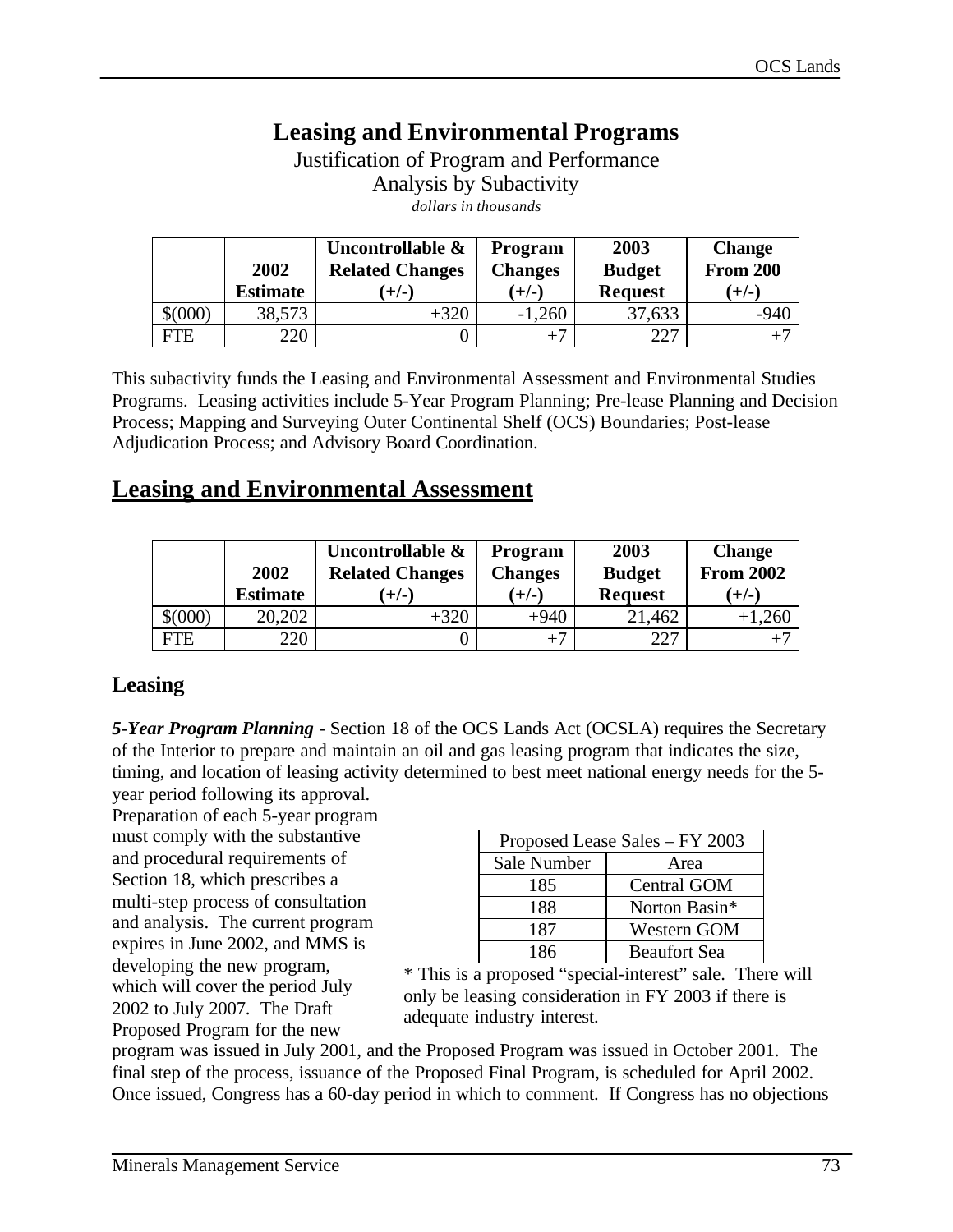to the Proposed Final Program, the Secretary is expected to approve it in June 2002. Section 18(e) requires an annual review of the current program; MMS will complete the required review of the 2002-2007 program by July 1, 2003.

*Pre-lease Planning and Decision Process* -- The MMS consults extensively with States, coastal communities, Federal agencies, Native groups, and other concerned parties regarding areas considered for leasing.

The pre-lease planning and decision process has been modified to reflect the different leasing circumstances in the Central and Western Gulf of Mexico (GOM) as well as select planning areas in the Alaska OCS. Prior to sales held in 1998 in the Central and Western GOM, a separate Call for Information and Nominations, and Environmental Impact Statement (EIS) were prepared for each planned sale. Starting with the 1998 sales, a single multi-sale Call for Information and Nominations was issued for all sales in the Central and Western GOM. Individual EIS's were replaced with a multi-sale Area Identification and EIS, enabling MMS to conduct the pre-lease decision processes for subsequent GOM sales more efficiently. After the multi-sale EIS and Consistency Determination (CD) for the first GOM sale, there is complete National Environmental Policy Act (NEPA) and Coastal Zone Management Act (CZMA) coverage for each subsequent GOM sale (an Environmental Assessment (EA) or Supplemental EIS and a CD). The pre-lease process for the first sale took about two years; the pre-lease process for subsequent sales identified in the multi-sale process takes only about 11 months. We plan to use the multi-sale process for all Central and Western GOM sales in the 2002-2007 program.

In the Alaska OCS, the above process is proposed for the first time in the OCS Oil and Gas Leasing Program for 2002-2007 for two planning areas, Beaufort Sea and Cook Inlet. The prelease process for Alaska sales generally takes more than two years to complete; the pre-lease process for subsequent sales identified in the multi-sale process takes only about 18 months.

Following are the steps in the pre-lease planning and decision process (for some Alaska and Central and Western GOM sales, the draft and final EIS process is replaced by an EA/Finding of No Significant Impact):

- Call for Information and Nominations **--** Invites potential bidders to nominate areas of interest within planning areas identified for leasing consideration in the 5-Year Program.
- Area Identification -- Identifies area for proposed action to be analyzed in NEPA document based on information gathered from the Call.
- Draft EIS -- Evaluates environmental effects of proposed actions, alternatives, and mitigating measures.
- Public Review and CommentThe draft EIS is made available for public review for approximately 60 days.
- Final EIS -- Incorporates responses to public comments on the draft EIS.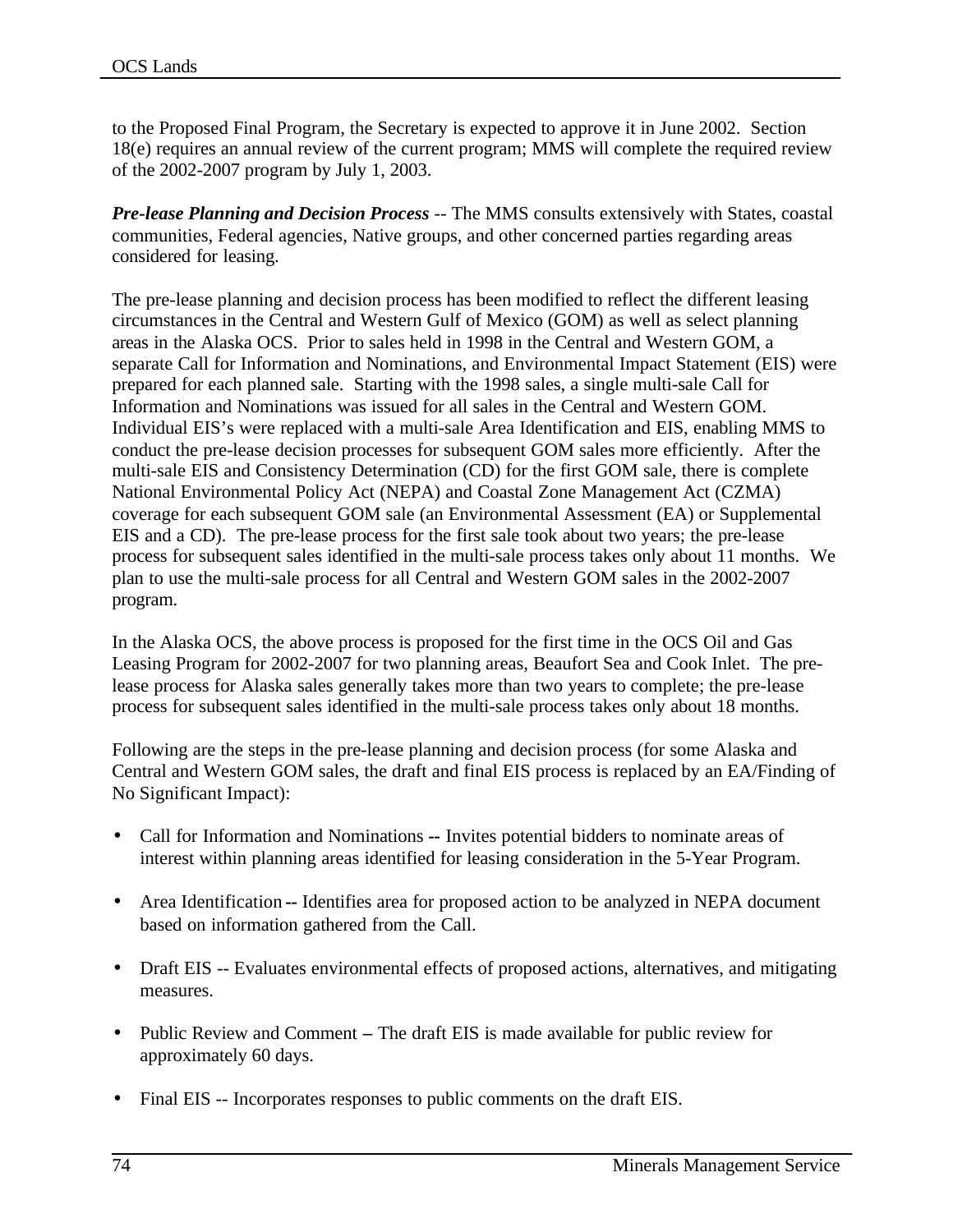- Consistency Determination -- Documents Federal determination on whether the proposed sale is consistent to the maximum extent practicable with federally approved State CZM plan.
- Proposed Notice of Sale **--** Provides information to the States and the public on the proposed size, timing, and location of the proposed lease sale.
- Letters to the Governors -- Governors of the affected States are sent copies of the proposed Notice for their review as required under Sec. 19 of OCSLA.
- Balancing Letters **--** Informs Governors on final sale decisions and responds to comments.
- Final Notice of Sale **--** Published a minimum of 30 days before the sale is held. Includes date, time and location of the bid opening, blocks offered, and terms and conditions of the sale.
- Sale

# *Major Mapping and Surveying Activities*

- Continue working with California and Florida to finalize submerged lands jurisdictions. Both States are considering fixing their Submerged Lands Act boundaries through the United States Supreme Court. Both projects are hampered with issues surrounding the development of National Marine Sanctuaries by the Department of Commerce and higher priorities within the Justice Department;
- Work with the Commonwealth of Puerto Rico on Submerged Lands Act boundary issues;
- Work with the State of Hawaii on jurisdictional and boundary issues;
- Provide technical assistance to the Department of Justice for United States Supreme Court case, No. 128, State of Alaska v. United States, in southeast Alaska, the Alexander Archipelago, and in Glacier Bay National Park;
- Continue working with the National Ocean Service and the Department of State on the Baseline/Boundary Development Project under the Memorandum of Understanding signed September 26, 1996;
- The Mapping and Boundary Branch is converting all Leasing Maps, Official Protraction Diagrams and Supplemental Official OCS Block Diagrams to digital format and making these products available to our stakeholders through an MMS website. In addition, a project has been established with the Information Technology Division to produce and maintain Planning Area coverage along with supporting metadata files; and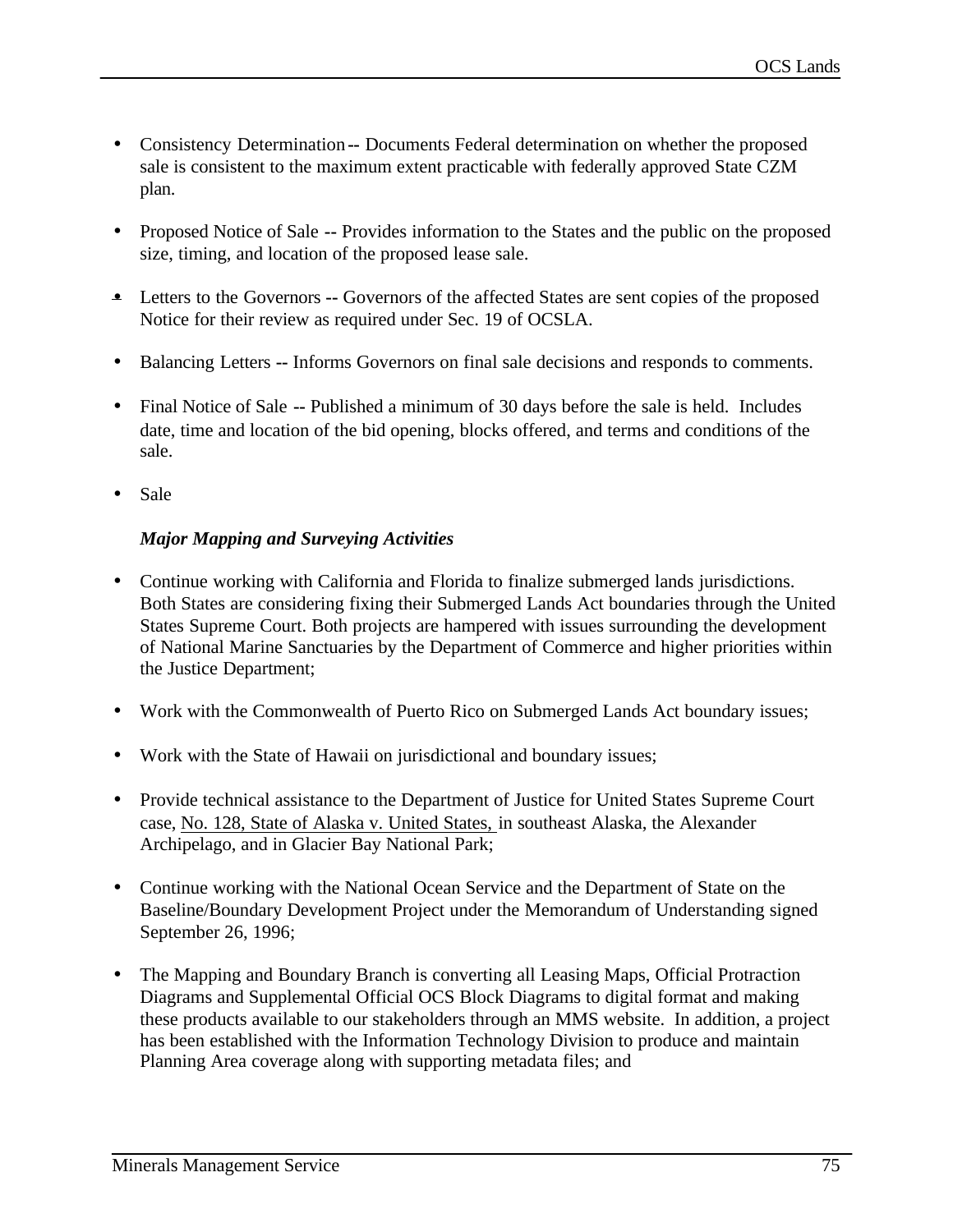• Continue efforts under the OMB Circular A-16 process and the Federal Geographic Data Committee's Marine Boundary Working Group to resolve issues and develop processes that will assist Federal agencies to meet their offshore boundary responsibilities in a more timely and efficient manner.

*Post-lease Adjudication Process* **--** Supplemental bond compliance is considered during the lease assignment process, which includes evaluating the financial strength of the company. The transfer of producing leases from large to small companies could increase the risk of insufficient coverage due to increased risk of bankruptcy among less financially viable companies. The prospect of incurring costs into the millions of dollars for abandonment and cleanup prompted MMS to require additional supplemental bonding security review.

*Advisory Board Coordination* -- The Minerals Management Advisory Board was established to provide advice to the Secretary and other officers of the Department of the Interior (DOI) in performing discretionary functions of the OCSLA and to address royalty-related issues. The OCSLA requires that DOI consult with affected States and other interested parties on all aspects of leasing, exploration, development, and protection of OCS resources. The Advisory Board provides a formal mechanism for this consultation and includes several committees:

- OCS Policy Committee, which advises the Secretary on the national policy implications of managing the OCS oil, gas, and mineral resources;
- OCS Scientific Committee, which advises MMS on the feasibility, appropriateness, and scientific value of the Environmental Studies Program; and
- Royalty Policy Committee, which advises MMS on royalty management related policies.

The MMS provides support for all the Advisory Board committees, including the service of an Executive Secretary for each committee.

## *Planned Activities for FY 2003*

- Implement pre-lease steps for the remaining sales scheduled in the 5-Year OCS Oil and Gas Leasing Program for 2002-2007.
- Conduct annual review of the 5-Year OCS Oil and Gas Leasing Program for 2002-2007 by July 1, 2003, as mandated by section 18(e) of the OCS Lands Act.
- Continue to improve the bidding and leasing process for OCS lease sales through the use of electronic technology.
- Complete the revisions of the Code of Federal Regulations Part 256--Leasing of Sulfur or Oil and Gas in the Outer Continental Shelf, into plain English to better reflect current processes and practices.
- Continue determinations and depictions of U.S. offshore leasing boundaries and coordination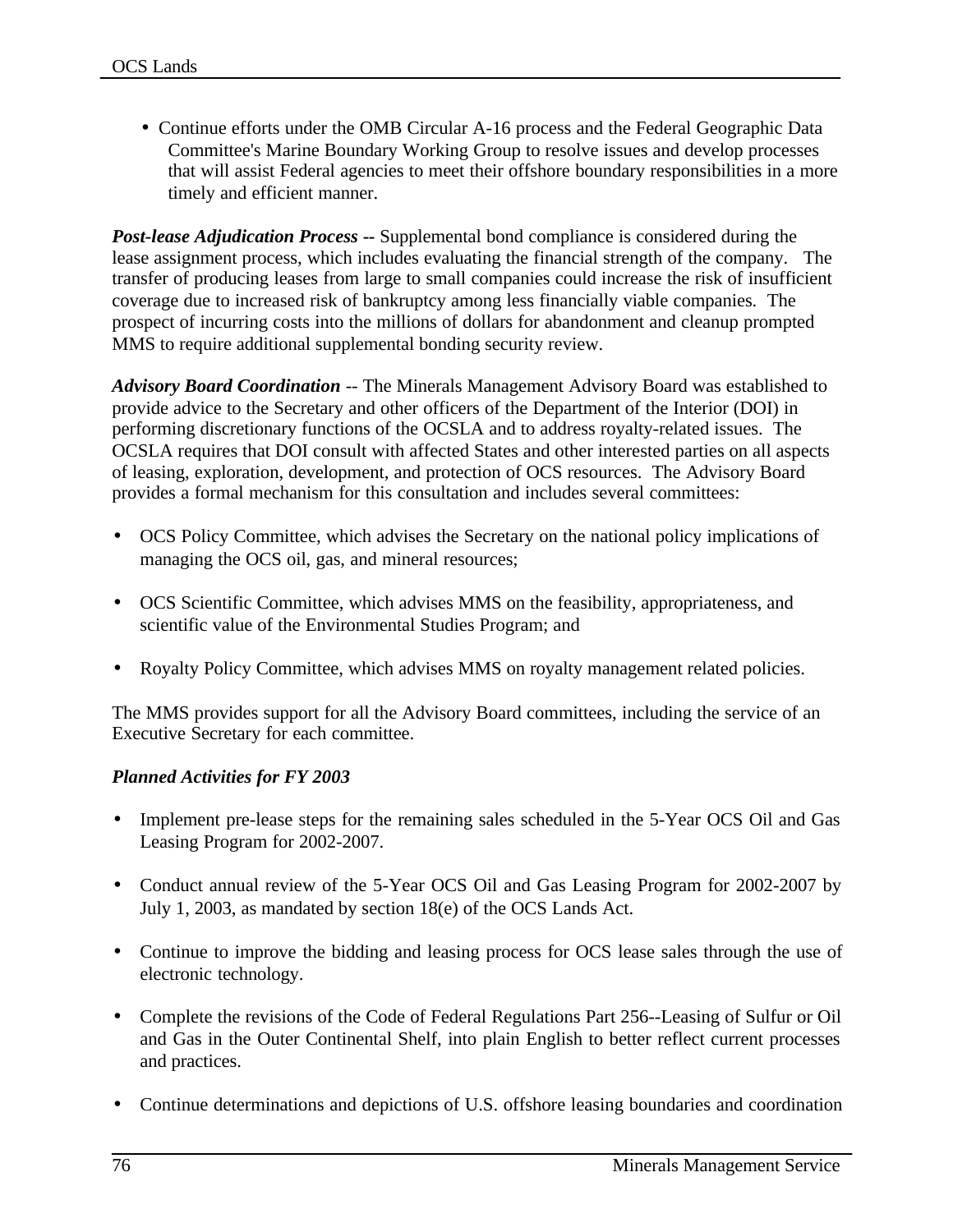with the Department of State on depiction of international boundaries.

• Continue to review the financial strength of oil companies to ensure abandonment liabilities can be met.

# **Environmental Assessment**

The MMS is committed to environmentally sound management of OCS mineral development, and this commitment continues throughout the life of each lease. Effective environmental stewardship becomes more challenging each year as activity increases in all phases of the mineral extraction process —exploration, development, production, and decommissioning. Furthermore, the conditions under which the Federal OCS minerals program operates have fundamentally changed over the last several years:

- Three-dimensional seismic exploration greatly reduces the number of wells needed to delineate deposits of oil and natural gas;
- New drilling and production technology has opened up the deep waters of the GOM to unprecedented levels of leasing, exploration, development, and production; and
- The availability of royalty relief has added to the financial attractiveness of both deepwater and shallow water prospects.

Arctic activities are increasing. The MMS approved the development and production plan for the Northstar project in Alaska's Beaufort Sea. This joint State-Federal project produced the first oil from the Federal OCS off Alaska, in October 2001. Also in Alaska, MMS is reviewing the development plan and is the lead agency for the preparation and analysis of the EIS for the Liberty prospect. The MMS expects additional OCS exploration and development in the central Beaufort Sea on existing and future leases.

Assuring the environmental soundness of the Offshore Program has become an impressive challenge in the face of technological transformation and the workload associated with increased exploration, development, and production permit applications and decommissioning. To assure environmental soundness, MMS evaluates the potential environmental effects of OCS activities, both pre- and post-lease. The key product of this effort is the identification of mitigation measures that may allow oil and natural gas extraction activities to continue while protecting the environmental resources of the area.

The pre-lease phases of the offshore production process consist of developing the 5-Year Program and holding competitive lease sales. An EIS is written for each of these phases. Work on lease sale EIS's has become more challenging because of the ongoing technological changes that must be analyzed.

In the post-lease phase, MMS requires permits at five different steps in the exploration, development, and production processes. Due to the complexity of new technology, permits that traditionally required less resource-intensive Categorical Exclusion Reviews will begin to require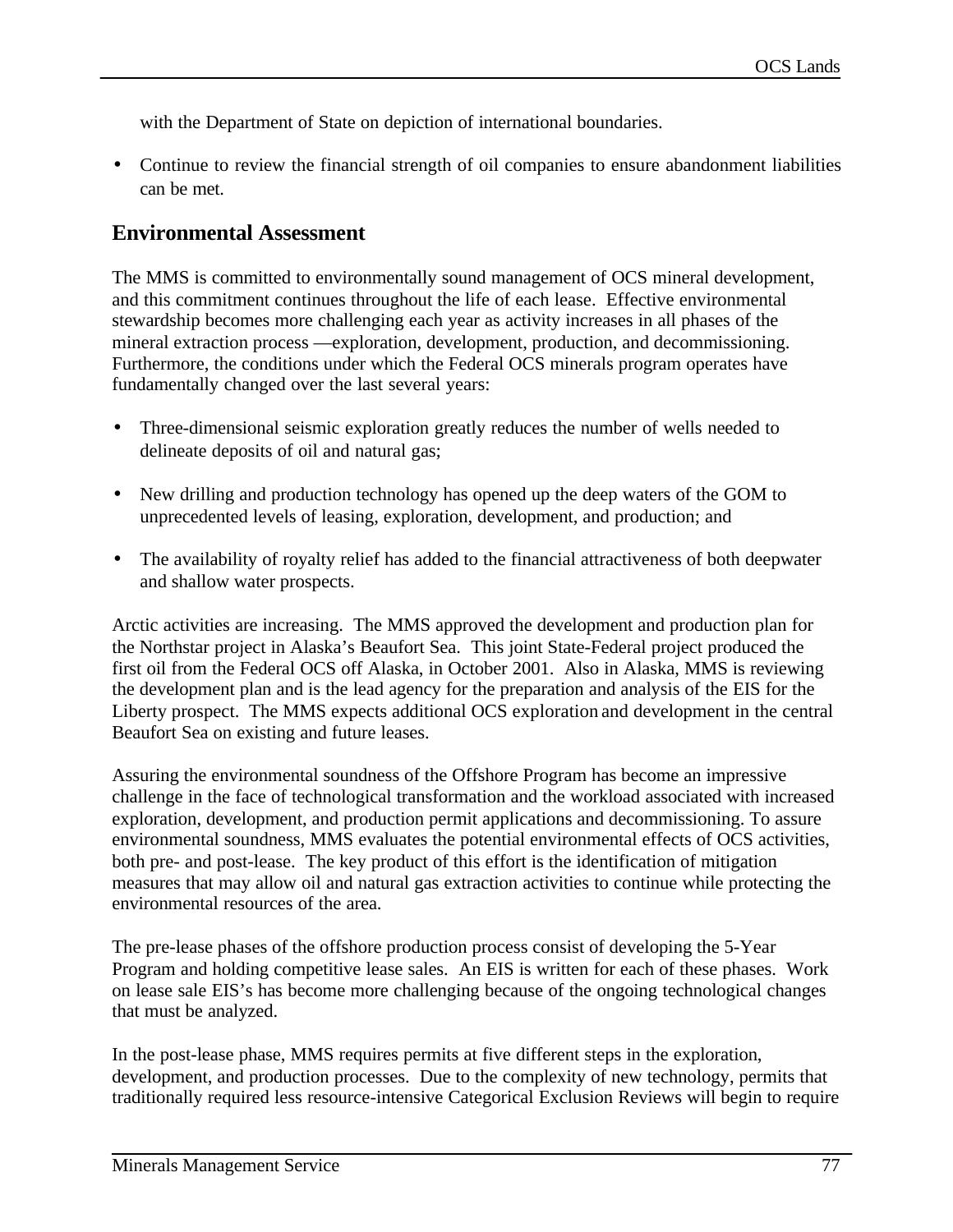more extensive EA's. The EA's performed on an increasing number of technologically complex projects, such as those in ultra deep water, tax the resources MMS can dedicate to any one assignment. In the Pacific Region, EA's will be prepared for proposed extended-reach drilling projects and revisions to development plans for existing leases off southern California.

Some changes to existing operations on Pacific OCS leases, such as replacing pipelines and power cables from shore, require extensive coordination with State, local, and Federal agencies and detailed environmental review. As appropriate, MMS prepares EA's for such projects to satisfy NEPA and State and local concerns. Joint State/Federal environmental documents will be considered on a case-by-case basis.

Some EA's may find the potential for significant impact. Such a finding would trigger the need for an EIS. In addition, oil spill analyses will still be necessary for all lease sales and exploration and development plans.

In addition to evaluating potential environmental effects of OCS activities, MMS also:

- meets with other Federal and State agencies to coordinate work where activities and jurisdiction overlap:
- provides policy direction for OCS activities connected with environmental laws;
- reviews and prepares technical comments and information in response to congressional legislative activities; and
- prepares Federal agency activity (e.g. OCS lease sales, sand and gravel projects) consistency documents to comply with Coastal Zone Management Act (CZMA) requirements. Serves as a point of contact for coastal States and operators on issues associated with OCS-related consistency determinations and certifications and other CZMA related requirements.

The CZMA consistency reviews for proposed projects in the Eastern GOM and offshore southern California have been particularly controversial. Completion of these reviews continues to demand a considerable commitment of MMS resources.

Pre- and post-lease environmental analyses have resulted in the following mitigating measures that, among others, allow OCS oil and gas development to continue, while protecting the marine environment:

• *Chemosynthetic Communities* — Chemosynthetic communities are groups of interrelated invertebrates dependent on deepwater hydrocarbon (usually methane) seeps. To protect these unusual communities, MMS requires exploration or development plans in water depths greater than 400 meters to include data to assess their likely presence. The MMS carefully examines all pertinent geophysical data to determine if the project area could be conducive to chemosynthetic community growth. If so, mitigation to protect these communities may include relocating proposed operations, conducting photo-surveys, and controlling anchor placement. In recent years, MMS reviewed about 75 plans each year on tracts likely to harbor chemosynthetic communities. Increased interest in deepwater exploration will lead to an increase in the number of plans reviewed each year for potential harm to chemosynthetic communities.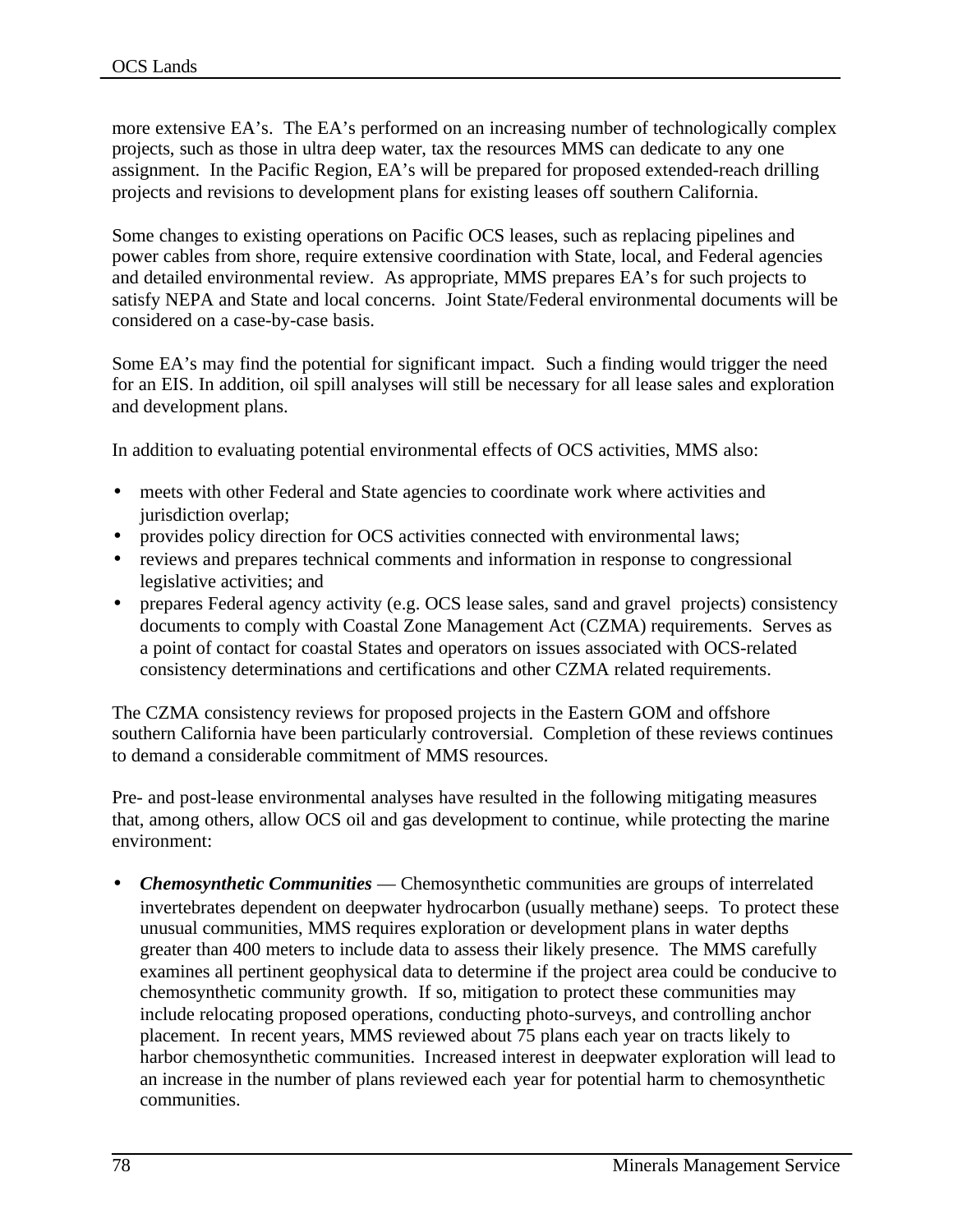- *Air Quality Improvements* The MMS continues to pursue coordination efforts with Federal and State agencies aimed at improving or maintaining air quality in the face of increased OCS activity. Proposed revisions to regulations (30 CFR 250) regarding pollution prevention and control (Subpart C) and plan and permit approvals (Subpart B) are important steps in this effort. In response to the Environmental Protection Agency's (EPA) implementation of the new eight-hour ozone standard, MMS is reevaluating the effects of OCS emissions on levels of this pollutant. Some air sheds adjacent to active OCS operations may not meet the new eight-hour ozone standard even though they met the old one-hour standard. The MMS is initiating a modeling study to estimate air quality impacts to the Breton (National Wildlife Refuge) Class I area. Other future efforts include modeling for regional haze regulations and a new fine particulate matter standard.
- *GOM Platform Decommissioning* During offshore facility decommissioning activities, MMS assigns a high priority to the safety of sea turtles, protected under the Endangered Species Act (ESA), and marine mammals, protected under the Marine Mammal Protection Act (MMPA). MMPA regulations governing the removal of offshore structures by the use of explosives expired in November 2000. The MMS has agreed to prepare a petition and submit it to NMFS for new rulemaking under the MMPA. The MMS has also reinitiated ESA consultation on platform removals, and is examining data to support the analysis required for the consultation. The industry removes about 100 facilities a year under MMS oversight. To date, the NMFS observer program has documented two turtle injuries, one turtle death, and no dolphin mortality.
- *Bowhead Whale Protection and Monitoring* The bowhead whale is a listed endangered species. Under International Whaling Commission authority, Inupiat hunters harvest some of the whales as an essential element of their food supply and culture. The MMS requires that industry operators coordinate their activities with the Inupiat to prevent conflict with the subsistence hunt. The Alaska Region conducts aerial surveys of bowhead whale migrations. The resulting reports provide data to MMS, the Inupiat, industry, and NMFS on bowhead whale distribution, abundance, habitat, and behaviors. This information helps MMS set the timing for drilling and geological/geophysical exploration to minimize impacts on migrating whales and the subsistence harvest. In addition, MMS is incorporating traditional knowledge into Alaska Region EIS's.
- *Essential Fish Habitat* The 1996 amendment to the Magnuson-Stevens Fishery Conservation and Management Act, also known as the Sustainable Fisheries Act, requires each Federal agency to consult with NMFS on any action authorized, funded, or undertaken by that agency that may adversely affect any essential fish habitat (EFH). The MMS is integrating the essential fish habitat consultation with NMFS into the NEPA process. Each Region is preparing new essential fish habitat analyses for its EIS's and EA's. The MMS and NMFS are working together to develop a National Finding which will allow for the use of the NEPA process for EFH consultations.
- *Arctic Near-Shore Impact Monitoring in Development Areas* This multi-year effort monitors for potential impacts associated with the development and production of oil from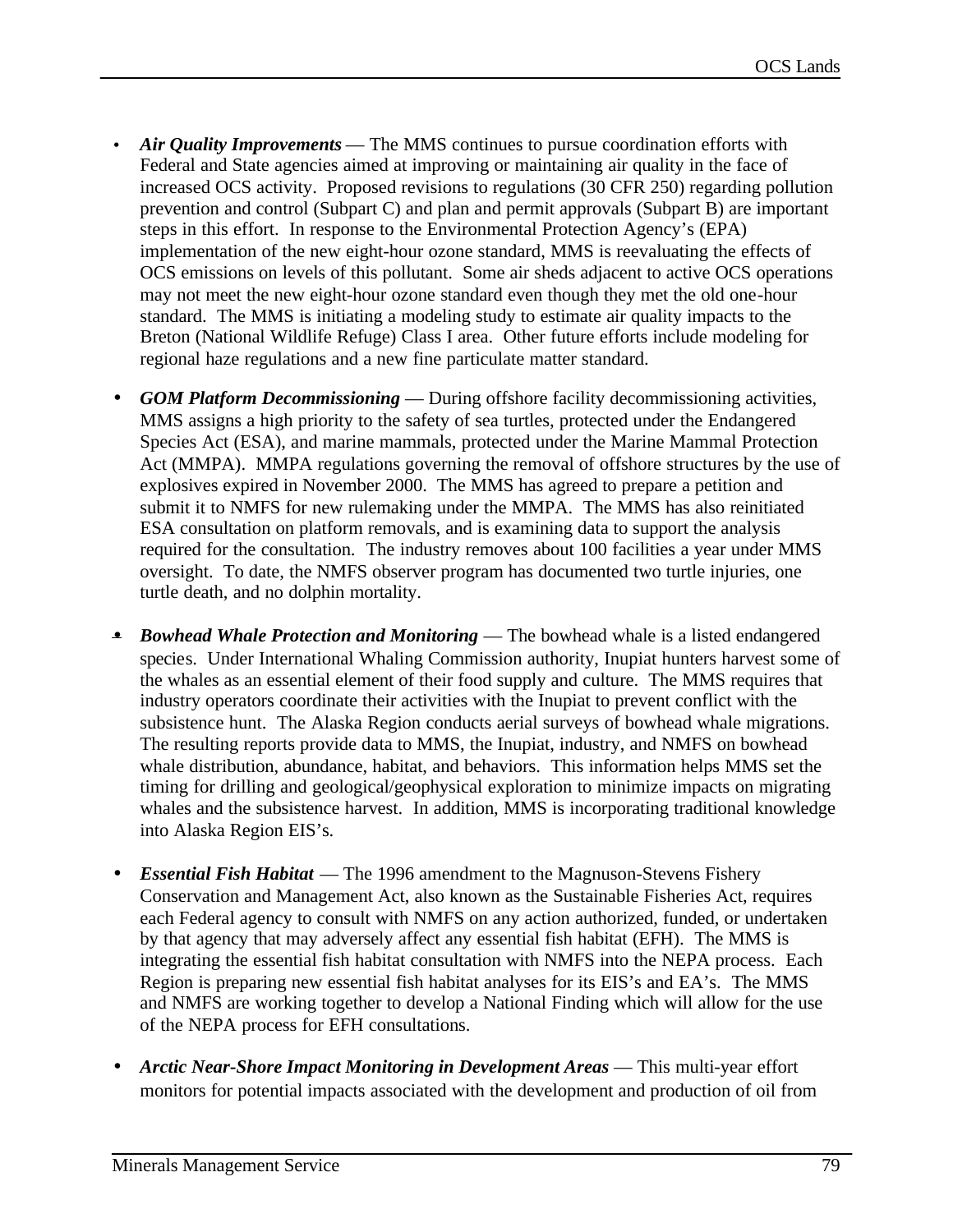the Northstar project, which produced the first oil from the Federal OCS off Alaska in October 2001, and the Liberty project. Phase I, completed in 2000, included an environmental literature review and some initial field monitoring, and resulted in the design of the comprehensive Phase II studies. Phase II, which began in the summer of 2000, is a four-year monitoring program that provides a continuous, consistent basis for evaluating impacts from development and production in the Beaufort Sea. Phase II components include such items as:

- $\triangleright$  hydrocarbon and metal characterization of sediments, bivalves, and amphipods;
- $\triangleright$  assessment of subsistence whaling near the important Cross Island area;
- $\triangleright$  characterization of sources, concentrations and dispersion pathways for suspended sediments;
- $\triangleright$  monitoring the ecologically important Boulder Patch area; and
- $\triangleright$  the baseline characterization of anthropogenic contaminants in biological organisms.
- *Archaeological Resources* Laws and regulations protect both historic resources (such as shipwrecks) and prehistoric sites (such as early-man activity sites). The MMS funds archaeological studies to identify areas of high probability for shipwrecks and submerged prehistoric sites. These studies identify lease tracts where MMS requires industry to conduct archaeological surveys that must be submitted along with operating plans. The MMS reviews about 900 archaeological surveys annually prior to approval of offshore operations. When surveys indicate the potential presence of archaeological resources within the proposed tract, MMS requires industry to undertake specific measures, such as platform relocation, to avoid damage to the resources.

#### *Planned Activities for FY 2003*

- Work will continue on the Arctic Near-Shore Impact Monitoring in Development Areas.
- Work will continue on Bowhead Whale protection and monitoring activities.
- Work will continue on EIS's required for proposed sales in the 2002-2007 5-Year Program.
- EA's will continue to be prepared for Pipeline Applications, Exploration Plans, and Development Operations Coordination Documents for proposed activities on the OCS in the Eastern, Central, and Western GOM Planning Areas.
- Comprehensive (or Grid) EA's will be prepared for certain major surface facilities proposed in water depths greater than 400 meters in the Central and Western Planning Areas in the GOM.
- Studies of chemosynthetic communities and application of mitigating measures will continue.
- EA's will continue to be prepared on proposed extended-reach exploration and development drilling from existing facilities, revisions to development plans, as appropriate, and pipeline and power cable replacements on existing leases in southern California.
- An EA could be prepared in the Pacific Region for development of State reserves from Federal platforms. Two such projects are being pursued.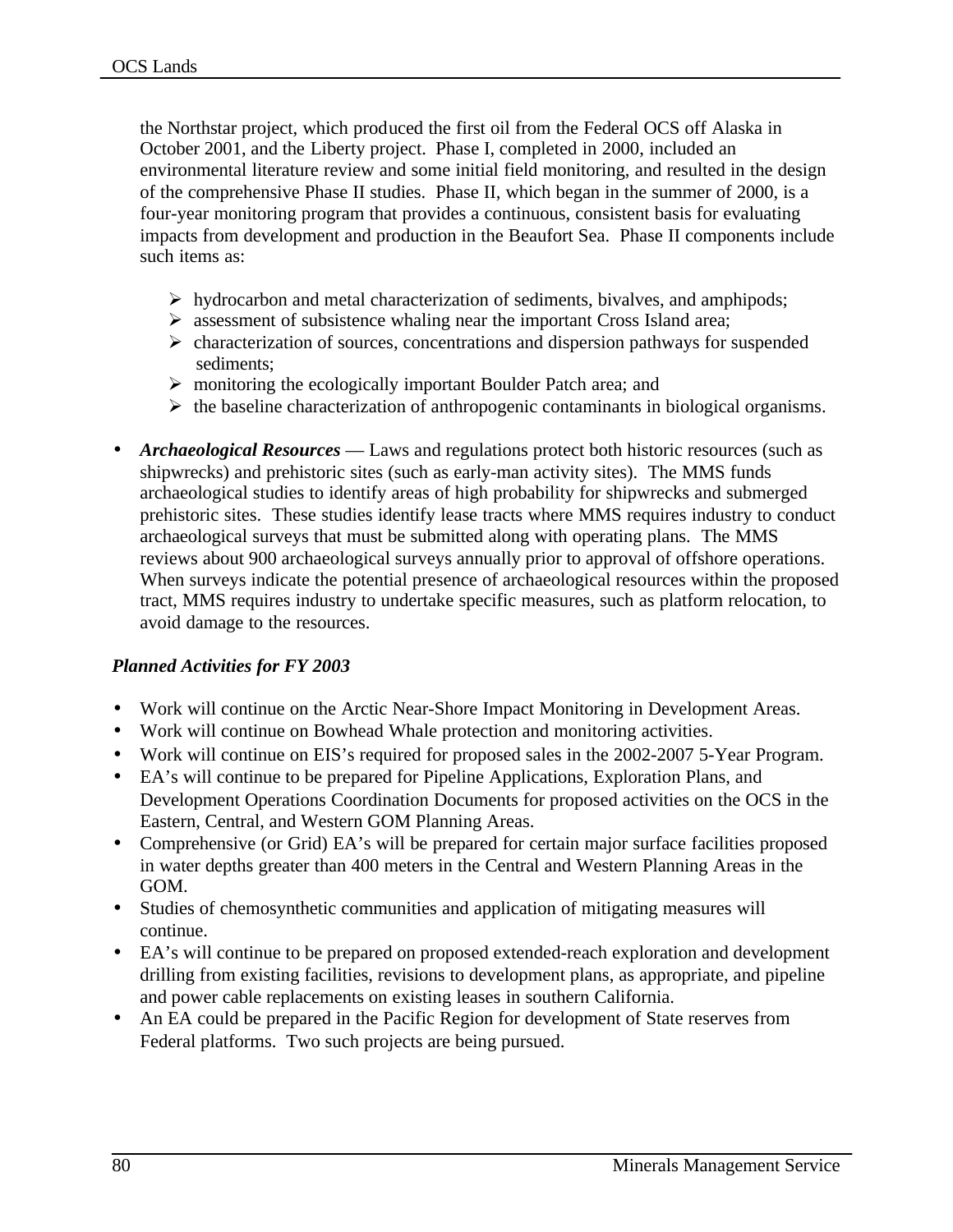# **Environmental Studies**

|             | 2002<br><b>Estimate</b> | Uncontrollable &<br><b>Related Changes</b><br>$(+/-)$ | <b>Program</b><br><b>Changes</b><br>$(+/-)$ | 2003<br><b>Budget</b><br><b>Request</b> | <b>Change</b><br><b>From 2002</b><br>$(+/-)$ |
|-------------|-------------------------|-------------------------------------------------------|---------------------------------------------|-----------------------------------------|----------------------------------------------|
| $$^{(000)}$ | 18,371                  |                                                       | $-2,200$                                    | 16,171                                  | $-2,200$                                     |
| <b>FTE</b>  |                         |                                                       |                                             |                                         |                                              |

The Environmental Studies Program (ESP) is responsible for providing the solid scientific information needed for critical program decisions that must, by law, accommodate the delicate balance between the Nation's exploration, development, and production of petroleum energy resources and other marine minerals with the protection of the human, marine, and coastal environments. Environmental studies are designed to address specific information needs concerning the environmental and socioeconomic state of a region, both before and after OCS activity. Studies provide the information necessary to develop measures to minimize adverse impacts on the environment.

The coordinated and collaborative efforts of the ESP, Technology Assessment and Research, and Oil Spill Research Programs in setting priorities and leveraging funds enable the conduct of the needed research that is essential to meeting the Bureau's strategic goal of basing decisions on sound science.

The ESP actively seeks partnerships with stakeholders who are involved with, or affected by, OCS activities. Not only does this result in important consensus building, but it also affords an opportunity for leveraging dollars and accomplishing research objectives that otherwise might not be attainable. The MMS has established key research partnerships through its Coastal Marine Institute (CMI) initiatives in Louisiana, Alaska, and California. The MMS works with several Federal agencies with relevant mandates to meet its information requirements to support OCS development and resource management decisions. The MMS works closely with the Biological Resources Division (BRD) of the U.S. Geological Survey to establish priorities for biological research to be conducted by BRD for MMS. The MMS is working the National Marine Fisheries Service (NMFS) and the Fish and Wildlife Service (FWS) on marine mammal studies, the EPA on air quality and drilling discharge studies, and the Navy on ocean circulation modeling in the GOM. The MMS supports meteorological data buoys off the Pacific and GOM coasts through the National Oceanic and Atmospheric Administration's National Data Buoy Center. The data from these buoys are used by the National Weather Service as well as by MMS.

As a member of the National Oceanographic Partnership Program (NOPP), MMS is looking towards further coordination with other agencies, academia, and industry. Such coordination will allow for additional leveraging of resources and a better integration of MMS's efforts with national oceanographic research programs. Such integration is already the subject of discussion with the Oceans Commission and will undoubtedly continue as the nation's oceanographic information needs are critically examined.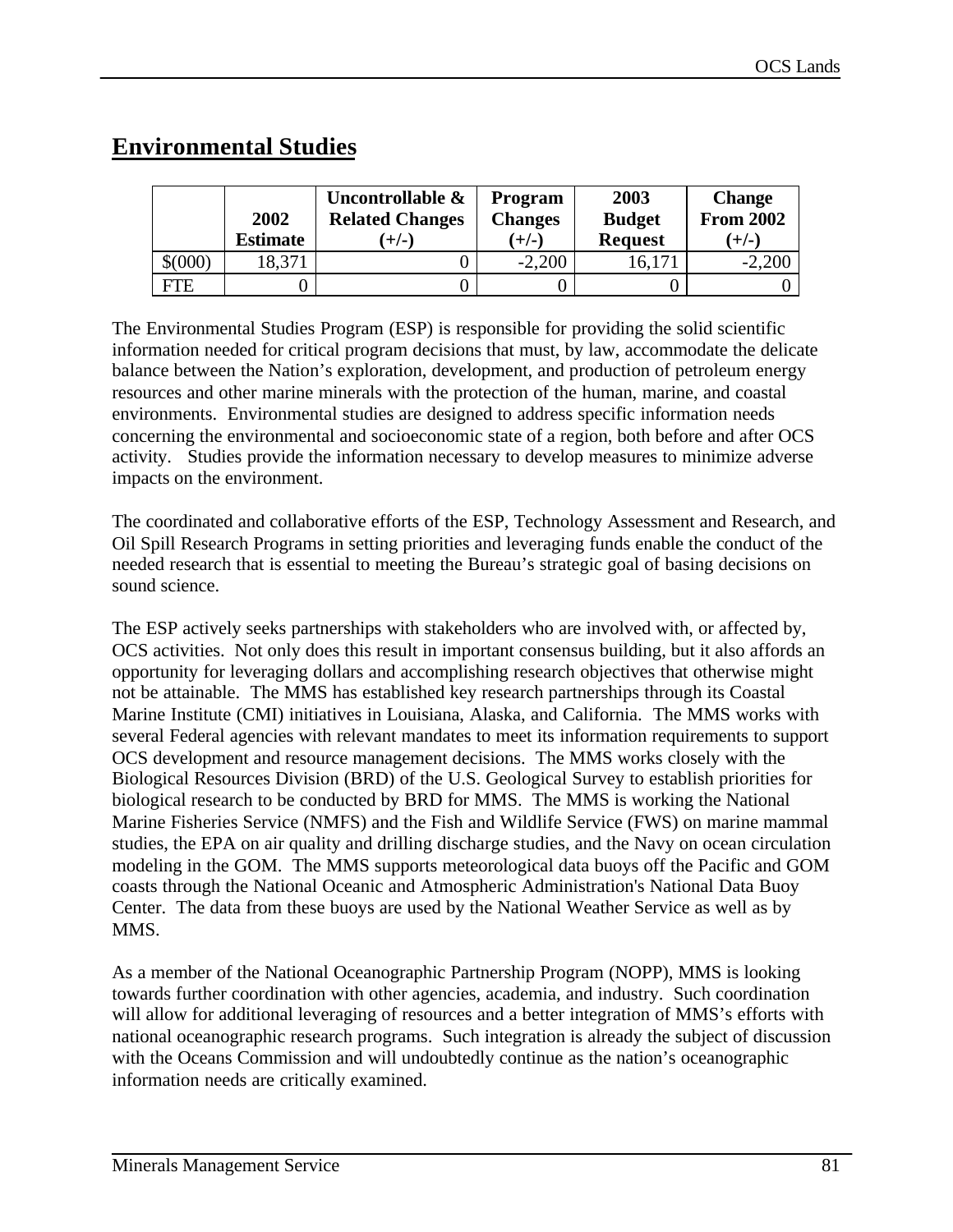With active participation from the OCS Scientific Committee, MMS is designing and implementing the critical studies needed to support oil and gas and marine mineral development decision-making.

# *Planned Activities for FY 2003*

*Gulf of Mexico Region* - Rapid technological advances and recently passed legislation have resulted in a rush to develop both deepwater and subsalt oil and gas resources. Historically, OCS studies were focused on the continental shelf out to about 300 meters of water and much information on that area is available. In 1998, a significant effort was undertaken to initiate studies that focus on some of the most pressing deepwater (beyond 300 meters) information needs. Because the cost of working in deep water is significantly higher than research on the continental shelf, the ESP is joining with other Federal, State, and academic institutions, and industry, in an attempt to provide the information needed in the most cost-effective manner.

Several major studies planned for FY 2003 characterize the program direction for the GOM. These include:

- *Air Quality Modeling for Breton National Wilderness Area and Gulfwide Air Emissions Inventory*. These studies will collect needed environmental data and model the environment to ensure that mitigating measures are implemented when necessary.
- *Study of Physical Processes in the Slope and Rise Using Numerical Models.* This study will adapt numerical models to reflect the unique topography and physical processes of the slope and rise.
- An ongoing study, the *Northern Gulf of Mexico Continental Slope Habitats and Benthic Study,* will refine our understanding of benthic communities and habitats from a regional perspective.
- *Exploratory Current Study of the Slope and Rise.* This study will provide temporal and spatial scales of motion and the strength and frequency of deepwater currents. This information is important in understanding the strong currents recently discovered in deep water.
- *Marine Mammal and Sea Turtle Observations and Acoustic Studies.* Building upon the results of the ongoing *Mammals and Sea Turtle Observations* made for MMS during NMFS annual ichthoplankton cruises, these studies will define the range of, and shifts in, marine mammal and sea turtle populations and estimate the effects of industry noise on them.

*Pacific Region* - In the Pacific OCS Region, partnerships with the State government, through the CMI at the University of California at Santa Barbara, and with Scripps Institute of Oceanography, continue to assist with the development of needed information. Studies will continue to monitor impacts associated with ongoing production activities. Particular emphasis will be placed on monitoring the general health of intertidal communities and on monitoring regulatory compliance at specific platforms. A major emphasis in the Pacific Region will be the continued collection of physical oceanographic field data that are needed for environmental assessments and review of oil-spill contingency plans. Additionally, research is expected to be undertaken on sediment transport processes in and around OCS oil and gas pipelines to increase information for safety and environmental protection. Information for future decommissioning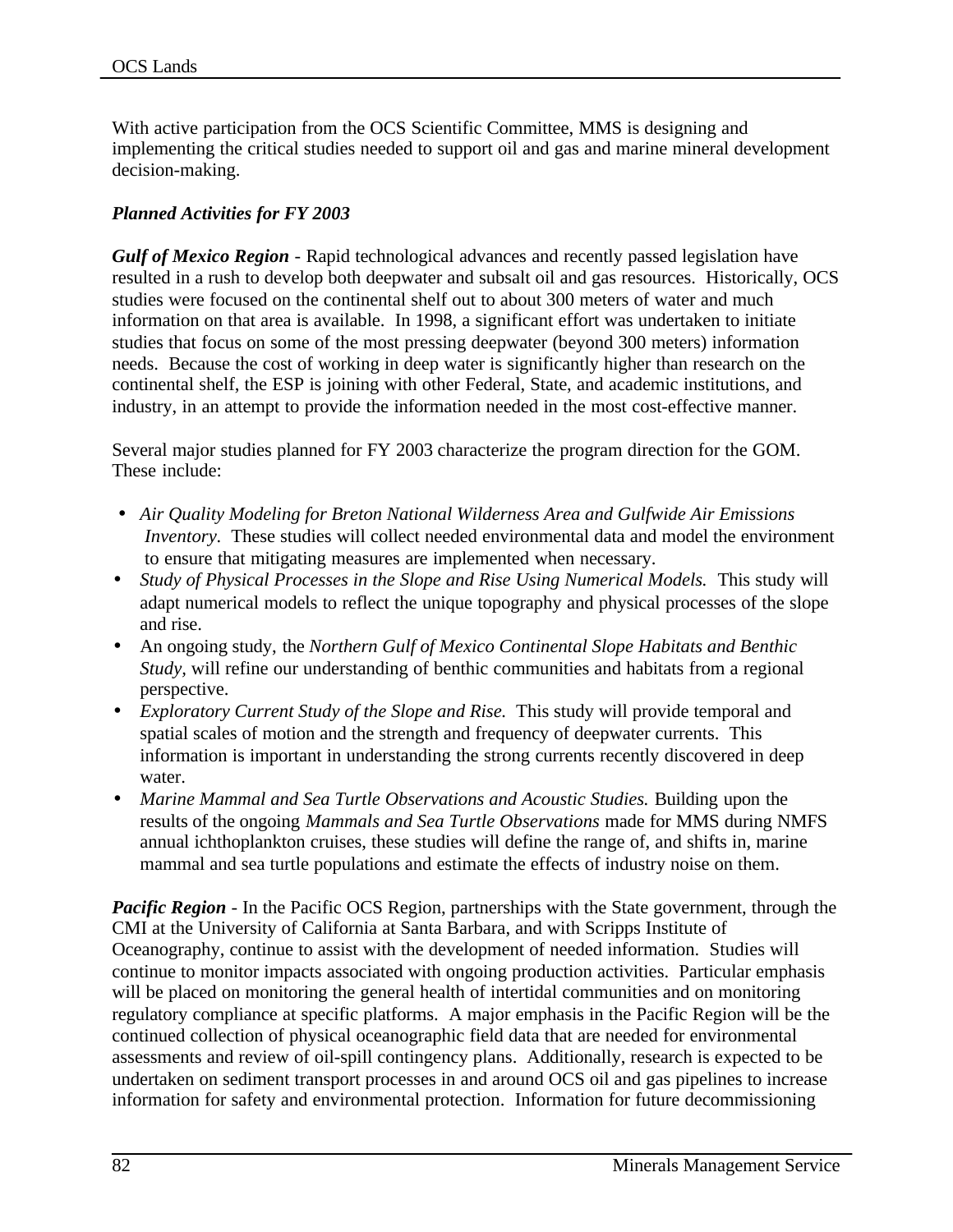activities will be an increasingly important part of the Pacific Region's focus relative to offshore platforms, associated pipelines, and onshore facilities.

*Alaska Region –* Studies in the Alaska OCS Region will be designed to provide information for management decisions associated with the Beaufort Sea and Cook Inlet areas for exploration, development, and lease sales. With production now on line at Northstar, and possibly in the near future at Liberty in the Beaufort Sea, studies will collect background information on environmental conditions, and subsequently monitor for potential effects. It will be important to continue monitoring efforts and studies of key species and marine communities. Monitoring of the bowhead whale will continue, and additional investigations will be conducted to update information on kelp communities, fishes, ringed seals, and migratory waterfowl. Studies will vary from description of behaviors to monitoring for changes. Additional examination of the physical environment, such as under ice currents and ice characteristics, will be undertaken to support interpretation of data from living resource investigations and to provide a better understanding of the fate and dispersion of OCS discharges. Social and economic monitoring, especially relative to key social indicators for which baselines have been established, will be undertaken. Alaskan studies will continue melding traditional knowledge with western science. Some of the major efforts that characterize the FY 2003 program in Alaska include:

- *Monitoring the Distribution of Arctic Whales*. This ongoing effort provides the only longterm database for evaluating potential cumulative effects of OCS activities on the entire bowhead migration corridor across the Beaufort Sea.
- *Arctic Nearshore Impact Monitoring in Development Area* (ANIMIDA). This suite of studies is oriented towards gathering long-term monitoring data to provide a basis of continuity and consistency in the evaluation of potential impacts of development. Baseline characterizations of contaminants in the sediments and biota in the area will be generated; subsistence whaling will be assessed annually; the boulder patch area will be monitored; and the sources, concentrations and dispersion pathways of suspended sediments will be determined.
- *Analysis of Covariance of Human Activities and Sea Ice in Relation to Fall Migrations of Bowhead Whales*. This project will determine the significance of hypothesized relationships of previous oil-industry activity and sea ice on the Beaufort Sea distribution and behavior of bowhead whales.
- *Quantitative Description of Potential Impacts of OCS Activities on Bowhead Whale Hunting and Subsistence Activities in the Beaufort Sea and Recommended Mitigation including Compensation*. This study will quantitatively estimate the social and cultural impacts of OCS activities on selected communities and recommend mitigation measures.

*Sand and Gravel* - The rapidly expanding interest by coastal States for using sand located in Federal waters as material for beach and coastal restoration purposes will require environmental studies to assess the impacts of dredging before material is actually removed. Studies will include site-specific biological and physical environmental surveys in potential borrow areas identified in advance through MMS/State Cooperative geological investigations. The MMS is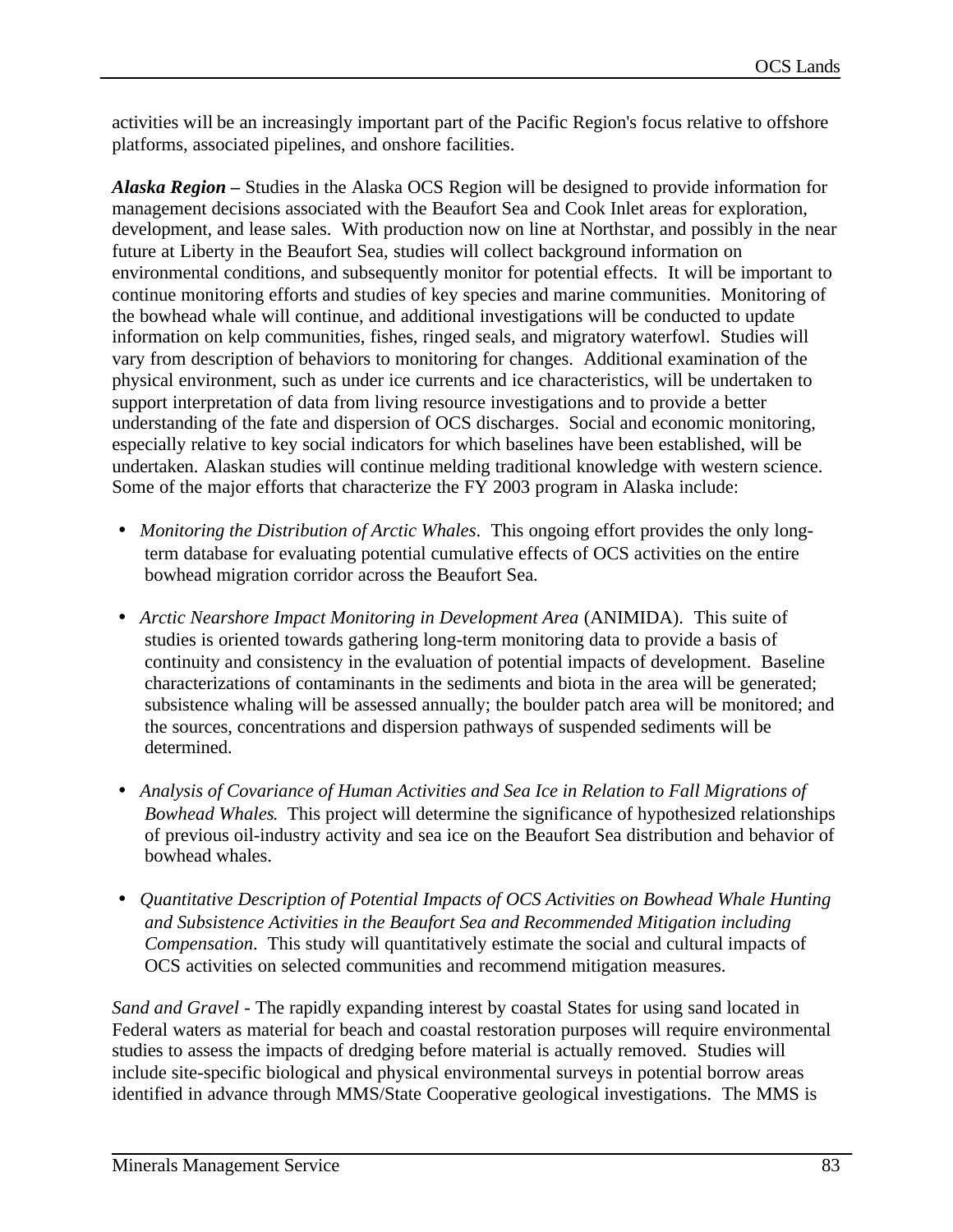investigating the implementation of environmental monitoring to assess impacts from dredging on a long-term basis at areas that are expected to undergo multiple extraction operations. Since many of the shoals located on the Federal OCS are expected to serve as long-term sources of sand, resources must be managed on a long-term, system-wide basis to ensure that environmental damage will not occur. The MMS intends to employ a region-wide management approach to implement cost effective and environmentally sound procedures for managing the resources on a long-term basis and for identifying needed environmental studies.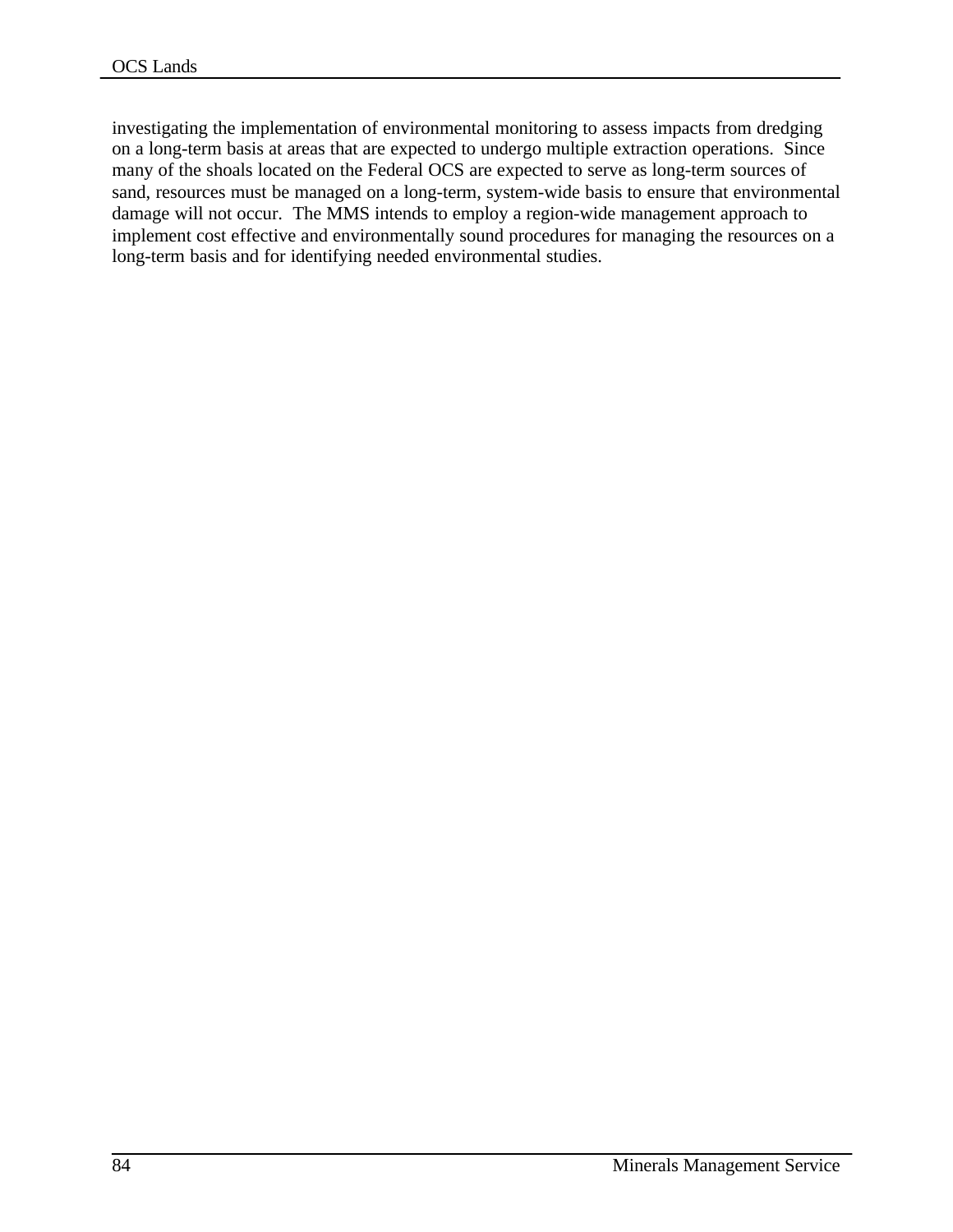# **Justification of Program Change**

# Leasing & Environmental Assessment *Increase in Funding for Gulf of Mexico Workload*

|             | 2003          | Program |
|-------------|---------------|---------|
|             | <b>Budget</b> | Change  |
|             | Request       | $(+/-)$ |
| $$^{(000)}$ | 21,462        | $+940$  |
| FTE.        | 227           | $+7$    |

#### Relationship to Performance Goals:

#### Ensure safe OCS mineral development Ensure environmentally sound OCS mineral development

#### Narrative Justification:

The MMS's Gulf of Mexico OCS Region is confronted with a steep increase in the level and complexity of work associated with offshore oil and gas activity. Many recent events serve as indicators of this workload. Near record numbers of deepwater rigs (44) are now drilling in the Gulf and have been for all of 2001. In FY 2001 a total of 277 deepwater wells were drilled; up 22 percent in one year and up 85 percent in two years. The total number of all wells drilled in the Gulf rose to 1,408 in FY 2001; yet another new record. Sustained levels of new deepwater production facilities are being planned by many companies. A new platform fabrication yard just opened in Ingleside, Texas, because there is not enough capacity to build all the production platforms that industry is proposing. After three years of having only one deepwater port in Louisiana equipped with massive state-of-the-art turnaround capability (C-Port) for deepwater supply boats (i.e., Port Fourchon), there is now a second one under construction in Texas at Galveston. Industry also continues to expand the accessory equipment necessary to do heavier deepwater work with more new large supply boats and more anchor handling tugs. These and new production platforms represent tens of billions of dollars in capital expenditures.

While there has been some fluctuation in the price of oil and some moderation in the pace of oil and gas activity (principally in shallow water), all signs point to a sustained near frenzied pace of offshore development and production activity in the next several years. The total number of wells is at a record; so are deepwater development projects and miles of pipeline installed.

The Gulf of Mexico plays a pivotal role in U.S. energy policy. The areas of the Central and Western Gulf produce about 30 percent of all the natural gas consumed in the Nation, and their contribution to U.S. oil production has grown steadily. The energy resources located in the Gulf of Mexico are key components of the President's National Energy Plan.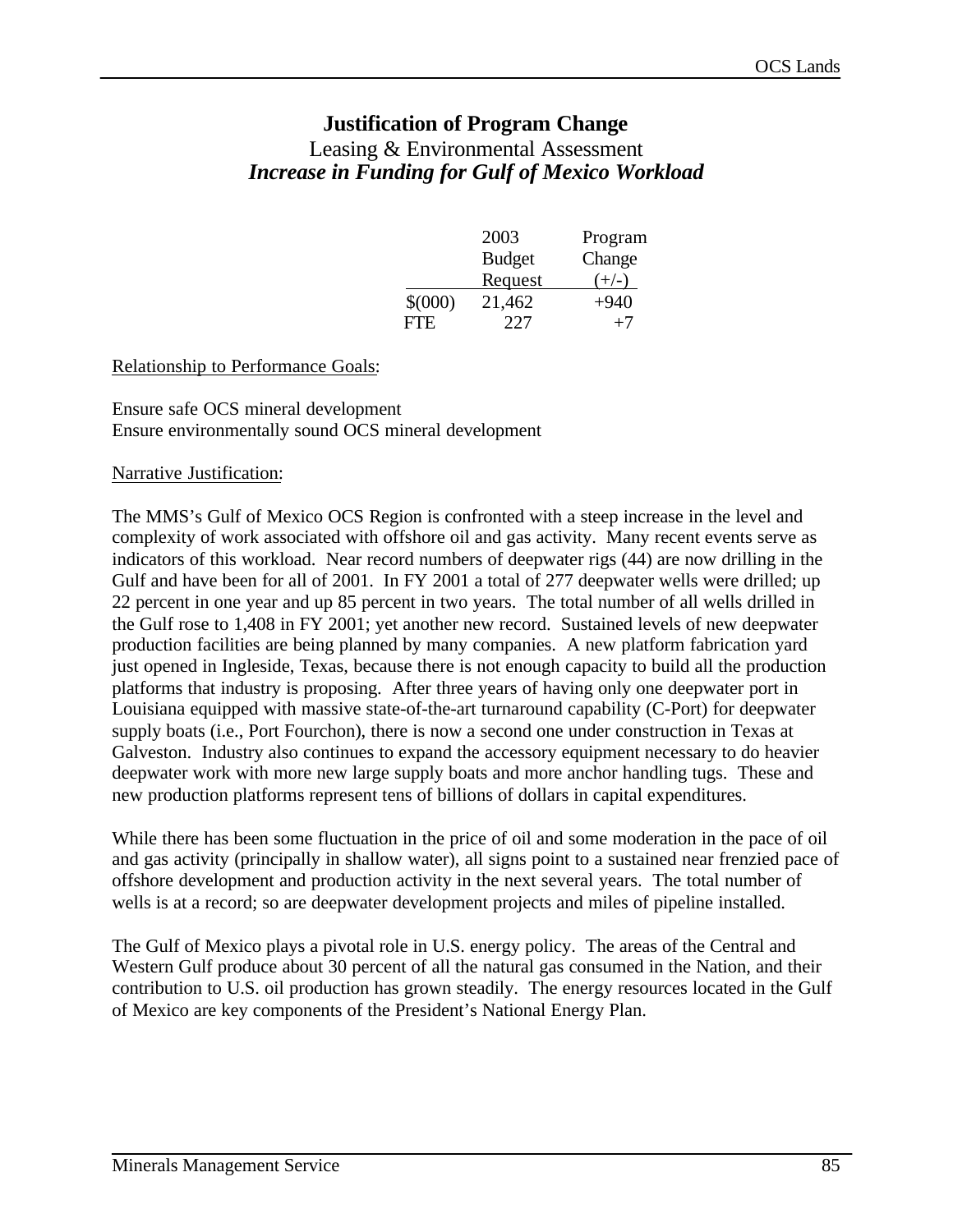

# Well Drilling Activity in the Gulf of Mexico

## *Leasing and Environmental Assessment*

The MMS is requesting seven additional FTE and \$0.940M in the Gulf of Mexico as a base increase in the leasing and environmental assessment program.

Two FTE are requested for lease administration. Workload demands for MMS in lease administration and financial analyses continue to grow. Besides issuing all new leases, there are thousands of legal documents affecting existing leases filed each year that must be adjudicated as to their legality and correctness. This adds to the lease administration function. A large inventory of leases continues to overwhelm the office. At the end of FY 2000, the number of leases monitored and maintained grew 43 percent, to 7,355, from the 5,119 at the end of FY 1995. More than 5,000 legal documents are approved each year as part of lease administration. We believe this will grow 10 percent in FY 2002, with an expected annual increase of 5 to 10 percent for the next several years.

The lease administration workload has also grown because of increasingly complex lease sales. The leasing function has been given new assignments to draft complex negotiation and operating stipulations (such as with the Department of Defense) and financial incentives. These are part of the lease contract offered at sale. These have doubled or tripled the staff work in this area.

In addition, the Gulf of Mexico OCS Region administers and tracks all bonding requirements. This includes tracking companies whose financial status exempts them from posting supplemental bonds for plugging and abandonment operations. This is extremely important as some companies (operators of oil and gas leases) may become financially insecure and potentially default on their obligations to control wells, abandon and remove wells, and keep production facilities in safe working order. The Gulf Region closely monitored 22 bankrupt companies in FY 2001. The posting of general and supplemental bonds by companies operating in the Gulf for obligations such as royalties, civil penalties, and plugging and abandonment are closely tracked. Also tracked and analyzed are important financial data of companies and their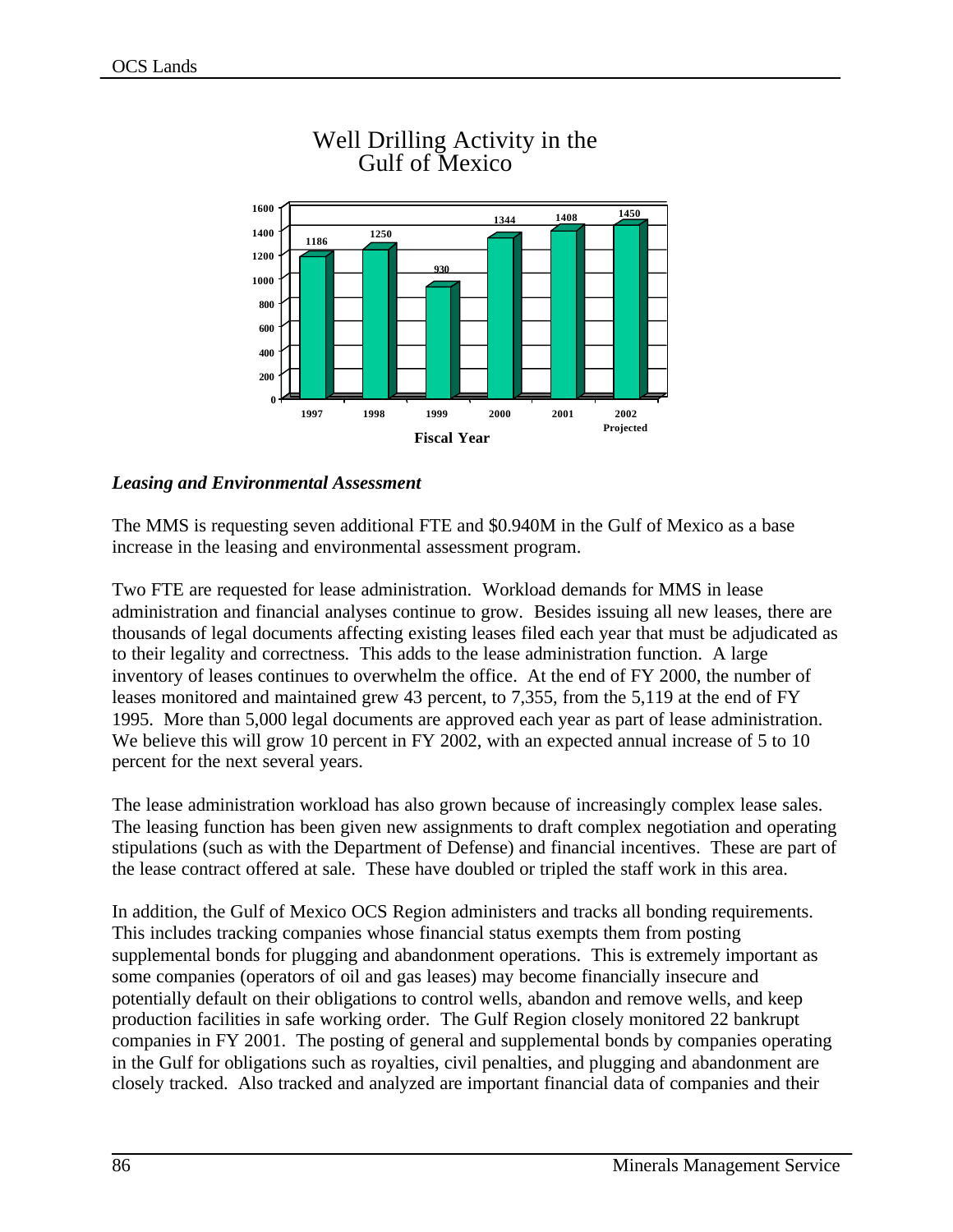monetary obligations concerning plugging and abandonment. Currently, there are 185 operators posting approximately 975 general and supplemental bonds totaling \$1.1B. Because the ownership of leases changes rapidly, MMS's workload to cancel bonds and approve replacements has grown 60 percent in the last two years.

The Gulf of Mexico OCS Region faces ever-increasing workloads across the board in environmental assessment. These include areas of environmental review, coastal zone management review, and management of environmental studies.

The MMS is facing totally unforeseen workload increases in environmental assessments (EA). Five additional FTE are requested to prepare environmental reviews. Historically, our EAs have dealt closely with planned oil and gas extraction activity. The MMS has received many applications that do not fit this mold and involve new and technically challenging areas. These include EAs on Atlantic area gas pipelines (regassification of LNG), commercial waste disposal into salt caverns, and complex pipeline scenarios involving multiple projects and platforms. Future applications are strongly anticipated in this area and involve permitting of LNG facilities, establishing offshore support bases that are 50 miles offshore (mud supply, supply boats, helicopter support), and proposals to build offshore hospitals. Filings for special projects such as rights of use and easement (RUE's) have increased 90 percent over the last two years. These workloads have overwhelmed the environmental review staff.

The number of environmental reviews of plans to drill and produce that are required in order to ensure that activities take place in accordance with the National Environmental Policy Act (NEPA) requirements also continues to grow in the Gulf Region. Meeting this responsibility has become increasingly complex over the years, requiring the expertise of specialists in a wide variety of scientific disciplines.

The increasing environmental complexity of the work is related to the changing nature of the oil and gas industry in the Gulf of Mexico. During the decade or so prior to the mid- to late-1990's, OCS activities in the Gulf of Mexico had become very routine and most of the potentially vulnerable environmental resources were fairly well known. With the move into deeper water, the technological challenges to industry have increased considerably while the environmental considerations are less well understood.

Industry has recently acquired oil and gas leases in five new major deepwater map areas. Each of these is 150 – 200 miles offshore and is an area where activity is brand new. Each of these map areas encompass about 5.7 million acres, or 8,500 square miles, each equaling an area roughly the size of the State of New Jersey. The MMS has never done environmental reviews for these areas and in early 2001 was proceeding to begin the preparation of 17 grid-area Environmental Assessments over the next five years to cover the five map areas. Each of these sizable documents will require input from several different types of environmental scientists. The MMS requested increased funds in FY 2002 to address this increasing workload. However, since that time, this issue has continued to unfold and it has been found to be more complicated than originally anticipated. Additional resources are needed to adequately conduct the environmental reviews required to approve oil and gas drilling and production plans. Industry is drilling record numbers of wells in deepwater and is proceeding with a massive pace of deepwater development.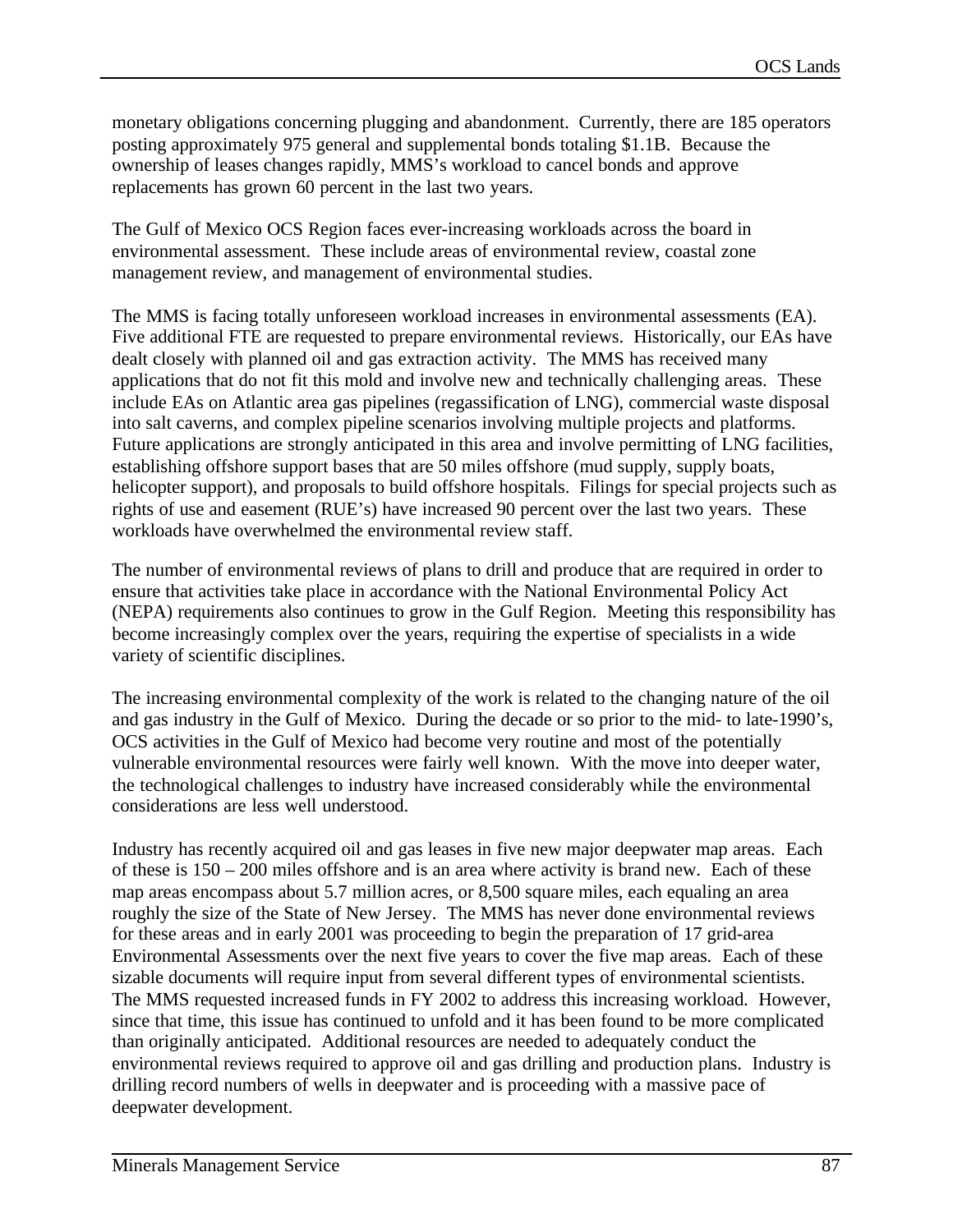In addition, new regulations issued by the National Oceanographic and Atmospheric Administration concerning the consistency of oil and gas lease sales and drilling plans, and possibly many lesser activities with coastal zone management plans, will dramatically increase workload.

The Gulf Region's workload has also grown in environmental studies contracts. There are currently 111 studies contracts being actively managed, representing almost 55 percent of the total number of studies completed during the last three decades of the MMS National Environmental Studies Program.

Of the \$0.940M increase, \$0.100M will be used to develop and print a periodic journal of the results from environmental studies in the Gulf. A fundamental weakness in the program is the paucity of distribution of environmental studies results to the public so that they have confidence in the program. Funds will be used for contracting for printing including some color and layout/design work. Even though MMS makes extensive use of the Internet for distribution of information to citizens, there is need to distribute paper materials to a broader audience.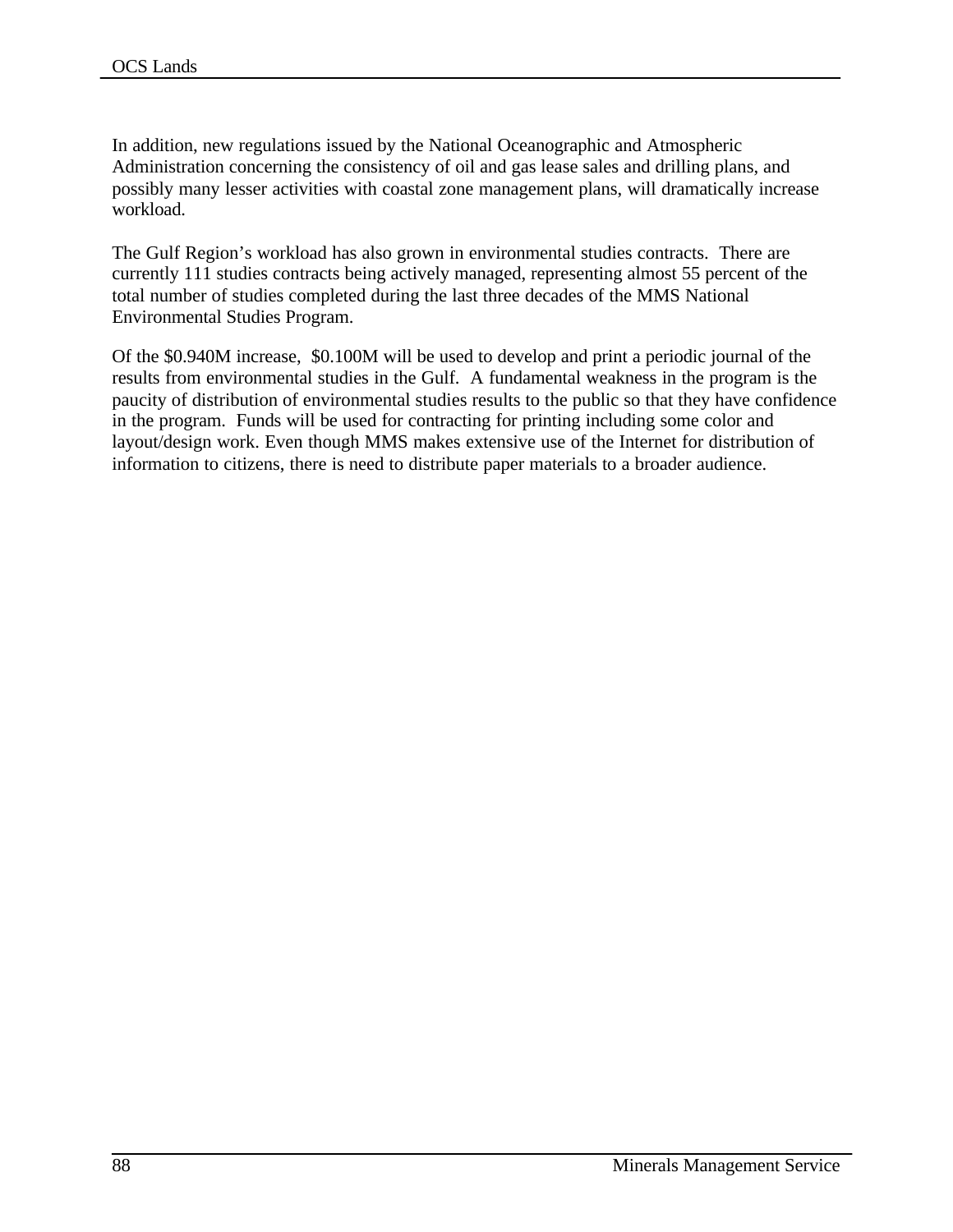# **Justification of Program Change** Leasing and Environment *Reduction in Funding for the Environmental Studies Program*

|             | 2003          | Program  |
|-------------|---------------|----------|
|             | <b>Budget</b> | Change   |
|             | Request       | $+/-$    |
| $$^{(000)}$ | 16,171        | $-2,200$ |
| FTF         |               |          |

#### Relationship to Performance Goals

Ensure environmentally sound OCS mineral development.

#### Narrative Justification

The Environmental Studies Program (ESP) provides sound scientific data required for critical program decisions that accommodate the delicate balance between the Nation's exploration, development, and production of petroleum energy resources and other marine minerals with the protection of the human, marine, and coastal environments. Studies are designed to address specific information needs concerning the environmental and socioeconomic state of a region both before and after OCS activity, and they provide the information necessary to develop measures to minimize adverse impacts on the environment. The MMS recognizes the importance of conducting environmental studies in support of its goal to ensure environmentally sound OCS mineral development. The decreased funding level will still allow for the continuation of existing projects and starts for limited but critical new projects. The Environmental Studies Program was funded in the amount of \$18,371,000 in FY 2002. The proposed funding level for FY 2003 is \$16,171,000.

The MMS must initiate new research to support deepwater natural gas and oil development decisions in the deep and ultra deepwaters of the Gulf of Mexico. Research initiatives will include investigations of deepwater currents and deepwater marine ecosystems, protected and endangered species, and socioeconomic concerns associated with the activities occurring in deepwater. In the arctic Alaska, the Northstar and Liberty Developments will require investigations pertaining to the physical interactions of oil and ice, protected and endangered species, and native subsistence lifestyles.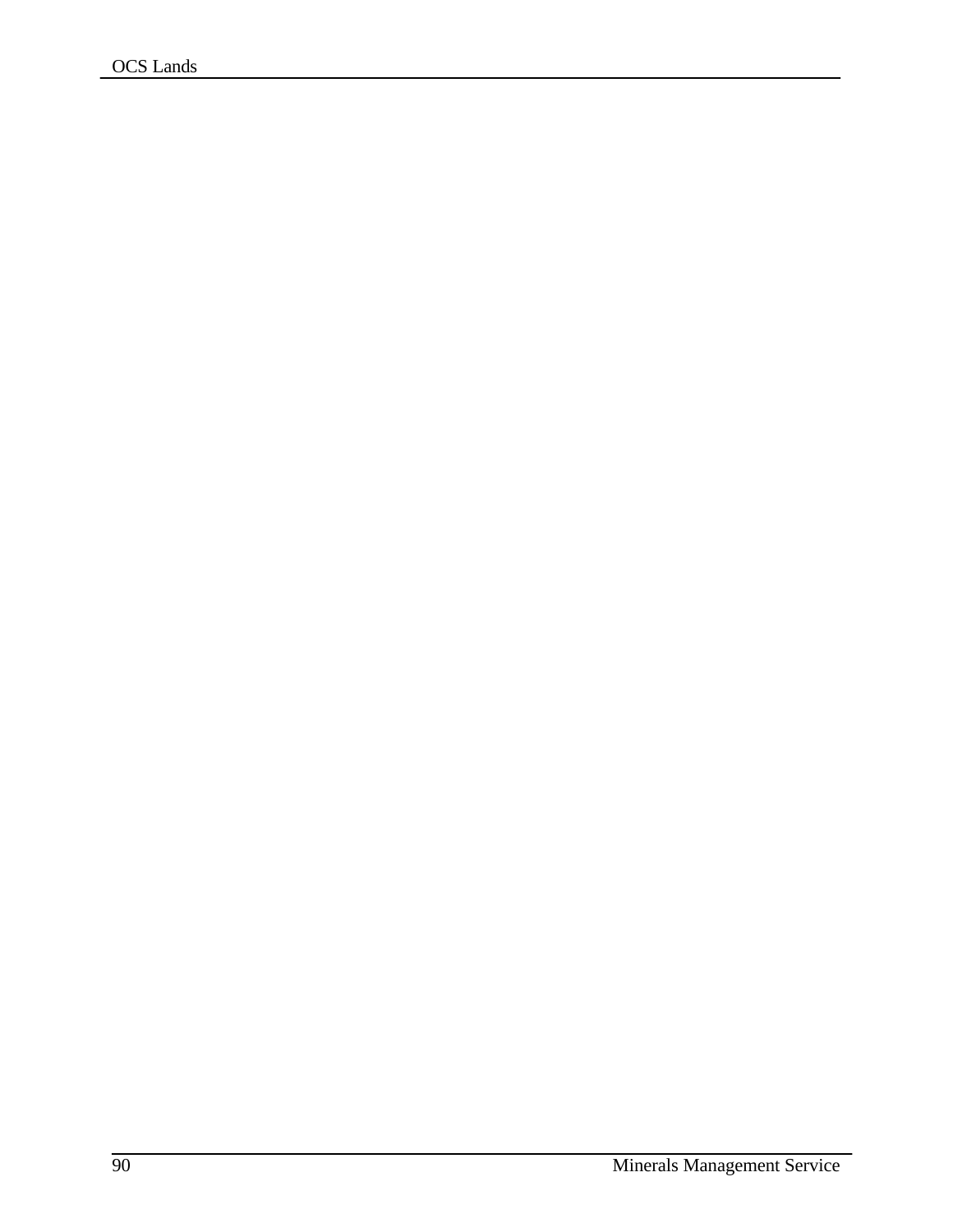# **Resource Evaluation**

Justification of Program and Performance Analysis by Subactivity *dollars in thousands*

|             | 2002<br><b>Estimate</b> | Uncontrollable &<br><b>Related Changes</b><br>ั+/- เ | <b>Program</b><br><b>Changes</b><br>$(+/-)$ | 2003<br><b>Budget</b><br><b>Request</b> | <b>Change</b><br><b>From 2002</b><br>$(+/-)$ |
|-------------|-------------------------|------------------------------------------------------|---------------------------------------------|-----------------------------------------|----------------------------------------------|
| $$^{(000)}$ | 24,989                  | $+339$                                               | $+20$                                       | 25,348                                  | $+359$                                       |
| FTE         | າາາ                     |                                                      | $^{+4}$                                     | 226                                     |                                              |

# **Resource Evaluation Program**

This subactivity funds resource evaluation, economic analysis, marine minerals activities, and international activities.

# **Resource Evaluation**

Elements of Resource Evaluation (RE) include:

- Regulation of data collection;
- Acquisition and analysis of geological and geophysical (G&G) data;
- Resource assessments;
- Estimation of resources and development activities;
- Tract evaluation for lease sales;
- Reserves inventory;
- Field determinations necessary for determination of royalty relief eligibility; and
- Technical information distribution.



The RE Program is involved in all phases of OCS program activities. For the 5-Year Program, RE identifies broad areas of the OCS most promising for oil and gas development. For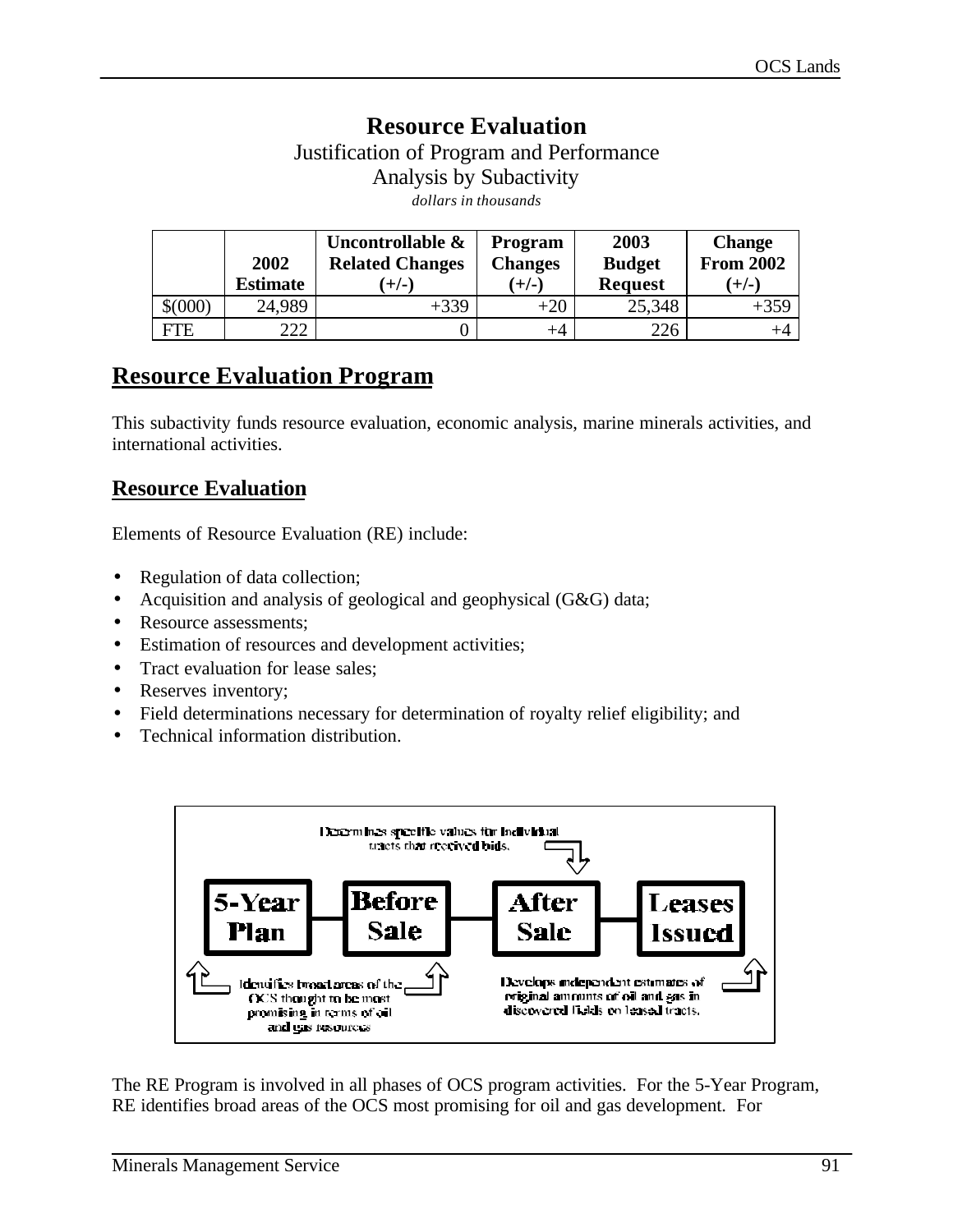individual lease sales, RE estimates the resources likely to be discovered and produced and the associated development activities. When a sale is held, RE determines fair market values for individual tracts receiving bids. Once leases are issued, RE works with regulatory personnel to ensure that discoveries are developed and produced in accordance with the goals and provisions of the OCSLA.

*Regulation of Data Collection* – The MMS is charged with developing and implementing regulations (30 CFR Parts 251 and 280), rules, and procedures that must be followed by any party who collects pre-lease G&G data and information on the OCS for purposes related to mineral exploration. The regulations govern the permitting, data collection, reimbursement, and release of information. Adherence to these regulations ensures that exploration and research activities will be conducted in an environmentally safe manner and not interfere with other activities occurring in the area.

*G&G Data Acquisition and Analysis*- The oil and gas industry is the primary source of the G&G data and information used by the RE Program. While MMS does not directly collect data, the agency issues permits to industry for data collection. These permits include a stipulation allowing MMS to inspect the data and selectively acquire portions for the cost of reproduction. However, if industry has collected data in areas not under MMS jurisdiction (State waters or adjacent foreign waters), MMS must pay a significantly higher "market price" for obtaining the G&G data.

Interpretations of the G&G data are used by MMS to prepare updated resource assessments; evaluate lease sale tracts; determine royalty relief; analyze information and data contained in EIS's; support policy decision-making; and for a variety of studies related to the Offshore Program. These data are, therefore, very important to MMS because so many decisions are made based on the interpretation of G&G data.

The RE Program is converting its seismic database into a digital form usable by its computer workstations, a project that will take several years at current funding levels. Digital seismic data are now the industry state-of-the-art, and upgrading the MMS database to this form will allow the Bureau to achieve the seismic interpretation capabilities now common within the oil and gas industry. In the case of digital well logs, a private contractor is converting paper well logs in the GOM into digital format.

*Resource Assessment* - Resource assessments are conducted to determine the hydrocarbon potential of Federal lands. The MMS assessments have addressed vast areas, such as the entire GOM, Pacific Region, and offshore Alaska, as well as smaller areas such as a particular lease sale or deferral alternatives within a proposed lease sale area. Oil and gas assessments help to focus other technical studies on the environmental and operational challenges facing future OCS activities. Resource assessments also provide information for leasing policy decisions as leasing activity moves into new frontier areas, such as the deepwater GOM. Areas of high resource potential identified by resource assessments are used to formulate the 5-Year Program involving future lease sales, as well as for timely analysis of Administration and Congressional proposals affecting future OCS lands activities.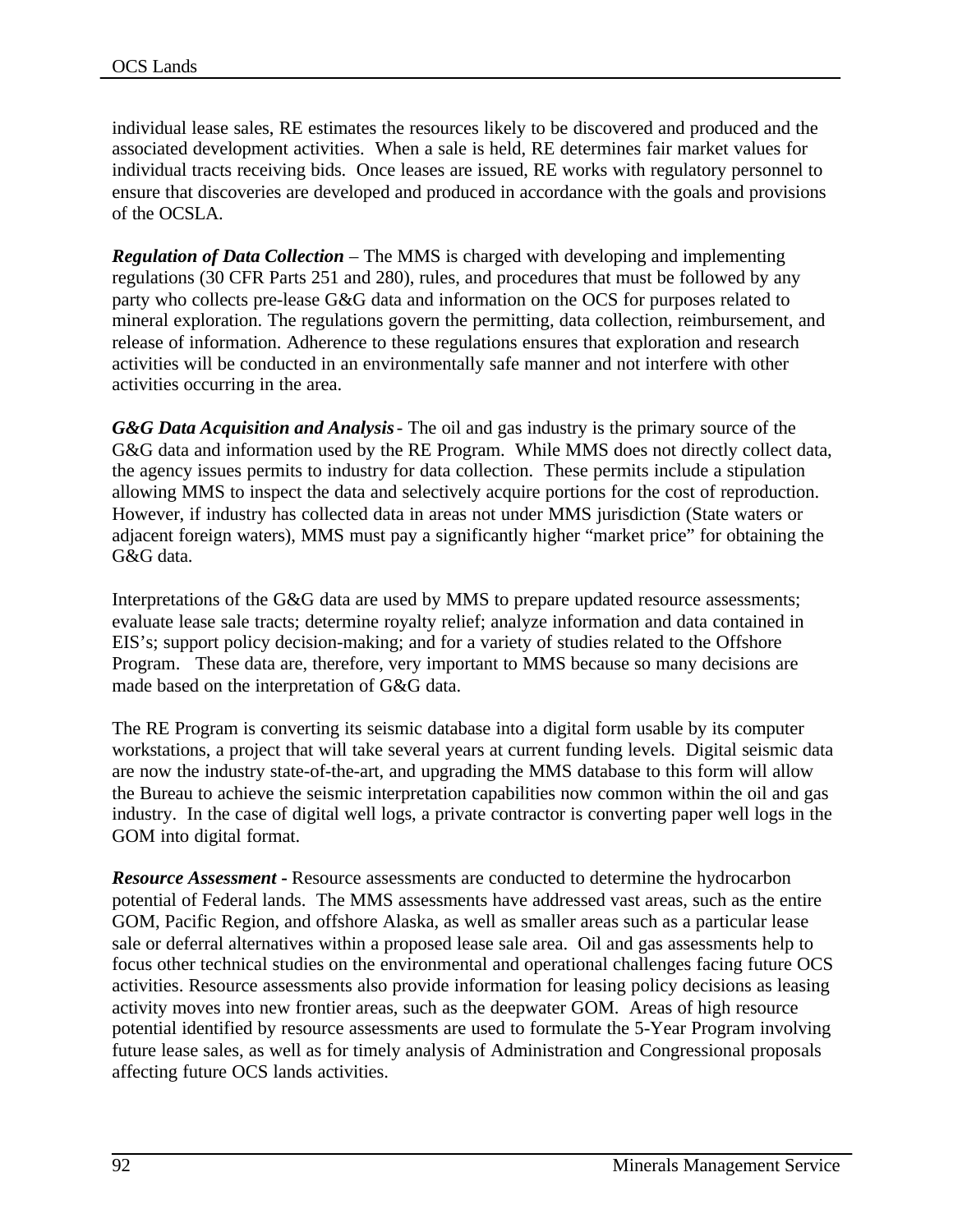Oil and gas resource assessments for the GOM and Alaska planning areas have been revised as a first step in preparing the 2002-2007 5-Year program. These revised estimates are used to weigh potential benefits versus other possible consequences of offering specific areas for oil and gas leasing.

The RE Program identifies geologic plays on the OCS that offer the highest potential for the development and production of oil and natural gas. Non-energy resources, such as sand and gravel, are also considered by regional geologic studies. Analysis of the geologic plays employs complex computer models and methodologies that incorporate specific G&G information, mathematical and statistical concepts, risk and probability theories, and a variety of assumptions pertaining to economic and petroleum engineering scenarios. Assessment results are released in detailed reports to provide both the public and government agencies with updated information concerning Federal lands.

*Resource Estimation* – The MMS estimates the amounts of oil and natural gas likely to be discovered and produced as a result of leasing, and generates engineering scenarios associated with the future industrial activities associated with development. Resource estimates and the exploration and development (E&D) scenarios provide the primary basis for environmental impact analysis. Under NEPA, the potential effects of large-scale activities must be understood and carefully controlled to minimize adverse impacts on environmental and cultural resources.

Prior to most lease sales, EIS's are prepared to address the possible consequences of the leasing activity. Resource estimates provide a key element to oil spill risk analysis, which in turn are factored into a wide spectrum of environmental, biological, and cultural impact analyses. Environmental analysts use the E&D scenario to determine the cumulative effects of industrial activities in the proposed lease sale area. Resource estimates are also used in economic analyses that project the monetary benefits derived from the leasing activity. Resource estimates support critical policy decisions regarding lease sale alternatives, areas selected for deferral, Departmental initiatives, and agreements with affected States.

*Tract Evaluation* – The MMS is responsible for assuring that the Federal government receives fair market value (FMV) for rights to mineral resources on individual OCS tracts. Immediately prior to and continuing after a lease sale, MMS begins the bid evaluation procedures that determine whether a bid can be accepted and a lease issued. Acceptance of a bid is based on a two-phase process.

Phase 1 is conducted on a tract-by-tract basis and is normally completed within a short time following the opening of bids. Phase 1 analysis is designed to accept those high bids where competitive market forces can be relied upon to assure receipt of FMV. Additionally, bids are accepted on tracts where government data indicate the tract does not contain an economically viable prospect and no further analysis is required.

The high bids not accepted in Phase 1 receive further evaluation in Phase 2. MMS geoscientists conduct detailed geologic analyses, including reservoir studies, seismic stratigraphy, and prospect mapping, which support economic evaluations of oil and gas production from these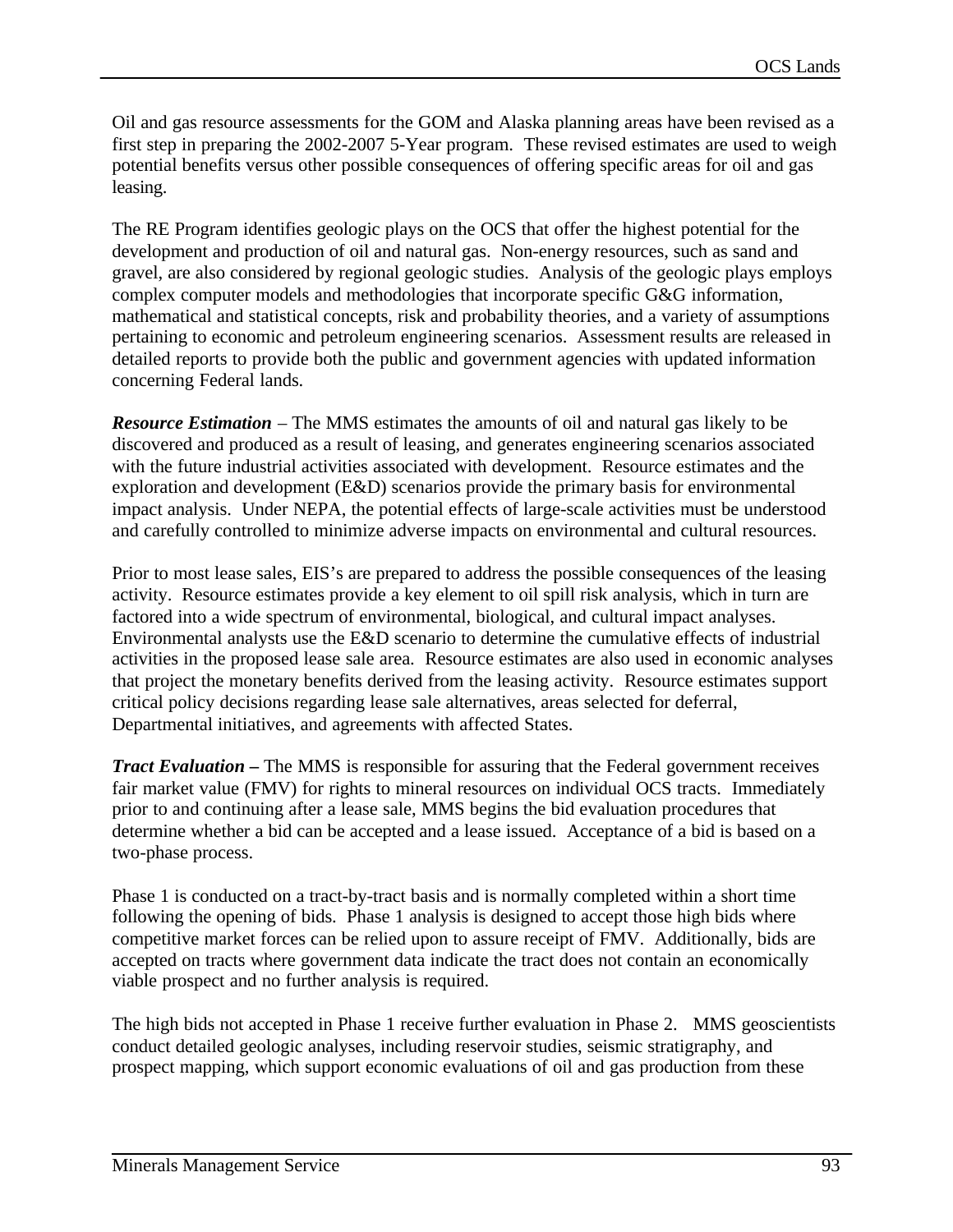tracts. The high industry bids are then compared to MMS estimates of Net Present Value (NPV) based on engineering simulation and discounted cash flow modeling.

Economic tract evaluation integrates G&G, engineering, and economic data in a complex computer model (MONTCAR) to derive tract values. This computer model accounts for the timing of development and production, lease terms and conditions, tax codes, variable project costs and reservoir performance, and other subjective factors such as geologic risk. This model has been revised to handle the royalty suspension volumes mandated for both deepwater and shallow water royalty relief.

*Reserves Inventory* **–** The MMS develops independent estimates of recoverable amounts of oil and natural gas in discovered fields by conducting field reserve studies. The estimates are revised periodically to reflect new discoveries and incorporate development information and annual production statistics. Reserve studies are critical inputs in the review and approval of royalty relief applications. The geologic and engineering information support other OCS program activities, Minerals Revenue Management (MRM) functions, and cooperative efforts with the Energy Information Administration and the Department of Energy.

*Field Determinations* - Determining which specific leases comprise individual fields is a critical factor in deciding the eligibility of leases for royalty relief, and the actual amount of relief. Each of these determinations could potentially involve hundreds of millions of dollars to either industry or the U.S. Treasury.

*Technical Information Distribution* – The MMS develops important technical information regarding the hydrocarbon resources on the Federal OCS that is useful to industry, Federal and State agencies, and the general public. OCS reports are continually being prepared in the RE Program on technical subjects, such as the geology of OCS planning areas, certain offshore wells, G&G data acquisition, production projections, and annual reserves. The Field and Reservoir Reserve Estimates Reports give a perspective on national trends of production, additions to the offshore reserves base, and drilling activity.

A team has addressed the demand, under differing price scenarios, for natural gas by the year 2010. This study examines the supply and contribution to that demand from the offshore. A document publishing the results of this study is available on the MMS homepage.

Prior to each GOM lease sale, a list of all currently unleased tracts having wells with indicated hydrocarbons is distributed to industry and the public. This list is extremely useful to smaller operators and new entrants to the GOM since it provides a systematic overview of exploration results on these leases and potential leads toward identifying low-risk exploration prospects.

## *Planned Activities for FY 2003*

• The Alaska, Gulf of Mexico, and Pacific Regions will release over 100,000 line-miles of 2-D seismic information to the public as required under current regulations at 30 CFR Part 251.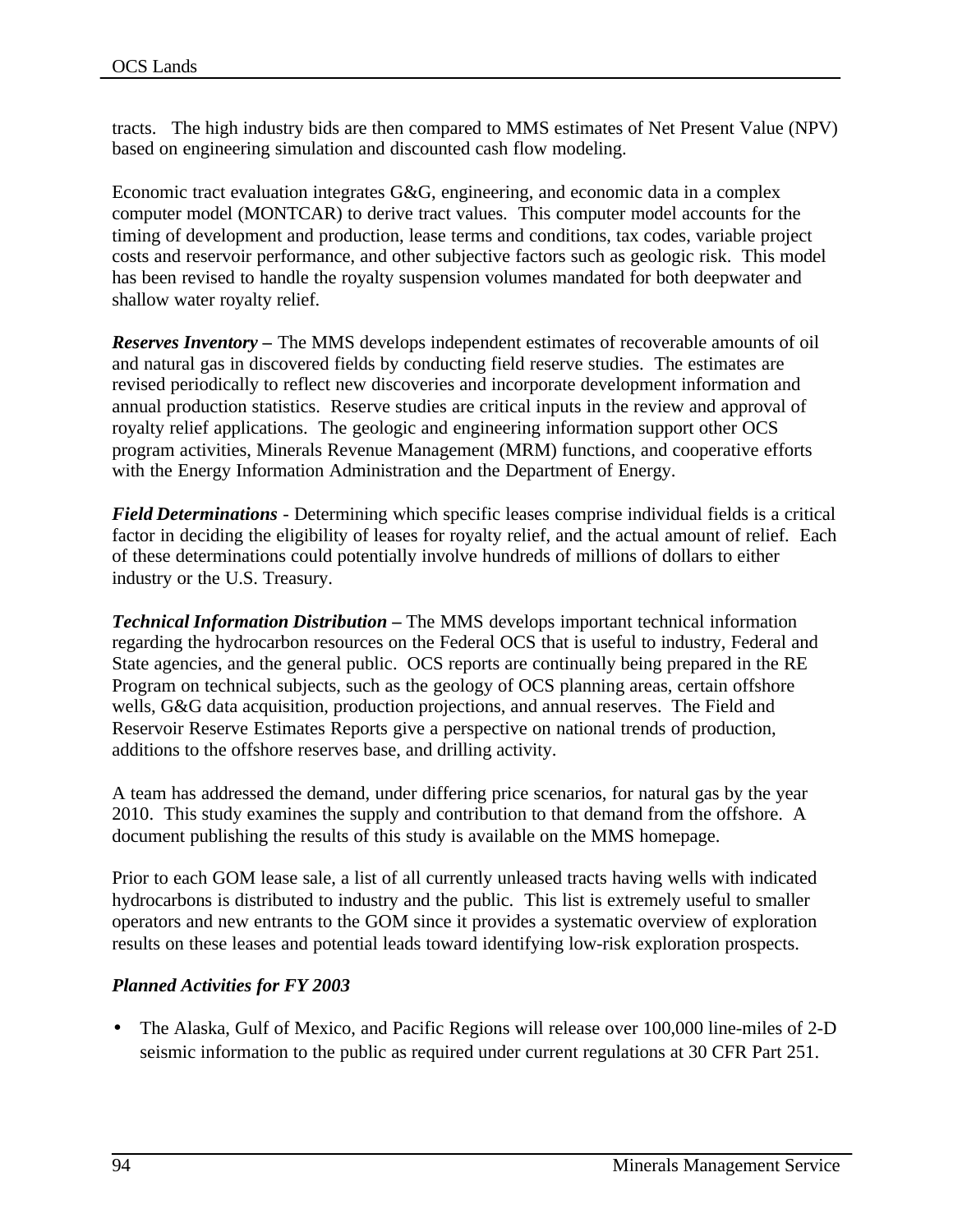- Offshore acreage will be evaluated for Fair Market Value determination for two sales in the Gulf of Mexico and two possible sales offshore Alaska.
- The Pacific and Gulf of Mexico Regions will report on the development of independent estimates of proved oil and natural gas reserves in discovered fields.
- The Alaska Region will conduct field studies regarding the federal portion of the Northstar Field, offshore Beaufort Sea.
- The resource evaluation and assessment models will be refined and modified to better model future royalty suspension programs.

# **Economic Analysis**

The MMS:

- $\triangleright$  determines the size and form of royalties, rentals, and minimum bids for newly offered leases;
- $\triangleright$  develops and implements the procedures for filing and processing requests with MMS for royalty relief;
- $\triangleright$  addresses work on specific economic issues and program-related analyses, including the potential effects of alternative auction and leasing policies on MMS program objectives;
- $\triangleright$  designs the procedures to be followed at lease sales for ensuring receipt of FMV; and
- $\triangleright$  prepares an annual report to Congress evaluating bidding results and competition on the previous year's lease sales.

The results of this work enable MMS to ensure that the public receives FMV for the rights to OCS minerals and encourages timely and efficient mineral development on the OCS. Economic and statistical analyses are performed that incorporate RE Program data and information into overall MMS and DOI leasing policies and program decisions. These activities require sophisticated statistical and analytical

# **Economic Analysis Priorities**

Design financial terms for lease sales.

Develop and implement royalty relief regulations and programs.

Design and assess the performance of bid adequacy rules for lease sales.

Review applications for royalty relief and requests for reconsideration of decisions to reject high bids.

Provide economic analysis to other MMS program offices and activities.

Design and study alternative auction and leasing arrangements.

modeling capabilities and access to a diverse array of OCS data.

# **Marine Mineral Activities**

The Marine Minerals Program is responsible for all minerals on the OCS other than oil, gas, or sulfur. Currently, that responsibility is focused on Federal sand and gravel resources. Requests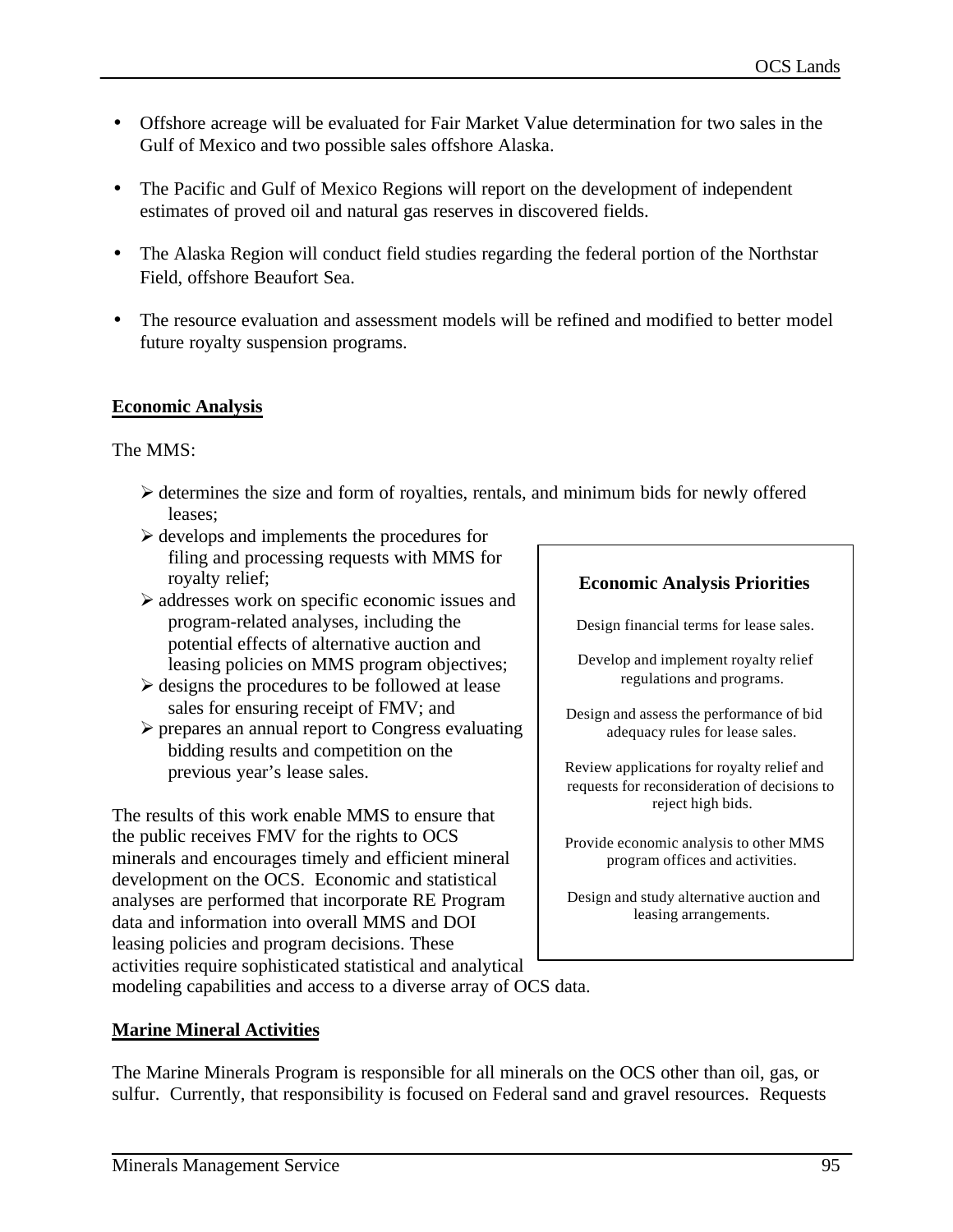for OCS sand have increased significantly since the 1999 amendment to Section 8(k) of the Outer Continental Shelf Lands act eliminated fees for State and local communities' use of OCS sand for hurricane and shore protection projects. Consequently, the need to identify OCS sand sources that may be accessed in an environmentally sound manner has also increased significantly.

From 1995 to 2001, MMS conveyed 13.2 million cubic yards of OCS sand for shore protection projects. In FY 2001 alone, we conveyed over 4.7 million cubic yards of sand. In FY 2002, based on requests for OCS sand from the States of Virginia and Louisiana, we anticipate conveying up to 19 million cubic yards of OCS sand. In FY 2003, we expect to convey federal sand to coastal communities in New Jersey and North Carolina, and to the Dam Deck Naval Facility in Virginia, based on discussions with those officials and information gathered through our State partnerships. Requests come in throughout the year that are not anticipated and they need to be addressed when they are received.

A key strategy to ensure environmental protection, safe operations, and issue resolution for decisions on access to OCS marine mineral activities are the closely coordinated partnerships MMS has forged with coastal States and local communities. The MMS has cooperative projects with Alabama, Delaware, Florida, Maryland, New Jersey, North Carolina, South Carolina, Texas, and Virginia to identify OCS sources of beach nourishment sand for potential use in shore protection projects. These partnerships rely primarily on State Geological Surveys -- in cooperation with other State and Federal agencies -- to identify the States' needs and propose suitable offshore areas for study. When warranted, and when funds are available, geological and environmental studies are developed and conducted within the identified sites. Both types of studies provide the information needed for negotiated agreements with local communities for access to the sand.

The MMS will continue to work through the State Cooperatives to leverage the additional funding provided to the sand and gravel program in FY 2003 to identify OCS sand resources for priority shore and wetlands protection projects. In particular, the States of North Carolina and Florida have indicated a need to identify and evaluate OCS sand resources for several projects along their coasts for which insufficient sand in State waters exists. In addition, the State of California has expressed a preliminary interest in working with MMS to identify OCS sand resources off its shores.

The MMS, the State of Florida, and Florida State University signed a memorandum of agreement in March 2001, to establish a Coastal Marine Institute (CMI) to conduct sand source investigations and environmental studies of sites offshore Florida as potential sources of hurricane protection material. This is the first CMI specifically focused on the unique issues surrounding the use of OCS sand resources. When funding for the CMI becomes available, it will provide an invaluable mechanism to bring the local expertise available at Florida State University and the Florida Department of Environmental Protection to bear on the priority information needs of MMS and the State of Florida.

In FY 2001, MMS awarded and completed a contract to Research Planning, Inc. (RPI) to develop biological and physical protocols for monitoring the long-term cumulative effects of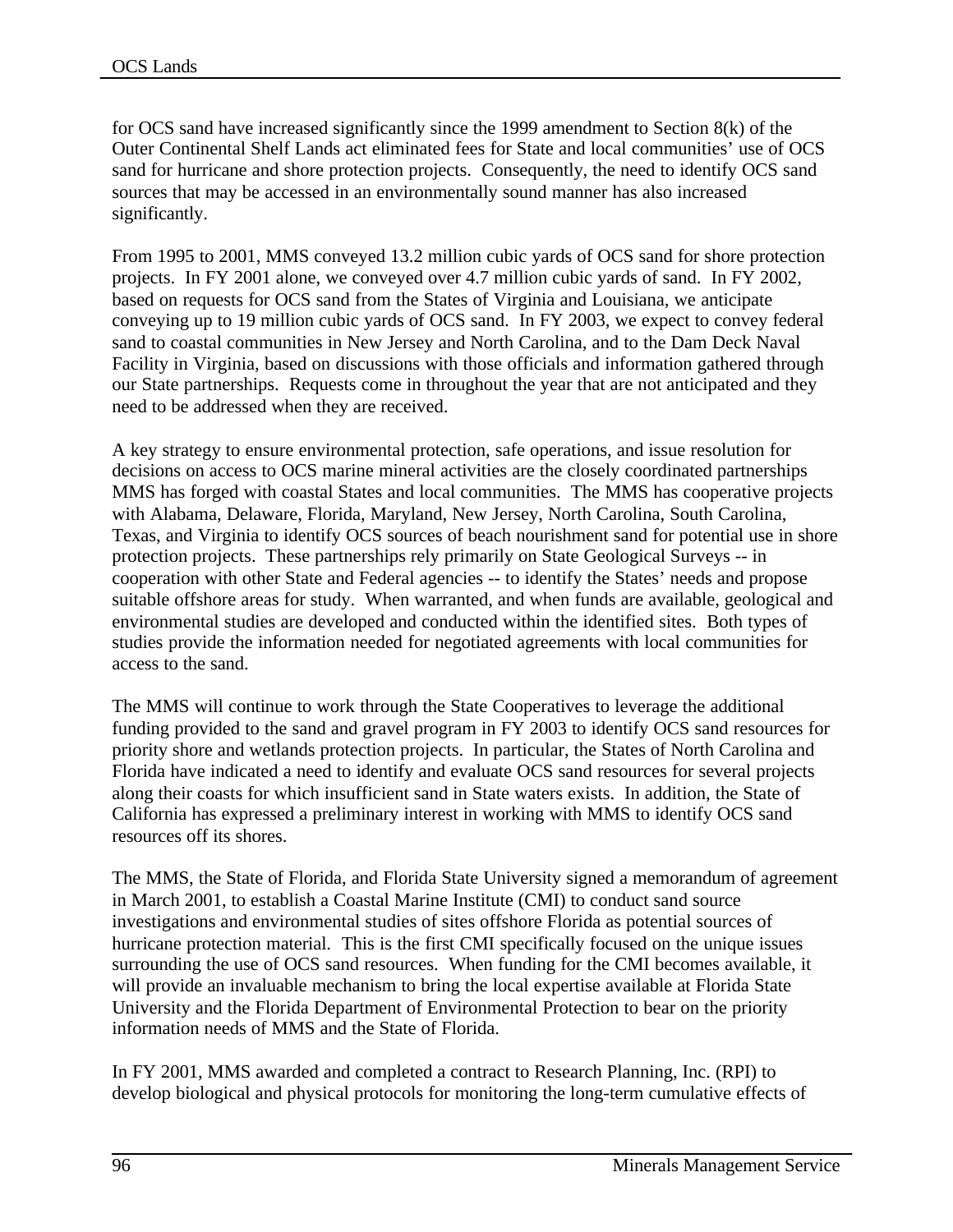sand mining. In FY 2002, the design protocols are going from the drawing board to the field for testing at Sandbridge Shoal, a sand borrow located off of Sandbridge Beach, VA. The MMS will be entering into a cooperative agreement with the Virginia Institute of Marine Science (VIMS) to test the validity and appropriateness of the designed protocols. Sandbridge Shoal was chosen because of the area's numerous planned restoration projects, which will use the shoal for sand borrow material.

In the past several years, MMS has worked with the Mid-Atlantic States through their respective geological surveys to locate potential sand borrow areas in Federal waters offshore their respective coasts. This has resulted in the identification of numerous shoals which contain compatible sand for coastal and beach restoration projects. However, fish and other mobile organisms are known to utilize these shoal areas and the potential for long-term adverse impact associated with an offshore dredging operation does exist. There is, however, little information available in regards to how these finfish utilize the shoals to be able to fully assess these potential adverse impacts. The information gathered from this study will be used to evaluate requests for OCS sand, assist MMS in consultation processes, and enable the agency to better evaluate the potential impacts of offshore dredging activities on finfish within the shoal areas of the Mid-Atlantic.

In FY 2002, MMS entered into an interagency agreement with the United States Fish and Wildlife Service to conduct aerial surveys of wintering waterbirds. This study will assess the distribution and abundance of wintering waterbirds over shoals, which may be potentially used for sand mining from Northern New Jersey to the Virginia/North Carolina. While waterbird populations in coastal bays and along the coast are well known, little information is known about the offshore populations. The MMS also plans to gather information to determine the real extent of buffer zones around shipwrecks, should they be identified, to avoid damage during dredging operations on Federal borrow sites.

## *Planned Activities for FY 2003*

- Convey federal sand to coastal communities in New Jersey and North Carolina, and to the Dam Deck Naval Facility in Virginia.
- Continue to work through the State Cooperatives to identify OCS sand resources for priority shore and wetlands protection projects.

# **International Activities**

While primarily responsible for managing mineral resources located on the Nation's OCS in an environmentally sound and safe manner, MMS finds itself regulating what is clearly a global industry. The offshore oil and gas industry routinely moves equipment, rigs and personnel from one part of the world to another in pursuit of investment opportunities. A company's investment dollars will go where the prospects are and where the regulatory regime is favorable. The MMS takes an active approach to identify and become involved in international initiatives that promote better integration of safety and environmental concerns into offshore development decisionmaking. In FY 2003, our focus is on: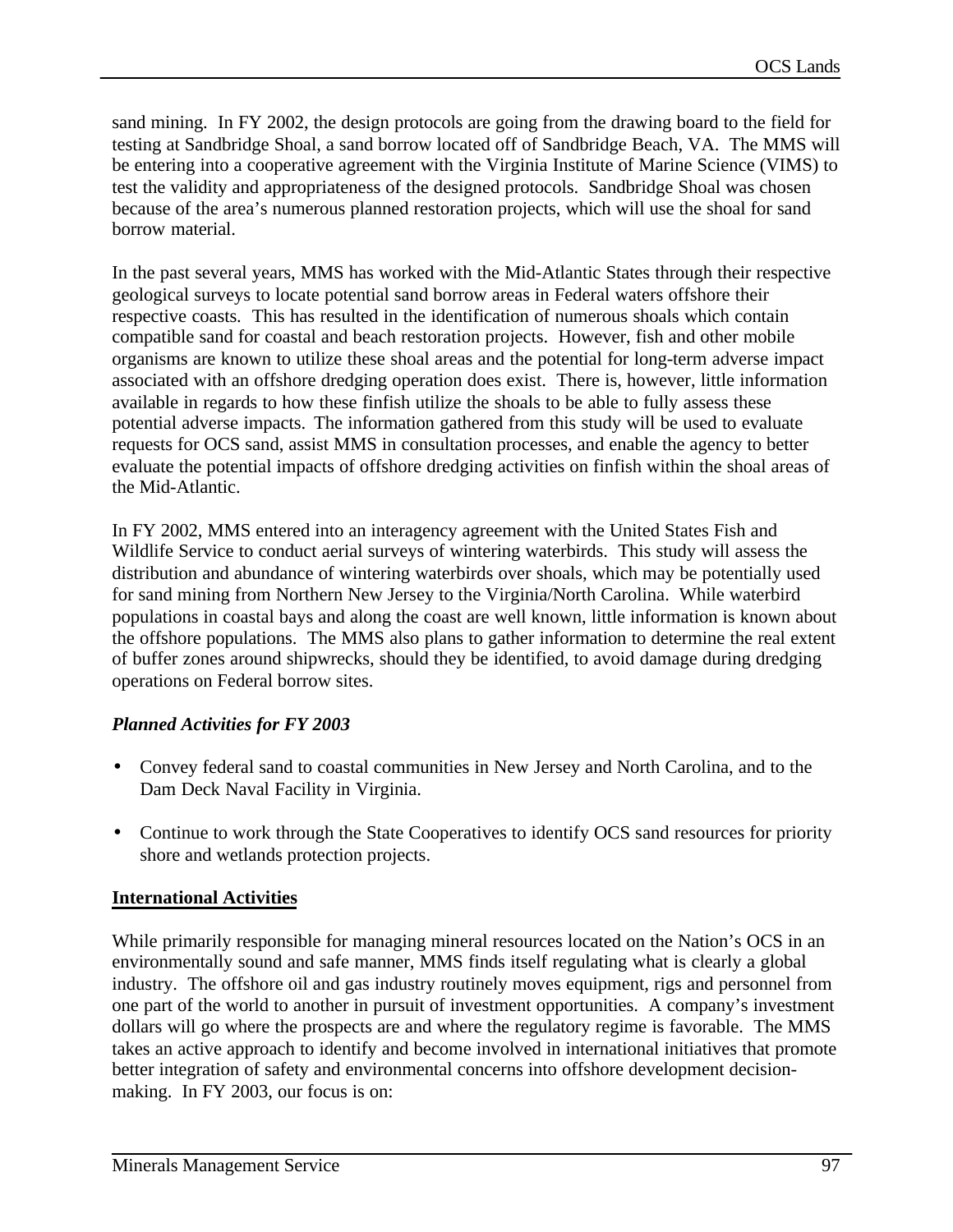- Implementing relevant international components of President Bush's National Energy Policy;
- Monitoring, developing, and refining safety and environmental standards;
- Technical and information exchanges with our international regulatory counterparts;
- Providing technical advice to the Department of State.

*National Energy Plan -* Recognizing that today's offshore oil and gas industry is global in scope, MMS pursues an international strategy to enhance its domestic capability, share in the benefits of worldwide technology innovation, promote safe and environmentally sound operating practices, and enhance the role of our Nation in the global economy. The MMS's international activities are consistent with the President's National Energy Plan. In FY 2003, MMS will continue activities in the following areas:

• **Bilateral and Multilateral Relationships:** Many countries desiring to develop their offshore resources have contacted MMS to establish bilateral and, in some cases, multilateral relationships. The MMS uses these relationships to encourage countries to consider implementing a system of clear, open, and transparent regulations and procedures to govern and at the same time facilitate foreign investment.

-**Russia:** With USAID funding, MMS has engaged the Russian Federation in cooperative activities related to the technical aspects of regulating and managing offshore exploration and development of oil and gas resources since the mid-nineties. Agency efforts have focused on information management, resource evaluation and international reporting methods, environmental risk assessment, and methods of transferring mineral rights. Current efforts have focused on encouraging Russia to consider a new regulatory regime consistent with international practices that would promote safe and environmentally sound approaches to offshore oil and gas development while at the same time facilitate foreign investment. For example, in April 2001, MMS organized a seminar addressing offshore development issues. The seminar was sponsored by USAID and the State of Alaska, and hosted by the Sakhalin Administration. The focus was on cooperation and collaboration between regional, federal, and local officials, industry, and non-government organizations.

-**China:** The MMS will remain committed to working with the Chinese Ministry of Land and Natural Resources as we enter the fifth year of our Memorandum of Understanding. In addition, we are providing technical and programmatic input to DOE's U.S./China Oil and Gas Forum.

-**Brazil:** The MMS will continue to coordinate on several joint industry projects and international workshops and on-going regulator to regulator discussions.

-**India:** The MMS is developing contacts with the Indian Directorate General of Hydrocarbons of the Ministry of Petroleum and Natural Gas. Discussions are ongoing between technical experts from both organizations on laws and regulations regarding management of mineral resources, accident data and corrective measures, inspection and enforcement, economic analysis, and safety and environmental issues, as well as organization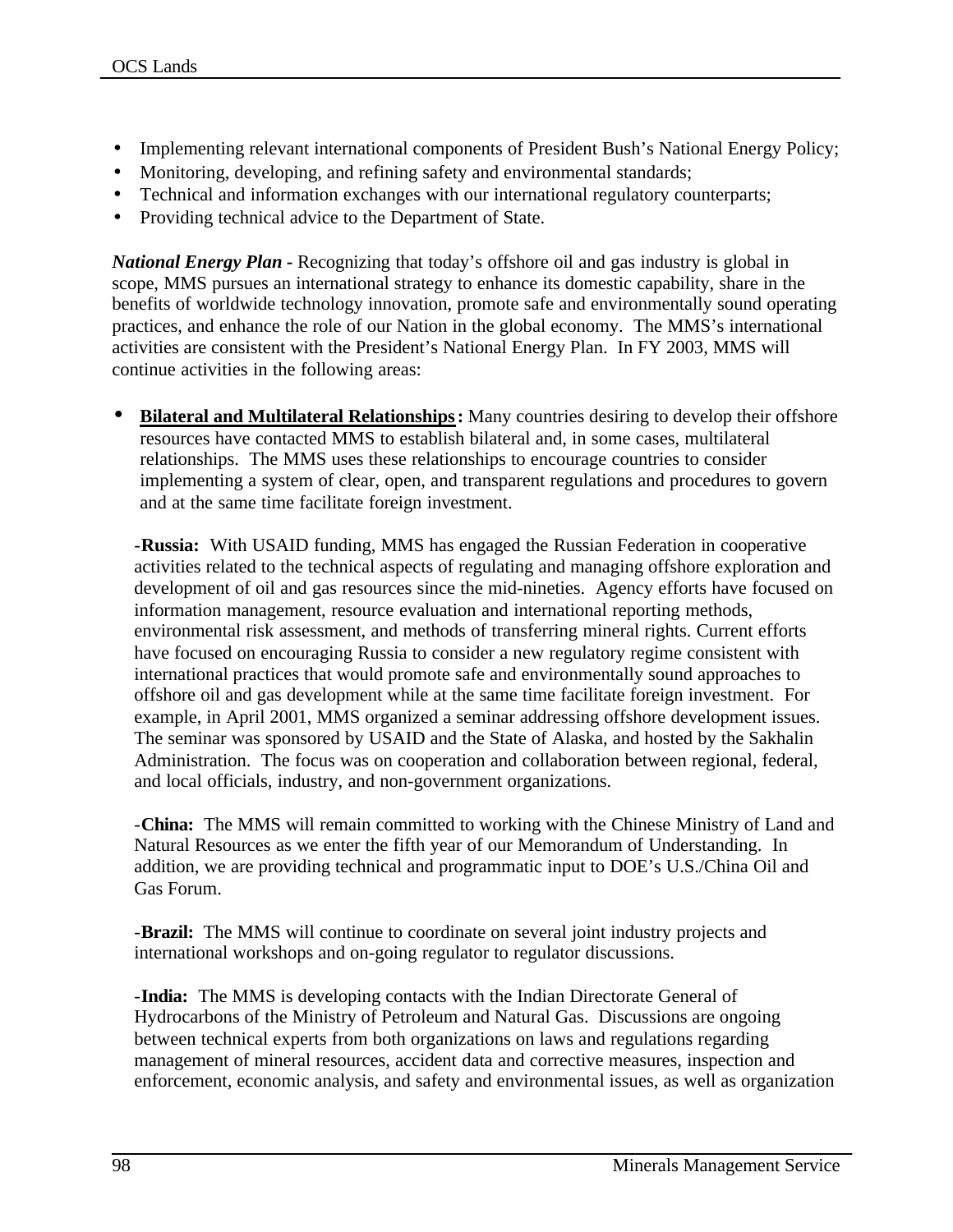and staffing issues. In FY 2002, MMS will participate in an Indo-U.S. workshop on natural gas, sponsored by DOE.

-**Caspian States:** Funded by USAID, MMS has been highly engaged with the Caspian basin states of Kazakhstan, Turkmenistan, and Georgia since 1998. MMS efforts have been to assist these nations in establishing transparent regulatory regimes that will help foster western oil and gas development while maintaining the health, safety and environment of the region. The MMS has provided guidance and fostered partnerships between regulatory bodies both in the region and the U.S. with oil and gas companies active in exploring and developing the Caspian offshore. The MMS has worked in close cooperation with other contractors in the region, as well as other U.S. government agencies, in developing the technical and regulatory assistance including the Departments of State and Energy, PA Consulting (formerly Hagler-Bailly, Inc.), and the United States Energy Association. Based upon discussions with our Caspian regulatory counterparts, and subject to USAID funding, MMS plans to address the following issues over the next three years:

- ß Assist in creating a development/production plan for Kashagan exploration in Kazakhstan;
- ß Application of software (modeling) for petroleum resources evaluation in Kazakhstan and Georgia;
- **Information on Tender Procedures in Georgia;**
- ß Economic modeling and additional information and its practical applicability;
- Clear explanation of the MMS model of prospects evaluation;
- Reserves evaluation methods:
- ß Offshore inspection training;
- Legal documents and information regarding operations procedures;
- Safety and environmental issues during offshore operations;
- ß Geological/geophysical information collection, systemization and analysis; and
- ß System of staff training.

*Internationalization of Oil and Gas Technical Standards and Regulatory Regimes --* The growing scope and effect of international technical standards and regulatory regimes require monitoring to assess potential impacts on our domestic industry. The MMS is better able to understand and contribute to the development of regional and international standards through direct involvement with international standards organizations such as the International Organization for Standardization (ISO) and the International Association of Oil and Gas Producers (OGP). The MMS is also better able to affect international regulatory regimes through direct involvement with organizations such as the International Maritime Organization; the International Regulators Forum (IRF); and the Arctic Council. If MMS was not involved, key decisions on issues and activities that could impact MMS domestic programs would be abdicated to other governments, foreign oil and gas competitors, and less knowledgeable groups.

Today, many offshore oil and gas producing nations are considering what role international standards should play in their overall regulatory regimes. Governments understand that, if done correctly, a set of internationalized standards that allows for regional differences can lower costs, make more resources economical to produce, and raise worldwide safety and environmental performance. If done incorrectly, internationalized standards that are imposed on the industry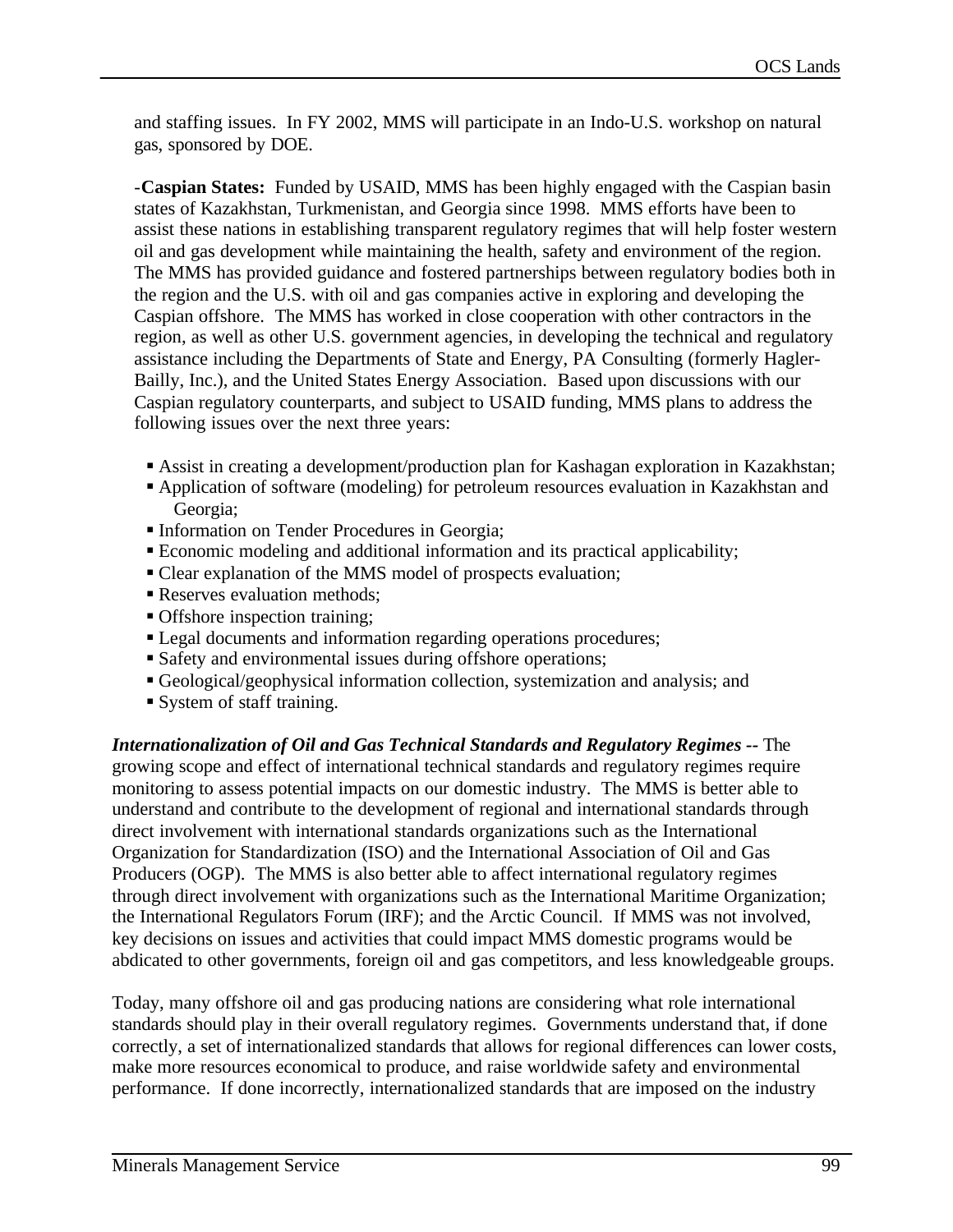from external sources can be inefficient, costly, and burdensome. In FY 2002, MMS will continue active participation with the U.S. Technical Advisory Group to ISO, Technical Committee 67, dealing with Materials, Equipment and Offshore Structures and with the U.S. Technical Advisory Group to ISO, Technical Committee 28, dealing with Petroleum Products and Lubricants. The standards developed by these ISO committees will impact the oil and gas industry for years to come.

Regulators around the world are increasing their participation in the development of international standards that meet established safety criteria. These standards can facilitate the movement of rigs, equipment, services, and personnel among offshore provinces, regardless of the regulatory regime. The MMS is actively enlisting the participation of regulators from other countries and encouraging U.S. companies to contribute their resources and to support the work of the ISO. The MMS and the Norwegian Petroleum Directorate recently discussed the possibility of jointly championing an offshore crane safety project for consideration by all IRF member nations (US, Norway, Britain, Canada, Netherlands, Australia, New Zealand, and Brazil) during the 2002 timeframe. The goal of this project would be to improve crane safety through the development of a common set of international standards. The IRF is currently in the process of evaluating this proposal.

The MMS has, both individually and through the IRF, been developing a close professional relationship with the OGP, an international association of oil companies and petroleum organizations. At a March 2002 Society of Petroleum Engineers' International Conference on Health, Safety and Environment, MMS will present the regulator perspective on international regulation and global harmonization. The OGP is the coordinator for the panel session and will lead the discussion on the benefits and costs associated with international harmonization of regulations and regulatory approaches.

*Technical and Information Exchanges –* The MMS exchanges information and expertise by:

- Maintaining an Internet web site that provides detailed information on MMS's safety and environmental programs;
- Hosting visits from foreign experts and scientists;
- Participating and sponsoring scientific conferences; and
- Participating in technical assistance programs funded by the U.S. Agency for International Development (USAID).

As a world leader in the management of offshore mineral resources, other nations and international organizations will continue to seek MMS's participation when discussing offshore issues such as the development of guidelines for satisfactory safety and environmental management systems and the regional goals that such systems should aim to achieve.

*Technical Advice to the Department of State --* The MMS will continue to assist and monitor the activities of the Convention on the Law of the Sea, the London Convention of 1972, and the International Convention for the Prevention of Pollution from Ships. Issues currently being discussed, that include drilling mud discharges and platform removal requirements, bear directly on U.S. offshore oil and gas operations.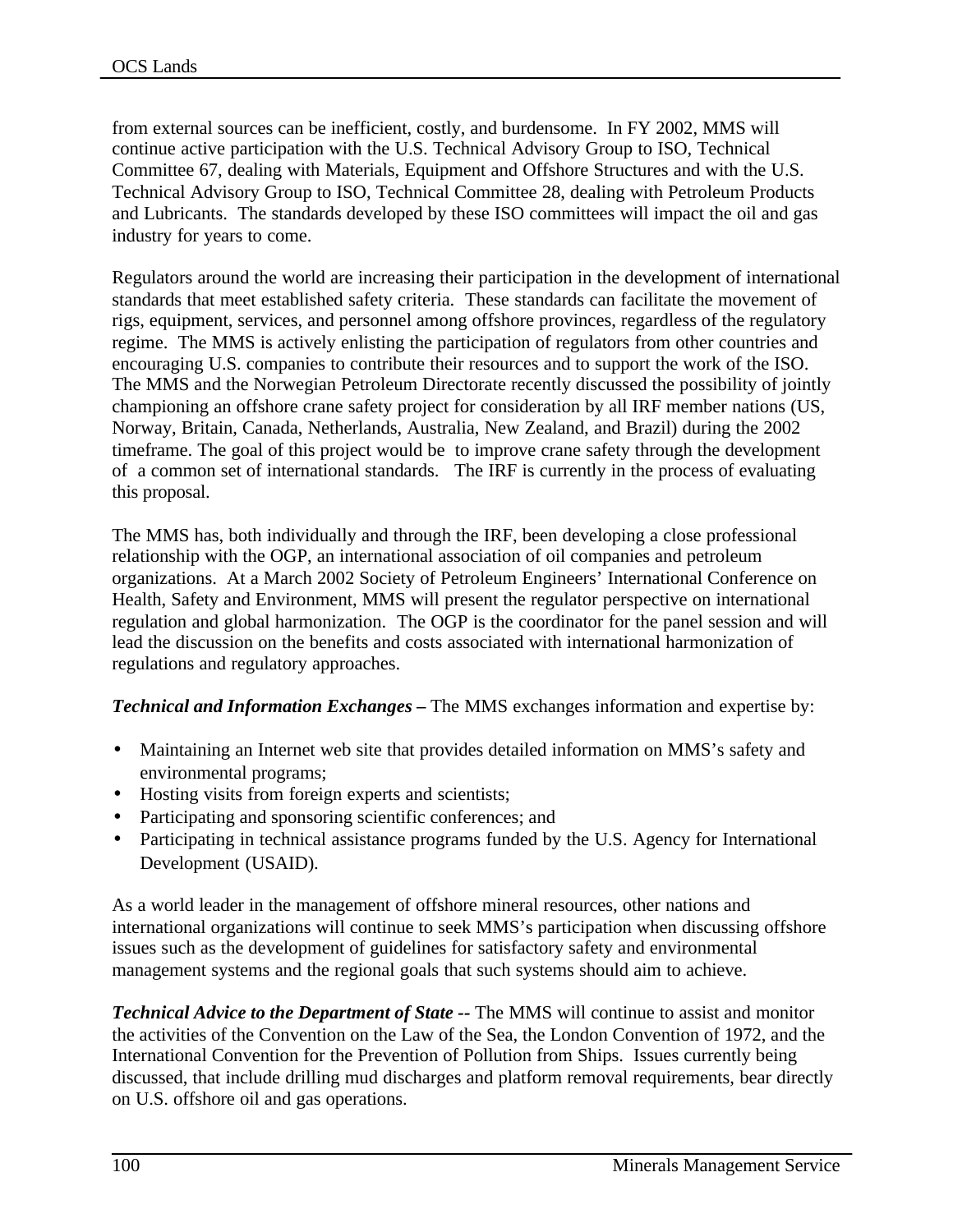# *Planned Activities for FY 2003*

- Implement relevant international components of President Bush's National Energy Policy.
- Monitor, develop, and refine safety and environmental standards.
- Continue technical and information exchanges with our international regulatory counterparts.
- Provide technical advice to the Department of State.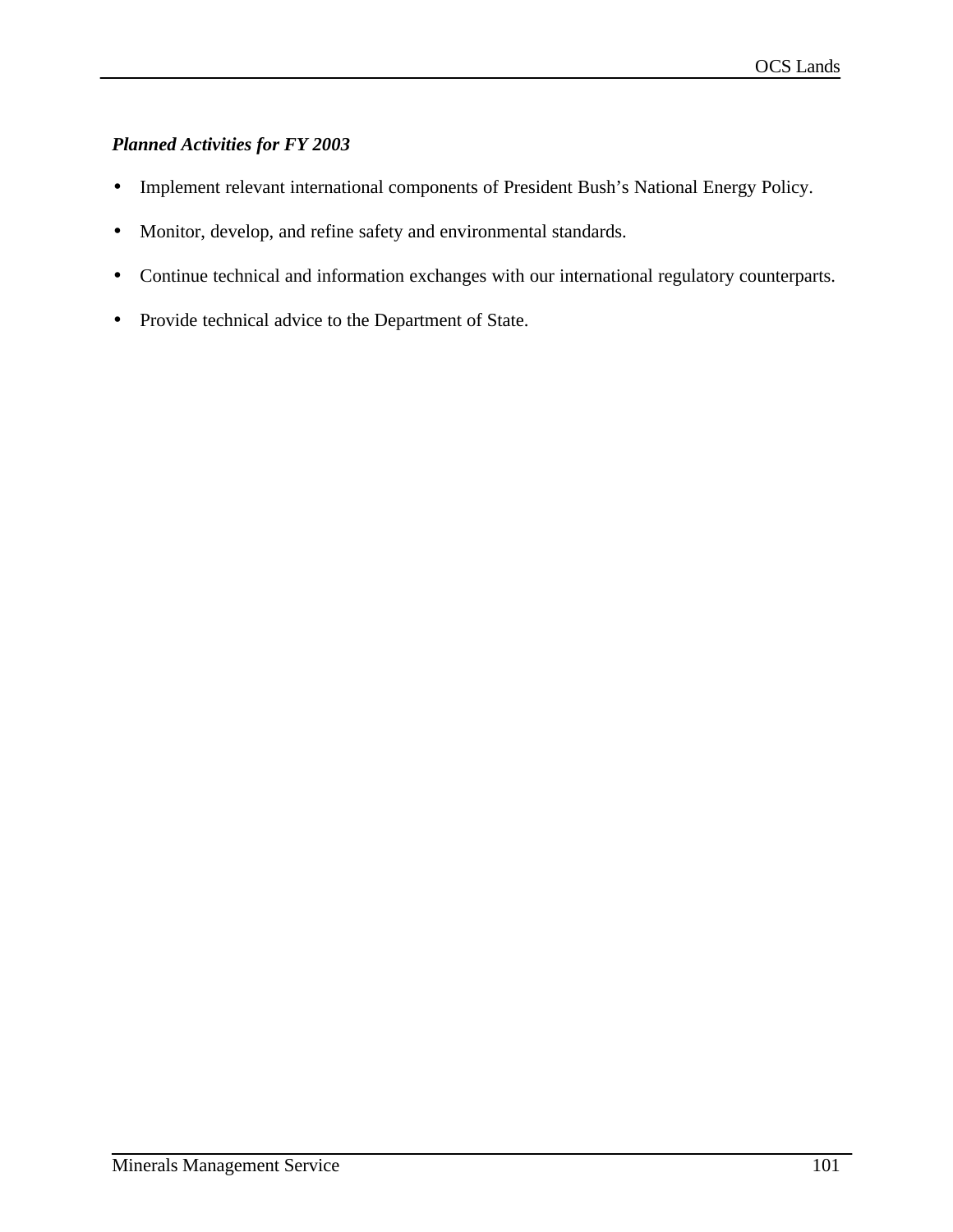# **Justification of Program Change** Resource Evaluation *Increase in Funding for Gulf of Mexico Workload*

|            | 2003          | Program  |
|------------|---------------|----------|
|            | <b>Budget</b> | Change   |
|            | Request       | $+/-$    |
| \$(000)    | 25,348        | $+1,620$ |
| <b>FTE</b> | 226           | $^{+4}$  |

## Relationship to Performance Goals

Ensure environmentally sound OCS mineral development Ensure that the public receives fair market value for OCS mineral development

#### Narrative Justification:

The MMS's Gulf of Mexico OCS Region is confronted with a steep increase in the level and complexity of work associated with offshore oil and gas activity. Many recent events serve as indicators of this workload. Near record numbers of deepwater rigs (44) are now drilling in the Gulf and have been for all of 2001. In FY 2001 a total of 277 deepwater wells were drilled; up 22 percent in one year and up 85 percent in two years. The total number of all wells drilled in the Gulf rose to 1,408 in FY 2001; yet another new record. Sustained levels of new deepwater production facilities are being planned by many companies. A new platform fabrication yard just opened in Ingleside, Texas, because there is not enough capacity to build all the production platforms that industry is proposing. After three years of having only one deepwater port in Louisiana equipped with massive state-of-the-art turnaround capability (C-Port) for deepwater supply boats (i.e., Port Fourchon), there is now a second one under construction in Texas at Galveston. Industry also continues to expand the accessory equipment necessary to do heavier deepwater work with more new large supply boats and more anchor handling tugs. These and new production platforms represent tens of billions of dollars in capital expenditures.

While there has been some fluctuation in the price of oil and some moderation in the pace of oil and gas activity (principally in shallow water), all signs point to a sustained near frenzied pace of offshore development and production activity in the next several years. The total number of wells is at a record; so are deepwater development projects and miles of pipeline installed.

The Gulf of Mexico plays a pivotal role in U.S. energy policy. The areas of the Central and Western Gulf produce about 30 percent of all the natural gas consumed in the Nation, and their contribution to U.S. oil production has grown steadily. The energy resources located in the Gulf of Mexico are key components of the President's National Energy Plan.

## *Resource Evaluation*

The MMS is requesting an additional \$1.620M in the Gulf of Mexico as a base increase in the resource evaluation program. Of the \$1.620M, \$1.080M is for personnel costs, which will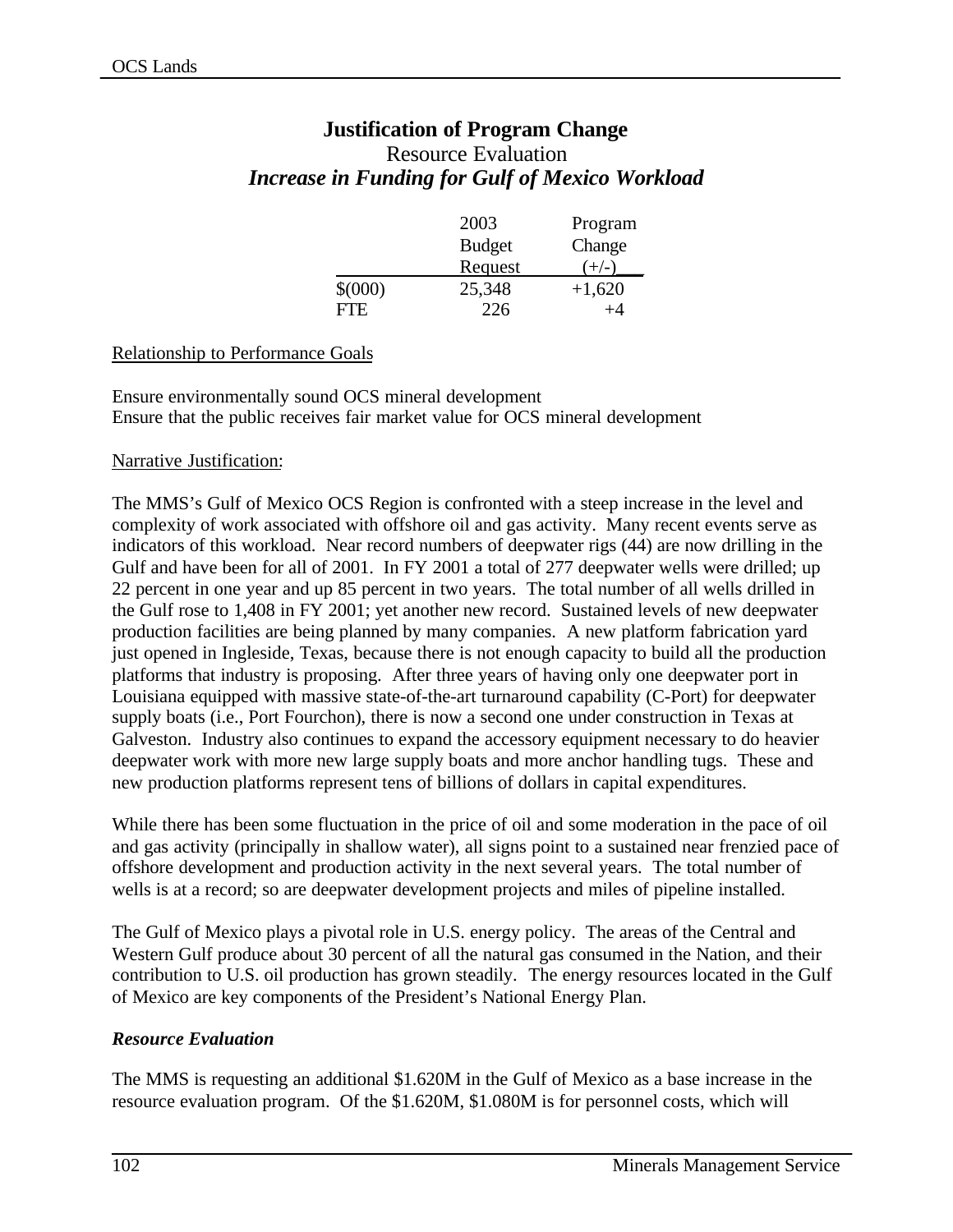support a level of effort equivalent to nine FTE. In concert with the Administration's goal of increased outsourcing, only four FTE for the Gulf of Mexico workload increase are reflected in the above table. At this time, we are unable to determine exactly which positions will be outsourced. This will not be known until we have completed the FY 03 Competitive Sourcing Plan. The below narrative reflects the level of FTE effort required to support the increased workload demands.

The equivalent of five FTE is requested to deal with field determinations and assure the receipt of proper royalties for the U.S. Government involving hundreds of millions of dollars. The field determination process results in the proper placement of a "new producible lease" (a discovery) into a field. This has rapidly evolved into an important, resource intensive responsibility having a huge economic impact to both the Government and industry. Prior to the DWRRA of 1995, field determinations were primarily an administrative procedure for production accounting purposes.

To illustrate, assume that there are two new discovery wells on separate leases. An MMS field determination combining these leases into a single field would result in the Treasury retaining royalties of \$306 million dollars on the additional 87.5 MMBOE royalty free production that would have resulted from placing the leases into separate fields. The placement by MMS of each new discovery into an existing field (no additional royalty relief) or a new field (more royalty relief) based on careful geologic evaluation has large revenue implications. We believe there could be about 340 new discovery leases in the next 10 years. Thus, the value of potential royalty payments impacted by deepwater field determinations resulting from potential discoveries on existing DWRRA leases could be in the range of \$45 billion.

As deepwater development matures, the amount of new drilling adjacent to existing fields will increase. The level of complexity in each field determination and the potential for challenges by industry of MMS field determinations will likely increase as companies explore these more marginal accumulations.

In addition, litigation in this area also strains existing resources. The MMS is involved in two lawsuits challenging a field determination. To date, one case has required the use of 4.5 FTE. We can expect numerous simultaneous lawsuits related to future field determinations; therefore, we must have appropriate data and electronic tools needed to make and defend field determination decisions.

The MMS has also identified a need for the equivalent of four FTE to collect, process, distribute, and archive technical data and records derived from industry exploration and production activities. To effectively manage OCS resources, MMS must effectively manage the massive set of technical data that exists about the Gulf of Mexico. This includes 225,000 well logs on 40,000 wells; 30,000 directional surveys; 3,000 velocity surveys; and analysis of well cores and production test data. It is critical that this information be accurate.

Accurate and timely data is the engine that drives MMS and the industry in the Gulf of Mexico. The MMS needs the data to evaluate bids to assure the public receives fair market value, and also uses it for safety considerations. Industry uses the data on a large scale on a daily basis to plan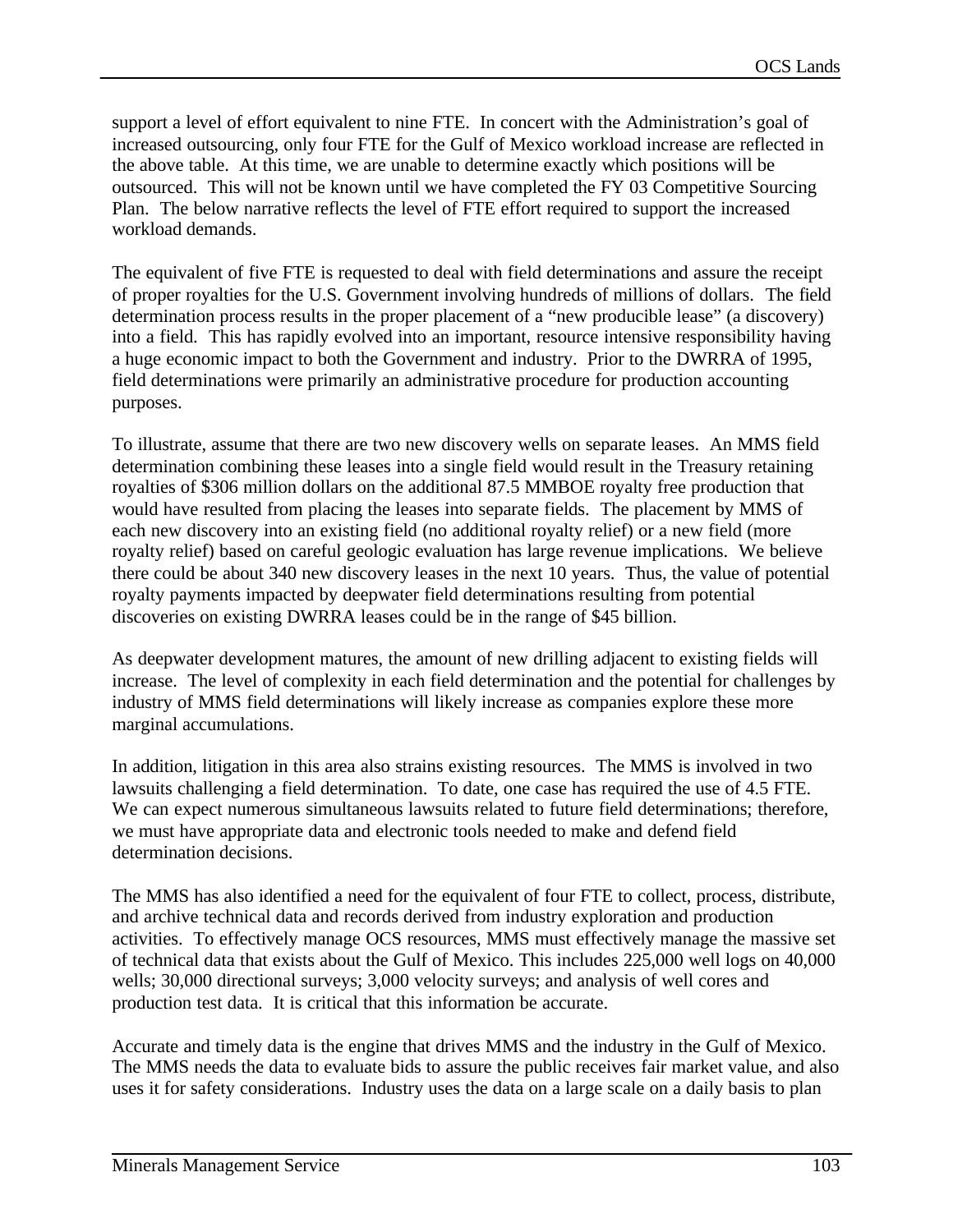their lease bidding strategy, plan wells, evaluate development projects and form partnerships. The Gulf Region has had no increase in resources in this area over the last four years, yet the number of wells drilled broke a record in FY 2000 and again in FY 2001. More than 1,400 new wells are drilled each year, which generates tens or hundreds of thousands of data to be managed.

The Gulf of Mexico Region does not have the resources it needs to manage this information. Backlogs exist in many areas. The process of drilling a well generates a multitude of documents and data, including applications to drill; completion and sundry notices; velocity surveys; directional surveys; drill stem tests; paleo data and many (seven or more) different types of well logs. In FY 2001, more than 1,400 new wells were drilled in the Gulf of Mexico, an increase of 40% from 1999. Assuming there are 25 or more elements associated with this activity, more than 32,000 elements had to be captured and managed. Consequently, a serious emergency in our ability to keep pace with the technical data is now occurring.

There are insufficient resources available to receive, verify and accurately store all this well data. Yet in a typical lease sale the resource evaluation function has to consult 1,000 well logs to determine fair market value in evaluating the adequacy of bids by oil companies. The work in this area is extremely important and directly impacts the Resource Evaluation subactivity in the areas of Resource Assessment, Resource Estimation, Tract Evaluation, Reserves Inventory, and Field Determinations.

Of the \$1.620M increase, \$0.290M is needed to directly support the Resource Evaluation program to allow for digitizing of well logs under a contract. The MMS first started using a contract to do this in 1997 on the assumption that it could be paid for from normal operating funds. We have found that the work cannot be adequately funded in this manner. The number of well logs being digitized has greatly exceeded our original plan. As an example, the number of wells drilled in FY 2000 was 40 percent higher than FY 1999. In addition, the cost of the digitizing effort is more than was originally conceived.

Of the \$1.620M increase, \$0.250M will be used for regional sand resource identification. The sand and gravel program is moving to an operational phase from what has been a purely research phase. In the seven-year period from 1995 to 2002, MMS worked with coastal states and other Federal agencies to convey 32.3 million cubic yards of OCS sand for shore protection projects. Hundreds of billions of dollars of property have been protected through these shore protection projects. This work was done in a timely manner and was made possible because of funding available through cooperative agreements between MMS and nine coastal states that identified sand resources offshore. The funding for these agreements has remained flat for the last three years, at a time when the amount of OCS sand needed and being requested is increasing dramatically. By 2004, we anticipate that the amount of OCS sand requested and used for shore protection projects will, at a minimum, triple from FY 2001 levels. Much of this will be in the Gulf of Mexico. The relatively flat funding level for the sand and gravel program limits MMS's ability to leverage resources with states and other Federal agencies to identify sand resources and conduct the studies necessary to ensure the sand can be removed in an environmentally sound manner.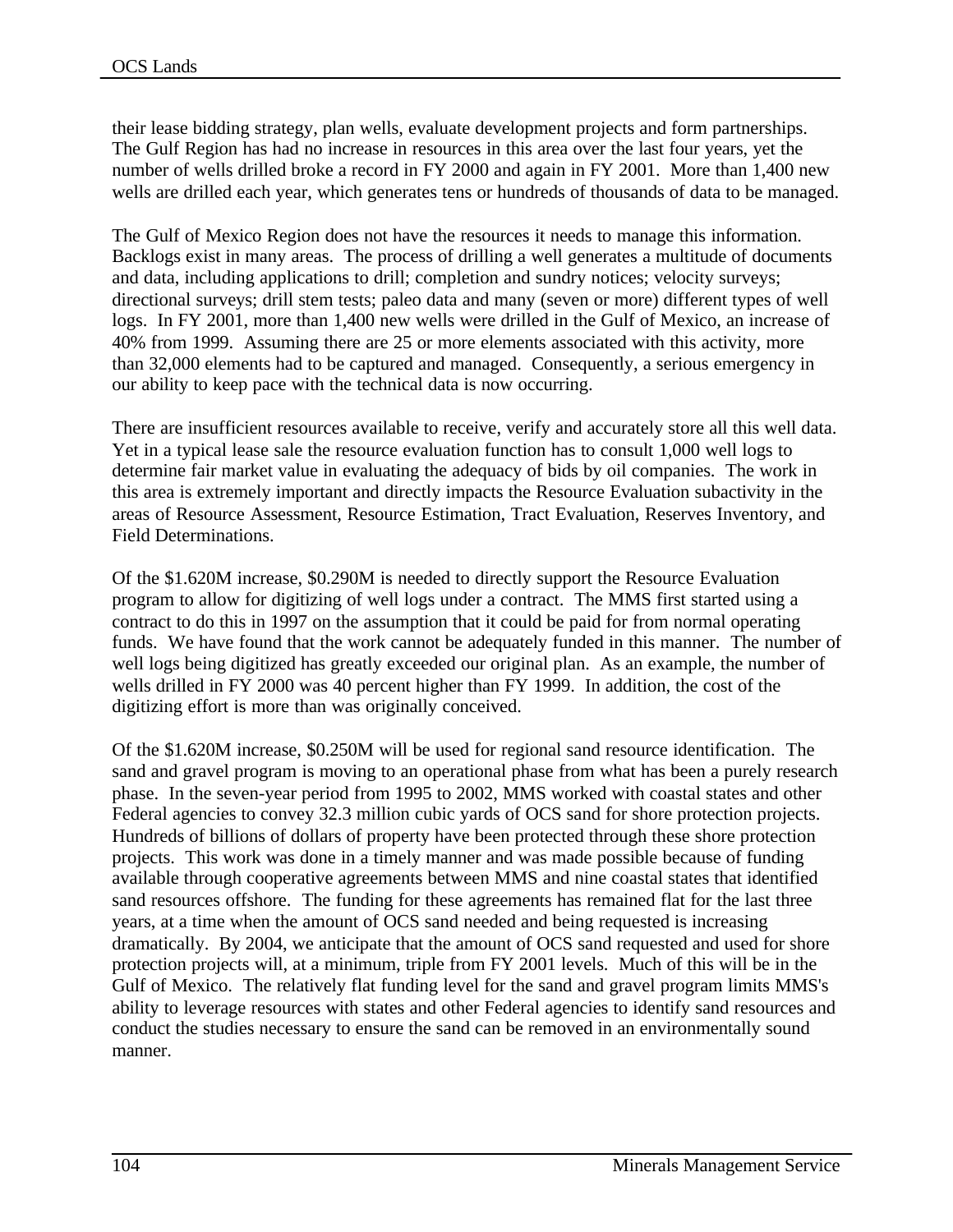# **Justification of Program Change**

# Resource Evaluation *Reduction in Funding for the Center for Marine Resources and Environmental Technology*

|             | 2003          | Program |
|-------------|---------------|---------|
|             | <b>Budget</b> | Changes |
|             | Request       | $(+/-)$ |
| $$^{(000)}$ | 25,348        | $-800$  |
| <b>FTE</b>  | 226           | 0       |

#### Relationship to Performance Goals

Ensure environmentally sound OCS mineral development.

#### Narrative Justification

The Centers for Marine Resources and Environmental Technology (CMRET) were reauthorized under the Marine Minerals Resources Research Act of 1996, and placed under oversight of the Department of the Interior. The Minerals Management Service manages the program. The mission of the CMRET at the University of Mississippi is to conduct research on the exploration and extraction of minerals from the seabeds of the continental shelves, deep ocean, and arctic regions. The CMRET in Mississippi was funded in the amount of \$0.800 million in FY 2002.

The MMS recognizes the importance of the investigations and technological development that this Center pursues, particularly the longer-term research. However, due to higher research priorities for conventional oil and gas exploration and extraction, MMS is proposing to eliminate CMRET funding in FY 2003.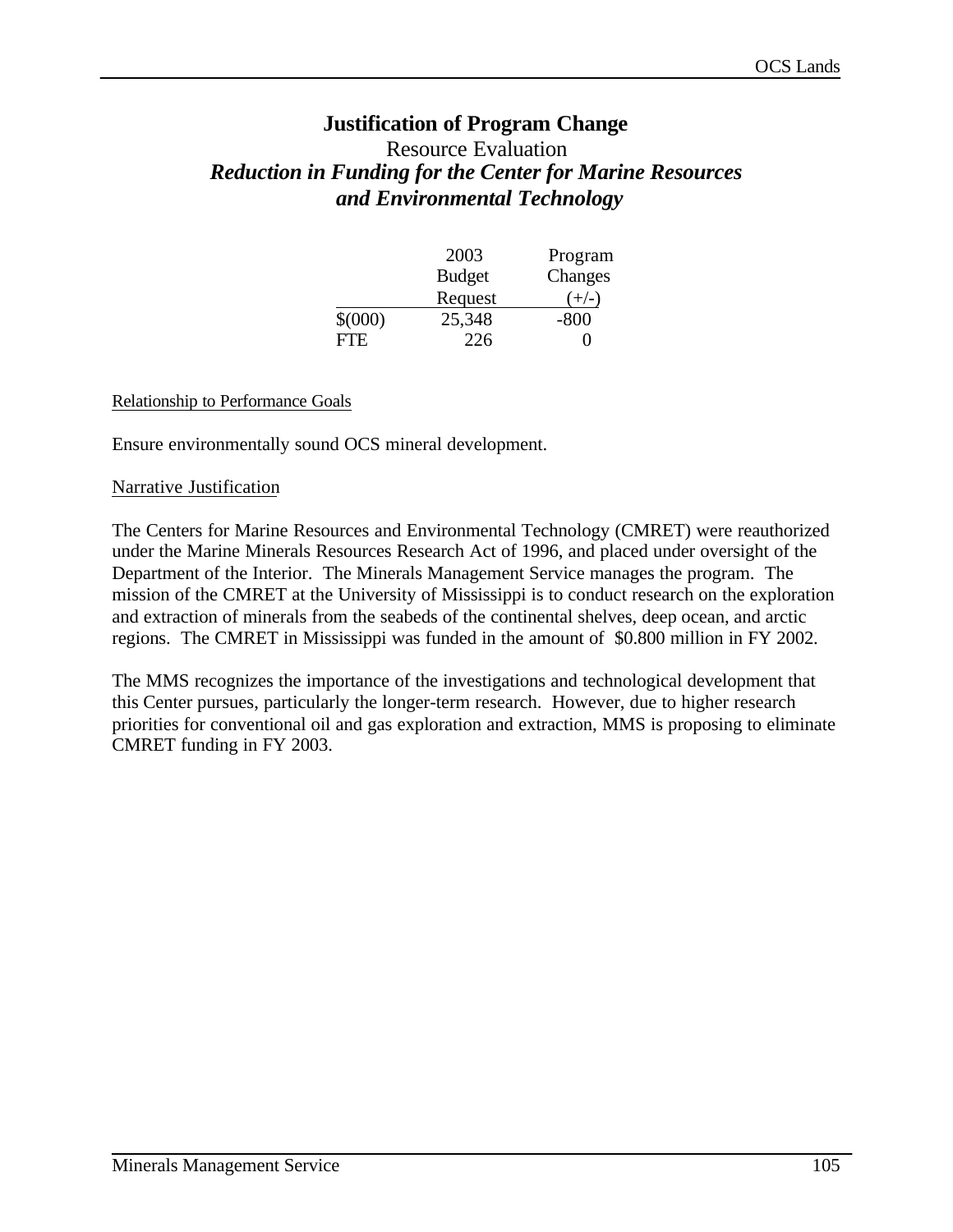# **Justification of Program Change**

# Resource Evaluation *Reduction in Funding for the Marine Minerals Technology Center*

|             | 2003          | Program |
|-------------|---------------|---------|
|             | <b>Budget</b> | Changes |
|             | Request       | $(+/-)$ |
| $$^{(000)}$ | 25,348        | $-800$  |
| FTE.        | 226           |         |

#### Relationship to Performance Goals

Ensure environmentally sound OCS mineral development.

#### Narrative Justification

The Marine Minerals Technology Centers (MMTC) were reauthorized under the Marine Minerals Resources Research Act of 1996, and placed under oversight of the Department of the Interior. The Minerals Management Service manages the program. The mission of the Marine Minerals Technology Center (MMTC) at the University of Alaska-Fairbanks is to conduct research on the exploration and extraction of minerals from the seabeds of the continental shelves, deep ocean, and arctic regions. The MMTC in Alaska was funded in the amount of \$0.800 million in FY 2002.

The MMS recognizes the importance of the investigations and technological development that this Center pursues, particularly the longer-term research. However, due to higher research priorities for conventional oil and gas exploration and extraction, MMS is proposing to eliminate funding in FY 2003.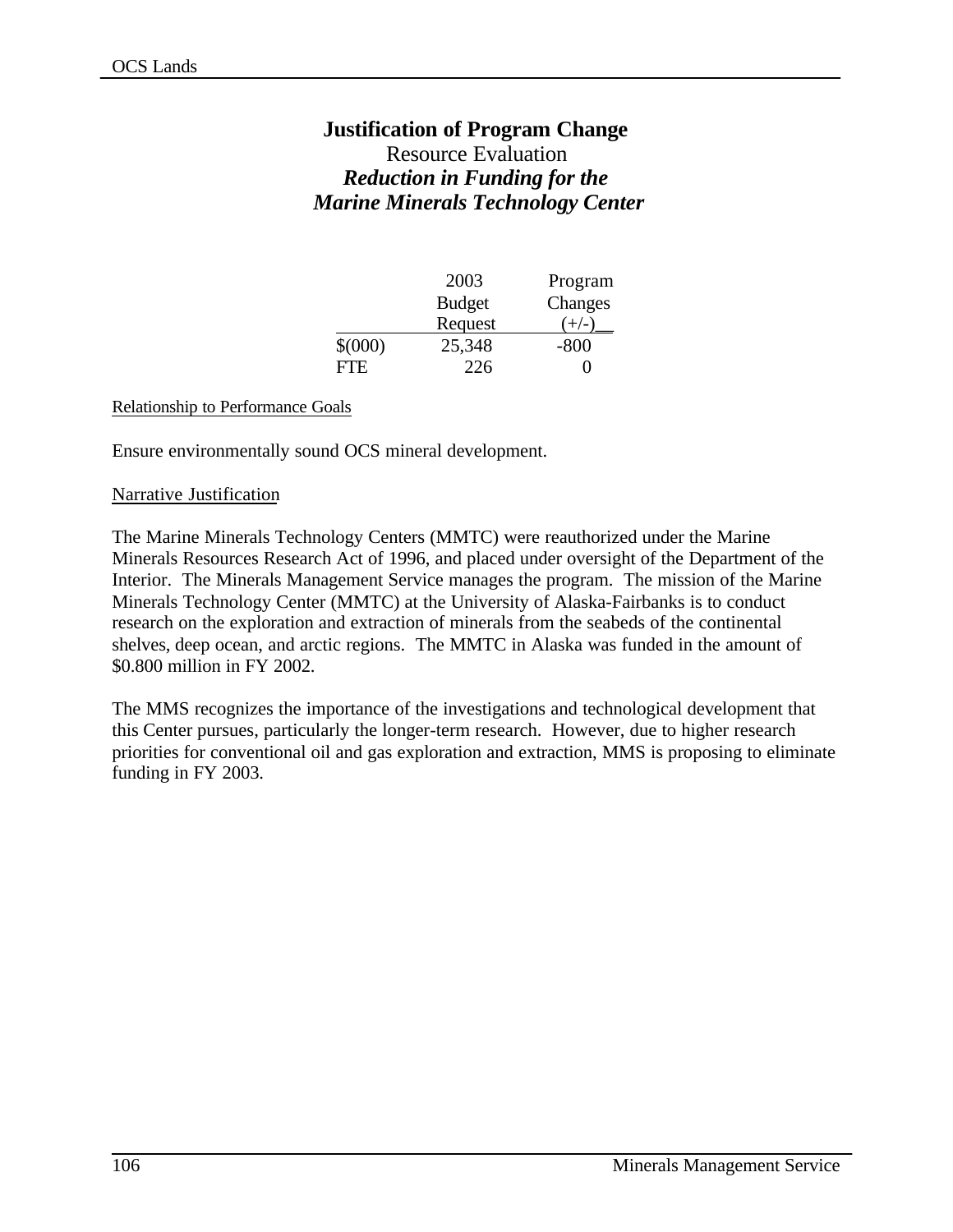# **Regulatory Programs** Justification of Program and Performance Analysis by Subactivity *dollars in thousands*

|             | 2002<br><b>Estimate</b> | Uncontrollable &<br><b>Related Changes</b><br>ั+/-` | Program<br><b>Changes</b><br>$(+/-)$ | 2003<br><b>Budget</b><br><b>Request</b> | <b>Change</b><br><b>From 2002</b><br>$(+/-)$ |
|-------------|-------------------------|-----------------------------------------------------|--------------------------------------|-----------------------------------------|----------------------------------------------|
| $$^{(000)}$ | 49,572                  | $+549$                                              | $+391$                               | 50,512                                  | $+940$                                       |
| FTE         | 385                     |                                                     | $-39$                                | 346                                     | $-39$                                        |

The Regulatory Program subactivity includes two program elements: Regulation of Operations and Technology Assessment and Research.

#### Relationship to Performance Goals

The MMS governs offshore operations with the goal of ensuring that mineral development is conducted in a safe and environmentally sound manner. This goal becomes more challenging each year with the increase in operational activity, especially as evidenced in the GOM OCS, which is one of the most exciting exploration and development areas in the world.

# **Regulation of Operations**

|             | 2002            | Uncontrollable &<br><b>Related Changes</b> | <b>Program</b><br><b>Changes</b> | 2003<br><b>Budget</b> | <b>Change</b><br><b>From 2002</b> |
|-------------|-----------------|--------------------------------------------|----------------------------------|-----------------------|-----------------------------------|
|             | <b>Estimate</b> | $(+/-)$                                    | $(+/-)$                          | <b>Request</b>        | $(+/-)$                           |
| $$^{(000)}$ | 48,687          | $+549$                                     | $+391$                           | 49,627                | $+940$                            |
| FTE         | 385             |                                            | $-39$                            | 346                   | $-39$                             |

Regulation of Operations activities include:

- Inspections;
- Safety and Environmental Management Program (SEMP);
- Annual Operator Performance Reviews;
- Approval of Industry Plans, Activities and Requests;
- Civil and Criminal Penalties;
- Industry Training;
- Incident Analysis; and
- Rulemaking.

*Inspections* – The inspection of OCS oil and gas operations is a major activity of the Regulatory Program. The MMS inspects drilling and production facilities on the OCS using both scheduled and unannounced inspections. An inspection can range from two hours in duration by a single inspector to several days by two or more inspectors, depending upon the operation being inspected and the complexity of the facility. The MMS has developed a strategy to further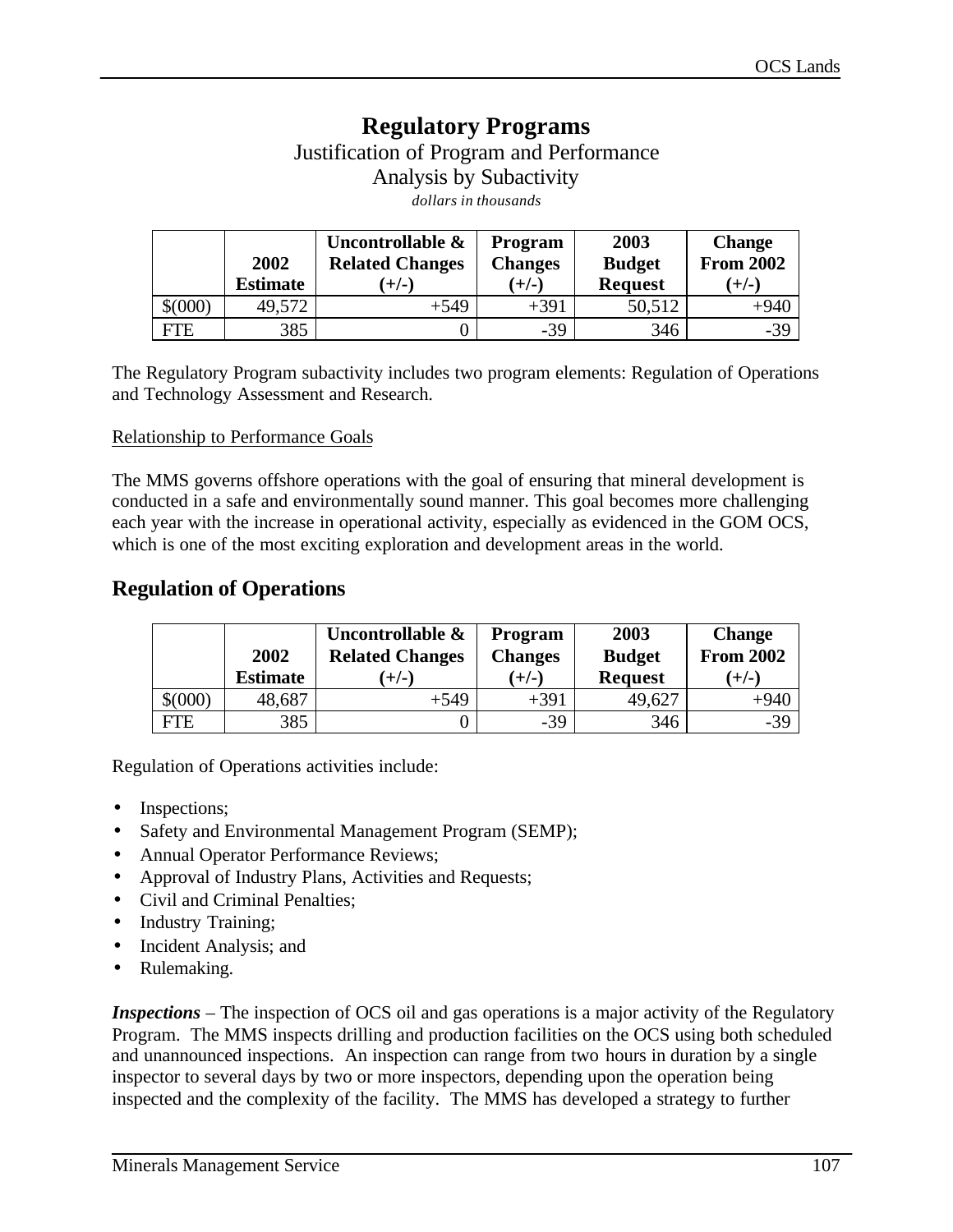improve its inspection program. This strategy will target high-probability facilities that are more likely to experience an event, such as an accident or spill. With this methodology, MMS is able to visit higher probability facilities more often than facilities that are low probability. In FY 2002, MMS will complete a pilot project that uses incidents of non-compliance, accidents, and other risk factors to determine an inspection frequency and type for every facility on the OCS. The MMS will analyze the pilot project during FY 2003 and use this information to improve the methodology. The inspection program also participates in cooperative reviews with selected companies. These reviews focus on management of safety systems.

In FY 2001, MMS, in coordination with the U.S. Coast Guard, published a proposed rule in the Federal Register authorizing MMS, on behalf of the Coast Guard, to perform inspections on fixed facilities engaged in Outer Continental Shelf activities and to enforce Coast Guard regulations applicable to those facilities. By authorizing MMS to also check for compliance with Coast Guard regulations, we avoid duplicating functions, reduce Federal costs, and increase the frequency of inspections. In FY 2002, following publication of the final rule, MMS and the Coast Guard will hold a public workshop to discuss implementation of the final rule.

*Safety & Environmental Management Program –* Both a 1990 MMS task force on inspection and enforcement and the Marine Board of the National Academy of Sciences recommended that OCS operators develop and implement a safety and environmental management program (SEMP). The SEMP is intended to reduce the risk of injuries and pollution from OCS operations by incorporating safety management practices into all facility activities and by establishing clear safety goals and management tools for achieving them. A SEMP describes, among other things, the responsibilities of company officials, employees, and contractors; training programs; audit systems; and the means for assuring regulatory compliance.

The American Petroleum Institute (API), the Independent Petroleum Association of America, and the Offshore Operators Committee (OOC), with MMS participation, developed an industrywide recommended practice for implementing SEMP. The MMS subsequently requested that industry voluntarily adopt the recommended practice, while MMS agreed to monitor industry's performance.

The MMS and offshore industry formed a Performance Measures Work Group to develop an initial set of indicators to measure the success of SEMP implementation. Annually, beginning in 1998, MMS has collected industry data, performed analyses, and published reports of the aggregate information. Since SEMP is a voluntary program, these performance measures are not used for enforcement actions or to set industry-wide performance targets. Workshops were later held to promote the program and allow pacesetter companies to demonstrate methods that led to their exceptional performance. Also during an FY 2001 workshop, MMS and OOC presented protocols that were jointly prepared for the purpose of auditing compliance with SEMP.

From an API survey, MMS has learned that companies representing most of the OCS production reported having a SEMP generally in place. Based on this and acceptable industry performance, MMS has stated that the voluntary approach to operator implementation would be continued. The MMS continues to work collaboratively with industry representatives to refine performance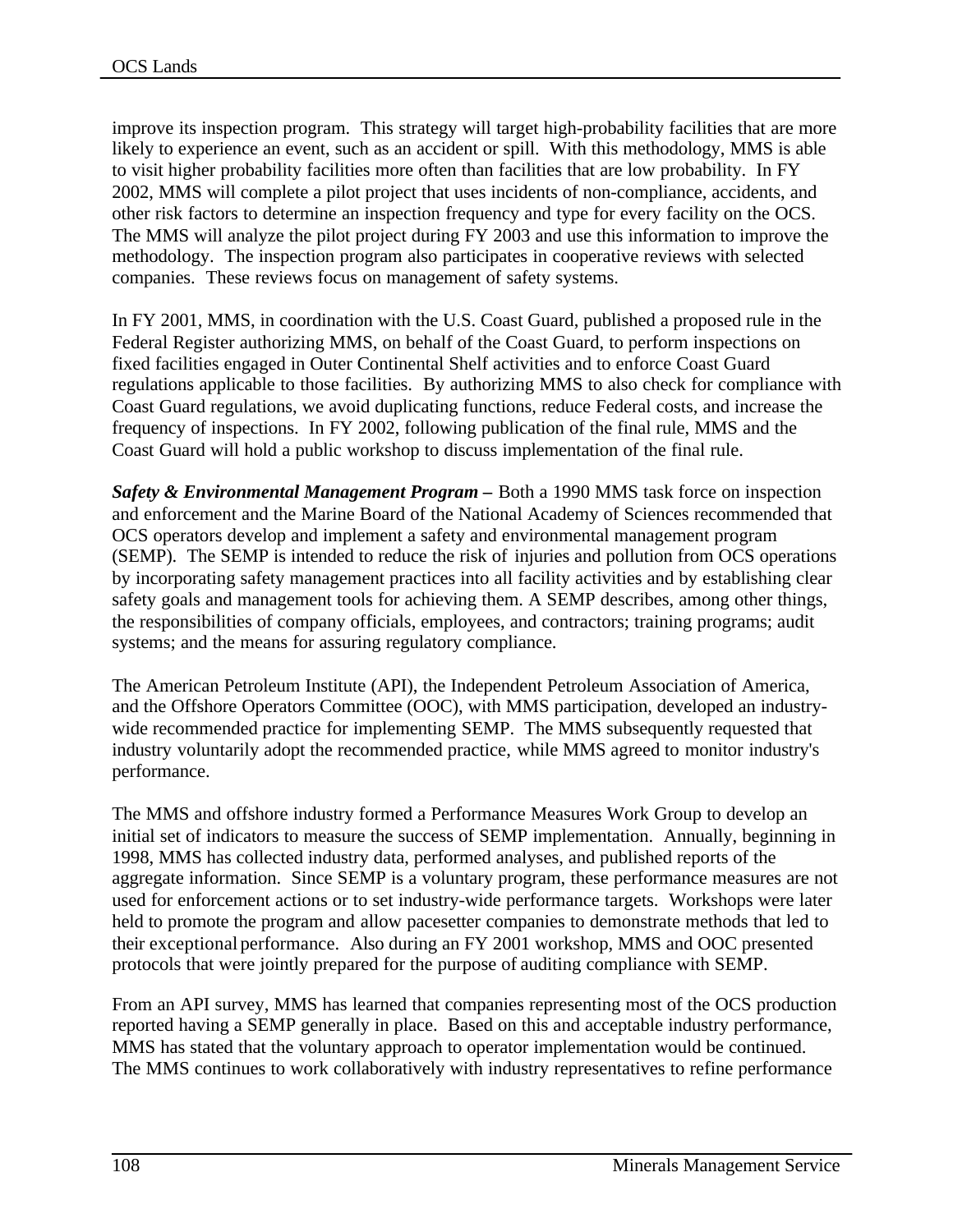measures for all operators and encourage widespread participation. Additional performance measures data will be collected in FY 2003.

*Annual Operator Performance Reviews* – The MMS continues to refine its annual performance review process. The MMS uses the Operator Safety Index (OSI) to prioritize communications with operators. The reviews assess how well the industry is performing relative to regulatory compliance measures, and center on an operator's history of compliance, violations forwarded and assessed for civil penalty review, accident/incident history, and a company's overall safety management plan. Introductory meetings are held with all new operators. Discussions focus on the company's familiarity with governing regulations, operating structure, and any previous compliance problems with properties the new operators may be acquiring. In 2002, preparation and implementation of Subpart O on industry training will be an agenda item at the review meetings. The MMS's goal is to maximize a smooth transition in implementation of the new rule by making this an important topic for all operators.

The MMS continues to meet with highly successful operators to learn about their operations, and shares "best practices" and successful safety approaches employed by the top operators with the rest of industry. For operators whose compliance measures need improvement, MMS meets with them to determine where improvements need to occur and to provide guidance for improving their performance.

The MMS has developed regulations that enable removal of a company as a designated operator from the OCS. If MMS determines that an operator's overall performance is unacceptable and that they do not successfully respond to repeated attempts by MMS to correct their performance or they pose a continual threat to the environment or human safety, then MMS may pursue a disqualification action. The MMS will continue to develop operator performance improvement techniques and incorporate these into the overall performance improvement strategy.

*Approval of Industry Plans, Activities and Requests* – The ongoing effort by MMS to develop performance-based operating regulations is expected to generate an increasing number of operator requests for approval of alternative compliance programs. Prior to making approval decisions on alternative compliance, MMS must assess the alternatives to ensure they provide equal or greater protection than the regulatory requirements they would replace. The MMS will be required to commit a substantial and increasing amount of resources to these assessments in order to evaluate an operator's alternative, verify adherence, and determine its effectiveness. An increase in operational activity translates into a substantial increase in requests for approval of plans, permits and other related operations.

*Civil and Criminal Penalties* – By pursuing, assessing, and collecting civil penalties, MMS encourages compliance with OCS statutes and regulations. Over the past five years, MMS has "reinvented" the program by rewriting, in plain English, the civil penalty regulations at 30 CFR 250.1400. This "reinvention" streamlined the civil penalty process by eliminating two layers of middle management. From 1990 through 1995, the program collected \$350,000. Since 1996, following this reinvention effort, the program has collected over \$7 million.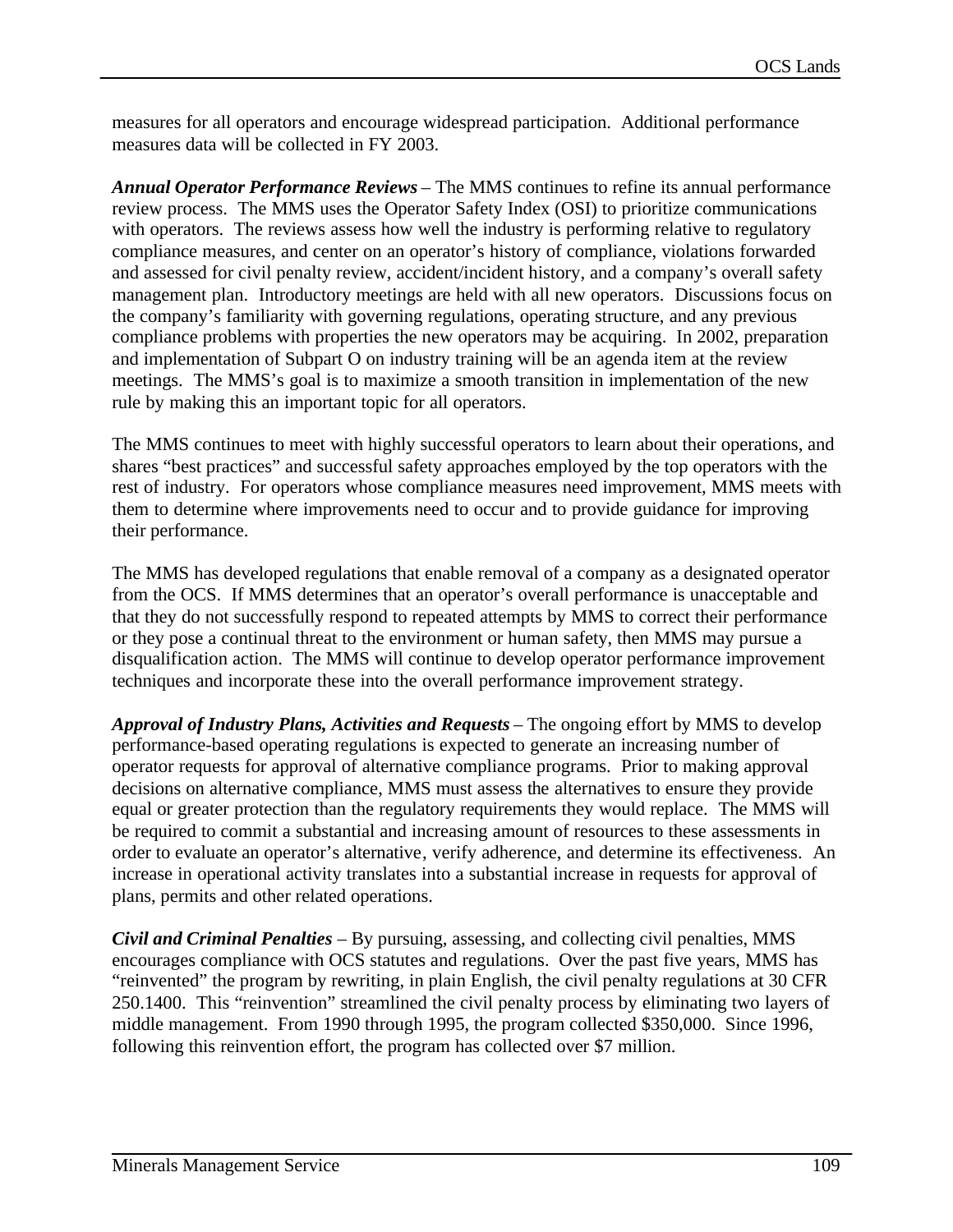In FY 2001, MMS worked with the Inspector General (IG) and the Office of the Solicitor to develop guidelines for referral of potential criminal violations. In FY 2002, the IG will provide detailed training related to these guidelines. The final guidelines were incorporated into the OCS Civil/Criminal Penalties Guidebook, which will be issued in conjunction with the IG training. In FY 2002, MMS will conduct a statistical review to determine the effectiveness of the program. The information will also be used to help MMS focus on problem operators.

In addition to the OCSLA civil penalty authority (which includes the current OCSLA financial responsibility regulations), the Oil Pollution Act (OPA) of 1990 and Executive Order 12777 give MMS civil penalty authority to enforce the OPA-mandated financial responsibility requirements.

*Industry Training* -- On August 14, 2000, MMS published final regulations in the Federal Register revising 30 CFR 250, Subpart O, Well Control and Production Safety Training. To provide lessees sufficient time to develop and implement their training programs, the new regulations provide a two-year transition period from October 13, 2000, until October 15, 2002. After October 15, 2002, all lessees must be in compliance with this new rule.

At the present time, two lessees have contacted MMS and informed the agency that they are in compliance with the new rule. The MMS expects additional companies to complete the development of their training plans in the near future and make final plans in transitioning to the new rule.

*Incident Analysis* – In FY 2001, MMS continued development of its incident analysis program to promote safety and to identify operational trends, to determine root causes, and to gain a better understanding of safety problems on the OCS. Incident data analysis is now used for evaluating an individual company's performance and in formulating MMS's internal Government Performance and Review Act process.

In FY 2001, MMS released a report containing FY 1999 data on Incidents Associated with Oil and Gas Operations, Outer Continental Shelf. This report was also published on MMS's website at http://www.mms.gov/stats/incidents. In FY 2002, we plan to issue reports containing CY 2000 and 2001 data. Data for the calendar years 1995-1999 is now available on the web. The MMS also publishes a table, which is also located at http://www.mms.gov/stats, showing the number and type of incidents that have occurred on the OCS (i.e., fatalities, blowouts, and other incidents that are reported to MMS). This information is updated weekly and posted on the MMS website.

Beginning in 1999, MMS started to revise its incident reporting regulations. We have worked with the USCG on this effort. Our goals for the revised regulations are to (1) clarify what incidents are to be reported to MMS, (2) bring more consistency between MMS and USCG reporting requirements for OCS operators, and (3) reduce duplicative reporting and streamline the reporting process between the two agencies. As part of the effort to reduce duplicative reporting and streamline the reporting process, MMS and USCG are developing a web-based reporting system.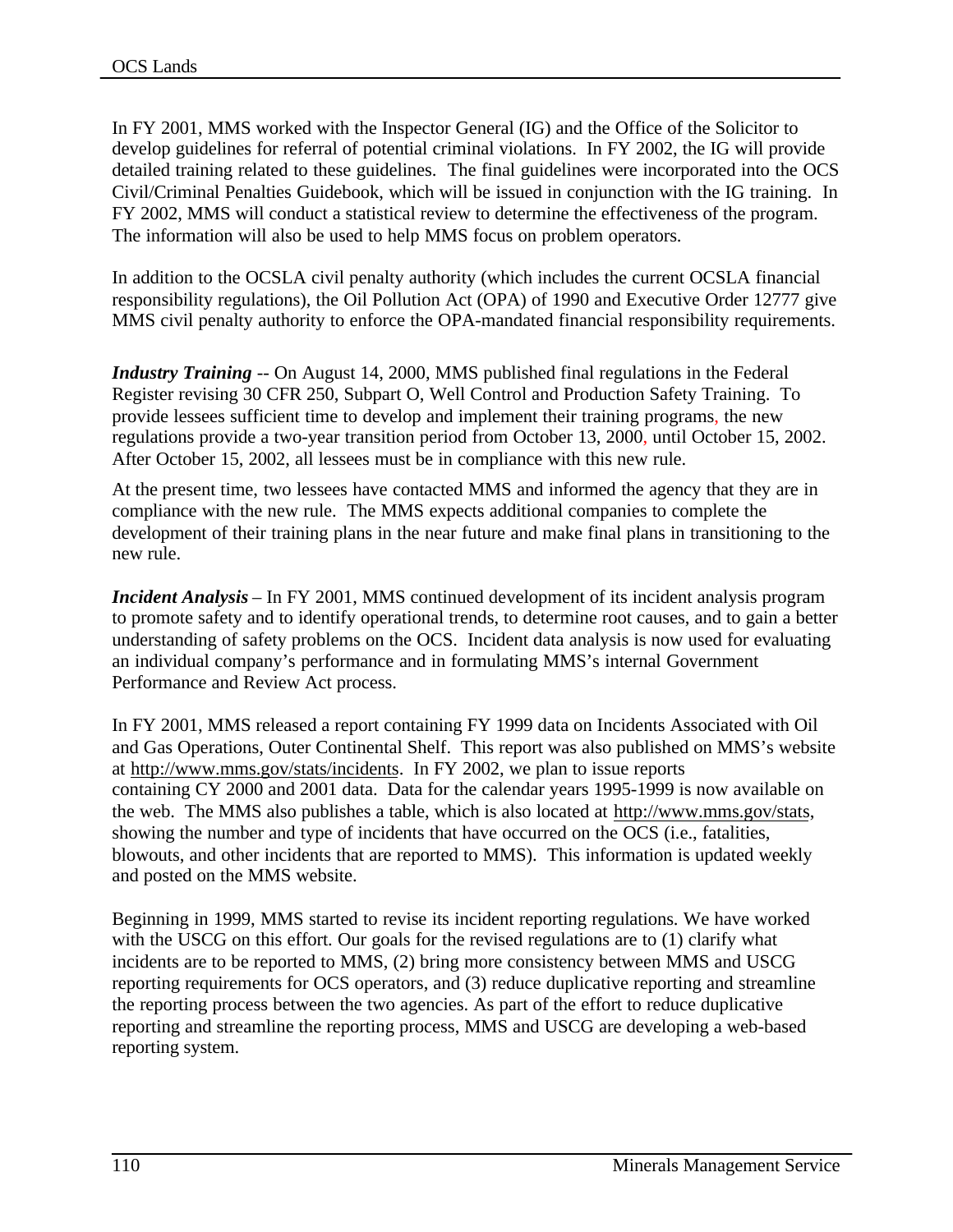The MMS has prepared a proposed rule that should be published during FY 2002. We plan to implement the web-based reporting system, once the new reporting rule has been finalized. The revised regulations will help MMS gather more consistent data, which will improve our ability to analyze incident information. The rule will also help industry minimize the time they spend reporting incidents to the two agencies and will help both MMS and USCG to collect and monitor this information more efficiently.

As part of the ongoing work to improve the safety of crane operations on OCS fixed facilities, MMS urged API to revise their Recommended Practice 2D, Operation and Maintenance of Offshore Cranes. The revised addition  $(4<sup>th</sup>$  edition) was published in August 1999 and now includes training standards for crane riggers. In April 2000, MMS issued a final rule incorporating this practice, by reference, into our regulations. In April 2001, OCS crane operators and riggers working on fixed OCS facilities needed to be in full compliance with the new training requirements in the 2D document. In July 2000, MMS released a proposed rule soliciting comment on incorporating API Specification 2C, Specification for Offshore Cranes, Fifth Edition, and April 3, 1995 into the regulations. This API Specification incorporates minimum crane design standards for fixed platforms and incorporates the use of anti-two block safety devices on all cranes. The comment period on this proposed rule closed in October 2001, and MMS is currently evaluating the comments we have received from the offshore industry on this proposal. We expect that the 2C document will be incorporated into our regulations during FY 2002.

In 2000, a review of incident data shows that several well control incidents over the last several years have involved well cementing operations. In 2000, MMS issued a National Safety Alert on this safety concern and urged API to address this issue by developing a series of Recommended Practices dealing with annular flow best cementing practices. In FY 2002, the first of these standards was released addressing deepwater operations. Work on developing the second standard was also started in FY 2002. The MMS will continue to work with the API on this issue into FY 2003.

*Rulemaking* -- Rules and regulations implement policies and procedures necessary to improve and ensure safe and environmentally sound offshore operations. The MMS continually strives to improve the rulemaking process. New regulations are written to implement recent statutes, and existing regulations are revised so that those affected (such as new companies and small entities) can easily understand them and know how to comply. Rules are also revised to reflect technological advances and changes in industry practices.

### *Planned Activities for FY 2003*

### *Alaska*

- Maintain significant safety and operational inspection and oversight of the Northstar development project and the Federal Liberty project in the Beaufort Sea.
- Manage the significant increase in regulatory responsibilities associated with exploration or development for the Liberty, McCovey, and Cosmopolitan projects, including reservoir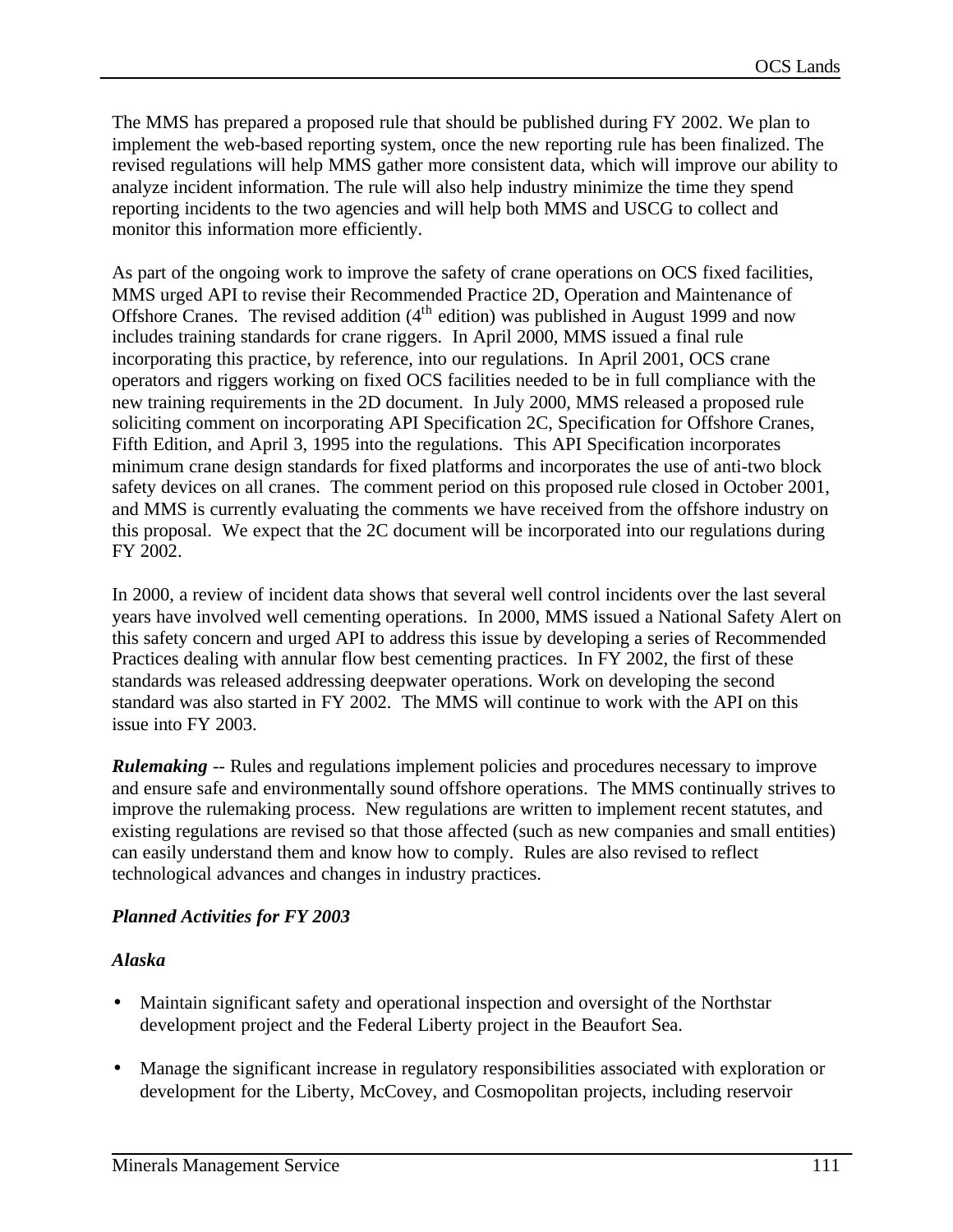management, production measurement and verification and coordination with Minerals Revenue Management.

- Participate in field demonstrations and additional research to advance oil spill detection and response cleanup in ice.
- Participate in expanding ISO/API standards for Arctic conditions, particularly for design, operation, and maintenance of subsea Arctic pipelines.
- Increase liaison with other DOI agencies, State, and Joint Pipeline Office to process and administer a right of way for an Alaska Natural Gas Pipeline.
- Complete EISs and pre-sale assessments for oil and gas lease sales in the Beaufort Sea and Cook Inlet and EIS and sale assistance to BLM for the NPRA-west sale. Begin EIS preparation for a Chukchi Sea sale, and assess industry interest for a Norton Sound sale.

### *Gulf of Mexico*

- Process and provide technical and environmental review of approximately 450 oil and gas exploration plans and 400 development plans expected in FY 2002.
- Conduct technical and structural review for the integrity of 90 to 100 new production platforms expected to be installed during the year.
- Conduct meetings and reviews with 130 individual companies concerning their performance for the year and focus on their safety record, violations, accidents, and steps to correct deficiencies.
- Conduct approximately 16,000 inspections of drilling, workover, production, pipeline, and other operations.
- Review and approve the installation of more than 1,500 new miles of oil and gas pipelines.
- Develop appropriate protocols and review techniques to implement the new requirements related to offshore worker training.

### *Pacific*

- Continue cooperative efforts with State agencies, seeking to ensure consistent policies, regulations, and practices through joint inspections and audits of offshore oil and gas facilities, and future decommissioning of offshore structures.
- Continue to ensure pipeline integrity through smart pig and remote operated vehicle inspections, while emphasizing technological advances in leak detection systems. As the infrastructure ages, increased vigilance is essential to prevent accidents and catastrophic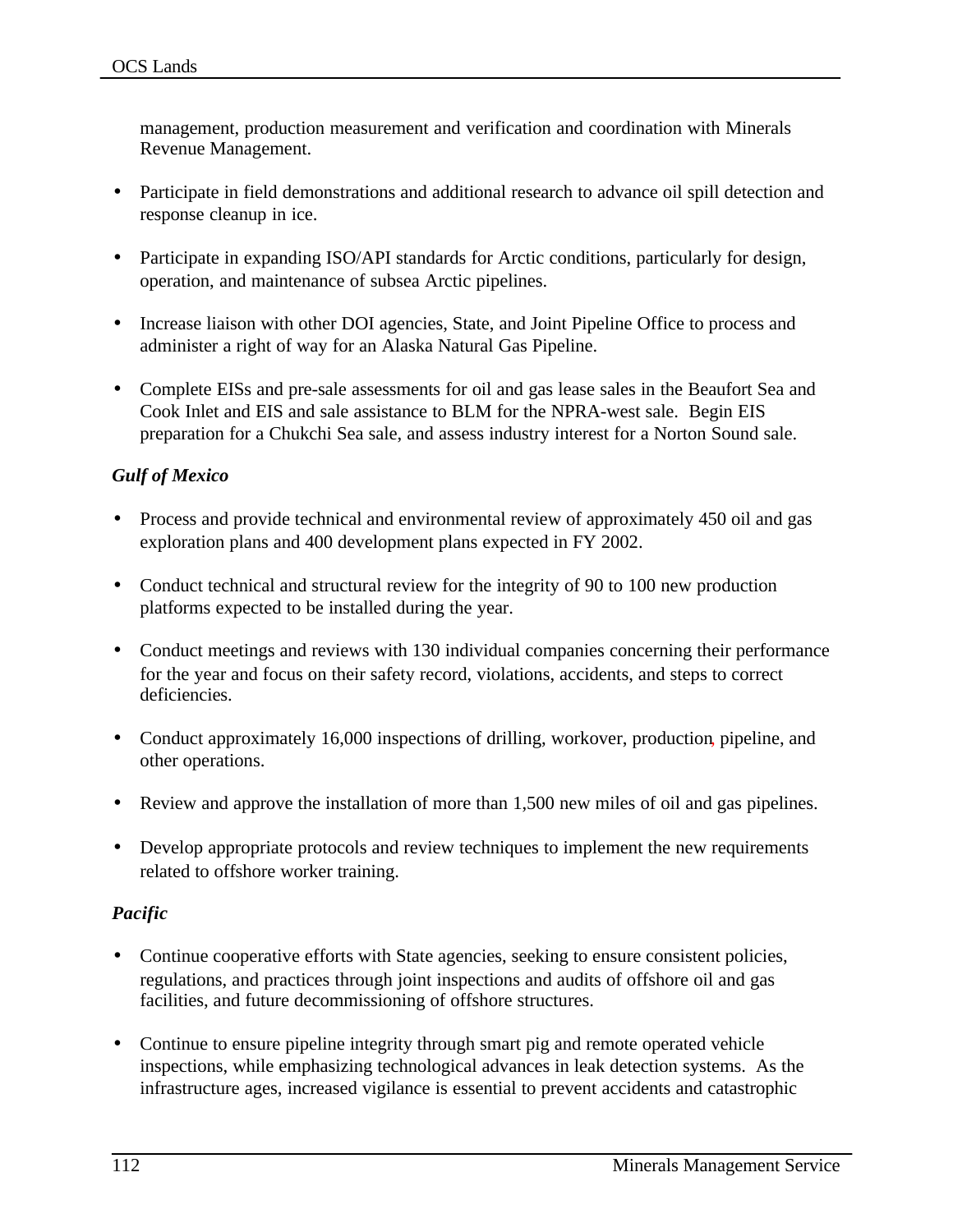events. These efforts will be coordinated with the Department of Transportation, Office of Pipeline Safety and the State of California.

- Review and act on industry plans such as: revisions to development and production plans; reservoir management programs; and activities on wells.
- Continue implementation of royalty relief, when appropriate, to conserve resources.
- Continue cooperative efforts with the State, initiated in 2001, to develop shared reservoirs from existing Federal platforms.
- Coordinate with the State of California to ensure all OCS operations, including proposed exploration, development, and production activities, satisfy the requirements of the Coastal Zone Management Act.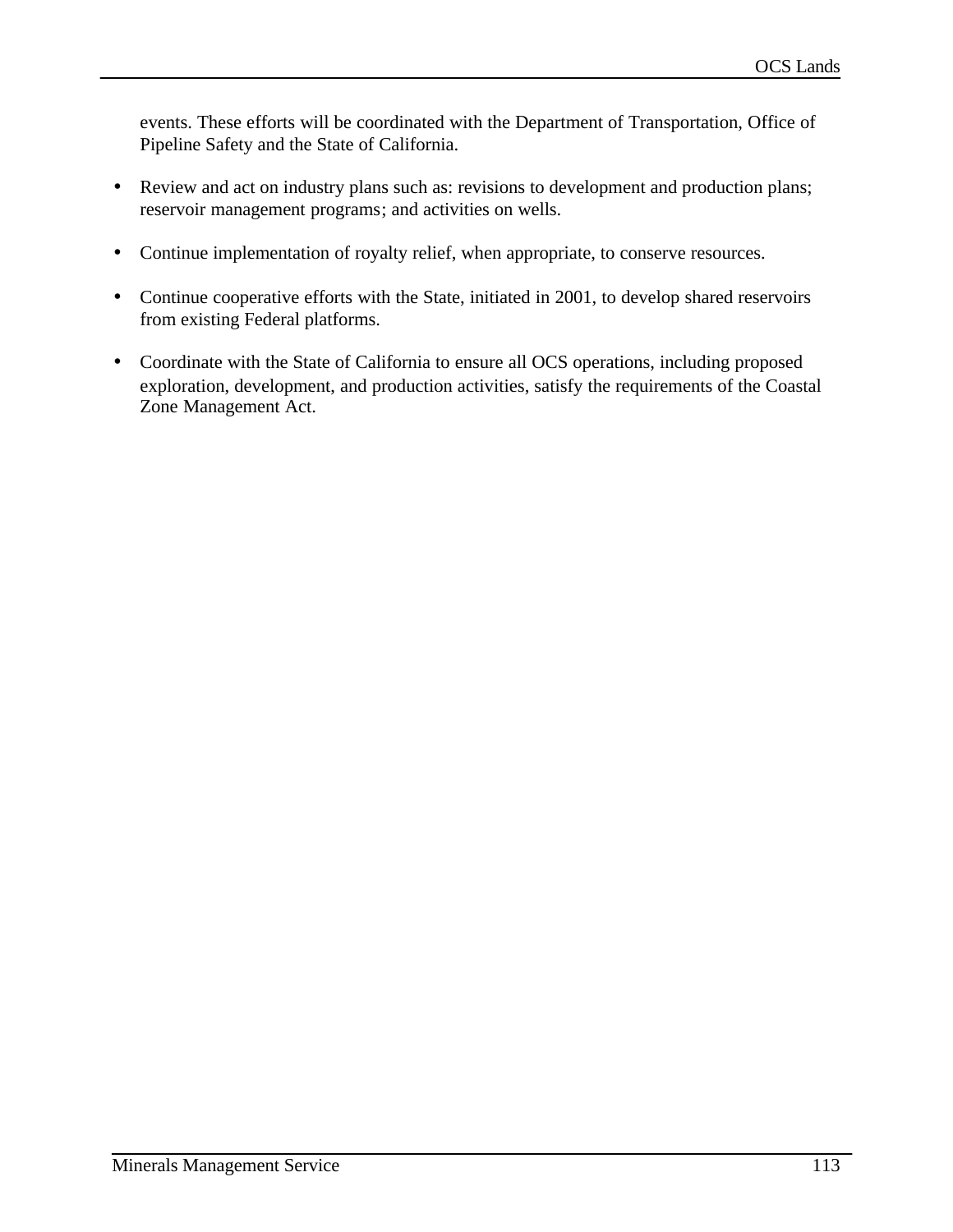|            | 2002<br><b>Estimate</b> | Uncontrollable &<br><b>Related Changes</b><br>$(+/-)$ | <b>Program</b><br><b>Changes</b><br>$(+/-)$ | 2003<br><b>Budget</b><br><b>Request</b> | <b>Change</b><br><b>From 2002</b><br>$(+/-)$ |
|------------|-------------------------|-------------------------------------------------------|---------------------------------------------|-----------------------------------------|----------------------------------------------|
| \$000      | 885                     |                                                       |                                             | 885                                     |                                              |
| <b>FTE</b> |                         |                                                       |                                             |                                         |                                              |

# **Technology Assessment and Research**

The MMS Regulatory Program encompasses a research element, entitled the Technology Assessment and Research (TAR) Program. The TAR Program supports research associated with operational safety and pollution prevention. The TAR Program was established in the 1970's to ensure that industry operations on the OCS incorporated the use of the Best Available and Safest Technologies (BAST) --subsequently required through the 1978 OCSLA amendments. The TAR Program focuses its research activities on Operational Safety and Engineering Research (OSER).

The TAR Program has four primary objectives:

### *1. Technical Support*

Providing engineering support to MMS decision-makers in evaluating industry operational proposals and related technical issues and ensuring that these proposals comply with applicable regulations, rules, and operational guidelines and standards.

### *2. Technology Assessment*

Investigating and assessing industry applications of technological innovations and ensuring that governing MMS regulations, rules and operational guidelines encompass the use of the BAST.

### *3. Research Catalyst*

Promoting leadership in the fields of operational safety and engineering research by acting as a catalyst for industry research initiatives.

### *4. International Regulatory*

Providing international cooperation for research and development initiatives to enhance the safety of offshore oil and natural gas activities and the development of appropriate regulatory program elements worldwide.

The TAR Program operates through contracts with universities, private firms, and government laboratories to assess safety-related technologies and to perform necessary applied research. Participation in jointly funded projects with industry, other Federal and State agencies, and international regulatory organizations has become the primary funding mechanism of the TAR Program. This is due to the overlap of issues and challenges, as well as a broader recognition that participation in these joint projects is the most effective and efficient means to leverage available funds.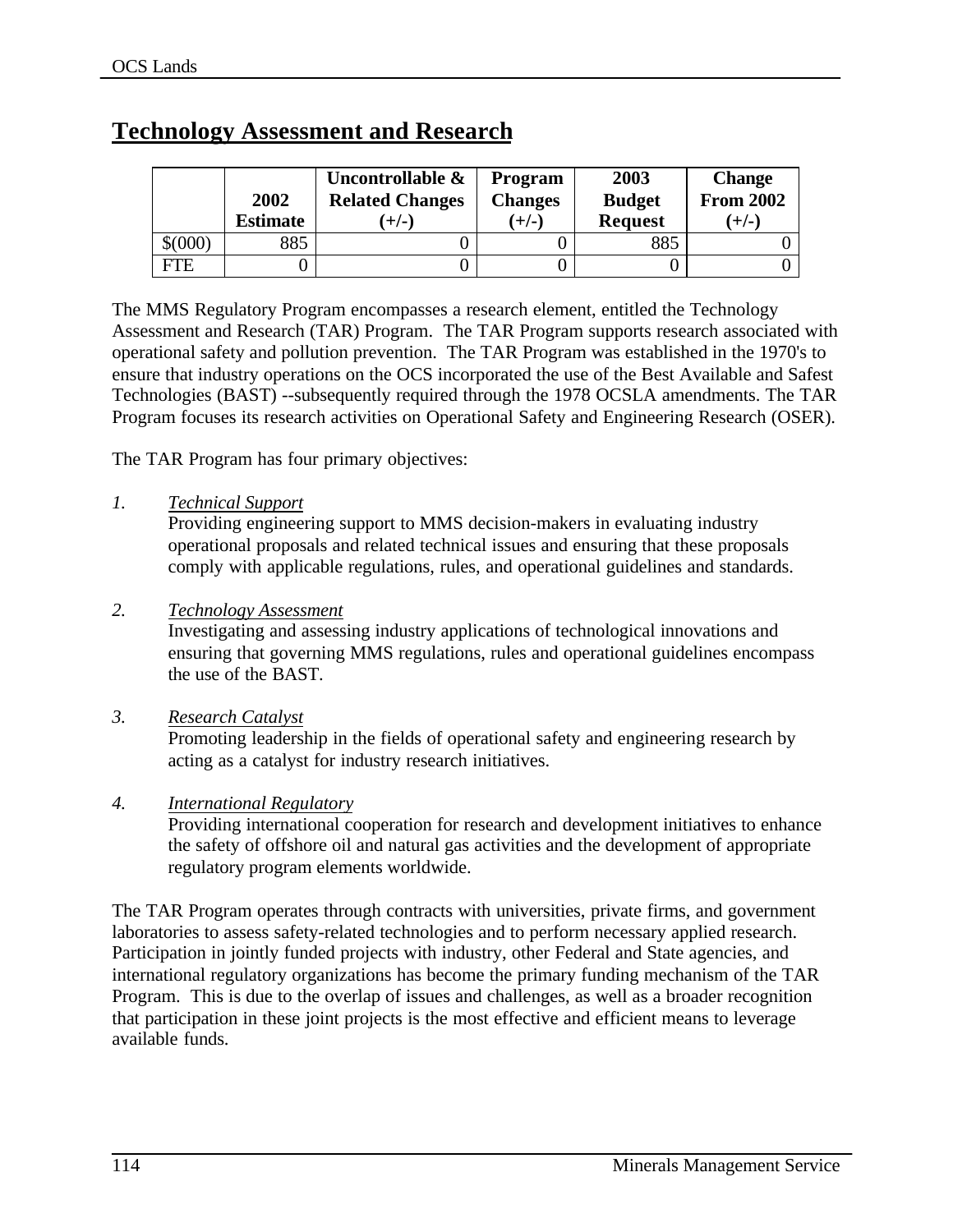### **TAR- Operational Safety and Engineering Research**

The TAR-OSER Program activities address technological issues associated with the complete spectrum of operations, ranging from the drilling of exploratory wells to the removal and decommissioning of platforms and related production facilities. The expansion of industry operations into the deepwater areas of the GOM presents significant technological challenges to industry and MMS, the regulator. The industry is focused upon the development of new concepts, operational procedures, production facilities, and transportation facilities to meet the physical and economic challenges imposed by the operating environments associated with water depths between 3,000 and 10,000 feet. In many cases, custom designs are being developed, employing new space-age materials and unique operating characteristics, all of which need to be independently verified by MMS to ensure safety of operations and protection of the environment.

Concurrently, industry continues to conduct exploratory drilling operations in shallow-water areas of the GOM. These operations are focused on finding new oil and natural gas accumulations that are being identified by technologically advanced geophysical data collection and computer-assisted analysis systems. Companies also continue to operate several thousand production platforms and subsea pipelines of various ages and operational efficiencies. As these platforms and pipelines continue to age, MMS is becoming increasingly concerned with means to ensure the integrity of these older facilities and is sponsoring research on the means available to conduct such assessments and processes available to correct or reverse problematic aging events. Finally, as platforms and associated production facilities reach the end of their useful lives, as is currently happening in the GOM and offshore southern California, decommissioning and removal are required. National and international focus on this process has identified numerous safety and long-term environmental concerns which must be addressed by MMS regulatory personnel as such operations proceed. Multi-year research projects are being jointly formulated by MMS and industry to assess the most feasible means of decommissioning and removal of these facilities, including the possible impacts on the marine environment as well as related onshore impacts arising from regulatory decisions.

The first commercial development of oil discoveries on Federal portions of the Beaufort Sea offshore Alaska also present special challenges to the MMS TAR Program, particularly the forces associated with sea ice and potential impacts of ice forces upon the production structures and pipelines necessary to produce these discoveries.

### *Planned Activities for FY 2003*

The MMS TAR-OSER Program routinely participates in approximately 20-40 concurrent research project activities, most of which are multi-year activities, with several organizations and participants. Planned activities include:

• *Technical Support* projects will continue to focus on a variety of topics related to the deepwater activities in the GOM, as well as continued operations and platform decommissioning operations occurring on the GOM and Pacific shelf areas.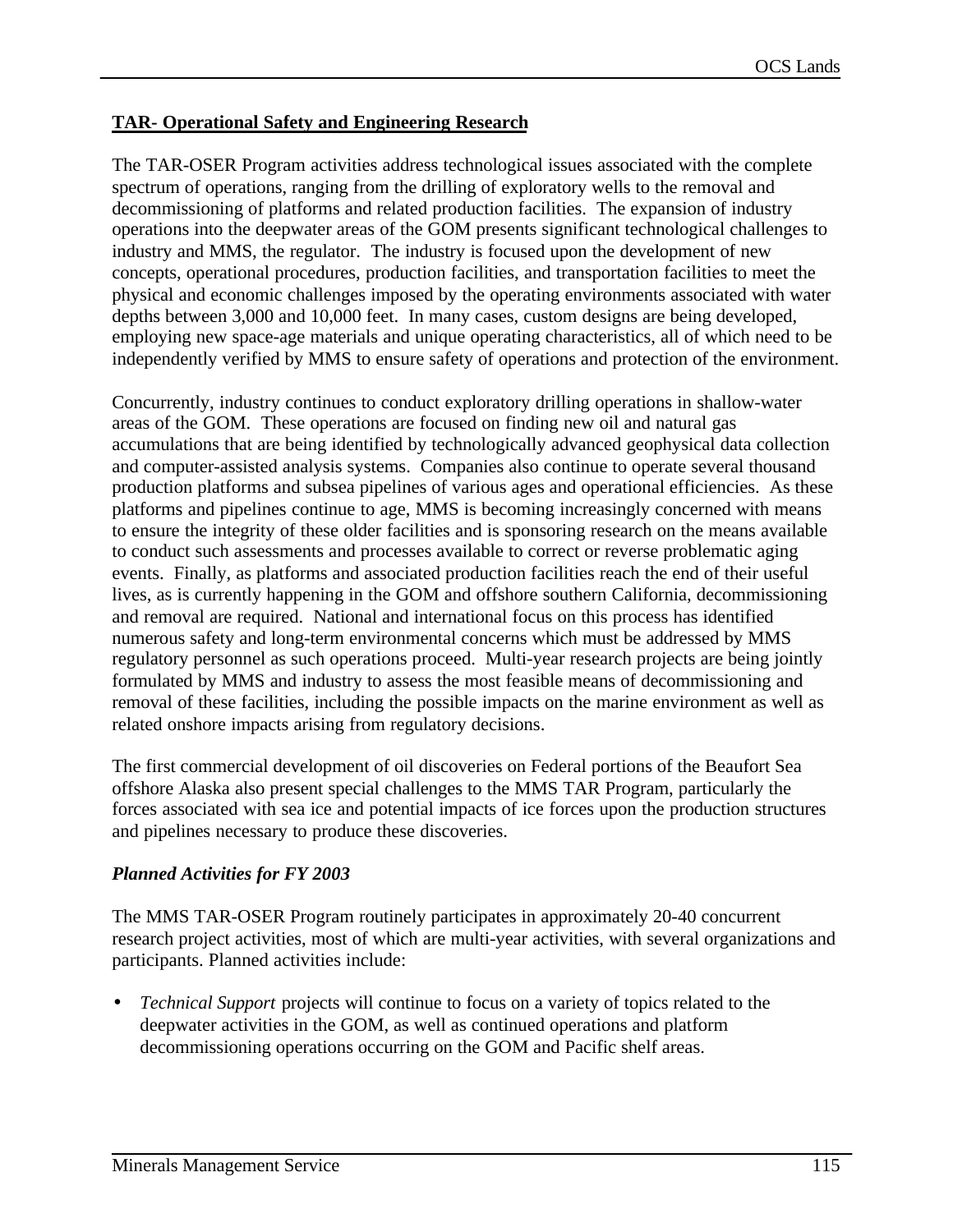- *Technology Assessment* activities will also continue to focus on deepwater GOM operations, as well as Arctic ice-gouging and pipeline research studies.
- *Research Catalyst* activities will include continued participation in the composite materials engineering and applications work, as well as various activities evolving from the MMS - OTRC partnership established in FY 1999.
- *International Regulatory* activities will continue with several topics and projects of interest to international regulators including human factors studies, offshore mooring alternative materials, platform and pipeline decommissioning and similar activities, and issues confronting MMS and its international regulatory associates.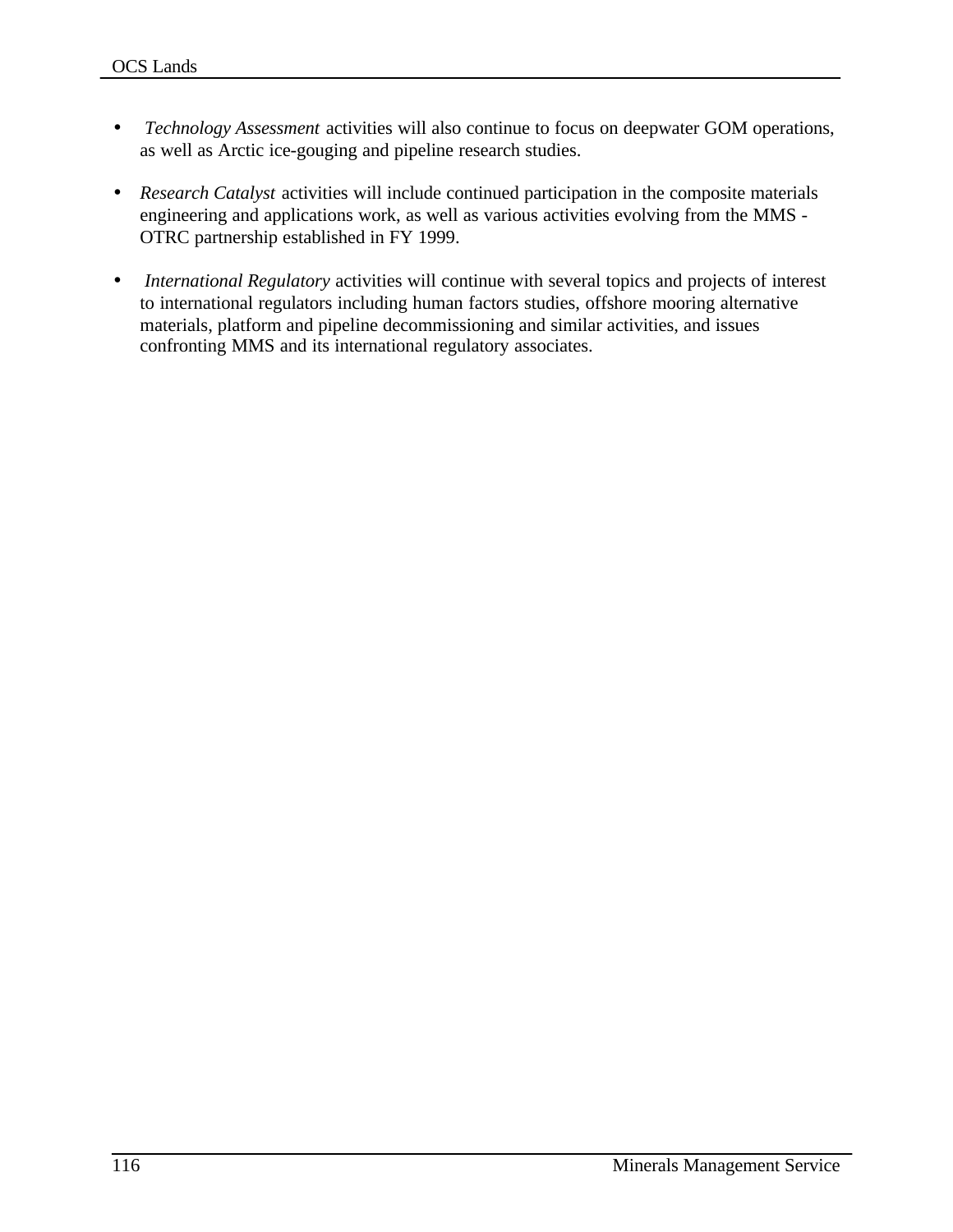# **Justification of Program Change** Regulation of Operations *Increase in Funding for Gulf of Mexico Workload*

|             | 2003          | Program  |
|-------------|---------------|----------|
|             | <b>Budget</b> | Change   |
|             | Request       | $(+/-)$  |
| $$^{(000)}$ | 49,627        | $+1,890$ |
| FTE.        | 346           | +9       |

#### Relationship to Performance Goals:

#### Ensure safe OCS mineral development Ensure environmentally sound OCS mineral development

#### Narrative Justification:

The MMS's Gulf of Mexico OCS Region is confronted with a steep increase in the level and complexity of work associated with offshore oil and gas activity. Many recent events serve as indicators of this workload. Near record numbers of deepwater rigs (44) are now drilling in the Gulf and have been for all of 2001. In FY 2001 a total of 277 deepwater wells were drilled; up 22 percent in one year and up 85 percent in two years. The total number of all wells drilled in the Gulf rose to 1,408 in FY 2001; yet another new record. Sustained levels of new deepwater production facilities are being planned by many companies. A new platform fabrication yard just opened in Ingleside, Texas, because there is not enough capacity to build all the production platforms that industry is proposing. After three years of having only one deepwater port in Louisiana equipped with massive state-of-the-art turnaround capability (C-Port) for deepwater supply boats (i.e., Port Fourchon), there is now a second one under construction in Texas at Galveston. Industry also continues to expand the accessory equipment necessary to do heavier deepwater work with more new large supply boats and more anchor handling tugs. These and new production platforms represent tens of billions of dollars in capital expenditures.

While there has been some fluctuation in the price of oil and some moderation in the pace of oil and gas activity (principally in shallow water), all signs point to a sustained near frenzied pace of offshore development and production activity in the next several years. The total number of wells is at a record; so are deepwater development projects and miles of pipeline installed.

The Gulf of Mexico plays a pivotal role in U.S. energy policy. The areas of the Central and Western Gulf produce about 30 percent of all the natural gas consumed in the Nation, and their contribution to U.S. oil production has grown steadily. The energy resources located in the Gulf of Mexico are key components of the President's National Energy Plan.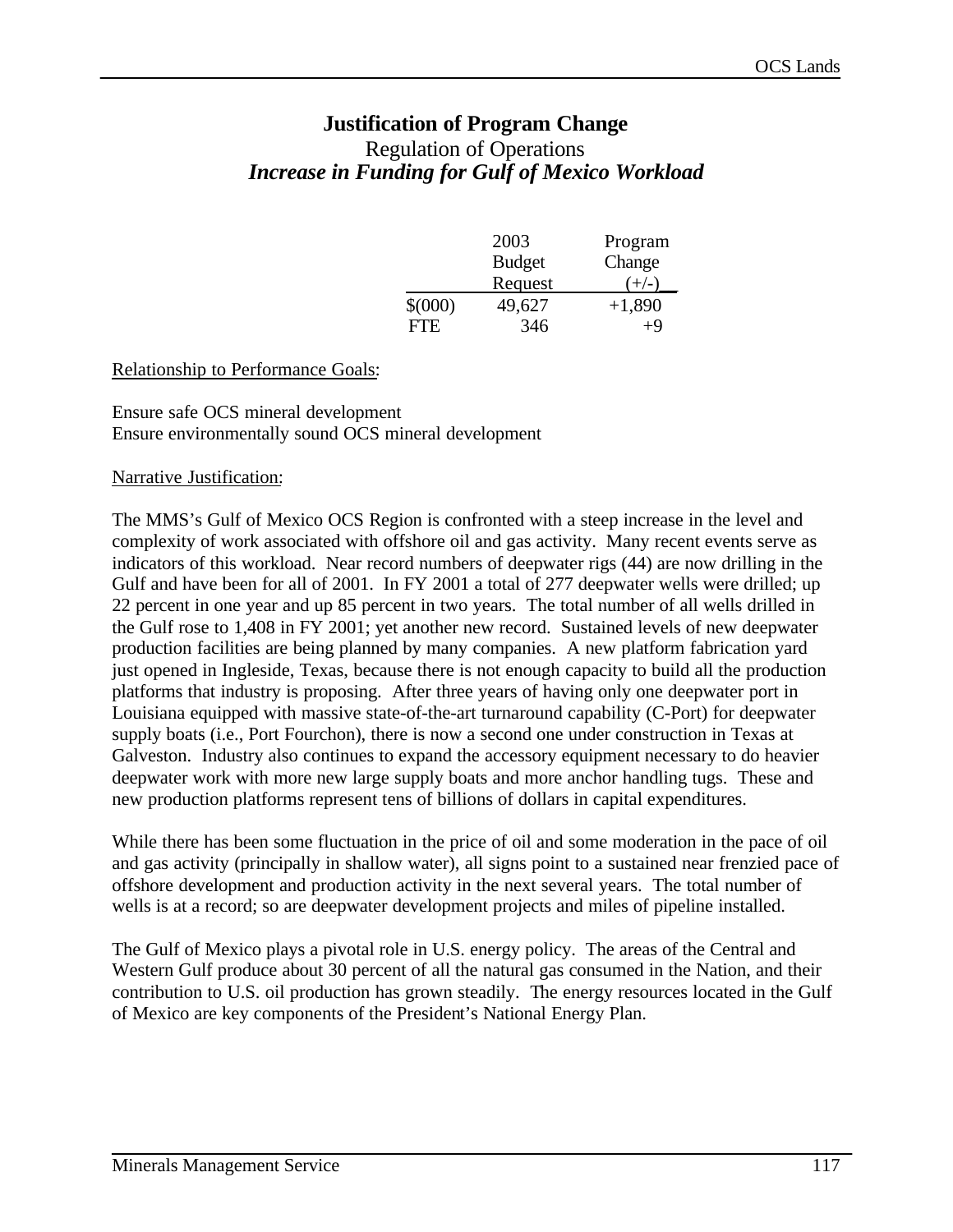### *Regulation of Operations*

To assure adequate and timely reviews and safety of operations, MMS requests an increase of nine FTE and \$1.890M in its base. The regulation of operations function continues to experience high levels of activity. A record number of wells were drilled in FY 2001 (1,408), and the pace shows no indication of decline. A record 277 wells were drilled in deepwater in  $2001 - a\ 22$ percent increase over the prior year. The MMS continues to receive record numbers of Deepwater Operations Plans, which require extremely complex technical reviews.

These FTE would be used in a wide variety of functions. Two positions are requested to promptly process Deepwater Operations Plans (DWOP). Since this requirement was established in 1996, DWOP submittals have remained at a significant level (up to 30 projects per year, each with 2-3 separate detailed submittals). As operations continue to progress into deeper water, it is expected that the number and complexity of DWOPs will increase. There have now been more than 125 oil and gas discoveries in deepwater. The current workload is threatening the timely review of industry's plans that may involve billion dollar projects.

Deepwater projects that have been announced but no filing or work has yet taken place by MMS include:

| Project                                                                                   | Company                                                                | Project                                                                     | Company                                                                             |
|-------------------------------------------------------------------------------------------|------------------------------------------------------------------------|-----------------------------------------------------------------------------|-------------------------------------------------------------------------------------|
| <b>Red Hawk</b><br><b>B</b> oris<br>Ozona Deep<br>Marco Polo<br>Magnolia<br>Devil's Tower | Kerr-McGee<br><b>BHP</b><br>Marathon<br>Anadarko<br>Conoco<br>Dominion | Holstein<br>Matterhorn<br>Mad Dog<br>Medusa<br><b>Front Runner</b><br>Aspen | <b>BP</b><br>Total, Fina, Elf<br><b>BP</b><br>Murphy Oil<br>Murphy Oil<br><b>BP</b> |
| <b>Atlantis</b>                                                                           | <b>BP</b>                                                              |                                                                             |                                                                                     |

One position is needed for a corrosion engineer. One of the significant problems MMS engineers must address is the aging infrastructure in the Gulf of Mexico, and the corrosion that will have a detrimental effect on the equipment that makes up this development infrastructure. The occurrence of corrosion can result in premature abandonment of a well, pipeline, or even a production platform.

One FTE will be used to prioritize pipelines with the highest risk of failure and consequences. The MMS faces an accelerating workload on pipelines, with 1,285 applications in 1998, 1,351 in 1999, and 1,626 in 2000. The additional manpower will also be used to deal with accident investigations.

Three positions are requested for inspection duties related to Coast Guard responsibilities. The MMS will be taking over the U.S. Coast Guard's responsibilities for conducting inspections on fixed OCS facilities for safety of the workplace and lifesaving in accordance with Coast Guard regulations. This is anticipated to take place in June 2002. (See the Federal Register Notice of May 10, 2001.) The equivalent of one full-time inspection position will be needed in each of three Districts in the Gulf of Mexico in order to conduct these inspections, which will be in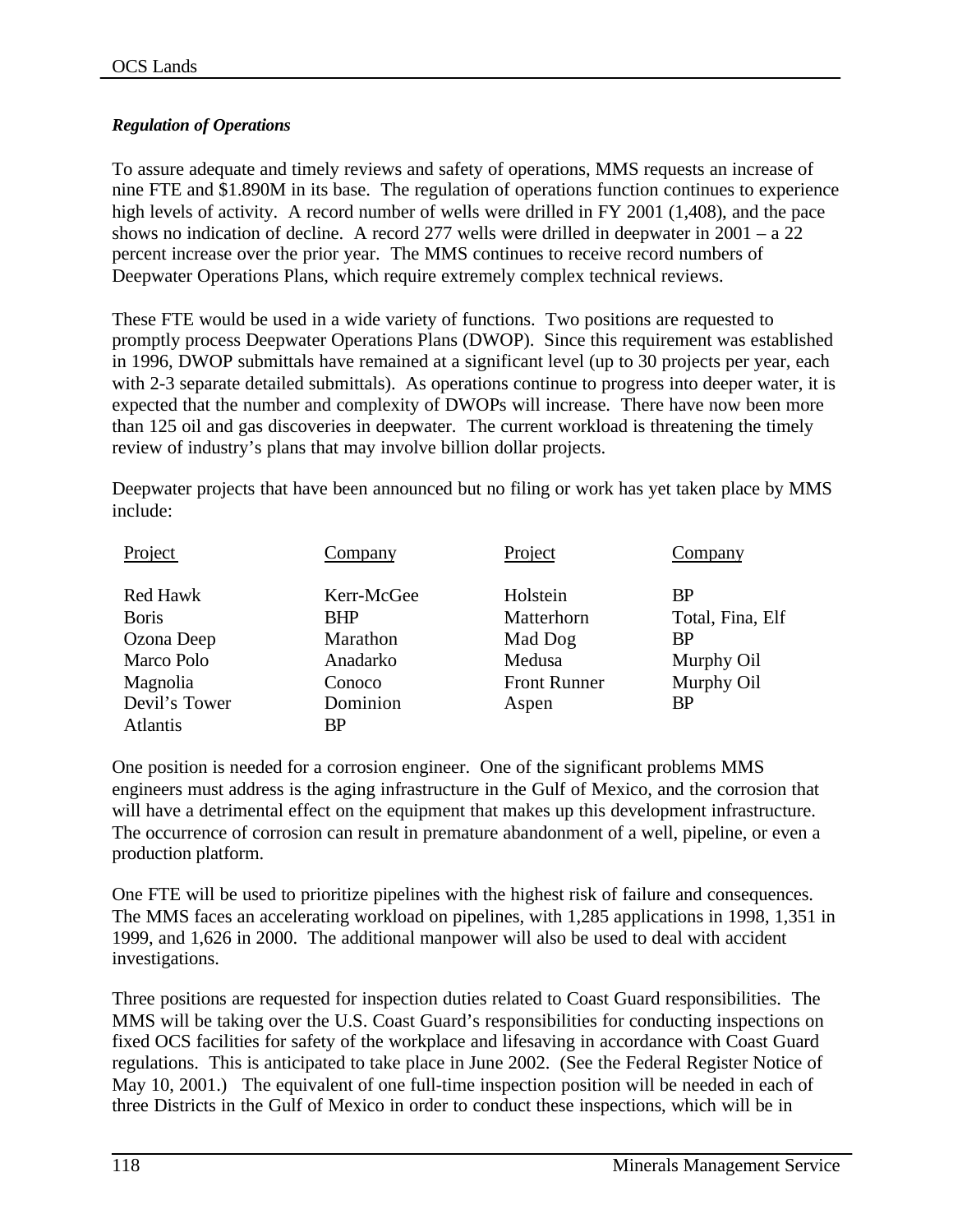addition to our regular inspections on over 3,800 facilities. Of the 3,800 facilities, approximately 1,900 are classed as major facilities that will require this type of new inspection. No additional helicopter transportation costs are anticipated in support of this effort.

In order for MMS to adequately perform its conservation of resources function as part of its regulation of operations, new resources are needed. Two positions are needed to systematically review production completions to determine when operators are commingling production from two or more reservoirs in the tubing string without prior approval, thereby possibly harming ultimate recovery. Additionally, workload has increased with new violation notices for flaring, maximum production rates, and downhole commingling violations, and monitoring gas cap production by operators. The resultant loss in ultimate hydrocarbon recovery could be substantial when gas is produced prematurely from a sensitive reservoir.

Of the \$1.890M increase, \$0.150M is requested to fund engineering and other technical training. The engineering staff is being challenged every day with changing technologies in areas such as subsea production systems, riserless drilling, new production systems, etc. To maintain an acceptable level of technical skills in these and similar areas, we need to provide currently available skills training. This training is very expensive, and additional funds are needed.

Of the \$1.890M increase, \$0.075M is requested to provide additional accident analysis capability in the Gulf of Mexico. This will be used to obtain the expertise of a contractor when necessary to help analyze the causes of accidents and their prevention. This would augment existing staff in order to bring hard to find expertise to bear in complicated situations.

Finally, \$0.585M of the \$1.890M increase is requested for a helicopter rate increase. The inspection of OCS oil and gas operations is a major activity of the regulatory program. The MMS inspects drilling and production facilities on the OCS using both scheduled and unannounced inspections. An inspection can range from two hours in duration by a single inspector to several days by two or more inspectors, depending upon the operation being inspected and the complexity of the facility. The MMS contracts for helicopters to fly its inspectors to offshore facilities. The contract for these services is negotiated by the Department's Office of Aircraft Services (OAS). The current five-year contract expired at the end of FY 2001. Although an increase of \$3.166M was approved in the FY 2002 budget, negotiations for the new contract had not been completed, and the requested increase was based on historical data. Negotiations for the new contract were completed in June 2001, and the cost is substantially higher than the current contract. The increased funding is required to ensure that MMS retains its ability to conduct these inspections, which are vital to safe and environmentally sound OCS mineral development.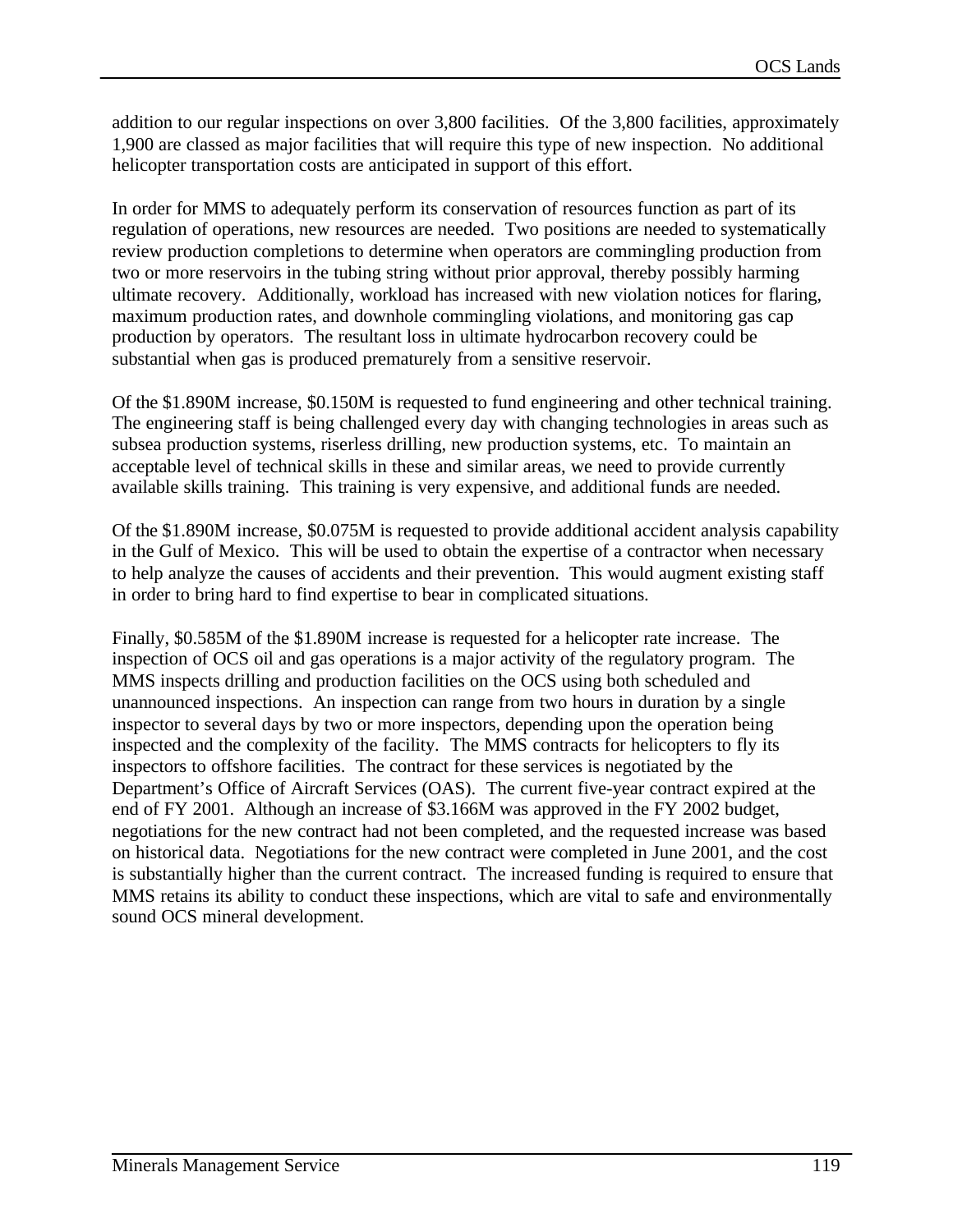# **Justification of Program Change**

# Regulation of Operations *Reduction in Funding for the Offshore Technology Research Center*

|             | 2003          | Program           |
|-------------|---------------|-------------------|
|             | <b>Budget</b> | Changes           |
|             | Request       | $(+/-)$           |
| $$^{(000)}$ | 49,627        | -499              |
| FTE.        | 346           | $\mathbf{\Omega}$ |

#### Relationship to Performance Goals

Ensure safe OCS mineral development.

#### Narrative Justification

The Offshore Technology Research Center (OTRC) is a research partnership between the Texas A&M University and the University of Texas at Austin. In FY 1999, the Congress increased our base funding by \$900,000 to support research being performed by the OTRC. In FY 2000, FY 2001, and FY 2002, the Congress directed that MMS increase the OTRC funding to \$1,400,000 without increasing the base funding level.

The MMS recognizes the significance of the research being conducted at the center, particularly the longer-term basic research initiatives. However, to meet the increased level of support, it was necessary to divert funds that were directed toward more crucial applied research supporting immediate regulatory requirements. Due to its academic structure and focused expertise, providing funds to OTRC limits the flexibility and timeliness in terms of the nature of the research that we can pursue. Thus, MMS is proposing to eliminate \$499,000 of the available OTRC funding in FY 2003.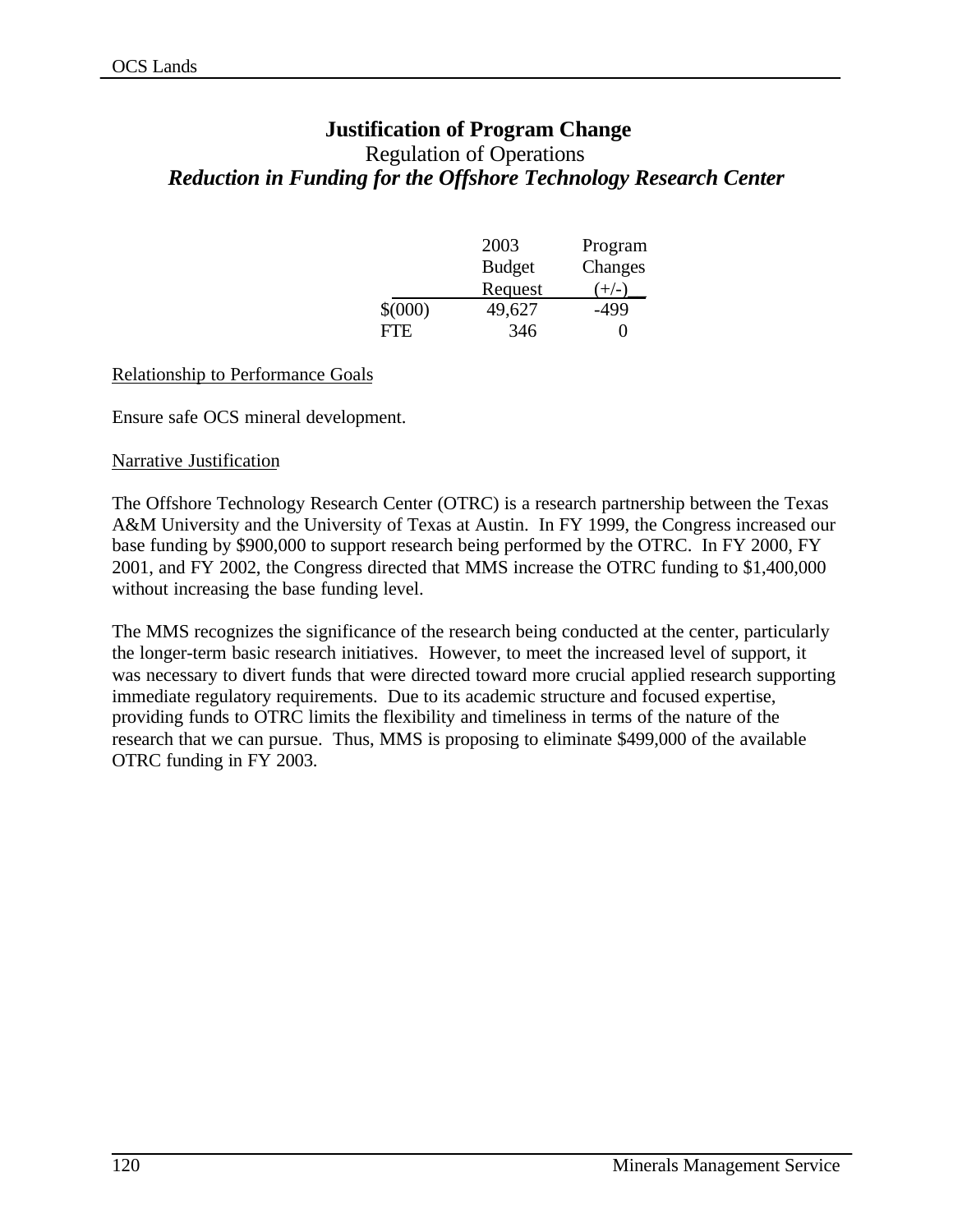# **Justification of Program Change** Regulation of Operations *Reduction in Funding for the Pacific OCS Region*

|             | 2003          | Program  |
|-------------|---------------|----------|
|             | <b>Budget</b> | Change   |
|             | Request       | $(+/-)$  |
| $$^{(000)}$ | 49,627        | $-1,000$ |
| FTE.        | 346           | -48      |

#### Relationship to Performance Goals

Ensure safe OCS mineral development Ensure environmentally sound OCS mineral development

#### Narrative Justification

The MMS recognizes the importance of the oversight of development and production operations in the Pacific Region. However, MMS is committed to the spirit of the President's Management Agenda and believes that it can benefit from a review of its operations in the Pacific without jeopardizing current operational needs.

The Pacific OCS Region performs the full range of MMS's responsibilities for offshore oil and gas platforms located in Federal waters off the coast of California. These activities include inspections; safety and environmental management; annual operator performance reviews; approval of industry plans, activities, and requests; civil and criminal penalties; industry training; incident analysis; and rulemaking. The Region was funded in the amount of \$10.8 million in FY 2002. The proposed funding level for FY 2003 is approximately \$9.8 million.

The \$1 million decrease will allow us to meet higher priorities for oil and gas exploration and extraction activities in the Gulf of Mexico. This reduction is also the first step, in a larger management reform initiative, towards a goal of reducing about 48 FTE from current staffing levels. The 48 FTE reduction has been identified here as a placeholder. Over the next 21 months, MMS will work out the exact nature of this reduction and the program areas in which savings will occur while still allowing us to meet expected workload requirements.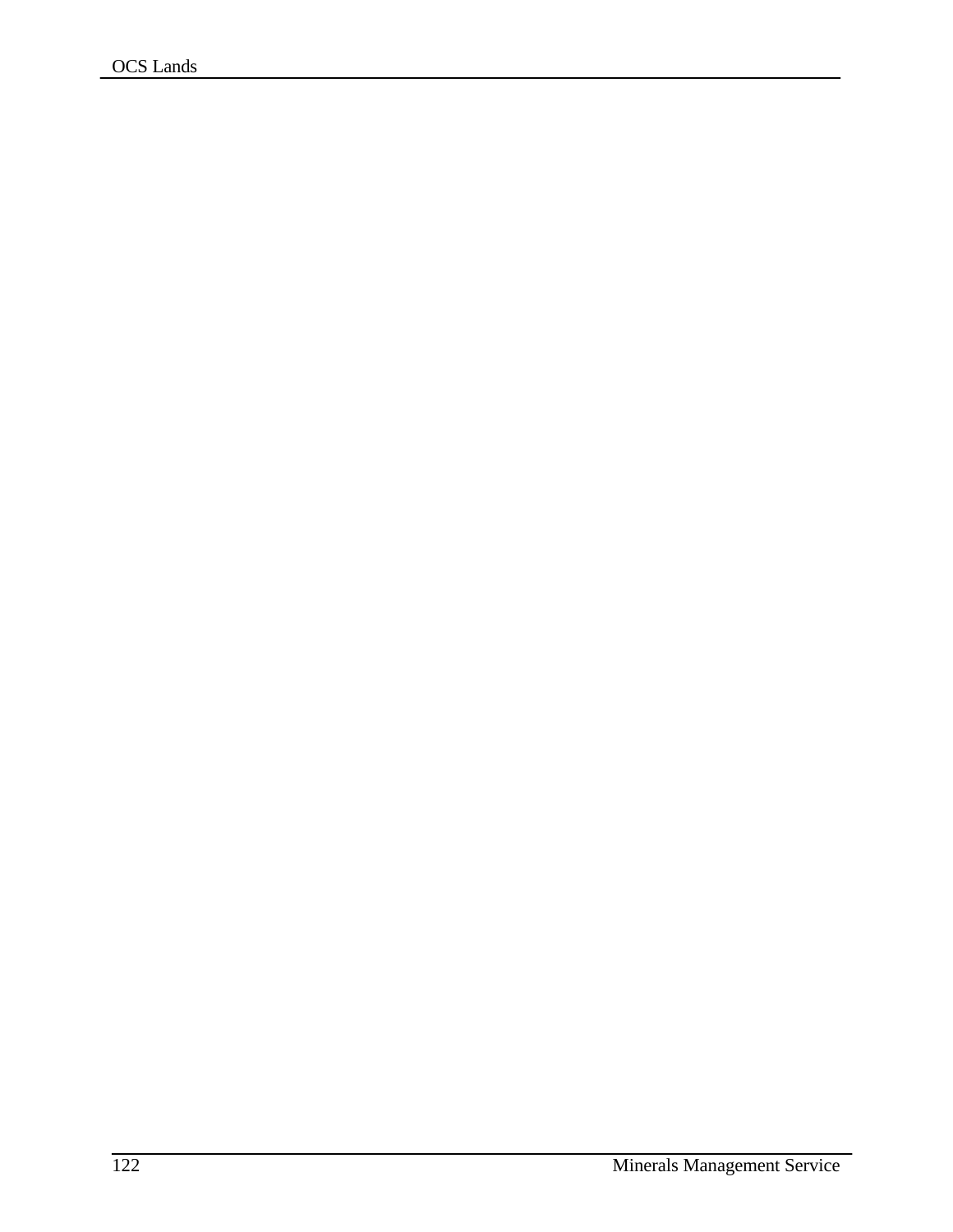# **Information Management Program** Justification of Program and Performance

Analysis by Subactivity

*dollars in thousands*

|       | 2002            | Uncontrollable &<br><b>Related Changes</b> | <b>Program</b><br><b>Changes</b> | 2003<br><b>Budget</b> | <b>Change</b><br><b>From 2002</b> |
|-------|-----------------|--------------------------------------------|----------------------------------|-----------------------|-----------------------------------|
|       | <b>Estimate</b> | $(+/-)$                                    | $(+/-)$                          | <b>Request</b>        | $(+/-)$                           |
| \$000 | 14,894          | $+164$                                     | $+8,992$                         | 24,050                | $+9,156$                          |
| FTE   | 64              |                                            |                                  | 64                    |                                   |

The Information Management Program (IMP) subactivity funds information technology (IT) personnel support costs, hardware, software, training, security activities, hardware and software maintenance, and IT technical support for the Offshore Program. The IMP provides a central foundation for the management of the large volume of information and data used in Offshore's scientific, engineering, and management activities.

To ensure that IMP provides the infrastructure and services that are required to support IT activities Offshore-wide, an Information Management Committee (IMC) was established with managers from all major program areas in headquarters and the three Offshore Regions. The IMC regularly revisits Offshore IT needs, reprioritizes needs based on new circumstances, and collectively determines the most effective distribution of limited IMP resources. The IMC reports to the Associate Director, Offshore Minerals Management.

Headquarters IT staff (located in Washington and New Orleans) provides a single-point management and coordination/standardization of IT activities, resulting in an efficient centralized operation. Responsibilities include:

- Nationwide policy coordination and standardization for Offshore's IT Program;
- Nationwide management of the OMM IMP budget formulation, tracking distribution of funds and management of acquisitions, and implementation of procurements;
- Leadership in the design, development, implementation, and support of the Offshore corporate database and application systems;
- Coordination of Offshore information security activities and coordination with MMS and Department- wide security functions;
- Leadership in design, development, implementation, and support of OMM and MMS architecture infrastructure;
- Coordination of Offshore-wide area network activities and Bureau-wide technology integration;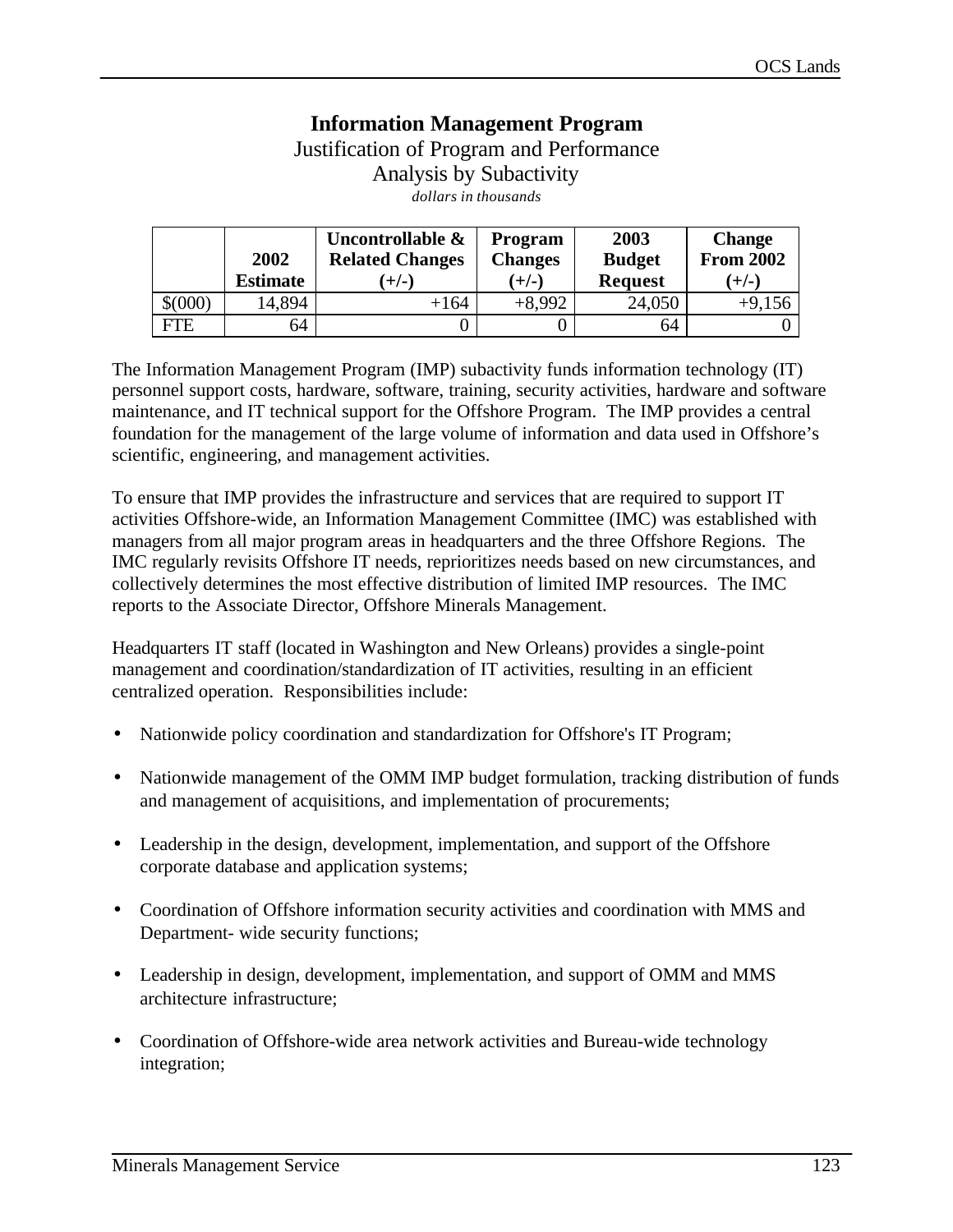- Coordination of major IT activities related to nationwide procurements including hardware and software maintenance agreements;
- Acquisition management of all service contracts in Offshore in support of software development, help desk support, and Information Technology consulting;
- Acquisition and use of Geological Interpretive Tools to assist the geoscientists with the evaluation of Offshore leases and management of operations and environmental concerns on the OCS;
- Leadership in the evaluation and integration of new IT solutions;
- Supporting and providing transition services for the e-Government project; and
- Managing and coordinating A-76 responsibilities relating to the IT program.

The IT units in each of the three MMS OCS Regions (Alaska, Gulf of Mexico, and Pacific), as well as headquarters, provide onsite IT support to program staff in those localities. This includes:

- Maintaining the Information Technology facilities equipment/software in each location;
- Providing technical support for Local Area Networks and installed desktop workstations;
- Managing the Local Area Networks and maintaining information security at the local facility, including security training;
- Managing an increasing number of IT contractors necessary to maintain computer systems and meet the mission of the organization;
- Locally implementing Offshore-wide standards and policy; and
- Providing help desk, training, and computer room operations support for the program offices.

The IT needs have evolved rapidly, increasing many-fold each year from what was envisioned just a few years ago. New developments in Offshore and MMS-wide technology standards and policies are impacting the IMP in the following ways:

- Users are more mobile and need remote access to information and systems;
- More applications requirements must be developed and maintained;
- Broadening of the level and number of users who require greater access to MMS data;
- More data must be maintained, processed and archived;
- Data management methods must be refined to support the additional data;
- Computers and networks must be faster and more powerful;
- Data must be structured according to industry data standards;
- More resources must be applied to coordinating, testing, and implementing administrative systems and reengineering projects;
- Deployment and management of Offshore and MMS-wide systems and standards must be more carefully coordinated;
- Increased security requirements must be addressed;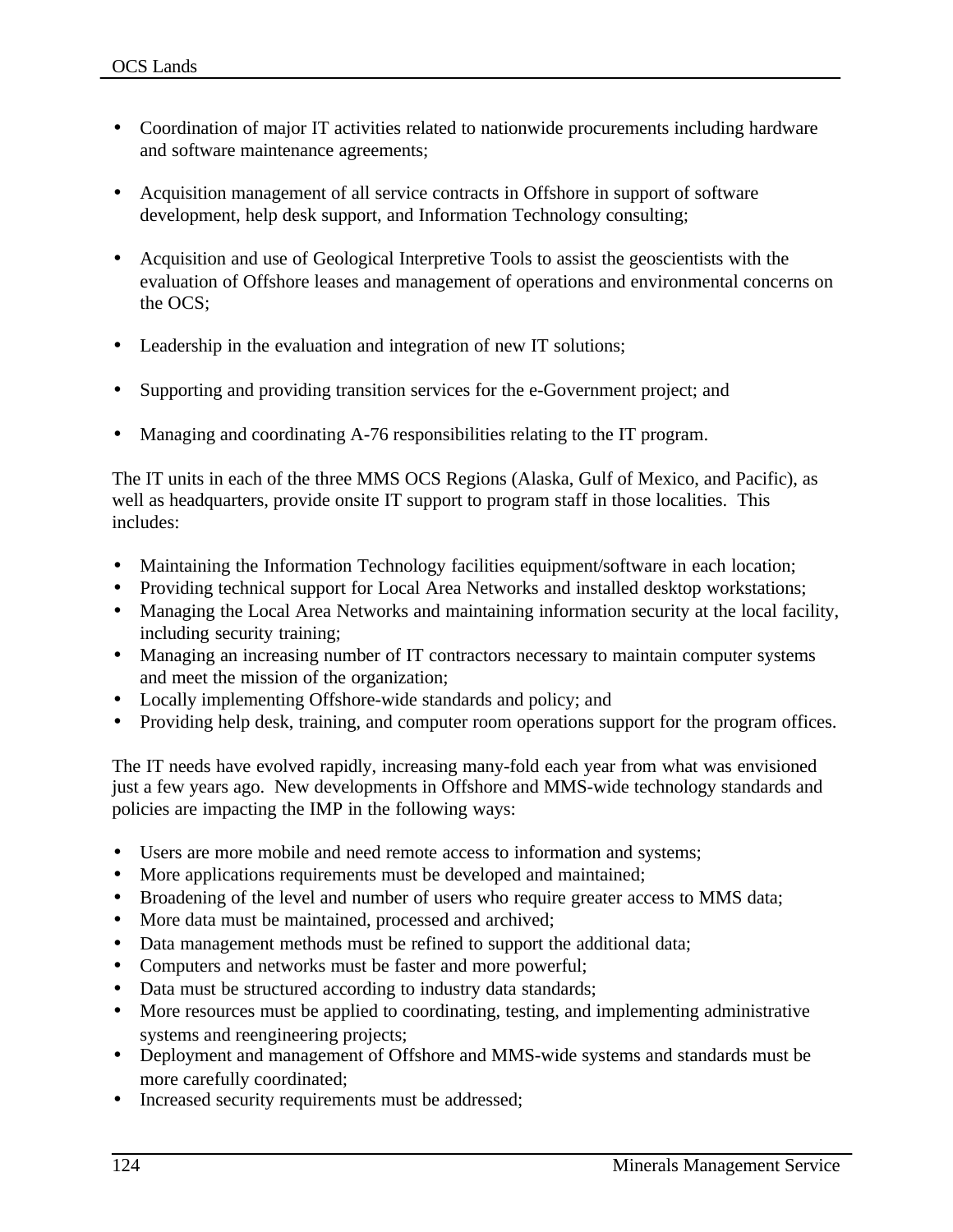- Skill levels must keep pace continually with the rapid rate of technology change; and
- Life cycle management requires additional attention and resources to meet the needs of the users and to keep up with the industry.

### *Planned Activities for FY 2003*

- Participate in the enterprise-wide software projects;
- Maintain and expand the Offshore corporate data bases;
- Support, test, install, and maintain new technologies;
- Develop and support Offshore software applications, and upgrade and expand computer network infrastructure;
- Analyze current IT architecture and applications as they relate to mission critical activities in the future;
- Install and maintain life-cycle upgrades for the desktop workstations, upgrade desktop software applications, and upgrade storage and application servers;
- Expand and strengthen the information security infrastructure of MMS and heighten the information security awareness of all MMS employees; and
- Begin the transition to Electronic Government.

### *E-Government Transformation*

Leasing of Federal lands and subsequent development of mineral assets has made the OCS a major source of the Nation's supply of crude oil and natural gas. In the Gulf of Mexico alone, approximately 1.3 million barrels of oil and 13.8 billion cubic feet of gas are produced each day. Since the Outer Continental Shelf Lands Act (OCSLA) of 1953 (67 Stat. 462, as amended (43 U.S.C. 1331 et seq. (1988)) established the Federal OCS leasing program, the market value of oil and gas produced has totaled more than \$385 billion.

Since the oil and gas resources of the OCS, though abundant, are ultimately exhaustible, MMS must manage these resources in a manner consistent with sustainable development. To do this, MMS must impose complex requests and reporting requirements on the oil and gas industry. It must also share information, analysis, and storage with other government and public entities. Together, these management responsibilities create intense pressure for automation of many recurring processes. To fulfill each of its mandated tasks, MMS must facilitate the exchange of OCS-related information within a complex network of stakeholders (industry, other agencies, states, the public). That fact is the basis of OMM's e-Government vision.

OMM's e-Government framework consists of investment in core infrastructure, such as a regulatory data model, redesigned web-enabled corporate database, document management, security, and a data warehouse to support its business functions. A strong OMM infrastructure will support web-based, customer-responsive solutions; facilitate internal analysis; and set a foundation for future integrated systems. Additional investments will support processes such as permitting, inspections, Freedom of Information Act, public commenting, and industry reporting. To ensure that the foundation is flexible, capabilities will be built in a coordinated and modular fashion, using commercial off-the-shelf applications (COTS) and outsourcing when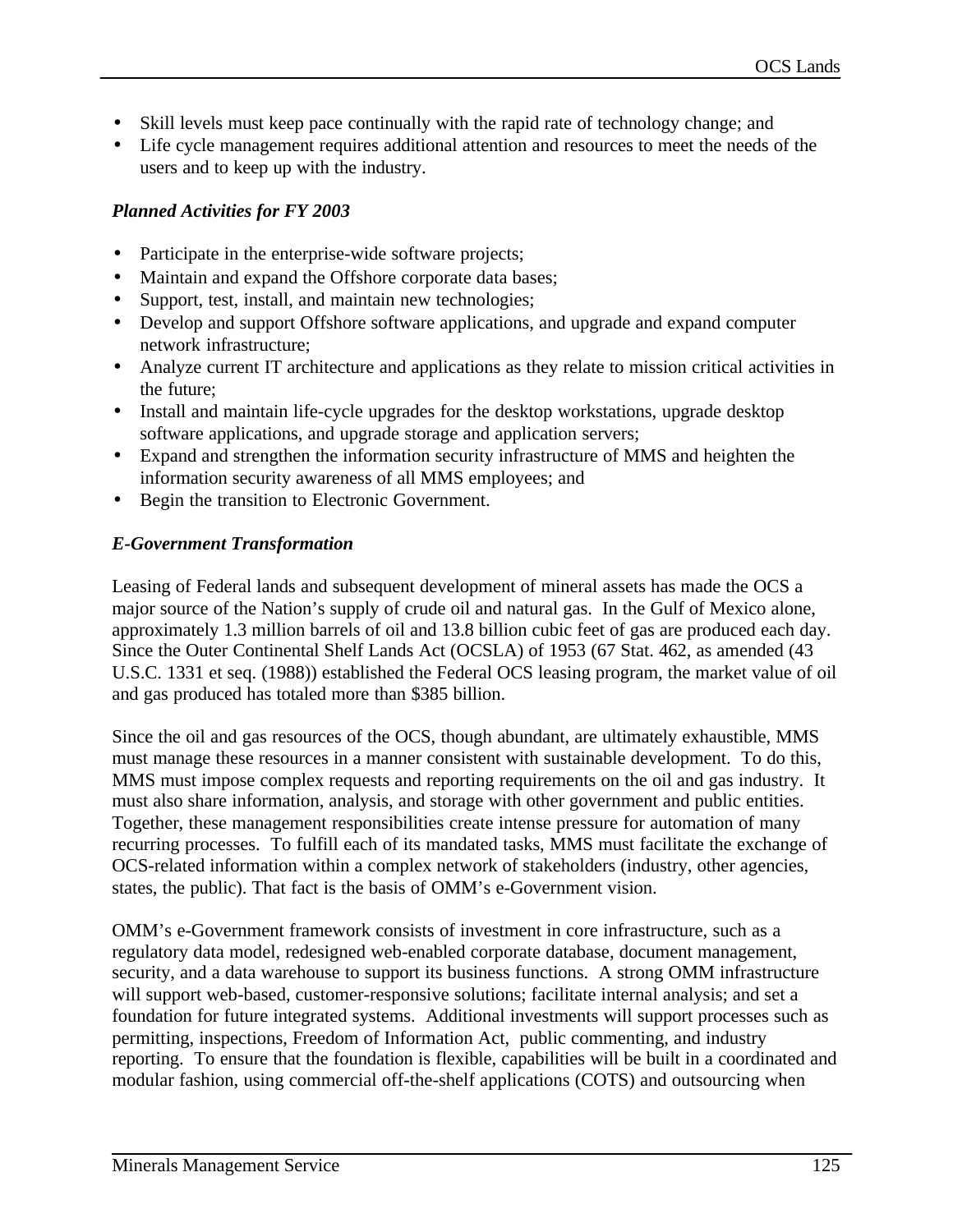feasible. The approach is driven by customers and stakeholders, focused on mission and strategy, process-efficient, and technology-enabled.

During the development of the OMM Enterprise Architecture, OMM will collaborate with the Fluid Minerals Branch of the Bureau of Land Management (BLM) to ensure that there is a coherent DOI Fluid Minerals Architecture. The OMM and BLM will work toward development of a common data architecture and business architecture within the constraints of our differing organizational and IT architectures, as well as a rational data exchange standard. We will leverage available solutions in the common touch points between our organizations. The OMM will also work in a community of regulators, including States such as California, Louisiana, Texas, and New Mexico, to develop such standards through existing voluntary standards organizations that would be available for use across the domestic oil and gas industry with all national regulatory groups.

As the steward of the nation's offshore mineral resources, OMM must upgrade its ability to process an increased number of requests from industry in a timely manner, distribute decisions for comment, provide approvals, and monitor activity on the leasehold through analysis of complex information reported. This investment in capital assets supports all those activities through true automation of information exchange and storage. This transformation supports the President's Management and Performance Agenda item "Expanding Electronic Government" by improving connectivity between the government and the public; creating a citizen-centered web presence; and building a cross-agency e-government infrastructure.

### *Planned Activities for FY 2003*

- Perform strategic studies of current security, accessibility, and network capabilities.
- Focus on standardized data models and an eSubmission Framework.
- Develop an eSubmission prototype.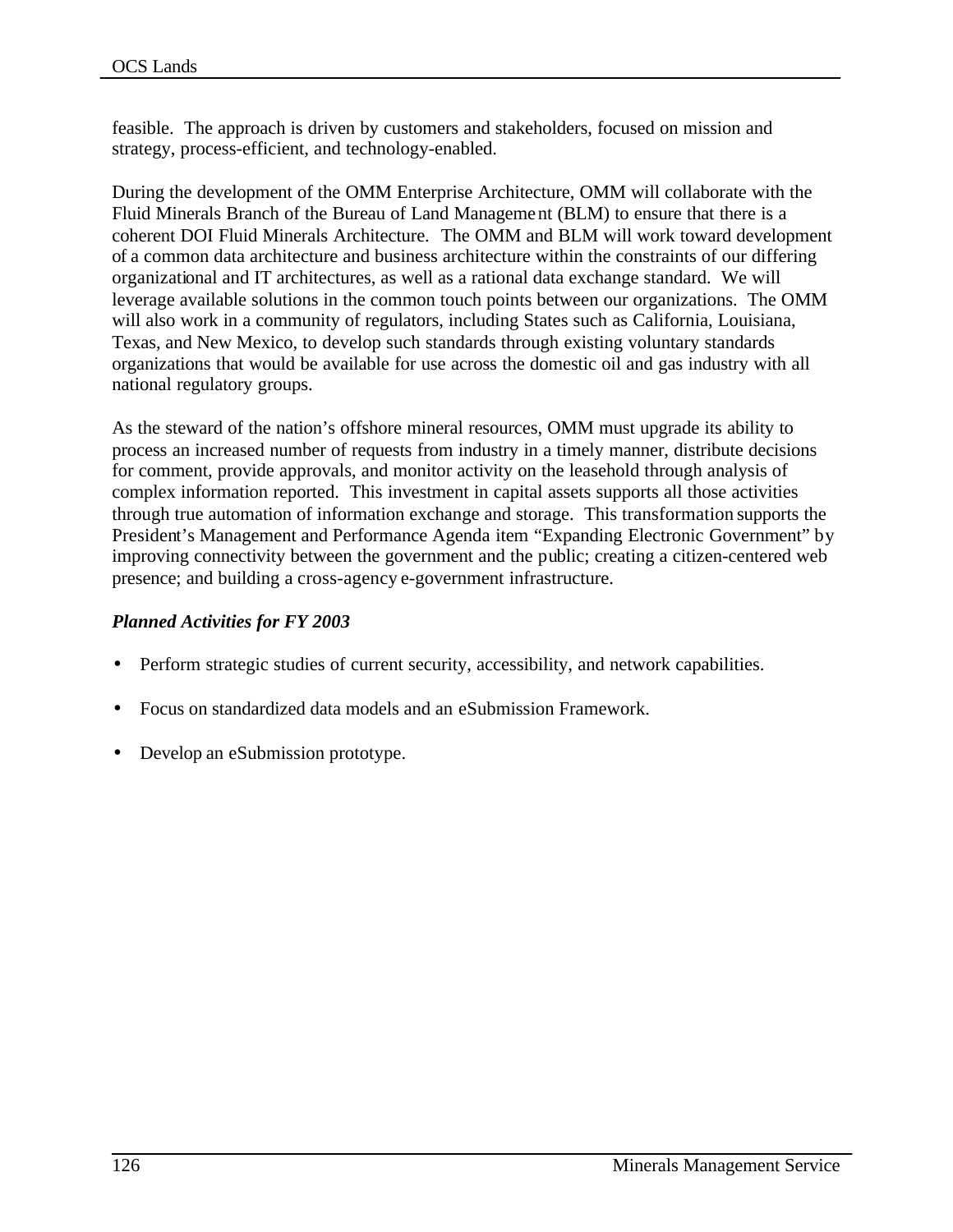# **Justification of Program Change** Information Management *Increase in Funding for Gulf of Mexico Workload*

|         | 2003          | Program |
|---------|---------------|---------|
|         | <b>Budget</b> | Change  |
|         | Request       | $+/-$   |
| \$(000) | 24,050        | $+250$  |
| FIE     | 64            |         |

#### Relationship to Performance Goals

Ensure safe OCS mineral development Ensure environmentally sound OCS mineral development Ensure that the public receives fair market value for OCS mineral development

#### Narrative Justification

The MMS's Gulf of Mexico OCS Region is confronted with a steep increase in the level and complexity of work associated with offshore oil and gas activity. Many recent events serve as indicators of this workload. Near record numbers of deepwater rigs (44) are now drilling in the Gulf and have been for all of 2001. In FY 2001 a total of 277 deepwater wells were drilled; up 22 percent in one year and up 85 percent in two years. The total number of all wells drilled in the Gulf rose to 1,408 in FY 2001; yet another new record. Sustained levels of new deepwater production facilities are being planned by many companies. A new platform fabrication yard just opened in Ingleside, Texas, because there is not enough capacity to build all the production platforms that industry is proposing. After three years of having only one deepwater port in Louisiana equipped with massive state-of-the-art turnaround capability (C-Port) for deepwater supply boats (i.e., Port Fourchon), there is now a second one under construction in Texas at Galveston. Industry also continues to expand the accessory equipment necessary to do heavier deepwater work with more new large supply boats and more anchor handling tugs. These and new production platforms represent tens of billions of dollars in capital expenditures.

While there has been some fluctuation in the price of oil and some moderation in the pace of oil and gas activity (principally in shallow water), all signs point to a sustained near frenzied pace of offshore development and production activity in the next several years. The total number of wells is at a record; so are deepwater development projects and miles of pipeline installed.

The Gulf of Mexico plays a pivotal role in U.S. energy policy. The areas of the Central and Western Gulf produce about 30 percent of all the natural gas consumed in the Nation, and their contribution to U.S. oil production has grown steadily. The energy resources located in the Gulf of Mexico are key components of the President's National Energy Plan.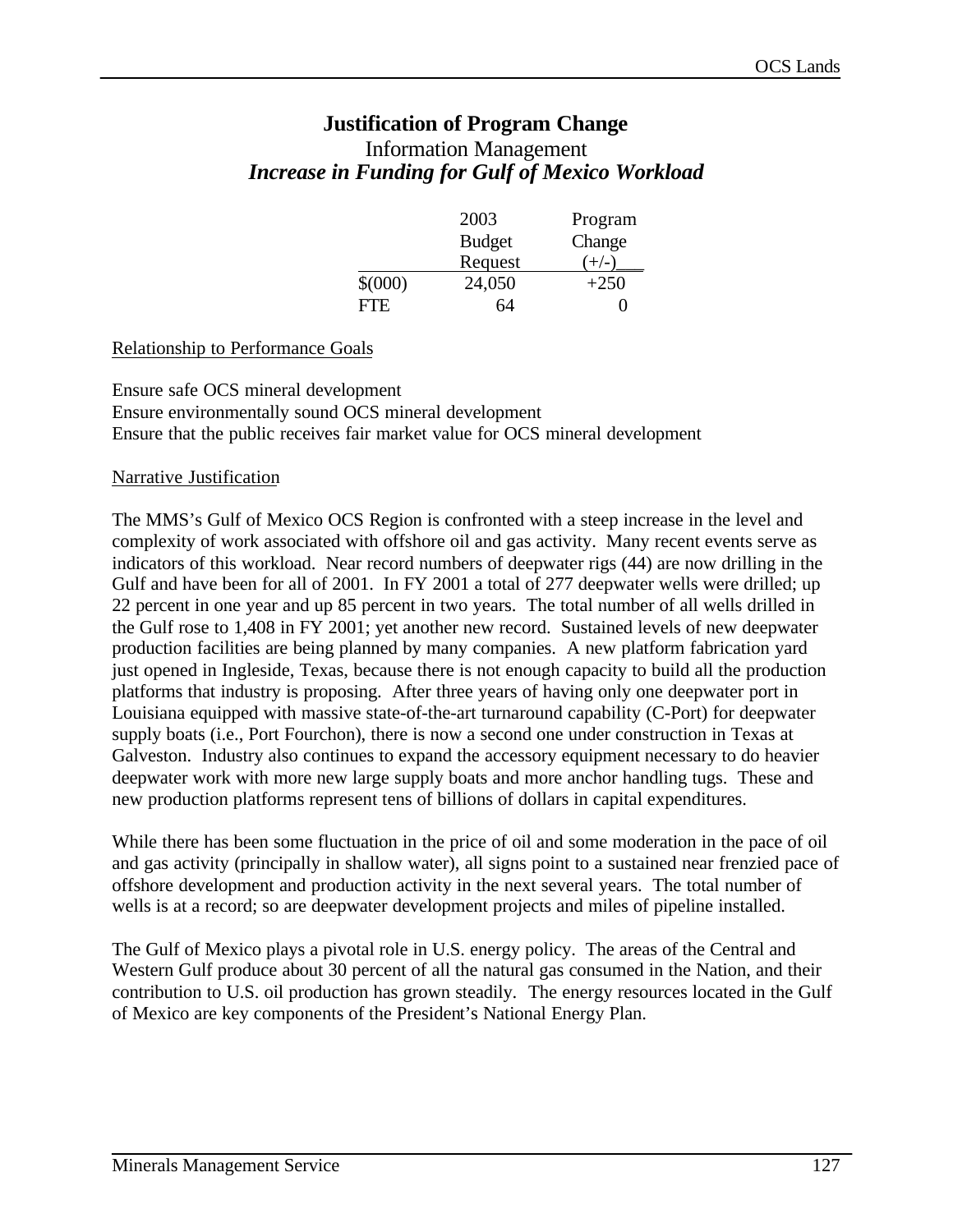### *Information Management*

An increase in base funding of \$0.250M is requested to hire two additional contractors to support the increased technical staff and growing IT demands of the Gulf of Mexico user community. The additional staff will work in the Customer Support Section to assist users with the use of OMM computer systems, and in the Operations Section providing technical support in a centralized computer environment. These two contractors are needed to provide support for the additional 34 FTE in FY 2002 and the 25 new positions requested for FY 2003.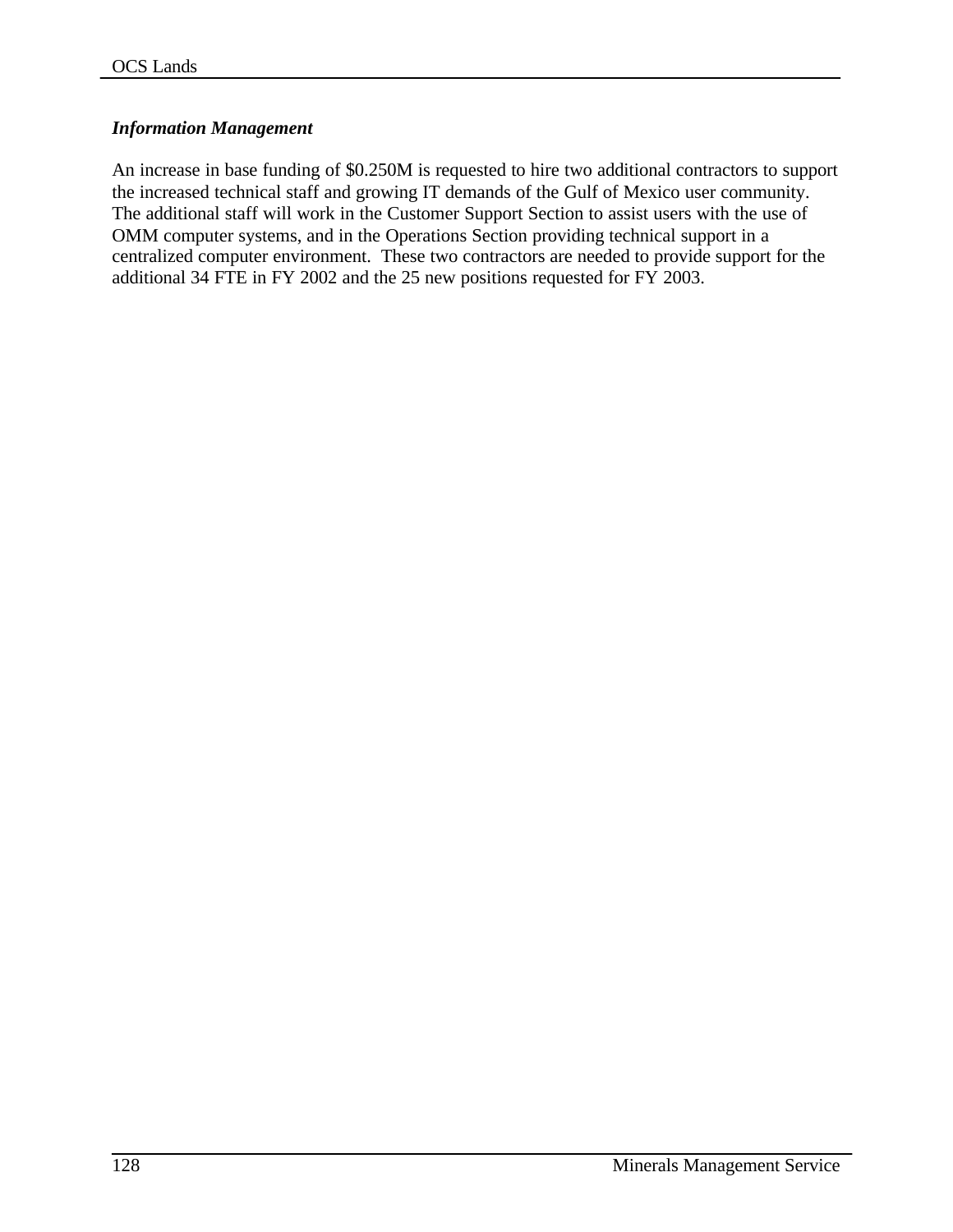# **Justification of Program Change** Information Management *Increase in Funding for E-Government Transformation*

|             | 2003          | Program  |
|-------------|---------------|----------|
|             | <b>Budget</b> | Change   |
|             | Request       | ,  _     |
| $$^{(000)}$ | 24,050        | $+8,742$ |
| FTE         | 64            |          |

#### Relationship to Performance Goals

Ensure safe OCS mineral development Ensure environmentally sound OCS mineral development Ensure that the public receives fair market value for OCS mineral development

#### Narrative Justification

The OMM e-Government Transformation Project will dramatically reform and streamline OMM's business operations. At the same time, the project will provide direct benefits to OMM customers and stakeholders, including Federal, State, and local government entities; private industry; the scientific community; and the public. This effort supports the President's Management and Performance Agenda item "Expanding Electronic Government" by improving connectivity between the government and the public; creating a citizen-centered web presence; and building a cross-agency e-government infrastructure. OMM will work actively with the Bureau of Land Management, Fluids Minerals Branch, to develop a consistent DOI Fluid Minerals Architecture and common data exchange standards through existing voluntary standards bodies.

OMM is under increasing pressure to address several important conditions:

**Increased Complexity in Business Operations.** With increasing pressures on the energy markets, continuing dependence on foreign oil supplies, and recent media coverage of the Nation's energy policy, the oil industry is facing new opportunities as well as challenges to meet the demand for additional domestic oil and gas production. There are limited domestic opportunities for increased production. On the OCS these opportunities are primarily in the frontier deepwater areas or the very mature shallow water portion of the Gulf of Mexico OCS. Either alternative results in increased costs and complexity of operations and activities associated with oil and gas exploration, development, and production.

*Problems with Data Management and Information Exchange.* Federal and State government agencies and industry continue to struggle with the on-line exchange of data, especially data that are proprietary. Ready access to accurate, consistent, and combinable data is essential to the OMM mission. The problem is typified by numerous physical networks of people; paper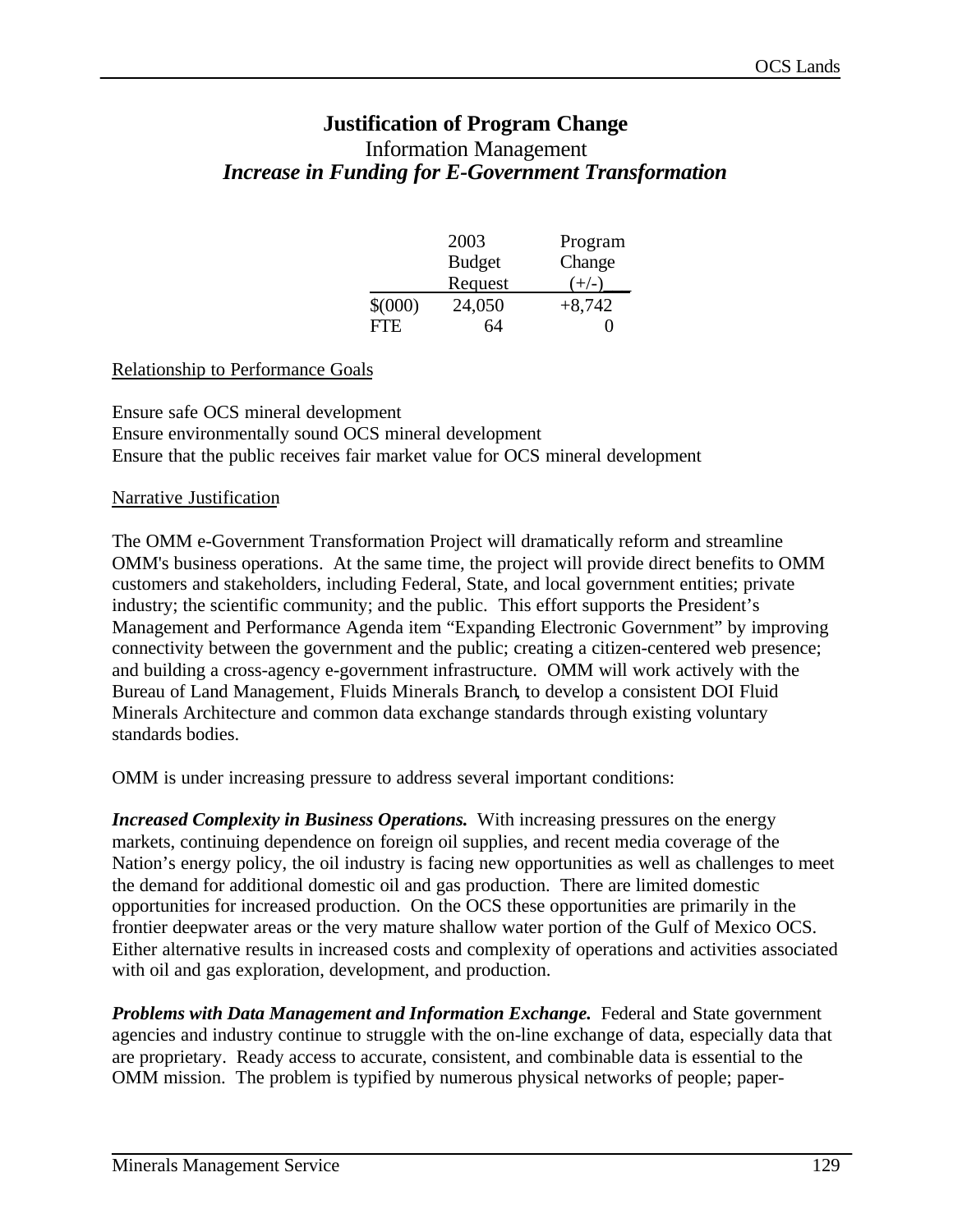intensive processes; and the amount, type, and complexity of information that are involved in the oil and gas decision-making process.

*Inefficient Business Processes.* In spite of the increased complexities associated with its business operations, OMM relies very heavily on paper-based, "stove-piped," redundant, and antiquated processes and systems. Consequently, the staff spends too much time collecting and distributing data. OMM employees spend approximately 75 percent of their time on informationrelated tasks. While a large portion of this time is spent on essential analysis, more than half is consumed with non-valued added analysis such as finding, cleaning and distributing data. OMM needs to streamline and integrate existing business processes to better allocate valuable personnel time to reengineered, smooth running, and customer-oriented business operations.

*Global Competition for Exploration, Development, and Production Dollars.*The global oil and gas industry is keenly interested in wisely spending their limited exploration and development dollars. They often are frustrated by inefficient and costly processes that constrain their "time to market," which unduly delays returns on large up front capital expenditures. The investment to establish more efficient customer oriented business processes will help to make the U.S. offshore program more attractive within the global competitive environment.

The transformation will automate data exchange, improve operating efficiency, and provide the agility and flexibility to adjust to and meet future business conditions and demands. The transformation will directly address several important Federal mandates and business drivers, including: the Government Paperwork Elimination Act; the Government Information Security Reform Act; the Clinger-Cohen Act; the Government Performance and Results Act; the Privacy Act; the Federal Records Act; the Computer Security Act; the Freedom of Information Act; the Disabilities Act; and Section 508 of the Rehabilitation Act. The OMM e-Government transformation effort also will directly respond to the direction and guidance provided by the Administration and the Congress to: improve mission performance and service delivery; better manage and maintain a competent and capable Federal workforce; and to capitalize on opportunities to outsource for support and services necessary to conduct and improve business operations.

Specifically, the transformation effort will help OMM:

- Reform and more fully automate key business processes (such as permit requests, safety and environmental reviews and inspections, public commenting, and lease management) to respond to increased workload, information exchange, and analytical requirements.
- Introduce "Knowledge Management" tools to electronically collect, store, and receive and distribute information from or to internal and external stakeholders, which also is expected to help minimize knowledge loss from retiring employees by capturing tacit knowledge on areas of expertise and specialized business practices.
- Facilitate the exchange of data between industry and the appropriate federal bureaus and the affected states through the development of a consistent DOI Fluid Minerals Architecture and relevant data exchange standards.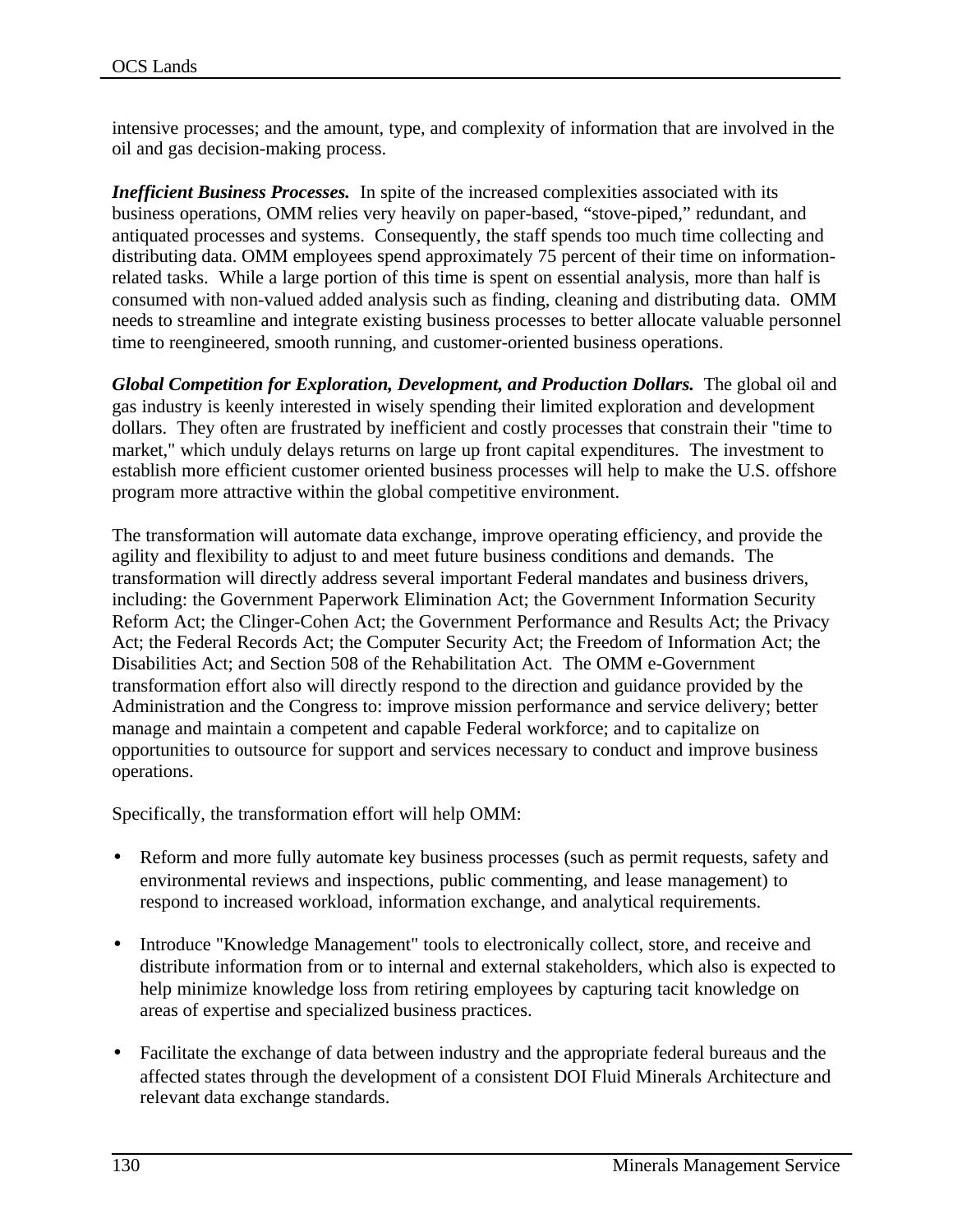- Decrease delivery, data entry, and searching costs, and increase the potential for meaningful analysis.
- Coordinate workflow for the regulatory process to reduce redundant requests and maximize stakeholder reviews, again promoting more efficient analysis and shorter cycle times.
- Support multiple Federal and State requirements surrounding regulation of the offshore oil and gas industry.
- Make OMM more accessible through the Internet to all stakeholders.

Funds received in FY 2003 will be used in three categories:

- Design, Oversight, and Planning: Activities will consist of strategic studies of current security, accessibility, and network capabilities.
- Foundational Elements: Focus will be on standardized data models and eSubmission framework.
- New Capabilities: An e-Submission prototype will be developed.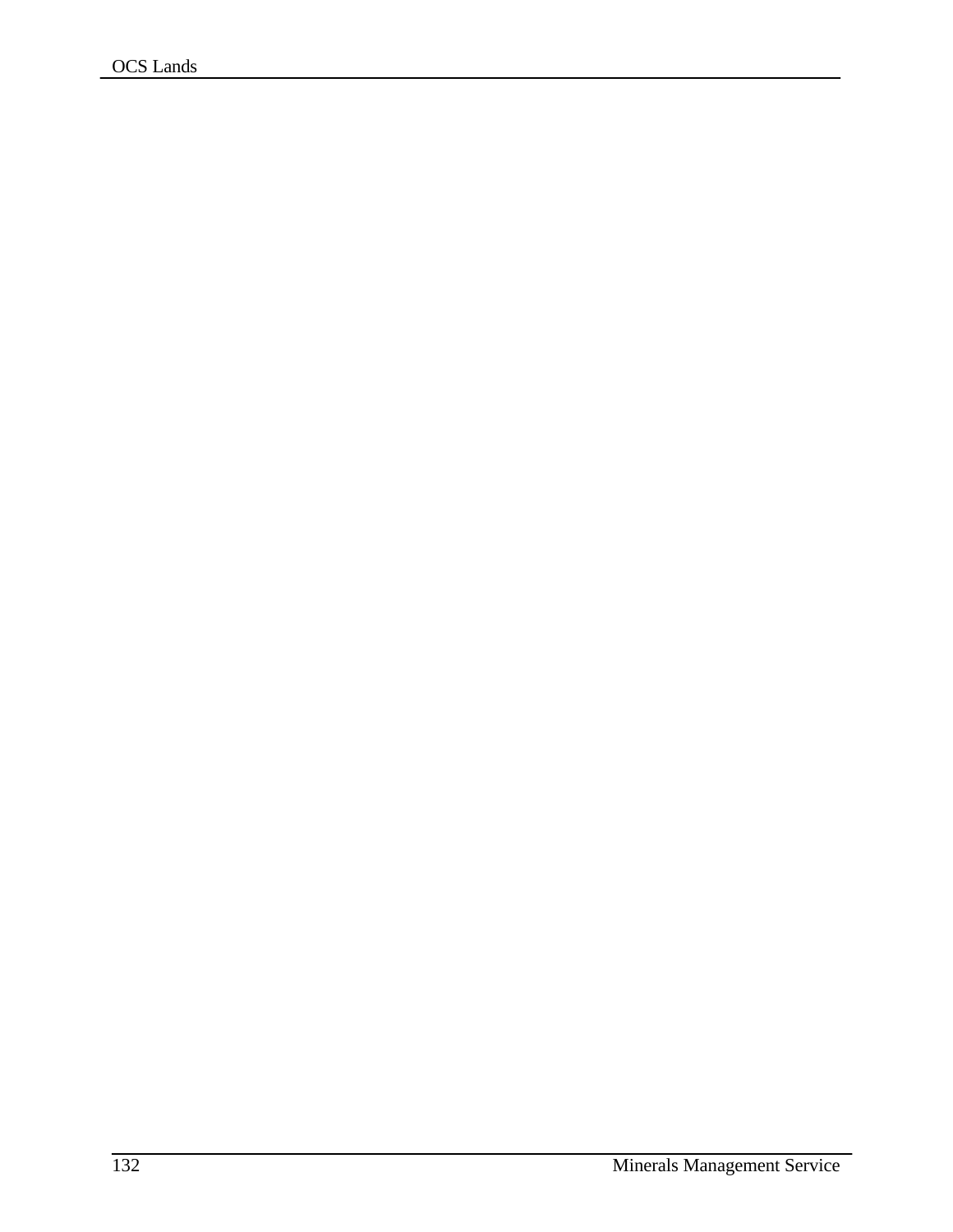# **Oil Spill Research** Justification of Program and Performance Analysis by Subactivity *dollars in thousands*

|       | 2002<br><b>Estimate</b> | Uncontrollable &<br><b>Related Changes</b><br>$(+/-)$ | <b>Program</b><br><b>Changes</b><br>$(+/-)$ | 2003<br><b>Budget</b><br><b>Request</b> | <b>Change</b><br><b>From 2002</b><br>$(+/-)$ |
|-------|-------------------------|-------------------------------------------------------|---------------------------------------------|-----------------------------------------|----------------------------------------------|
| \$000 | 6,105                   |                                                       |                                             | 6,105                                   |                                              |
| FTE   | າາ                      |                                                       |                                             | 23                                      |                                              |

The Oil Spill Research (OSR) Appropriation, funded by the Oil Spill Liability Trust Fund, supports oil spill research, oil spill prevention and response planning activities, financial responsibility, and activities in State waters.

The MMS research supports the bureau goal of safe and environmentally sound operations by improving capabilities to detect, contain and cleanup open ocean oil spills. The research program complies with Title VII of the Oil Pollution Act of 1990 (OPA-90) and is conducted in cooperation with the Interagency Coordinating Committee for Oil Pollution Research, as called for in the OPA-90. Oil spill research is one tool that MMS uses to fulfill its regulatory responsibilities mandated by OPA-90. Information derived from the OSR program is directly integrated into MMS's offshore operations and is used in making regulatory decisions pertaining to permit and plan approvals, safety and pollution inspections, enforcement actions, and training requirements.

The OSR Appropriation funds:

- Research to further oil spill detection, containment, and response capabilities in the event of an oil spill in the marine environment;
- Research aimed at prevention of oil spills through operational and safety enhancements;
- Research to further understanding of the fates and effects of spilled oil on the marine environment;
- Operation and maintenance of Ohmsett The National Oil Spill Response Test Facility;
- Management of financial responsibility; and
- Activities in State waters.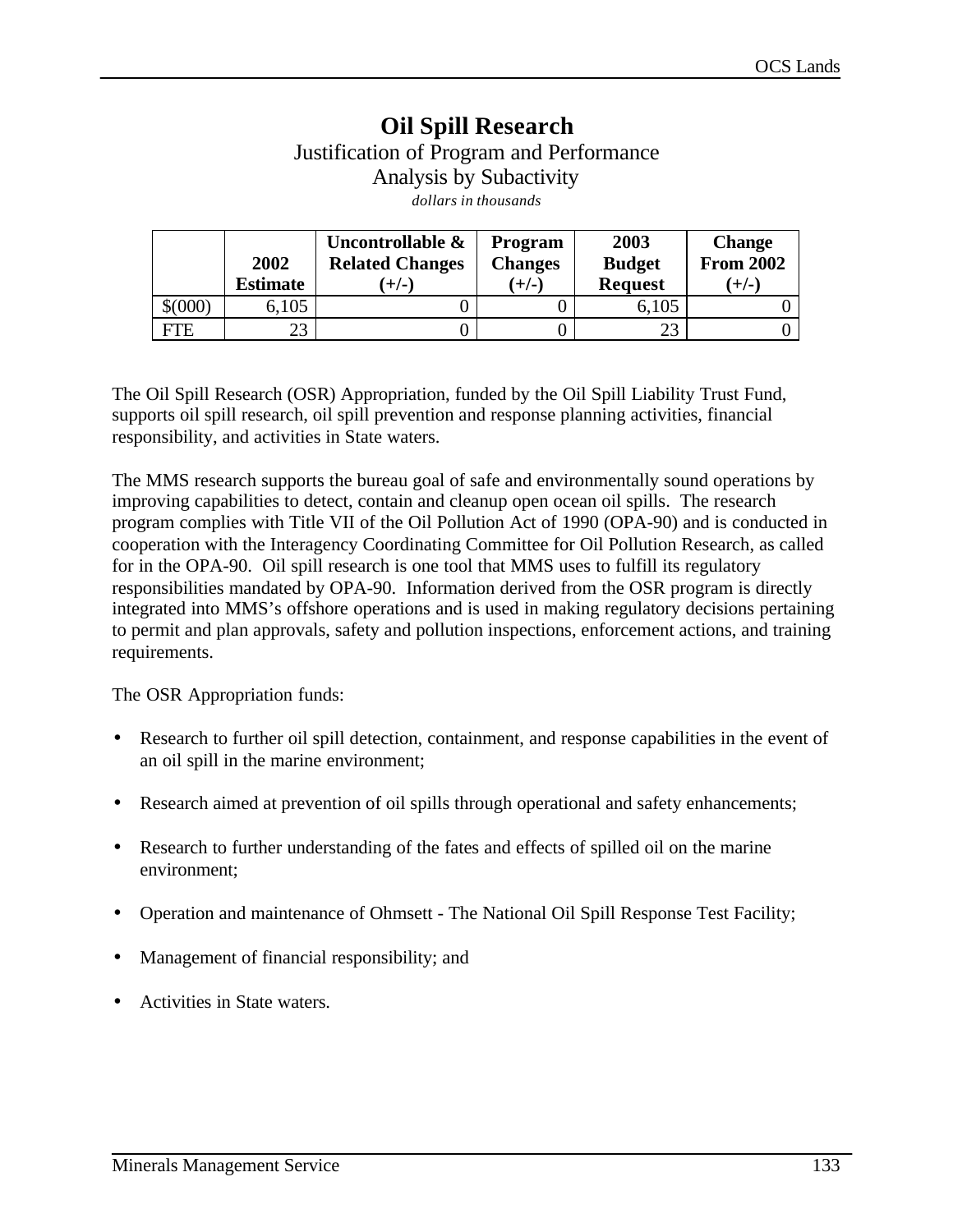# **Research**

The MMS is the principal U.S. Government agency funding offshore oil spill response research. Through funding provided by MMS, scientists and engineers from the public and private sectors, worldwide, are working to address outstanding gaps in information and technology concerning the cleanup of oil spills. Credible scientific research and technological innovation are considered key elements for improving oil spill response and protecting our coasts and ocean waters against the damage that could be caused by spills. The OSR program operates through contracts and other agreements with universities, private industry, State governments, government laboratories, and foreign countries with the expertise to perform the necessary research. Funding is leveraged by co-sponsoring research whenever possible.

*Research Partnerships* - The cooperative nature of the OSR program encourages innovation and creativity in the accomplishment of its mission. Knowledge gained from this research has significantly improved the ability to reduce the impact and damage caused from oil spills. The scope of MMS's oil spill response program was increased in 1986 by aligning the MMS program with those of Environment Canada (EC) and the National Institute of Standards and Technology (NIST).

Working with EC and NIST, MMS has expanded its research efforts to address auxiliary topics, including remote sensing, dispersants, and the in situ burning of spilled oil. EC has also partnered with MMS in efforts to analyze, and make available, the physical properties of crude oils and crude oil products produced from offshore oil fields worldwide. The MMS and EC are also working to develop advanced chemical fingerprinting techniques aimed at identifying sources of mystery oil spills and ascertaining financial responsibilities for cleanup activities. EC and NIST have been important partners in sponsoring international workshops to present research results, as well as identifying research gaps associated with offshore oil spill response.

# **Current Research Focus**

*General:* The OSR program currently focuses on (1) testing and evaluating the technologies required to respond to oil spills in the ice-infested waters of the Alaskan Beaufort Sea; (2) evaluating the technologies required to respond to open water spills from deepwater operations offshore California and in the Gulf of Mexico; (3) conducting a comprehensive assessment of the operational and environmental factors associated with the use of chemical dispersants to treat oil spills from MMS regulated facilities and pipelines; (4) increasing the knowledge base of the physical and chemical properties of crude oil and how these properties change during a spill; (5) improving the ability to burn oil slicks on the water's surface (in situ burning); and (6) mitigation of oil spills associated with pipelines.

*Mitigation of Pollution Associated with Pipelines.* Pipelines are the source of about 97 percent of oil-spill volume associated with OCS oil and gas operations. The MMS is actively pursuing research to ascertain the integrity of the 30,000 miles of oil and gas pipelines on the OCS. Another 10,000 miles of pipeline exist in State waters and, with MMS's additional responsibility for pollution control in State waters, these projects will serve a dual purpose. A risk analysis and management database is being devised to provide valid assessments of the conditions of aging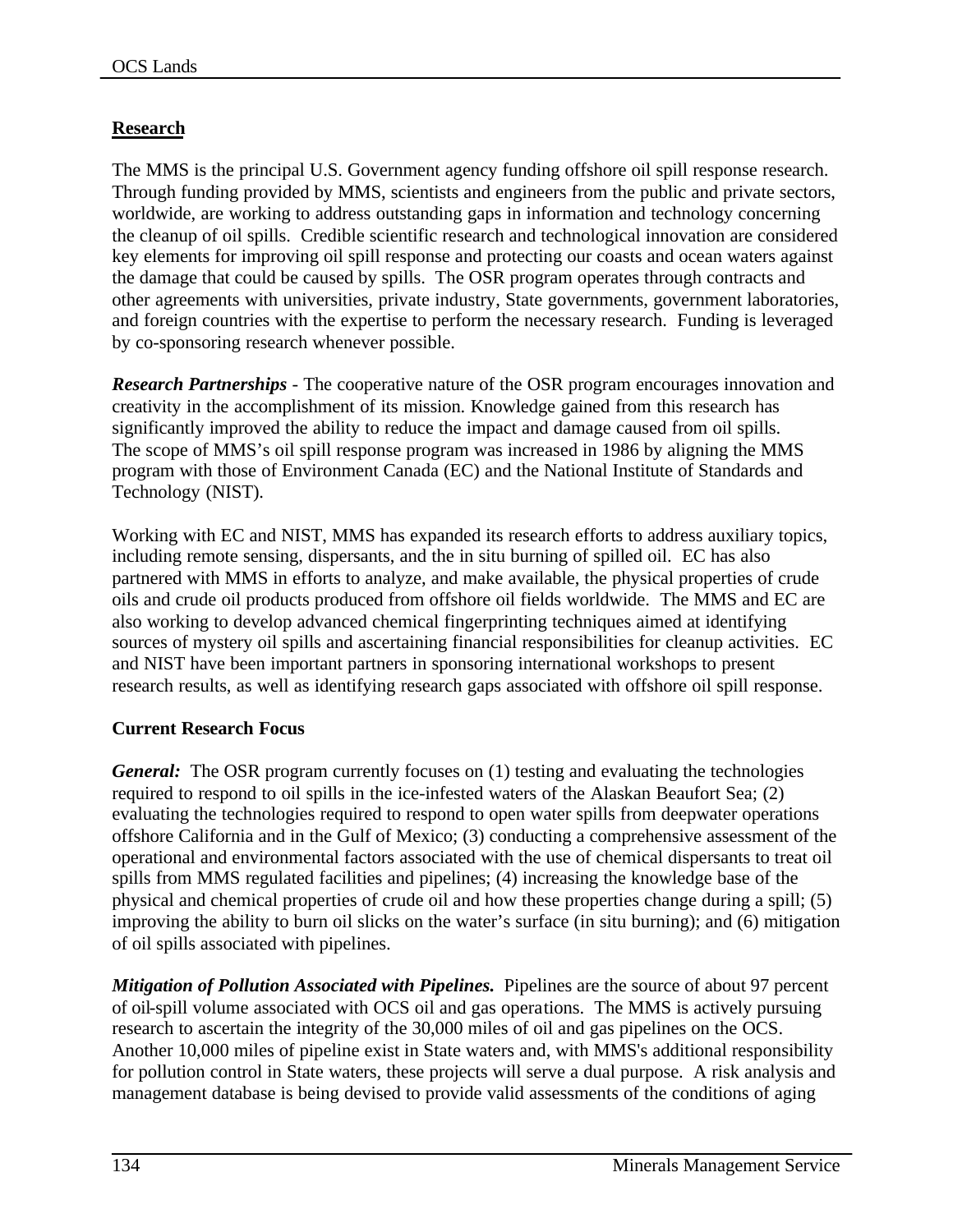pipeline systems as well as the probabilities and consequences of leaks. The MMS pipeline research is intended to improve leak detection capabilities, improve internal and external inspection practices, improve shutdown systems, and develop a better understanding of the environmental forces active on pipelines. The MMS is also working with the States to map pipelines in State waters and incorporate them into the currently complete Federal database.

*Environmental Fates and Effects Projects.* The MMS continues efforts to refine understanding of ocean currents in each of the OCS areas where production takes place. In addition to collection of field observations, data analysis and modeling enhancement studies provide important inputs for estimating the transport and fate of any spilled oil. The MMS continues collaborative efforts with the National Oceanic and Atmospheric Administration Hazardous Materials Response Division on various oil spill related initiatives. The results of these efforts have been used to improve oil spill trajectory analysis and modeling for use in spill contingency planning.

**Ohmsett** - The National Oil Spill Response Test Facility (Ohmsett), is located in Leonardo, New Jersey. It is a vital component of MMS's research program. The Ohmsett facility provides testing and research capabilities to help the government fulfill its regulatory requirements and meet its goal of clean and safe operations. This unique facility is capable of replicating various conditions at sea. Ohmsett features a fully computerized data collection system, above and below waterline video capability, and a complete oil storage and handling system. Ohmsett is the only facility in the U.S. where full-scale equipment can be easily tested, without going out into the ocean. Through testing, valuable performance data on equipment are provided to manufacturers and suppliers to develop new, or to improve existing, equipment. Industry personnel can be trained in the use of their equipment in a safe, controlled environment (as compared to the open sea). More than 95% of all performance data on offshore oil spill response equipment has been gathered at Ohmsett. Performance data can be used by response planners in reviewing and approving facility contingency plans.

With offshore oil and gas operations moving into deeper waters, there are many questions about dealing with an oil spill or blowout in deep water. The best place to test new equipment and ideas on cleaning up oil in deep water is at Ohmsett, where tests can be conducted in a safe environment and can be repeated until product results are achieved. Additionally, testing at Ohmsett is much less expensive than open ocean testing. In many MMS-funded studies, Ohmsett is used to demonstrate successful completion of a current set of tasks before funding is approved for additional tasks.

To increase utilization, especially with the oil and gas industry, the mission of Ohmsett is being broadened to include and possibly emphasize training individuals who work in the marine environment in oil spill response methodology. Ohmsett could possibly become a major training facility for government mariners (e.g., USCG, U.S. Navy), commercial mariners, offshore workers, and others.

To respond to the challenges of testing and evaluating the equipment required to respond to oil spills in ice infested waters, the Ohmsett facility has been upgraded to offer cold water testing (with or without ice) and training. These upgrades will enable the Ohmsett facility to remain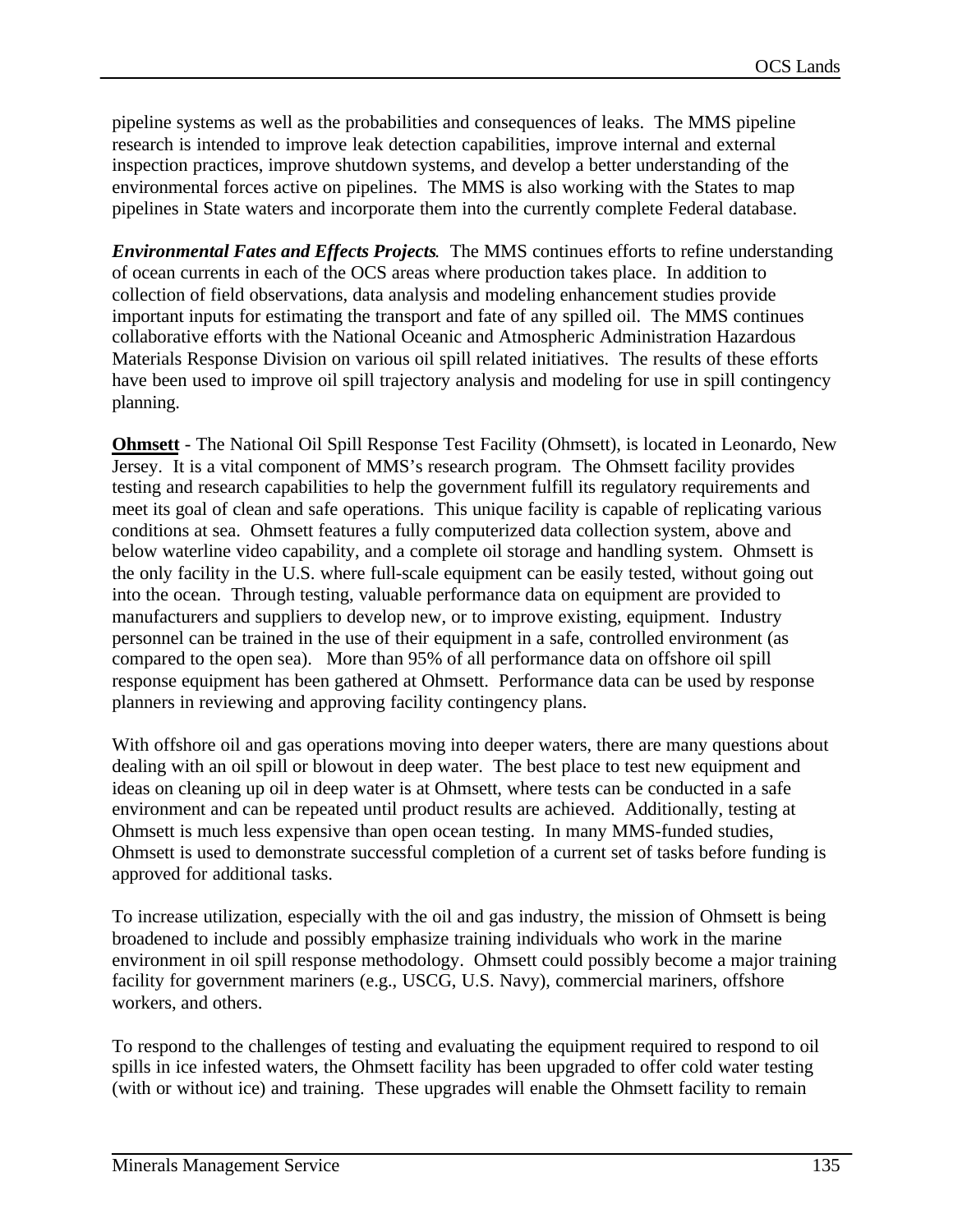open year round for testing and training. Planned activities in FY 2003 include evaluation of oil spill skimmers for collecting spilled oil in broken ice, cold water dispersant effectiveness tests, evaluations of viscous oil pumping equipment, basic research on the evaporation of oil and formation of emulsions, cold water oil spill response training, and evaluations of fast water oil spill response equipment.

### **Oil Spill Financial Responsibility**

The MMS implements the financial responsibility provisions of OCSLA and OPA, which require companies responsible for certain offshore oil and gas facilities, in both Federal and State waters, to demonstrate their ability to pay the costs of facility oil spill discharge removal and damages. Several methods may be used to demonstrate oil spill financial responsibility (OSFR), including insurance, bonds, self-insurance, and guarantee. The MMS has published a final rule to implement the 1996 amendments to OPA (30 CFR Part 253). Under OSCLA, the amount of OSFR is set at \$35 million. Under the new rule, the amount of OSFR needed is based on facility location and the volume of the potential worst-case oil spill discharge that could occur. The OSFR amount required ranges from \$10 million in State waters to \$150 million for Federal waters. The rule covers facilities located in the OCS and State coastal waters.

Extensive coordination and exchange of lease data with affected States will require a concentrated effort. Procedures still must be addressed with each State concerning such topics as approvals of operator changes, enforcement for non-compliance, and determination of worst-case spill potential by operator.

#### **Activities in State Waters**

The OPA expanded MMS responsibility and authority for oil spill prevention and response for both platforms and pipelines in Federal and State coastal waters. The MMS has executed Memoranda of Understanding with the States of Texas, Louisiana, California, and Alaska to allow a single response plan to satisfy State and Federal requirements; to ensure compatible regulations; to conduct joint investigations, drills, and inspections; and to assist in the training of State personnel. Resources are dedicated to:

- 1) reviewing oil spill response plans submitted by more than 160 companies;
- 2) conducting annual unannounced oil spill response drills (30 CFR 254.42(g));
- 3) performing annual inspections of oil spill response equipment (30 CFR 254.43 (a) and (b));
- 4) providing staff assistance to train more than 500 oil spill responders annually for the following stakeholders:
	- Contractors
	- The Texas General Land Office
	- The Louisiana Oil Spill Coordinator's Office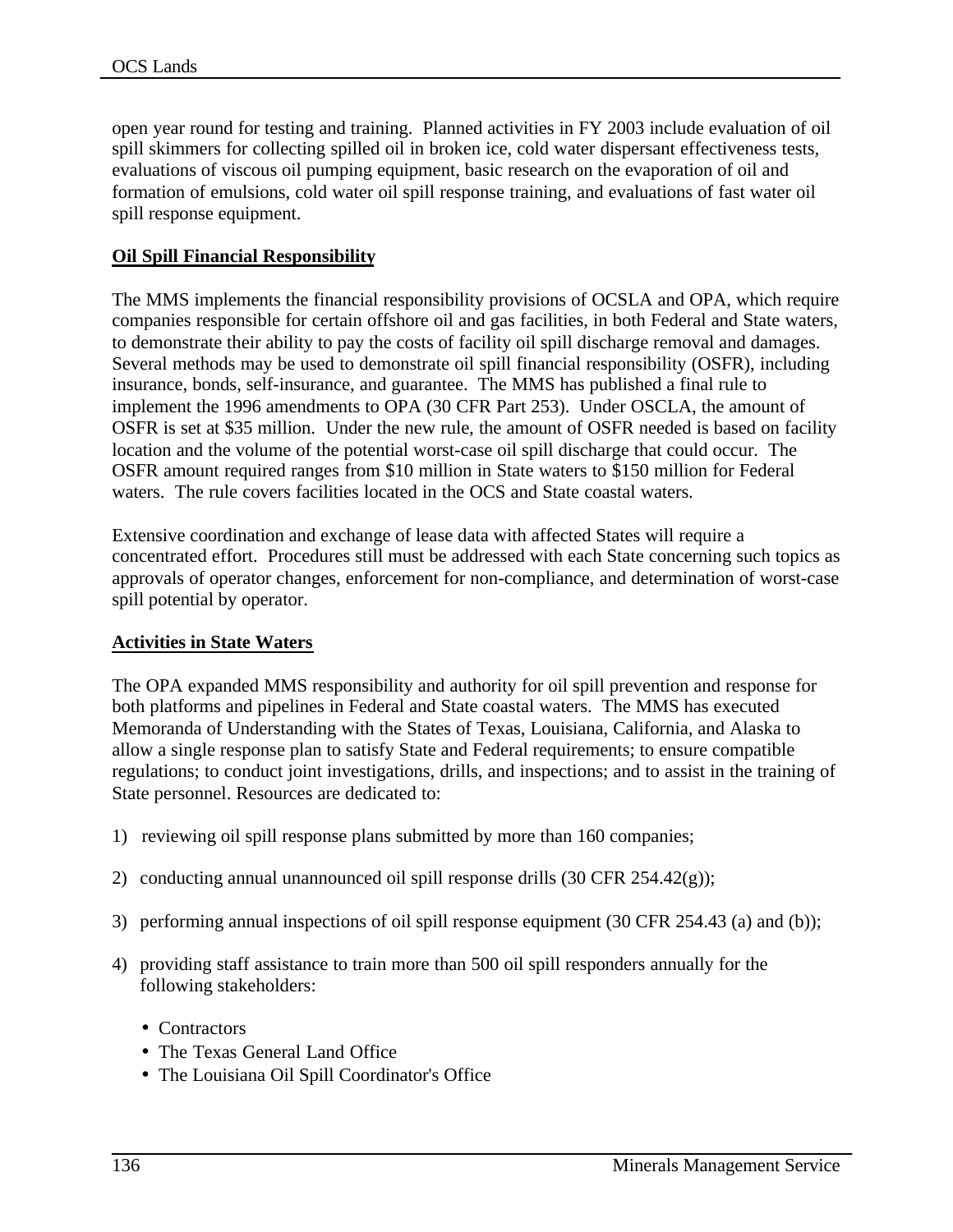- Other Federal, State, and local agencies; and
- 5) participating on two Regional Response Teams as part of the National Response Team's National Contingency Plan. The National Response Team includes representatives from 16 Federal agencies and is chaired by the EPA and the USCG.

The MMS also serves on Regional Response Teams in the Alaska and Pacific Regions.

### *Planned Activities for FY 2003*

The MMS TAR/OSR Programs routinely participate in 20-40 concurrent research project activities, most of which are multi-year activities and projects, with several organizations and participants. However, unlike the TAR Program responsibilities, the OSR activities address a vast array of topics associated with oil spills – whether or not such spills are associated with offshore oil and gas production. Hence, the balancing of research activities across the TAR Program's four primary objectives (see write-up in Technology Assessment and Research section) results in significantly higher weighting among the *Technology Assessment***,** *Research Catalyst*, and *International Regulatory* categories.

- *Technical Support*: Projects and activities will continue to focus on deepwater oil spill issues and detection, tracking, and cleaning up oil in ice-infested areas. These activities are aimed at providing MMS decision makers with data and information necessary to evaluate industry exploration and development proposals for GOM and Alaska operating areas and support MMS directives for requiring mitigating measures.
- *Technology Assessment:* Projects and activities under this category will continue to focus on various aspects of in-situ burning, effectiveness of oil spill chemical treating agents, effectiveness of dispersants, feasibility of satellite oil spill tracking devices, and related and associated technological innovations for detecting, tracking and cleaning up oil spills in the marine environment.
- *Research Catalyst:* Activities will continue to focus on joint project research with traditional MMS research partners – including the U.S. Coast Guard, U.S. Navy, EC and the Canadian Coast Guard.
- *International Regulatory:* OSR Program activities under this category tend to be structured more towards "International Co-operation" rather than "Regulatory". Following up on contacts and opportunities, resulting from the FY 2000 experimental deep water open sea release of oil and natural gas offshore Norway, MMS is expanding its efforts to jointly sponsor international oil spill research projects, workshops, and conferences with governmental and private research organizations interested in marine oil spill response and cleanup technology. In addition to Canada, Norway and United Kingdom activities, other oil producing nations – such as Mexico and Brazil – are being contacted in hopes of identifying areas of mutual interest for joint oil spill research initiatives.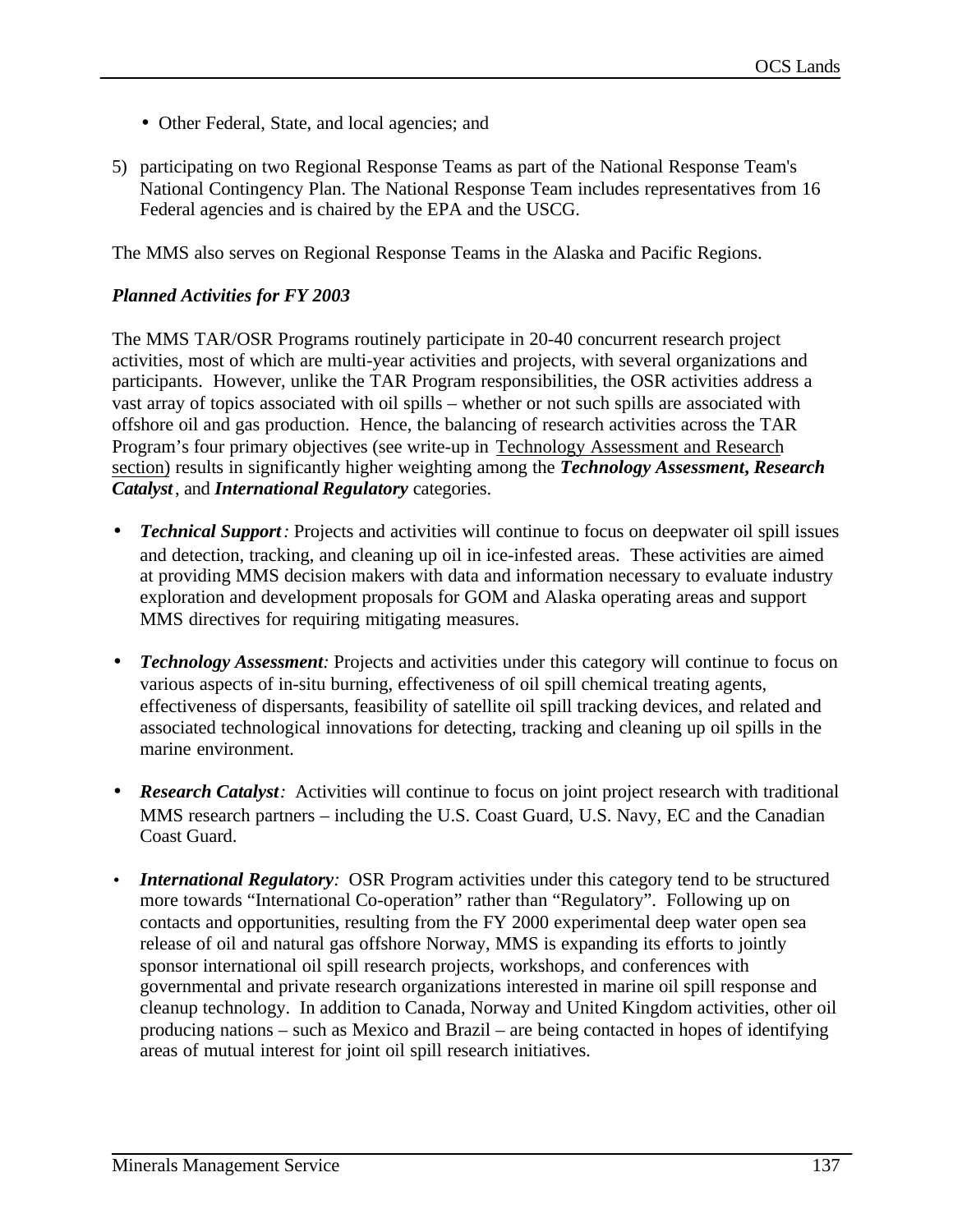- *Alaska Region:* Continue implementation of the OPA by (1) working on oil spill contingency plans and prevention of oil spills in State waters with the State and other Federal agencies; (2) active participation in implementation of the OPA rules for financial responsibility; and (3) increasing coordination with the State of Alaska to administer provisions of 5(j) of the OSCLA and certificate of financial responsibility responsibilities under the OPA for oil and gas facilities on submerged lands in state waters.
- *Pacific Region:* Continue implementation of OPA requirements concerning spill response plan review and approval and oil spill financial responsibility;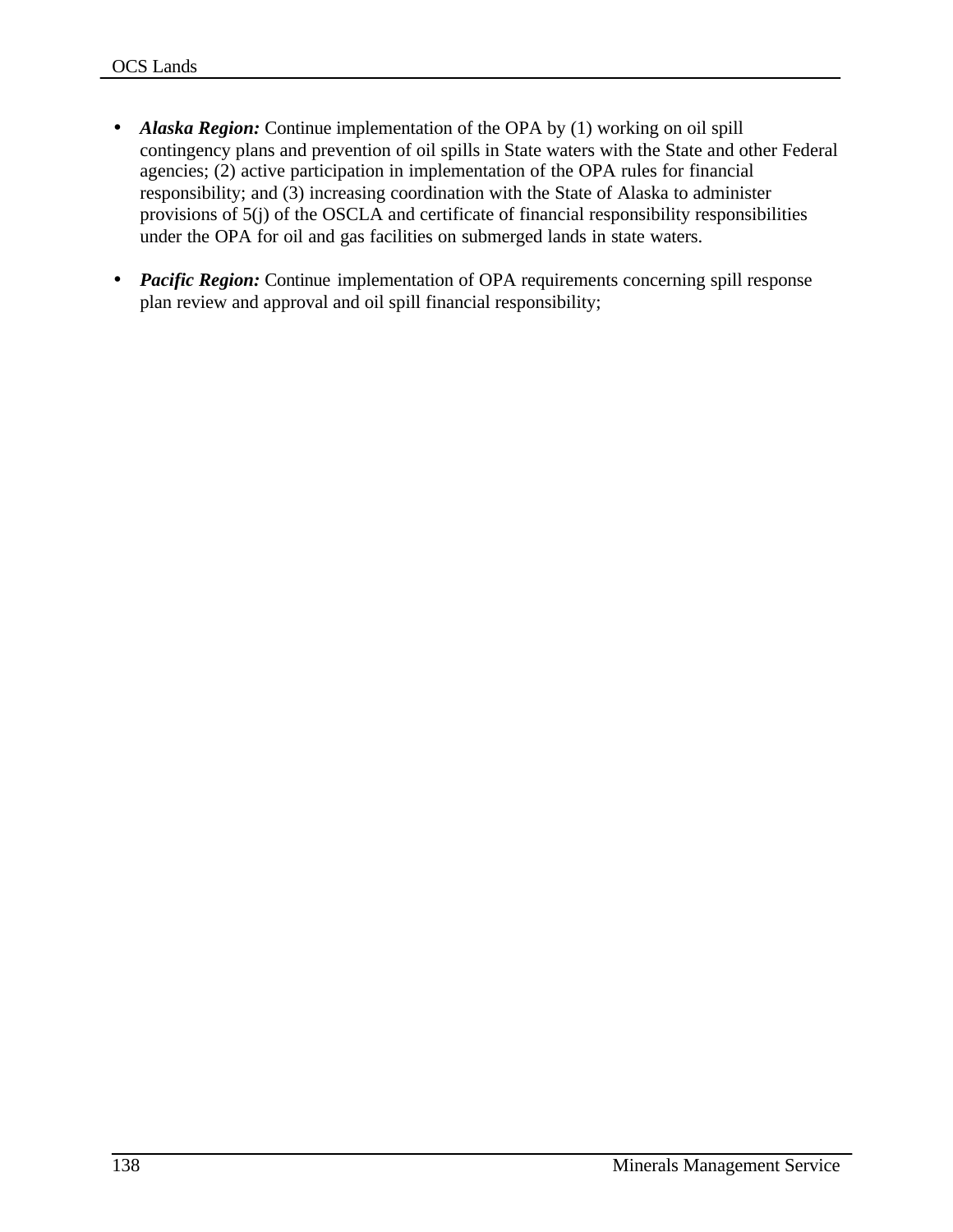# **Minerals Revenue Management**

|                   |            |         | Uncontrollable     |              | 2003          | Change |
|-------------------|------------|---------|--------------------|--------------|---------------|--------|
|                   |            | 2002    | <b>And Related</b> | Programmatic | <b>Budget</b> | From   |
| Subactivity       |            | Enacted | Changes            | Changes      | Request       | 2002   |
| Compliance        |            |         |                    |              |               |        |
| and Asset         | \$         | 48,106  | $+618$             | 0            | 48,724        | $+618$ |
| Management        | <b>FTE</b> | 389     |                    | 0            | 389           |        |
| Revenue and       | \$         | 35,223  | $+325$             | $-1,003$     | 34,545        | $-678$ |
| <b>Operations</b> | <b>FTE</b> | 184     |                    | 0            | 184           |        |
| Indian/Allottee   | \$         | 15      |                    | 0            | 15            | 0      |
| Refunds           | FTE        |         |                    | O            |               | 0      |
| Total, MRM        | \$         | 83,344  | $+943$             | $-1,003$     | 83,284        | $-60$  |
|                   | FTE        | 573     |                    |              | 573           |        |

Analysis by Subactivity *dollars in thousands*

*Does not include a government-wide legislative proposal to transfer to agencies the full costs of the Civil Service Retirement System and the Federal Employees Health Benefits program.*

Minerals Revenue Management (MRM), formerly the Royalty Management Program, collects, accounts for, and disburses between \$5 and \$6 billion yearly in revenues from offshore Federal mineral leases and onshore mineral leases on Federal and Indian lands.

The Federal Government has been collecting revenues from mineral production on Federal onshore lands since 1920, from American Indian lands since 1928, and from Federal offshore lands since 1953. However, it was in 1982 that MMS was created, establishing a comprehensive, consolidated system for collecting, accounting for, and disbursing these revenues. Since that time, MRM has provided more than \$120 billion to Federal, State, and Indian accounts, including over \$2.5 billion from compliance activities.

- \$75.4 billion to the U.S. Treasury
- \$2.7 billion to the National Historic Preservation Fund
- \$17.2 billion to the Land and Water Conservation Fund
- \$8.1 billion to the Reclamation Fund
- More than \$13.5 billion to 38 States
- Nearly \$3.4 billion to 41 American Indian tribes and 20,000 individual American Indian mineral owners (allottees)

*Mineral leasing revenues are one of the Federal Government's greatest sources of non-tax receipts.*

Average annual collections since 1982 total more than \$6 billion with approximately 86 percent going to the U.S. Treasury, 11 percent to States, and 3 percent to the American Indian community.

Revenues directed to the Federal Government are used to fund appropriations for programs Congress approves. Monies that go to the States are used, as the States deem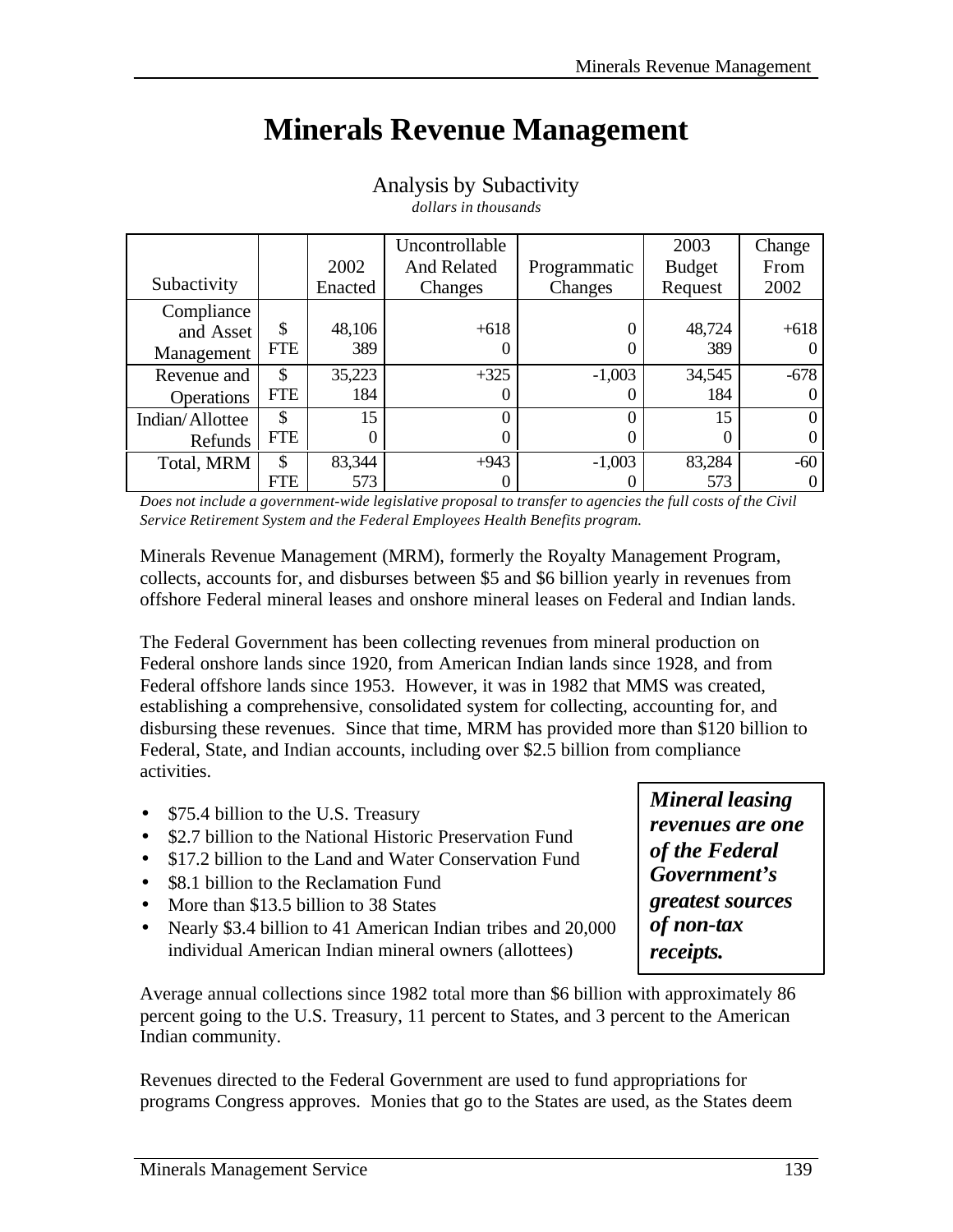necessary, oftentimes for schools, roads, libraries, public buildings and general operations. Revenues generated from mineral production on Indian lands go directly to those tribes and allottees, meeting a wide variety of their needs.

Headquartered in Washington, DC, MRM has its primary operations in Lakewood, Colorado, with field offices in Texas, Oklahoma and New Mexico. The MRM processes more than 250,000 transactions each month from more than 26,000 producing Federal and Indian leases. The MRM coordinates its royalty management efforts with MMS Offshore Minerals Management, the Bureau of Indian Affairs (BIA), Bureau of Land Management (BLM), Office of the Special Trustee for American Indians, Department of Energy (DOE), U.S. Forest Service, Army Corps of Engineers and the U.S. military. The MRM also works closely with State governments, Indian tribes and allottees, and industry to improve overall royalty management.

## **Responsive Royalty Management**

The MRM corporate culture is unified behind the objective to provide the best possible management of the Nation's mineral revenue assets. We must continue to develop and maintain our capability to respond to the changes in the Nation's political, social and business environments. The current issues within these environments are (1) the delivery of efficient and effective business practices; (2) Indian Trust responsibilities; and (3) the Nation's energy security.

## *MRM's Mission:*

*Provide timely, accurate and costeffective minerals revenue collection and disbursement services.*

*Efficient and Effective Business Practices:* As good stewards for the American taxpayer and Indian revenue recipients, the MRM continues to pursue more efficient operations through three initiatives: reengineering, RIK and development of the Most Efficient Organization (MEO).

- Reengineering: In FY 2002, MRM implemented a reengineered process for operation of its financial and compliance systems. These new methodologies are not just an efficiency improvement but a wholesale reengineering of the entire process for the management of mineral revenues. As MRM transitions from the implementation phase to the fully operational phase, further enhancements will be designed, tested and implemented.
- RIK: MRM has conducted a series of RIK pilots and evaluations over the past several years. Based on the completed pilots and evaluations, MRM is now poised to implement proven RIK methodologies into its overall asset management strategy. Use of RIK as an asset management option needs to be used where its application is at least revenue neutral and promotes efficiency and cost effectiveness for both the Government and its industry payors. The President's decision to use RIK oil to fill the SPR will require MRM to develop oil-supporting systems in FY 2003, if not before, and to redistribute staff to support the initiative.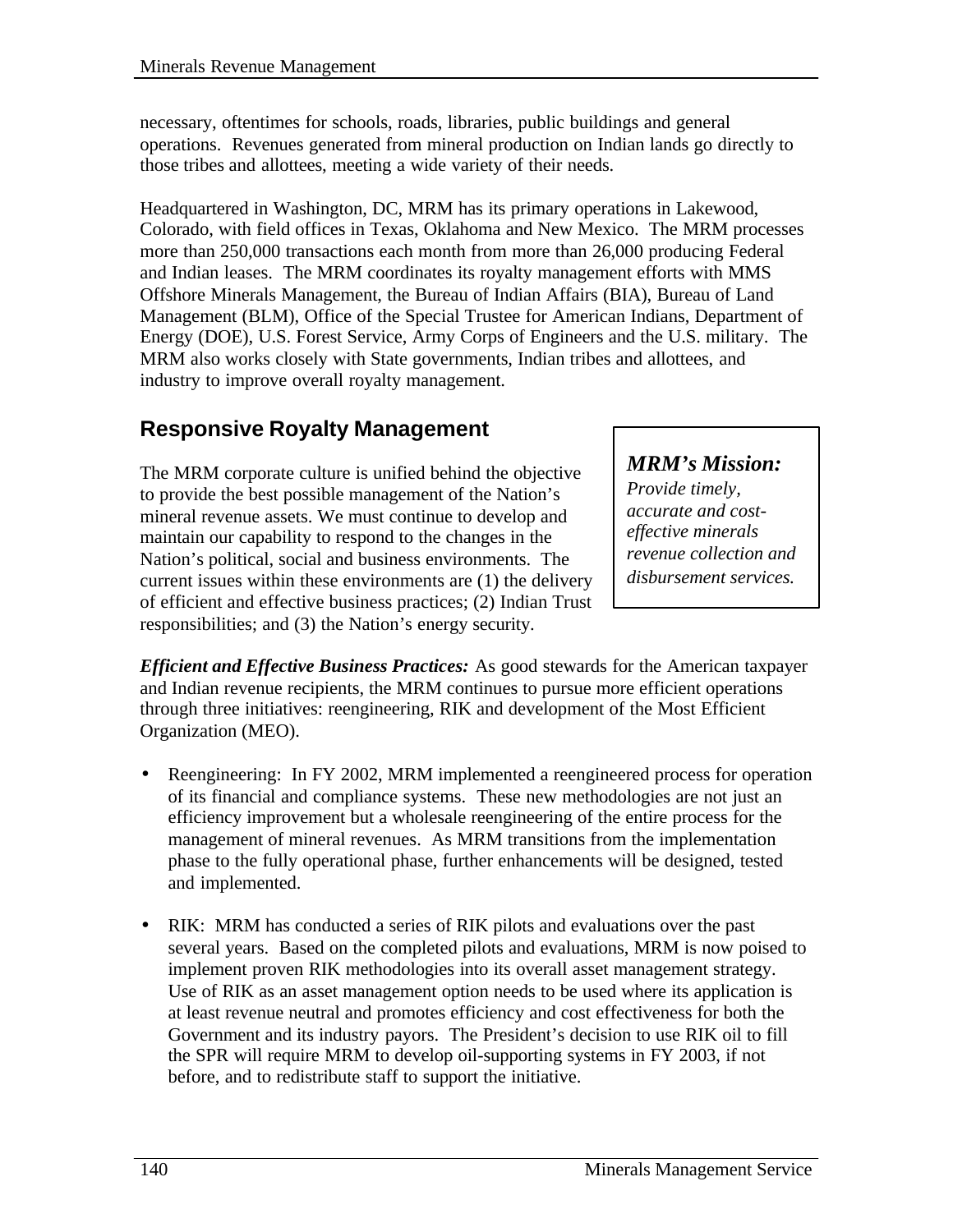• Development of the Most Efficient Organization (MEO): Under the terms of OMB Circular A-76 and concepts of the FAIR Act, the President's management reform goal is to compete 5 percent of commercial activities in FY 2002; 10 percent in FY 2003; and 15 percent in FY 2004. MRM will be evaluating portions of our organization to determine the most efficient organizational structure for certain commercial activities. After determination of the MEOs, those activities will be competed with the intent of finding the lowest, most cost-effective provider of those services.

*Indian Trust Responsibility*: The MMS serves American Indian tribes and individual American Indian mineral owners by collecting and auditing properties with oil, gas, and coal and other hard rock minerals. This effort requires the cooperation of several Federal agencies (i.e., BIA, BLM and the Office of Special Trustee for American Indians), industry, tribes and individual Indian mineral owners. These cooperative efforts require unique communication and outreach strategies. Additionally, responding to the requirements of *Cobell v Babbitt* affects our operations as we provide information to the Secretary for successful resolution of this lawsuit.

*Increase Energy Security*: To help ensure the stability of the Nation's energy supply, on November 13, 2001, the President committed substantial volumes of Federal oil royalties from the Gulf of Mexico to fill the Nation's Strategic Petroleum Reserve (SPR). In a joint multi-year initiative with DOE, MRM's role is to accept the royalty in kind (RIK) and to make the necessary arrangements and transactions to deliver the crude oil to DOE at onshore market centers. In its role, DOE then exchanges the RIK oil for oil of suitable quality delivered to SPR storage sites in Louisiana and Texas.

## **Indian Trust Responsibilities**

The MMS serves American Indian tribes and individual American Indian mineral owners by ensuring that they receive accurate returns for mineral production on their lands. While working to guard American Indian mineral interests, MMS also emphasizes American Indian empowerment. In FY 2001, by entering into an agreement with the Crow Tribe, MRM expanded to eight tribes the cooperative audit program for those tribes

## *MRM's Service to the Indian Community*

- *A dedicated Indian Compliance and Asset Management office.*
- *Walk-in customer service in Oklahoma and New Mexico.*
- *An emphasis on empowerment: MRM coordinates with eight tribes that choose to handle their own audits of mineral revenues from their lands.*

that choose to handle their own royalty audit work. In FY 2001, MMS also entered into an Intergovernmental Personnel Act Agreement with the Shoshone-Arapaho Tribe.

Our commitment to improve services to Indian mineral owners includes the following efforts: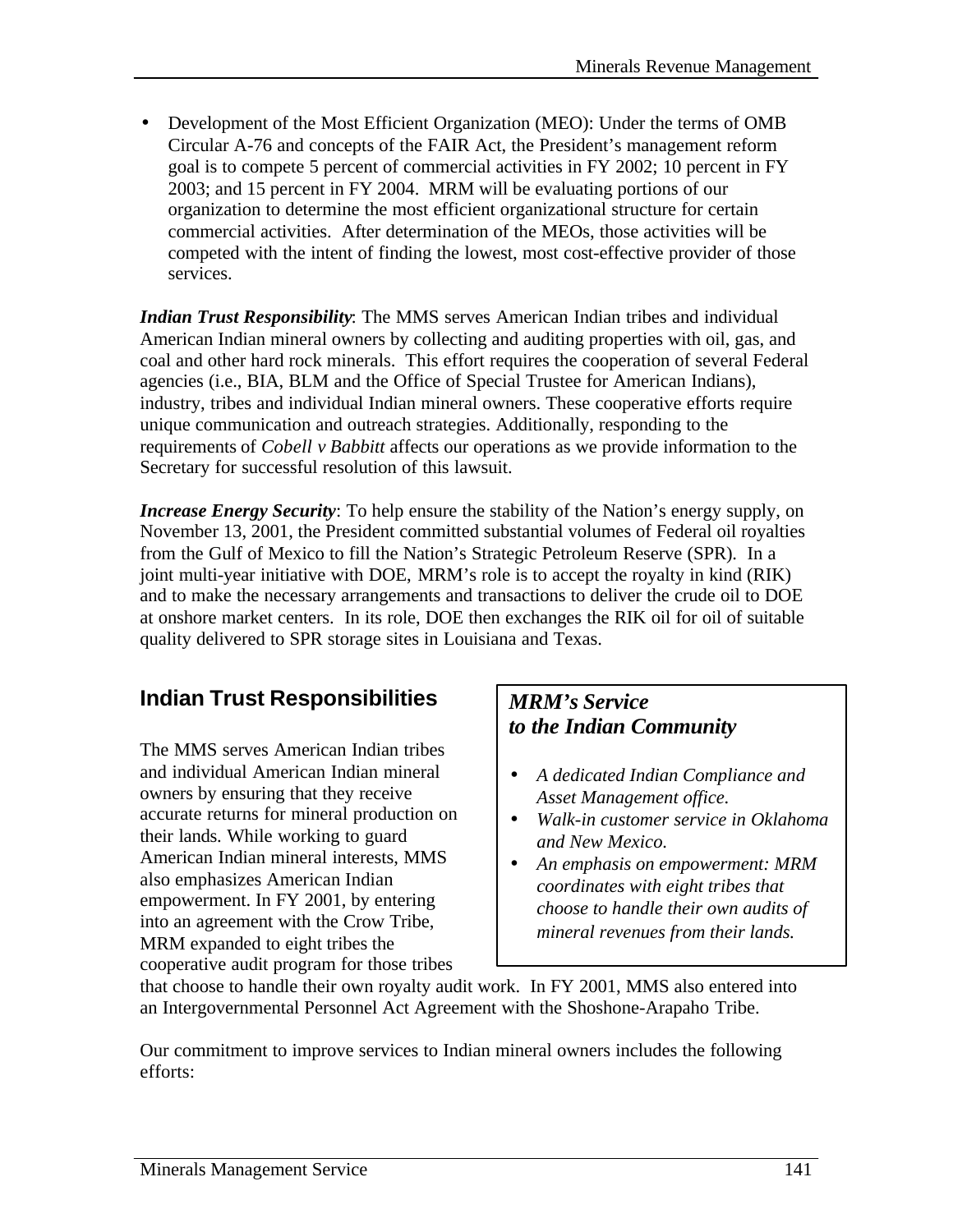- Supported the Department's Trust Management Improvement Project (TMIP) with systems and process reengineering initiatives;
- Staffed and then evaluated the Farmington Indian Minerals Office (FIMO) pilot program in which BIA, BLM, and MMS employees are under a single management leader and offer one-stop shopping for walk-in and call-in mineral owners. Based on the success of the pilot program, the FIMO was made a permanent office in September 2001. The Departmental Manual is being revised to reflect moving the pilot to a permanent office and establishing the concept of the Federal Indian Minerals Office. Further, the Department's Indian Minerals Steering Committee will assess the feasibility of expanding the program to other areas with a significant population of Indian mineral leases and lessees.
- Implemented an Indian Gas Valuation Rule in FY 2001.
- Prepared final Indian oil valuation rule for publication in FY 2002.
- Developed training on the new rule which will be delivered to industry, MRM, Indian audit partners, and the Indian community in FY 2003.
- Developed goals, objectives, plans, and strategies to improve Indian communication, customer service, and outreach activities to both tribes and individual Indian mineral owners.

| <b>Indian Oil</b>     | In response to feedback from the Indian community, MRM   |
|-----------------------|----------------------------------------------------------|
| <b>Valuation Rule</b> | proposed a separate royalty valuation rule for crude oil |
|                       | produced from Indian leases. The new rule will add more  |

certainty to the valuation of oil produced from Indian lands, eliminate reliance on posted oil prices and address terms unique to Indian leases.

The final rule will make specific changes to the initial proposed rule in response to public comments and consultations with the tribes. Specific changes include moving away from NYMEX prices to spot prices and allowing the deduction of transportation costs from the lease as opposed to the reservation boundary.

## **Key Program Initiatives**

Since its inception, MRM has vigorously pursued better methods, new technologies, improved communication, and more efficient processes and practices to refine the service we provide our constituents and to accomplish our mission. The following initiatives are integral steps in reaching our goals in FY 2003:

- $\triangleright$  Enhance and build on the reengineered system and processes.
- $\triangleright$  Institute systems to support expanding RIK operations.
- $\triangleright$  Ensure the most efficient organization.

**Enhance the Reengineered Program**

FY 2002 brought the culmination of many fundamental changes that were presented in *Road Map to the Future* originally published in November 1998. In FY 2001, the MRM changed its name from Royalty Management Program to Minerals Revenue

Management and realigned its organizational structures and resources to support the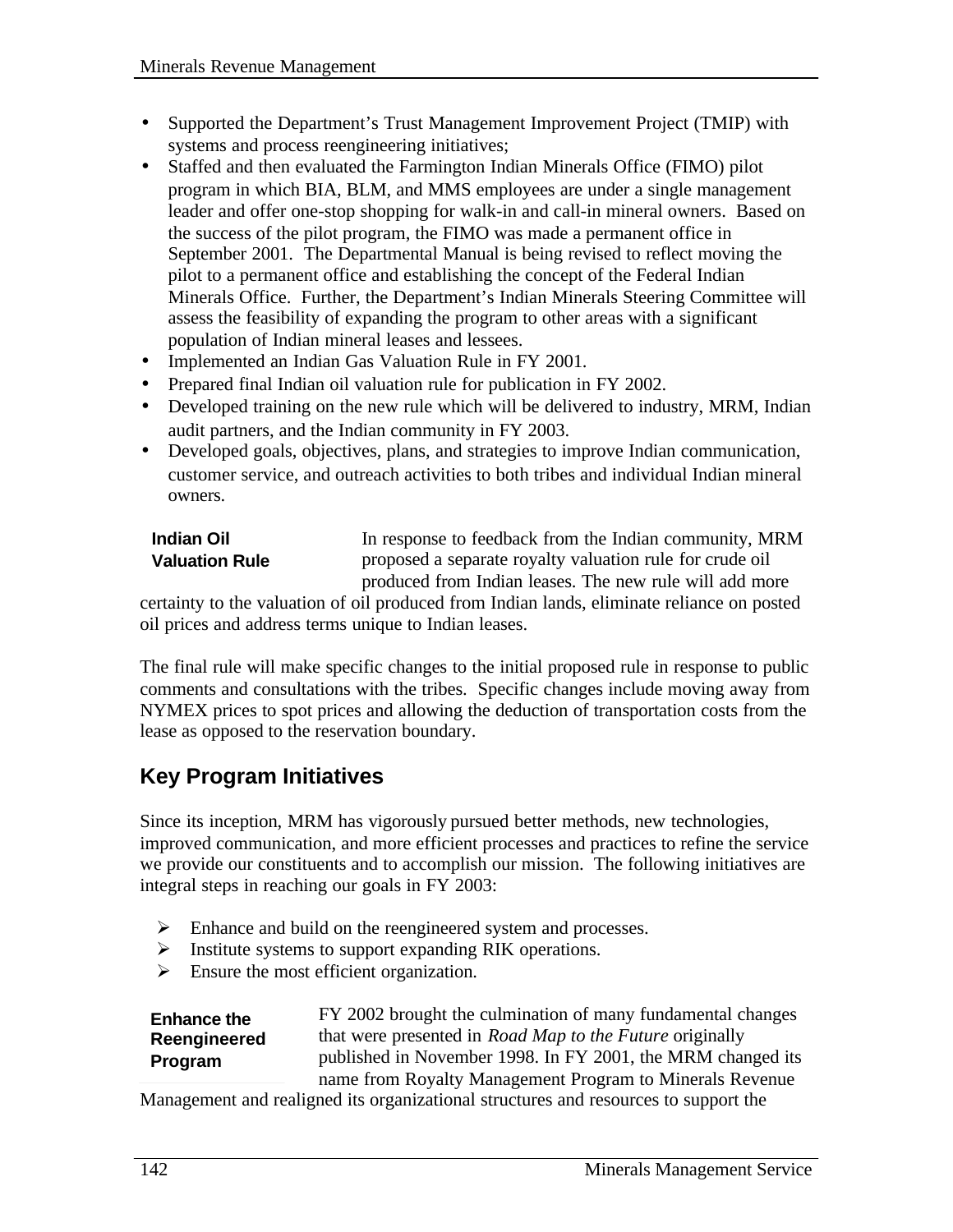reengineered business processes that will yield the significant and recurring benefits sought from the royalty reengineering initiative.

The new MRM organizational structures were developed based on extensive input from employees and in close consultation with industry, State and tribal partners. In FY 2002, MRM implemented a new systems infrastructure to support our reengineered business processes. These fundamental changes to organizations, infrastructures and processes require significant new skill sets, bringing opportunities to build knowledge of new systems, understand relationships, develop expertise and refine processes. The new MRM systems infrastructure provides:

- A centralized single data warehouse consolidating data from multiple locations;
- An improved capability to access and use data in the MRM data warehouse by States and Tribes;
- A state-of-the-art suite of tools for capture, transmission and analysis of data;
- Enhanced electronic reporting options;
- Accelerated distribution of revenues: and
- A platform upon which IT modules for RIK can be constructed.

## *Just the Facts*

- MRM increased customer visits to its *Instant Information* Internet site by 67%.
- MRM provided 25 additional mineral statistical data sets and developed an automated revenue accumulator identifying total mineral collections since 1920.
- In FY 03 we will add 15 mineral statistical data sets on MRM's*Instant Information* website, to achieve at least 50% of comprehensive searchable mineral data back to 1920 for Federal onshore, to 1953 for Federal offshore, and to 1928 for Indian areas.

When fully realized, the reengineering initiative will dramatically modernize both the financial and the compliance and asset management business processes and supporting systems. The reengineered end-to-end business processes will support the continued emphasis on our Indian trust responsibilities as well as help us achieve our stretch goals.

- The financial management process will greatly enhance MRM's ability to provide recipients access to their mineral revenues within 1 business day of MRM receipt.
- The compliance and asset management process will help MRM reduce the business cycle time by 50 percent, from 6 years to 3 years or less.

The asset management concepts developed through reengineering and demonstrated by the RIK pilots and operational model support MRM's mission to be a consummate asset manager, pursuing fair market value and cost-effective mineral revenue collection and disbursement.

The President's November 13, 2001, decision to fill the SPR greatly expands the role of the RIK pilot program in the Gulf of Mexico (Gulf). MMS will deliver approximately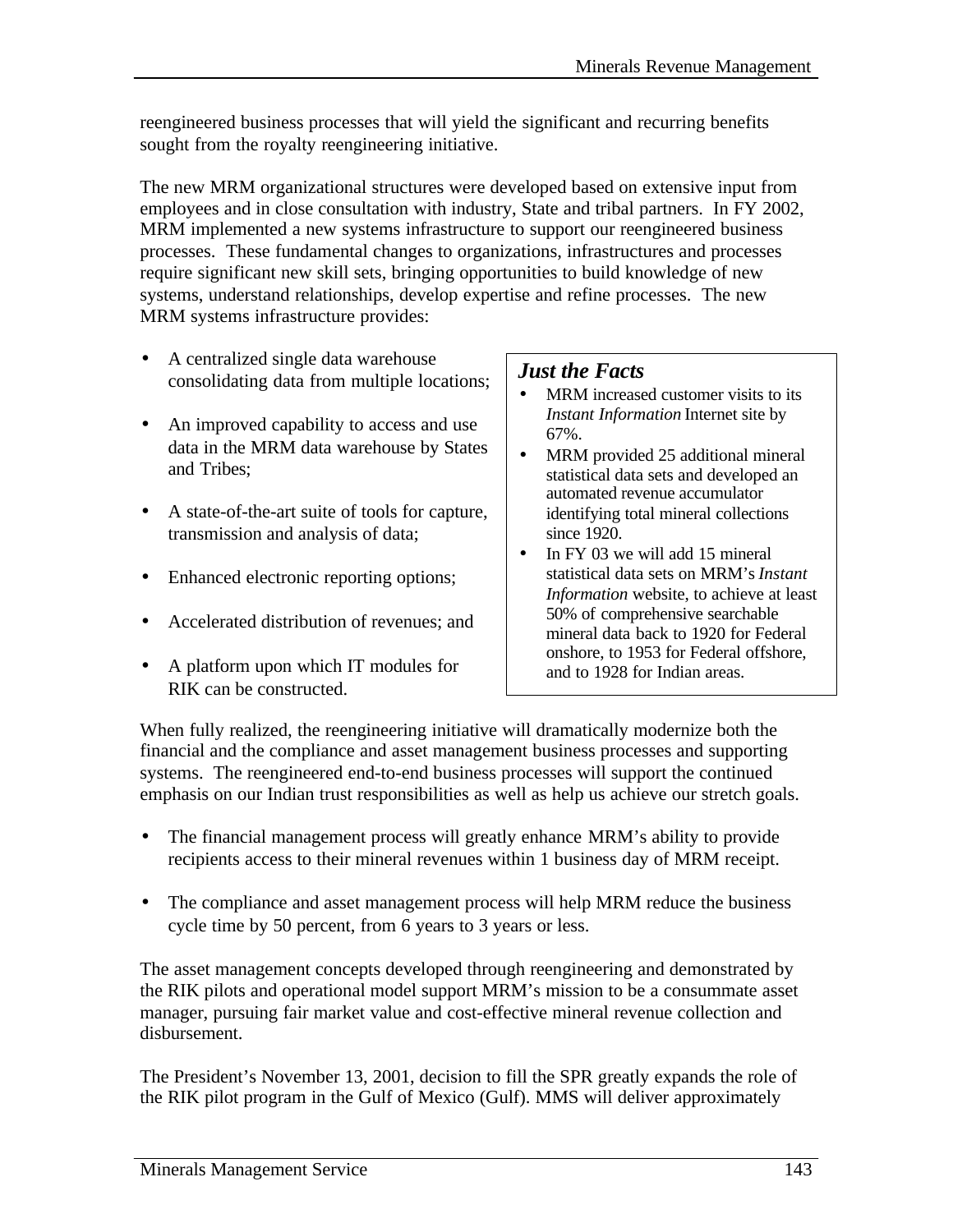120 million barrels of crude oil taken in kind from Federal leases in the Gulf to onshore market centers for utilization by DOE in filling the SPR.

#### **Institute Systems to Support Expanding RIK Operations**

In FY 2002, MMS began the development of the automated infrastructure to support the gas RIK program. This development effort when complete will provide the needed tools to support gas RIK business processes. With the SPR initiative and the continuation of the Small Refiner Program

at some 50,000 barrels/day, much of Gulf oil production royalties currently considered desirable for the in kind option will be taken in kind. In anticipation of this increased workload, MMS has pursued additional FY 2002 funding to speed the development and implementation of the oil RIK automated infrastructure.

In early FY 2003, MMS expects to complete implementation of the RIK gas automated infrastructure. Timing for the implementation of the oil system depends on funding.

**Development of the Most Efficient Organization (MEO)** Competitive sourcing is one of five Government-wide initiatives on the President's management agenda. Under this initiative the Federal sector will design the most efficient organization (MEO) capable of supporting its

mission goals and objectives. The commercial functions within the MEO are then competed with the private sector to secure the most cost-efficient delivery of those functions.

On November 26, 2001, the Secretary of the Interior issued a memorandum to all employees expressing her support of the President's management agenda. This memorandum stated: "The goal is to improve performance, not to contract out activities mechanically… This is the start of a process to meet a larger goal of examining over the next five years at least half of the commercial functions now being performed by Interior employees."

In support of this initiative, MRM will design the MEO for portions of its operations and will compete 5 percent of the respective commercial functions in FY 2002, and an additional 10 percent will be competed in FY 2003.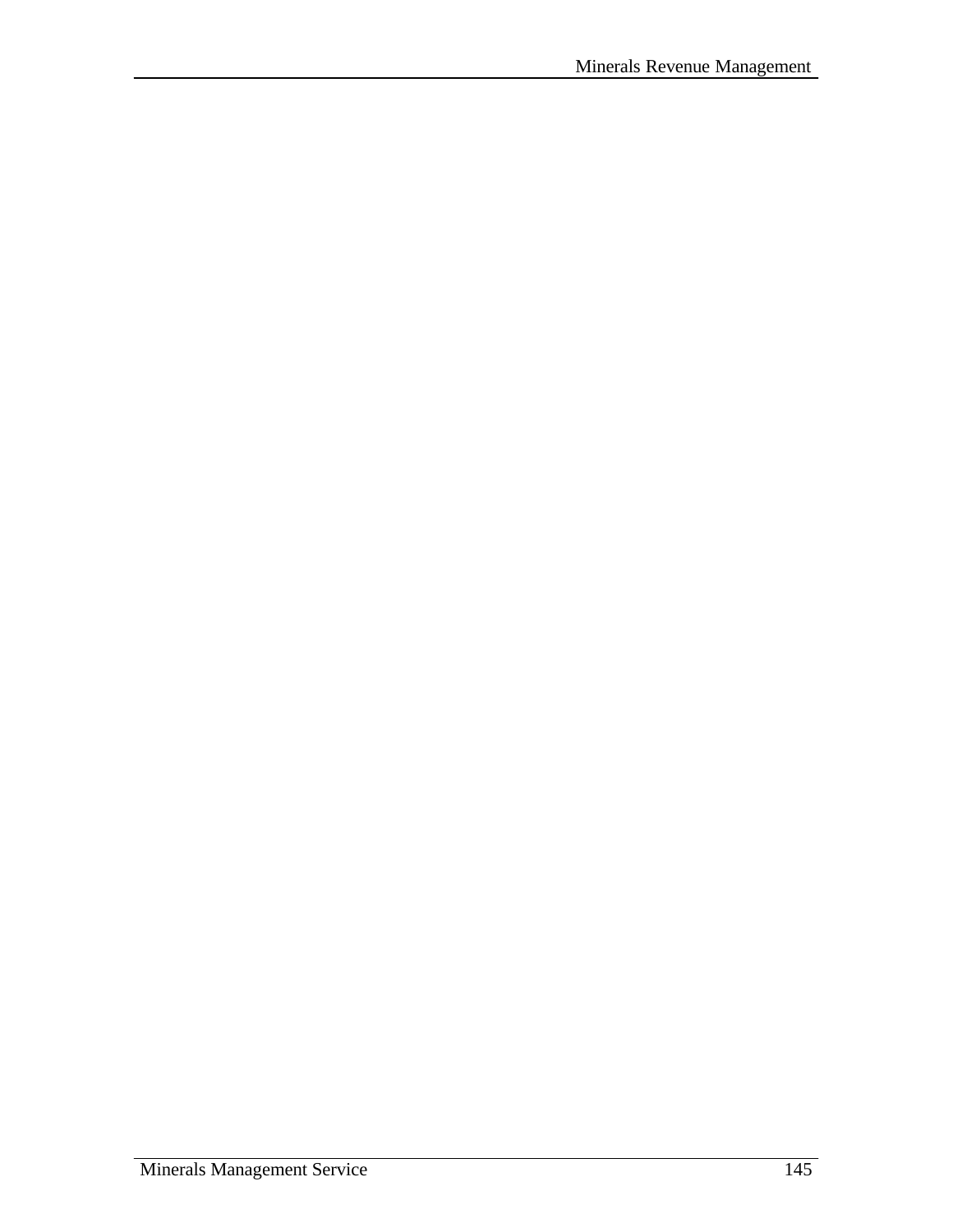## **MRM's Reengineered Processes**

Two end-to-end reengineered processes were implemented in FY 2002. This conversion is a fundamental change in the way MRM manages Federal royalty assets.

**Compliance and Asset Management** is the data gathering and analyses that go into making the decision to take royalty in-value or in-kind.

- **In-Value**—The goal to complete the in-value compliance process in 3 years or less (the previous goal was 6 years) is shown on the black arrow. The dollar symbols indicate in-value processes.
- **In-Kind Pilots** (other than the initiative to fill the SPR)—If there is an economic advantage to the Government, either because of increased revenues or greater administrative efficiency or security needs of the nation, MRM will take royalties inkind. The goal is to complete compliance within 90 to 120 days. The derrick symbols indicate in-kind processes.

**Financial Management** has six processes that will be used to receive, account for, and disburse funds to the appropriate recipient. Royalty and production information received from reporters will be entered into a program-wide data warehouse. This information, combined with industry, government, and market data, will be exchanged extensively within MRM, facilitating error resolution and providing for more informed communication with reporters. The goal of the financial management process is to give recipients access to their revenues within 1 business day of MRM receipt.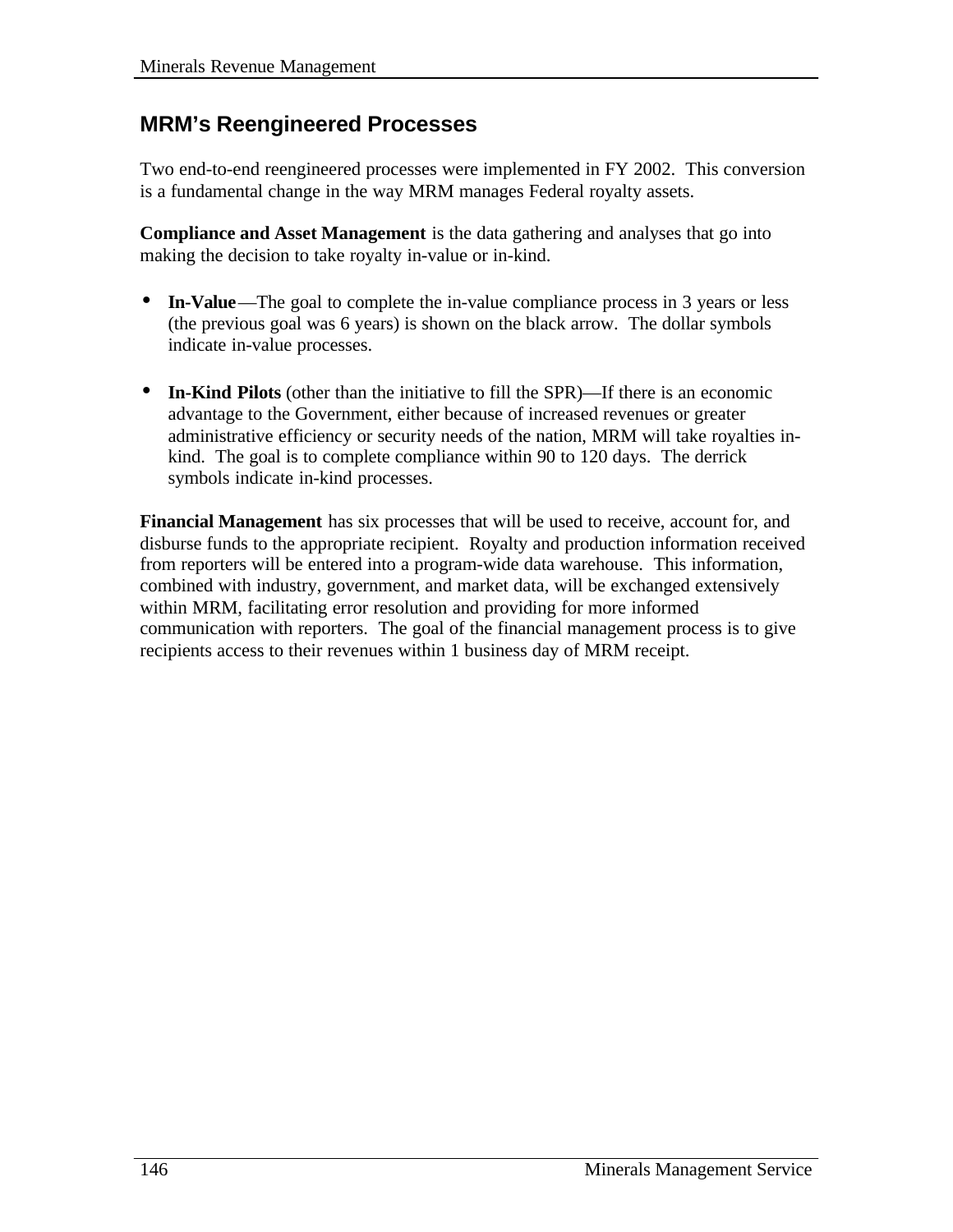## *MRM's Reengineered Processes*

.

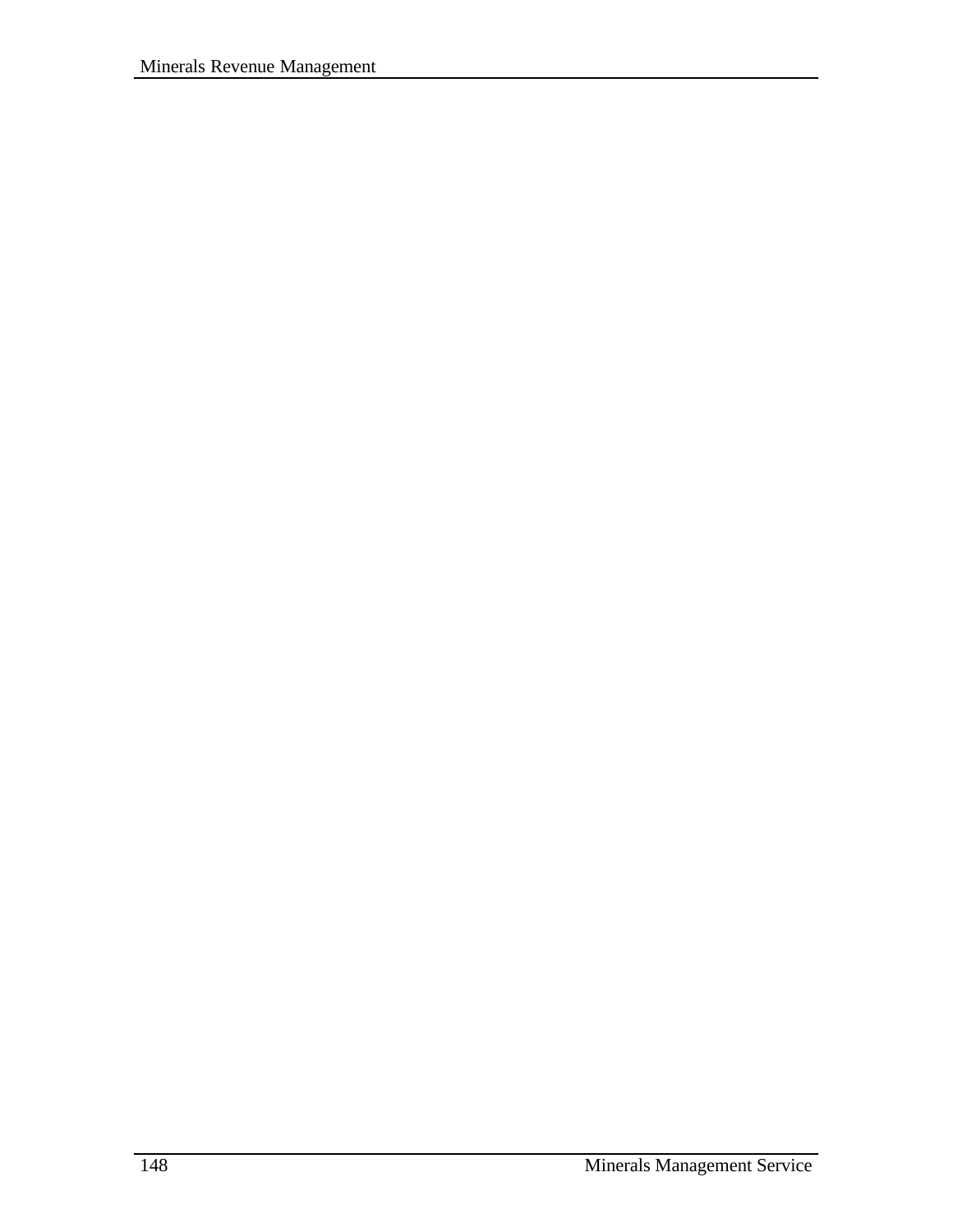# **Compliance and Asset Management**

## **Justification of Program and Performance Analysis by Subactivity**

|             | 2002           | Uncontrollable &<br><b>Related Changes</b> | <b>Program</b><br><b>Changes</b> | 2003<br><b>Budget</b> | <b>Change</b><br><b>From 2002</b> |
|-------------|----------------|--------------------------------------------|----------------------------------|-----------------------|-----------------------------------|
|             | <b>Enacted</b> | $(+/-)$                                    | $(+/-)$                          | <b>Request</b>        | $(+/-)$                           |
| $$^{(000)}$ | 48,106         | +618                                       |                                  | 48,724                | $+618$                            |
| <b>FTE</b>  | 389            |                                            |                                  | 389                   |                                   |

*dollars in thousands*

## **COMPLIANCE AND ASSET MANAGEMENT**

The new Compliance and Asset Management (CAM) process focuses on the same areas of operation as industry--the property and producing areas. Through this approach and the application of the newly reengineered processes, MRM strives to achieve our compliance goals in the shortest possible time but no later than 3 years from the royalty payment due date. This focus also supports the decision-making process for taking royalties in kind (RIK) as part of ongoing pilot projects when it makes good business sense.

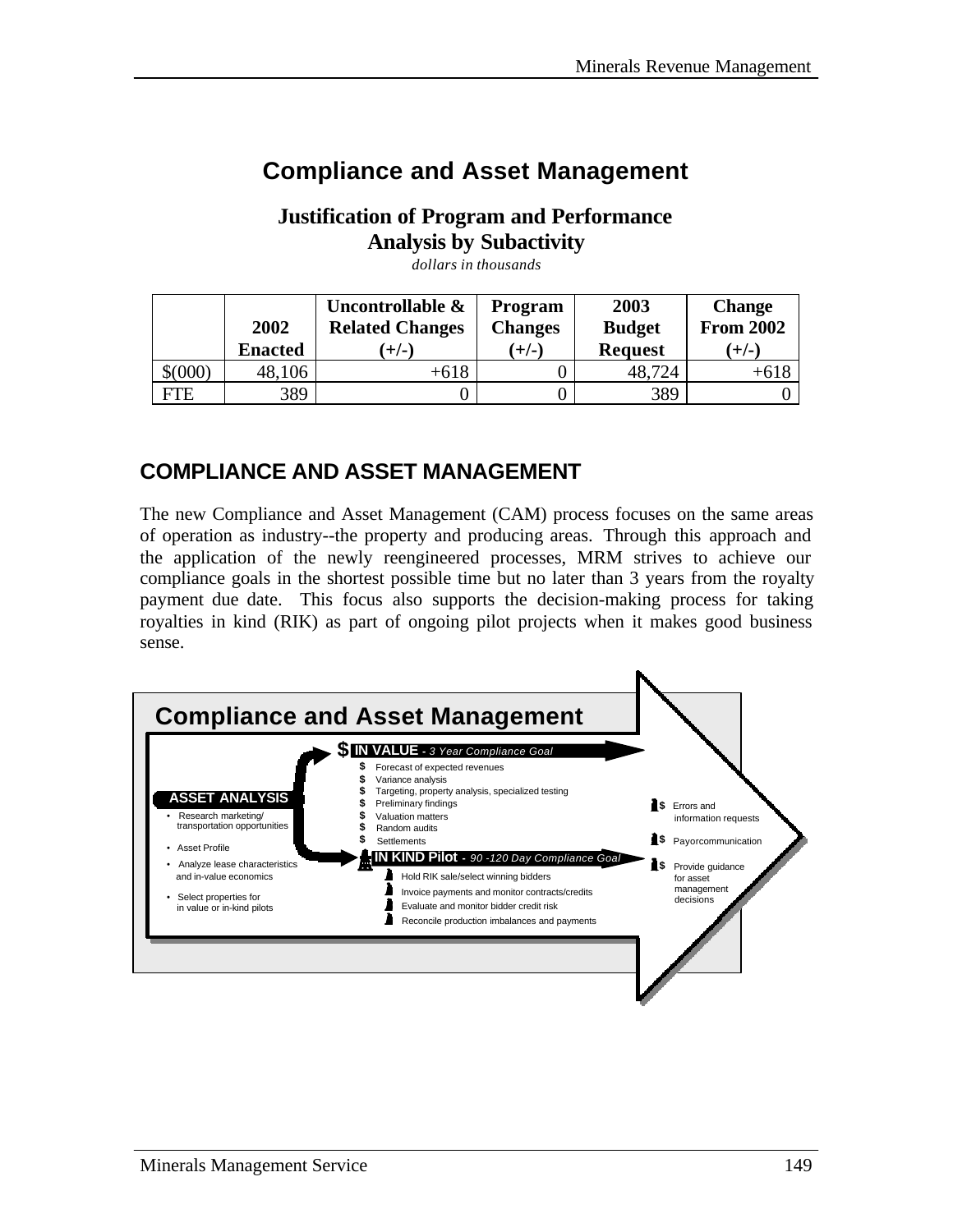## *Asset Analysis*

#### **1. Research marketing/transportation opportunities***:*

To identify attractive RIK opportunities, MRM studies market accessibility and current pricing in various property areas, including:

- (1) Investigating pricing mechanisms for contract terms,
- (2) Evaluating how to package certain quantities and qualities of oil or gas production,
- (3) Identifying optimal points for delivering RIK production to purchasers, and
- (4) Recognizing specific market needs or demands that would make RIK production desirable in the marketplace.

### **2. Asset profile:**

The asset profile is a database that contains property reference data, royalties and production history, and case history. Additionally, the asset profile contains analyzed data that establish the "expectation parameters" that will be used in the in-value process to forecast expected revenues.

#### **3. Analyze lease characteristics and in-value economics:**

One of the primary goals of the RIK pilot program is to ensure that revenues are increased or remain neutral when compared to in-value royalties. A lease's RIK potential is determined by evaluating its physical and legal characteristics; lease terms; production quality, type and volume; and the infrastructure of the surface facilities.

#### **4. Select properties for in-value or in-kind disposition:**

Based on analysis of the marketing, transportation, and lease economics, MMS selects properties to participate in upcoming RIK sales.

#### *Recent Accomplishments Additional Revenues Collected:*

- *\$50 million in additional royalties and interest as a result of 157 closed audits.*
- *\$27.8 million in royalties for the period September 2000 through August 2001 under the 202/205 State and Tribal audit program.*
- *\$39.2 million in royalties from 16,097 resolved volume exceptions in FY 2001.*
- *\$177,706 in royalties from 1,461 resolved standard royalty rate exceptions and unpaid royalties.*
- *\$100 million in royalties through settlements.*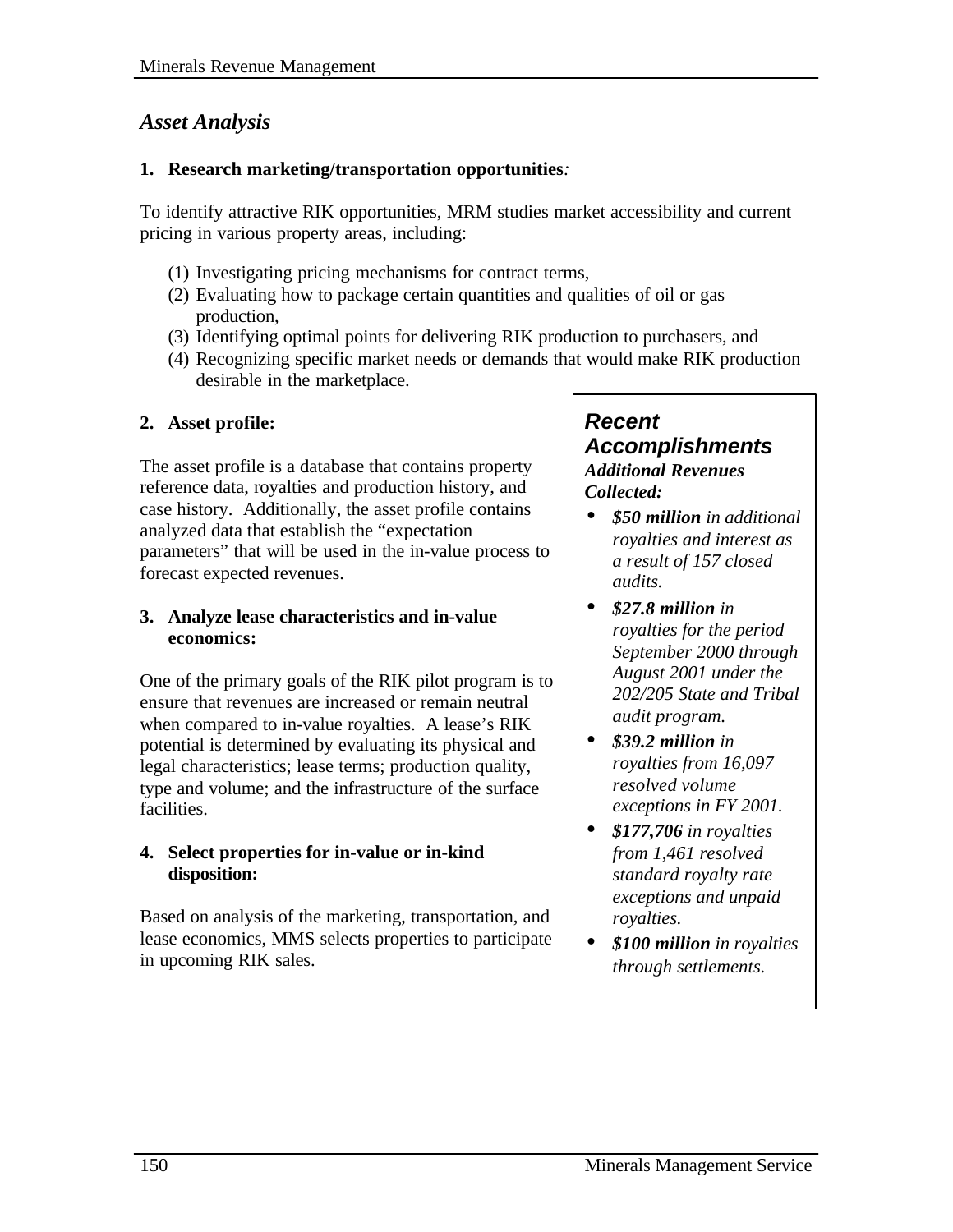## *In-Value*

### **1. Forecast of expected revenues:**

To ensure a consistent approach for creating forecasts and expectations, MRM will develop forecasting guidelines. Forecasts are prepared in advance of the production month and therefore must make assumptions about future economic conditions and production volumes. The forecasting application uses price, allowance and volume estimates to generate a forecast of expected royalties.

- Price data will often be formula driven from external market sources.
- Allowances are established by MMS rules and regulations.
- Volume estimates will generally be derived from trending production increase/decline calculations.

Preliminary forecasts are reviewed for reasonableness, and analyses are performed to explain the major causes of changes from the previous forecast.

MRM measures throughout the entire process, to ensure continuous improvement in the forecasting process. Lessons learned and best practices are monitored for incorporation in subsequent guidelines and for implementing process improvement initiatives.

### **2. Variance analysis:**

Given the size of the MRM property portfolio, we monitor each property portfolio and its major components in a disciplined, timely, structured process. Variance analysis detects when expected revenues differ from revenue receipts.

#### **3. Targeting property analysis and specialized testing:**

The MRM formulates and maintains targeting policies and procedures and issues periodic guidelines to apply to our properties. These policies set the standard for reasonableness, materiality, thresholds and severities within the targeting process. Using these targeting

## *Recent Accomplishments Reengineering Successes:*

- *Implemented the first consolidated compliance targeting strategy utilizing the new end-to-end process that incorporates all phases of compliance verification from automated risk assessment to production review to audit.*
- *In FY 2001, completed 228 dual accounting audits focusing on payors with significant Indian properties for audit periods 1984- 2000. Anticipate completion of this effort in FY 2002.*
- *Incorporated Wyoming properties that included both royalty in value and royalty in kind into the new end-to-end compliance process. Completed most RIK reconciliation work on earlier pilot phases in Wyoming. By applying the end-toend, property-based compliance approach to the royalty-in-kind properties, we are able to review within the 90-day business cycle goal.*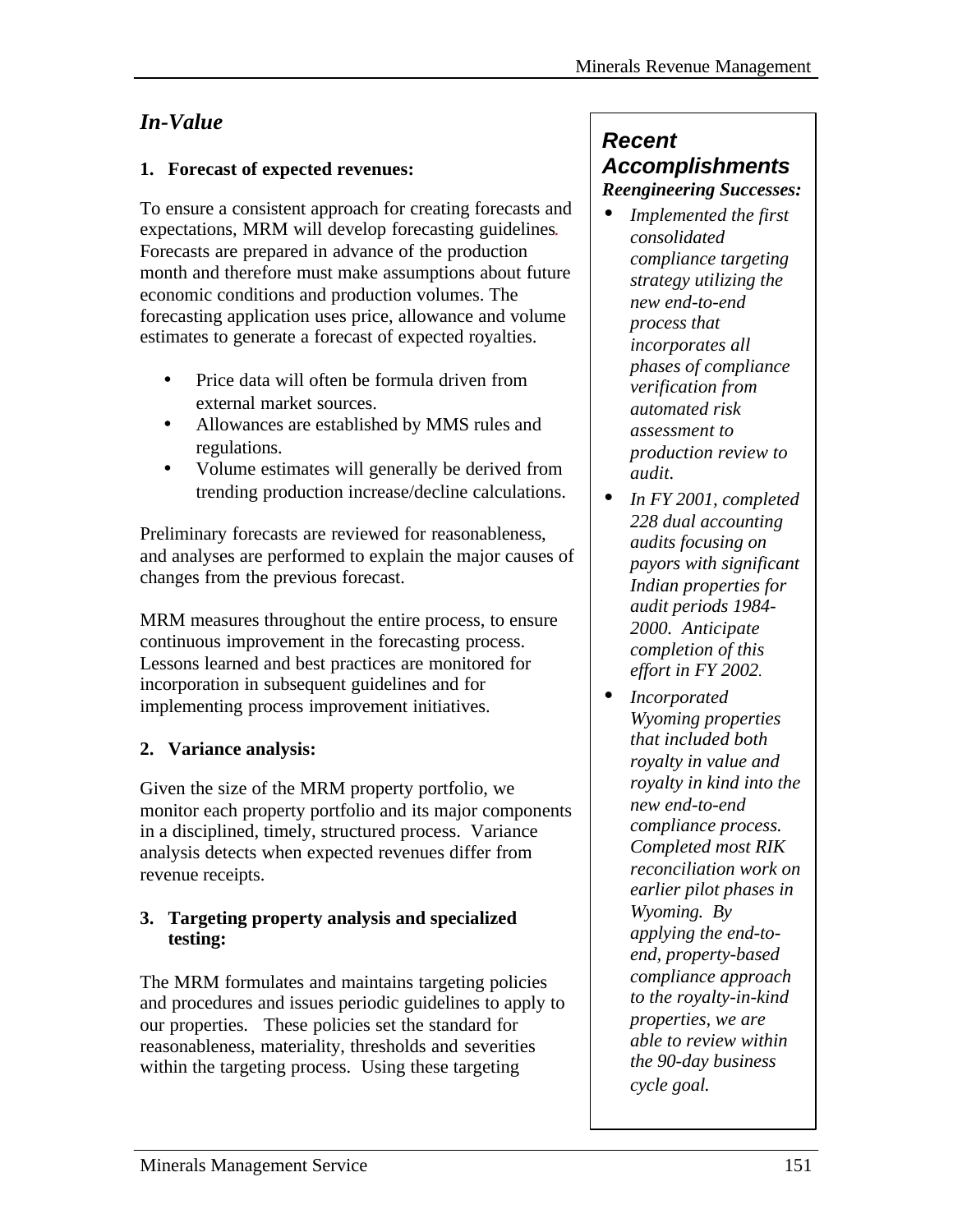guidelines, the data generated from the variance analysis process is analyzed.

The units that are most in need of further detailed analysis and compliance testing are identified. Property testing, surveillance activities and specialized testing are performed to determine whether production and royalties have been accurately reported and paid.

## **4. Preliminary findings:**

Comprehensive compliance reviews and audits are conducted by MRM employees and the State and Tribal Cooperative and Delegated Audit Program. These reviews are in accordance with the MRM *Audit Procedures Manual* and other audit regulations and policies.

If it is determined that mineral royalties have been underpaid, the billing and collecting procedures within the Financial Process are used to collect outstanding obligations.

### **5. Valuation matters:**

In-value royalties are based on the value of the commodity produced, the volume of production sold, and the royalty rate applicable to the lease.

To provide requested guidance and resolve disputes over the value of the commodity, product specific information, applicable laws and regulations, legal precedents, transportation and processing costs, lease terms and agency policy are used to prepare a decision document detailing the proper method to be followed in determining royalty value.

MRM further resolves these issues by preparing product valuation regulations and guidelines and by providing valuation interpretations, training, outreach and technical support to government agencies and industry.

### **6. Random audit:**

In addition to the targeted audits, we perform property-based random audits, ensuring that the targeted audit process identifies all variances and provides audit coverage for the majority of all properties.

### *Recent Accomplishments Indian Trust:*

- *In FY 2001 and FY 2002, completed major portion analyses and collected millions in additional royalties for numerous Indian tribes and allottees periods from 1984 through December 31, 1999.*
- *Held 147 meetings and received and resolved about 2,000 problems with Indian mineral owners. MRM also had a booth at the following Pow Wows: Northern Ute, Blackfeet, Little Shell (Fort Berthold), Crow, and Southern Ute.*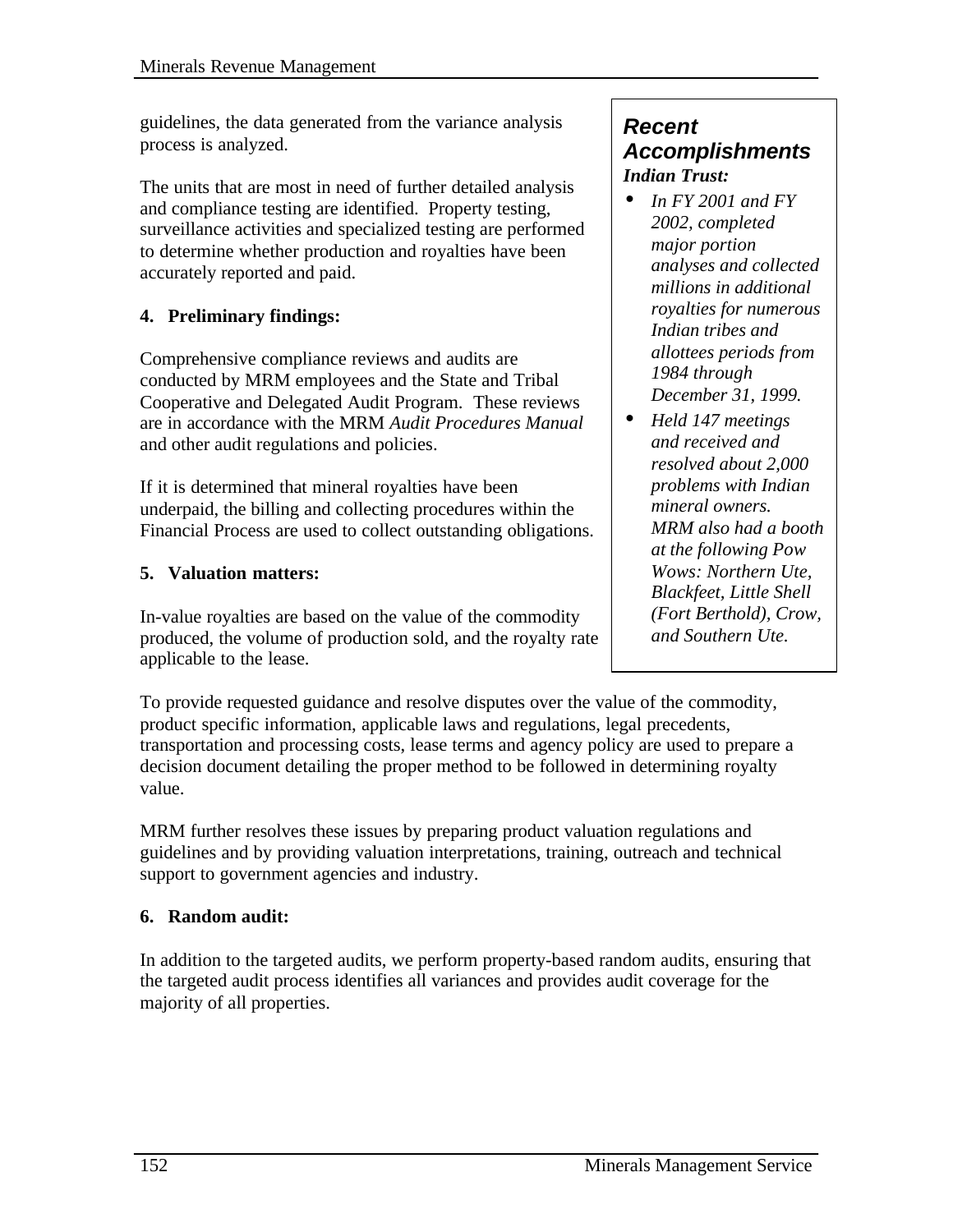### **7. Settlements:**

After efforts have been made to collect delinquent receivables and collection steps have been performed on unpaid balances from payors, lessees and lessee sureties, royalties may remain unpaid, which results in litigation. MRM provides litigation support to the Office of the Solicitor and Department of Justice. Through the litigation efforts, settlement opportunities arise that resolve the outstanding royalty obligations.

### *In-Kind (other than the initiative to fill the SPR)*

### **1. Hold RIK pilot project sale/select winning bidders:**

Holding an RIK pilot sale requires significant up-front analysis and research, as indicated in the Asset Analysis section. The Invitation for Offer must be developed to incorporate all the terms and conditions of the sale. As required by the lease terms, operators and payors are notified when the MMS exercises its RIK option as part of a pilot project. To ensure the financial standing of prospective bidders, an in-depth analysis must be performed. The sale bids must be evaluated, using criteria developed under the asset analysis process, and winning bidders selected and notified.

### **2. Invoice payments and monitor contract compliance:**

RIK oil and gas payments are either invoiced monthly for payments due or monitored monthly to ensure payments were received. This process involves computation of the expected amount of payment due using pricing sources, production reports, pipeline statements, or electronic bulletin boards to verify the values and volumes of RIK production. Contracts are also monitored for compliance with terms as well as volume imbalances to assure that MMS is receiving the proper royalty volume produced from the RIK property.

### **3. Manage trading and financial risk:**

Taking the royalty portion of production in kind introduces an element of risk for the Government. Risk exists in both the companies that MMS deals with and the marketing

### *Recent Accomplishments RIK Successes:*

- *Entered the fourth successful year of Wyoming sales with continued refinements and changes in participating properties, pricing mechanisms, and accounting practices.*
- *Redesigned the small refiner oil RIK program to become more commercially viable, after extensive interaction with industry and other stakeholders. This program operated at a volume of approximately 55,000 barrels/day.*
- *Commenced a new pilot program for the competitive sale of Gulf of Mexico RIK crude oil.*
- *Continued refinement of the OCS gas pilot utilizing authorities to purchase transportation and processing services.*
- *Implemented, in coordination with DOE, the President's November 13, 2001, directive to fill the remaining capacity of the Strategic Petroleum Reserve (SPR) with RIK oil.*

*.*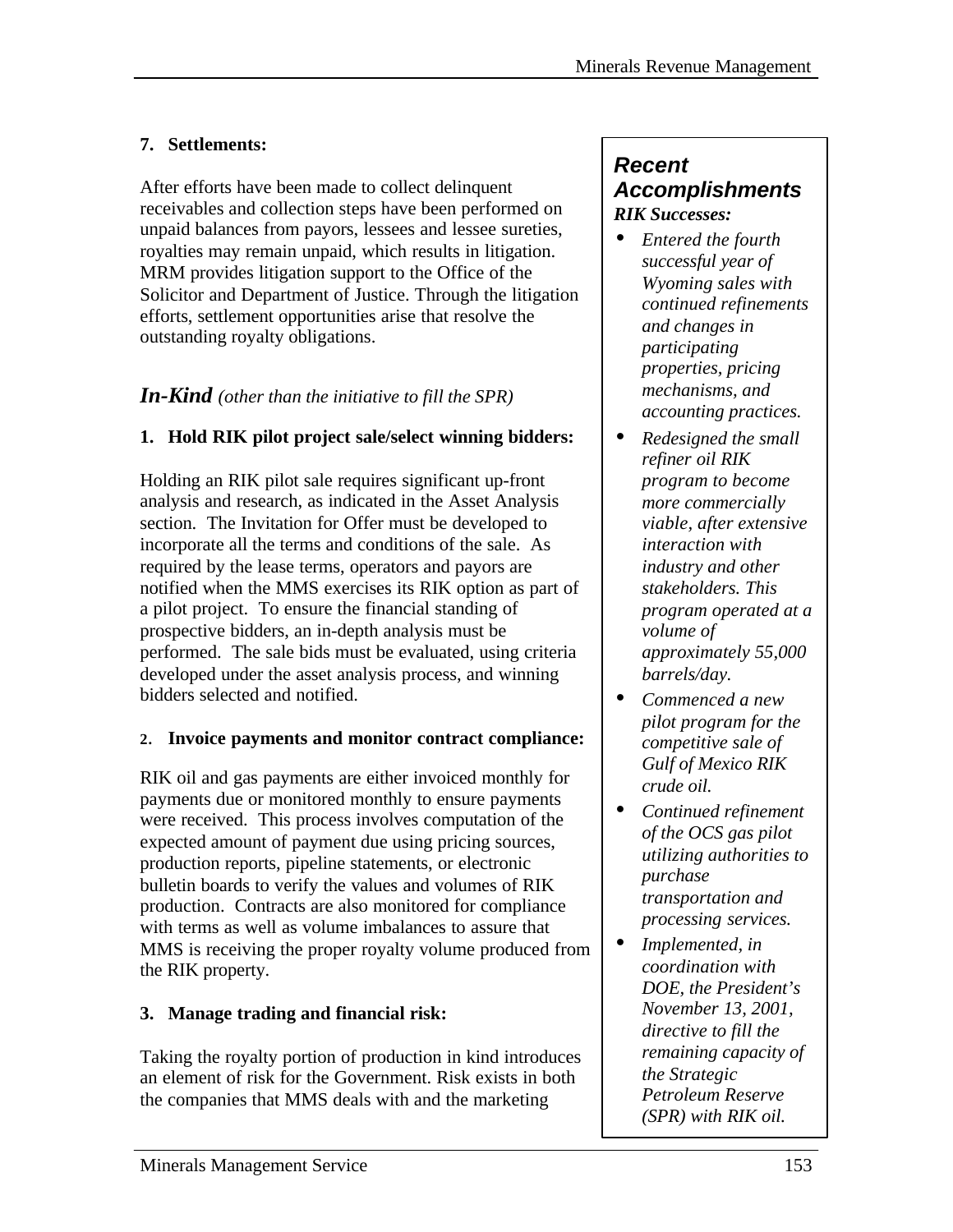decisions that are made. MMS actively manages its risk exposure by developing systems to evaluate and monitor purchasers' financial standing and to guide MMS in making prudent marketing decisions. This requires maintaining upto-date records and continually reviewing the financial status of RIK purchasers, trends in market prices and volumes of production delivered.

### **4. Reconcile Production Imbalances and Payments:**

Upon termination of an RIK contract, MMS must work with RIK purchasers, pipeline owners, lease operators and lessees to ensure that the proper volume of RIK production was delivered to and paid for by the purchaser. Since production imbalances are prevalent, particularly when the delivery points are remote from the lease, significant attention must be paid to monitor and resolve imbalance issues. The process usually requires extensive communication and examination of industry records and Government reports. MMS is striving to accomplish full reconciliation within 90 to 120 days after the termination of the typical RIK contract.

## *Elements Used by Both RIV and RIK Pilots*

### **1. Errors and information requests:**

Both the RIV and the RIK pilot processes depend on receipt of information from reporters, industry, and governmental agencies. If an apparent error has been made or there is an unexplainable difference between data received from two sources, the correct information must be determined. After researching the discrepancies through all available internal sources, if additional clarification is needed for resolution, MRM contacts the responsible organization.

### **2. Payor communication:**

On an as-needed basis, MRM employees contact payors to proactively resolve reporting errors. On a regular basis

#### MRM provides payor training to explain how to submit information and payments that are error free. The result of these aggressive outreach efforts has been a reporting error of approximately 3 percent.

## *Planned Activities*

- *Issue 95 percent of necessary orders and demands for properties converted to the new compliance process relating to production originating in calendar year 2001.*
- *Increase the interactive functionality of the solid minerals Internet reporting form MMS-4430. Planned changes would decrease reporting time and effort.*
- *Complete random audits for all FY 1999 model properties and begin random audits of FY 2000 properties converted to the 3-year compliance cycle.*
- *Continue activities that have proven effective, such as: resolving problems for individual Indian mineral owners, coordinating field trips and lease inspections with BIA, BLM, and operators, conducting outreach to non-202 tribes, and at Indian communities and Pow-Wows.*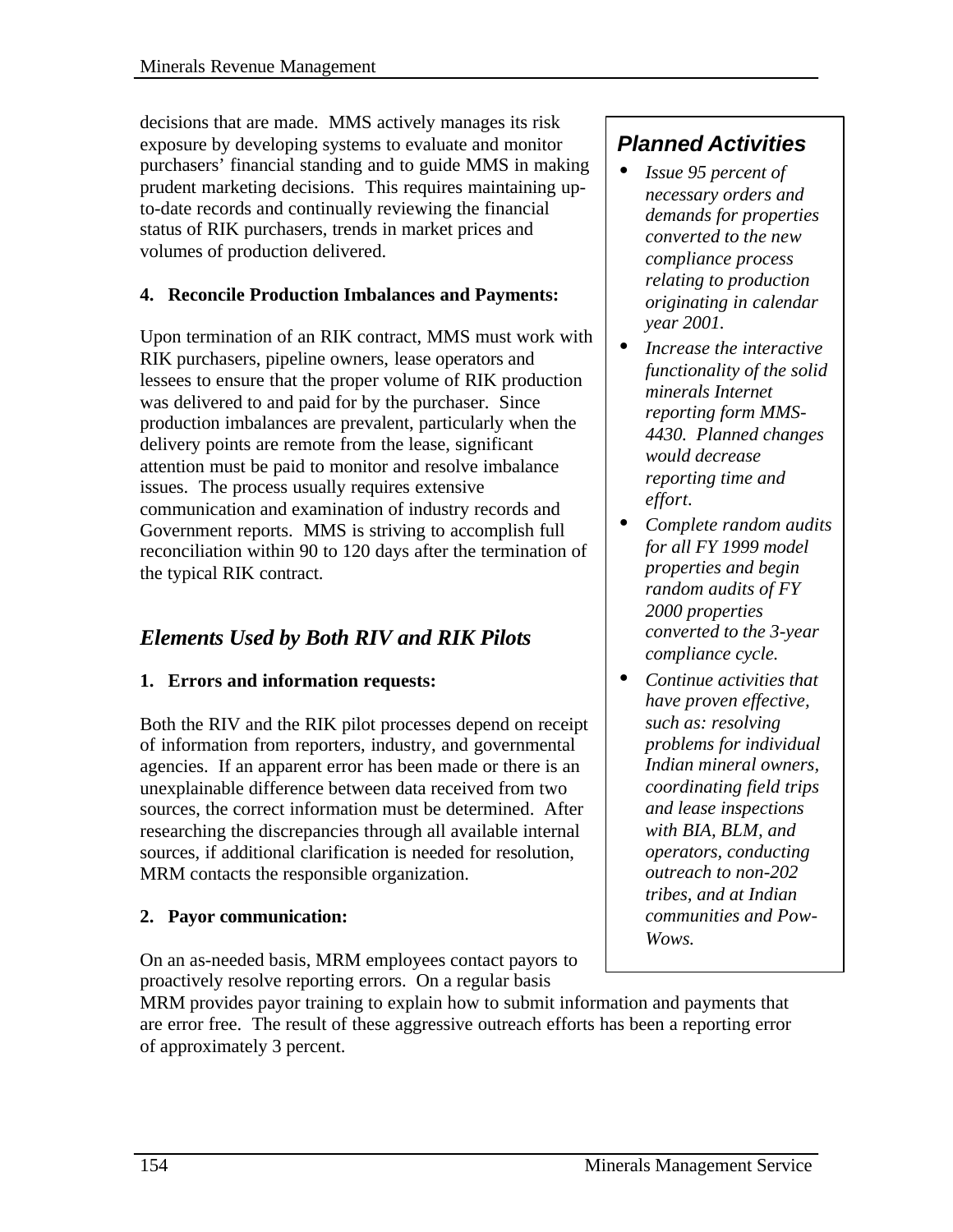### Justification of Program Change Compliance & Asset Management *Royalty-in-Kind – Gas Management System*

|                               | 2003          | Program  |
|-------------------------------|---------------|----------|
|                               | <b>Budget</b> | Change   |
|                               | Request       | $(+/-)$  |
| Compliance & Asset Management |               |          |
| $$^{(000)}$                   | 48,724        | $-6,015$ |
| FTE.                          | 389           |          |

#### Relationship to Performance Goals:

The Royalty-in-Kind (RIK) pilot program is developing operating systems to enable possible broader application in the future. The requested decrease will have no direct impact on MMS's existing GPRA measures.

#### Overview:

MRM is adopting an asset management approach for administering Federal oil and gas royalties, and RIK is an important component of that approach. We have made significant advances since 1997 in evaluating the feasibility of RIK and developing and operating RIK pilot projects to explore the viability of the approach. The initial evaluation of the ongoing Wyoming RIK pilot indicates that there are circumstances where RIK can be revenue neutral; lessees can benefit from a reduced administrative burden; and there is greater certainty for both the lessee and the government because valuation disputes can be avoided. However, it also shows RIK does not work in every situation. The goal of MMS is to manage the public mineral interests to the maximum benefit of the American taxpayer.

In FY 2002 MMS proposed \$7.3 million for development of an RIK Gas Management System, providing critical systems support necessary for the MRM to manage natural gas taken as royalty in kind.

#### Justification of FY 2003 Program Change:

The Gas Management System development will be completed by the end of FY 2002 and will require ongoing operation and support. The MMS is requesting \$1.285 million for these efforts.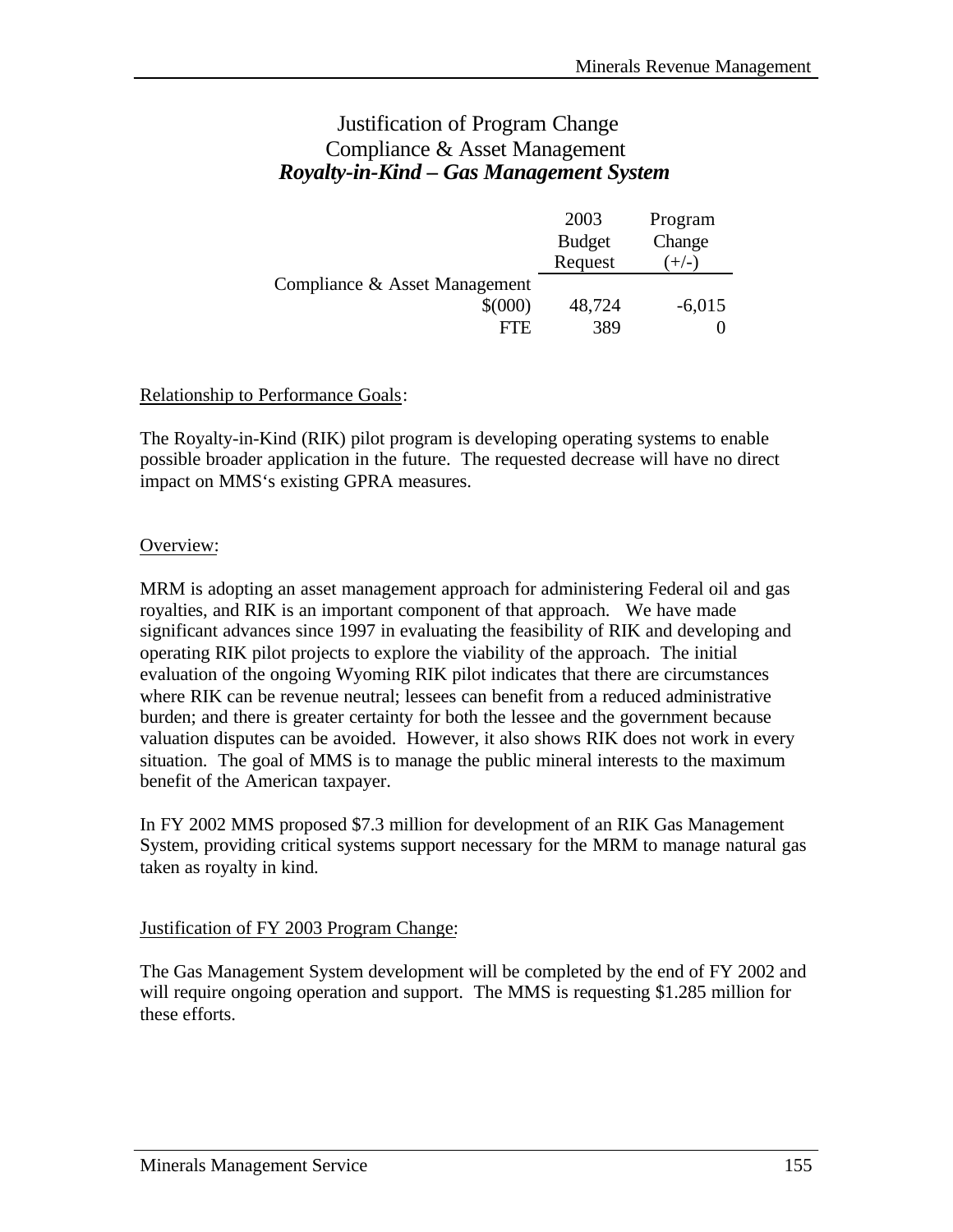### Justification of Program Change Compliance & Asset Management *Royalty-in-Kind – Liquids Management System*

|                               | 2003          | Program  |
|-------------------------------|---------------|----------|
|                               | <b>Budget</b> | Change   |
|                               | Request       | $(+/-)$  |
| Compliance & Asset Management |               |          |
| $$^{(000)}$                   | 48,724        | $+6,015$ |
| FTE.                          | 389           |          |

#### Relationship to Performance Goals:

The Royalty-in-Kind (RIK) pilot program is developing operating systems to enable possible broader application in the future. The requested increase will provide critical systems support necessary for the MRM to manage crude oil and condensate royalties taken in-kind.

#### Overview:

MRM is adopting an asset management approach for administering Federal oil and gas royalties, and RIK is an important component of that approach. We have made significant advances since 1997 in evaluating the feasibility of RIK and developing and operating RIK pilot projects to explore the viability of the approach. The initial evaluation of the ongoing Wyoming RIK pilot indicates that there are circumstances where RIK can be revenue neutral; lessees can benefit from a reduced administrative burden; and there is greater certainty for both the lessee and the government because valuation disputes can be avoided. However, it also shows RIK does not work in every situation. The goal of MMS is to manage the public mineral interests to the maximum benefit of the American taxpayer.

In FY 2002 MMS proposed \$7.3 million for development of an RIK Gas Management System, providing critical systems support necessary for the MRM to manage natural gas taken as royalty in kind.

#### Justification of FY 2003 Program Change:

The RIK systems development is a two phased initiative, a Gas Management System phase; and a Liquids Management System phase. With completion of the Gas phase in FY 2002, MMS proposes to undertake the development of the Liquids Management System. This last phase includes the following components: Liquids Management System; Risk Management System; and Employee Development and Training.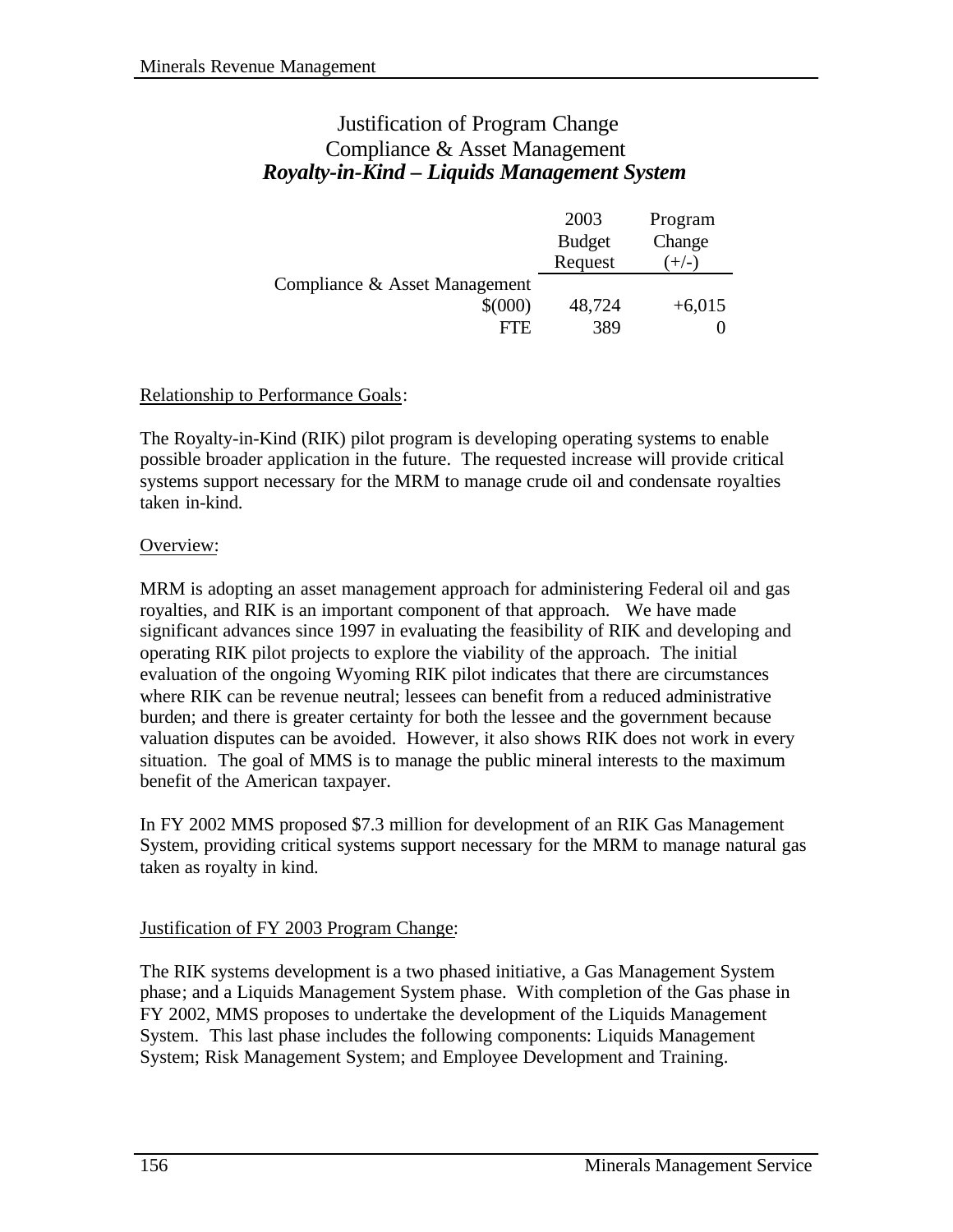#### *Liquids Management System (\$4.93 million)*

The Liquids Management System will provide critical systems support necessary for the MRM to manage crude oil and condensate royalties taken in-kind (RIK). The MRM will utilize an industry standard commercial off the shelf solution that will integrate with the new systems supporting the Financial Management and Compliance and Asset Management (CAM) processes, as well as the RIK Gas Management System to be developed during FY2002. Key functionality to be provided by the Liquids Management Systems includes identification of physical liquid hydrocarbons available for sale by marketers; accounting systems capture of liquids sales transactions for physical scheduling of delivery and financial recognition; accounting systems tracking of sales and physical delivery transactions to financial settlement; and final reconciliation of physical deliveries with MRM's entitled volumes of physical production. The Liquids Management System interface will record the results of RIK transactions in the MRM PeopleSoft financial software used to prepare financial reports and administer accounts receivable and accounts payable, as well as store key RIK results in the CAM data warehouse.

#### *Risk Management System (\$875,000)*

Key functionality that would be provided by the Risk Management System includes the identification and recording of oil and gas purchaser and trader risk exposure attributes and limits as defined by MRM management; the daily tracking and reporting of price and financial position versus the established targets and limits set by MRM management across all RIK oil and gas products; and identification of out of limit conditions for follow-up action by MRM management. The Risk Management System would interface with Financial Management, CAM, and RIK systems to enable the contemporaneous evaluation of MRM's risk position with commodity purchasers and traders and the status and direction of the market place.

#### *Employee Development and Training (\$210,000)*

The RIK pilots to date have demonstrated that the fundamental shift in the way MMS collects royalties will immediately require the development of a different skill set for the employees performing the work. This training and development will focus on RIK training for marketing, sales/transportation/processing transaction structuring, and related business operations activities.

In addition, MRM has noticed that the implications of RIK extend far beyond the immediate employees. New ways of approaching royalty collection are required of all of MRM employees. The RIK methods and techniques affect either directly or indirectly every facet of the program, such as the collection, accounting and verification of receipts from marketing partnerships.

To infuse these methods, techniques and approaches to all employees, to create career enhancement, and to develop or sharpen skills that have been unutilized while performing their current duties MMS is requesting \$210,000 for transition training, career development training, and both technical and non-technical skill development training.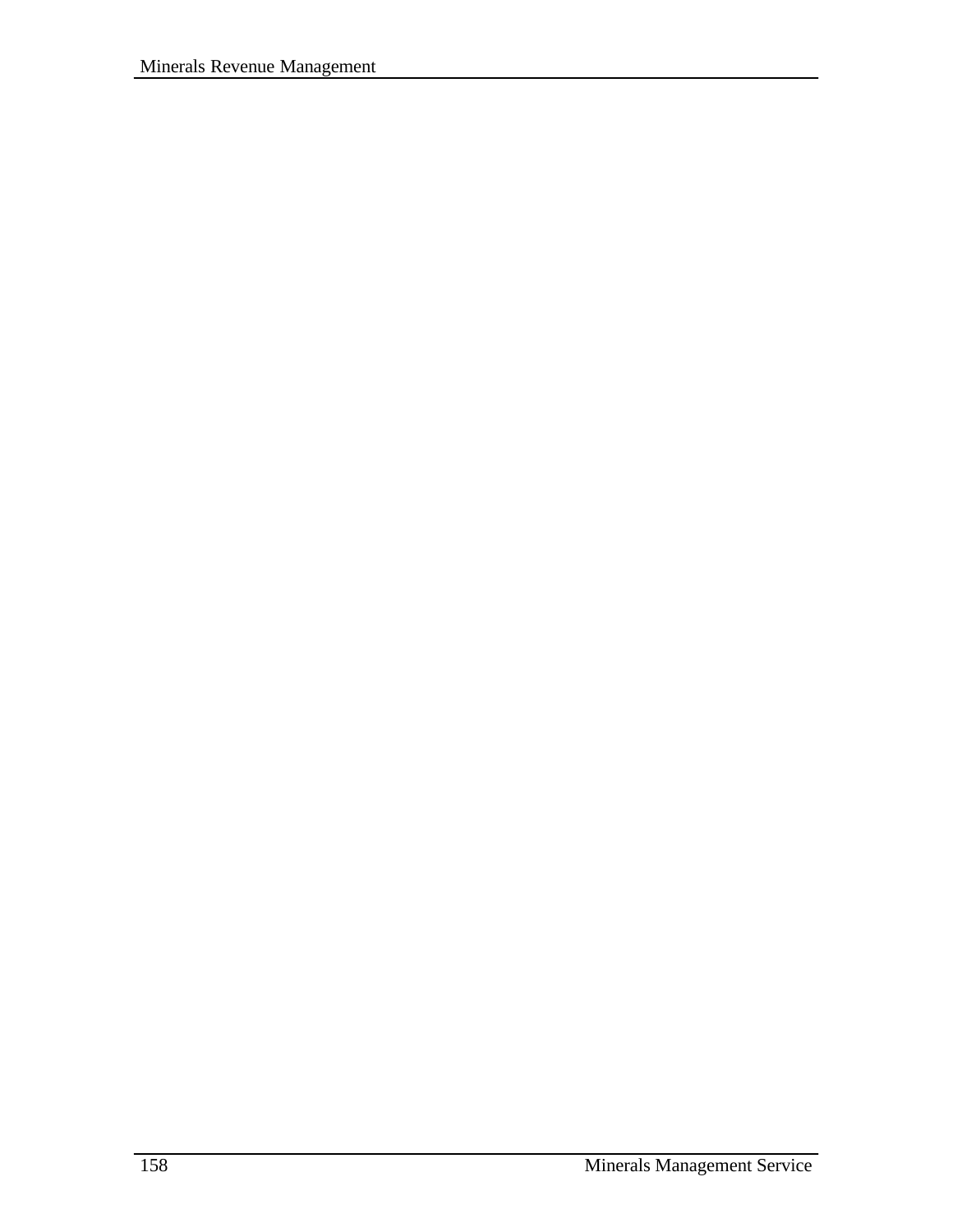# **Revenue & Operations**

### Justification of Program and Performance Analysis by Subactivity *dollars in thousands*

|             |                | Uncontrollable &       | <b>Program</b> | 2003           | <b>Change</b>    |
|-------------|----------------|------------------------|----------------|----------------|------------------|
|             | 2002           | <b>Related Changes</b> | <b>Changes</b> | <b>Budget</b>  | <b>From 2002</b> |
|             | <b>Enacted</b> | $(+/-)$                | $(+/-)$        | <b>Request</b> | $(+/-)$          |
| $$^{(000)}$ | 35,223         | $+325$                 | $-1,003$       | 34,545         | $-678$           |
| FTE         | 184            |                        |                | 184            |                  |

## **MRM Financial Management Process**

The MMS collects and processes reports and payments from bonuses, rents and royalties for more than 78,000 leases each month. We distribute and disburse these revenues more than \$5.7 billion annually—directly to recipients: States, the Office of the Special Trustee's Office of Trust Funds Management (OTFM), Federal agencies and U.S. Treasury accounts. The Bureau of Indian Affairs (BIA), working with OTFM, disburses revenues to the appropriate tribes and individual Indian mineral owners (allottees).

The Federal Oil and Gas Royalty Management Act requires monthly distribution and disbursement of payments to States and Indians for their share of mineral leasing revenues. Through the application of the newly reengineered processes, MRM strives to achieve the goal of providing mineral royalty recipient's access to their funds within 1 business day of receipt.



The following steps help MRM accomplish its goal:

- 1. Receive revenues and royalty/production reports;
- 2. Communicate with reporters/performing error corrections;
- 3. Account for revenues;
- 4. Disburse funds;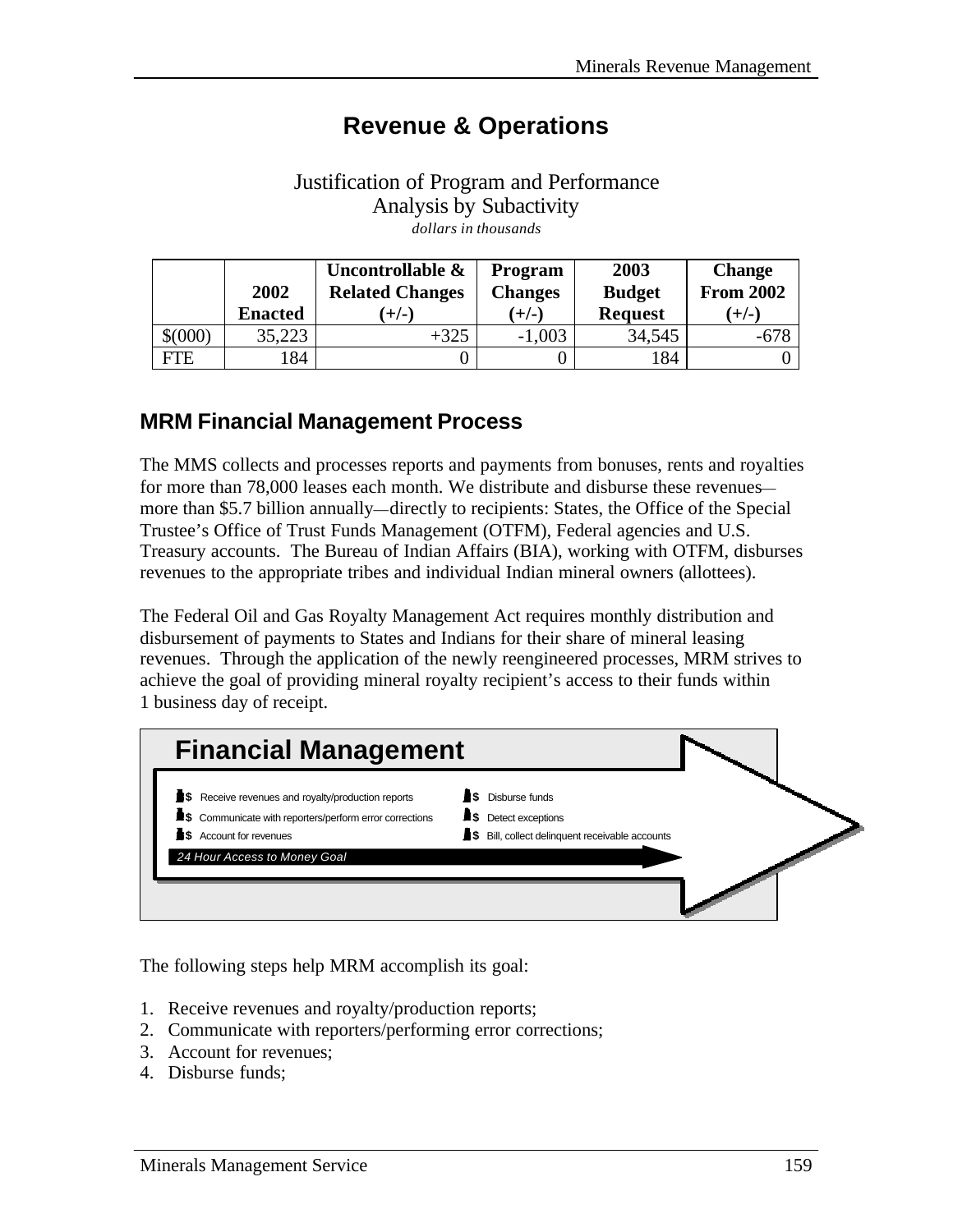- 5. Detect exceptions; and
- 6. Bill and collect delinquent receivable accounts.

#### **1. Receive revenue and royalty/production reports:**

Royalty reports are due when lease production begins. Production reports are due once production begins and are required until the lease is closed and relinquished.

The MRM is responsible for processing all incoming royalty and production reports (related to oil, gas, geothermal, and solid minerals on Federal and Indian leases), royalty payments and rentals and bonuses on offshore and onshore Federal leases. (The BIA collects rentals and bonuses on Indian leases.)

About 3,700 reporters submit various reports and payments to the MRM each month on more than 78,000 Federal and Indian leases. More than 80 percent of all production and royalty report lines are submitted to the MRM electronically and are used to update MRM's data warehouse. The remaining reports are received in hard copy, requiring manual data entry by subcontractors.

Reengineering has resulted in the following improvements:

- Elimination of the Monthly Report of Operations (Form MMS-3160);
- Modification of the Oil and Gas Operations Report (OGOR) (Form MMS-4054), for onshore and offshore production reporting;
- Collection of all oil and gas operators production information on the OGOR; and
- Modification of the Report of Sales and Royalty Remittance (Form MMS-2014), for oil and gas royalty reporting;
- Consolidation of eight solid mineral reports.

## *Recent Accomplishments*

- *After final testing, implemented the following core financial software of the new financial system on November 1, 2001:*
	- *Reference (leases and agreements)*
	- *Royalty receipt, processing, and error correction including the P&R reporting for Solid Mineral leases*
	- *Accounts Receivable*
	- *Lease Account Balances*
	- *Distribution and Disbursement/ Accounts Payable*
	- *General Ledger*
	- *Appeals*
	- *Debt Collection*
	- *History Database*
- *Upgraded, modified, and enhanced multiple supporting systems to accommodate requirements of the new financial system.*
- *Complied with the requirements of the Federal Financial Management Improvement Act by developing a financial management system module capable of reporting data to the U.S. Government's General Ledger at the transaction level.*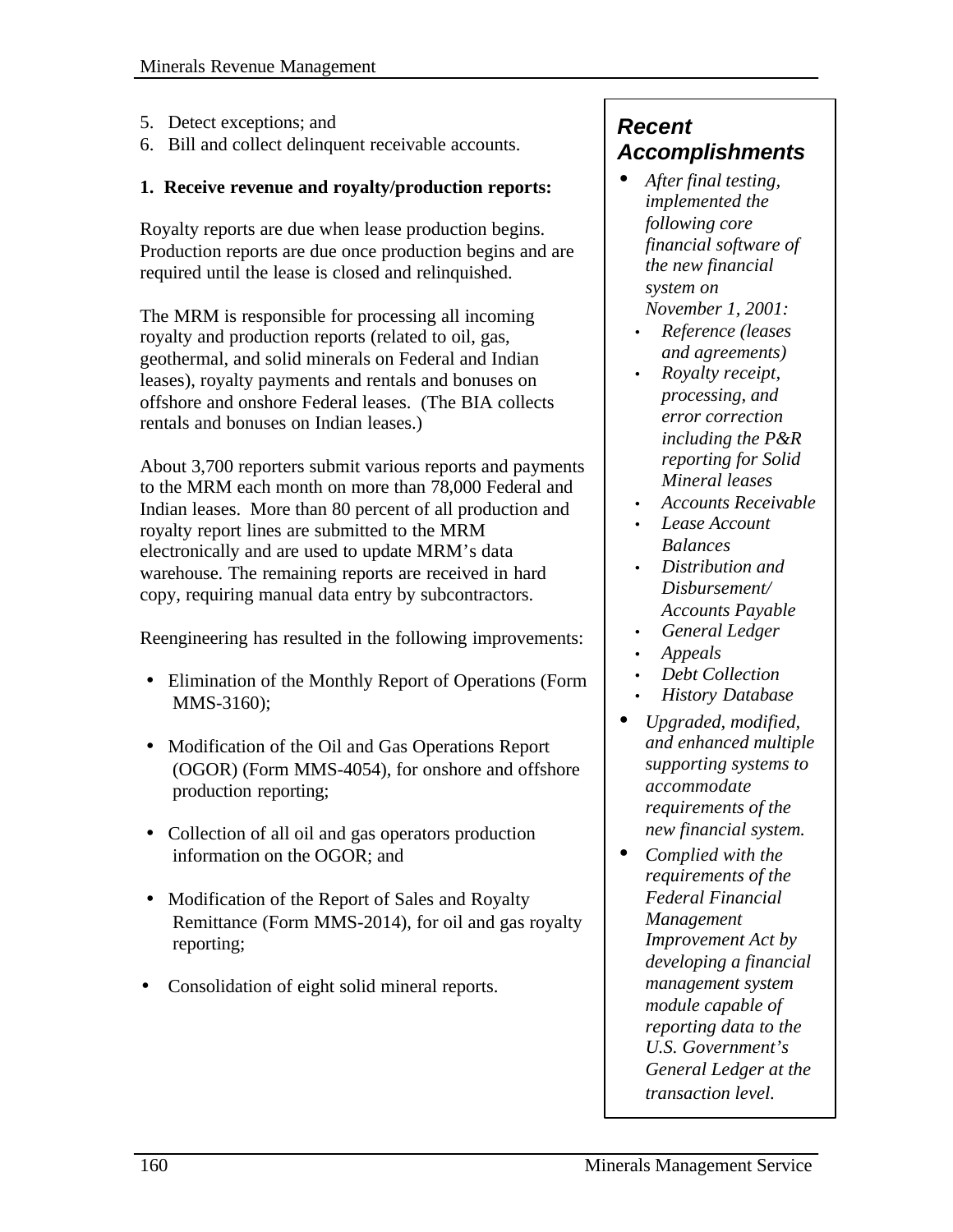#### **2. Communicate with reporters and perform error corrections:**

The MRM receives between 7 and 8 million lines of report data each year. Over the last several years, the error rate has been about 3 percent on all royalty and production lines submitted. Weekly reports summarize the number and source of all rejected lines. The MRM staff researches each of the lines, contacts the reporter, if necessary, and resolves the error.

Error correction is critical because the royalty dollars associated with rejected lines cannot be distributed to the proper recipient until the lines have been corrected.

Our reengineered systems no longer require reporters to routinely provide us with royalty reference data information on a separate Payor Information Form (MMS-4025). We collect this information from the data provided on the monthly royalty reports submitted by our royalty reporters.

## **3. Account for revenues:**

The MRM records financial transactions with an account structure consistent with the U.S. Government Standard General Ledger (USSGL). We use the USSGL accounts to prepare external reports to OMB and the U.S. Treasury and to prepare our financial statements and the Annual Financial Report.

Through the reengineered financial system, we have automated internal controls and accounting processes to reconcile subsidiary and control accounts and to ensure proper recording and reporting of revenues.

## **4. Disburse funds:**

The distribution and disbursements function within MRM ensures that approximately \$5.7 billion collected annually from Federal and Indian mineral leases is properly disbursed to the appropriate recipients including the U.S. Treasury, 5 Federal agencies, 38 States, and 41 Indian tribes. These amounts are disbursed in accordance with distribution formulas required by 20 different legislative acts.

## *Recent Accomplishments*

*(continued)*

- *Converted to the Internet Payment and Collection system to make intergovernmental transfers.*
- *Tested and implemented the remaining modules of the new financial system in FY 2002.*
- *In September 2001, 79.9% of all production and royalty lines reported to MRM were received electronically (about 480,000 lines). During FY 2002, we increased the total percentage of lines reported electronically to almost 90.*
- *MRM staff continued the aggressive training schedule to inform industry representatives of the many changes incorporated into the new financial system and on basic royalty and production reporting. In FY 2001, over 1,700 industry representatives from approximately 800 companies were trained at sites including Casper, Dallas, Denver, Farmington, Houston, Oklahoma City, Ponca City, Reno, Roswell, Salt Lake City and Tulsa.*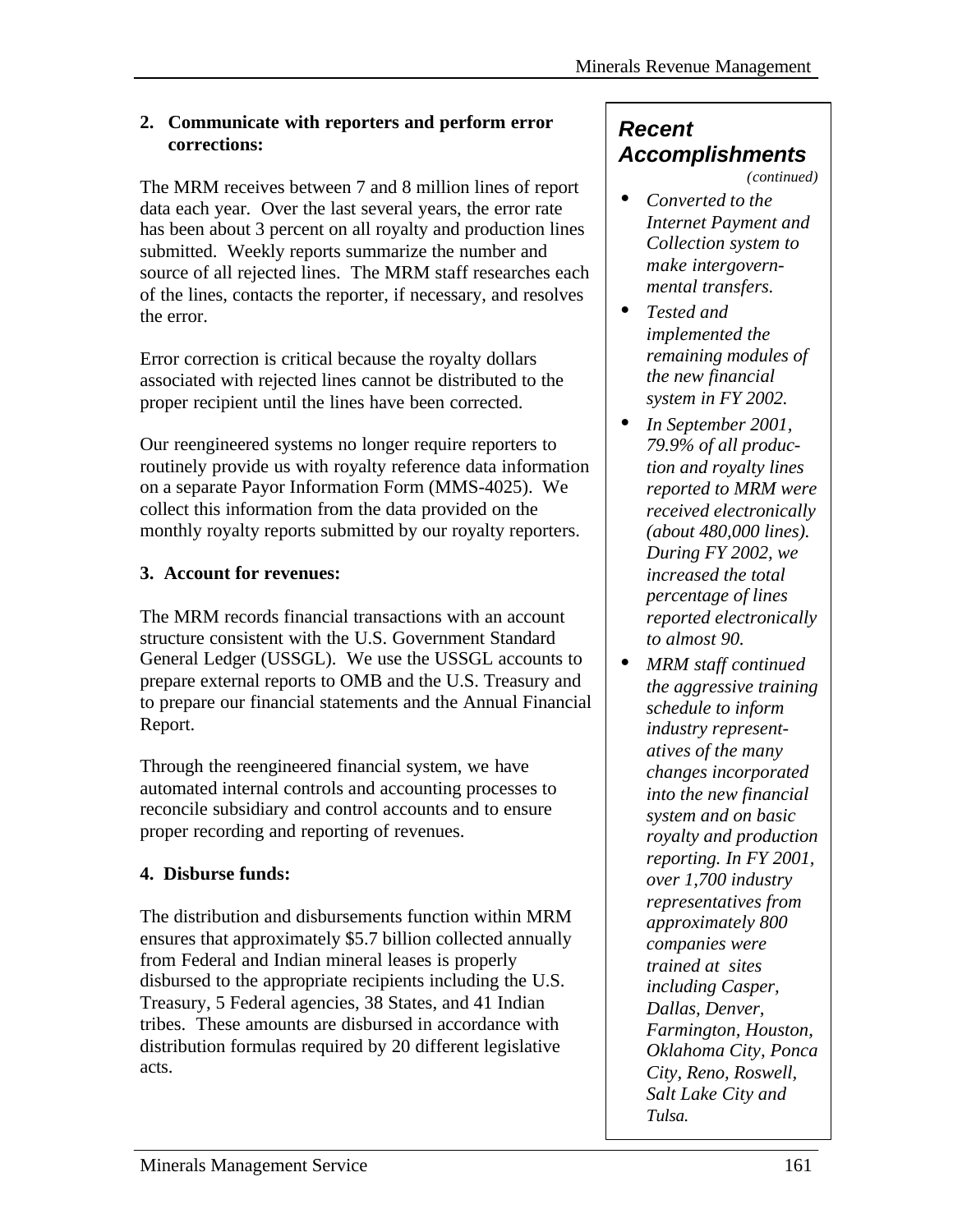Federal disbursements occur on or about the  $20<sup>th</sup>$  of every month. MRM has until the month following the receipt of funds to disburse payments before owing interest to the State leaseholders for the undistributed Federal funds. Additionally, MRM disburses to the OTFM into interest-bearing accounts on a daily basis and identifies the funds applicable to tribal and allotted leases. Distribution information for tribal and allotted leases is provided twice monthly. During FY 2001, more than 98 percent of all money collected was disbursed on time and interest free.

#### **5. Detect exceptions:**

The MRM automated exception detection processes can be placed in three categories:

- (1) Interest exceptions
- (2) Indian overrecoupment, and
- (3) Financial terms

**Interest exceptions** occur when payments are received after the due date or estimated payments are insufficient to cover the current month's obligation. An exception is also detected when a payor inadvertently overpays his royalty obligation, in which case MRM pays interest for overpayments and estimates that exceed the current month's obligation.

**Indian overrecoupment** exceptions occur when a company violates the recoupment limitations in adjusting prior months.

## *Planned Activities*

- *Enhance the new financial system and knowledge of it.*
- *Increase the number of production and royalty reporters using electronic reporting on the newly designed Report of Sales and Royalty Remittance, Oil and Gas Operations Report, and the Production Allocation Schedule Report.*

**Financial term** exceptions occur when financial obligations established in the lease are not met, such as deferred bonuses, rentals, and minimum royalty obligations.

Each month these automated exception detection processes are run against all cleared receivables (i.e., all lines accepted and payments applied—Indian overrecoupment does not require payments to be applied). Pre-bill documents are created for further manual verification. The verified pre-bills are used to create invoices that are issued to the payors.

#### **6. Bill and collect delinquent receivable accounts:**

The MRM bills for late and underpaid royalties through its automated exception processing system. Bills not paid are subjected to a comprehensive debt collection process. This collection process includes dunning and collection notices to working interest owners, lessees, the BIA and the BLM. Enforcement actions include collections through the lease surety, Notices of Non-Compliance, and referrals to the U.S. Treasury.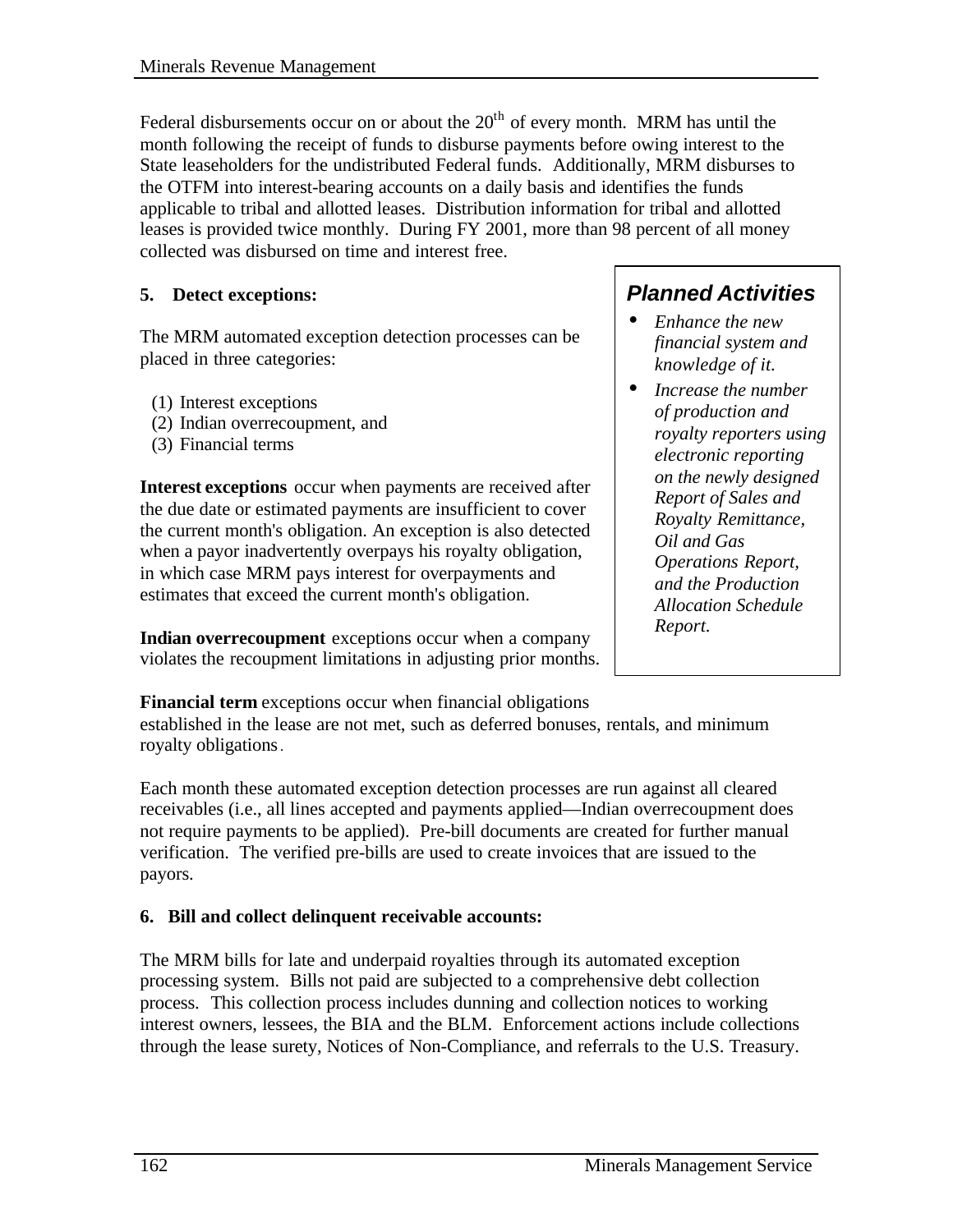### Justification of Program Change Revenue & Operations *Transition of Legacy System to New Reengineered System*

|                      | 2003          | Program  |
|----------------------|---------------|----------|
|                      | <b>Budget</b> | Change   |
|                      | Request       | $(+/-)$  |
| Revenue & Operations |               |          |
| $$^{(000)}$          | 34,545        | $-3,003$ |
| FTE.                 | 184           |          |

#### Relationship to Performance Goals:

This initiative is a systems support function with the purpose of maintaining systems functionality and responding to additional requirements, as needed. As such there is no direct impact on any of MMS's GRPA performance goals for 2003.

#### Overview:

In FY 2002, MMS requested funding to provide assurance that the transition from MRM's legacy systems to the newly reengineered system would proceed without adversely impacting the collection and distribution of royalties. This effort, dependent upon both the reporters' ability to adapt to the new system and the MRM's ability to bring the new system on line is expected to occur on schedule. The new system will be operational on time at the start of FY 2002.

#### Justification of FY 2003 Program Change:

The transition of mission-critical legacy systems to entirely new applications, processes, and technologies emanating from the reengineering initiative will be completed in FY 2002.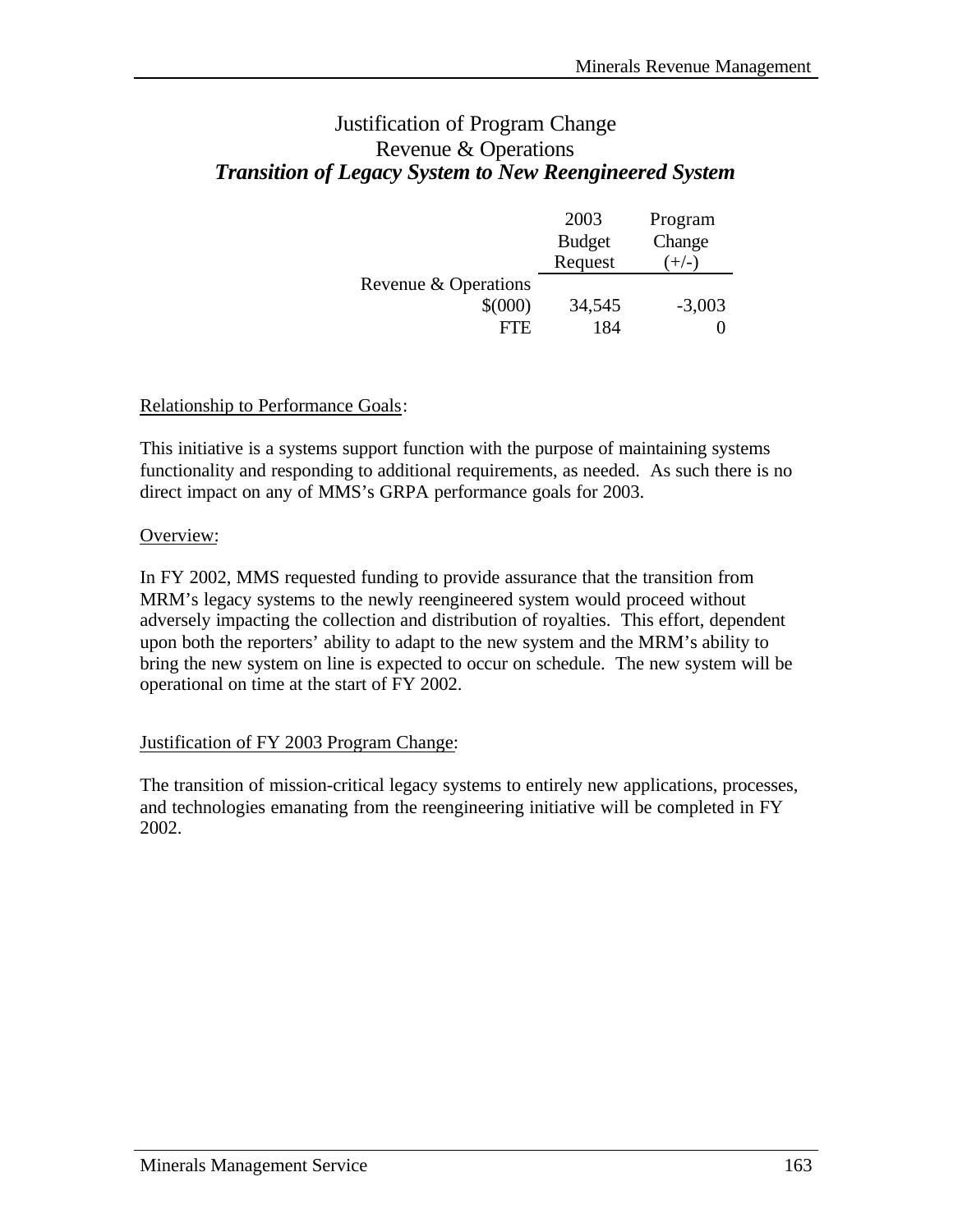## Justification of Program Change Revenue & Operations *System Operation and Support*

|                      | 2003          | Program  |
|----------------------|---------------|----------|
|                      | <b>Budget</b> | Change   |
|                      | Request       | $(+/-)$  |
| Revenue & Operations |               |          |
| $$^{(000)}$          | 34,545        | $+2,000$ |
| FTE.                 | 184           |          |

#### Relationship to Performance Goals:

Implementation of the two end-to-end processes – the Compliance and Asset Management process and the Financial process – will:

- greatly enhance MRM's ability to provide recipients access to their mineral revenues within 1 business day of MRM receipt.
- help MRM reduce the business cycle time by 50 percent.

#### Overview:

The design, development and testing of the MRM reengineered systems will be completed for implementation in FY 2002. The integrated royalty management system consists of a PeopleSoft-based financial module, a compliance and asset management module, a robust relational database environment, a data warehouse and a variety of technology tools.

This system provides:

- A centralized single data warehouse by consolidating data from multiple locations;
- An improved capability to access and use data in the MRM data warehouse by States and tribes;
- A state-of-the-art suite of tools to use for capture, transmission, and analysis of data;
- Enhanced electronic reporting options;
- Accelerated distribution of revenues;
- A platform upon which IT modules for RIK can be constructed; and
- A baseline implementation of the compliance/MRM data warehouse system as a solid foundation that will be enhanced in phases over a multiyear timeframe.

#### Justification of FY 2003 Program Change:

Through its reengineering project, MRM has modernized its automated systems and business processes and added significant functionality and a variety of new tools. For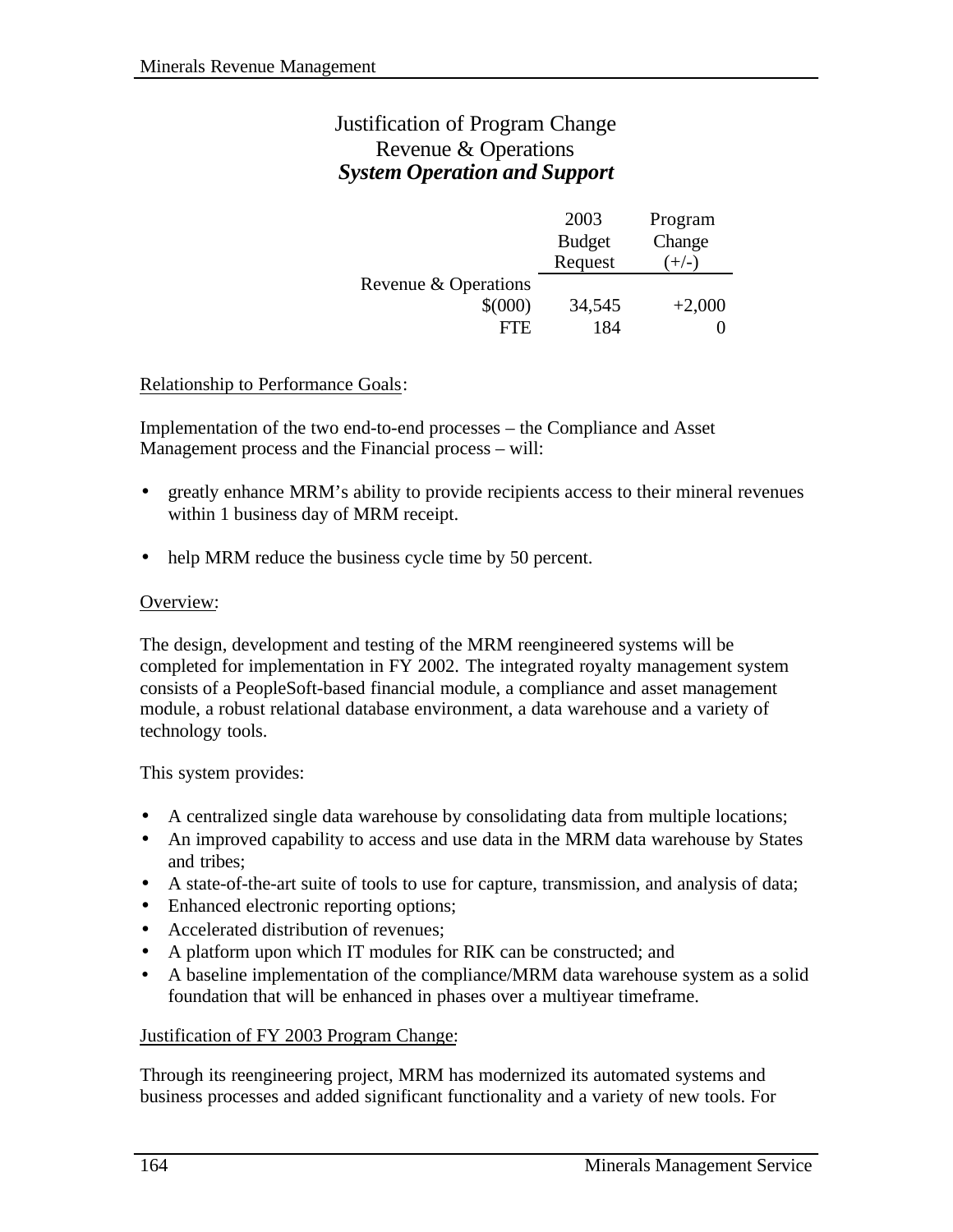example, the new data warehouse will provide vast amounts of easily accessible information for MRM employees as well as States, tribes, and industry. New business processes coupled with robust new analytical tools will enable MRM and state and tribal analysts to improve compliance coverage and timeliness.

The new systems, as anticipated, will be easier to operate and support and will improve efficiency. However, several factors contribute to the need for an overall increase in operations and support funds during FY 2003 to support MRM's new information technology environment:

- ◊ Robust new tools and capabilities will improve MRM's ability to accomplish its mission and goals but will require ongoing maintenance and support.
- ◊ The new systems and tools, coupled with growing requirements for remote access, place an increased demand and a growing dependency on MRM's networks and enterprise systems. This requires continuous upgrades to ensure a stable, secure computing and communication backbone for the new systems.
- ◊ Industry is anticipating major cost increases for enterprise software systems (database, operating systems, office automation, etc.) upon which our new systems and networks rely.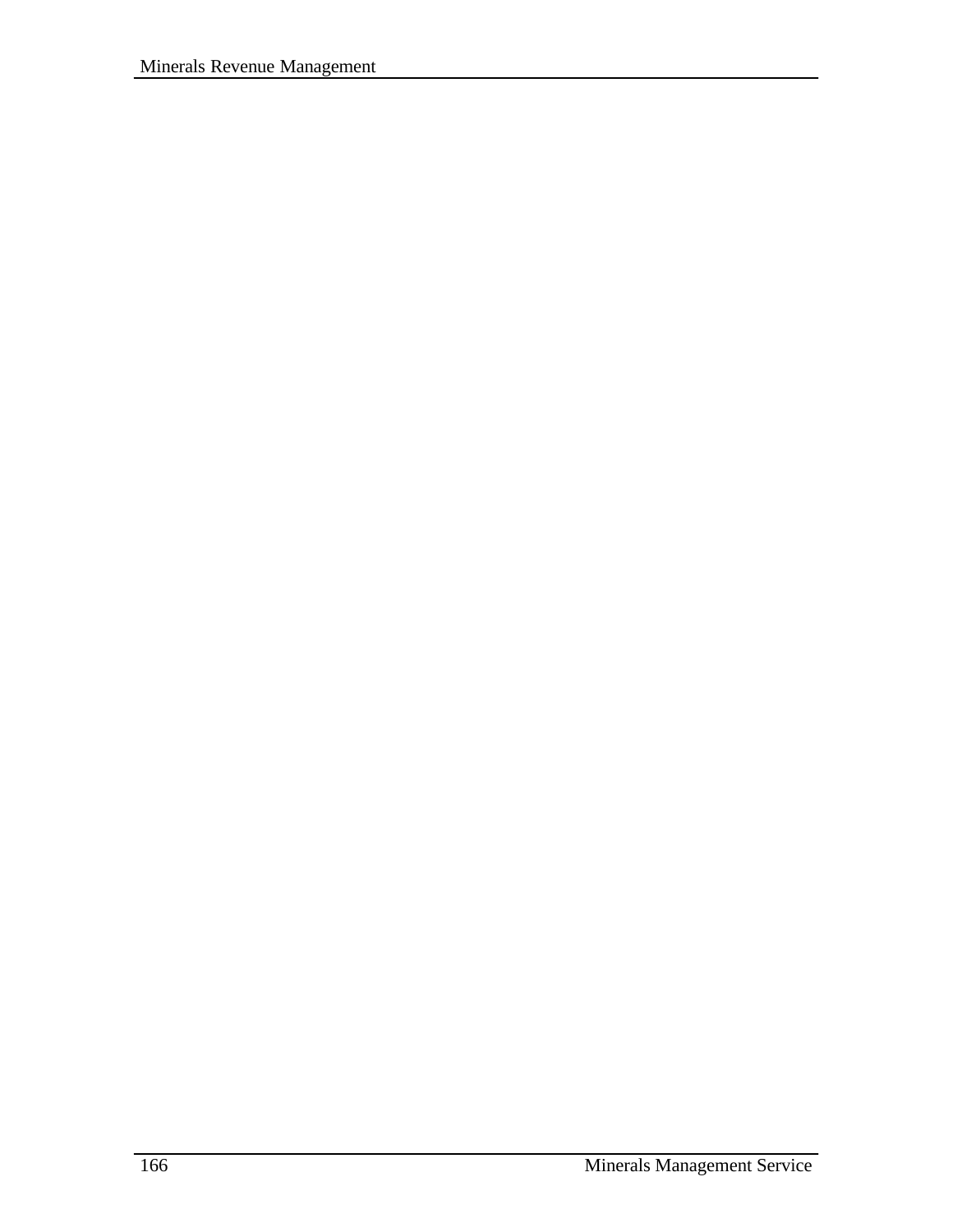# **Refunds on Behalf of Allottees**

### Justification of Program and Performance Analysis by Subactivity *(dollars in thousands)*

|         |                | Uncontrollable &       | Program        | 2003           | <b>Change</b>    |
|---------|----------------|------------------------|----------------|----------------|------------------|
|         | 2002           | <b>Related Changes</b> | <b>Changes</b> | <b>Budget</b>  | <b>From 2002</b> |
|         | <b>Enacted</b> | $(+/-)$                | $(+/-)$        | <b>Request</b> | $(+/-)$          |
| \$(000) |                |                        |                |                |                  |
| FTE     |                |                        |                |                |                  |

The MMS proposes to continue to pay refunds to companies on behalf of Indian allottees when recoupment of company overpayments from future royalties is not feasible. In these cases, allottees are unable to refund overpayments to the companies because production is too low to generate sufficient royalties or there is no production (in cases where the payment was made to an incorrect lease).

The need for these refunds arises from past policy that required a payor who appealed a bill to pay the bill, pending the outcome of the appeal. Additionally, the policy required MMS to distribute BIA's portion of an appealed bill to BIA regional offices as soon as possible so they could subsequently disburse the revenues to the individual Indian allottees. In cases where the payor's appeal was upheld and the allottee was not able to repay the company, recoupment was made against future royalty payments. To mitigate these situations, the BIA changed its policy in FY 1987 and MMS implemented new procedures. Current procedures allow the companies to post bonds for the disputed amounts; MMS then suspends requirement for payment. Only after the appeal is settled does MMS distribute BIA's portion.

The MRM also uses this authority to make adjustments to BIA accounts for prior unrecoverable erroneous payments. This authority allows MRM to correct minor errors and make refunds to payors on behalf of allottees.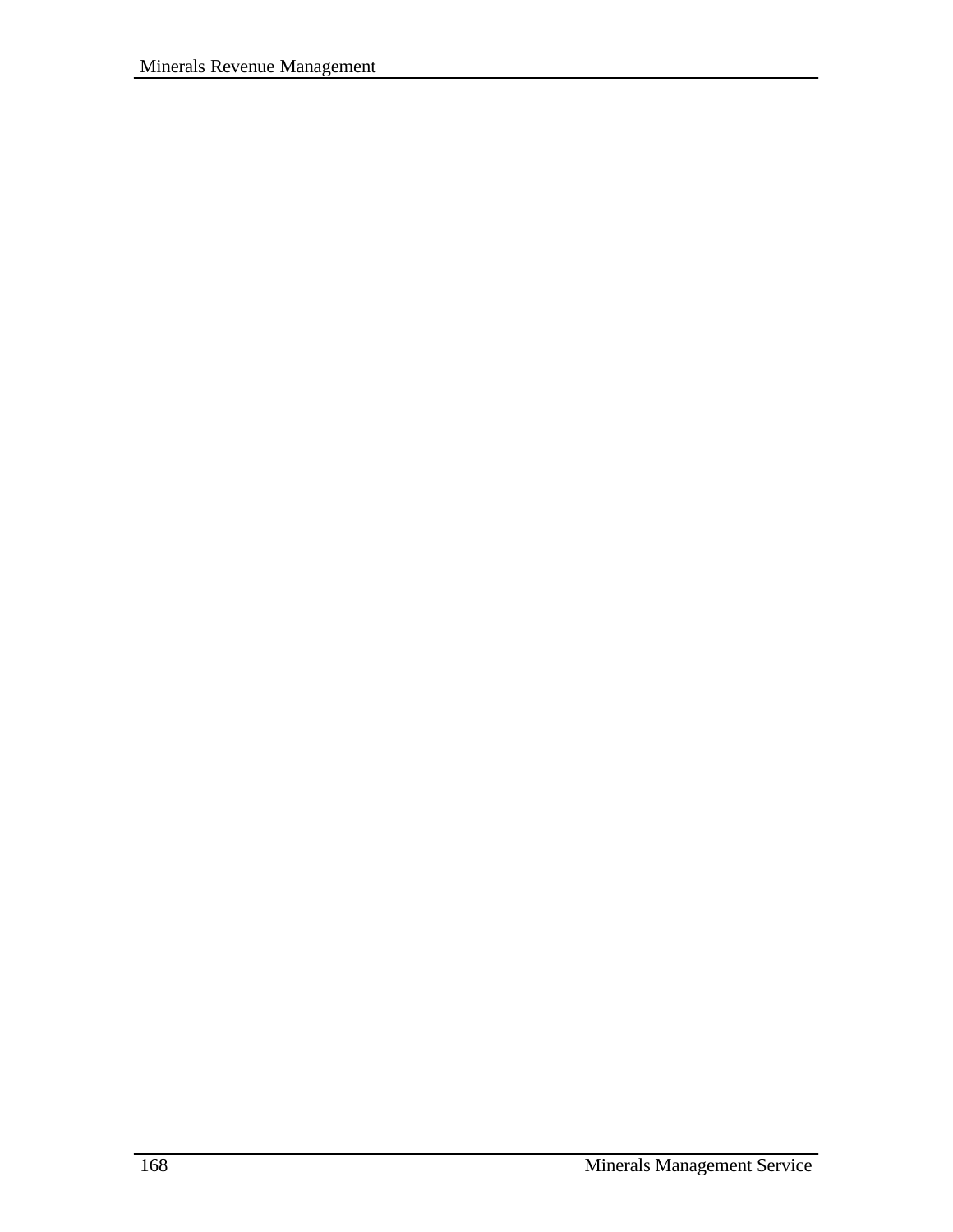# **General Administration**

Analysis by Subactivity *dollars in thousands*

|                            |               |                | <b>Uncontrollable</b> |                     | 2003           | <b>Change</b> |
|----------------------------|---------------|----------------|-----------------------|---------------------|----------------|---------------|
|                            |               | 2002           | <b>And Related</b>    | <b>Programmatic</b> | <b>Budget</b>  | From          |
| <b>Subactivity</b>         |               | <b>Enacted</b> | <b>Changes</b>        | <b>Changes</b>      | <b>Request</b> | 2002          |
| <b>Executive Direction</b> | $\mathcal{S}$ | 2,003          | $+27$                 |                     | 2,030          | $+27$         |
|                            | <b>FTE</b>    | 20             |                       |                     | 20             |               |
| Policy and                 |               |                |                       |                     |                |               |
| Management                 | \$            | 4,036          | $+59$                 |                     | 4,095          | $+59$         |
| Improvement                | <b>FTE</b>    | 33             |                       |                     | 33             |               |
| Administrative             | \$            | 15,970         | $+368$                | $+300$              | 16,638         | $+668$        |
| <b>Operations</b>          | <b>FTE</b>    | 236            |                       | $+1$                | 237            | $+1$          |
| <b>General Support</b>     | \$            | 20,016         | $+846$                | 0                   | 20,862         | $+846$        |
| <b>Services</b>            | FTE           |                |                       |                     |                |               |
| Total, General             | \$            | 42,025         | $+1,300$              | $+300$              | 43,625         | $+1,600$      |
| Administration             | <b>FTE</b>    | 289            |                       | $+1$                | 290            | $+1$          |

*Does not include a government-wide legislative proposal to transfer to agencies the full costs of the Civil Service Retirement System and the Federal Employees Health Benefits program.*

The General Administration activity provides leadership, direction, management, coordination, communications strategy, and outreach (Executive Direction); policy, management, and strategic planning (Policy and Management Improvement); budget, financial, personnel, procurement, facilities, and information management services (Administrative Operations); and infrastructure support (General Support Services) to the Offshore Minerals Management and Minerals Revenue Management programs.

Among the key reasons for MMS current programmatic achievements is the ability of its senior managers to develop a sense of the direction of the industry and public it serves. This has been achieved through utilization of communication outreach via advisory councils, discussions with members of Congress, Congressional Committees and their staff, industrial and environmental spokesmen, and community representatives affected by ongoing and proposed MMS activities.

These efforts, recent technological developments, fundamental changes in the auditing and accounting philosophies, and MMS response to enactment of recent legislation have yielded a clear vision of where the MMS of the  $21<sup>st</sup>$  century needs to be headed. Providing leadership, securing resources, developing organizational capabilities, building infrastructure and assuring appropriate delivery of services are the responsibility of General Administration.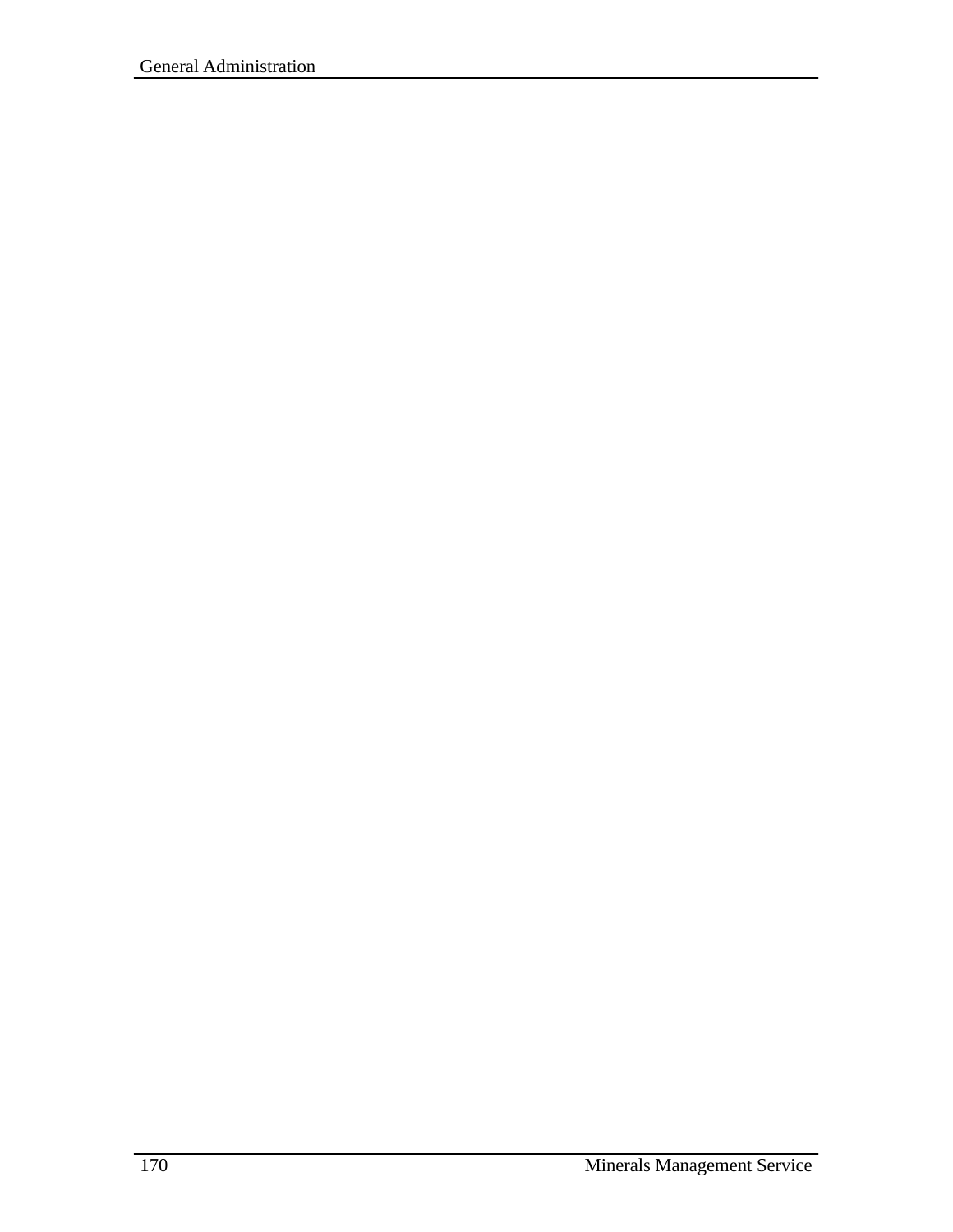## **Executive Direction** Justification of Program and Performance Analysis by Subactivity *dollars in thousands*

|         | 2002<br><b>Enacted</b> | Uncontrollable &<br><b>Related Changes</b><br>$(+/-)$ | <b>Program</b><br><b>Changes</b><br>$(+/-)$ | 2003<br><b>Budget</b><br><b>Request</b> | <b>Change</b><br><b>From 2002</b><br>$(+/-)$ |
|---------|------------------------|-------------------------------------------------------|---------------------------------------------|-----------------------------------------|----------------------------------------------|
| \$(000) | 2,003                  |                                                       |                                             | 2030                                    |                                              |
| FTE     | 20                     |                                                       |                                             | 20                                      |                                              |

The Executive Direction subactivity comprises the Office of the Director, the Office of Public Affairs, the Office of Communications, and the Office of Document Management. The Office of the Director, which includes the Director, the Deputy Director and their immediate staff, is responsible for providing general policy guidance and management of the organization.

**Office of Public Affairs (OPA)** is responsible for broad communications strategy and outreach. Its goal is to ensure a coordinated and consistent message and effective exchange of information with all customers and stakeholders. The OPA manages the coordination and implementation of an effective, efficient, and inclusive outreach program to numerous audiences including state and local governments, industry, related trade associations, the environmental community, Indian Tribes and Allottees, and the general public. The goal is to ensure a coordinated and consistent message and effective exchange of information with these customers and stakeholders.

In addition, the OPA serves as primary point of contact and bridge-builder with our external constituencies by facilitating dialogue and establishing ongoing, two-way communication with constituencies to ensure informed participation from all stakeholders in the decision-making process. The OPA serves as the focal point for print and news media information and education, and provides advice to the Director and other officials on policy and procedures for disseminating information.

**Office of Congressional Affairs (OCA)** serves as the primary point of contact with Congress. The OCA serves as the primary liaison for all congressional and legislative matters with Congress, state and local governments, and the Department on activities and legislative proposals that affect MMS. This activity includes evaluation of legislative proposals; communications regarding programs and policies and statement of positions on matters under consideration by the Congress; preparation and coordination of testimony for MMS witnesses; and coordination of arrangements for involvement in congressional meetings and committee hearings.

**Office of Document Management (ODM)** is responsible for managing all of the official documents of the Office of the Director. In addition, it ensures the timely development and coordination of MMS documents requiring review, action, or signature by the Director, Deputy Director or Departmental officials. Office staff ensures that documents,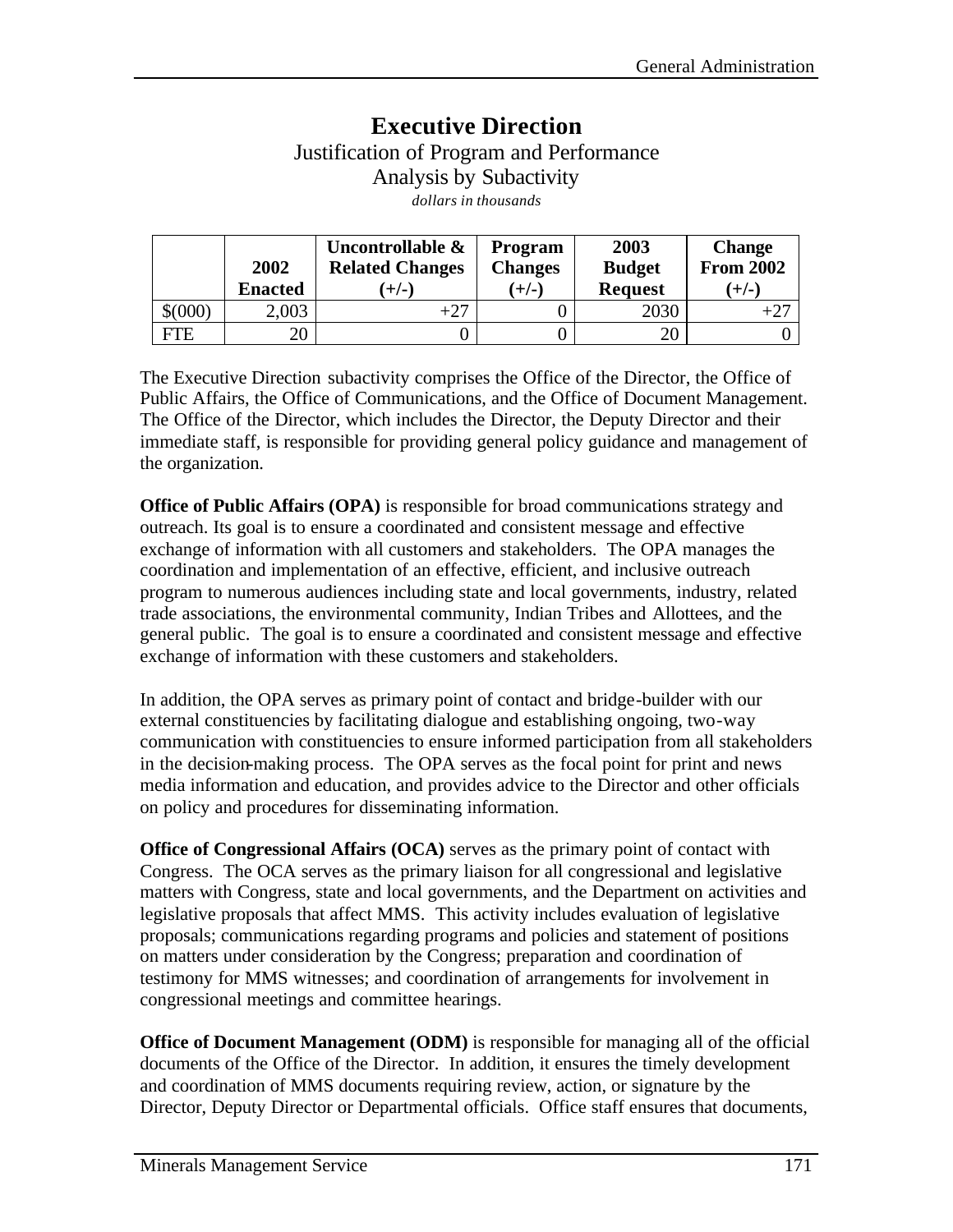correspondence, or actions under review are complete, accurate, and timely. To accomplish this, the staff maintains an automated tracking system with electronic capture, archiving, and dissemination of controlled documents and produces status and other management reports as necessary. The ODM is also responsible for managing Freedom of Information and Discovery requests that require a response from the Director's office. The ODM serves as a clearinghouse for the consolidation of several channels of information, all of which require action, review, or follow-up. The ODM works closely with the Departmental Executive Secretariat to ensure conformance with Secretarial and Departmental guidance and policies and is responsible for providing training within MMS on document preparation procedures and policies. The ODM maintains contact with the staff of the Assistant Secretary, Land and Minerals Management, and other Assistant Secretaries to ensure coordination on issues of multi-bureau interest and concern.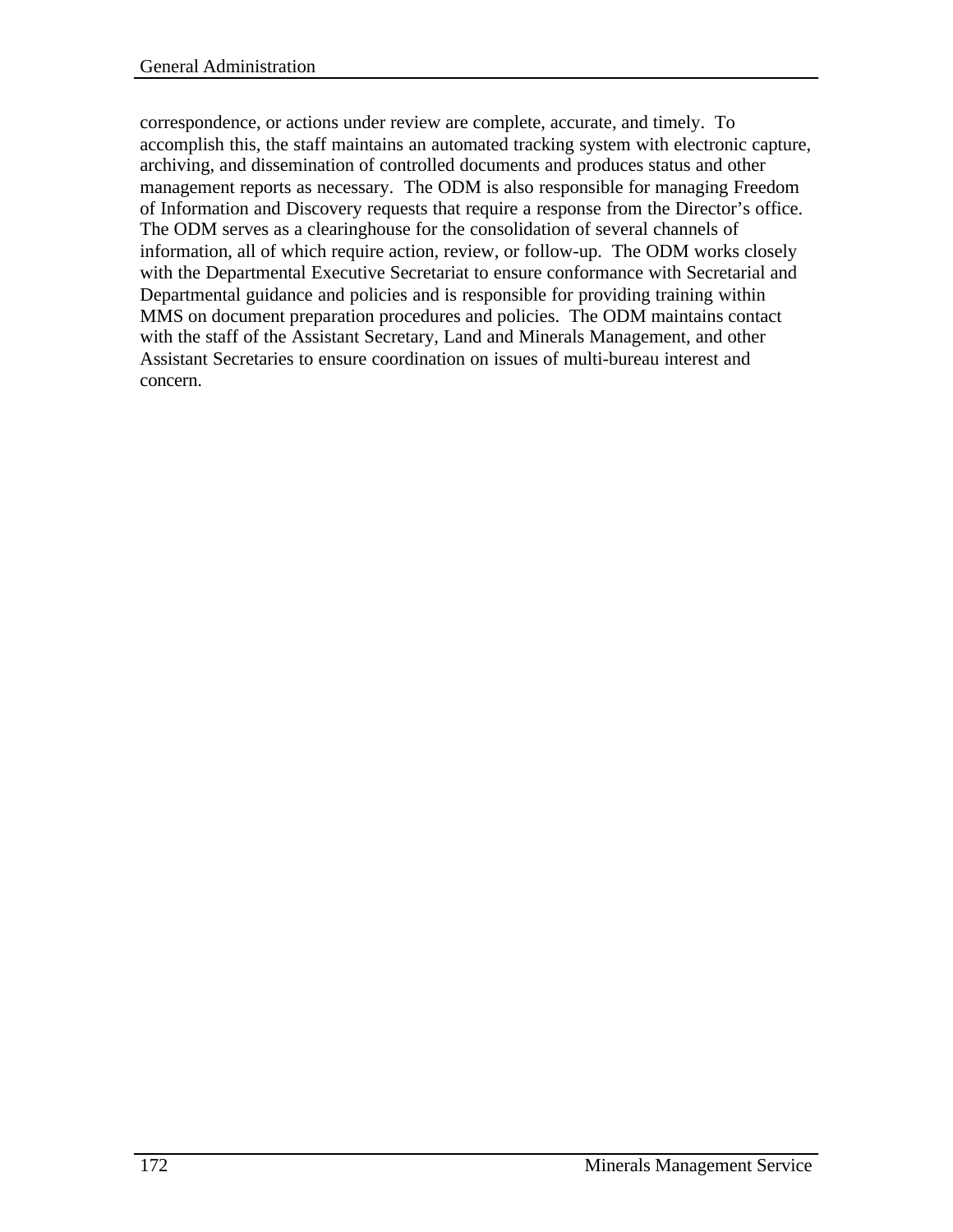## **Policy and Management Improvement**

Justification of Program and Performance Analysis by Subactivity *dollars in thousands*

|             | 2002<br><b>Enacted</b> | Uncontrollable &<br><b>Related Changes</b><br>$+/-$ | <b>Program</b><br><b>Changes</b><br>$(+/-)$ | 2003<br><b>Budget</b><br><b>Request</b> | <b>Change</b><br><b>From 2002</b><br>(+/-) |
|-------------|------------------------|-----------------------------------------------------|---------------------------------------------|-----------------------------------------|--------------------------------------------|
| $$^{(000)}$ | 4,036                  | $+59$                                               |                                             | 4,095                                   | $+59$                                      |
| FTE         | 33                     |                                                     |                                             | 33                                      |                                            |

The Office of Policy and Management Improvement (PMI) provides the Director with a small, independent organization capable of providing an impartial review and assessment of organizational policies and procedures. Because of its size and freedom from the daily operational requirements of larger programs, PMI is flexible enough to be responsive to a broad range of crosscutting organizational issues. These include: conducting and coordinating internal reviews; coordinating audits performed by the Office of the Inspector General and GAO; assuring implementation of recommendations derived from internal reviews, Inspector General audits, and GAO reviews or audits; managing MMS' compliance with the Departmental regulatory process; coordinating information collection requirements; and assuring Program compliance with the requirements of the Federal Advisory Committee Act (FACA).

PMI also initiates pilot and laboratory projects for the Director and promotes efforts aimed at improving organizational performance such as those advanced by the Government Performance and Results Act of 1993 (GPRA), the Government Paperwork Elimination Act (GPEA) and other administration or Departmental initiatives such as the President's National Energy Policy.

Finally, PMI is responsible for developing fair and impartial decisions on administrative appeals filed under the regulatory program.

## **Organizational Structure and Responsibilities**

The Associate Director of PMI and immediate staff are located in Washington, D.C. Supporting staffs capable of conducting reviews and analyses are located in Lakewood, Colorado, close to the Minerals Revenue Management Program (MRM), and in Washington, D.C., near the Offshore Minerals Management Program (OMM) and Departmental Headquarters offices. Administrative Appeals are evaluated and processed in both Lakewood and Washington.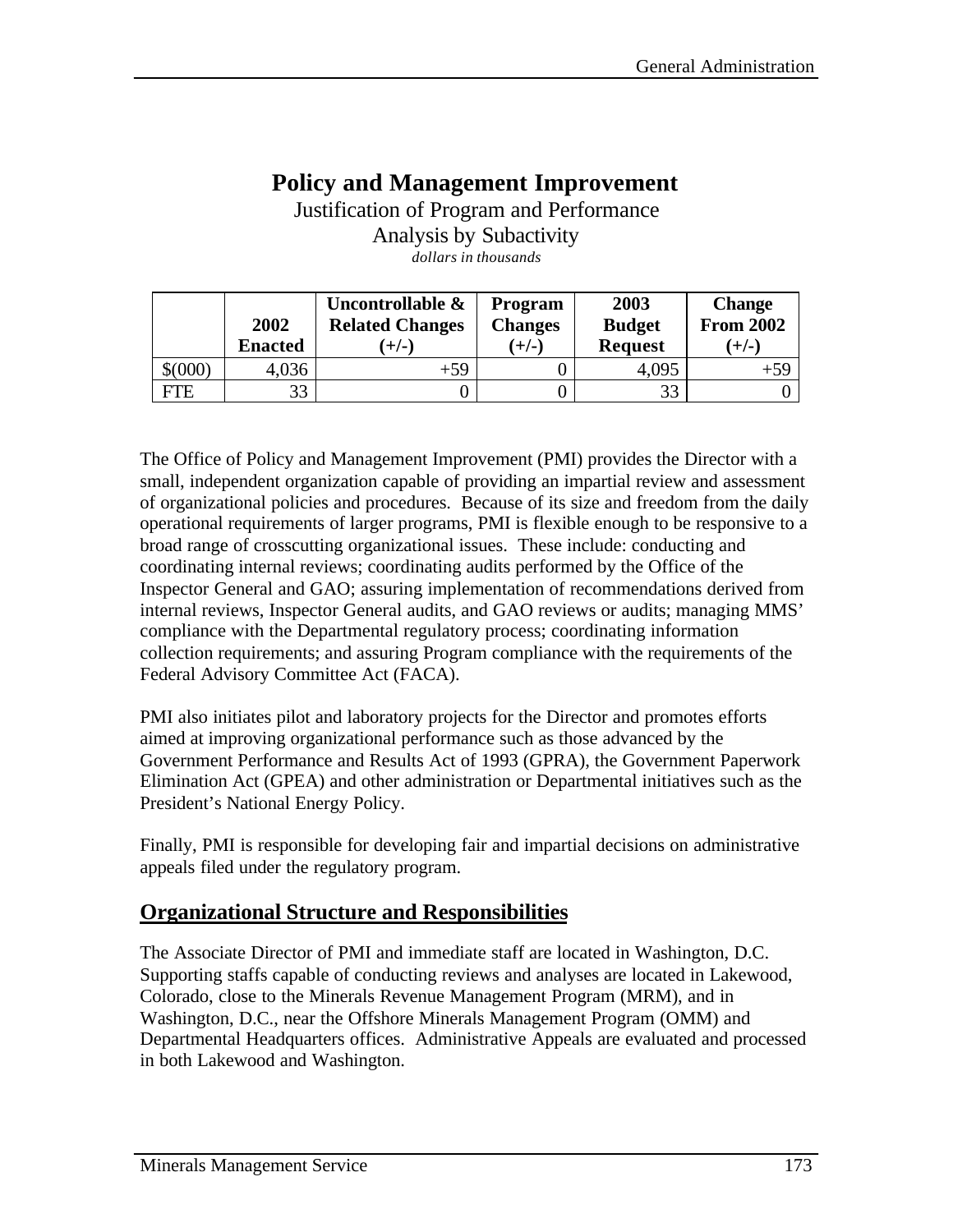## **Policy Reviews and Program Analyses**

Evaluation of MMS' existing and proposed policies and programs is generally conducted through economic and programmatic analyses. PMI provides policy reviews and analyses on a broad range of matters within MMS. Assignments are typically conducted:

- in support of proposed or existing Royalty and Offshore Program issues or
- to evaluate or implement new Bureau initiatives.

These efforts are generally carried out as special studies or technical assistance to the programs. Special studies may involve major analytical efforts, usually long-term in nature, to examine technical issues relevant to the program, analyze policy implications, and provide recommendations to the Director. These efforts may encompass both program specific subjects and developments elsewhere that may have an impact on the programs. Technical assistance to the programs is accomplished by leading or participating on Bureau task forces or by directly supplementing staff of the office responsible for specific projects.

PMI reviews legislation, regulations, and other documents for their policy content and provides analyses of proposals from outside MMS that affect Bureau programs. PMI is responsible for ensuring that programmatic plans and policies are consistent with and integrated into the overall Bureau mission and responsibilities, as well as the Department and Administration policy framework.

PMI will continue to participate in the development of policy options or performing analyses on such items as:

- Departmental participation in the development of National Energy Policy;
- Deepwater incentives and renewable energy issues;
- Implementation of requirements found in the Federal Oil & Gas Royalty Simplification & Fairness Act;
- The sale of royalty oil and gas from federal leases directly to the open market;
- Ongoing evaluation of alternative valuation methods of gas and oil on Federal lands with related cost benefit analyses;
- Use of fees for certain services or sales of minerals;
- Final resolution on complex issues under administrative appeal to the Director;
- Effectiveness of the royalty relief program for leases with declining production;
- Benchmarking of "Best Practices" for regulatory programs; and
- Level of services provided to individual Indian mineral landowners.

## **Royalty-in-Kind (RIK) Pilots**

Under the terms of standard Federal oil and gas leases, the Government is entitled to a share (royalty) of production removed or sold from the lease. Historically, the Government has received this share in value (i.e., as a percentage of the sales proceeds received by the mineral lessee). There are, however, reasons to examine whether the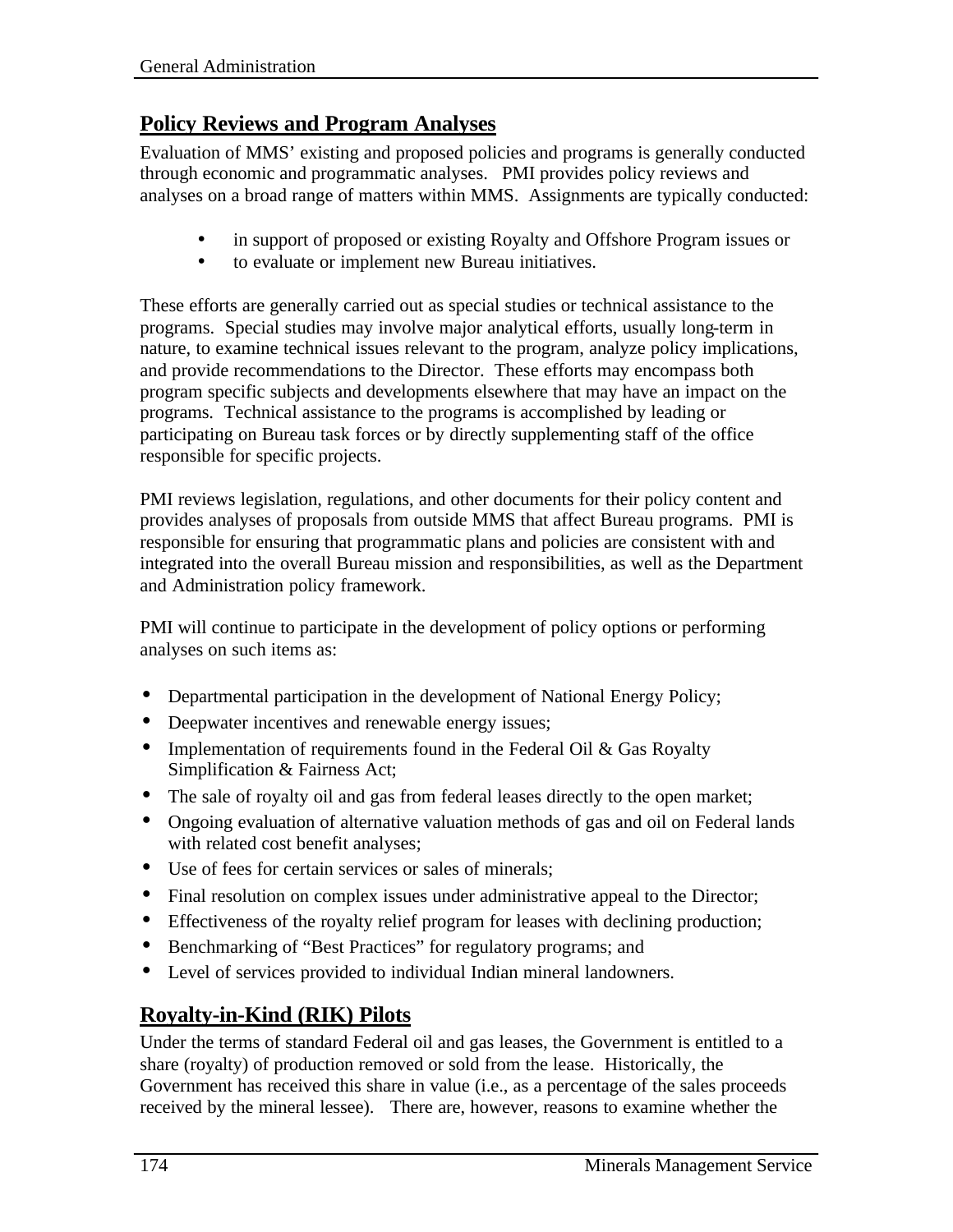Government should receive at least some of its royalties not in value, but "in-kind," that is, by taking and selling volumes of oil or gas equaling the percentage royalty share. A primary reason to examine this issue is that taking RIK may provide opportunities to substantially reduce disputes between lessees and the government over the value of Federal production.

In 1995, MMS conducted a pilot (limited test) to evaluate taking natural gas in-kind. That test produced mixed financial results but provided invaluable experience and knowledge to MMS about the operation and marketing of natural gas. Despite the initial mixed results, interest in Federal RIK programs continued. A September 1997 *RIK Feasibility Study* assessed the potential for the United States to take its oil and natural gas royalties in kind. It concluded that, under the right conditions, RIK programs could be workable, revenue positive, and administratively more efficient for all parties. In certain situations, taking RIK would probably increase royalty revenue. Committee report language accompanying the FY 1997 Interior Appropriations directed MMS to consider additional RIK projects. PMI managed the implementation team to pursue these recommendations by conducting additional RIK pilots in both oil and natural gas since the request by Congress, and has supported the transition of the RIK efforts to MRM.

The pilots were structured to be consistent with existing lease terms and to examine where, when, and under what conditions RIK might be feasible, yet permit collection of at least as much revenue as in-value royalty payments for the U.S. Treasury and for states entitled to a share of those revenues. MMS solicited participation from other federal and state government agencies (General Services Administration, Wyoming and Texas), and PMI has been evaluating the feasibility and efficiency of the pilot projects. MMS anticipates that the lessons learned from these pilot projects will eventually improve organizational efficiency.

## **Administrative Appeals**

Sometimes companies or individuals disagree with compliance actions taken by MMS. These disagreements arise most frequently when the Minerals Revenue Management (MRM) Program finds that the company did not pay sufficient royalties and orders the company to correct the error. Any party disagreeing with a final order or decision issued by an officer of MMS has a right under federal regulation at 30 CFR Part 290 (2001) to appeal to the MMS Director; or, if Indian land is involved, the appeal is filed with the Deputy Commissioner of Indian Affairs. The program office (generally MRM) reviews the appeal, and if it is not resolved at that stage, they forward the appeal to the Appeals Division, PMI, for review. The decisions on these appeals are prepared by PMI's Appeals Division.

PMI's staff is insulated from MRM so they can render an independent review of the issue under appeal. The staff is largely professional, trained in legal research, and their workload is dedicated primarily to reviewing appeal information and writing decisions. Increasingly, staff has become more involved in settlement (conflict resolution) activities. Generally, technical expertise associated with complex issues is provided by other personnel in PMI or MMS.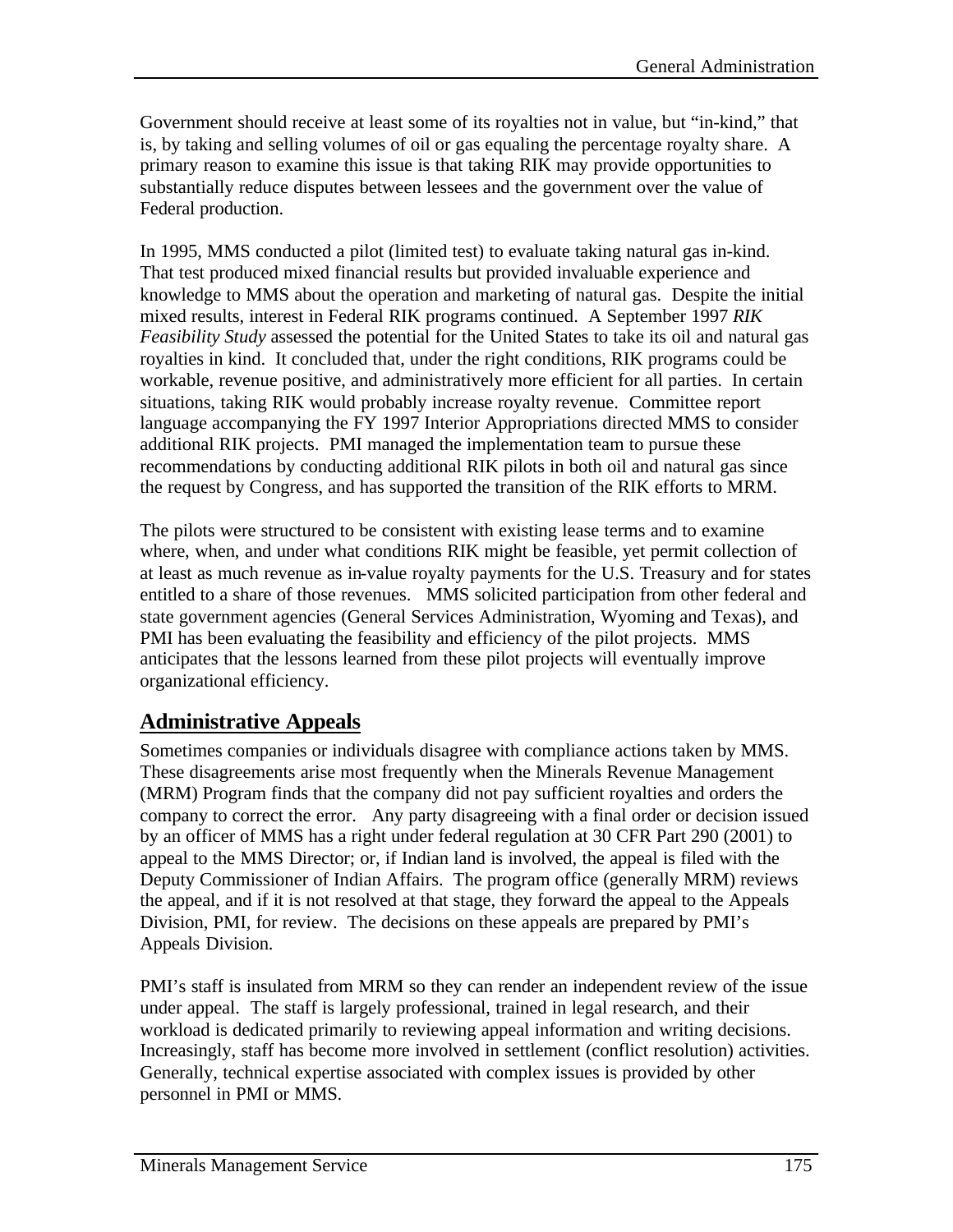The Appeals Division reviews the facts and arguments presented by both the appellant and the program office, analyzes the case against legal and policy precedents, and recommends a decision for signature by the Director, the Associate Director, PMI, or the Deputy Commissioner of Indian Affairs for cases involving Indian leases. If the appellant disagrees with the decision of MMS or BIA, they can appeal further to the Interior Board of Land Appeals (IBLA).

The Federal Oil and Gas Royalty Simplification and Fairness Act of 1996 (RSFA) requires the Department to render final decisions on administrative appeals involving Federal oil and gas leases within 33 months of the filing of the appeal. A rule published in the *Federal Register* on May 13, 1999 implemented the requirements of RSFA for the issuance of decisions on these appeals.

The Secretary of the Interior issued a Memorandum, dated June 1, 2000, announcing that the Department would retain its two level appeals process but acknowledged that improvements in the process are needed to better implement the RSFA requirements. Since that time, MMS, IBLA and the Solicitor's office have continued to analyze the appeals process, including the process for appeals involving Indian oil and gas leases and Federal leases for minerals other than oil and gas.

#### **Implementation of the Government Performance and Results Act (GPRA)**

Strategic planning and accountability for results is being woven into the culture of MMS. A team approach has been used to involve employees throughout the organization in the development of the mission, goals and performance indicators that are being used to measure the performance of MMS's critical programs. As part of this process, the organization has examined political, legislative, judicial, administrative, environmental, and economic factors, developed a strategic plan and annual performance plans, and focused the bureau on programmatic outcomes.

PMI has overall responsibility for coordinating and guiding the bureau in developing and implementing the plans, monitoring and reporting performance, and improving the performance planning process. To date, MMS has made great strides with the development and refinement of strategic and annual performance plans and in the development of a methodology to gather and report performance information as required under GPRA. The bureau views implementation of this Act as one of the cornerstones of its management improvement efforts. As more experience and knowledge is gained, MMS continues to refine its strategic thinking, re-evaluate its goals and measures and improve its capacity to gather, analyze and make performance information available to MMS managers, external customers and stakeholders, Congress and OMB. MMS will consider implementation successful when performance measurement and accountability for results are fully integrated into the culture and day-to-day operations of the organization.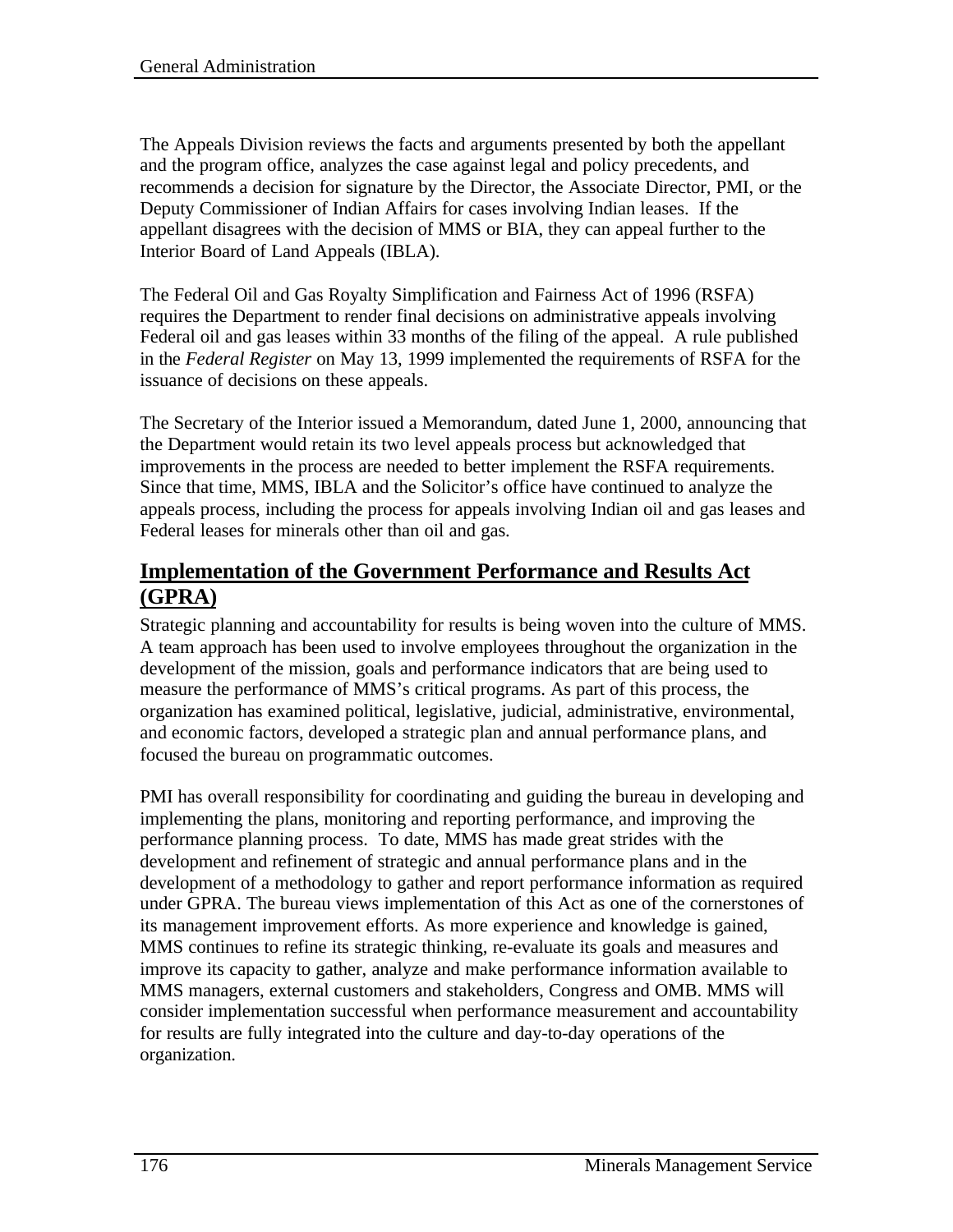Continuing efforts in the current fiscal year and beyond will focus on:

- Participation in the development of a new Departmental Strategic Plan;
- Verification, validation and reporting of performance information in a way that is useful and useable to managers and decision makers;
- Creating stronger linkages between performance and the budget;
- Creating more accountability for program performance; and
- Sharing MMS performance information with customers.

#### **Performance Improvement**

PMI is responsible for overseeing the Bureau-wide performance improvement undertakings; coordinating training; providing internal consulting services; and implementing Bureau-wide improvement initiatives. The staff provides technical assistance when possible in the form of training and consulting engagements for MMS offices that are pursuing performance improvement initiatives. The staff serves as the clearinghouse for disseminating improvement information, resources, and expertise throughout MMS and in cooperative departmental and government initiatives. During the current fiscal year, PMI will be involved in new and on-going MMS performance improvement initiatives, including:

- Developing a strategic framework for implementing E-Government in MMS;
- Implementation of a methodology for activity based costing;
- Steps to reduce and improve internal and external regulations;
- Use of "Plain English" regulation writing when regulations are necessary (PMI) introduced the plain English style to the Department and Bureau);
- Evaluating the results of RIK oil and gas pilots which test new concepts for collecting the government's royalty share of Federal resources;
- Improvement of the methods and systems for gathering and reporting performance information to provide more timely and more frequent information to managers.

#### **Regulatory Direction**

PMI manages the MMS regulatory program and serves as liaison to the Department's regulatory office. In this capacity, it plays a major role in the Bureau's efforts to coordinate MMS policy and implement the requirements of:

- The Paperwork Reduction Act of 1995 and related information collection requirements;
- Executive Orders (e.g., 12866) or legislation (e.g., The Regulatory Flexibility Act) directed towards the reduction and improvement of federal regulations;
- Executive Orders or legislation promoting methods of alternate dispute resolution, a more effective administrative appeal process, and improved regulatory drafting procedures; and
- The Negotiated Rulemaking Act (Neg-Reg Act) PL 101-648.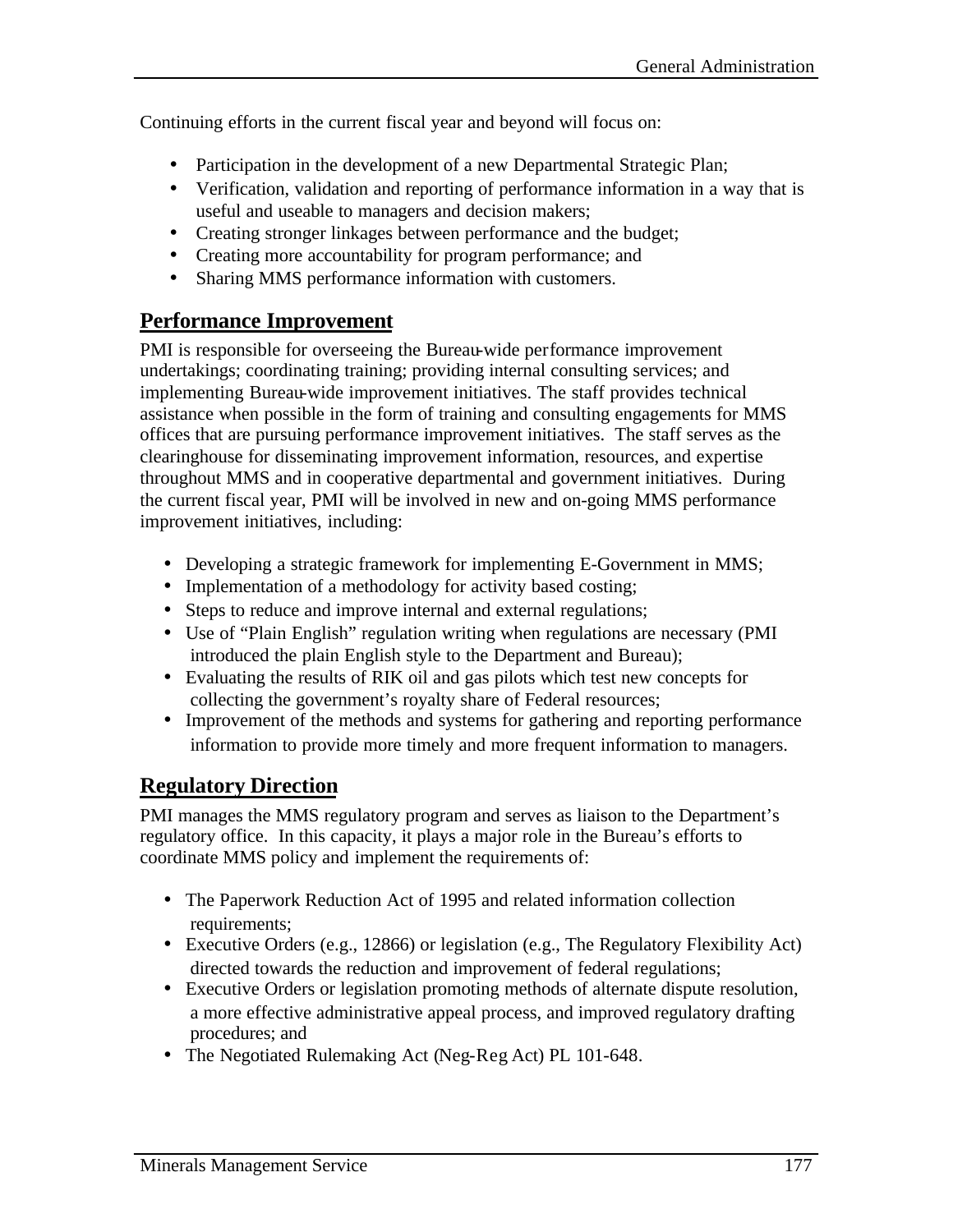PMI leads bureau initiatives in regulatory reform and fosters activities utilizing conflict resolution. PMI's Appeals Division is actively engaged in dispute resolution of administrative appeals. Dispute techniques are being used to resolve disagreements without litigation or administrative adjudication.

#### **Management Controls**

The PMI is the coordinator and manager for the MMS Management Control Review (MCR) Program. A Management Control Plan (MCP) is developed by the MMS program offices and managed by PMI. This MCP is designed to assess the bureau's systems of management, administrative and financial controls in accordance with the standards and guidelines established by the Federal Managers' Financial Integrity Act and the Office of Management and Budget. The objectives of the assessment are to ensure that:

- programs achieved their intended results;
- resources were used consistent with agency mission;
- resources were protected from waste, fraud, and mismanagement;
- laws and regulations were followed; and
- reliable and timely information was maintained, reported, and used for decisionmaking.

Several years ago, MMS conducted a test for the Department of an automated computerbased tool to expedite audits and reviews. The test of the Process Management Assessment Tool (PMAT) was later expanded and was subsequently adapted by other bureaus in Interior. The PMAT is now in use throughout the Department. The PMAT was implemented to bring more accuracy and less reliance on staff in the completion of MCR reviews. It is not a substitute for a complete audit or internal review but it has proven to be a useful "targeting" tool, i.e., it identifies areas that require further attention. Typically, six to ten MCR reviews are planned for a fiscal year. Two or three would likely be performed using the automated PMAT. Each fiscal year, PMI leads and assists the MMS program offices in performing its management control reviews. Participation will include ensuring that each review is planned, conducted, documented, and reported in accordance with MMS and departmental regulations and procedures.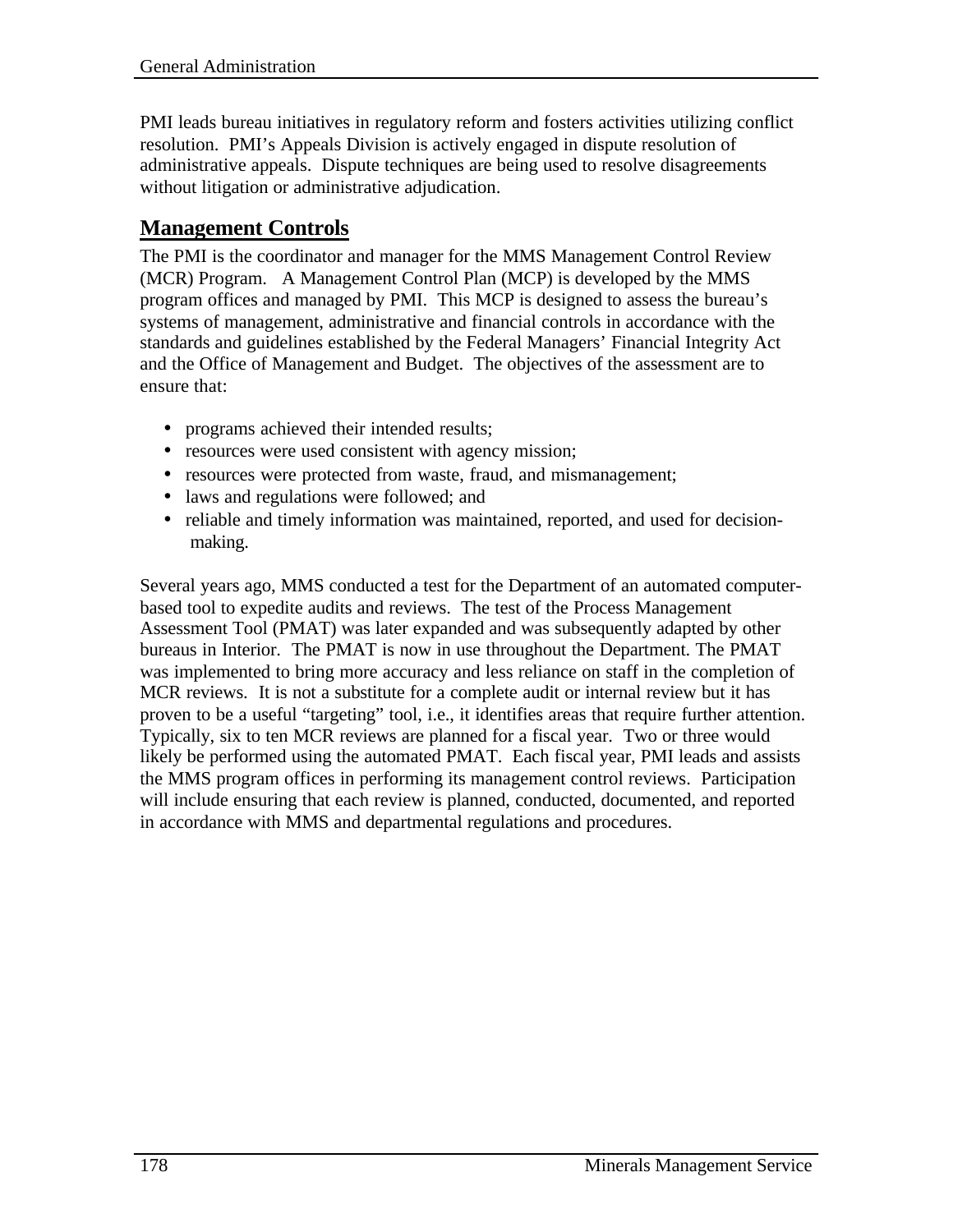## **Administrative Operations** Justification of Program and Performance Analysis by Subactivity *dollars in thousands*

|             | 2002<br><b>Enacted</b> | Uncontrollable &<br><b>Related Changes</b><br>$(+/-)$ | <b>Program</b><br><b>Changes</b><br>$(+/-)$ | 2003<br><b>Budget</b><br><b>Request</b> | <b>Change</b><br><b>From 2002</b><br>$(+/-)$ |
|-------------|------------------------|-------------------------------------------------------|---------------------------------------------|-----------------------------------------|----------------------------------------------|
| $$^{(000)}$ | 15,970                 | $+368$                                                | $+300$                                      | 16,638                                  | $+668$                                       |
| <b>FTE</b>  | 236                    |                                                       | $+1$                                        | 237                                     | $+$ ,                                        |

The Administrative Operations subactivity consists of the following functions: Administrative Direction and Coordination, Budget and Finance, Equal Employment and Development Opportunity, Personnel Management, Procurement and Support Services, and Information Resources Management. These functions are directed and carried out at Headquarters and nationwide through five Divisions and two Administrative Service Centers (ASC's), the Western Administrative Service Center (WASC) and the Southern Administrative Service Center (SASC).

## **Administrative Direction and Coordination**

This function provides for oversight of all administrative activities within MMS. This oversight ensures compliance with laws relating to administrative activities; provides for the review, interpretation, and implementation of Federal executive branch administrative policies and procedures; and develops appropriate guidance to ensure compliance with Department, Office of Management and Budget, General Services Administration, and other executive branch administrative policies and regulations. This function also includes responsibility for the Bureau's management analysis functions (management studies and reviews, organizational review, delegations of authority and related activities, and special projects, such as benchmarking reviews) and budget formulation and execution for Administration and Budget. In addition this function maintains a liaison with Departmental offices in order to effect a coordinated and unified administrative program consistent with the mission and goals of the Department.

#### **Budget and Finance Division**

The Budget and Finance Division (BFD) is responsible for the planning and effective utilization of budgetary and financial system resources in support of the varied operating and support programs of the bureau. The BFD serves as the focal point for the implementation of the provisions of the Chief Financial Officer's Act of 1990 including liaison responsibilities for the annual audit of the combined financial statements contained in the Annual Financial Report for the Bureau.

• The Budget Branch provides analysis and budget guidance, assures proper funding and staffing allocations, and oversees budget execution in accordance with appropriations signed into law. The Budget Branch develops and maintains all budget data to support MMS budgetary requests to the Department, the Office of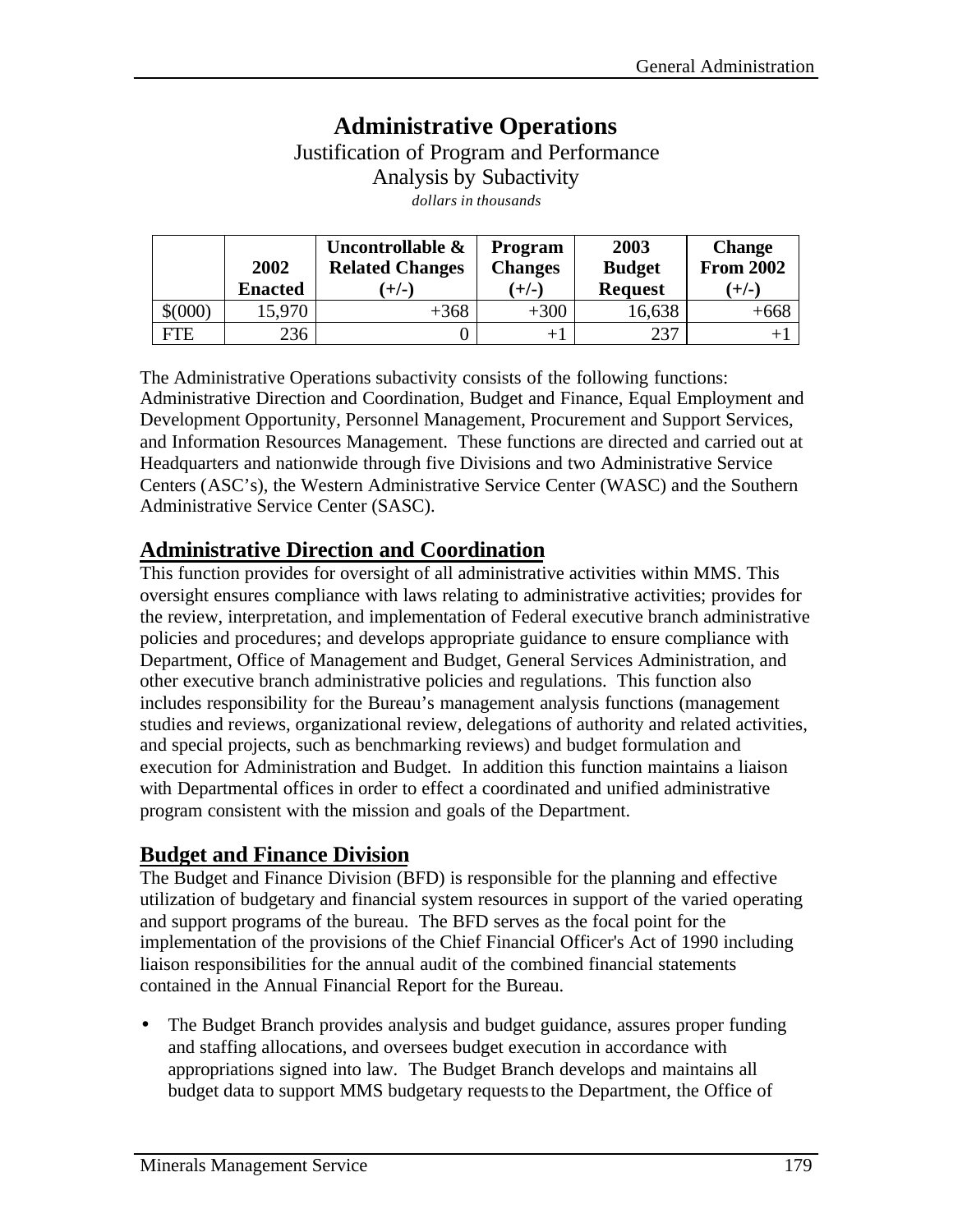Management and Budget (OMB), and the Congress; and provides analysis of financial and other resource utilization reports for use by bureau and program managers. The Branch is responsible for preparing the annual Budget Estimates to the Department and OMB, as well as the annual Congressional Budget Justification in the presentation and explanation of budget submissions to the Department, OMB and the Congress.

• The Financial Management Branch (FMB) is responsible for the administrative accounting operations of the Bureau. The FMB operates the administrative accounting system, audits and schedules bills for payments, collects debts, develops financial data, prepares financial reports, provides advice and assistance on financial matters, and maintains liaison with Departmental offices and other Government agencies.

It is both a Presidential Management Agenda item and a long term goal of MMS to ensure that timely and accurate financial data are readily available to assist MMS Management in making sound and justified management decisions. In support of these priorities, MMS has moved aggressively during the past two years to respond to recommendations made by the Inspector General and to improve our financial performance. Much has been accomplished during this time including: a complete reconciliation of cash accounts to bring us fully in line with Treasury; the hiring of a new financial management chief and additional staff; a reorganization of financial management staff as recommended by an outside accounting firm; improved definition of staff responsibilities and functions; improvements in internal controls, and expanded training for all staff to assure better compliance with rules and regulations.

MMS also supports the Department's efforts to increase the integration of the budget and the Government Performance Results Act requirements. MMS will pilot Activity Based Costing during FY 2002 to automate the tracking and comparison of budget and performance standards. ABC will be piloted by MMS and the Office of Surface Mining in FY 2002, and be implemented in the other DOI bureaus in FY 2003.

#### **Equal Employment and Development Opportunity**

The Equal Employment and Development Opportunity Division (EEDOD) develops, directs, monitors, and operates the MMS Equal Employment Opportunity (EEO) program in compliance with the Civil Rights Act of 1964, the Equal Employment Opportunity Act of 1972, Executive Order 11478, departmental directives and other related statutes and orders. Specifically, these duties include:

- Maintenance and operation of the discrimination complaint system;
- Implementation of equal employment opportunity and affirmative action plans;
- Implementation of programs for diversity higher education and related partnerships;
- Administration of the Employee Counseling Program;
- Administration of a program for dispute resolution alternatives;
- Development and tracking of working place equity programs;
- Coordination of employee training programs;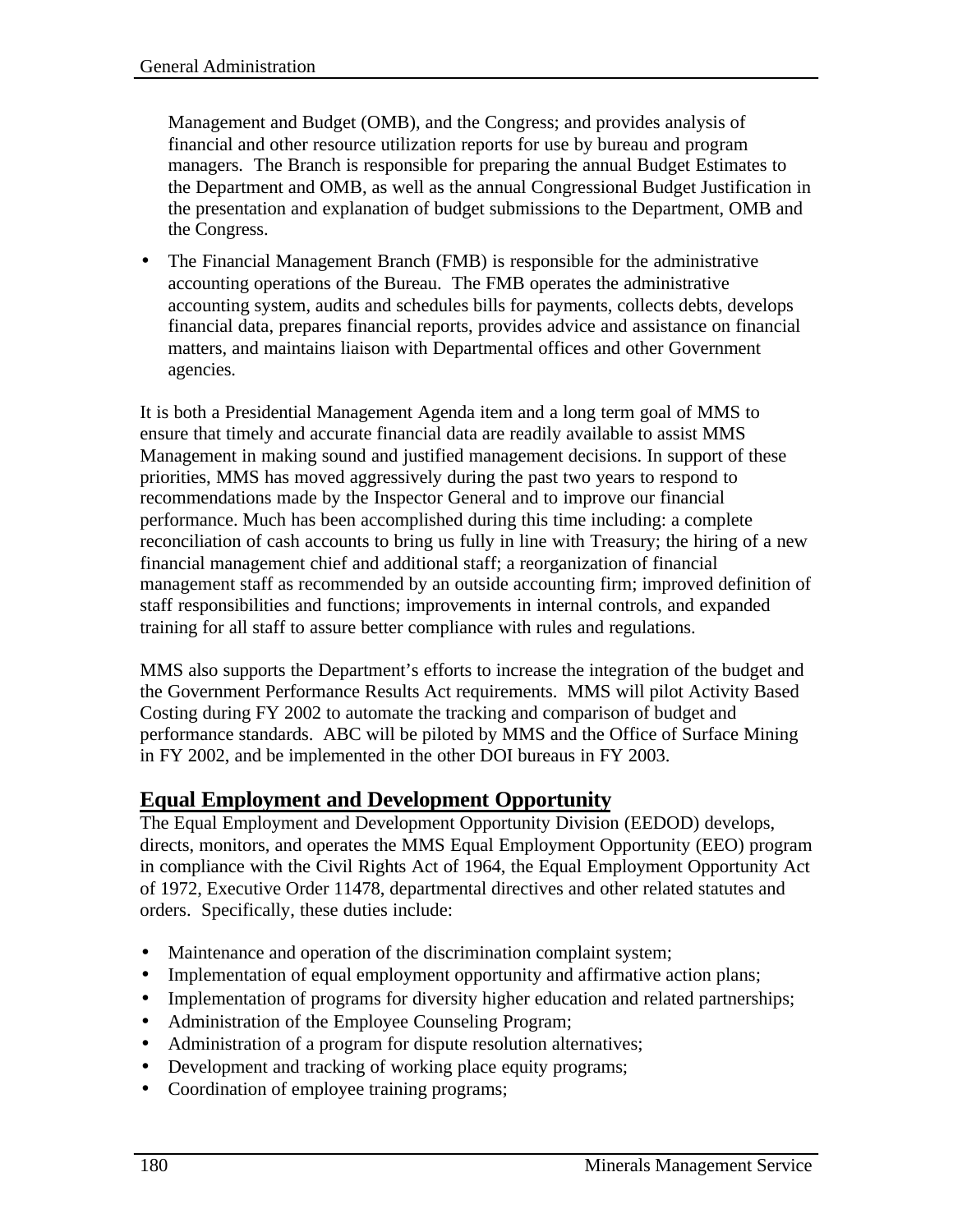- Responsibility for special initiative programs which are underway to involve more women and minorities and people with disabilities in the program areas and throughout all levels of management; and
- Responsibility for developmental programs such as Student Employment, Upward Mobility, and Management Development.

The division provides policy, coordination, and direction for MMS developmental programs which include managing and monitoring the equity of employee development opportunities associated with formal developmental program, cross training assignments, and mentoring activities. Emphasis is placed on training managers and supervisors in employee development and human resources planning.

To ensure that workforce activities are inclusive, that they promote the full utilization and exchange of skills and talent, the division will develop and coordinate Special Emphasis activities; develop and implement EEO complaints prevention initiatives, and track and analyze applicant flow data and employment trends.

The EEDOD coordinates compliance with the Departmental Office for Equal Opportunity and EEO Commission directives and Solicitor's requests regarding EEO issues and coordinates with the Department and other agencies concerning employee development issues. The division chief serves as the MMS Equal Employment Opportunity Officer.

#### **Personnel Management**

The Personnel Division administers the MMS's human resource management program. Major responsibilities of the personnel management function are:

- Develops and implements policies, procedures, guidelines, and standards relating to general personnel management, recruitment and employment, position management and classification; human resource planning; personnel program evaluation; labor management relations; conflict of financial interest and standards of conduct; employee relations and services; personnel security; incentive awards; family friendly programs; the Federal Equal Opportunity Recruitment Program; and Senior Executive Service programs.
- Prepares appropriate reports, performs all operational personnel services for the MMS Headquarters and client organizations, and provides assistance and guidance related to personnel matters for all MMS regional and field installations.
- Reviews, processes, and represents management in employee grievances, appeals, and adverse or performance based actions.
- Provides Bureau wide payroll and personnel systems liaison services. Maintains liaison with the Office of Personnel Management, the Federal Labor Relations Authority, the Merit Systems Protection Board, and the Department on personnel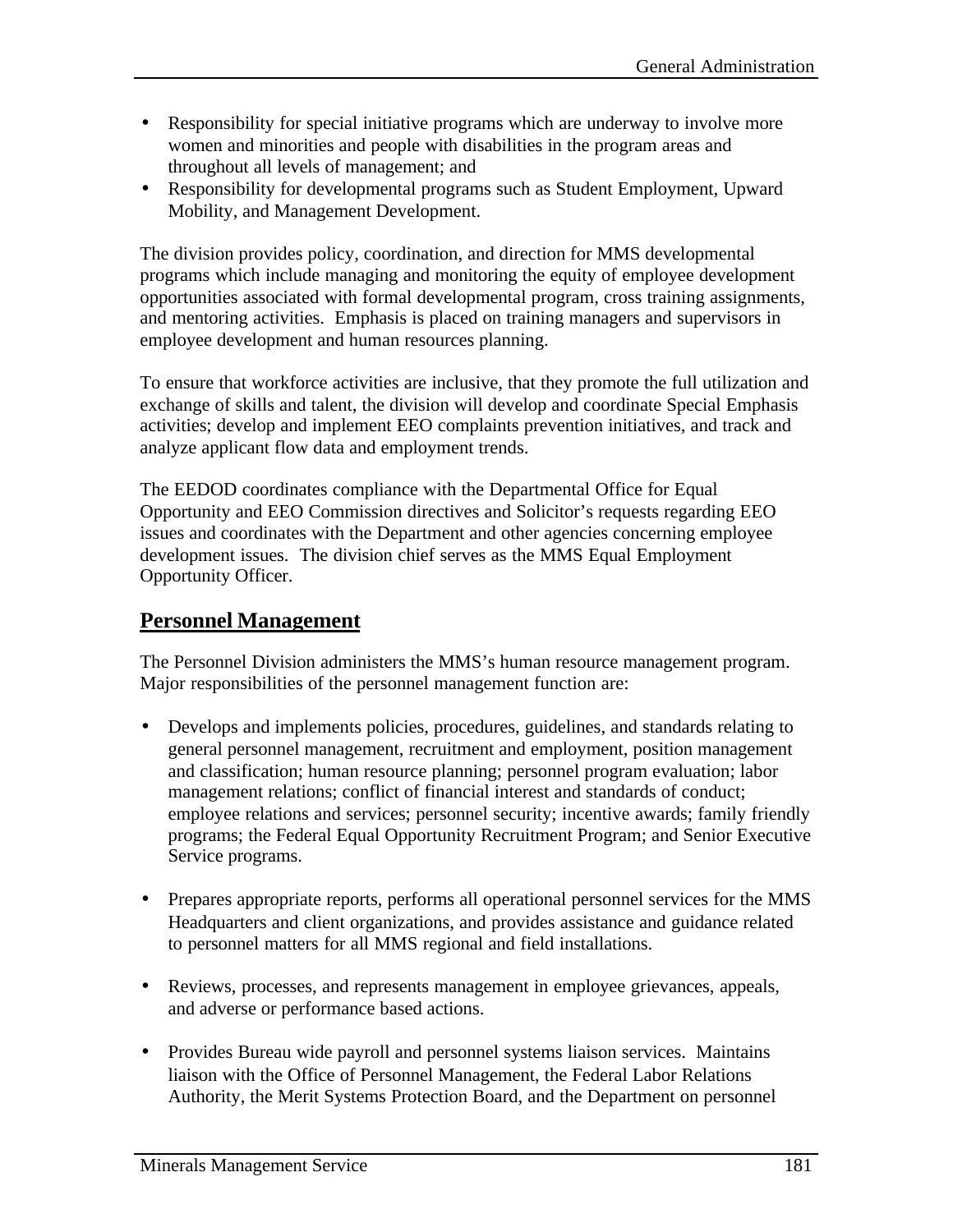management and related issues. Coordinates MMS matters involving personnel investigations by maintaining liaison and coordination with the Department's Office of Inspector General concerning such investigations. Conducts and coordinates inquiries and determines appropriate actions related to whistle blower complaints.

- Consults with and refers actions related to allegations based on discrimination to Equal Employment and Development Opportunity Division, advising them of any issues which may impact on the administrative remedy process.
- Carries out reductions-in-force, reorganizations, and executive initiatives related to human resource issues.
- Seeks to ensure regulatory compliance to prevent real or apparent conflicts by providing guidance on standards of conduct and conflict of financial interest to employees Bureau wide through proactive employee awareness training and information bulletins, advice on specific conflict issues, and the initiation of remedial orders when needed.
- Leads the MMS Workforce Planning initiative. This includes serving on Departmental Workforce Planning committees, analyzing work related to the analysis of present workforce competencies (demographics, retirement projections, etc); identification of competencies needed in the future; a comparison of the present workforce to future needs to identify competency gaps and surpluses; the preparation of plans for building the workforce needed in the future.

In addition, the MMS's Personnel Division provides operational personnel services to client organizations on a reimbursable arrangement. The Division currently provides personnel support to the following organizations:

- Office of the Secretary of the Department of the Interior
- Office of the Special Trustee for American Indians
- James Madison Memorial Scholarship Foundation
- Harry S. Truman Scholarship Foundation
- U.S. Office of Special Counsel

#### **Procurement and Support Services**

The Procurement and Support Services Division (PASSD) is responsible for the execution and administration of MMS' acquisitions, space and facilities management, property management, safety and health management, transportation, and general office services functions.

The Procurement Operations Branch (POB) solicits awards and administers contracts, simplified acquisitions, assistance awards, and intra- and interagency agreements essential to the mission of the MMS. The PASSD manages the Business and Economic Development Program to maximize opportunities for small, disadvantaged, and women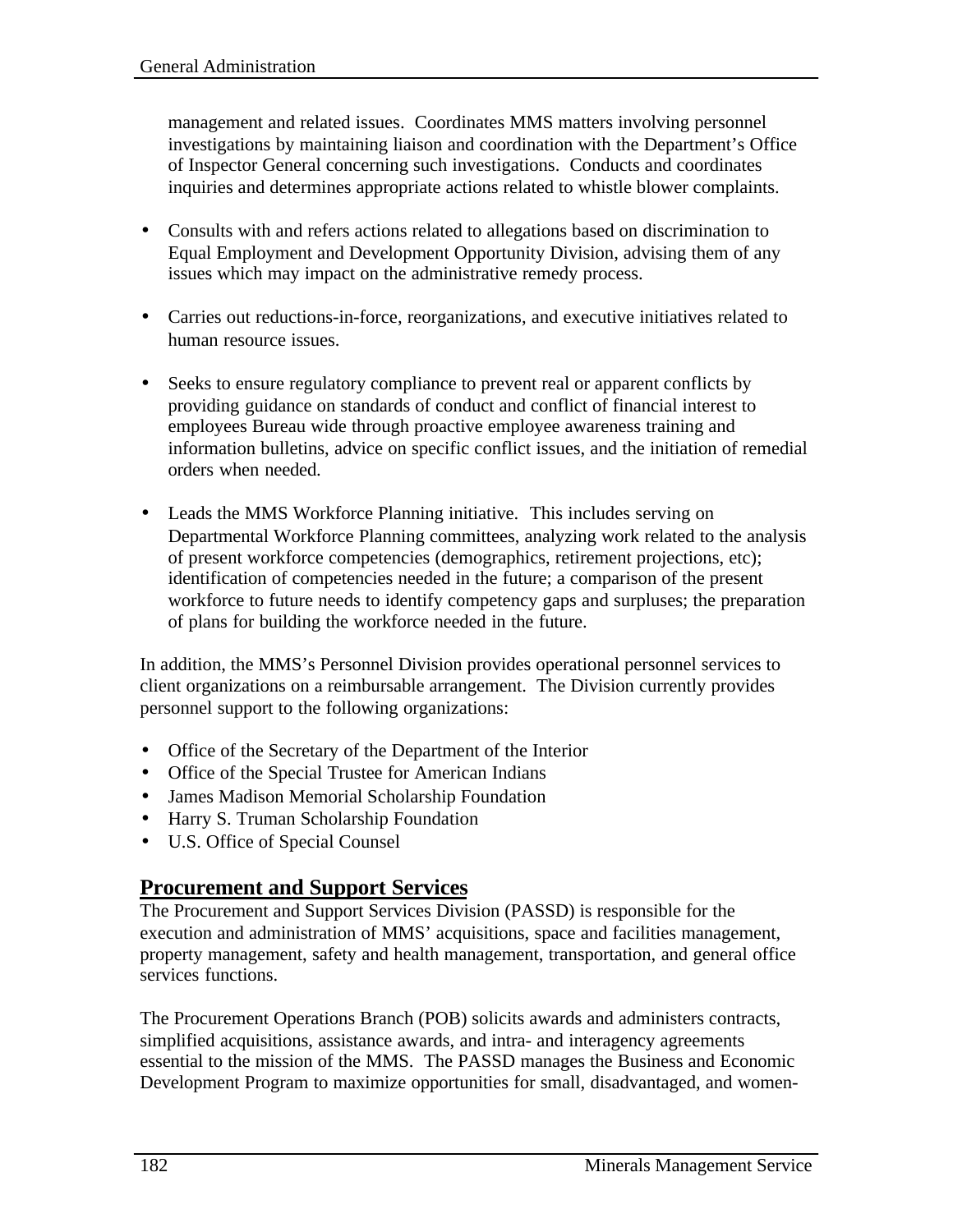owned businesses, as well as Historically Black Colleges and Universities as both prime and subcontractors.

The Division provides policy guidance and advice to procurement and program personnel. It conducts acquisition management and other internal control reviews of procurement activities. The PASSD coordinates the Bureau's charge card program and administers the purchase card program.

The support services functions include facilities management (27 buildings in 26 cities), space management, mail and courier activities, bureau-wide physical and document security, the Safety and Health Management Program, day-to-day voice and data communications, and property management. The property management program maintains accountability records of all controlled property in the possession and control of custodial property officers and contractors within the MMS; manages the Bureau vehicle fleet; manages the Bureau museum property including an Arts and Artifacts program; manages a printing and publication activity; and issues policy guidance on the above.

- *Space Utilization Studies and Space Layout and Reconfiguration.* In FY 2003, as staff realignments continue in the MMS, the Division will continue to conduct MMSwide space utilization studies and layouts. These studies allow us to proactively manage our space, which has resulted in its more efficient utilization and increased energy conservation.
- *Overall Acquisition Program.* Contract activity for the Offshore Technical Information Management System and the Technology Assessment and Research Program are an important part of the acquisition program within PASSD. In addition to the acquisition of information technology (IT) equipment and services to directly support the missions of MMS, the PASSD continues to establish and administer contracts for Department-wide requirements for network servers, laptop computers, and software licensing agreements with Novell and Microsoft. Additional Department-wide IT requirements are anticipated in FY 2003. Under the Department's franchise pilot program authorization and the Government Performance Reform Act, (GPRA), the MMS is providing acquisition support for the Department of Defense and other federal civilian agencies.
- *Implementation of the Federal Acquisition Streamlining Act Requirements.* Under the provision of this Act: (1) MMS expanded its purchase card program allowing personnel to purchase the majority of their requirements of less than \$2,500. (2) The PASSD will continue the use of oral proposals in FY 2003, a practice that was initiated in FY 1996 and which has proven to be an efficient and effective acquisition method that has been embraced by MMS personnel and the contractor community. (3) The Division will continue to acquire performance-based services to the greatest degree possible. (4) The PASSD will continue to use past performance as an evaluation factor. These, as well as other best practices, will be tools that will enable us to obtain the best value in our procurements.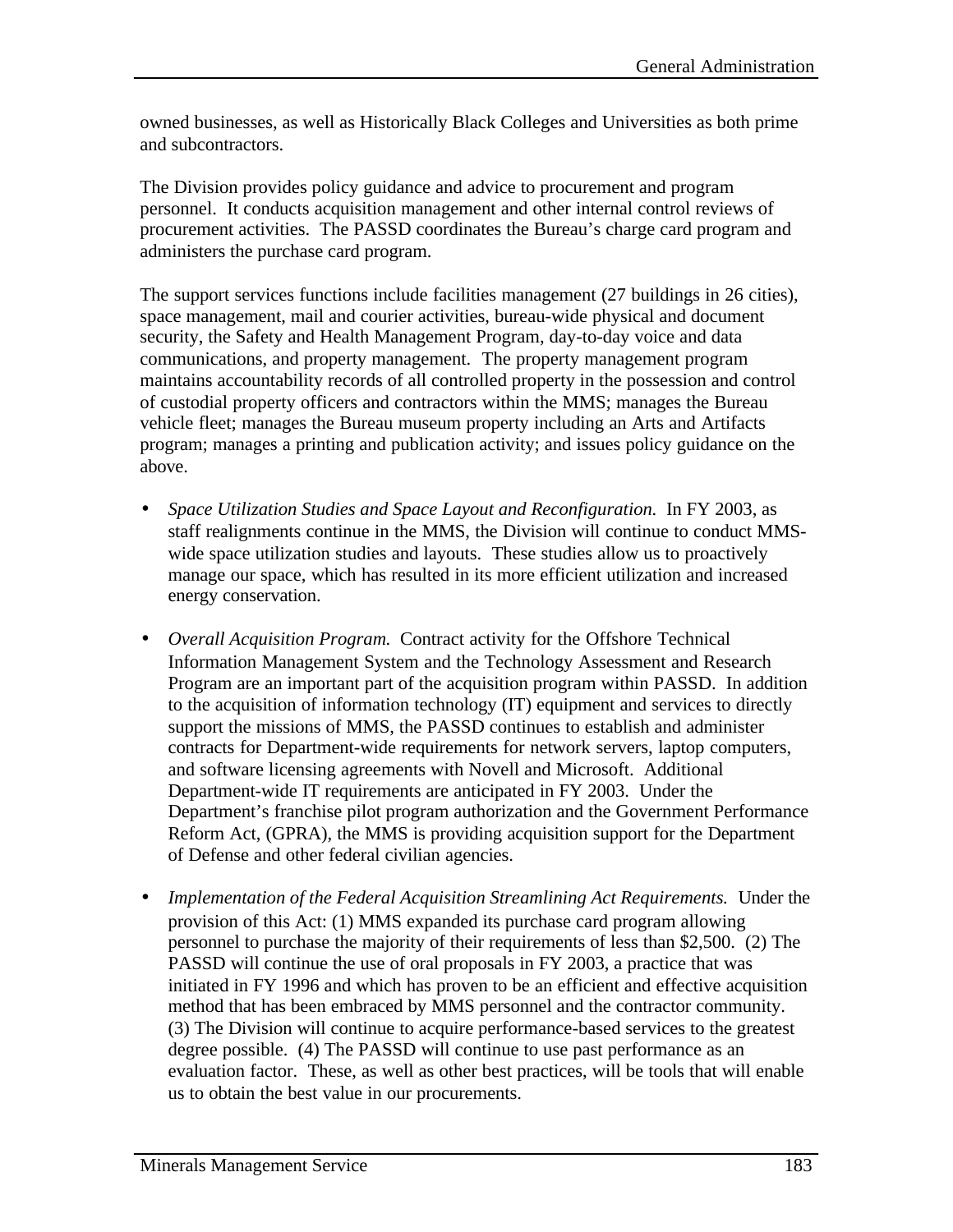- *Interior Department Electronic Acquisition System Procurement Desktop (IDEAS-PD)*. The PASSD continues to use the electronic acquisition system at MMS Headquarters and in the Western and Southern Administrative Centers. IDEAS-PD will continue to require maintenance and hardware and software enhancements to incorporate the latest technology advancements. The MMS actively participates in the IDEAS Departmental User Group meetings and periodic user training. The interface between the financial management system, ABACIS, and PD will be fully operational.
- *Property Management System (PMS-NT):* The Windows NT Server based Property Management System is referred to as Property Management System – NT (PMS-NT). This system is the official Bureau property management system in use by MMS and contains data on all Government owned and leased personal property assets within the MMS.
- *Safety Management Program.* The PASSD provides policy and guidance for the Bureau Safety and Health program. The policy of the MMS and PASSD is to provide safe and healthful work conditions and to present information on injury- and workrelated illness to its employees and to protect MMS property from damage and provide for the safety of the public while using MMS facilities. PASSD also ensures program compliance and integration of safe and healthful practices into the day-today activities conducted within MMS as well as performs annual facility inspections, ensuring corrective and abatement plans are established, when needed.

#### **Information Resources Management**

*Security.* The IRM Division will continue to enhance the MMS IT system security in FY03. The Bureau IT Security Manager will work closely with the IT Security Managers from the program areas to review and improve our security policies, and coordinating our efforts with the Department's CIO Office to ensure that the MMS security is in compliance with the DOI IT Security Plan. Other efforts will include updating, reviewing and testing Continuity of Operations Plans (COOPs), risk analyses, and security plans. IRM will also look at implementing new technologies that will improve security.

*Enterprise Planning and Coordination*. Under the CIMO's direction, strategic planning documents will be produced that are less weighted on the technology side than previous plans, but rather address topics such as the IT workforce challenge, security, and capital asset planning and management of the IT portfolio.

*Departmental Initiatives*. The IRM Division will play a lead role in contributing to important Departmental IT activities that are sponsored by the agency's CIO through the CIO Team and through a variety of working groups. These include participation in the development of the Department of the Interior Enterprise IT Architecture (ITA) and departmental capital asset management process. The MMS will also develop an MMS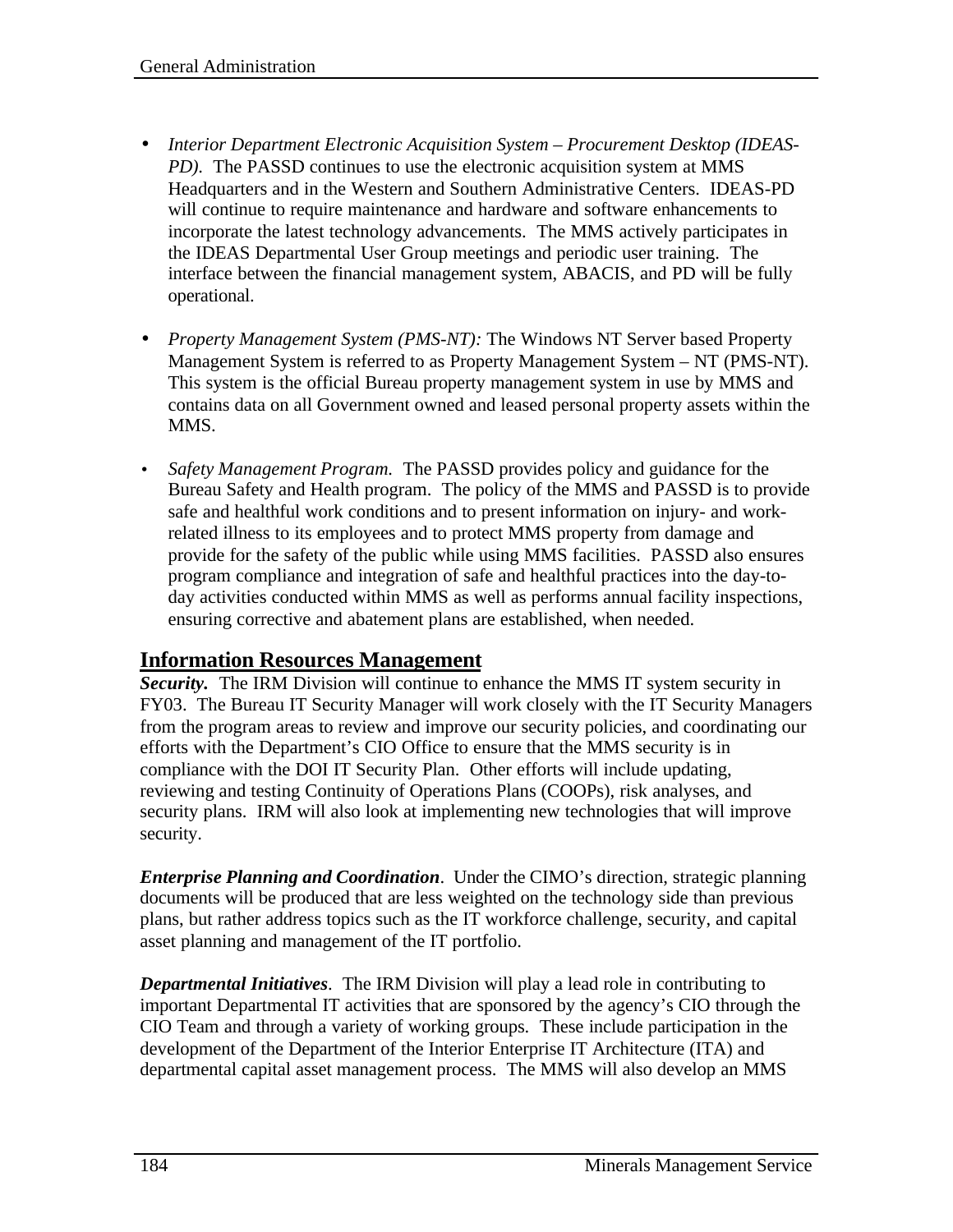Enterprise Architecture and Strategic Plan that will be based upon the DOI Architecture and Strategic Plan currently in development.

The IRM Division will support the Department and OMB e-Gov initiatives. IRMD will work with the Offshore Minerals Management program as part of an integrated program team (IPT) to provide input and direction to the development and implementation of the e-Transformation project.

*FTS2001 Data and Managed Services*. In FY2003, MMS will continue to outsource some of its network management and security requirements to utilize the MCI WorldCom managed services including network managed router service, maintenance for routers, firewall and other security management activities, and remote access dial-up service. MMS will engage MCIW/UUNET to perform an annual security scan of its five firewalls.

*Intranet Improvements - Part of the Knowledge Management Structure.* MMS Knowledge Pipeline intranet technology plays a vital role in maximizing the distribution and sharing of MMS corporate knowledge across the bureau. The Intranet enables MMS to comply with several legislative mandates, including: Section 508 of the Rehabilitation Act; Government Paperwork Elimination Act; Clinger-Cohen Act; Paperwork Reduction Act; and, Executive Orders. The Intranet will continue to improve in design and functionality in 2003, providing both electronic search and retrieval of Administrative and Program-specific information, to include database collaboration and web-enabling many of our business processes. These initiatives support the A&B long-range goal, which is to build an enterprise information knowledge management structure corporately managed for the benefit of MMS as a whole. The Intranet is an integral part of this knowledge management structure, supported by our existing Microsoft Exchange infrastructure. With these tools, MMS will be well positioned to create a knowledge sharing community within a distributed work force, support collaborative work teams, and provide the right piece of information to make successful business decisions throughout the Bureau.

The support and maintenance of the MMS Knowledge Pipeline and its re-design effort not only involves long term planning, but it also provides detailed guidelines using web technology to ensure that the MMS Pipeline continues to provide employees with information as quickly and efficiently as possible.

This fiscal year will usher in the redesign effort of the existing Pipeline and MMS.GOV business processes. This redesign effort will extend intelligent "data capture" capabilities to a wider audience, including remote users, intranet users, inter-bureau users and special needs users.

*Infrastructure Support*. The IRM Division will continue to support and maintain the Microsoft Exchange architecture taking advantage of new features and capabilities associated with software upgrades including web-based e-mail service. Other initiatives will include the migration to Microsoft Windows 2000. The IRM Division will continue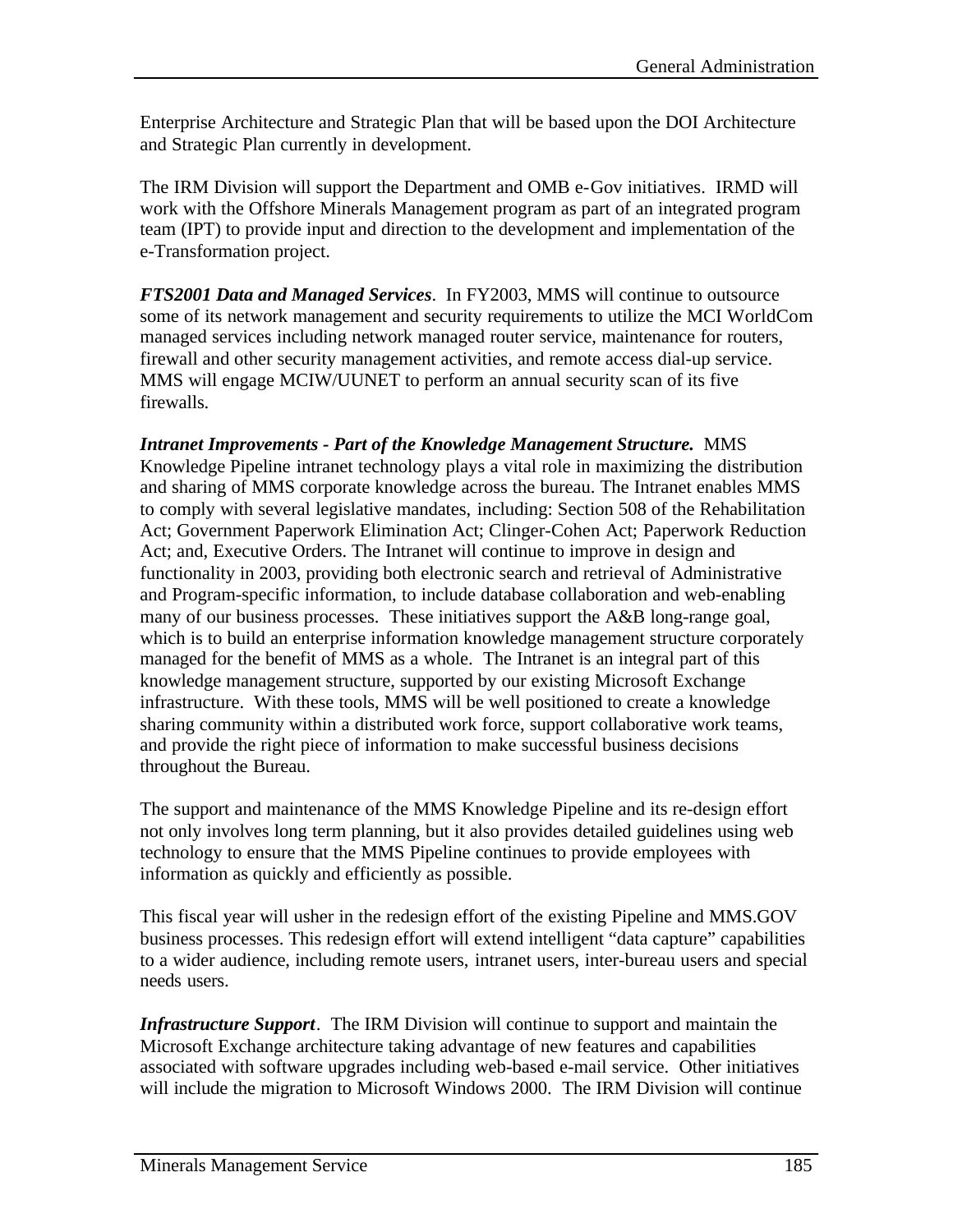to maintain and implement Commercial Off-the-Shelf (COTS) and web-based applications to satisfy requirements for administrative information.

*Competitive Sourcing.* The IRM Division will work with the Bureau and the Department's Competitive Sourcing Center for Excellence to meet the Administration's goals for competitive sourcing. This includes use of contracting staff for its operations and help desk functions and other previously identified non-inherently governmental functions.

*Records Management Initiatives.* The IRMD will continue to review MMS records management policies, manuals and directives to come into compliance with the Government Paperwork Reduction Act (GPRA), Government Paperwork Elimination Act (GPEA), and National Partnership for Reinventing Government (NPR). We will investigate and evaluate records management technology to determine if new technologies and software can be utilized within the Minerals Management Service and Department of Interior.

#### **Field Administrative Service Centers**

Direct administrative support is provided to various MMS program managers through two Administrative Service Centers (ASC's).

**The Southern Administrative Service Center (SASC),** located in New Orleans, Louisiana, provides direct administrative support, direction, and coordination to programs in the Gulf of Mexico OCS Region (GOMR), Headquarters' Information Technology Division, and a resident Minerals Revenue Management (MRM) Metairie Compliance Office. Full support is also provided to 6 outlying District/Subdistrict GOMR offices, and an Eastern Gulf Information Office located in Pensacola, Florida.

**The Western Administrative Service Center (WASC),** located in Denver, Colorado, supports the Minerals Revenue Management offices in Denver and its field entities; the Office of Policy and Management Improvement; the Equal Employment and Development Opportunity Division; the Offshore Minerals Management Mapping and Survey Staff in Denver; and, the Alaska and Pacific OCS Regions.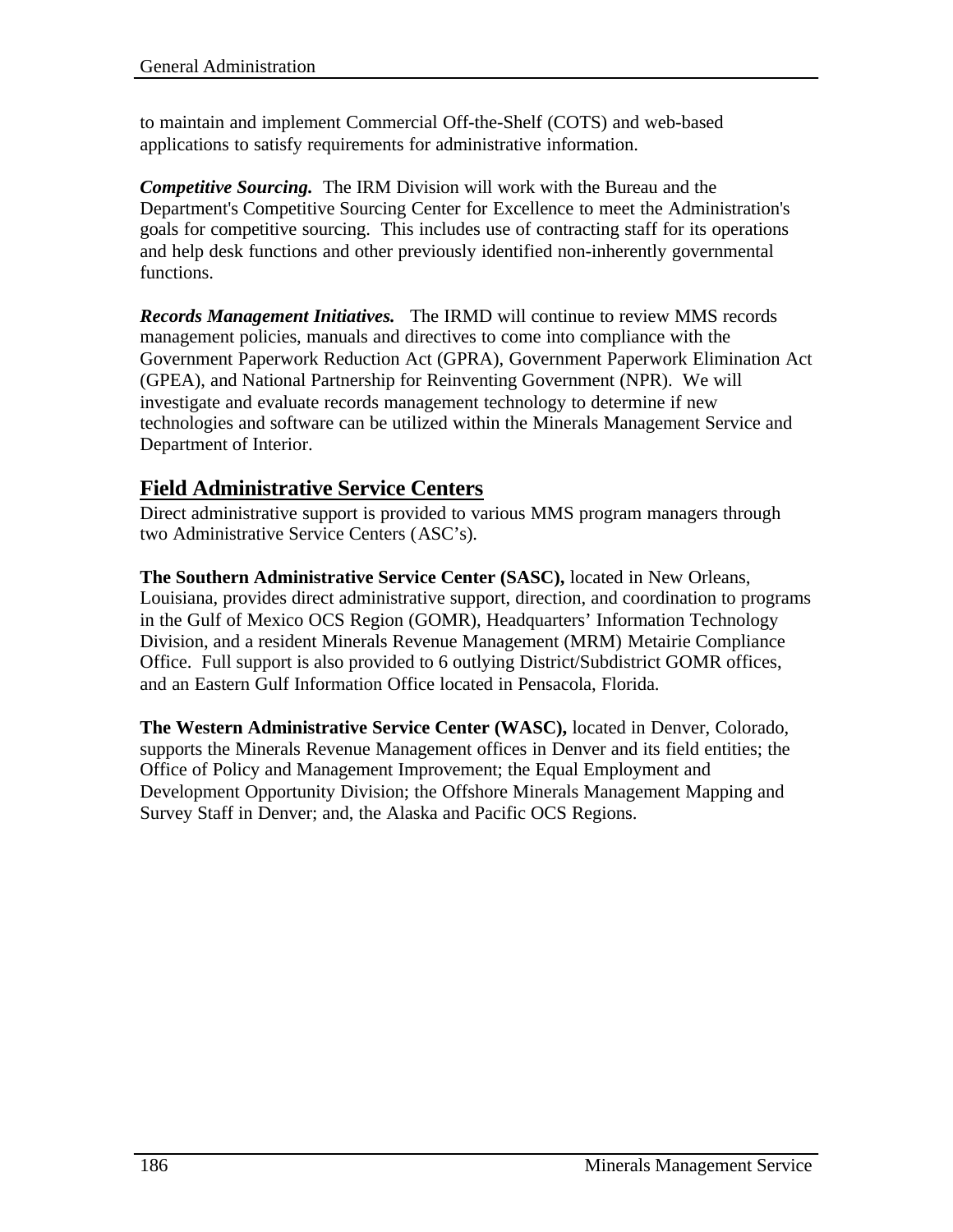#### **Justification of Program Change**

#### Administrative Operations *Increase in Funding for Gulf of Mexico Workload*

|                                  | 2003          | Program |
|----------------------------------|---------------|---------|
|                                  | <b>Budget</b> | Change  |
|                                  | Request       | $+/-$   |
| <b>Administrative Operations</b> |               |         |
| $$^{(000)}$                      | 16,638        | $+300$  |
| FTE.                             | 237           |         |

#### Relationship to Performance Goals:

The Administrative Operations program provides budget, financial, personnel, procurement, facilities and information management services to the Offshore Mineral Management and Minerals Revenue Management activities.

#### Justification of FY 2003 Program Change:

An increase of \$0.3M, 1 FTE and one competitively sourced position are requested for the Administrative Operations program at the Southern Administrative Service Center in New Orleans. This request is necessary to provide administrative support and upgrading of telephone equipment in the District offices for the 34 additional Gulf of Mexico (GOM) FTEs requested in the FY 2002 President's Budget and the 20 GOM FTEs and 5 competetively sourced positions requested in the FY 2003 request. The current workload is already straining existing staff resources and the increase in FTE for FY 2002 and FY 2003 will only exacerbate this situation. Additional funds are needed to provide the increased administrative services required for the GOM workload.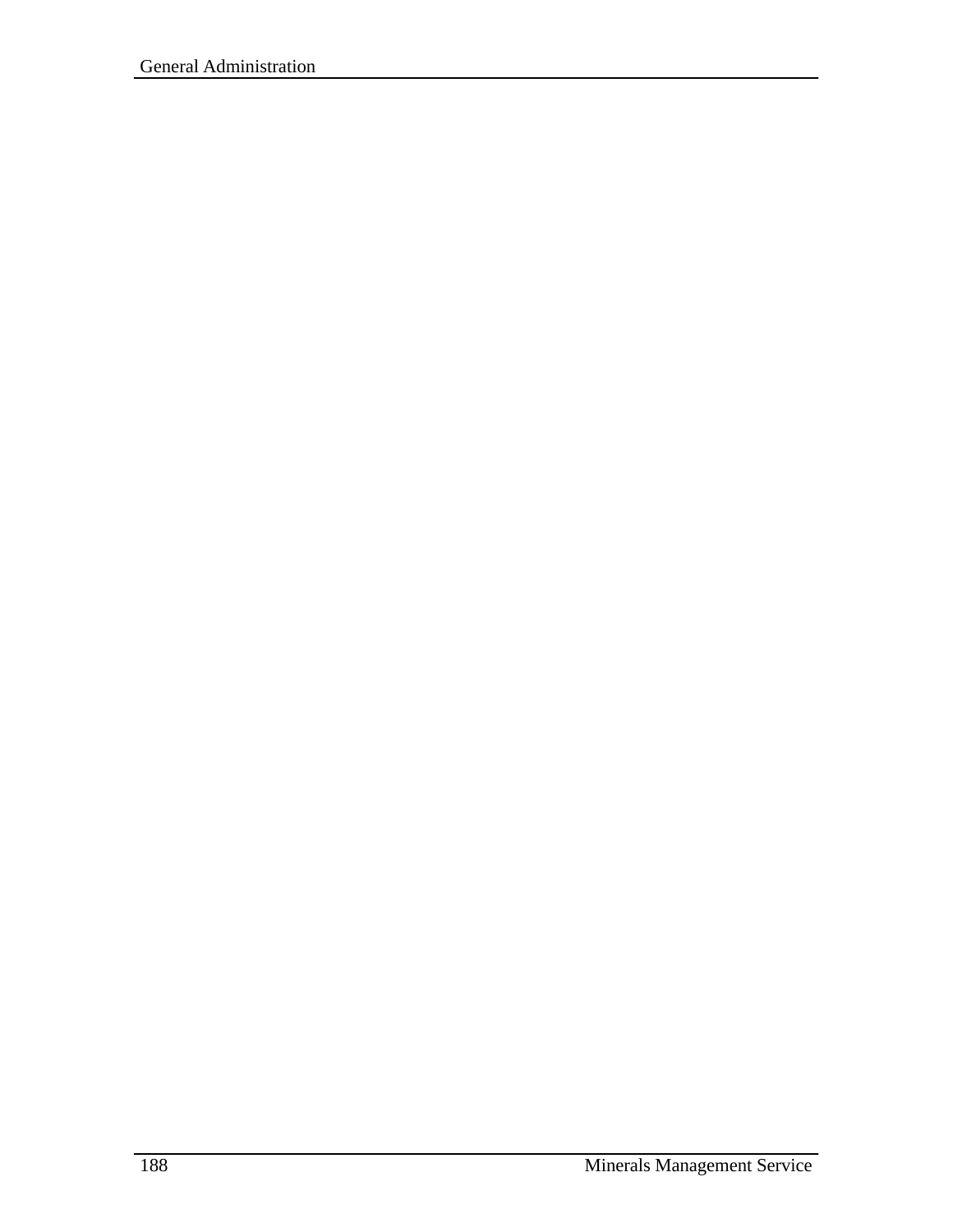## **General Support Services** Justification of Program and Performance Analysis by Subactivity *dollars in thousands*

|             | 2002<br><b>Enacted</b> | Uncontrollable &<br><b>Related Changes</b><br>$(+/-)$ | <b>Program</b><br><b>Changes</b><br>$(+/-)$ | 2003<br><b>Budget</b><br><b>Request</b> | <b>Change</b><br><b>From 2002</b><br>$(+/-)$ |
|-------------|------------------------|-------------------------------------------------------|---------------------------------------------|-----------------------------------------|----------------------------------------------|
| $$^{(000)}$ | 20,016                 | $+846$                                                |                                             | 20,862                                  | $+846$                                       |
| FTE         |                        |                                                       |                                             |                                         |                                              |

The General Support Services subactivity includes funding for fixed costs and related support services for Offshore Minerals Management, Minerals Revenue Management, and Administration and Budget entities. Fixed costs include expenses such as rental of office space, workman's compensation, unemployment compensation, Federal Telecommunications System (FTS) Service/Commercial Communications, the Department's Working Capital Fund (WCF), annual building maintenance contracts, mail services, and necessary printing costs.

Two major program objectives are to provide adequate and safe workspace and facilities that will contribute to the productivity and efficiency of the employees in achieving goals and objectives, and to provide appropriate services in support the operating programs.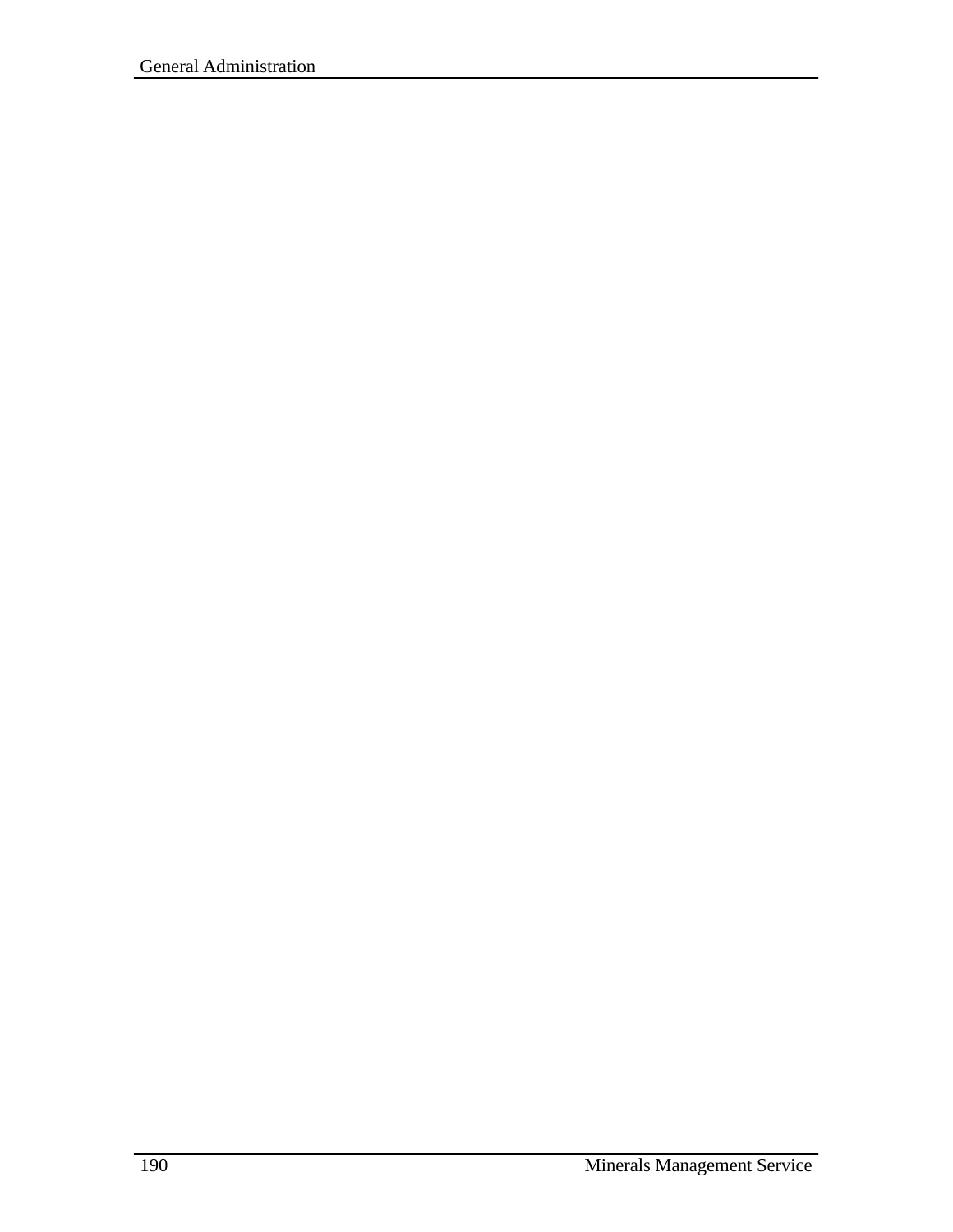# **Explanation of Authorizing Statutes**

## **Outer Continental Shelf Lands:**

| 43 U.S.C. 1331, et seq.                 | The Outer Continental Shelf (OCS) Lands Act of 1953, as amended,<br>extended the jurisdiction of the United States to the OCS and provided for<br>granting of leases to develop offshore energy and minerals                                                                                                                                                                                                                               |
|-----------------------------------------|--------------------------------------------------------------------------------------------------------------------------------------------------------------------------------------------------------------------------------------------------------------------------------------------------------------------------------------------------------------------------------------------------------------------------------------------|
| 43 U.S.C. 4321, 4331-4335,<br>4341-4347 | The National Environmental Policy Act of 1969 required that Federal<br>Agencies consider in their decisions the environmental effects of proposed<br>activities and that Agencies prepare environmental impact statements for<br>Federal actions having a significant effect on the environment.                                                                                                                                           |
| 16U.S.C. 1451, et seq.                  | The Coastal Zone Management Act of 1972, as amended, established goals<br>for ensuring that Federal and industry activity in the coastal zone be<br>consistent with coastal zone plans set by the States.                                                                                                                                                                                                                                  |
| 16 U.S.C. 1531-1543                     | The Endangered Species Act of 1973 established procedures to ensure<br>interagency cooperation and consultations to protect endangered and<br>threatened species.                                                                                                                                                                                                                                                                          |
| 42 U.S.C. 7401, et seq.                 | The Clean Air Act, as amended, was applied to all areas of the OCS except<br>the central and western Gulf of Mexico. OCS activities in those<br>nonexcepted areas will require pollutant emission permits administered by<br>the EPA or the States.                                                                                                                                                                                        |
| 16 U.S.C. 470-470Wt                     | The National Historic Preservation Act established procedures to ensure<br>protection of significant archaeological resources.                                                                                                                                                                                                                                                                                                             |
| 30 U.S.C. 21(a)                         | The Mining and Minerals Policy Act of 1970 and the Materials and<br>Minerals Policy, Research and Development Act of 1970 set forth the<br>continuing policy et seq. of the Federal Government to foster and encourage<br>private enterprise in the orderly and economic development of domestic<br>mineral resources and reserves.                                                                                                        |
| 30 U.S.C. 1601                          | The Policy, Research and Development Act of 1970 set forth the continuing<br>policy et seq. of the Federal Government to foster and encourage private<br>enterprise in the orderly and economic development of domestic mineral<br>resources and reserves                                                                                                                                                                                  |
| 33 U.S.C. 2701, et seq.                 | The Oil Pollution Act of 1990 established a fund for compensation of<br>damages resulting from oil pollution and provided for interagency<br>coordination and for the performance of oil spill prevention and response<br>research. It also expanded coverage of Federal requirements for oil spill<br>response planning to include State waters and the transportation of oil. The<br>Act also addressed other related regulatory issues. |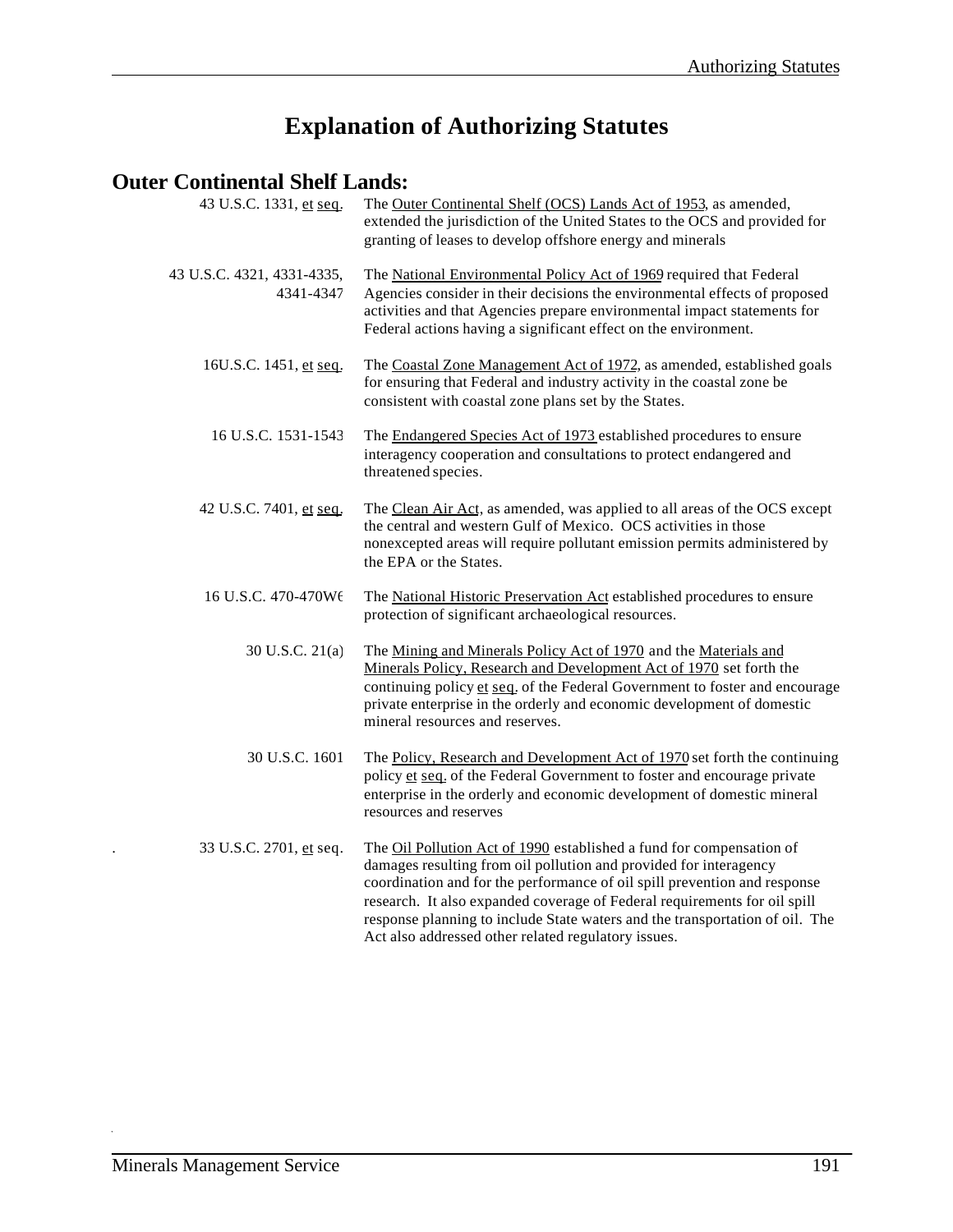| 43 U.S.C. 1301                                | The Marine Protection, Research, and Sanctuaries Act of 1972 provided<br>that the Secretary of Commerce must consult with the Secretary of the<br>Interior prior to designating marine sanctuaries. The MMS provides<br>information and comments regarding the mineral resource potential in areas<br>being considered for designation as marine sanctuaries. |
|-----------------------------------------------|---------------------------------------------------------------------------------------------------------------------------------------------------------------------------------------------------------------------------------------------------------------------------------------------------------------------------------------------------------------|
| 16 U.S.C. 1361-1362, 1371-<br>1384, 1401-1407 | The Marine Mammal Protection Act of 1972 provides for the protection<br>and welfare of marine mammals.                                                                                                                                                                                                                                                        |
| P.L. $104-58$                                 | The Deepwater Royalty Relief Act provides royalty rate relief for offshore                                                                                                                                                                                                                                                                                    |

drilling in deepwater of the Gulf of Mexico (GOM).

## **Royalty Management Program:**

| 25 U.S.C. 397, et seq.        | The Indian Mineral Leasing Act of 1891, as amended, authorizes mineral<br>leasing on land bought and paid for by American Indians.                                                                                                                                                                                                                              |
|-------------------------------|-----------------------------------------------------------------------------------------------------------------------------------------------------------------------------------------------------------------------------------------------------------------------------------------------------------------------------------------------------------------|
| 25 U.S.C. 396, et seq.        | The Indian Minerals Leasing Act of 1909authorizes oil and gas leases on<br>American Indian allotted lands.                                                                                                                                                                                                                                                      |
| 25 U.S.C. 396-396(g), et seq. | The Indian Mineral Leasing Act of 1938 authorizes oil and gas lease on<br>American Indian Tribal lands and provides uniformity with respect to<br>leasing of Tribal lands for mining purposes.                                                                                                                                                                  |
| 30 U.S.C. 181, et seq.        | The Mineral Leasing Act of 1920 (MLA) provides for classification and<br>leasing of coal, oil, oil shale, natural gas, phosphate, potassium, sulfur, and<br>sodium and the payment of bonuses, rents, and royalties on such leases.                                                                                                                             |
| 43 U.S.C. 1331, et seq.       | The Outer Continental Shelf Lands Act of 1953 provides for granting of<br>leases to develop offshore energy and minerals; provides for bonuses, rents,<br>and royalties to be paid in connection with such leases; and calls for sharing<br>certain revenues with coastal states.                                                                               |
| 30 U.S.C. 1001, et seq.       | The Geothermal Stream Act of 1979 authorizes the Secretary to issue leases<br>for the development of geothermal energy and provides for receipt sharing<br>with the States.                                                                                                                                                                                     |
| 30 U.S.C. 181, et seq.        | The Combined Hydrocarbon Leasing Act of 1981 provides for combined<br>hydrocarbon leases and receipt sharing with the States for such leases<br>within their boundaries.                                                                                                                                                                                        |
| 25 U.S.C. 2101, et seq.       | The Indian Minerals Development Act of 1982 provides that any American<br>Indian Tribe may enter into lease agreements for minerals resources within<br>their boundaries with the approval of the Secretary. Allotted landowners<br>may join Tribal mineral agreements.                                                                                         |
| 30 U.S.C. 1701, et seq.       | The Federal Oil and Gas Royalty Management Act of 1982 (FOGRMA)<br>provides for comprehensive fiscal and production accounting and auditing<br>systems to provide the capability of accurately determining oil and gas<br>royalties, interest, fines, penalties, fees, deposits, and other payments owed<br>and to collect for such amounts in a timely manner. |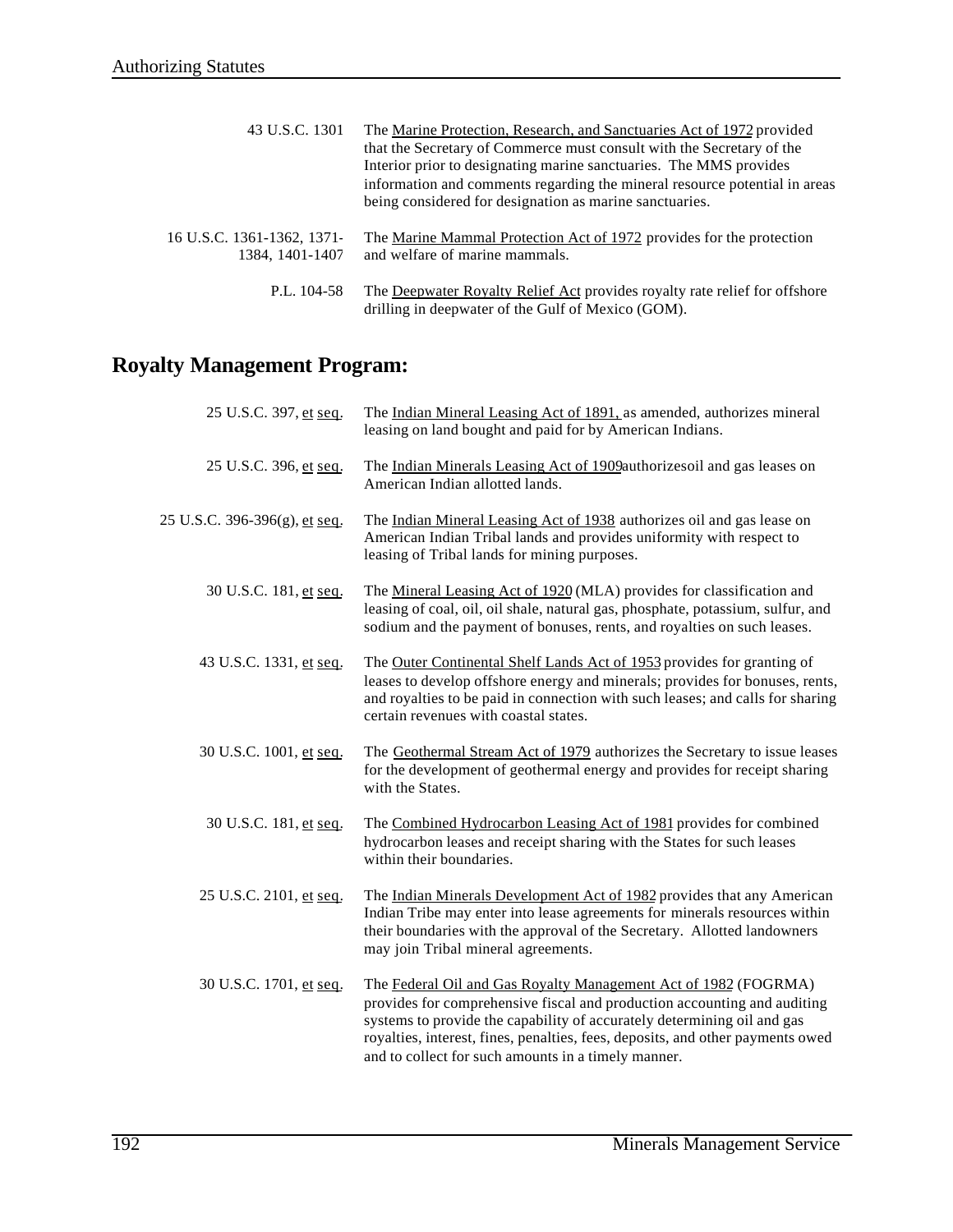- 106 Stat. 1374 The FY 1993 Department of the Interior and Related Agencies Appropriations Bill requires the deduction of \$68.2 million from mineral receipts before their distribution to States and Treasury to recover a portion of the Government's mineral leasing program costs.
- 110 Stat. 1700 The Federal Oil and Gas Royalty Simplification and Fairness Act of 1996 (P.L. 104-185) changes for royalty collection program by establishing a 7 year statute of limitations, limits of appeals, requires the government to pay interest on royalty overpayments, changes in definitions, and allows for delegation of certain functions. Omnibus Act of 1999 (P.L. 105-277) General Provisions Department of the Interior Sec. 130 Oil Valuation Rider Sec. 139 - Small Refiner Ratification of Payments
	- PL 106-393 Mineral Revenue Payments Clarification Act of 2000, Title V of the Secure Rural Schools and Community Self-Determination Act of 2000

#### **General Administration:**

| 31 U.S.C. 65            | Budget and Accounting Procedures Act of 1950     |
|-------------------------|--------------------------------------------------|
| 31 U.S.C. 3901-3906     | <b>Prompt Payment Act of 1982</b>                |
| 31 U.S.C. 35128         | Federal Managers Financial Integrity Act of 1982 |
| 5 U.S.C. 552            | Freedom of Information Act of 1966, as amended   |
| 31 U.S.C. 7501-7507     | Single Audit Act of 1984                         |
| 41 U.S.C. 35045         | Walsh Healy Public Contracts Act of 1936         |
| 41 U.S.C. 351-357       | Service Contract Act of 1965                     |
| 41 U.S.C. 601-613       | <b>Contract Disputes Act of 1978</b>             |
| 44 U.S.C. 35            | Paperwork Reduction Act of 1980                  |
| 44 U.S.C. 2101          | Federal Records Act 1950                         |
| 40 U.S.C., 4868         | Federal Acquisition Regulation of 1984           |
| 31 U.S.C. 3501          | Privacy Act of 1974                              |
| 31 U.S.C. 3501          | <b>Accounting and Collection</b>                 |
| 31 U.S.C. 3711, 3716-19 | Claims                                           |
| 31 U.S.C. 1501-1557     | <b>Appropriation Accounting</b>                  |
| 5 U.S.C. 1104 et seq.   | Delegation of Personnel Management Authority     |
| 31 U.S.C. 665-665(a)    | Anti-Deficiency Act of 1905, as amended          |
|                         |                                                  |